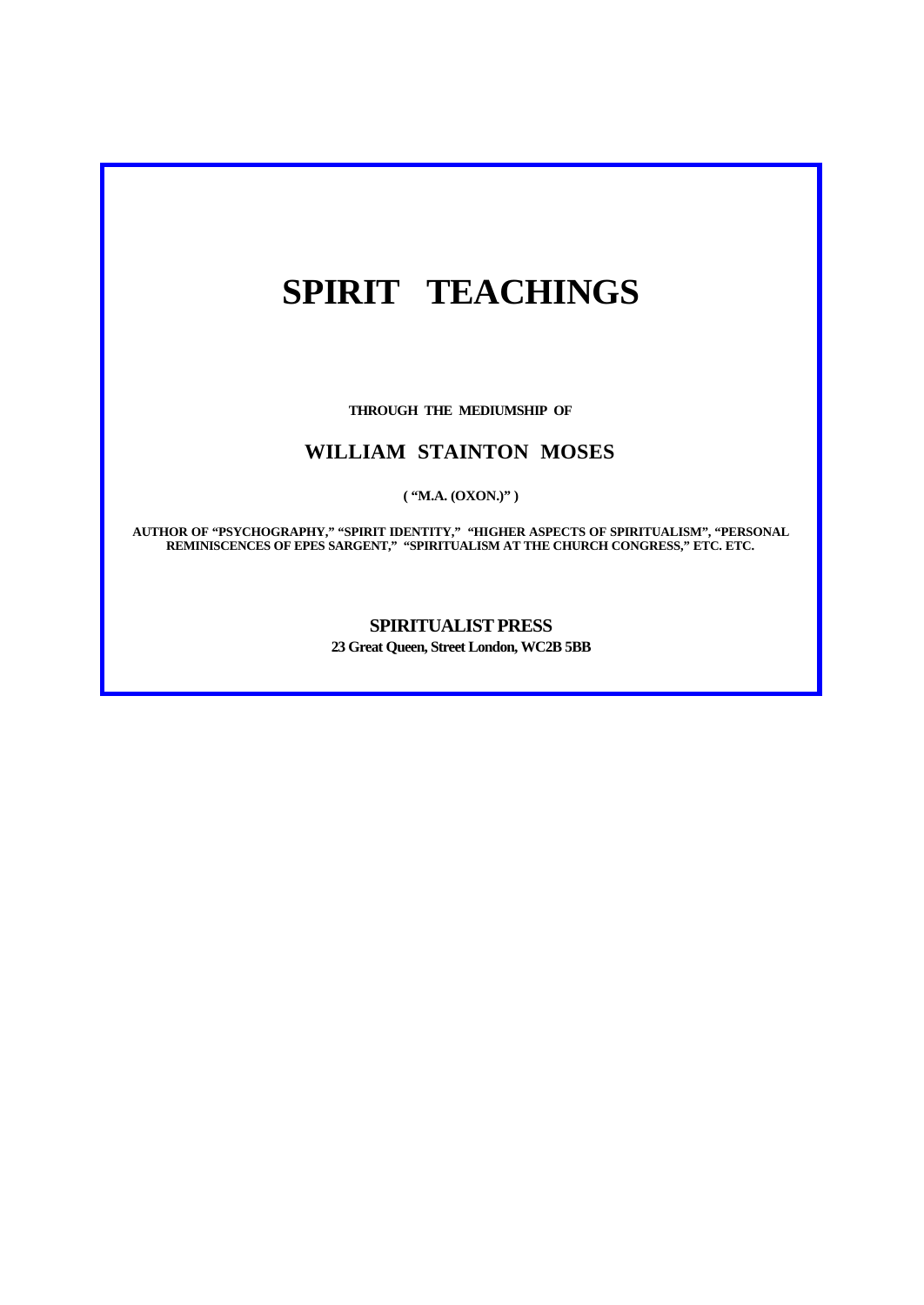# **TABLE OF CONTENTS**

| Revelation: its continuity---Its deterioration in men's hands---The work of destruction must precede that of     |  |
|------------------------------------------------------------------------------------------------------------------|--|
|                                                                                                                  |  |
|                                                                                                                  |  |
|                                                                                                                  |  |
|                                                                                                                  |  |
|                                                                                                                  |  |
|                                                                                                                  |  |
| The true philisopher --- The notes of his character---Eternal life---Progressive and contemplative---God, known  |  |
| The conflict between good and evil (a typical message of this period)---These conflicts periodic, especially     |  |
| consequent on the premature withdrawal of spirits from the body: e.g., by wars, suicide, or by execution for     |  |
|                                                                                                                  |  |
|                                                                                                                  |  |
| For in sending a spirit prematurely forth from its body with rage and vengeance, we send him with enlarged       |  |
| opportunity to work mischief---We do this in the name of God, of whom we have a very false conception30          |  |
| Pity and Love are more potent than Vengeance---The sublimity of the idea of God revealed in Spirit-Teaching      |  |
|                                                                                                                  |  |
|                                                                                                                  |  |
| Physical results of the rapid writing of the last message: headache, and great prostration---Explanation 32      |  |
|                                                                                                                  |  |
|                                                                                                                  |  |
| Children in the spirit-world: their training and progress--Love and knowledge as aids---Purification by trial--- |  |
|                                                                                                                  |  |
| Return to earth not the only mode of progression---States of probation or purgation, and spheres of              |  |
|                                                                                                                  |  |
|                                                                                                                  |  |
|                                                                                                                  |  |
|                                                                                                                  |  |
|                                                                                                                  |  |
|                                                                                                                  |  |

**PAGE**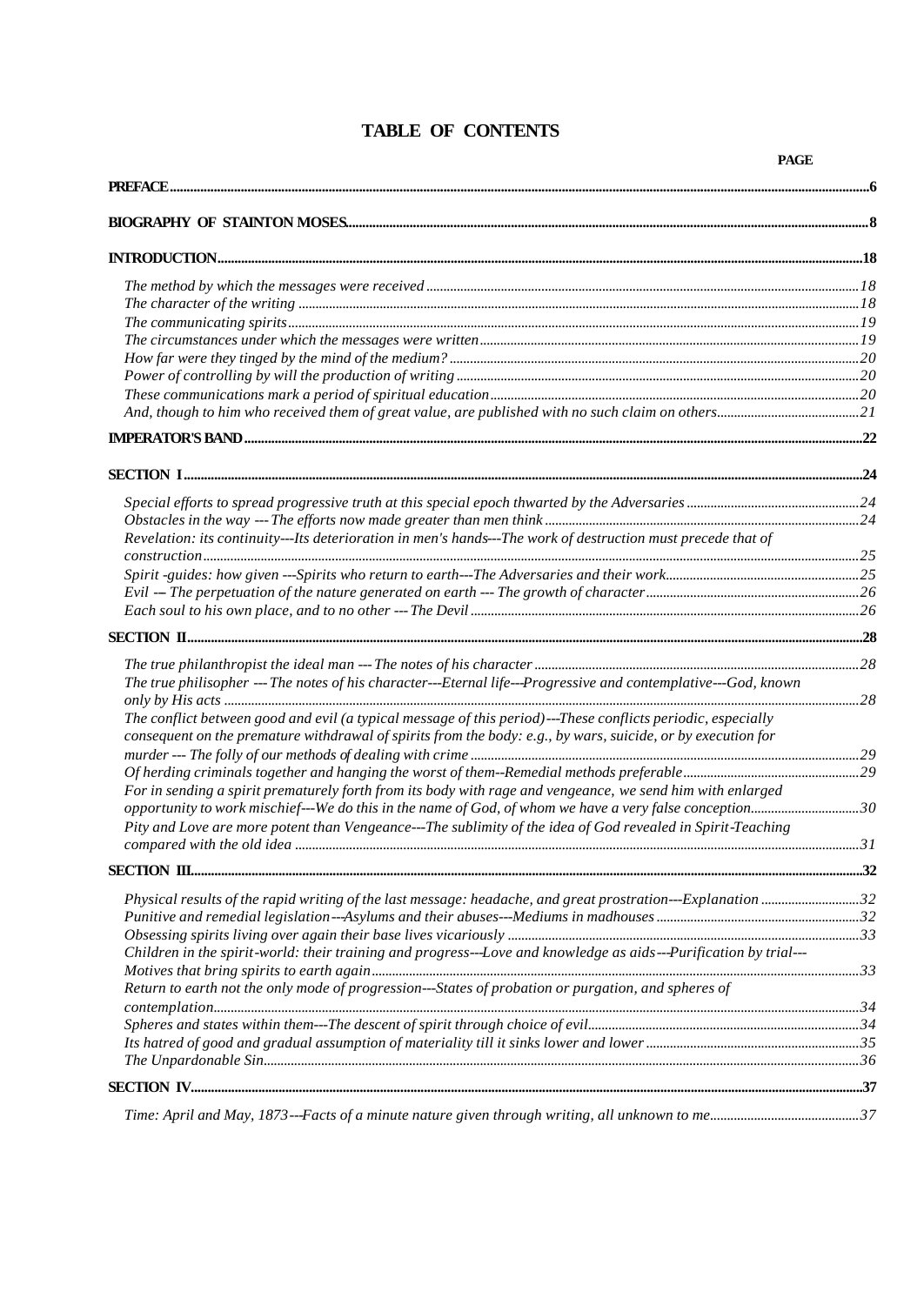| <b>PAGE</b>                                                                                                          |  |
|----------------------------------------------------------------------------------------------------------------------|--|
|                                                                                                                      |  |
| Clairvoyants---Recipients of teaching, whether by objective message or by impression---The mind must be              |  |
|                                                                                                                      |  |
|                                                                                                                      |  |
|                                                                                                                      |  |
|                                                                                                                      |  |
|                                                                                                                      |  |
|                                                                                                                      |  |
|                                                                                                                      |  |
|                                                                                                                      |  |
|                                                                                                                      |  |
|                                                                                                                      |  |
|                                                                                                                      |  |
|                                                                                                                      |  |
|                                                                                                                      |  |
| The Neo-Platonic philosophy---Souffism---Extracts from old poets, Lydgate and others, written---Answers to           |  |
| The most difficult to approach are those who attribute everything to the Devil---The pseudo-scientific man of        |  |
|                                                                                                                      |  |
| The ignorant and uncultured must bide their time---The proud and arrogant children of routine and                    |  |
| respectability are passed by---The receptive are too often cramped by a human theology which stifles true            |  |
|                                                                                                                      |  |
| They are armed at all points, and their honest but mistaken arguments are very saddening---Reason, the final         |  |
|                                                                                                                      |  |
|                                                                                                                      |  |
|                                                                                                                      |  |
| The dual aspect of religion---The spirit-creed respecting God---The relations between God and man51                  |  |
|                                                                                                                      |  |
|                                                                                                                      |  |
|                                                                                                                      |  |
|                                                                                                                      |  |
|                                                                                                                      |  |
|                                                                                                                      |  |
|                                                                                                                      |  |
| The inspiration divine, the medium human---Hence each finds in the Bible the reflex of his own mind---And so the     |  |
|                                                                                                                      |  |
| At variance with these views, spirits endeavour to eradicate what is so false as not to be put right, otherwise they |  |
|                                                                                                                      |  |
|                                                                                                                      |  |
|                                                                                                                      |  |
|                                                                                                                      |  |
|                                                                                                                      |  |
|                                                                                                                      |  |
|                                                                                                                      |  |
|                                                                                                                      |  |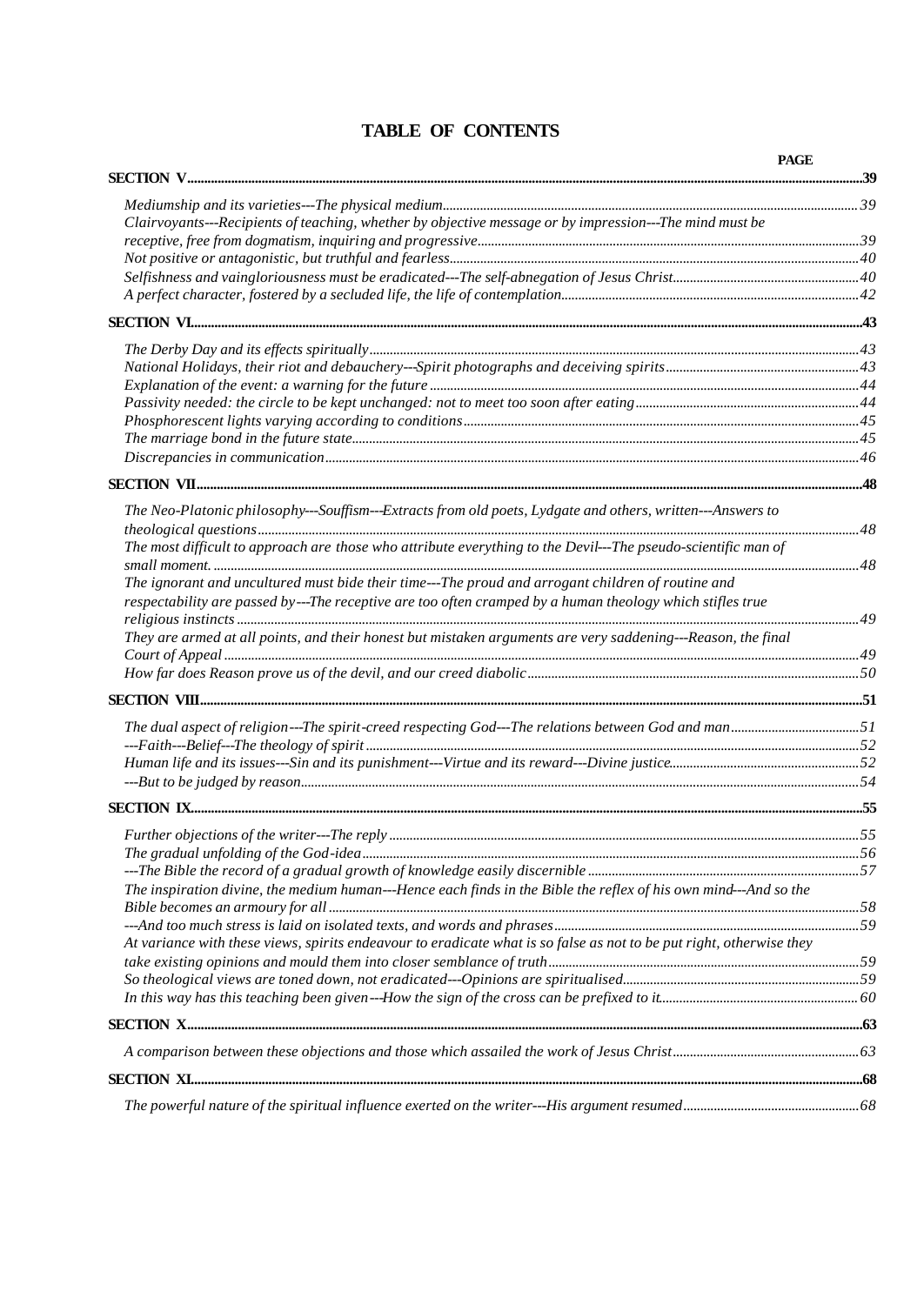| <b>PAGE</b>                                                                                                                                                                                                                      |  |
|----------------------------------------------------------------------------------------------------------------------------------------------------------------------------------------------------------------------------------|--|
|                                                                                                                                                                                                                                  |  |
| The reply—The root-error is a false conception of God and His dealings with man—Elucidation at length of this                                                                                                                    |  |
| The Devil—Risk of incursion of evil and obsession applies only to those who, by their own debased nature,                                                                                                                        |  |
|                                                                                                                                                                                                                                  |  |
|                                                                                                                                                                                                                                  |  |
|                                                                                                                                                                                                                                  |  |
|                                                                                                                                                                                                                                  |  |
|                                                                                                                                                                                                                                  |  |
|                                                                                                                                                                                                                                  |  |
|                                                                                                                                                                                                                                  |  |
|                                                                                                                                                                                                                                  |  |
|                                                                                                                                                                                                                                  |  |
|                                                                                                                                                                                                                                  |  |
|                                                                                                                                                                                                                                  |  |
|                                                                                                                                                                                                                                  |  |
| Spiritualism not bad in the mass—Hard for those who are in the midst to judge—Means are adapted to ends—A<br>multiplicity of minds are being operated on by methods best adapted to reach them, hence the apparent din and       |  |
| The question of Evil—Popular Spiritualism—Not only a profoundly external revelation, but assurance of                                                                                                                            |  |
|                                                                                                                                                                                                                                  |  |
| The summing up-Religion has little hold of men, and they can find nothing better-Investigation paralysed by                                                                                                                      |  |
|                                                                                                                                                                                                                                  |  |
|                                                                                                                                                                                                                                  |  |
|                                                                                                                                                                                                                                  |  |
|                                                                                                                                                                                                                                  |  |
|                                                                                                                                                                                                                                  |  |
|                                                                                                                                                                                                                                  |  |
| Further messages from Imperator during my absence from home, and more evidence of identity-Advice to review                                                                                                                      |  |
|                                                                                                                                                                                                                                  |  |
|                                                                                                                                                                                                                                  |  |
|                                                                                                                                                                                                                                  |  |
| Cramping theology worse than useless-Such are not able to tread the mountain-tops but must keep within their                                                                                                                     |  |
|                                                                                                                                                                                                                                  |  |
| Other do not think at all: they want things settled for them—With all these we have nothing to do, for nothing<br>can be done—The way to know of the things of spirit is free, and that man who struggles up to light gains more |  |
|                                                                                                                                                                                                                                  |  |
|                                                                                                                                                                                                                                  |  |
| Christ was the Great Social Reformer, teaching liberty without licence, elevating man, and living among                                                                                                                          |  |
|                                                                                                                                                                                                                                  |  |
|                                                                                                                                                                                                                                  |  |

# **TABLE OF CONTENTS**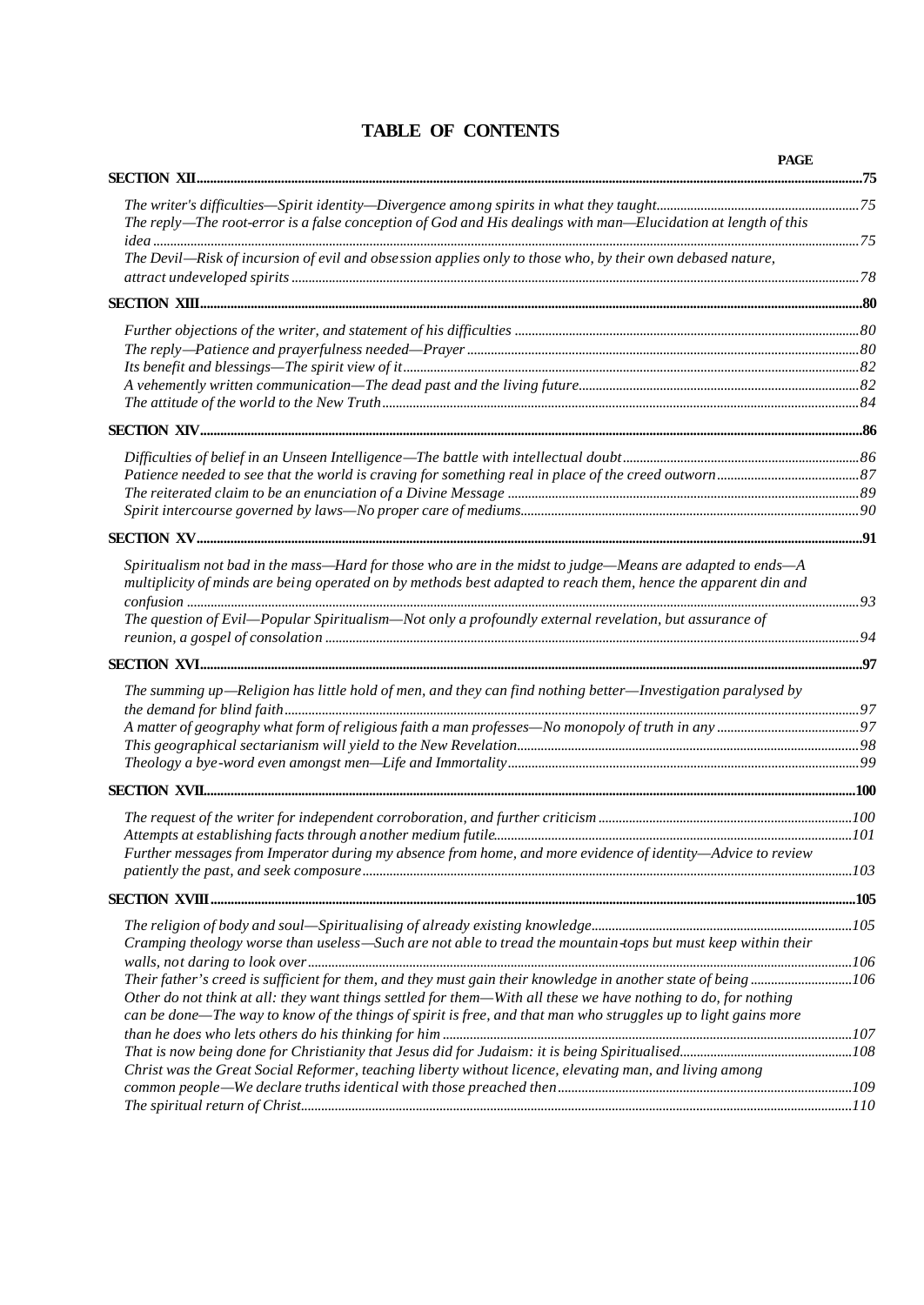|                                                                                                                 | <b>PAGE</b> |
|-----------------------------------------------------------------------------------------------------------------|-------------|
|                                                                                                                 |             |
|                                                                                                                 |             |
|                                                                                                                 |             |
|                                                                                                                 |             |
|                                                                                                                 |             |
|                                                                                                                 |             |
|                                                                                                                 |             |
|                                                                                                                 |             |
| Individual belief of little moment—Religion of acts and habits which produce character, and for which in result |             |
|                                                                                                                 |             |
| No use to maintain a dogmatic attitude against facts—The trustful spirit—Advice as to the future—Withdrawal     |             |
|                                                                                                                 |             |
|                                                                                                                 |             |
|                                                                                                                 |             |
|                                                                                                                 |             |
|                                                                                                                 |             |
|                                                                                                                 |             |
|                                                                                                                 |             |
|                                                                                                                 |             |
|                                                                                                                 |             |
|                                                                                                                 |             |
|                                                                                                                 |             |
| Man makes his own future, stamps his own character, suffers for his own sins, and must work out his own         |             |
|                                                                                                                 |             |
|                                                                                                                 |             |
|                                                                                                                 |             |

# **TABLE OF CONTENTS**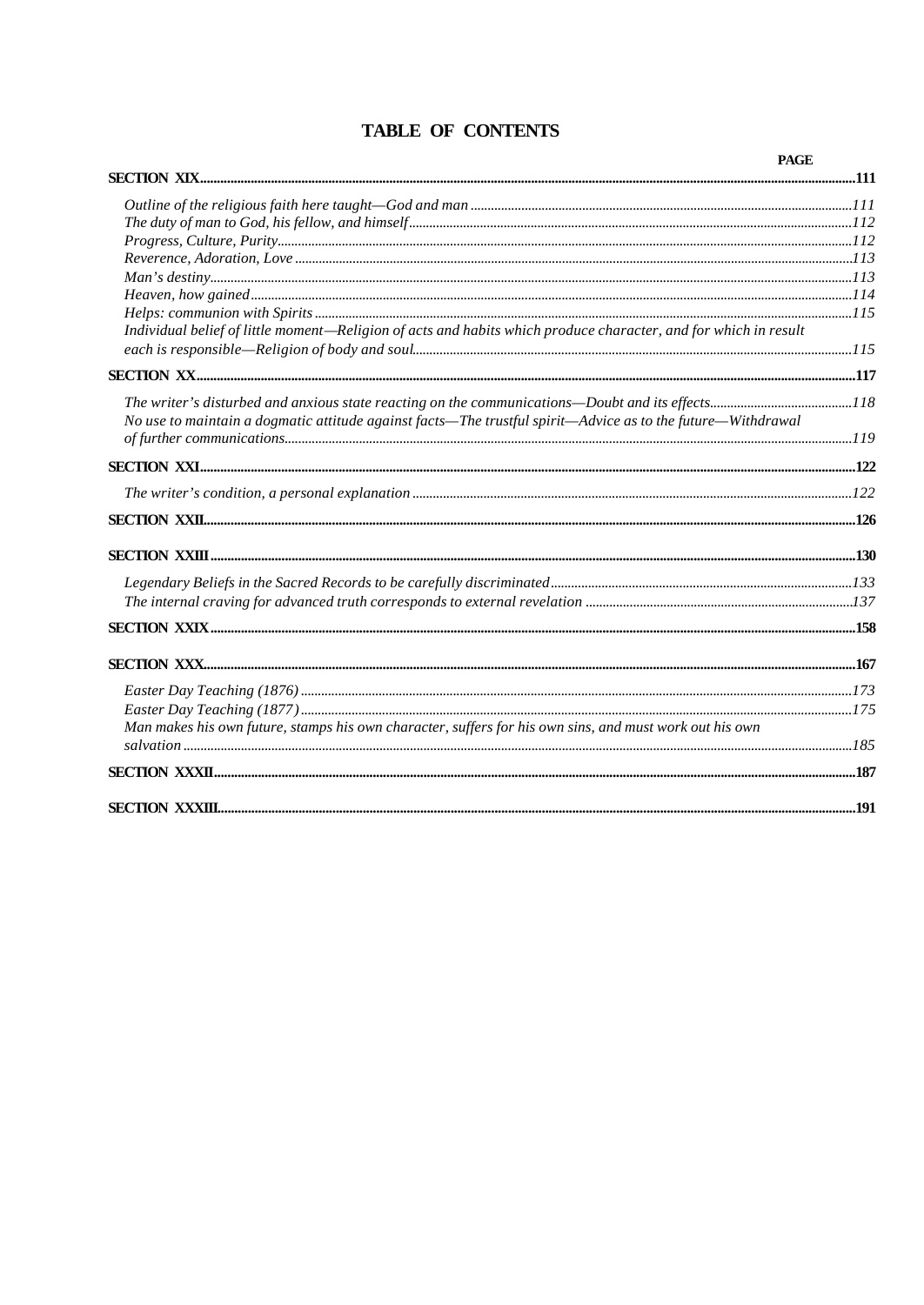## **Preface**

The publishers take pride in the production of this book which has been out of print for too many years.

Its "author", the Rev. W. Stainton Moses, regarded as the man who gave Spiritualism its "bible" was one of the most remarkable mediums of the last century.

Spirit Teachings, which came through his hand in what is called "automatic writing", is regarded as Spiritualism's greatest classic.

Here, in language of matchless prose, is contained the religious, philosophical and ethical implications of Spiritualism, as viewed by the spirit world. The communicators, by sheer brilliant logic, compelled their medium to abandon, stage by stage, his orthodox religious beliefs. They gave clear evidence of their high purpose and furnished him with irrefutable proofs of Survival.

There were twenty-two spirit communicators, headed by one who signed himself "Imperator". Later, he revealed that he was one of the Bible prophets. Others proved that they were ancient philosophers and sages.

The writing of this script—it was done in Stainton Moses's normal waking state—took eleven years and filled twenty four notebooks. With the exception of the third, which has been lost, they are all preserved at the College of Physic Studies.

Stainton Moses was the son of a headmaster of a Lincolnshire grammar school. As a youth he won a scholarship which took him to Oxford. A successful college life, which seemed to offer the highest possible honours, was interrupted by poor health, which forced convalescence abroad.

He was ordained a few years after his return. His first clerical appointment, at the age of twenty-four, was as a curate in the Isle of Man. He won praise for his labours for his parishioners during an outbreak of smallpox which took a heavy toll.

Ill health dogged his footsteps, causing him to resign from the Church. Dr. Stanhope Speer, who attended him, invited Moses to become his son's tutor. Mrs. Speer, confined to bed by illness, read a book on Spiritualism and asked Moses to ascertain whether the experiences described in it were true. Although at that time, he regarded Spiritualism as trickery and fraud, he promised to investigate the subject. Within six months, as a result of attending séances, he became a convinced Spiritualist.

About this time, his own psychic powers began to function, and many kinds of phenomena were experienced. By means of spirit rapping, questions were answered intelligently and long messages given. Materialised lights were often seen. Varying perfumes were poured, by invisible operators, on the sitters' hands and handkerchiefs. Direct writing was obtained on paper out of the circle's reach. Objects were brought from other rooms through bolted doors. There were levitations of the medium and of furniture. Occasionally the voices of the spirit communicators were heard. In trance, Moses delivered many inspirational addresses.

In his Introduction to Spirit Teachings, this tribute to his inspirers was paid by Moses: "There is no flippant message, no attempt at jest, no vulgarity or incongruity, no false or misleading statement, so far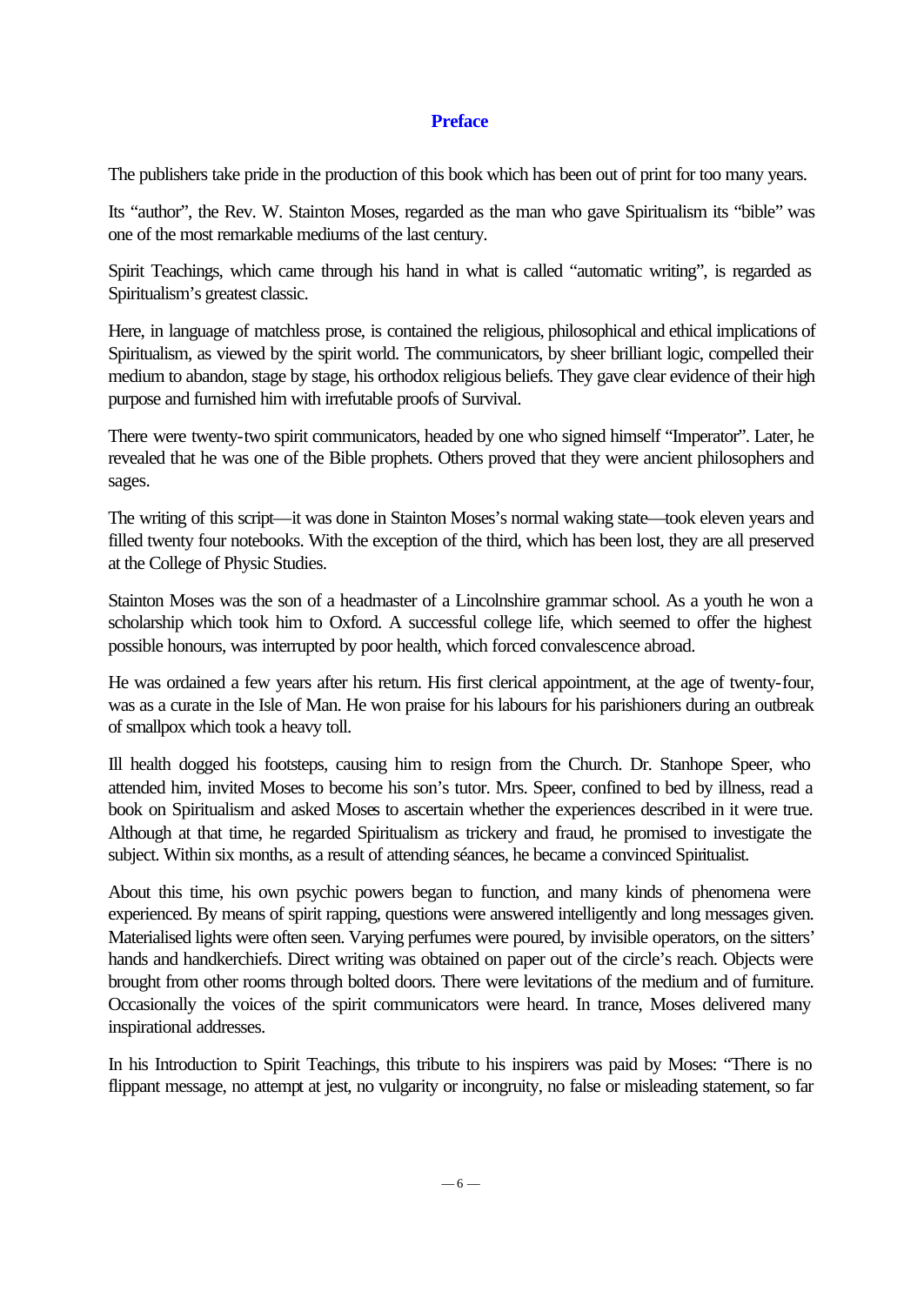# **Preface**

as I know or could discover; nothing incompatible with the avowed object, again and again repeated, of instruction, enlightenment and guidance by spirits fitted for this task."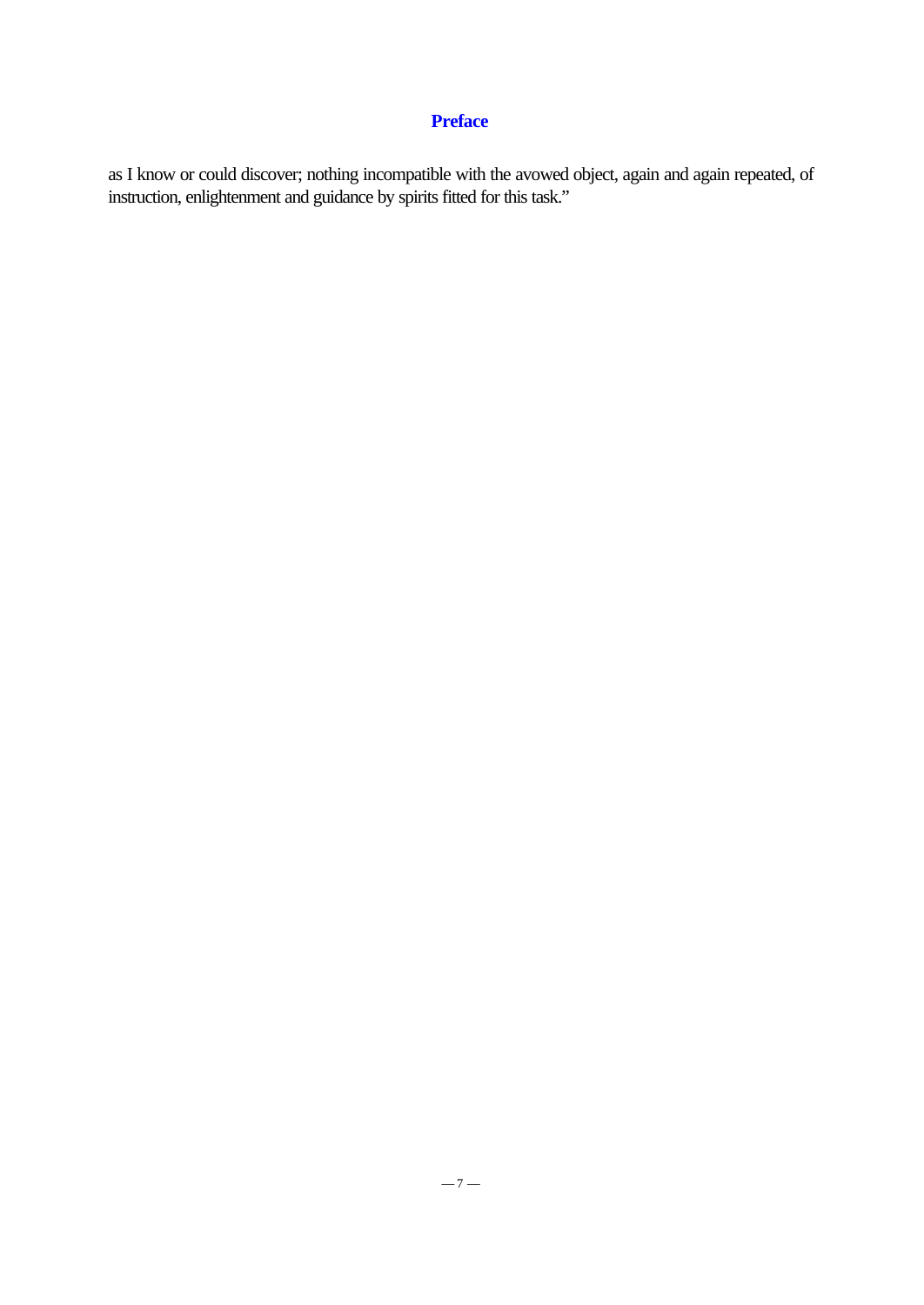William Stainton Moses was born at the village of Donnington, in Lincolnshire, on the fifth of November 1839. His father, William Moses, was the Head Master of the Grammar School, and his mother the daughter of Thomas Stainton, of Alford, Lincolnshire. His education was commenced at the school of which his father was Principal, and was afterwards continued with a private tutor, who, impressed by his great abilities, strongly urged Mr Moses to send his son to a public school. His advice was acted upon, and in August , 1855, young Stainton Moses, then in his 16th year, was placed at the Grammar School at Bedford. Here he remained for nearly three years, winning golden opinions from all the masters on account not only of his brilliant abilities but also of his conspicuous industry, regularity, and general attention to all his duties. In one term alone he carried off four prizes; and shortly before he left was elected to one of the two exhibitions which had been founded in connection with the school. On leaving, he received from the Head Master testimonials of the most flattering nature, speaking in high terms of the very rapid progress he had made in all departments of study, and also of the uniform excellence and correctness of his school conduct.

From Bedford, Stainton Moses went to Exeter College, Oxford, which he entered at the commencement of Michaelmas term, 1858. His college life was in every way as successful as his school life had been, and great hopes were formed by all connected with him that at the end of his Oxford career he would take the highest honours open to him. This, however, was not to be—overwork gradually told upon him, but he refused to rest or in any way relax his studies; and so, sad to relate, on the very day before commencement of his last examination his health gave way completely, and he broke down, absolutely worn out in mind and body. For some time he was very ill, but on regaining convalescence he was ordered abroad. He spent nearly a year travelling on the Continent with friends, and, with a view to complete restoration, he visited many different scenes and climates. St Petersburg was the farthest limit of his wanderings, and on his return journey he lingered for six months at the old Greek Monastery of "Mount Athos." Curiosity apparently guided him thither, and his strong desire for rest and meditation doubtless impelled him to remain for so long a time in that remote, old-world spot. Many years afterwards he learned from Imperator, his controlling spirit, that he had been influenced even then by his unseen guides, who had impressed him to go to "Mount Athos" as part of his spiritual training.

At the age of 23, Stainton Moses returned to England and took his degree, leaving Oxford finally in the year 1863. Though much improved in health by his foreign travel, he was not yet strong; so, acting on the advice of his doctor, who insisted on a quiet rural life, he accepted a curacy at Maughold, near Ramsey, Isle of Man. Here he remained for nearly five years, and succeeded during that period in gaining the affection and esteem of all his parishioners. The Rector, a very old and infirm man, was practically unable to render any assistance in the work of the parish, so that the whole of the duties connected with the church and the district devolved upon Stainton Moses. During his stay at Maughold, a severe epidemic of small-pox broke out in the village and surrounding neighbourhood; and it was then that the utter fearlessness of his nature was strikingly manifested. There was no resident doctor in the district, but having at different times acquired some little knowledge of medicine, Stainton Moses was enabled to minister to a certain extent to the bodily necessities of his parishioners, as well as to their spiritual needs. Day and night he was in attendance at the bedside of some poor victim who was stricken by the fell disease; and in one or two cases when, after an unsuccessful struggle with the enemy, he had soothed the sufferers dying moments by his ministrations, he was compelled to combine the offices of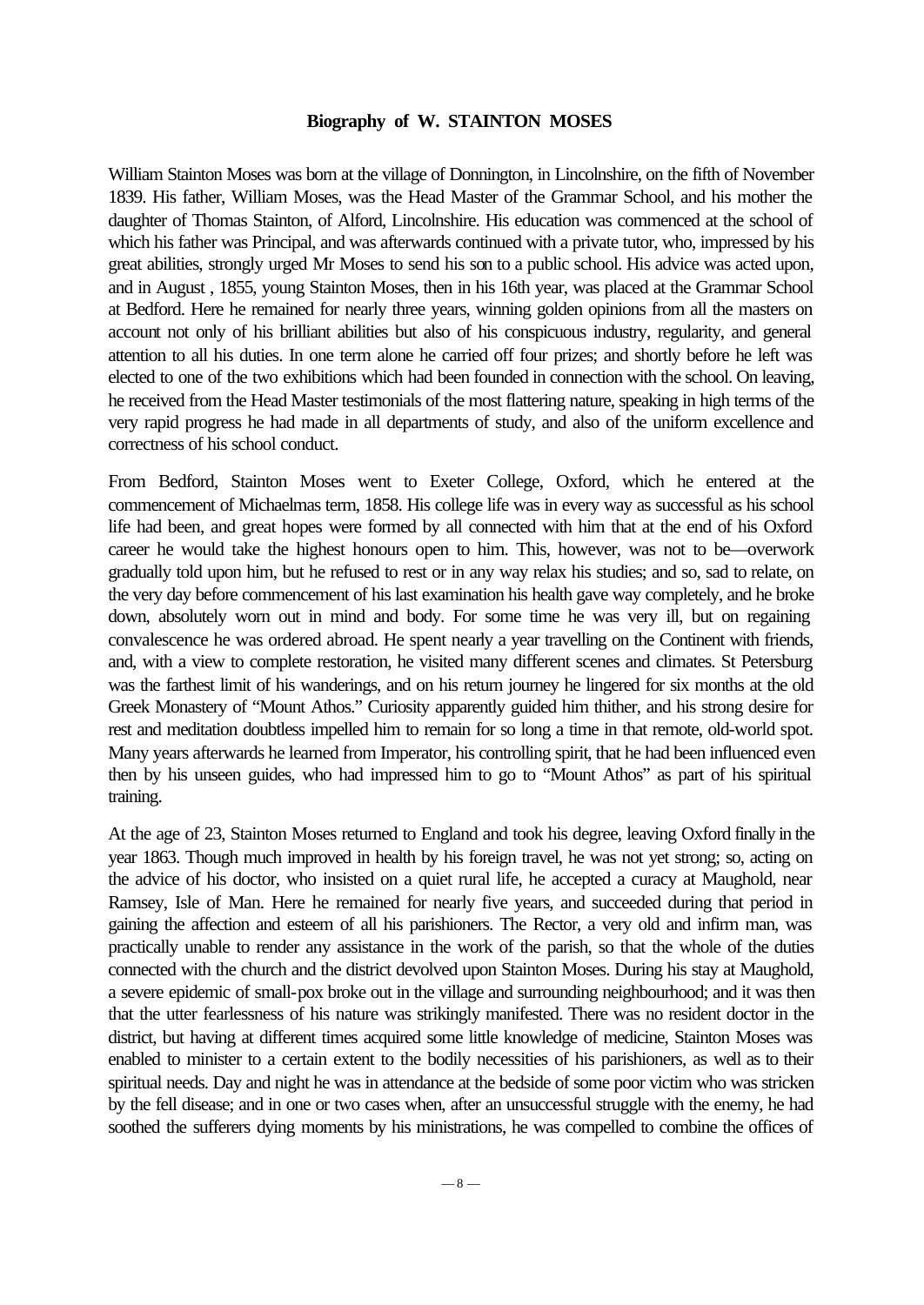priest and grave-digger, and conduct the interment with his own hands. Such was the panic, inspired by the fear of infection, that it was sometimes found impossible to induce men to dig graves for the dead bodies of the victims, or even to remove the coffins containing them. But through all this terrible time Stainton Moses never flinched, and, notwithstanding the threefold nature of the duties thus compulsorily thrust upon him, he was fortunate in escaping the malady, and though he steadily remained at his post single-handed, from the commencement to the end of the outbreak, he was spared any uneasiness on the score of his own health. It may be readily imagined how greatly he endeared himself to all those around him by his courageous devotion and strong sense of duty during such an anxious and critical period; but the feelings which he inspired in his parishioners, and everyone with whom he came in contact at Maughold, will be best appreciated by a perusal of the address presented to him on relinquishing his curacy there. It reads as follow:—

"Rev. And Dear Sir,—We, the undersigned parishioners of Maughold, are much concerned to learn that it is your intention shortly to resign the position which you have for some years past so usefully and honourably occupied amongst us. We beg to assure you that your labours have been greatly appreciated in the parish. The longer we have known you, and the more we have seen of your work, the greater has our regard for you increased. The congregations at both the churches under your charge are very different in numbers to what they were some time ago. The schools have been better looked after; the aged and infirm have been visited and comforted; and the poor have been cheered and helped by your kindness and liberality. By your courteous demeanour, by your friendly intercourse, and by your attention to the duties of the parish generally, you have greatly endeared yourself to us all; and not least to our respected and venerable Vicar, whose hands we are well satisfied you have done all you possibly could to strengthen. We cannot but feel that your loss will be a very serious one to the parish, and we should be glad if you could see your way to remaining some time longer with us. By reconsidering your determination and consenting to remain, you would place us under a deep debt of gratitude and obligation."

Here follow the signatures of the Rector and Churchwardens, also of fifty-four of the principal inhabitants of the district. Such a document, spontaneously presented, speaks for itself. However, in spite of the unanimous wish of the inhabitants that he should remain, Stainton Moses found that the work of looking after two parishes, practically single-handed, made too great demands upon his health, and so in the spring of 1868 he reluctantly relinquished his charge at Maughold, and accepted the curacy of St George's, Douglas, Isle of Man. Here he first met Dr and Mrs Stanhope Speer, and the acquaintance thus commenced soon ripened into an intimacy which was destined to exercise a very important influence upon the future of the three persons concerned. Very soon after taking up his duties at St George's, Stainton Moses was laid up with a sharp attack of congestion of the liver, which confined him to his bed for some little time. Dr Speer attended him through this illness (although he had retired from active practice for some years), and was successful in effecting a complete cure. In September of 1869 Stainton Moses left Douglas, where he had made a great impression by his preaching and ministrations among the poor of the parish, and took up the post of *locum tenens* at Langton Maltravers, in Dorsetshire. Here he remained for two months, when he was transferred to a curacy in the diocese of Salisbury, the last ecclesiastical appointment he held.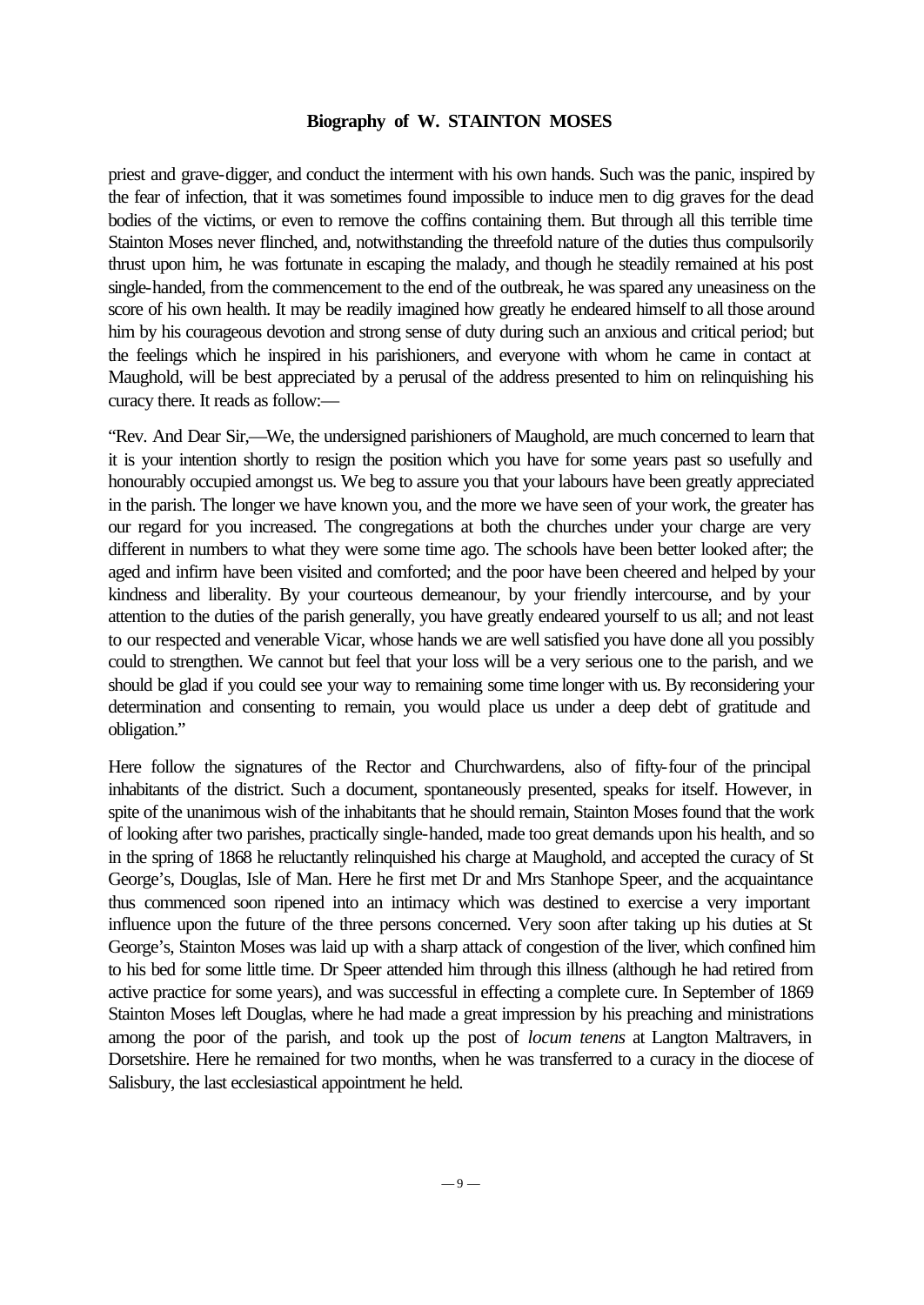At this time he was troubled by an affection of the throat, which rapidly became worse, and necessitated a complete rest, and the relinquishing of all public speaking and preaching. Acting, therefore, upon medical advice, Stainton Moses gave up his curacy, and came to London with the intention of turning his attention to tuition. This practically severed his connection with the Church. Had his health permitted him to follow his original career, he would no doubt have attained a distinguished position, as he was a powerful and original preacher, a successful organiser, and an earnest and efficient worker among the poor.

On coming to London, Stainton Moses stayed with Dr and Mrs Speer for nearly a year, during which time he superintended privately the education of their son, the present writer. About the close of 1870 or the beginning of 1871, he obtained the appointment of English Master in University College School, which position he held until 1889. Little need be said of his work there, further than that as long as his health permitted it was always done well. As one of the English masters in a great school, his opportunities of influencing the boys under his charge, in respect of literary taste and style, were considerable; and of those opportunities he made good use. Many will remember his excellent suggestions, and kindly criticisms of their essays. A portion of his work consisted of preparing a class for the Matriculation of the University of London. The peculiarly crabbed philological and historical knowledge required for that examination was uncongenial to Stainton Moses's mind, as in literature he liked to have a free hand; yet the work was done, and done well, and during the years he spent at the school he embodied in a manuscript volume a vast number of valuable notes bearing upon this subject.

Even more striking than his success as a master was the personal influence exercised by him over his pupils. One of the peculiar institutions at University College School is that by which a certain number of boys are especially attached to certain senior masters, with whom they can take counsel and from whom they can seek advice in all matters pertaining to their well-being—moral, intellectual, and physical. Over the boys thus placed under his immediate care the strong personality of Stainton Moses had an enormous influence, often extending over a period long subsequent to their leaving school. Many a time in after life his advice has been sought by old pupils on important matters, and whenever he felt he could help them it was always a real pleasure to him to do so to the best of his ability. His geniality, his knowledge of the world and of men, his invariable straightforwardness and kindness, all combined to strengthen the affectionate regard in which he was held by those boys who had the good fortune to be under his special supervision. On resigning his post through ill-health the Council of University College passed a resolution conveying to Stainton Moses their best thanks for his long and valuable service to the school, and a special letter of affectionate regret was also sent to him signed by twenty-eight of his colleagues. Of his capacity for imparting his ideas to other I can speak from a personal experience extending over seven years, during which period our relations as master and pupil were continuous and unbroken. Nothing could have been kinder or more convincing than his method of imparting knowledge and information; nothing clearer or more helpful than his manner of explaining all difficulties; and no trouble was too great for him to take in smoothing away all obstacles to a clear understanding of the matter in hand.

It was during Stainton Moses's visit to Dr Speer in 1870 that the subject of Spiritualism was first brought prominently before him. For some time he and Dr Speer had been in the habit of discussing various topics bearing upon religious belief. Both were gradually drifting into an unorthodox, almost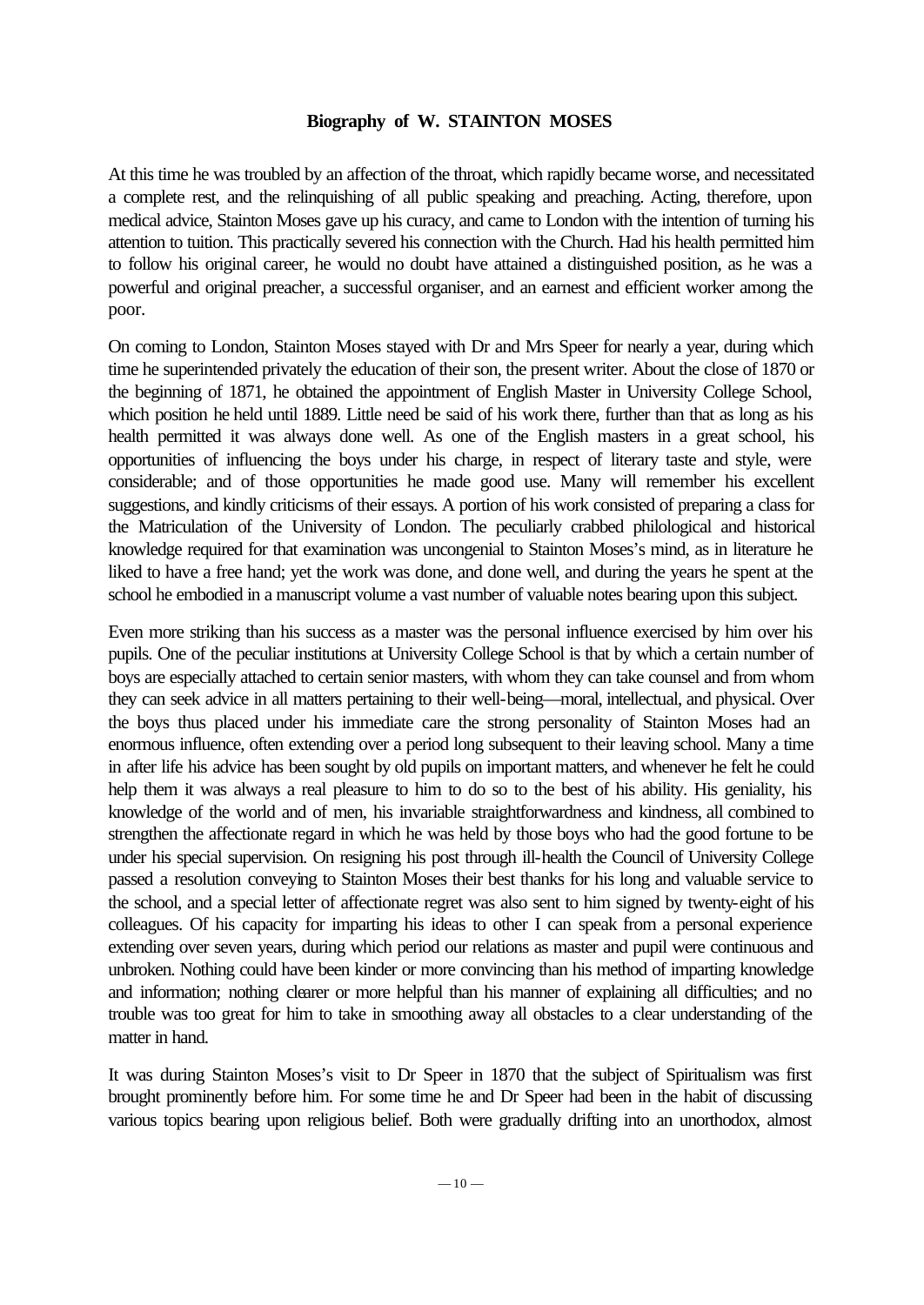agnostic, frame of mind, and both were becoming more and more dissatisfied with existing doctrines, and longing for absolute truth as regards the future life, and for some demonstration of the certainty of immortality. To obtain any proof of such immortality founded upon a strictly scientific basis seemed impossible, and Dr Speer was rapidly becoming a materialist of the most hard-and-fast nature. A note received by him from Stainton Moses, together with a copy of W.R. Greg's *Enigmas of Life,* may prove interesting to those who would fain have some inkling of the inner working of these two friends' minds, at a time when the old faith had lost its hold upon them, and they were standing upon the brink of a newer Revelation:-

"My Dear Friend,—You and I have tackled some 'Enigmas of Life' together, and if we have not always solved them, we have generally agreed in our opinion respecting them. I offer you the opinions of a great thinker, which will be, in their outcome, very similar to what we have thought out for ourselves. And if the half century, during which your life here has lasted, leaves much unknown, and much that even another such period will not unravel, I hope at least that during such part of it as we are here together we may continue to talk and speculate together.—Your sincere friend, W.S.M."

It will be interesting to note the circumstances under which, during this visit to Dr Speer, the subject of Spiritualism pressed itself upon Stainton Moses's attention. Mrs Speer had been confined to her room by illness for three weeks, during which period she had occupied herself in reading Dale Owen's *The Debatable Land.* It interested her much, and on being able to rejoin the family circle she asked Stainton Moses to read the book, and endeavour to discover whether there was any truth in the experiences therein narrated. Though at that time he took no interest in Spiritualism, regarding it merely as trickery and fraud, yet he promised Mrs Speer to go into the matter with the view of ascertaining whether there might be some germs of truth underlying the mass of jugglery and imposture; and so began those astounding experiences of his, which, commencing at the time, extended over a period of more than twenty years. In those days, although dissatisfied with the cut-and-dried doctrines of the Church, and with the manner in which its teachings were expounded from the pulpit and elsewhere, Stainton Moses was, nevertheless, immensely interested in all religious subjects, and his reading of everything that bore upon them was enormous. No book, pamphlet, or magazine likely to throw any light upon the questions which perplexed him was overlooked, and even after intercourse with the unseen world had commenced he did not entirely give up his faith in the Church without an arduous and prolonged struggle. The reality of the struggle may be clearly discerned in the pages of *Spirit Teachings*, and in his other automatic writings; but when he had fully satisfied himself of the reality of those "Teachings," and of the truthfulness and integrity of his spirit-guides, his faith never faltered, and his zeal in the prosecution of the work entrusted to him never flagged. Previous to his own development as a medium, Stainton Moses had been present at various sittings with other mediums. Mrs Speer having been so immensely impressed by her perusal of the *Debatable Land,* he determined to read it for himself, and in consequence became almost as anxious as she was for fuller information. This was the more curious as, only a month before, he had tried in vain to read Lord Adare's record of private séances with D.D. Home, but, as he said himself, it had absolutely no interest for him. His first noteworthy experiences were with Lottie Fowler, in the spring of 1872; and soon afterwards Dr Speer—although at that time regarding the whole subject of Spiritualism as "stuff and nonsense"—was persuaded to join him in a visit to the medium Williams. They went several times, and were soon convinced that there was *some* force outside the medium at work—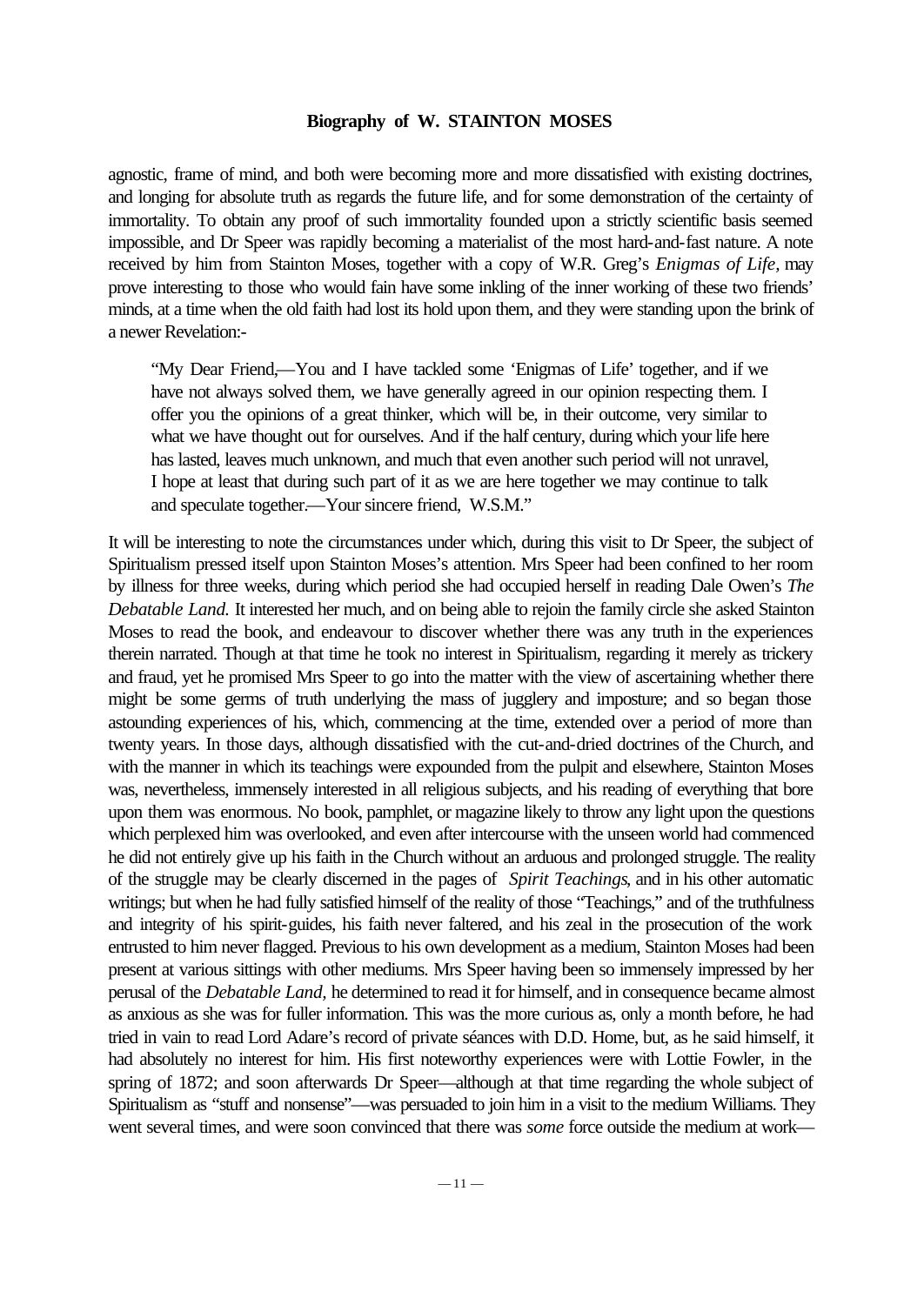in which conviction they were much strengthened by a remarkable séance held shortly afterwards in Dr Speer's house, when Williams was again the medium.

About this time Stainton Moses's own mediumistic powers began to be developed. It is unnecessary to give a detailed description of that development, as a full and exhaustive account may be found in Mrs Speer's "Records," which have lately appeared in *Light*; but I think that some of my own recollections of the séances, at which I had the privilege of being present during the last two years of Stainton's Moses's active mediumship, may be of some interest. At any rate they will place on record the impressions of another witness, and may possibly be of service as bearing additional testimony to the wonderful powers of the medium, and the absolute reality of the phenomena given through him.

It is important to note that at these séances no less than ten different kinds of manifestations took place, with more or less frequency. On occasions when there were fewer varieties we were usually told that the conditions were not good. When they were favourable the manifestations were more numerous, the raps more distinct, the lights brighter, and the musical sounds clearer. The various occurrences may be briefly enumerated as follows:—

1. The great variety of raps, often given simultaneously, and ranging in force from the tapping of a fingernail to the tread of a foot sufficiently heavy to shake the room. Each spirit *always* had its own distinctive rap, many of them peculiar as to be immediately recognisable; and these sounds often took place in sufficient light for the sitters to see each other's features, and—I suppose more important—hands. Raps also were frequently heard on the door, sideboard, and wall, all some distance removed from the table at which we sat; these raps could not possibly have been produced by any human agency; of that I satisfied myself in every conceivable way.

2. Raps which answered questions coherently and with the greatest distinctness, and also gave messages, sometimes of considerable length, through the medium of the alphabet. At these times all the raps ceased except the one identified with the communicating spirit, and perfect quiet prevailed until the message had been delivered. We could almost always tell immediately with which spirit we were talking, owing to the perfectly distinct individuality of each different rap. Some of the higher spirits never manifested by raps at all, after the first few séances, but announced their presence by a note of music, or the flash of a light; but among those who did manifest in the usual way it would be difficult to forget Rector's heavy and ponderous tread, which shook the whole room with its weight, while it appeared to move slowly round the circle.

3. Numerous lights were generally visible to all the sitters. These lights were of two different kinds objective and subjective. The former usually resembled small illuminated globes, which shone brightly and steadily, often moved rapidly about the room, and were visible to all the sitters. A curious fact in connection with these lights always struck me, viz. that looking on to the top of the table one could see a light slowly ascending from the floor, and to all appearance passing out *through* the top of the table the table itself apparently not affording any obstacle to one's view of the light. It is a little difficult to explain my meaning exactly, but had the top of the table been composed of plain glass, the effect of the ascending light, as it appealed to one's organs of vision, would have been pretty much the same as it was, seen through the solid mahogany. Even then, to make the parallel complete, it would be necessary to have a hole in the glass top of the table, through which the light could emerge. The subjective lights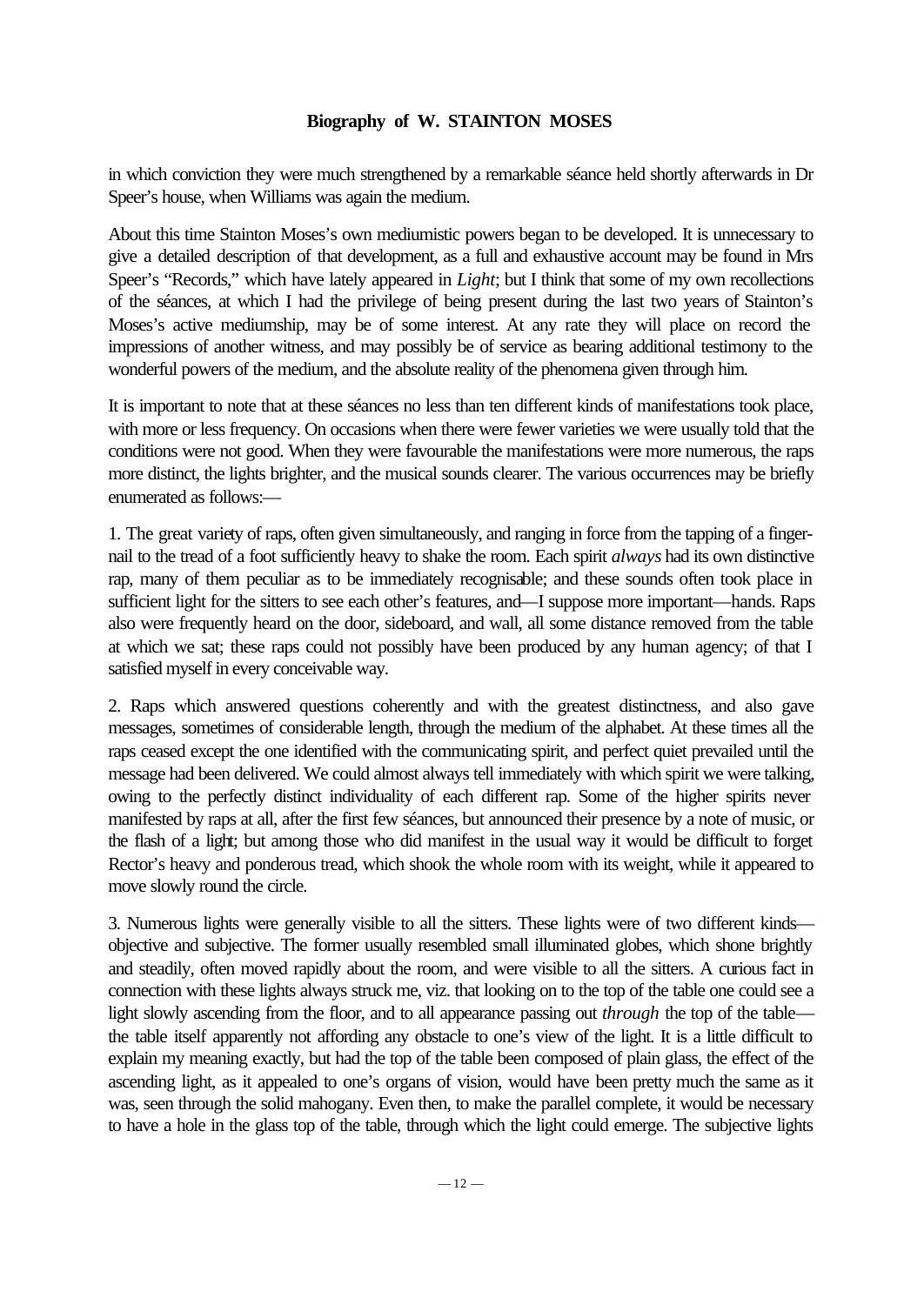were described as being large masses of luminous vapour floating round the room and assuming a variety of shapes. Dr Speer and myself, being of entirely unmediumistic temperaments, were only able to see the objective lights, but Mr Stainton Moses, Mrs Speer, and other occasional sitters frequently saw and described those which were merely subjective. Another curious point in relation to the objective lights was that, however brightly they might shine, they never, unlike an ordinary lamp, threw any radiance around them, or illuminated the smallest portion of the surrounding darkness—when it *was* dark—in the slightest degree.

4. Scents of various descriptions were always brought to the circle—the most common being musk, verbena, new-mown hay, and one unfamiliar odour, which we were told was called spirit-scent. Sometimes breezes heavy with perfume swept round the circle; at other times quantities of liquid musk, etc., would be poured on to the hands of the sitters, and also, by request, on to our handkerchiefs. At the close of a séance, scent was nearly always found to be oozing out of the medium's head, and the more frequently it was wiped away the stronger and more plentiful it became.

5. The musical sounds, which were many and varied, formed a very important item in the list of phenomena which occurred in our presence. Having myself had a thorough musical education, I was able to estimate at its proper value the importance of these particular manifestations, and was also more or less in a position to judge of the possibility or impossibility of their being produced by natural means, or through human agency. These sounds may, roughly speaking, be divided into two classes—those which obviously proceeded from an instrument—a harmonium—in a room, whilst the hands of all the sitters were joined round the table; and those which were produced in a room in which there was no instrument of any kind whatever. These latter were of course, by far the most wonderful. As regards the musical sounds produced in the room in which there was no instrument, they were about four in number. First, there were what we called "The Fairy Bells." These resembled the tones produced by striking musical glasses with a small hammer. The sounds given forth were clear, crisp, and melodious. No definite tune was ever played, but the sounds were always harmonious, and at the request of myself, or any other member of the circle, the "bells" would always run up or down a scale in perfect tune. It was difficult to judge where the sound of these "fairy bells" came from, but I often applied my ear to the top of the table, and the music seemed to be somehow *in* the wood—not underneath it, as on listening *under* the table the music would appear to be above. Next we had quite a different sound—that of a stringed instrument, more nearly akin to a violoncello than anything else I have ever heard. It was, however, more powerful and sonorous, and might perhaps be produced by placing a 'cello on the top of a drum, or anything else likely to increase the vibration. This instrument was only heard in single notes, and was used only by one spirit, who employed it usually for answering questions—in the same way that others did by raps. The third sound was an exact imitation of an ordinary handbell, which would be rung sharply by way of indicating the presence of the particular spirit with whom it was associated. We naturally took care to ascertain that there was *no* bell of any kind in the room at the time. Even if there had been, it would have been a matter of some difficulty to ring it all round the walls and even up to the ceiling, and this particular sound proceeded indifferently from all parts of the room. Lastly, we had a sound of which it is exceedingly difficult to offer an adequate description. The best idea of it I can give is to ask the reader to imagine the soft tone of a clarionet gradually increasing in intensity until it rivalled the sound of a trumpet, and then, by degrees, diminishing to the original subdued note of the clarionet until it eventually died away in a long drawn-out melancholy wail. This is a very inefficient description of this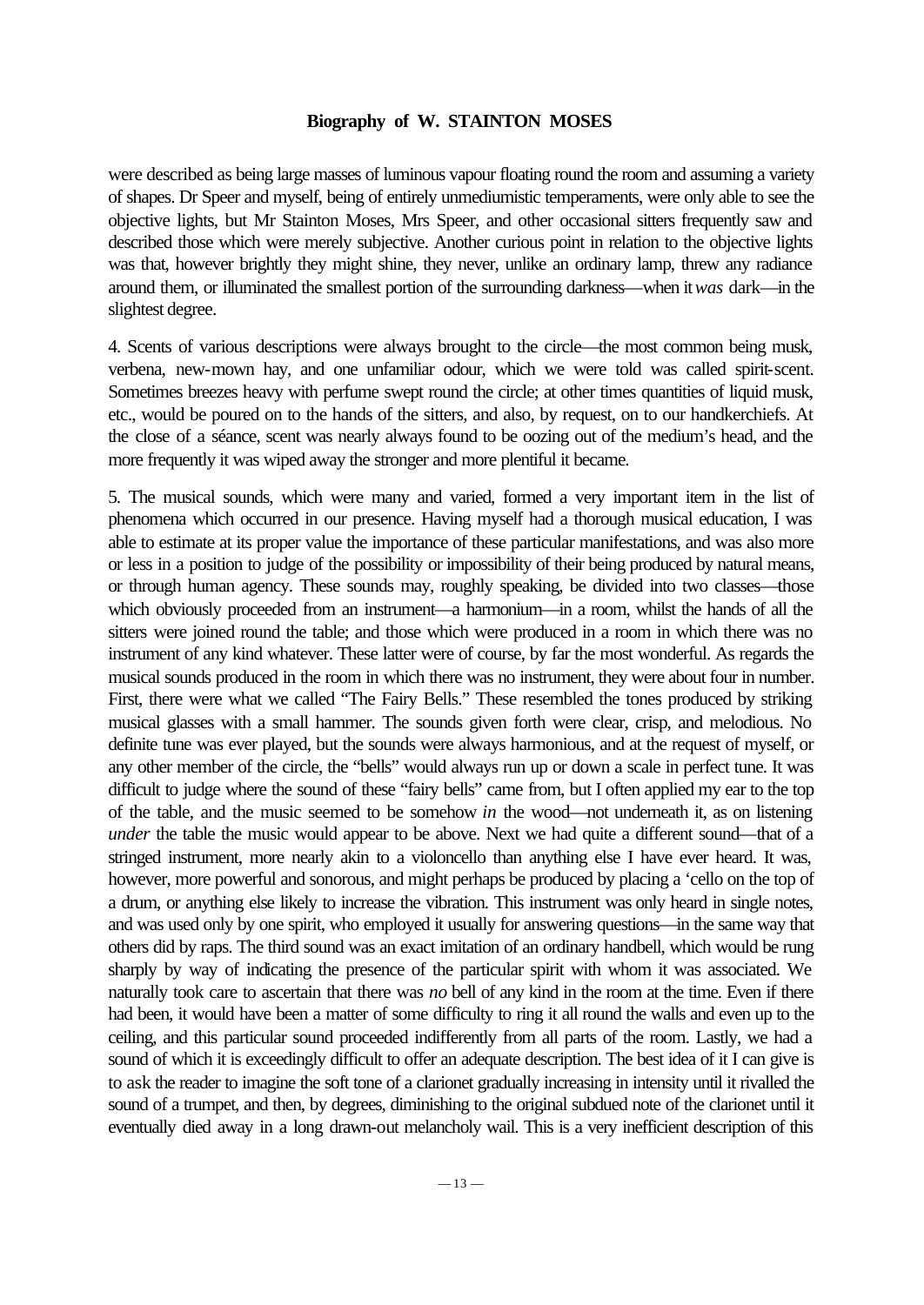really extraordinary sound, but as I have in the whole course of my experience never heard anything else at all like it, it is impossible to give to those who have *not* heard it a more accurate idea of what it was like. As was the case with the two previous sounds I have described, it was always associated with one spirit. It is a noteworthy fact that in no case did the controlling agencies produce more than single notes or at best isolated passages. This they accounted for as due to the peculiarly unmusical organisation of the medium. At any rate, the production of these sounds was wonderful enough in itself, as I over and over again satisfied myself fully that there were no materials in the room which could in any way assist in the making of any kind of musical tones; and the clarionet and trumpet sound was one that I should be utterly at a loss to give at all an adequate imitation of, whatever materials might be at my disposal. Before I joined the circle several other musical sounds were frequently heard, and all were given with greater variety, both of manipulation and tone; but as I am now only giving a brief epitome of what actually happened under my own observation, I refrain from alluding to occurrences which took place when I was not present.

6. Direct writing was often given, sometimes on a sheet of paper placed in the centre of the table, and equi-distant from all the sitters; at other times one of us would place his hands on a piece of paper previously dated and initialled, and usually a message was found written upon it at the conclusion of the séance. We usually placed a pencil upon the paper, but sometimes we only provided a small piece of lead—the results being the same in both cases. Usually, the writing took the form of answering questions which we had asked, but sometimes short, independent communications were given, and also messages of greeting.

7. Movements of heavy bodies, such as tables and chairs were by no means infrequent. Sometimes the table would be tilted up at a considerable angle; at other times the chairs of one or more of the sitters would be pushed more or less forcibly away from the table, until they touched the wall behind; or the table would move away from the sitters on one side, and be propelled irresistibly against those on the other, compelling them to shift their chairs in order to avoid the advance of so heavy a piece of furniture. The table in question, at which we usually sat, was an extremely weighty dining-table made of solid Honduras mahogany, but at times it was moved with much greater ease than the combined efforts of all the sitters could accomplish; and these combined efforts were powerless to prevent it moving in a certain direction, if the unseen force willed it to do so. We frequently tested the strength of this force by trying to check the onward movement of the table, but without success.

8. The passage of matter through matter was sometimes strikingly demonstrated by the bringing of various articles from other rooms, though the doors were closed and bolted. Photographs, pictureframes, books and other objects were frequently so brought, both from rooms on the same floor and from those above. How they came through the closed doors I cannot say, except by some process of de-materialisation, but come they certainly did, apparently none the worse for the process, whatever it might have been.

9. The direct spirit voice, as opposed to the voice of a spirit speaking through the medium while in a state of trance, was very seldom heard, and never with any clearness or distinctness. But occasionally it was attempted, and by listening carefully we could distinguish one or two broken sentences which were hissed out in a sort of husky whisper. These sounds generally seemed to be in the air above us, but they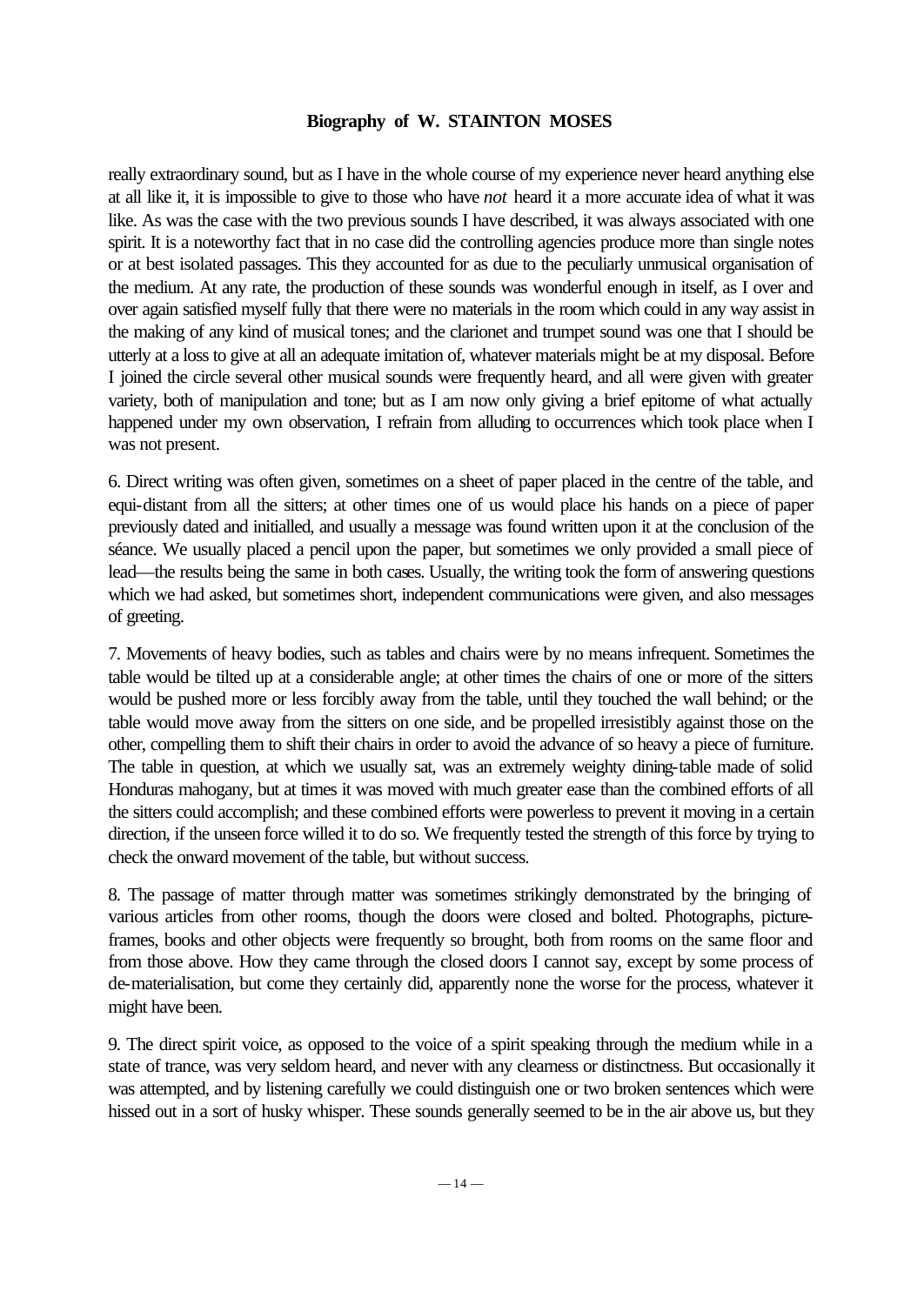were produced with evident difficulty, and there being so many other methods of communication, the direct voice was essayed but seldom.

10. The inspirational addresses given by various spirits through Stainton Moses when in an entranced condition have been so thoroughly dealt with by Mrs Speer in her "Records" that I can add nothing as regards the *matter* thus expounded. Touching the *manner* of these addresses (one or more of which we had at almost every séance) I can only say that they were delivered in a dignified, temperate, clear, and convincing tone, and that though the voice proceeded from the medium, it was always immediately apparent that the personality addressing us was *not* that of the medium. The voice was different, and the ideas were often not in accordance with those held at the time by the medium. An important fact, too, was that although many spirits exercised this power of control, the voice which spoke was always different; and in the case of those spirits which controlled regularly we came to know perfectly well which intelligence was communicating, by the tone of the voice and the method of enunciation.

So far, in this enumeration of the various phenomena, I have spoken *generally* of the manifestations which usually occurred at most of our sittings, but in conclusion I will give two particular instances, one of direct writing, and one of identity, both of which I think are interesting, and which certainly impressed me considerably. On one occasion we were told to cease for a time and resume the séance later on. I asked the communicating intelligences if they would during the interval give me a sample of direct writing under test conditions. Having received an affirmative reply, I procured a piece of my own note-paper, and, unknown to the other members of the circle, I dated and initialled it, and also put a private mark in a corner of the sheet. The others having retired from the dining to the drawing room, I placed my piece of paper with a pencil under a table in the study, and having thoroughly searched the room, I barred the shutters, bolted and locked the door, and put the key in my pocket. I did not lose sight of the door until I re-entered, when to my great satisfaction I found a message clearly written on the paper. As we had not been sitting in the study, and as I can positively aver that no one entered the room after I had left it until I myself unlocked the door, I have always considered this particular instance of direct spirit writing as a most satisfactory and conclusive test. The other occurrence which I consider specially worthy of mention took place as follows. We were sitting one night as usual, and I had in front of me, with my hand resting upon it, a piece of note-paper, with a pencil close by. Suddenly Stainton Moses, who was sitting exactly opposite me, exclaimed, "There is a very bright column of light behind you." Soon afterwards he said that the column of light had developed into a spirit-form. I asked him if the face was familiar to him, and he replied in the negative, at the same time describing the head and features. When the séance was concluded I examined my sheet of paper, which my hand had never left, and found written on it a message and signature. The name was that of a distinguished musician who died in the early part of the present century. I purposely refrain from specifying him, as the use of great names very frequently leads to results quite different from those intended. However, now comes the most extraordinary part of the affair. I asked Stainton Moses—without, of course, showing him the written message—whether he thought he could recognise the spirit he saw behind my chair if he saw a portrait of him. He said he thought he could, so I gave him several albums, containing likenesses of friends dead and alive, and also portraits of various celebrities. On coming to the photograph of the composer in question he at once said, without hesitation, "That is the face of the spirit I saw behind you." Then, for the first time, I showed him the message and signature. I regarded the whole incident as a very fair proof of spiritidentity, and I think that most people would, at any rate, consider the occurrence one of interest.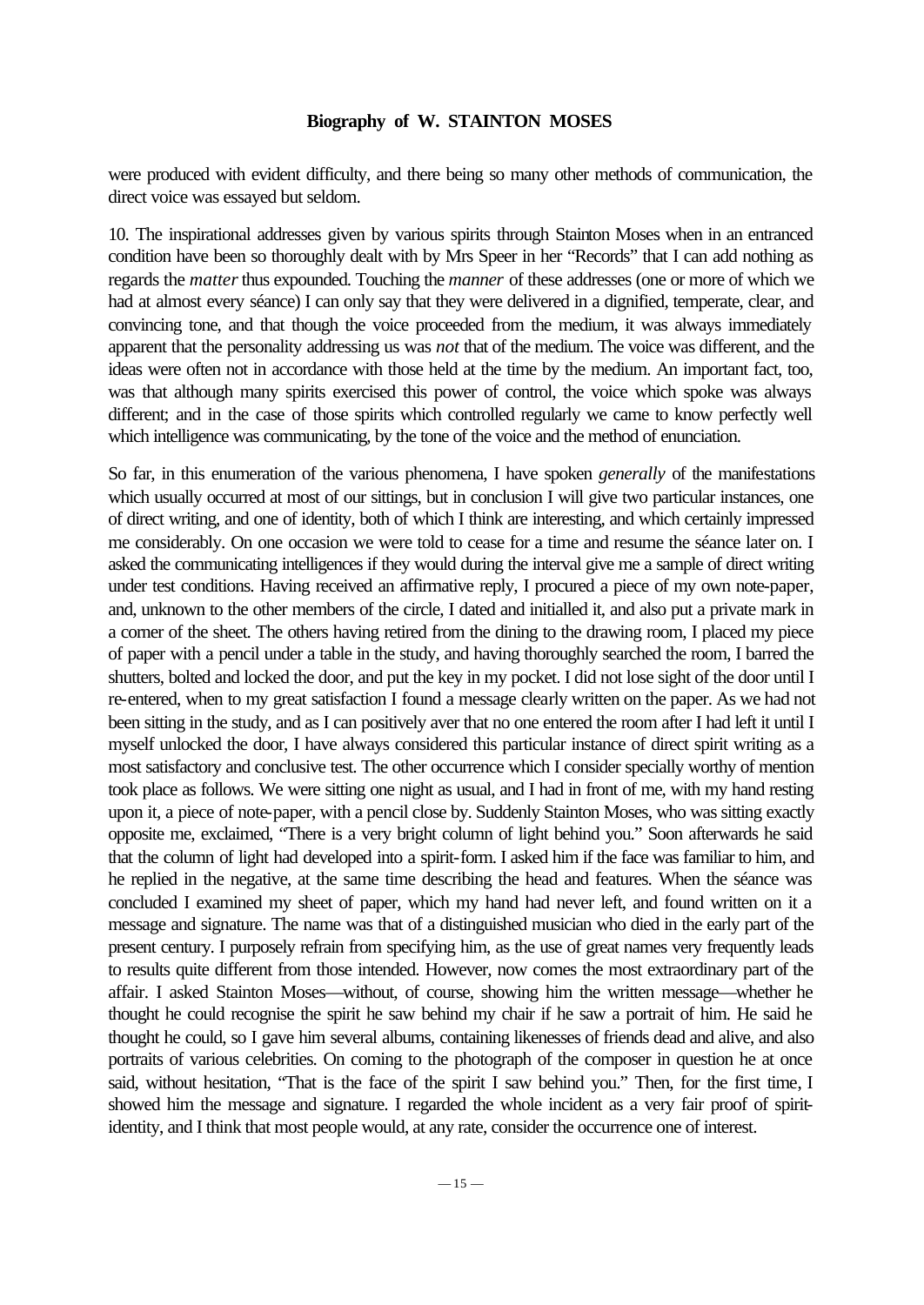During the time of Stainton Moses's active mediumship, he was often busily engaged in assisting in the formation of various societies, whose primary object was the investigation of Spiritualism and other occult, though kindred, subjects. He took part in the establishment of the British National Association of Spiritualists in 1873. He was also connected with the Psychological Society of Great Britain, which was inaugurated in April 1875, and of the Council of that Society he was one of the original members. In 1882 Stainton Moses took an active interest in the formation of the Society for Psychical Research; and in 1884 he established "The London Spiritualist Alliance," and became its first President, which post he filled up to the time of his death. For the last few years of his life, he added to his other duties the editorship of *Light*, and though his active mediumship, as regards physical phenomena, had then almost entirely ceased, yet his power of automatic writing remained with him to the end. For the last three or four years of his life he suffered from failing health, and many successive attacks of influenza gradually undermined a constitution which had never been conspicuously robust. Though he gradually became worse, he was never supposed to be in any real danger, and when the end came, on September 5th, 1892, it was a terrible shock to all those who knew him, and who realised what a loss to themselves personally, and to the cause of Spiritualism generally, his death would prove.

Far more interesting to those who knew him intimately was Stainton Moses's personality than his life. The latter, as all who read this brief sketch will readily see for themselves, was, with the exception of the wonderful spiritual experiences so indissolubly linked with it, unmomentous and uneventful. But his individuality and force of character were immense; his ability was quite out of the common; and more than all, the versatility of his talents was perhaps one of his most striking features. No study was too dry or uninteresting for him to master, no subject so apparently unimportant and unworthy his attention but he would easily acquire an intelligent conception of its details. And this applies equally to the whole range of more or less trivial matters which make up the sum total of nineteenth-century every-day life, as well as to those deeper and more serious subjects which, being akin to his own especial one, naturally engrossed most of his attention. From the time that he first began to realise of what vast importance it was to establish the possibility of communion with the world of the future, to the end of his life, his zeal in proving the truth of his teachings never failed. In spite of the demands made upon his time by school and press work, he contrived to bestow an immense amount of energy upon his Spiritualistic researches; his enormous correspondence with thousands of inquiries all over the world affording quite sufficient material to occupy the life of any ordinary man. But in this as in everything else he was conscientious to the last degree, and never considered time wasted that was expended in answering the queries and solving, to the best of his ability, the doubts of earnest seekers after truth. A certain proportion of his time was devoted to visiting many of the most important people in the country—important both socially and politically—and also those who were distinguished for their eminence in the scientific, literary, and artistic world. During the lifetime of such people their names cannot be divulged, but it is not too much to say that Stainton Moses had interviews, more or less frequently, with most of the illustrious personages of his day; and all who took any interest in the phenomena of Spiritualism, whatever their position or attainments, were alike anxious to hear his opinions and experiences of that subject, on which none were so well qualified to speak as himself.

Apart from Spiritualism, Stainton Moses possessed in his own character a rare combination of remarkable qualities, not often met with in the same individual. He had the keenest sense of justice and equity, his judgment was invariably sound and discreet, and in addition to all this, no man ever possessed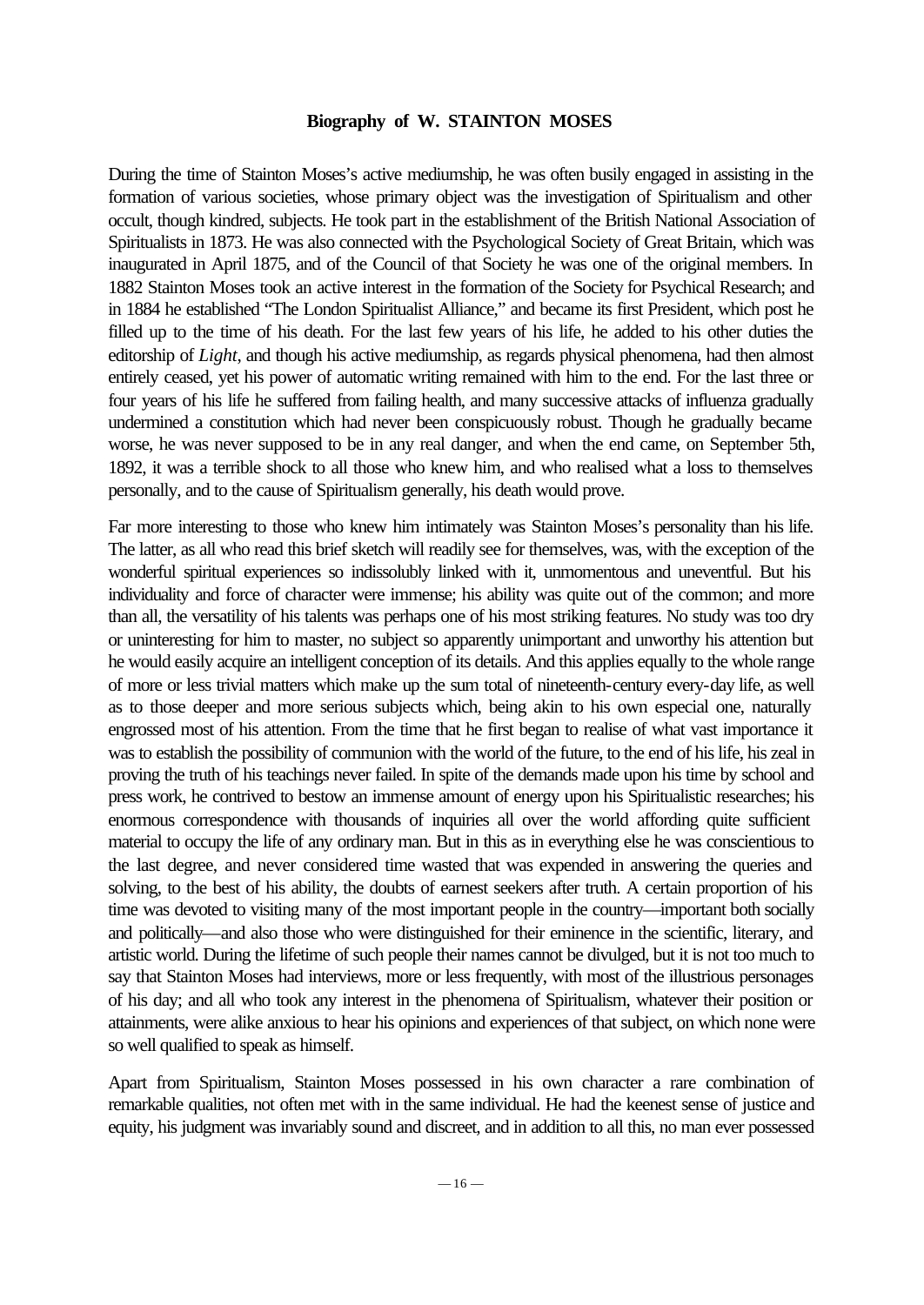a kinder heart or livelier sympathies, or was more ready to assist with counsel or advice those who came to him for either. Notwithstanding his varied spiritual experiences, unique in themselves, he was never puffed up by them in the smallest degree, and though impatient of mere frivolous or ignorant opposition, he would never refuse to join issue in friendly argument with any opponent—however much beneath his attention. In these various encounters, Stainton Moses's clear understanding and extremely logical habits of mind enabled him to score heavily and with decisive effect off those antagonists who sometimes had the temerity to attack him with very little reason and still less knowledge. His crushing rejoinder to Dr Carpenter, who some eighteen or twenty years ago lectured at the London Institution on the "Fallacies of Modern Spiritualism," will probably be still remembered by a good many people as a striking instance of logical reasoning and effective sarcasm, which, significantly enough, was never answered. Considering the then unpopular nature of the subject which he had unmistakably made his own, and of the conclusions which he deduced from a close and systematic study of the same, it is a matter to be wondered at that he was not more often attacked by narrow-minded religious bigots, pseudo-scientists, and superficial penny-a-liners. But however this may be, the fact remains that with a few insignificant exceptions he was *not* so attacked; when he was, his power of showing up the weakness of his opponent's case and ignorance of the matters on which he presumed to dogmatise was only equalled by the polite ridicule and quiet satire which he was always ready to bring to bear upon the author of any unprovoked piece of aggressive meddling.

It was a noteworthy feature about Stainton Moses, that in spite of his being compulsorily drawn in many ways into a conspicuously public position, no man ever hated publicity more than he did. Retiring and modest by nature, he detested the making of speeches, delivering of addresses, presiding over meetings, and other similar functions for which the singularity of his own powers and the extent of his knowledge naturally marked him out as being eminently fitted. Though richly endowed with gifts sufficient to stamp him in any age as a leader of men, his own inclinations would, had he been untrammelled by force of circumstances, have led him to prefer a life of studious ease and unostentatious retirement. But this was not to be; so he trod his allotted path with zeal, courage, and discretion; did his duty with an utter abnegation of self; and died at his post in the prime of manhood, carrying with him to the grave the affectionate regard and esteem of hundreds who will cherish the memory of his friendship as one of their most precious legacies.

It is quite impossible within the limits of a short biography like the present to do more than present a brief sketch of the character of Stainton Moses; but I should like to once more insist upon the entirely admirable ingredients of which that character was composed, and I might fill volumes in dilating upon his utter absence of pride, fanaticism, arrogance, or conceit; upon his love of truth, purity, and integrity; and upon his absolute fearlessness, generous large-heartedness, and wholly sympathetic friendship. But to what avail? He has crossed the bar, and gone from out *mortal* vision for ever. And whatever I could say in his praise would not heighten the affection and esteem of those who knew him; and those who did not would gain but a poor idea of his worth and talents from any paltry efforts of mine. So let us gain what benefit we can from the words of those inspirational teachings which he has left behind, and to which this short memoir is intended to serve as a humble introduction, and then, for a time at any rate, let us reecho the old formula, *Requiescat in Pace.*

## CHARLTON TEMPLEMAN SPEER.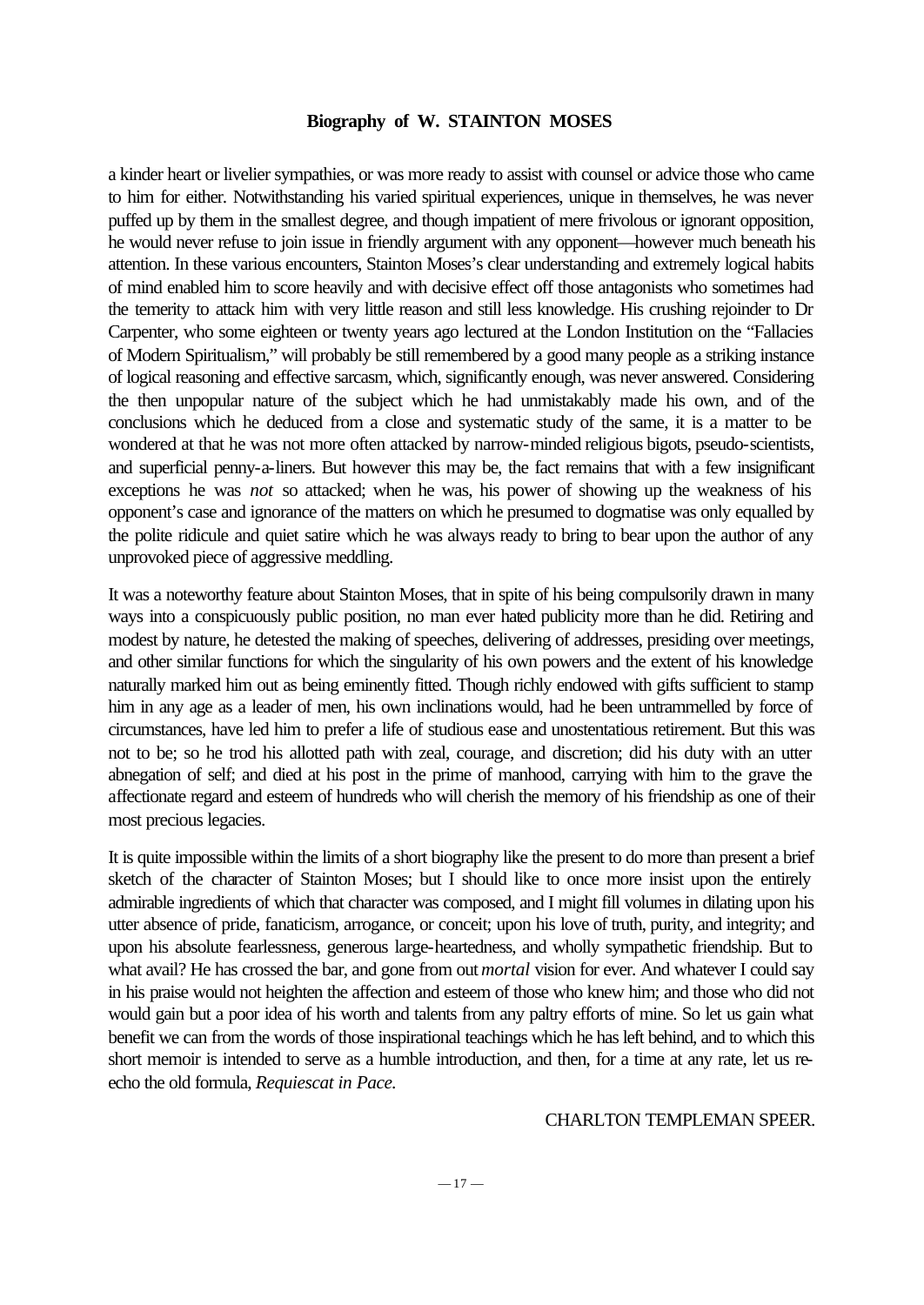The communications which form the bulk of this volume were received by the process known as Automatic or Passive Writing. This is to be distinguished from Psychography. In the former case, the Psychic holds the pen or pencil, or places his hand upon the Planchette, and the message is written without the conscious intervention of his mind. In the latter case, the writing is direct, or is obtained without the use of the hand of the psychic, and sometimes without the aid of pen or pencil.

Automatic Writing is a well-known method of communication with the invisible world of what we loosely call Spirit. I use that word as the most intelligible to my readers, though I am well aware that I shall be told that I ought not to apply any such term to many of the unseen beings who communicate with earth, of whom we hear much and often as being the *reliquice* of humanity, the *shells* of what once were *men*. It is no part of my business to enter into this moot question. My interlocutors call themselves Spirits, perhaps because I so called them, and Spirits they are to me for my present purposes.

These messages began to be written through my hand just ten years since, 30th March 1873, about a year after my first introduction to Spiritualism. I had had many communications before, and this method was adopted for the purpose of convenience, and also to preserve what was intended to be a connected body of teaching. The laborious method of rapping out messages was manifestly unfitted for communications such as those which I here print. If spoken through the lips of the medium in trance, they were partially lost, and it was, moreover, impossible at first to rely upon such a measure of mental passivity as would preserve them from admixture with his ideas.

I procured a pocket-book, which I habitually carried about with me. I soon found that writing flowed more easily when I used a book that was permeated with the psychic aura, just as raps come more easily on a table that has been frequently used for the purpose, and as phenomena occur most readily in the medium's own room. When Slade could not get messages on a new slate, he rarely failed to get one on his own seasoned one. I am not responsible for the fact, the reason for which is sufficiently intelligible.

At first the writing was very small and irregular, and it was necessary for me to write slowly and cautiously, and to watch the hand, following the lines with my eye, otherwise the message soon became incoherent, and the result was mere scribble.

In a short time, however, I found that I could dispense with these precautions. The writing, while becoming more and more minute, became at the same time very regular and beautifully formed. As a specimen of calligraphy, some of the pages are exceedingly beautiful. The answers to my questions (written at the top of the page) were paragraphed, and arranged as if for the press: and the name of God was always written in capitals, and slowly, and, as it seemed, reverentially. The subject-matter was always of a pure and elevated character, much of it being of personal application, intended for my own guidance and direction. I may say that throughout the whole of these written communications, extending in unbroken continuity to the year 1880, there is no flippant message, no attempt at jest, no vulgarity or incongruity, no false or misleading statement, so far as I know or could discover; nothing incompatible with the avowed object, again and again repeated, of instruction, enlightenment, and guidance by Spirits fitted for the task. Judged as I should wish to be judged myself, they were what they pretended to be. Their words were words of sincerity, and of sober, serious purpose.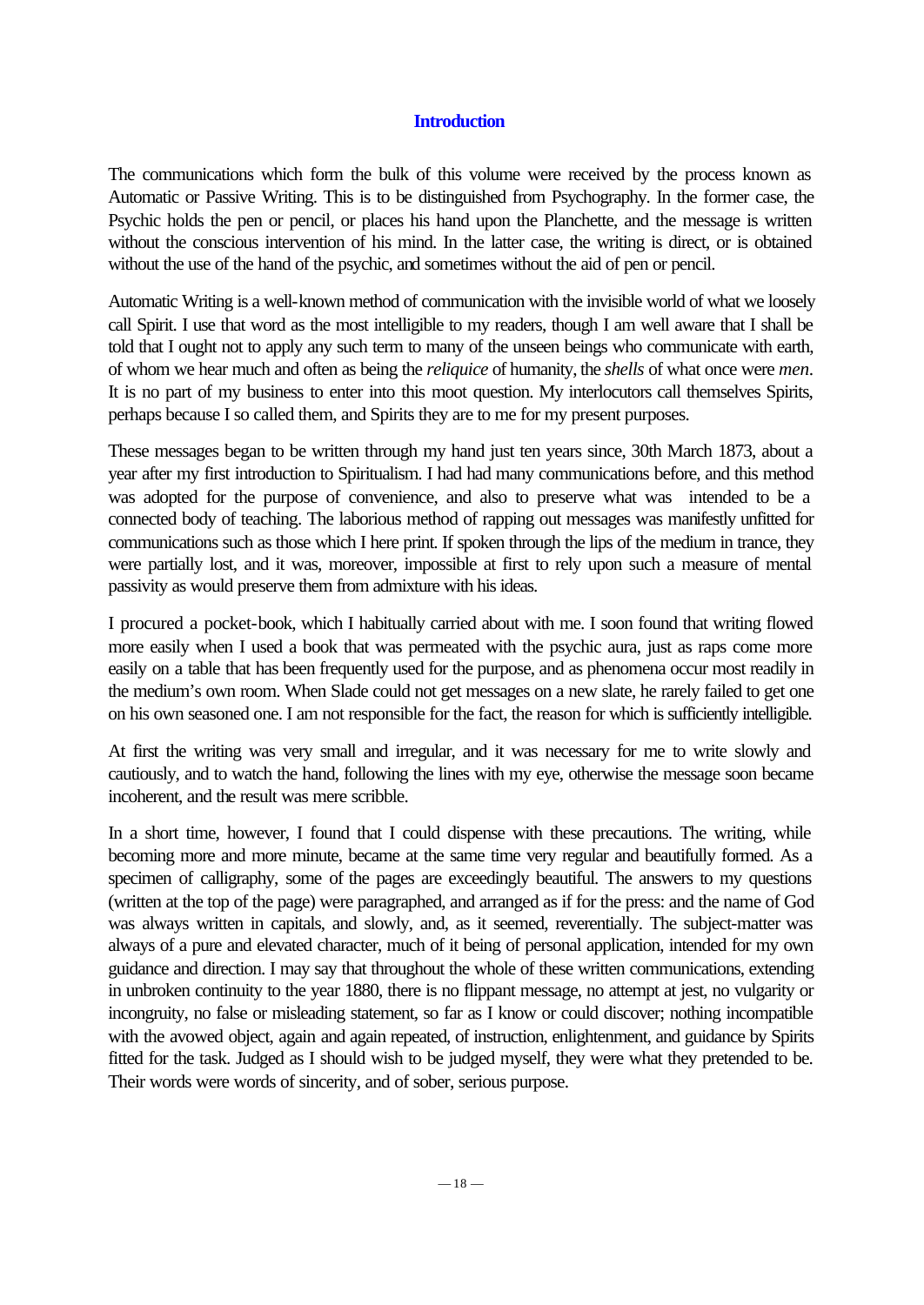The earliest communications were all written in the minute characters that I have described, and were uniform in style, and in the signature, "Doctor, the Teacher": nor have his messages ever varied during all the years that he has written. Whenever and wherever he wrote, his handwriting was unchanged, showing indeed, less change that my own does during the last decade. The tricks of style remained the same, and there was, in short, a sustained individuality throughout his messages. He is to me an entity, a personality, a being with his own idiosyncrasies and characteristics, quite as clearly defined as the human beings with whom I come in contact, if, indeed, I do not do him injustice by the broad comparison.

After a time, communications came from other sources, and these were distinguished, each by its own handwriting, and by its own peculiarities of style and expression. These, once assumed, were equally invariable. I could tell at once who was writing by the mere characteristics of the calligraphy. By degrees I found that many Spirits, who were unable to influence my hand themselves, sought the aid of a Spirit "Rector", who was apparently able to write more freely, and with less strain on me, for writing by a Spirit unaccustomed to the work was often incoherent, and always resulted in a serious drain upon my vital powers. They did not know how easily the reserve of force was exhausted, and I suffered proportionately.

Moreover, the writing of the Spirit who thus became a sort of amanuensis was fluent and easy to decipher, whereas that of many Spirits was cramped, archaic in form, and frequently executed with difficulty, and almost illegible. So it came to pass, that, as a matter of ordinary course, Rector wrote: but, when a Spirit came for the first time, or when it was desired to emphasise a communication, the Spirit responsible for the message wrote for himself.

It must not be assumed, however, that all messages proceeded from one solitary inspiration. In the case of the majority of the communications printed in this volume this is so. The volume is the record of a period during which "Imperator" was alone concerned with me; though, as he never attempted writing, Rector acted as his amanuensis. At other times, and especially since that time, communications have apparently proceeded from a company of associated Spirits, who have used their amanuensis for the purpose of their message. This was increasingly the case during the last five years that I have received these communications.

The circumstances under which the messages were written were infinitely various. As a rule, it was necessary that I should be isolated, and the more passive my mind the more easy was the communication. But I have received these messages under all sorts of conditions. At first they came with difficulty, but soon the mechanical method appeared to be mastered, and page after page was covered with matter of which the specimens contained in this book will enable the public to judge.

What is now printed has been subject to revision by a method similar to that by which it was written. Originally published in the *SPIRITUALIST* newspaper, the messages have been revised, but not substantially altered by those who first wrote them. When the publication in the *SPIRITUALIST* was commenced I had no sort of idea of doing what is now being done. Friends desired specimens to be published, and the selection was made without any special regard to continuity. I was governed only by a desire to avoid the publication of what was of personal interest only: and I perforce excluded much that involved allusion to those still living whom I had no right to drag into print. I disliked printing personal matter relating to myself: I had obviously no right to print that which concerned others. Some of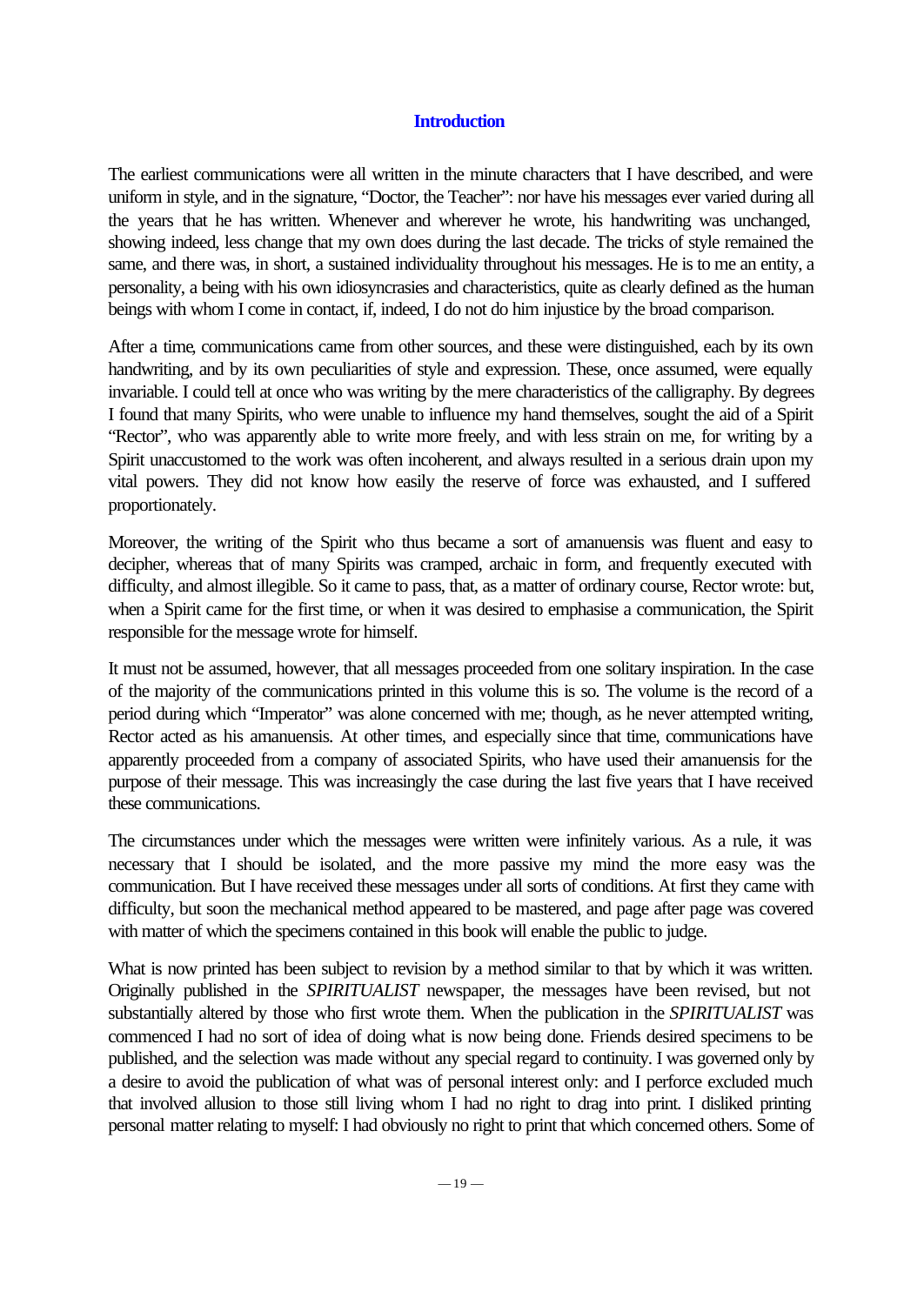the most striking and impressive communications have thus been excluded: and what is printed must be regarded as a mere sample of what cannot see the light now, and which must be reserved for consideration at a remote period when I and those concerned can no longer be aggrieved by its publication.

It is an interesting subject for speculation where my own thoughts entered into the subject-matter of the communications. I took extraordinary pains to prevent any such admixture. At first the writing was slow, and it was necessary for me to follow it with my eye, but even then the thoughts were not my thoughts. Very soon the messages assumed a character of which I had no doubt whatever that the thought was opposed to my own. But I cultivated the power of occupying my mind with other things during the time that the writing was going on, and was able to read an abstruse book, and follow out a line of close reasoning, while the message was written with unbroken regularity. Messages so written extended over many pages, and in their course there is no correction, no fault in composition, and often a sustained vigour and beauty of style.

I am not, however, concerned to contend that my own mind was not utilised, or that what was thus written did not depend for its form on the mental qualifications of the medium through whom it was given. So far as I know, it is always the case that the idiosyncrasies of the medium are traceable in such communications. It is not conceivable that it should be otherwise. But it is certain that the mass of ideas conveyed to me were alien to my own opinions, were in the main opposed to my settled convictions, and moreover, that in several cases information, of which I was assuredly ignorant, clear, precise, and definite in form, susceptible of verification, and always exact, was thus conveyed to me. As at many of the séances spirits came and rapped out on the table clear and precise information about themselves, which we afterwards verified, so on repeated occasions was such information conveyed to me by this method of automatic writing.

I argue from the one case to others. In one I can positively assert and prove the conveyance of information new to me. In others I equally believe that I was in communication with an external intelligence that conveyed to me thoughts other than my own. Indeed, the subject-matter of many of the communications printed in this volume will, by its own inherent quality, probably lead to the same conclusion.

I never could command the writing. It came unsought usually: and when I did seek it, as often as not I was unable to obtain it. A sudden impulse, coming I knew not how, led me to sit down and prepare to write. Where the messages were in regular course, I was accustomed to devote the first hour of each day to sitting for their reception. I rose early, and the beginning of the day was spent, in a room that I used for no other purpose, in what was to all intents and purposes a religious service. These writings frequently came then, but I could no means reckon on them. Other forms of spirit manifestations came too: I was rarely without some, unless ill-health intervened, as it often did of late years, until the messages ceased.

The particular communications which I received from the Spirit known to me as IMPERATOR, mark a distinct epoch in my life. I have noted in the course of my remarks the intense exaltation of spirit, the strenuous conflict, the intervals of peace that I have since longed for, but have seldom attained, which marked their transmission. It was a period of education in which I underwent a spiritual development that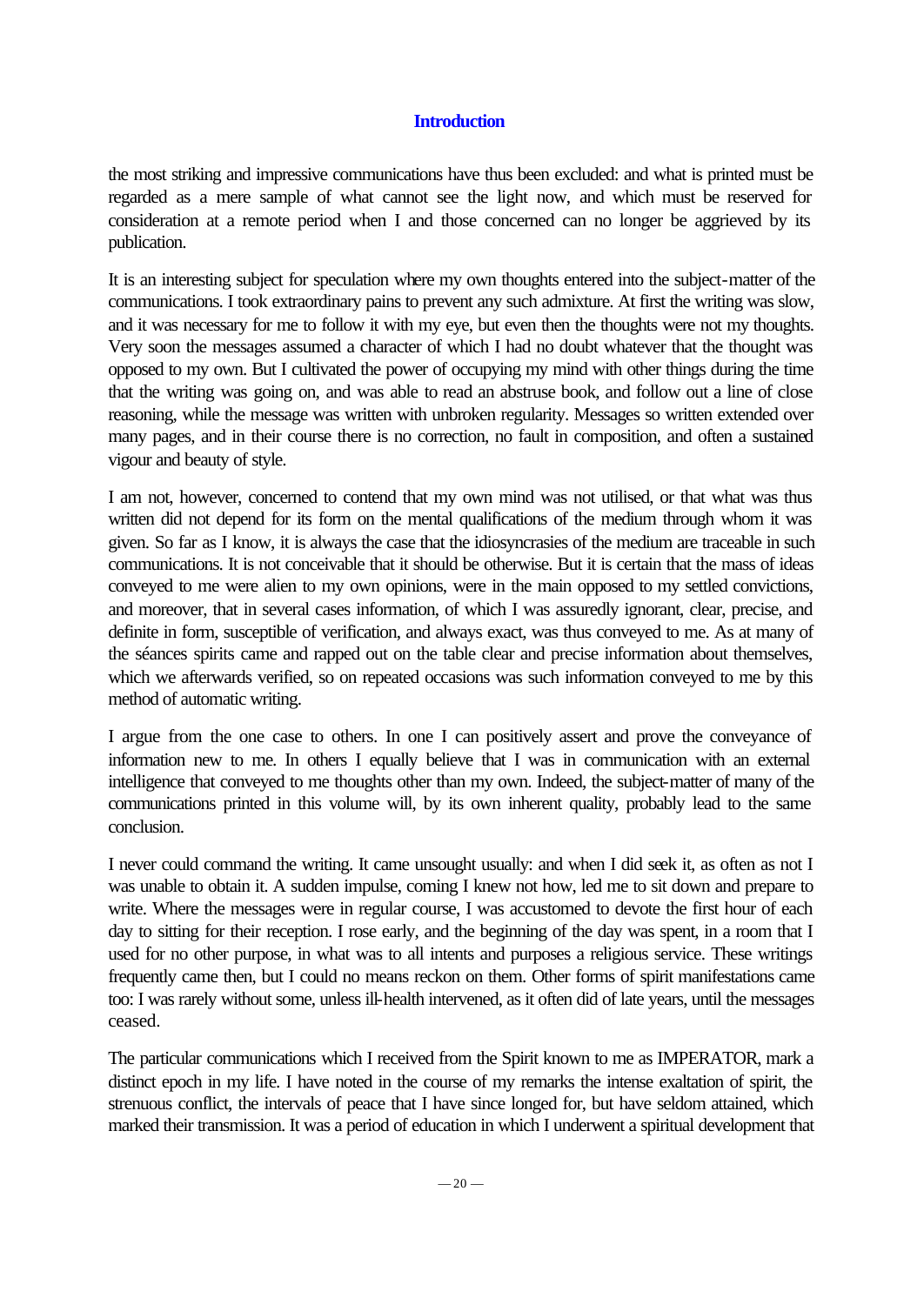was, in its outcome, a very regeneration. I cannot hope, I do not try, to convey to others what I then experienced. But it may possibly be borne in upon the minds of some, who are not ignorant of the dispensation of the Spirit in their own inner selves, that for me the question of the beneficent action of external Spirit on my own self was then finally settled. I have never since, even in the vagaries of an extremely sceptical mind, and amid much cause for questioning, ever seriously entertained a doubt.

This introduction has become autobiographical in a way that is extremely distasteful to me. I can only plead that I have reason to know that the history of the pleading Spirit with one struggling soul has been helpful to others. It is unfortunately necessary for me to speak of myself in order to make what follows intelligible. I regret the necessity, and acquiesce in it only from the conviction that what I record may be of use to some to whom my experiences may come home as typical. I presume that no two of us ever struggle up to light by precisely similar methods. But I believe that the needs and difficulties of individual souls have a family likeness, and it may be in the future, as I am thankful to know that it has been in the past, serviceable to some to learn by what methods I was educated.

Besides this—the subject matter of these communications, and their bearing educationally on myself the form and manner of their delivery is of infinitely small importance. It is their intrinsic claim, the end disclosed, the inherent and essential truth that they contain, which marks their value. To many they will be utterly valueless, because their truth is not truth to them. To others they will be merely curious. To some they will be as an idle tale. I do not publish them in any expectation of general acceptance. I shall be quite content that they be at the service of any who can find them helpful.

M.A. (OXON.)

*March* 30, 1883.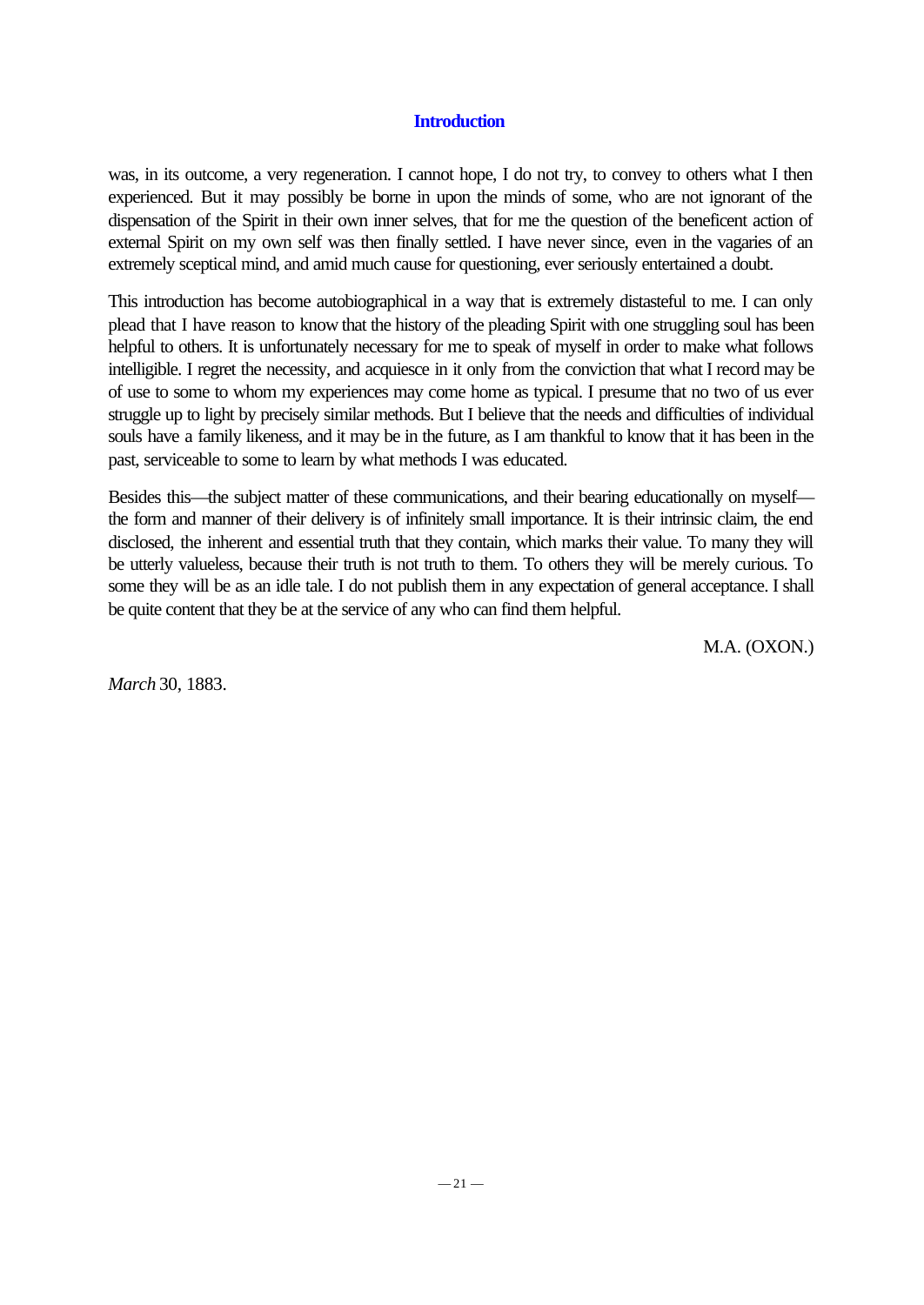## **Imperator's Band**

## (*This chapter taken from "More Spirit Teachings")*

"I have been wishing for some time to give you information concerning Angels' Ministry; how it is controlled; the way in which information is conveyed to you. Write! I find if very difficult to speak slowly. If you forget, I will impress the medium afterwards.

I, myself, Imperator Servus Dei, am the chief of a band of forty-nine spirits, the presiding and controlling spirit, under whose guidance and direction the others work.

I come from the seventh sphere to work out the will of the Almighty; and, when my work is complete, I shall return to those spheres of bliss from which none return again to earth. But this will not be till the medium's work on earth is finished, and his mission on earth exchanged for a wider one in the spheres.

Under me is my deputy and lieutenant, Rector, whose business it is to superintend in my absence, and especially to control the band of physical manifesting spirits.

Associated with him is a third high spirit, who is the inspiring spirit, Doctor, the Teacher. He guides the medium's thoughts, influences his words, directs his pen. Under his general superintendence there are the spirits of wisdom and knowledge, to be hereafter described.

Next come the guardians whose care it is to ward off and modify the baneful influences of earth, to drive away the hurtful, temper the painful, to shed around an influence. The inward yielding to evil can alone destroy their power. Yet again, there are two guardians whose care it is to ward off the evil influences of the spheres, the allurement of the lower spirits who would draw the medium from his allotted work and divert him from his sacred mission. These four guardians are my personal attendants, and these complete the first circle of seven, the whole band being divided into seven circles of seven spirits; each circle composed of one presiding spirit with six ministers.

The first circle is composed entirely of guardians and inspiring spirits—spirits whose mission is general and concerned with the supervision of the whole band.

The next circle of seven spirits is devoted to the care of love—spirits of love. Religion, love to God; charity, love to man; gentleness, tenderness, pity, mercy, friendship, affection; all these are in their charge.

They minister to the affections, inspire feelings of gentleness and mercy; love to God, the Universal Father; love to man, the common brother; tenderness for all who grieve; pity for all who suffer; desire to benefit and help all.

Next comes a circle—one presiding, with six spirit ministers—of wisdom. Under their care is intuition, perception, reflection, impression, reasoning and the like. They preside over the intuitive faculties and the deductions made from observed facts. They inspire the medium with the spirit of wisdom and drive away influences fallacious and misguiding. They plant intuitive wisdom.

Next in order is a circle which presides over knowledge—of men, of things, of life, whose charge is caution and comparison, of causality and eventuality, and the like. They guide the medium's steps through the tortuous paths of earth-life, and lead him to practical knowledge, complement to the intuitive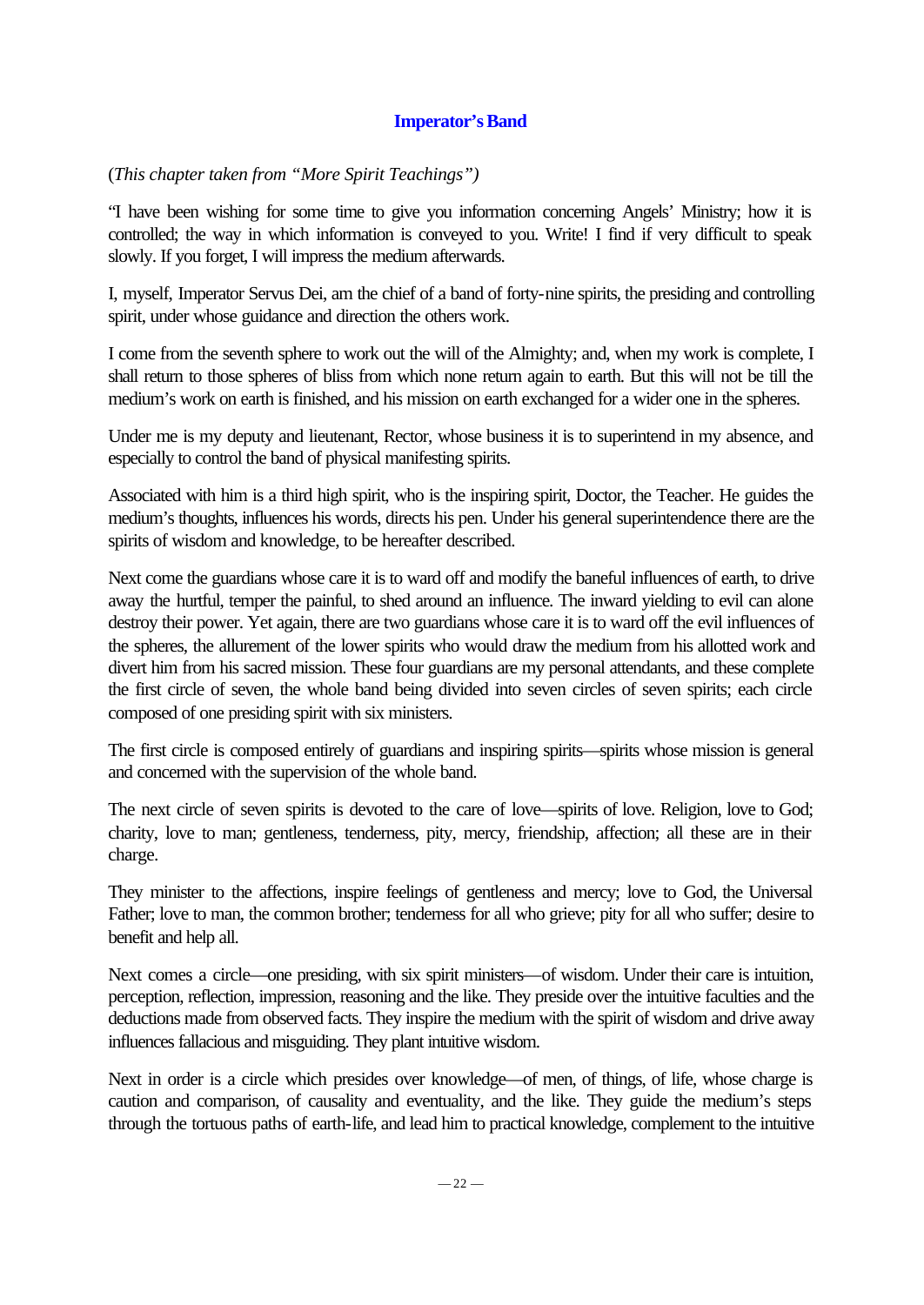## **Imperator's Band**

wisdom, of what is beneficial and profitable. To these kindred groups, wisdom and knowledge—which are under the general supervision of Doctor, the inspiring Teacher—succeed:

A circle who preside over art, science, literature, culture, refinement, poetry, paintings, music, language. They inspire the thought with that which is noble and intellectual, and lead to words of refinement and sublimity. They incline to that which is beautiful, artistic, refined and cultured; which gives the poetic touches to the character and elevates and ennobles it.

Next comes a circle of seven who have charge of mirth, wit, humour, geniality and joyous conversation. These give the lighter touches to the character, the sparkling, bright side, which is attractive in social intercourse, which enlivens the word spoken or written with flashes of wit, and relieves the sombre dullness of daily toil. They are spirits attractive and genial, kindly and lovable.

Last of all come the spirits who have charge of the physical manifestations, which it is thought right at present to associate with the higher message. This circle is composed principally of spirits on their probation under guardianship of Rector, lieutenant of the band. It is his care to teach them and to allow them, by association with the medium and his circle, to advance from a lower to a higher sphere. These are spirits who from divers causes are earthbound, and who, by the manifestations which they are permitted to work out, are purifying and elevating themselves.

So you see the band divides itself into seven groups, each with its peculiar charge. Spirits of love, of wisdom and knowledge; spirits refined and noble; spirits bright and genial, who shed a ray of that light which is not of your earth on the drudgery of existence in a lower sphere; spirits whose privilege it is to progress from an inferior grade to one higher and nobler through association with you, to whom such manifestations as they furnish are yet necessary.

In all these various circles there are spirits who are progressing, who are giving experience and enlightenment, who are living the medium's life, and mounting upward as he mounts; learning as they teach, and soaring as they raise him to their sphere.

It is a labour of love, this guardianship of ours, a labour which brings its own reward, and blesses us, even as we bestow blessings upon the medium and, through him, upon mankind.

May the Almighty Father bless you."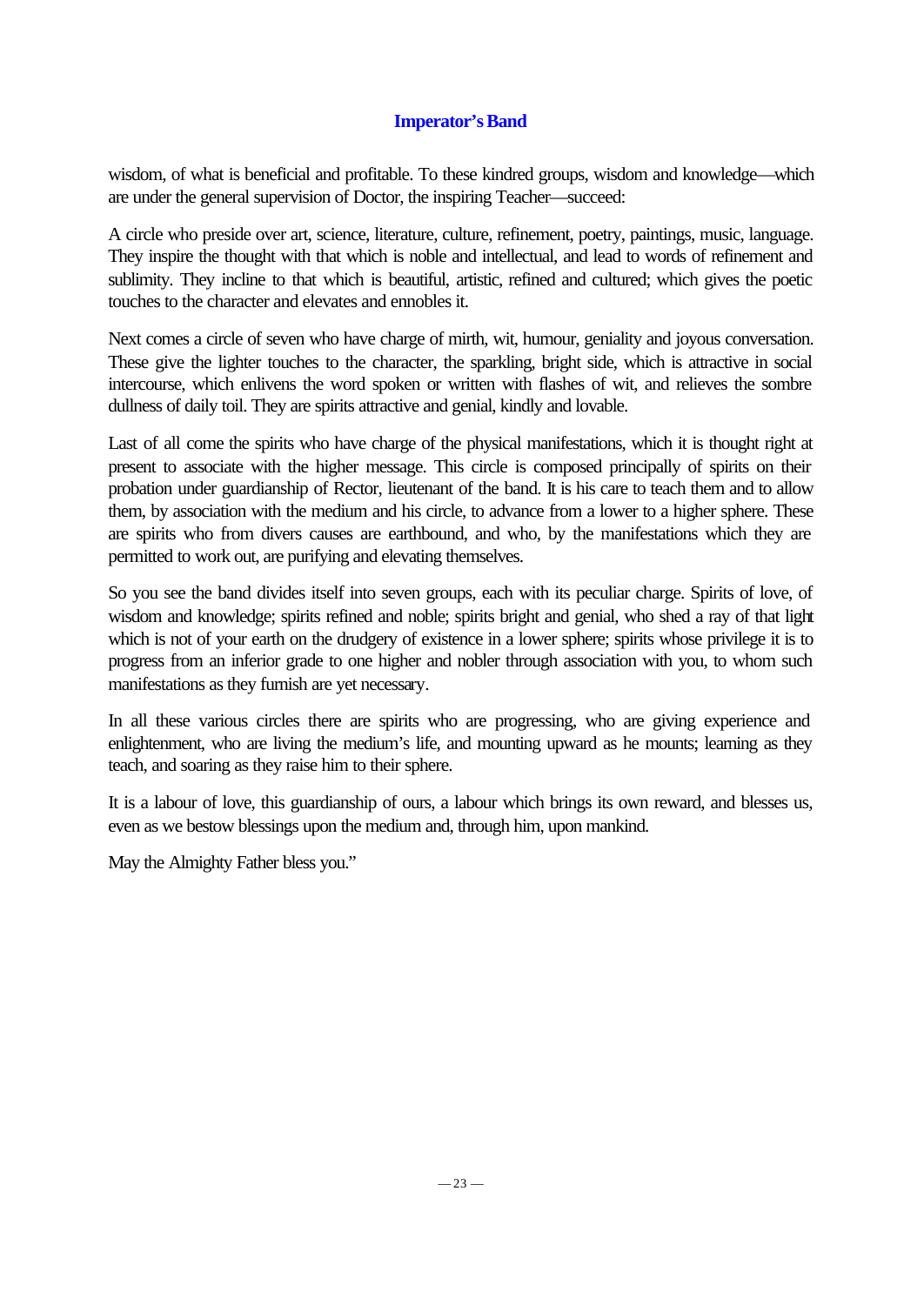[*After* a conversation on this special epoch in the world's history, and its characteristics, it was written:—]

Special efforts are being made now to spread a knowledge of progressive truth: efforts by the messengers of God, which are resisted, now as ever, by the hosts of the adversaries. The history of the world has been the story of the struggle between the evil and the good; between God and goodness on the one side, and ignorance, vice, and evil—spiritual, mental, and corporeal—on the other side. At certain times, of which this is one, extraordinary efforts are made. The army of the messengers of God is massed in greater force: men are influenced: knowledge is spread: and the end draws nigh. Fear for the deserters, the half-hearted, the temporisers, the merely curious. Fear for them: but fear not for the cause of God's truth.

Stainton Moses: *Yes. But how are many doubting souls to know what is God*'*s truth? Many look anxiously, but cannot find*.

None anxiously look who do not find in the end, though they may have long to wait—yes, even till they reach a higher sphere of being. God tries all: and to those only who are fitted is advanced knowledge granted. The preparation must be complete before the step is gained. This is an unalterable law. Fitness precedes progression. Patience is required.

SM: *Yes. The obstacles from internal dissention, from the impossibility of bringing home evidence to many, from prejudice, from many other causes, seems almost invincible.*

—To you. Why interfere with that which is God's work? Obstacles! You know not what they are compared with what we have had to endure in times past. Had you lived on earth in the later days of Rome's imperial sway, when everything spiritual had fled in horror from a realm steeped in debauchery, sensuality, and all that is base and bad, you would have known then what the banded powers of darkness can effect. The coldness was the coldness of despair: the darkness was the gloom of the sepulchre. The body, the body was all: and the guardians fled in dismay from a scene on which they could not gaze, and whose pangs they could not alleviate. Faithlessness there was indeed, and worse. The world scorned us and our efforts, laughed at all virtue, derided the Supreme, mocked at immortality, and lived but to eat and drink and wallow in the mire—the degraded, down-striken animals they had made themselves. Ah, yes! Say not that evil is invincible when the power of God and of His Spirits has prevailed to cleanse even such a sink as that.

[More was said as to the repeated failure of plans for man's benefit through his ignorance and obstinacy. I asked if this were to be another failure.]

God is giving far more than you think. In all parts are springing up centres from which truth of God is being poured into longing hearts, and permeating thinking minds. There must be many to whom the gospel given of old is satisfying yet, and who are not receptive of further truth. With these we meddle not. But many there are who have learned what the past can teach, and who are thirsting for further knowledge. To these it is given in such measure as the Most High sees fit. And from them it flows to others, and the glorious tidings spread until the day comes when we shall be called on to proclaim them from the mountain top! and lo! God's hidden ones shall start up from the lowly places of the earth to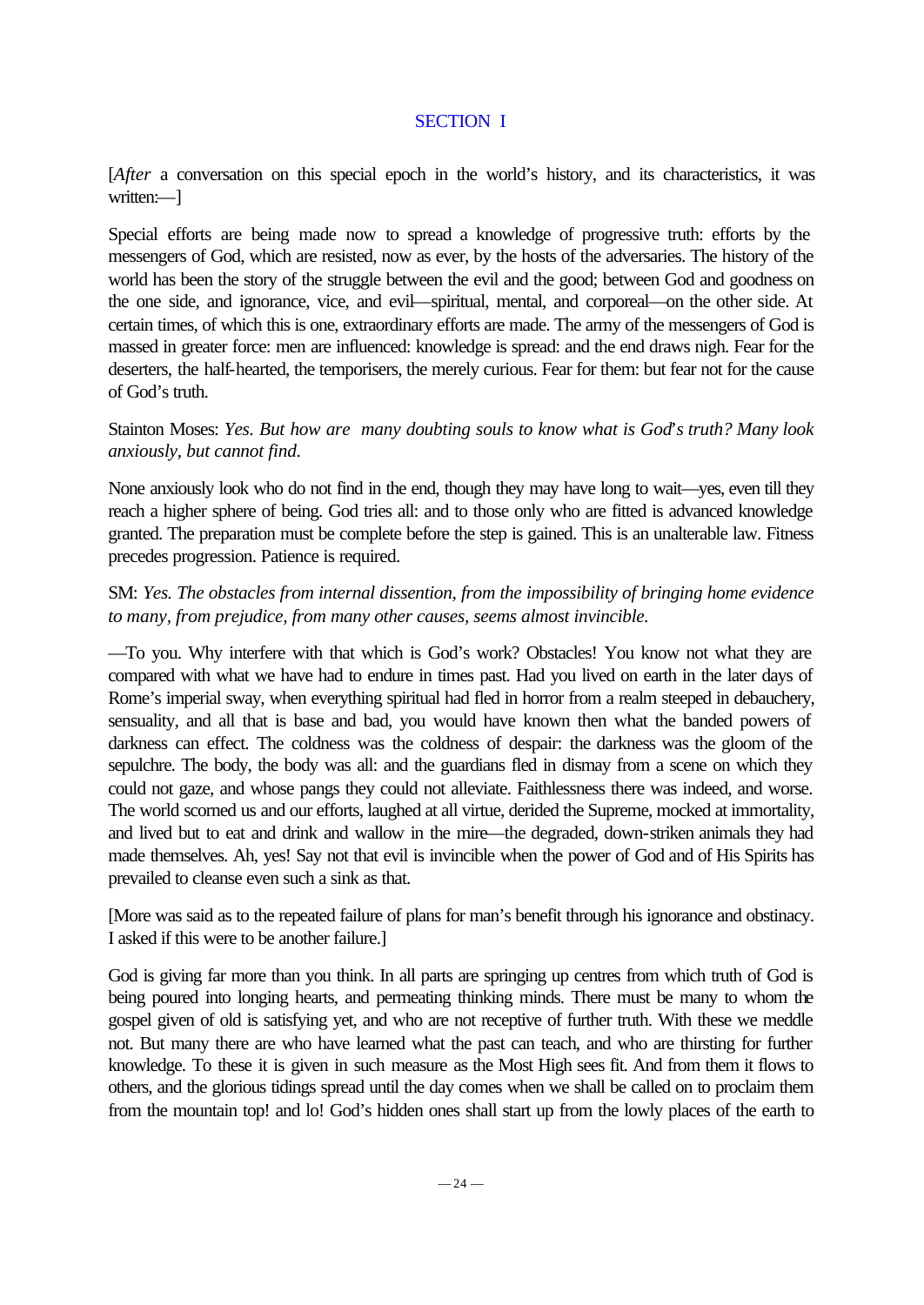bear witness to that which they have seen and known: and the little rills that man has heeded not shall coalesce, and the river of God's truth, omnipotent in its energy, shall flood the earth, and sweep away in its resistless course the ignorance and unbelief and folly and sin which now dismay and perplex you.

## SM: *This New Revelation of which you speak: is it contrary to the Old?Many are exercised on that point.*

Revelation is from God: and that which He has revealed at one time cannot contradict that which He has revealed at another, seeing that each is, in its kind, a revealing of truth, but of truth revealed in proportion to man's necessities, and in accordance with his capacities. That which seems contradictory is not in the Word of God, but in the mind of man. Man was not content with the simple message. He has adulterated it with his glosses, overlaid it with his deductions and speculations. And so, as years go by, it comes to pass that what came from God is in no sense what it was. It has become contradictory, impure, and earthy. When a further revelation comes, instead of fitting it reasonably, it becomes necessary to clear away much of the superstition that has been built on the old foundations; and the work of destruction must precede the work of addition. The revelations are not contradictory; but it is necessary to destroy man's rubbish before God's truth can be revealed. Man must judge according to the light of reason that is in him. That is the ultimate standard, and the progressive soul will receive what the ignorant or prejudiced will reject. God's truth is forced on none. So for a time, during the previous processes, this must be a special revelation to a special people. It has ever been so. Did Moses obtain universal acceptance even amongst his own people? Did any of the seers? Did Jesus even? Did Paul? Did any reformer in any age, amongst any people? He offers, and they who are prepared receive the message. The ignorant and unfit reject it. It must be so; and the dissensions and differences which you deplore are but for the sifting of the false fromthe true. They spring from unworthy causes, and are impelled by malignant spirits. You must expect annoyance, too, from the banded powers of evil. But cast your eyes beyond the present. Look to the far future, and be of good courage.

## SM: *Touching Spirit-guides. How are they appointed?*

Spirit-guides are not always attracted to those whom they direct, though this is usually the case. Sometimes they are selected for their own fitness. They are naturally apt to teach. Sometimes they are charged with a special commission. Sometimes they are picked because they are able to supply what is wanting in the characters which they train. Sometimes they themselves select a character which they wish to mould. This is a great pleasure to the higher spirits. Sometimes they desire, for their own spiritual progress, to be attached to a soul the training which is irksome and difficult. They toil upward along with the soul. Sometimes they are attracted by pure affinity, or by the remains of earth-love. Very frequently, when there is no special mission for the soul, the guides are changed as the soul progresses.

## SM: *Who are the Spirits who return to earth? Of what class?*

Principally those who are nearest to the earth, in the three lower spheres or states of being. They converse most readily with you. Of the higher spirits, those who are able to return are they who have what is analogous to mediumistic power on earth. We cannot tell you more than that we higher spirits find it very difficult to find a medium through whom we can communicate. Many spirits would gladly converse, but for the want of a suitable medium, and from their unwillingness to prolong their research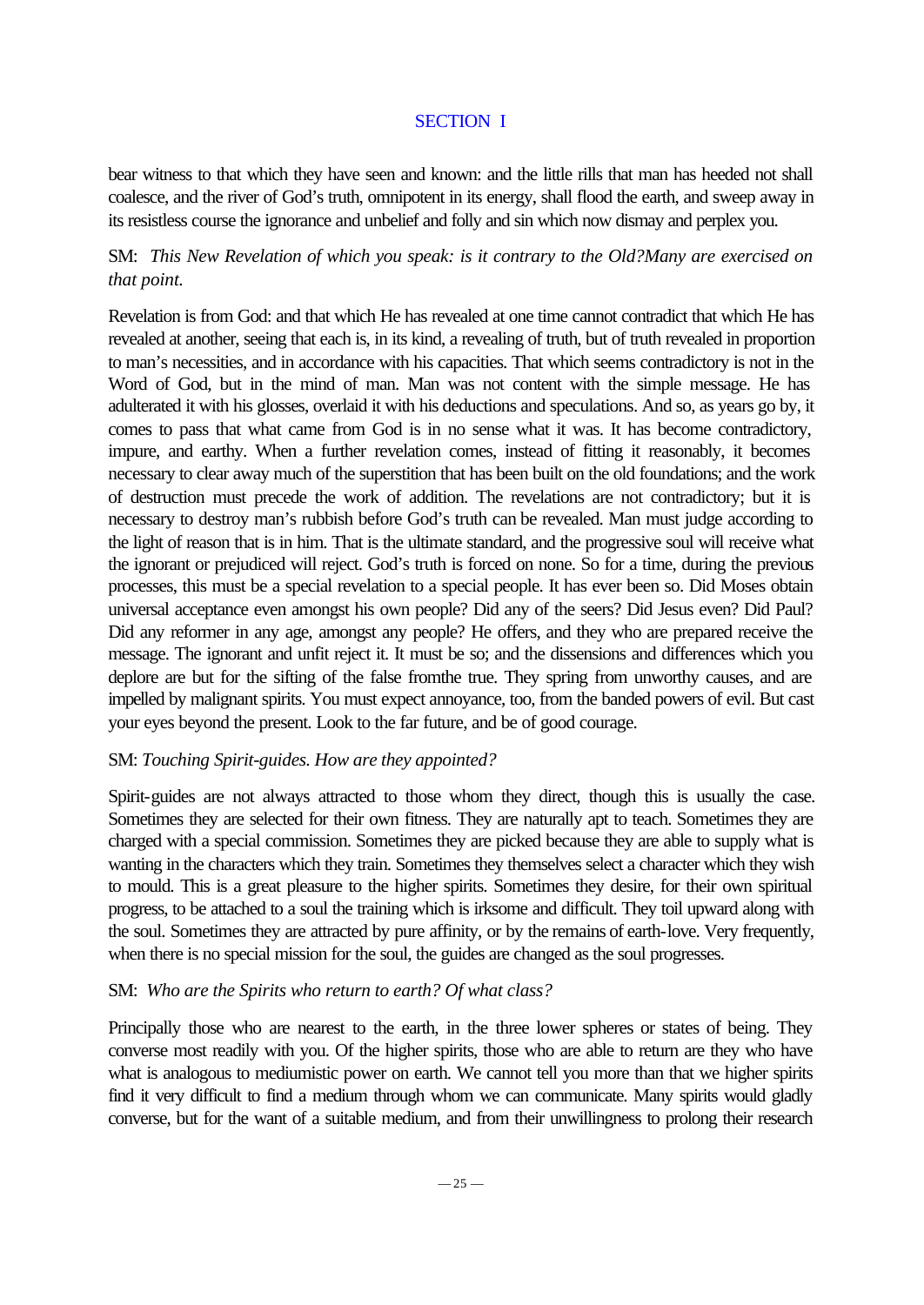for one they not risk the waste of time. Hence, too, communications vary much at times. Communications which you discover to be false are not always wilfully so. As time goes on we shall know more on the conditions which affect communication.

### *SM:* You have spoken of adversaries. Who are they?

The antagonistic spirits who range themselves against our mission; who strive to mar its progress by counterfeiting our influence and work, and by setting men and other spirits against us and it. These are spirits who have chosen the evil, have put aside promptings and influences of good, and have banded themselves under the leadership of intelligence still more evil to malign us and to hamper our work. Such are powerful for mischief, and their activity shows itself in evil passions, in imitating our work, and so gaining influence over the deluded, and most of all, in presenting to inquiring souls that which is mean and base, where we would tenderly lead to the noble and refined. They are the foes of God and man; enemies of goodness; ministers of evil. Against them we wage perpetual war.

## *SM: It is very startling to hear of such a powerful organisation of evil. There are some, you know, who deny the existence of evil altogether, and teach that all is good though disguised.*

Alas! Alas! most sad is the abandonment of good and choice of evil. You wonder that so many evil spirits obstruct. Friend, it is even so, and it is not astonishing. As the soul lives in the earth-life, so does it go to spirit-life. Its tastes, its predilections, its habits, its antipathies, they are with it still. It is not changed save in the accident of being freed from the body. The soul that on earth has been low in taste and impure in habit does not change its nature by passing from the earth-sphere, any more than the soul that has been truthful, pure, and progressive becomes base and bad by death. Wonderful that you do not recognise this truth! You would not fancy a pure and upright soul degenerating after it has passed from your gaze. Yet you fable a purification of that which has become by habit impure and unholy, hating God and goodness, and choosing sensuality and sin. The one is no more possible than the other. The soul's character has been a daily, hourly growth. It has not been an overlaying of the soul with that which can be thrown off. Rather it has been a weaving into the nature of the spirit that which becomes part of itself, identified with its nature, inseparable from its character. It is no more possible that that character should be undone, save by the slow process of obliteration, than that the woven fabric should rudely cut and the threads remain intact. Nay more. The soul has cultivated habits that have become so engrained as to be essential parts of its individuality. The spirit that has yielded to the lusts of a sensual body becomes in the end their slave. It would not be happy in the midst of purity and refinement. It would sigh for its old haunts and habits. They are of its essence. So you see that the legions of the adversaries are simply the masses of unprogressed, undeveloped spirits, who have banded together from affinity against all that is pure and good. They can only progress by penitence, through the instruction of higher intelligences, and by gradual and laborious undoing of sin and sinful habit. There are many such, and they are the adversaries. The idea that there is no such thing as evil, no antagonism to good, no banded company of adversaries who resist progress and truth, and fight against dissemination of what advantages humanity, is an open device of the evil ones for your bewilderment.

SM: *Have they a Chief—a Devil?*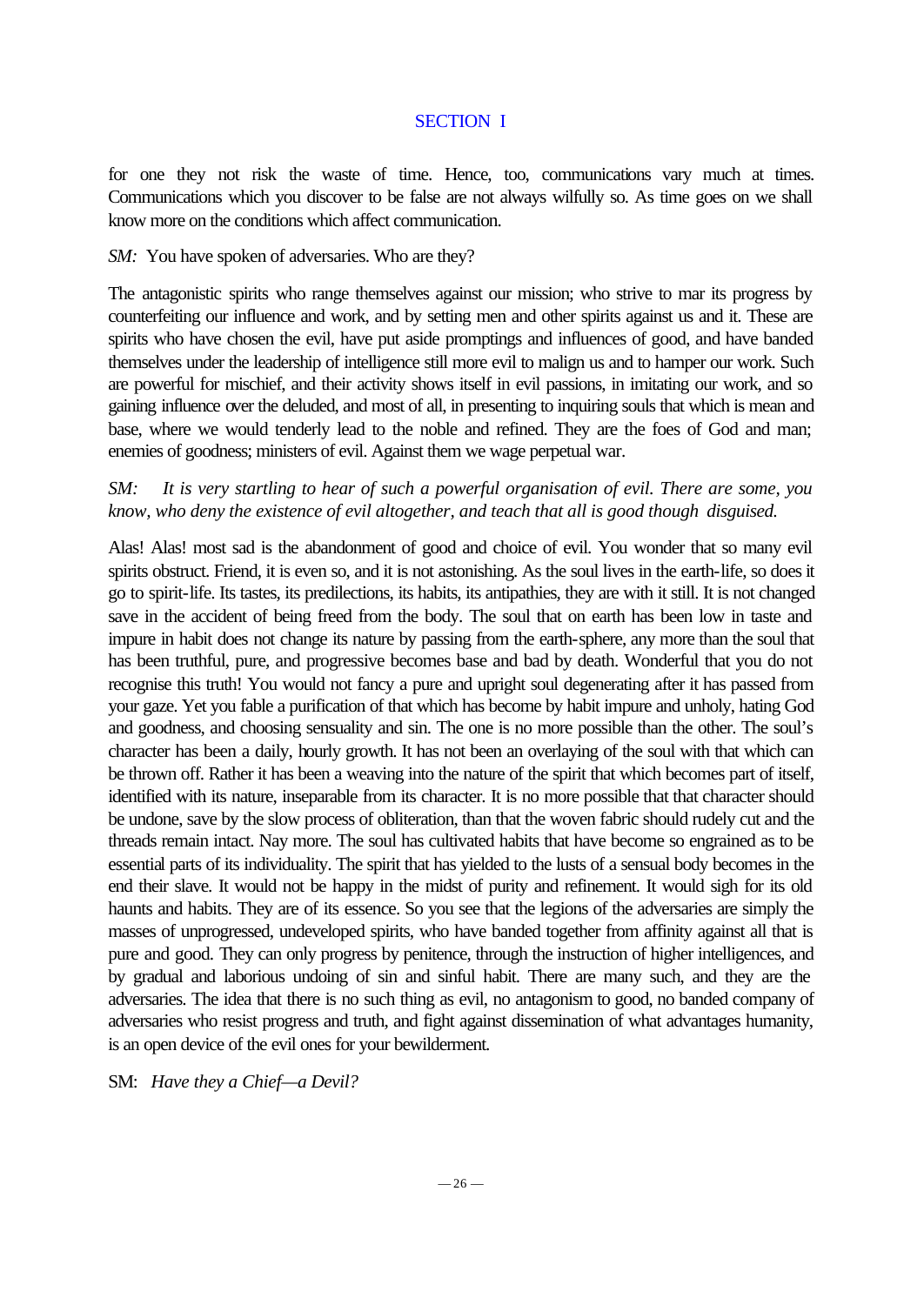Chiefs many who govern; but not such a Devil as theologians have feigned. Spirits, good and bad alike, are subject to the rule of commanding Intelligences.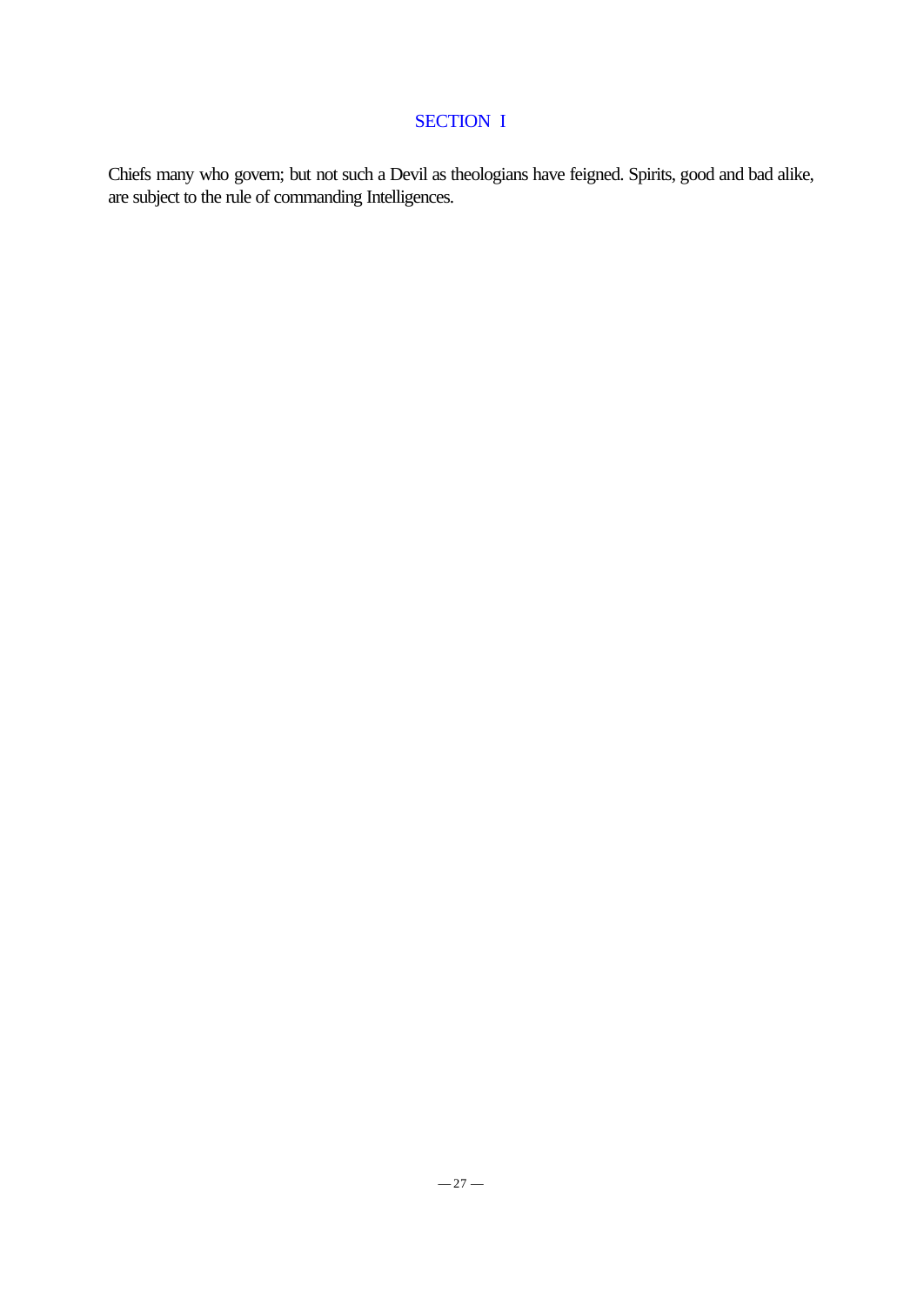[The answers given in this section are from the same source. The conversation commenced by some questions as to what the life of spirit showed to be most serviceable work in training school of life here. Much was made of the heart as well as of the head, and the orderly development of the whole powers of body, and intellect, and affection was insisted on. It was said that want of balance was a great cause of retrogression, or of inability, at any rate, to progress. I suggested the Philanthropist as the man who came nearest to the ideal. The reply was :—]

The true philanthropist, the man who has the benefit and progress of his fellows most at heart, is the true man, the true child of the Almighty Father, who is the great Philanthropist. The true philantropist is he who grows likest God every hour. He is enlarging by constant exercise the sympathies which are eternal and undying, and in the perpetual exercise of which man finds increasing happiness. The philanthropist and the philosopher, the man who loves mankind, and the man who loves knowledge for its own sake, these are God's jewels of priceless value, and of boundless promise. The one, fettered by no restrictions of race or place, of creed or name, embraces in his loving heart the whole brotherhood of humanity. He loves them as friends, as brethren. He asks not what are their opinions, he only sees their wants, and in ministering to them progressive knowledge he is blest. This is the true philanthropist, though frequently the counterfeit, who loves those who think with him, and will help those who fawn on him, and give alms, so the generous deed be well known, robs the fair name of philanthropy of that all embracing beneficence which is the true mark.

The other, the philosopher, hampered by no theories of what ought to be, and what therefore must be bound by no subservience to sectarian opinion, to the dogmas of a special school, free from prejudice, receptive of truth, whatever that truth may be, so it be proven—he seeks into the mysteries of Divine wisdom, and, searching, finds his happiness. He need have no fear of exhausting the treasures, they are without end. His joy throughout life shall be to gather ever richer stores of knowledge, truer ideas of God. The union of those two—the philanthropist and the philosopher—makes the perfect man. Those who unite the two, progress further than spirits who progress alone.

## SM: *"His life," you say. Is it eternal?*

Yes; we have every reason to believe so. Life is of two stages—progressive and contemplative. We, who are still progressive, and who hope to progress for countless myriads of ages (as you say), after, the farthest point to which your finite mind can reach, we know naught of the life contemplation. But we believe that far—far in the vast hereafter there will be a period at which progressive souls will eventually arrive, when progress has brought them to the very dwelling place of the Omnipotent, and that there they will lay aside their former state, and bask in the full light of Deity, in contemplation of all the secrets of the universe. Of this we cannot tell you. It is too high. Soar not to such vast heights. Life is unending, as you count it, but you are concerned with the approach to its threshold, not with the inner temple.

## SM: *Of course. Do you know more of God than you did on earth?*

We know more of the operations of His love—more of the operations of that beneficent Power which controls and guides the worlds. We know of Him, but we know Him not; nor shall know, as you would seek to know, until we enter on the life of contemplation. He is known to us only by His act.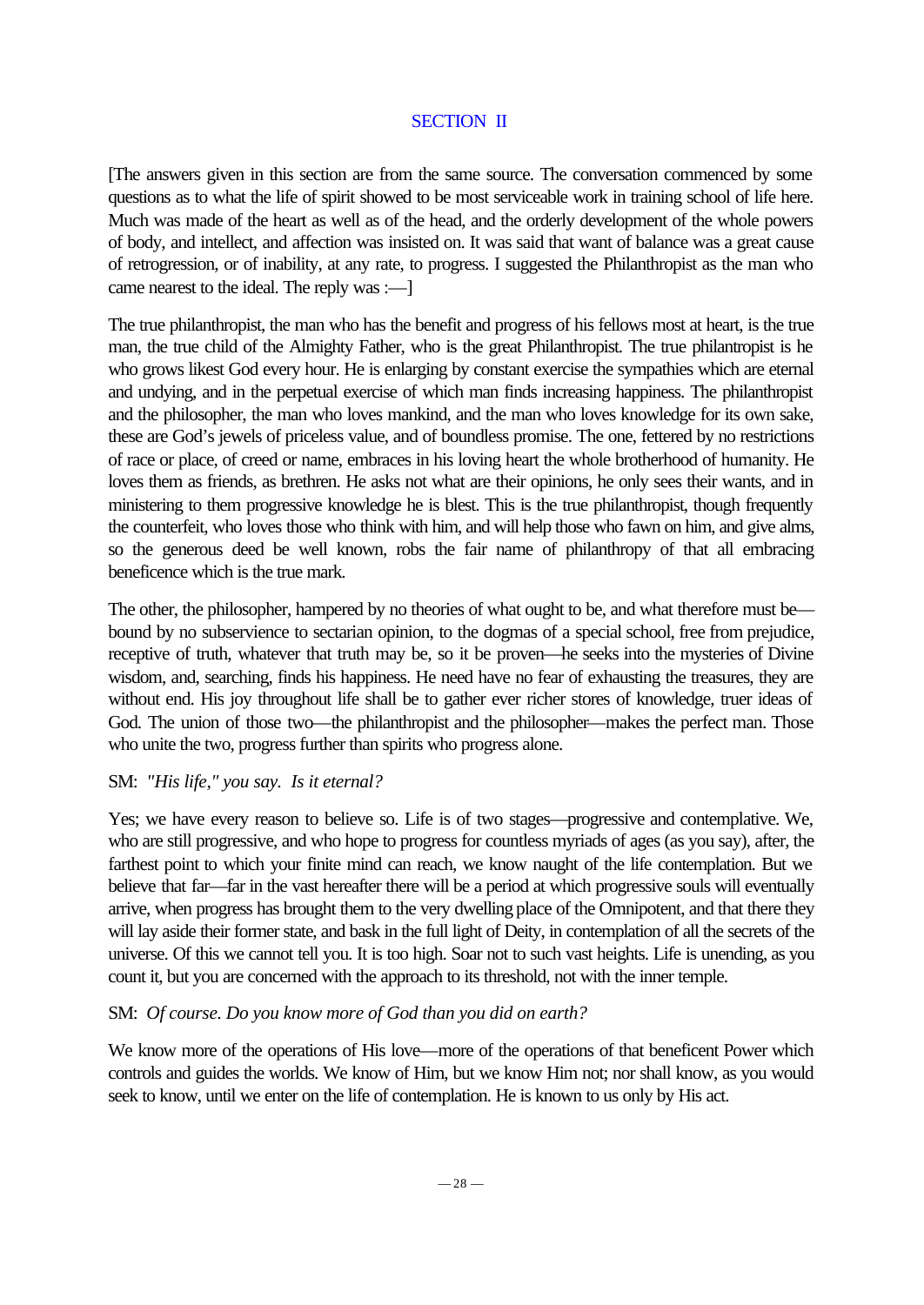#### • • • • • • • •

[In further conversation I alluded again to the conflict between good and evil; and a long answer to my question, or, rather, to what was in my mind, was written. The storm was spoken of as one that would rage, with intervals of lull, till some ten or twelve years had passed, when a period of repose would ensue. This is almost the only case I have noted in which a prophecy was ventured upon. Though the ideas in the message have since been conveyed repeatedly, and with more precision and power, I leave it untouched to show the character of the teaching at the time.]

What you hear are the first mutterings of a conflict which will be long and arduous. Such are of periodical occurrence. If you could read the story of the world with the spirit-sight, you would see that there have always been periodic battles between the evil and the good. There have recurred seasons when undeveloped intelligences have had predominance. Especially are such seasons consequent on great wars among you. Many spirits are prematurely withdrawn from the body. They then pass before they are fit; and at the moment of departure they are in evil state, angry, bloodthirsty, filled with evil passion. They do mischief great and long in the after-life.

Nothing is more dangerous than for souls to be rudely severed from their bodily habitation, and to be launched into spirit-life, with angry passions stirred, and revengeful feelings dominant. It is bad that any should be dismissed from earth-life suddenly, and before the bond is naturally severed. It is for this reason that all destruction of bodily flesh is foolish and rude: rude, as betokening a barbarous ignorance of the conditions of life and progress hereafter; foolish, as releasing an undeveloped angry spirit from its trammels, and enduing it with extended capacity for mischief. You are blind and ignorant in your dealings with those who have offended against your laws and the regulations, moral and restrictive, by which you govern intercourse amongst yourselves. You find a low and debased intelligence offending against morality, or against constituted law. Straightway you take the readiest means of aggravating his capacity for mischief. Instead of separating such one from evil influence, removing him from association with sin, and isolating him under the educating influence of true purity and spirituality, where the more refined intelligences may gradually operate and counteract the baleful power of evil and evil manifestations, you place him in the midst of evil associations, in company with offenders like himself, where the very atmosphere is heavy with evil, where the hordes of the undeveloped and unprogressed spirits most do congregate, and where, both from human associates and spirit influence, the whole tendency is evil.

Vain and short-sighted and ignorant folly! Into your dens of criminals we cannot enter. The missionary spirits pause and find their mission vain. The good angels weep to find an associated band of evilhuman and spiritual—massed against them by man's ignorance and folly. What wonder that you have gathered from such experience the conviction that a tendency to open crime is seldom cured, seeing that you yourselves are the plainest accomplices of the spirits who gloat over the fall of the offender. How many an erring soul—erring through ignorance, as frequently as through choice — has come forth from your jails hardened and attended by evil guides you know not, and can never know! But were you to pursue an enlightened plan with your offenders, you would find a perceptible gain, and confer blessing incalculable on the misguided and vicious.

You should teach your criminals; you should punish them, as they will be punished here, by showing them how they hurt themselves by their sin, and how they retard their future progress. You should place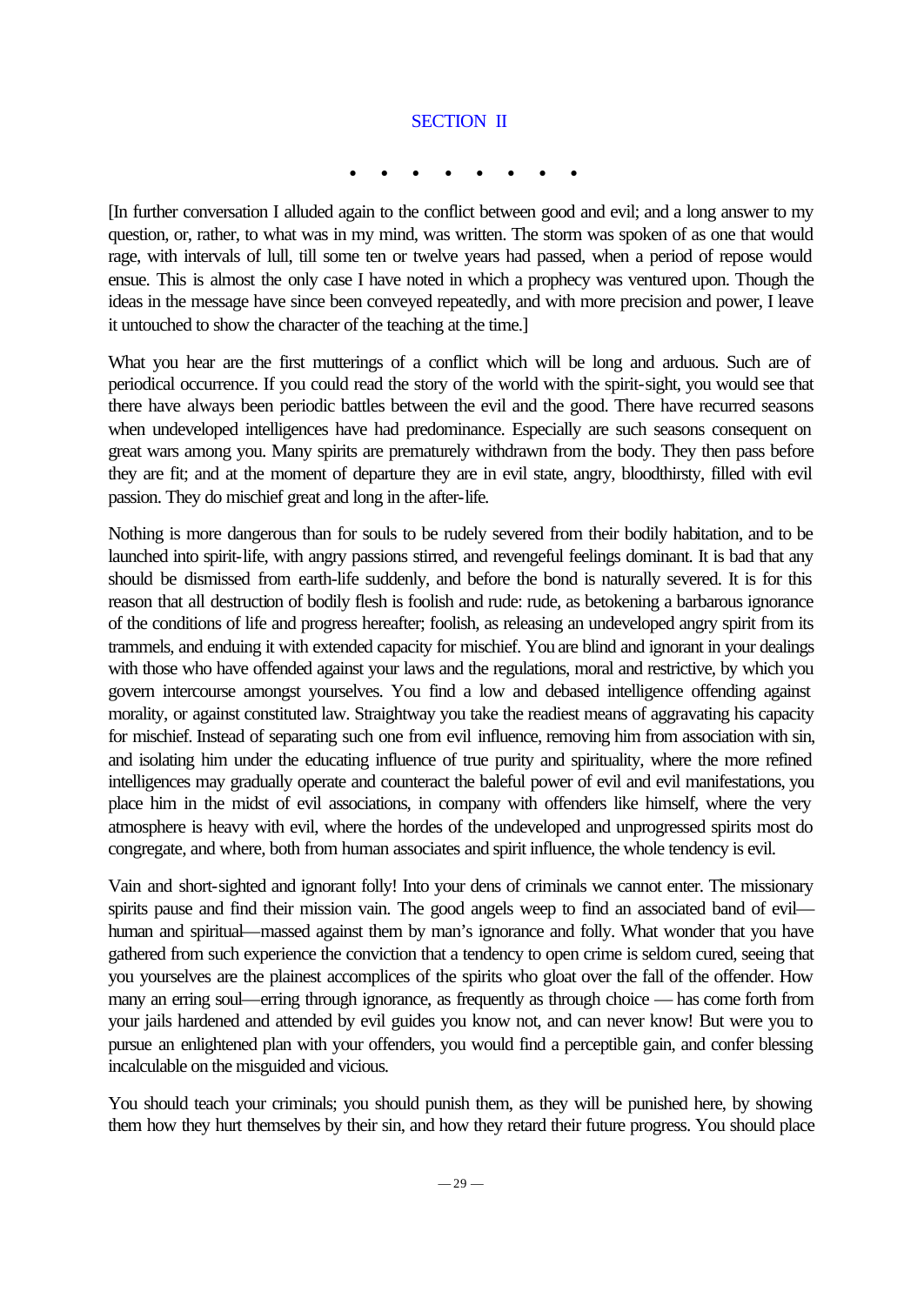them where advanced and earnest spirits among you may lead them to unlearn their sin, and to drink in wisdom: where the Bands of the Blessed may aid their efforts, and the spirits of the higher spheres may shed on them their benign and elevating influence. But you horde together your dangerous spirits. You shut them up, and confine them as those who are beyond hope. You punish them vindictively, cruelly, foolishly: and the man who has been the victim of your ignorant treatment pursues his course foolish, suicidal sin, until in the end you add to the list of your foolish deeds this last and worst of all, that you cut him off, debased, degraded, sensual, ignorant, mad with rage and hate, thirsting for vengeance on his fellows: you remove from him the great bar on his passions, and send him into spirit-life to work out without hindrance the devilish suggestions of his inflamed passions.

Blind! Blind! You know not what you do. You are your own worst enemies, the truest friends of those who fight against God, and us, and you.

Ignorant no less than blind! For you spend vast trouble to aid your foes. You cut from a spirit its bodily life. You punish vengefully the erring. You falsely arrogate to yourselves the right law divine to shed human blood. You err, and know not that the spirits you so hurt shall in their turn avenge themselves upon you. You have yet to learn the earliest principles of that Divine tenderness and pity which labours ever through us to rescue the debased spirit, to raise it from the depths of sin and passion, and to elevate it to purity and progress in goodness. You know naught of God when you do such deeds. You have framed for yourselves a God whose acts accord with your own instincts. You have fabled that He sits on high, careless of His creatures, and jealous only of His own power and honour. You have fabricated a monster who delights to harm, and kill, and torture: a God who rejoices in inflicting punishment bitter, unending, unmitigable. You have imagined such a God, and have put into His mouth words which He never knew, and laws which His loving heart would disown.

God—our God Good, Loving, Tender, Pitiful—delighting in punishing with cruel hand His ignorantlyerring sons! Base fable! Base and foolish fancy, produced of man's cruel heart, of man's rude and undeveloped mind. There is no such God! There is none. He has no place with us: none, save in man's degraded mind.

Great Father! Reveal Thyself to these blind wanderers, and teach them of Thyself. Tell them that they dream bad dreams of Thee, that they know Thee not, nor can know till they unlearn their ignorant conceptions of Thy Nature and Thy Love.

Yes, friend, your jails and your legalised murder, the whole tenor of your dealings with criminals, are based on error and ignorance.

Your wars and your wholesale murderings are even more fearful. You settle your differences with your neighbours, who should be your friends, by arraying against each other masses of spirits—we see not the body; we care only for the spirit temporarily clothed with those human atoms—and those spirits you excite to full pitch of rage and fury, and so you launch them, rudely severed from their earth-bodies, into spirit life. You inflame their passions, and give them full vent. Vengeful, debased, cruel, earth-bound spirits throng around your earth-sphere, and incite the debased who are still in the body to deeds of cruelty and lust and sin. And this for the satisfying of ambition, for a passing fancy, for an idle princely whim, for lack of something else to occupy a king.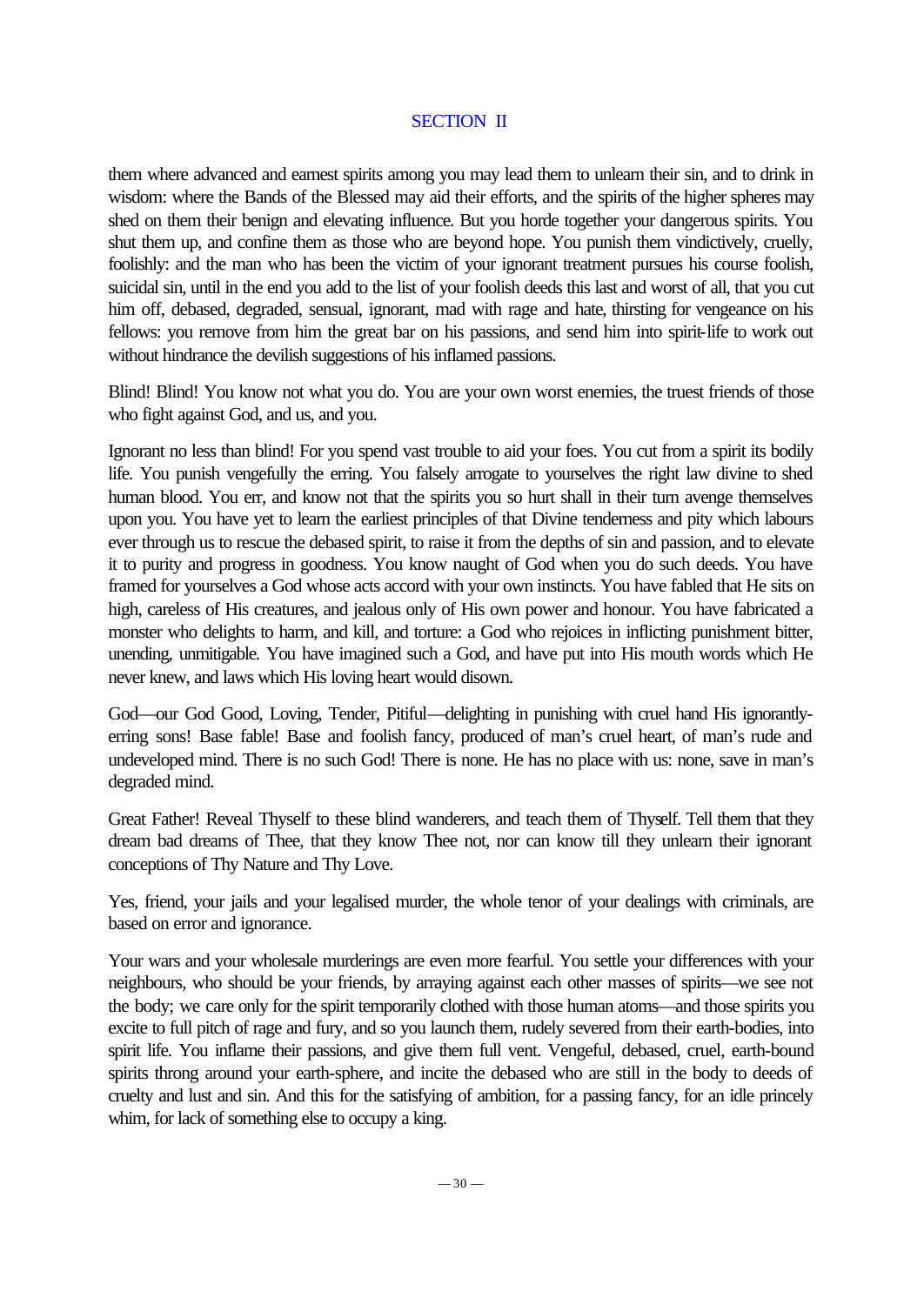Ah! friend, you have much, very much to learn: and you will learn it by the sad and bitter experience of undoing here-after that which you have now done. You must learn the golden lesson, that Pity and Love are truer wisdom than vengeance and vindictive punishment; that were the Great God to deal with us as you deal with your fellows, and as you have falsely fabled that He will, you would be justly sent to your own imagined hell. You must know of God, and of us, and of yourselves, ere you can progress and do our work instead of our adversaries'.

Friend, when others seek from you as to the usefulness of our message, and the benefit which it can confer on those to whom the Father sends it, tell them that it is a Gospel which will reveal a God of tenderness and pity and love, instead of a fabled creation of harshness, cruelty, and passion. Tell them that it will lead them to know of Intelligences whose whole life is one of love and mercy and pity and helpful aid to man, combined with adoration of the Supreme. Tell them that it will lead man to see his own folly, to unlearn his fancied theories, to learn how to cultivate his intelligence that it may progress, to use his opportunities that they may profit him, to serve his fellow-men, so that when they and he meet in the hereafter, they may not be able to reproach him that he has been, so far as he could, a clog and an injury to them. Tell them that such is our glorious mission; and if they sneer, as the ignorant will, and boast of their fancied knowledge, turn to the progressive souls who will receive the teaching of wisdom: speak to them the message of Divine truth that shall regenerate and elevate the world: and for the blind ones, pray that when their eyes are opened, they may not despair at the sight which they shall see.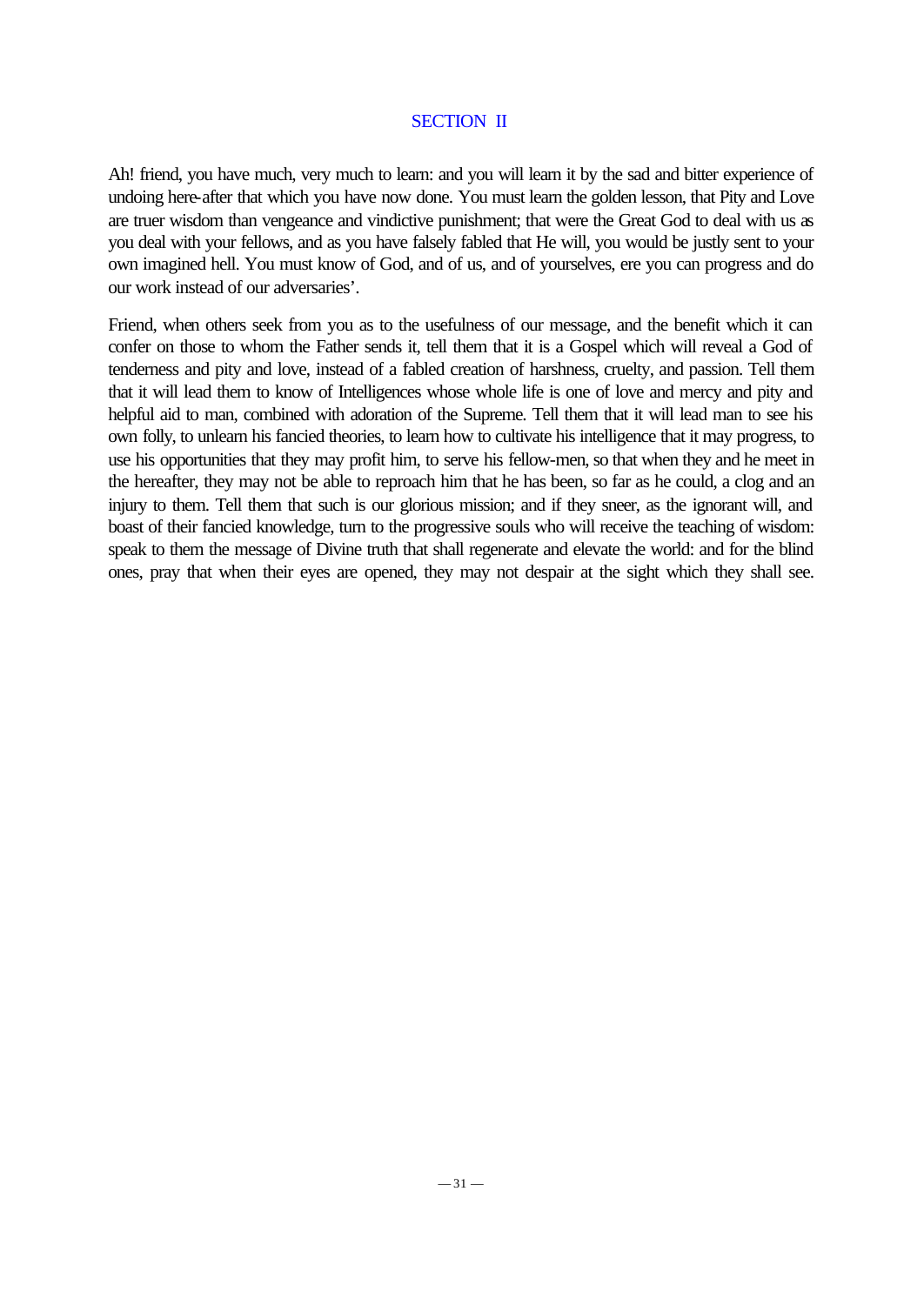[The intensity with which the above message was written out was something quite new to me. The hand traversed sheet after sheet of my book, tracing the most minute characters, always emphasising the name of God with capitals, and paragraphing and keeping a margin, so that the writing struck the eye as a beautiful piece of caligraphy. The hand tingled, and the arm throbbed, and I was conscious of waves of force surging through me. When the message was done, I was prostrate with exhaustion, and suffered from a violent headache at the base of the brain. On the next day I asked the cause, and the following message was given, but much more quietly]

Your headache was the result of the intensity of the power, and the rapidity with which it was withdrawn from you. We could not write on such a subject without displaying eagerness: for it is one of most vital concern to those to whom we are sent. We would fain impress on you the paramount importance of obeying ever those unalterable laws which God has laid down for you, and which you violate at your own peril.

Wars are but the product of your lust for gain, your ambition, your angry, proud, vengeful passions. And what is the product? God's fair works destroyed and trampled under foot: the lovely and peaceful results of man's industry destroyed: the holy ties of home and kindred severed: thousands of families plunged into distress: rivers of blood shed wantonly: souls unnumbered rent from their earth-body to rush unprepared, uneducated, unpurified into the life of spirit. Bad, all bad! earthy! evil sprung from earth, and resulting in misery. Till you know better than this, your race will progress but slowly; but you are perpetually sowing seeds which produces a crop of obstables to our work.

Much there is in social knowledge and in the conduct of State affairs that you must unlearn: much that is to be added to your knowledge.

For instance, you legislate for the masses, but you deal only with the offender. Your legislation must be punitive, but it should be remedial too. Those whom you think insane you shut up fast lest they should injure others. A few years ago, and you tortured them, and filled your madhouses with many whose only crime it was to differ from the foolish notions of their fellows, or to be—as many were, and are, whom you have thought mad—recipients of undeveloped spirit influence. This you will one day know to your sorrow—that to leave the beaten track is not always evidence of a wandering mind; and to be the vehicle of spirit-teaching is not proof of a mind unhinged. From many the power of proclaiming their mission has been taken away, and it has been falsely said that we have filled the asylums, and driven our mediums to madness, because blind ignorant men have chosen to attribute insanity to all who have ventured to proclaim their connection with us and our teaching. They have decided, forsooth, that to be in communion with the world of spirit is evidence of madness; therefore, all who claim to be are mad, and consequently must be shut up within the madhouse. And because by lying statements they have succeeded in affixing the stigma, and in incarcerating the medium, they further charge on us the sin they have invented of driving our mediums to madness.

Were it not ignorance, it would be blasphemy. We have brought nought but blessing to our friends. We are to them the bearers of Divine Truth. If man has chosen to attract by his evil mind and evil life congenial spirits who aggravate his wickedness, on his head be the sin. They have but tended the crop which he has already sown. He was mad already; mad in neglect of his own spirit and body; mad in that he has driven far from him the holy influences. But *we* deal not with such. Far more mad indeed are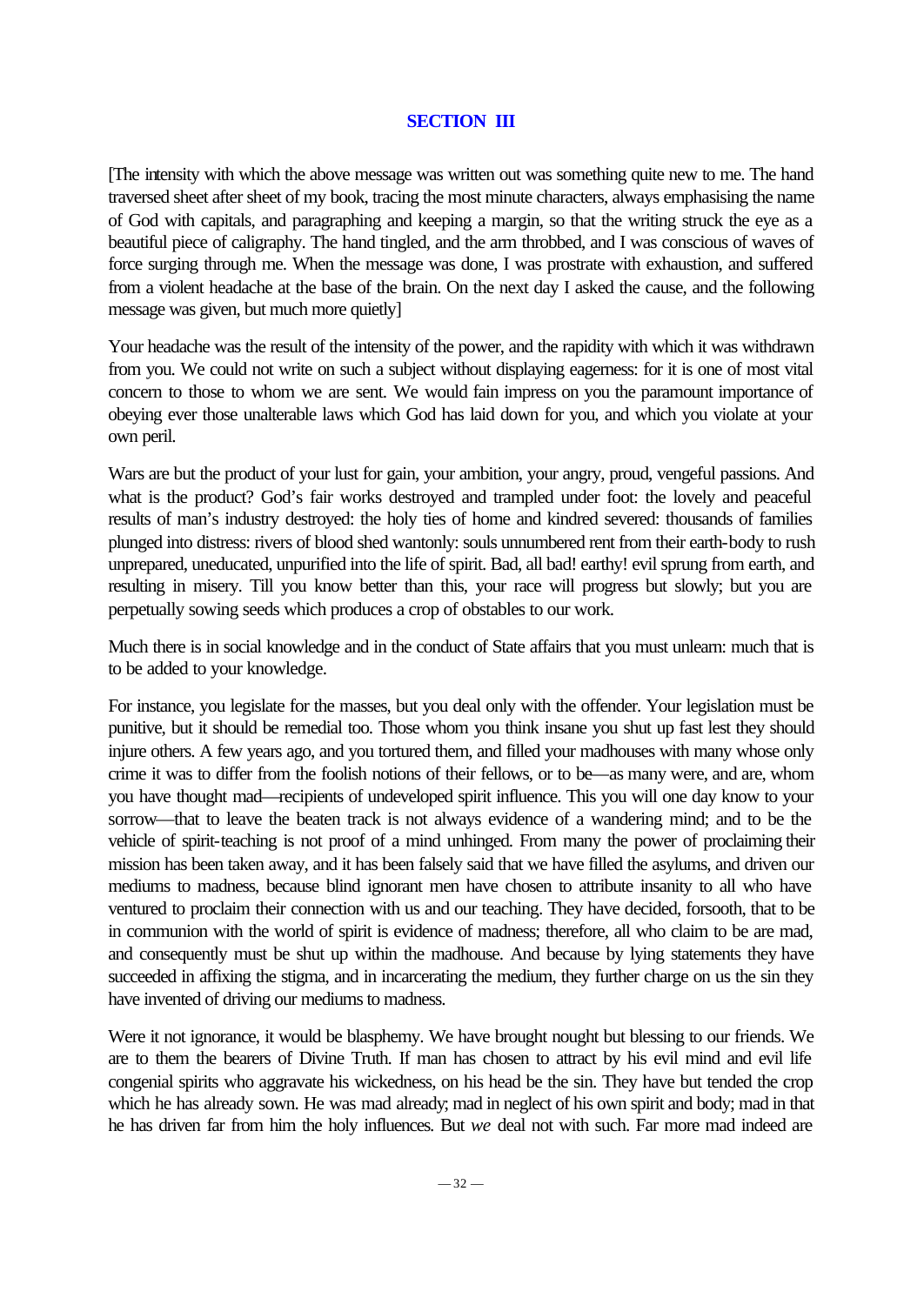those besotted drunkards whom you deem not mad. To spirit-eye there is no more fearful sight than those dens of wickedness and impurity where the evil men gather to steep their senses in oblivion, to excite the lustful and sensual passions of their debased bodies, to consort with the degraded and the impure, and to offer themselves the ready prey of the basest and worst spirits who hover around and find their gratification in living over again their bodily lives. These are dens of basest, most hideous degradation; a blot of your civilisation, a disgrace to your intelligence.

## SM: *What do you mean by living over again their base lives?*

These earth-bound spirits retain much of their earthly passion and propensity. The cravings of the body are not extinct, though the power to gratify them is withdrawn. The drunkard retains his old thirst, but exaggerated; aggravated by the impossibility of slacking it. It burns within him, the unquenched desire, and urges him to frequent the haunts of his old vices, and to drive wretches like himself to further degradation. In them he lives again his old life, and drinks in satisfaction, grim and devilish, from the excesses which he causes them to commit. And so his vice perpetuates itself, and swells the crop of sin and sorrow. The besotted wretch, goaded on by agencies he cannot see, sinks deeper and deeper into the mire. His innocent wife and babe starve and weep in silent agony, and near them hovers, and over them broods, the guardian angel who has no power to reach the sodden wretch who mars their lives and breaks their hearts.

This we shadow forth to you when we tell you that the earthbound spirit lives again its life of excess of those whom it is enabled to drive to ruin. The remedy is slow, for such vices perpetuate themselves. It can only be found in the moral and material elevation of the race; in the gradual growth of purer and truer knowledge; in advanced education, in its widest and truest sense.

## SM: *This would prevent obsession such as you picture?*

Yes, in the end; and nothing else will, so long as you keep up the supply at the rate you now do.

## SM: *Do children pass at once to a higher sphere?*

No: the experience of the earth-life cannot be so dispensed with. The absence of contamination ensures a rapid passage through the spheres of purification, but the absence of experience and knowledge requires to be remedied by training and education, by spirits whose special care it is to train these tender souls, and supply them that which they have missed. It is not a gain to be removed from earth-life, save in one way—that misuse of opportunities might have entailed greater loss and have more retarded progress. The soul that gains most is the soul that keeps ever before it the work that has been allotted to it, which has laboured zealously for its own improvement and the benefit of its fellows, which has loved and served God, and has followed the guidance of its guardians. This is the soul which has least to unlearn, and which progresses rapidly. All vanity and selfishness in every form, all sluggishness and indolence, all self-indulgence mars progress, We say nought of open vice and sin, nor of obstinate refusal to learn and to be taught. Love and knowledge help on the soul. The child may have the one qualification; it cannot have the other save by education, which is frequently gained by its being attached to a medium, and living over the earth-life again. But many a child-spirit leaves the earth-life pure and unsullied who would have been exposed to temptation and grievous trial; and so it gains in purity what it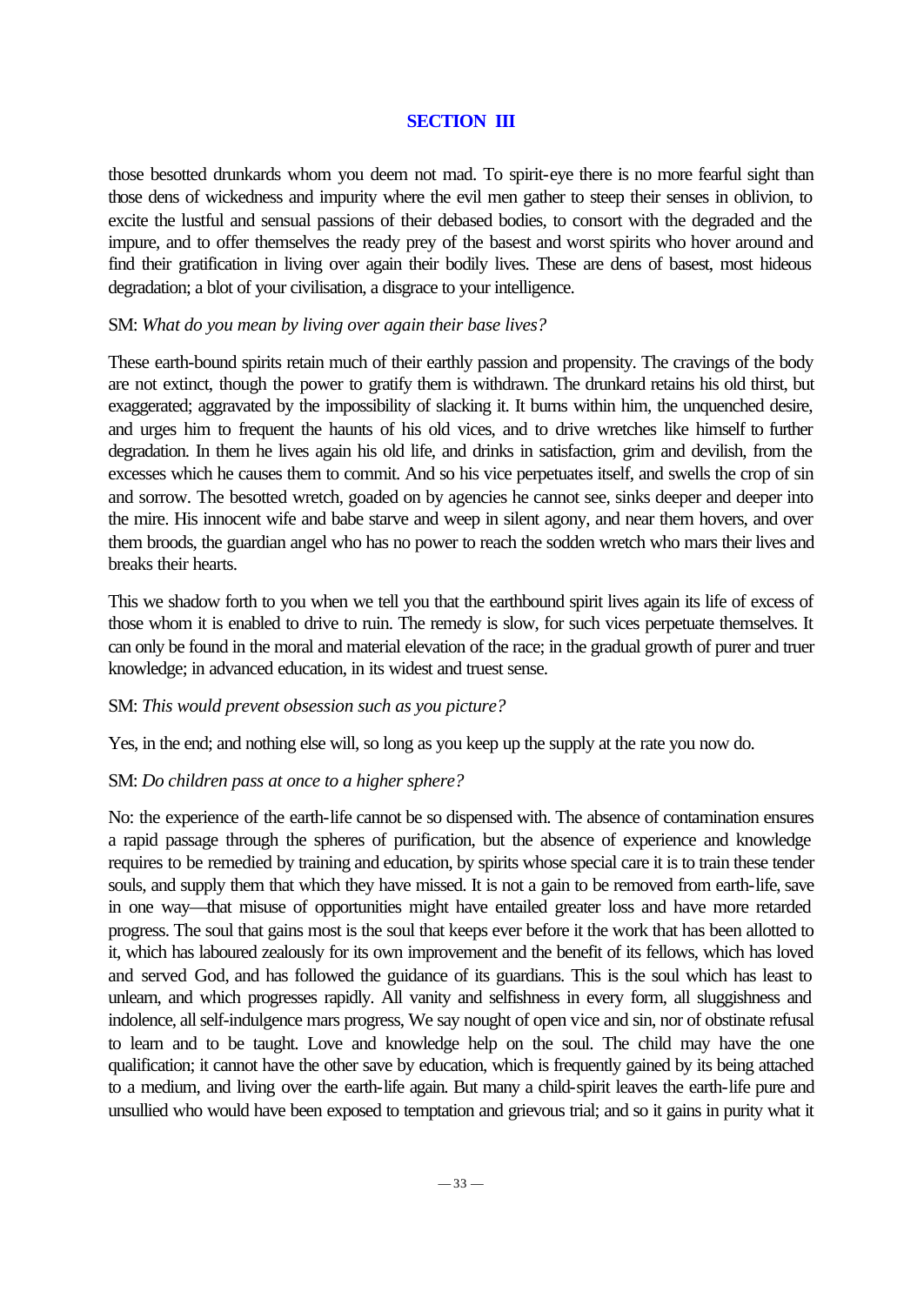has lost in knowledge. The spirit who has fought and won is the nobler one. Purified by trial, it rises to the sphere set apart for the proven souls. Such experience is essential; and for the purpose of gaining it many spirits elect to return to earth, and, by attaching themselves to a medium, gain the special phase of experience which they need. To one it is the cultivation of the affections that is necessary; to another the experience of suffering and sorrow; to another mental culture; to another the curbing and restraining of the impulses of the spirit, evenness of balance. All who return, save those who, like ourselves, are charged with a mission, have an object to gain: and in being associated with us and with you they gain their progress.

This is the one desire of spirit. More progress! More knowledge! More love! till the dross is purged away, and the soul soars higher and yet higher towards the Supreme.

#### SM*: Return to earth is not the only method of progression.*

No: nor even the usual one. We have with us many schools of instruction: and we do not employ a second time one that has proved a failure.

[Some further conversation having taken place respecting the home and occupation of Spirit, I inquired, not getting much information that I could assimilate, whether the writer knew anything of states of being outside of his own, or rather above it; and whether he knew of states of being inferior to that of incarnation on this earth. In reply, it was affirmed that spirits had no power to take in so vast a prospect as the range of spiritual existance: and that their knowledge was barred by the gulf fixed between what were called spheres of probation, or sometimes of purgation, in which the soul was developed and perfected, and the speheres of contemplation into which it then passed, never (except in rare cases) to return. It was said:—]

The passage from the highest of the seven spheres of probation, to the lowest of the seven spheres of contemplation, is a change analogous to what you know as death. We hear little beyond, though we know that the blessed ones who dwell there have power to help and guide us even as we watch over you. But we know nothing by experimental knowledge of their work, save that they are occupied with nearer views of the Divine perfection, in closer contemplation of the causes of things, and in nearer adoration of the Supreme. We are far from that blissful state. We have our work yet to do; and in doing it we find our delight. It is necessary for you to remember that spirits speak according to their experience and knowledge. Some who are asked abstruse questions give replies according to the measure of their knowledge, and are in error. But do not, therefore, blame them. We believe that we state what is accurate when we say that your earth is the highest of seven spheres; that there are succeeding the earthlife seven spheres of active work, and succeeding these, seven spheres of Divine contemplation. But each sphere has many states. We have said something to you of the reasons why the voluntarily degraded souls sink until they pass the boundary beyond which restoration becomes hard. The perpetual choosing of evil and refusing of good breeds necessarily an aversion to that which is pure and good, and a craving for that which is debased. Spirits of this character have usually been incarned in bodies where the animal passions had great sway. They began by yielding to animal desires, and ended by being slaves of the body. Noble aspirations, godlike longings, desire for holiness and purity, all are quenched, and in place of spirit the body reigns supreme, dictating its own laws, quenching all moral and intellectual light, and surrounding the spirit with influences and associations of impurity. Such a spirit is in perilous case.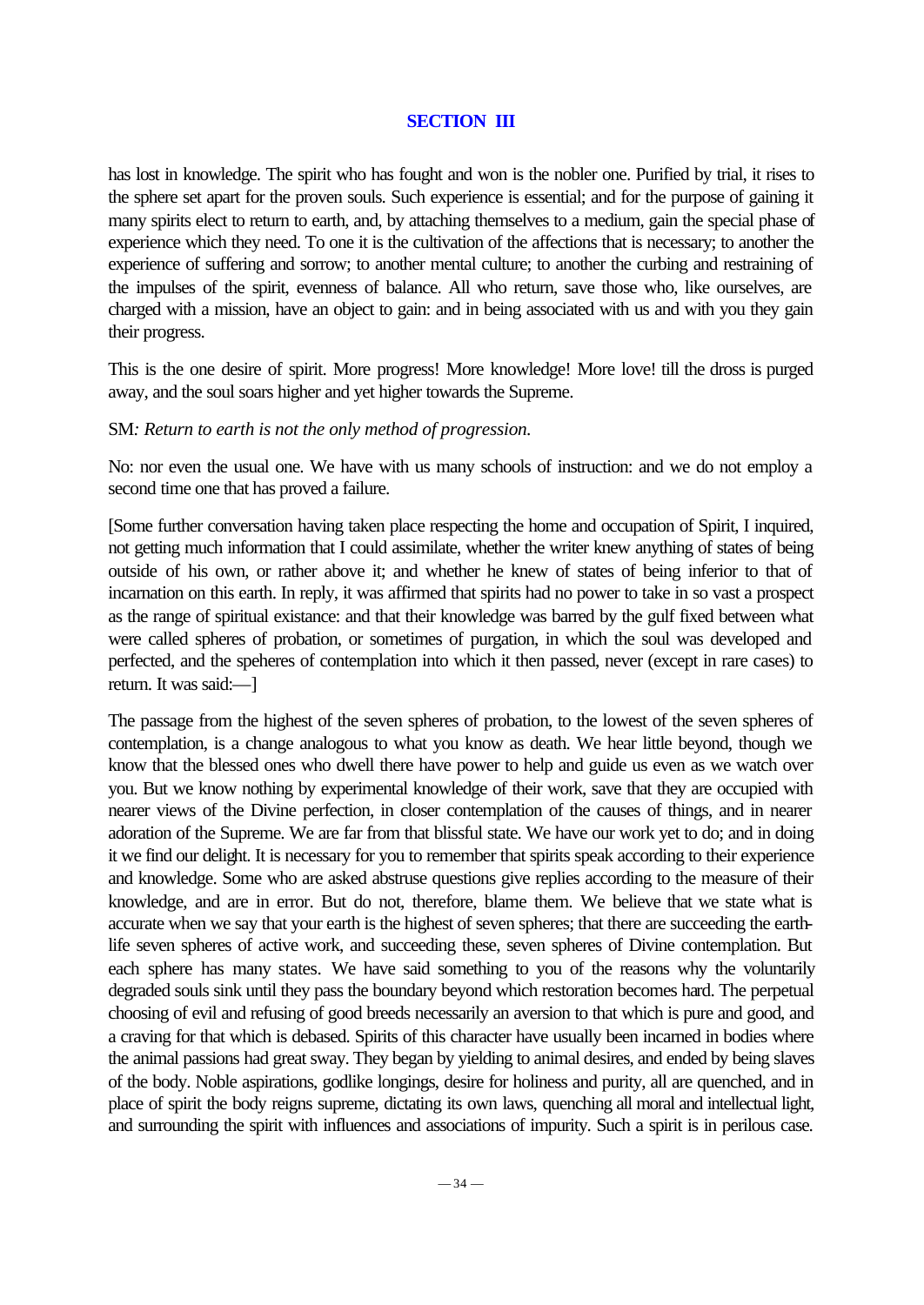The guardians retire affrighted from the presence; they cannot breathe the atmosphere which surrounds it; other spirits take their place; spirits who in their earth-life had been victims to kindred vices. They live over again their earthly sensual lives, and find their gratification in encouraging the spirit to base and debasing sin. This tendency of bodily sin to reproduce itself is one of the most fearful and terrible of the consequences of conscious gross transgression of nature's laws. The spirit has found all its pleasure in bodily gratifications, and lo! when the body is dead, the spirit still hovers round the scene of its former gratifications, and lives over again the bodily life in vices of those whom it lures to sin. Round the ginshops of your cities, dens of vice, haunted by miserable besotted wretches, lost to self-respect and sense of shame, hover the spirits who in the flesh were lovers of drunkenness and debauchery. They lived the drunkard's life in the body; they live it over again now, and gloat with fiendish glee over the downward course of the spirit whom they are leagued to ruin. Could you but see how in spots where the vicious congregate the dark spirits throng, you would know something of the mystery of evil. It is the influence of these debased spirits which tends so much to aggravate the difficulty of retracing lost steps, which makes the descent of Avernus so easy, the return so toilsome. The slopes of Avernus are dotted with spirits hurrying to their destruction, sinking with mad haste to ruin. Each is the centre of a knot of malignant spirits, who find their joy in wrecking souls and dragging them down to their own miserable level.

Such are they who gravitate when released from the body to congenial spheres below the earth. They and their tempters find their home together in spheres where they live in hope of gratifying passions and lusts which have not faded with the loss of the means of satisfying their cravings.

In these spheres they must remain subject to the attempted influence of the missionary spirits, until the desire for progress is renewed. When the desire rises, the spirit makes its first step. It becomes amenable to holy and ennobling influence, and is tended by those pure and self-sacrificing spirits whose mission it is to tend such souls. You have among you spirits bright and noble, whose mission in the earthlife is among the dens of infamy and haunts of vice, and who are preparing for themselves a crown of glory, whose brightest jewels are self-sacrifice and love. So amongst us there are spirits who give themselves to work in the sphere of the degraded and abandoned. By their efforts many spirits rise, and when rescued from degradation, work out long and laborious purification in the probation spheres, where they are removed from influences for evil, and entrusted to the care of the pure and good. So desire for holiness is encouraged and the spirit is purified. Of the lower spheres we know little. We only know vaguely that there are separations made between degrees and sorts of vice. They that will not seek for anything that is good, that wallow in impurity and vice, sink lower and lower, until they lose conscious identity, and become practically extinct, so far as personal existence is concerned; so at least we believe.

Alas! alas! sad and sorrowful is the thought. Mercifully, such cases are rare, and spring only from deliberate rejection by the soul of all that is good and ennobling. This is the sin unto death of which Jesus told His followers; the sin against the Holy Spirit of God of which you are told. The sin, viz., of rejecting the influences of God's holy angel ministers, and of preferring the death of vice and impurity to the life of holiness and purity and love. It is the sin of exalting the animal to the extinction of the spiritual; of degrading even the corporeal; of cultivating sensual earthly lusts; of depraving even the lowest tastes; of reducing the human to the level of the lowest brute. In such the Divine essence is quenched; the baser elements are fostered, forced, developed to undue excess. They gain absolute sway, they quench the spirit, and extinguish all desire for progress. The vice perpetuates itself, and drags the wretch who has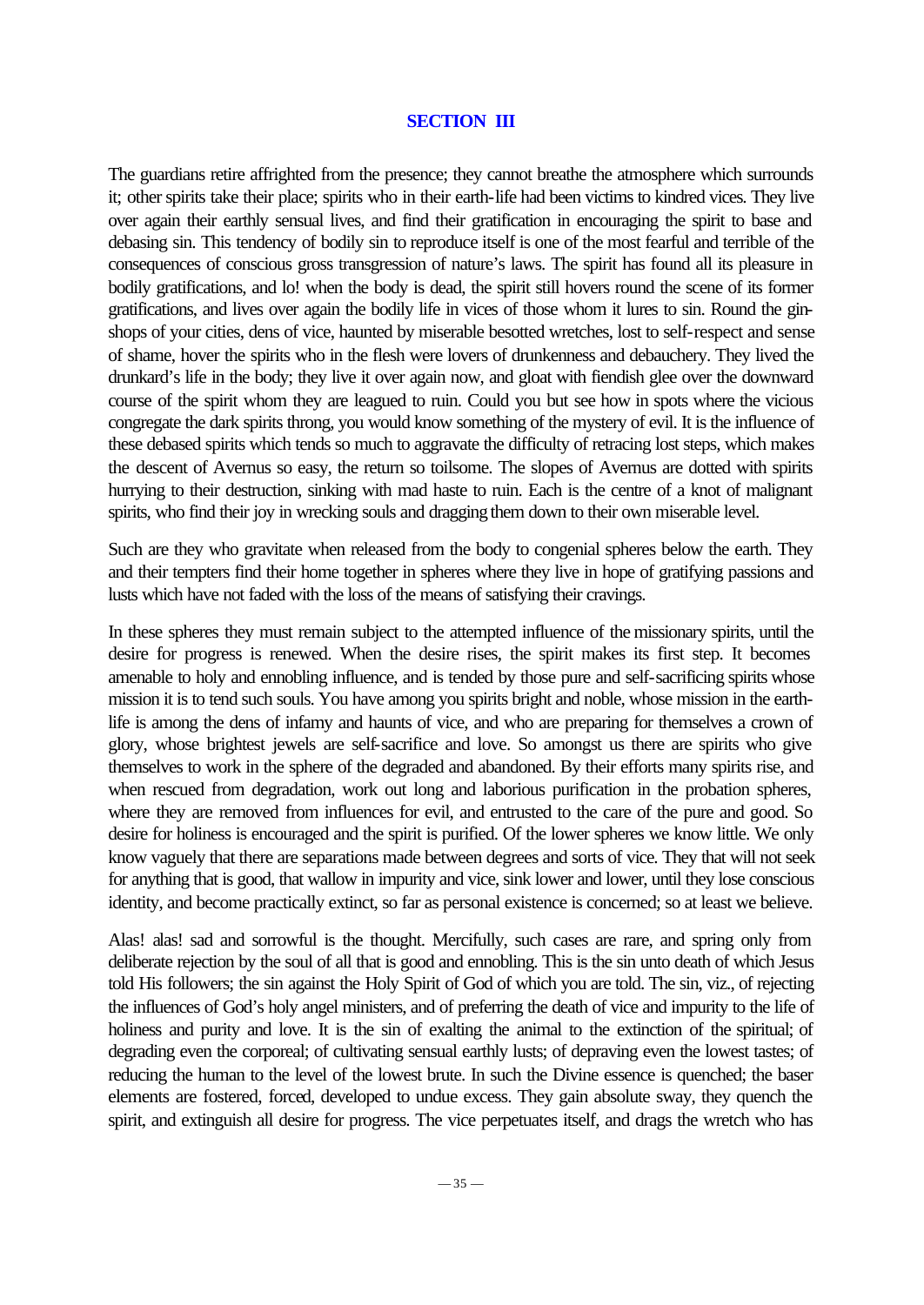yielded himself to the animal enjoyments further and further from the path of progress, until even the animal becomes vitiated and diseased; the unhealthily stimulated passions prey on themselves; and the voice of the spirit is heard no more. Down must the soul sink, down and yet down, further and further, until it is lost in fathomless obscurity.

This is the unpardonable sin. Unpardonable, not because the Supreme will not pardon, but because the sinner chooses it to be so. Unpardonable, because pardon is impossible where sin is congenial, and penitence unfelt.

Punishment is ever the immediate consequence of sin; it is of its essence, not arbitrarily meted out, but the inevitable result of the violation of law. The consequences of such transgression cannot be altogether averted, though they may be palliated by remorse, the effect of which is to breed a loathing for sin and a desire for good. This is the first step, the retracing of false steps, the undoing of error, and by consequence the creation in the spirit of another longing. The spiritual atmosphere is changed, and into it good angels enter readily and aid the striving soul. It is isolated from evil agencies. Remorse and sorrow are fostered. The spirit becomes gentle and tender, amenable to influences of good. The hard, cold, repellent tone is gone, and the soul progresses. So the results of former sin are purged away, and the length and bitterness of punishment alleviated. This is true for all time. It was on this principle that we told you of the folly which dictates your dealings with the transgressors of your laws. Were we to deal with the offenders so, there would be no restoration, and the spheres of the depraved would be crowded with lost and ruined souls. But God is wiser, and we are His ministers.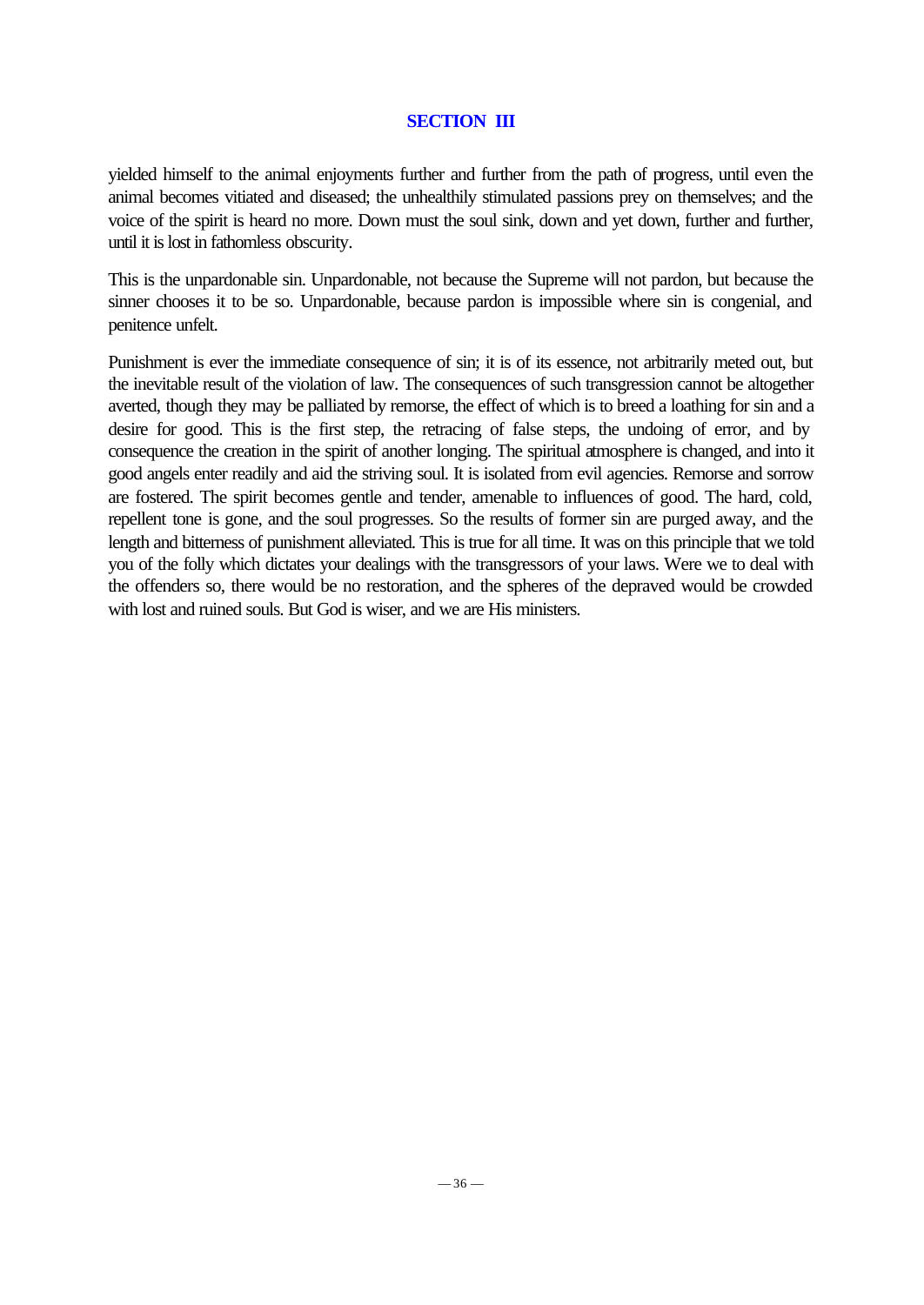[The above are selections from a great number of messages which were written during April and May 1873. By this time the writing had become easy and fluent, and there was, apparently, less difficulty in finding appropriate words.

Already several facts and precise records of the life of some spirits had been given. For instance, on May 22nd, I was writing on quite another subject when the message broke off, and the name of Thomas Augustine Arne was written. It was said that he had been brought into relation with me through his connection with a son of Dr. Speer's, a pupil of mine, who displayed great musical ability.

I was at this time greatly impressed with the character of the automatic writing and with the information given. I inquired at once if I could ascertain from Arne, through the medium of the spirit Doctor, who was writing, any precise facts as to his life. The request was at once complied with, there being no interval between my question and the reply. The date of his birth (1710); his school (Eton); his instructor in the violin (Festing). His works, or at any rate some eight or nine of them; the fact "Rule Britannia" was contained in *The Masque of Alfred;* and a number of other minute particulars were given without the least hesitation. Profoundly astonished at receiving such a mass of information, foreign not only to my mind in details, but utterly foreign to my habit of thought -for I know absolutely nothing about music, and have read nothing on the subject—I inquired how it was possible to give information so minute. It was said to be extremely difficult, possible only when an extremely passive and receptive state in the medium were secured. Moreover, spirits were said to have access to sources of information so that they could refresh their imperfect recollection.

I asked how? By reading; under certain conditions, and with special end in view; or by inquiry, as man does, only to spirits it would be more difficult, though possible.

Could my friend himself so acquire information? No; he had too long left the earth, but he mentioned the names of two spirits accustomed occasionally to write, who could perform this feat. I asked that one of them should be brought. I was sitting waiting for a pupil in a room, not my own, which was used as a study, and the walls of which were covered with bookshelves.

The writing ceased, and after an interval of some minutes another kind of writing appeared. I inquired if the newly arrived spirit could demonstrate to me the power alleged.]

*Can you read*

No, friend, I cannot, but Zachary Gray can, and Rector. I am not able to materialise myself, or to command the elements.

*Are either of those spirits here?*

I will bring one by and by. I will send .... Rector is here.

*I am told you can read. Is that so? Can you read a book?*

[Spirit handwriting changed]

Yes, friend, with difficulty.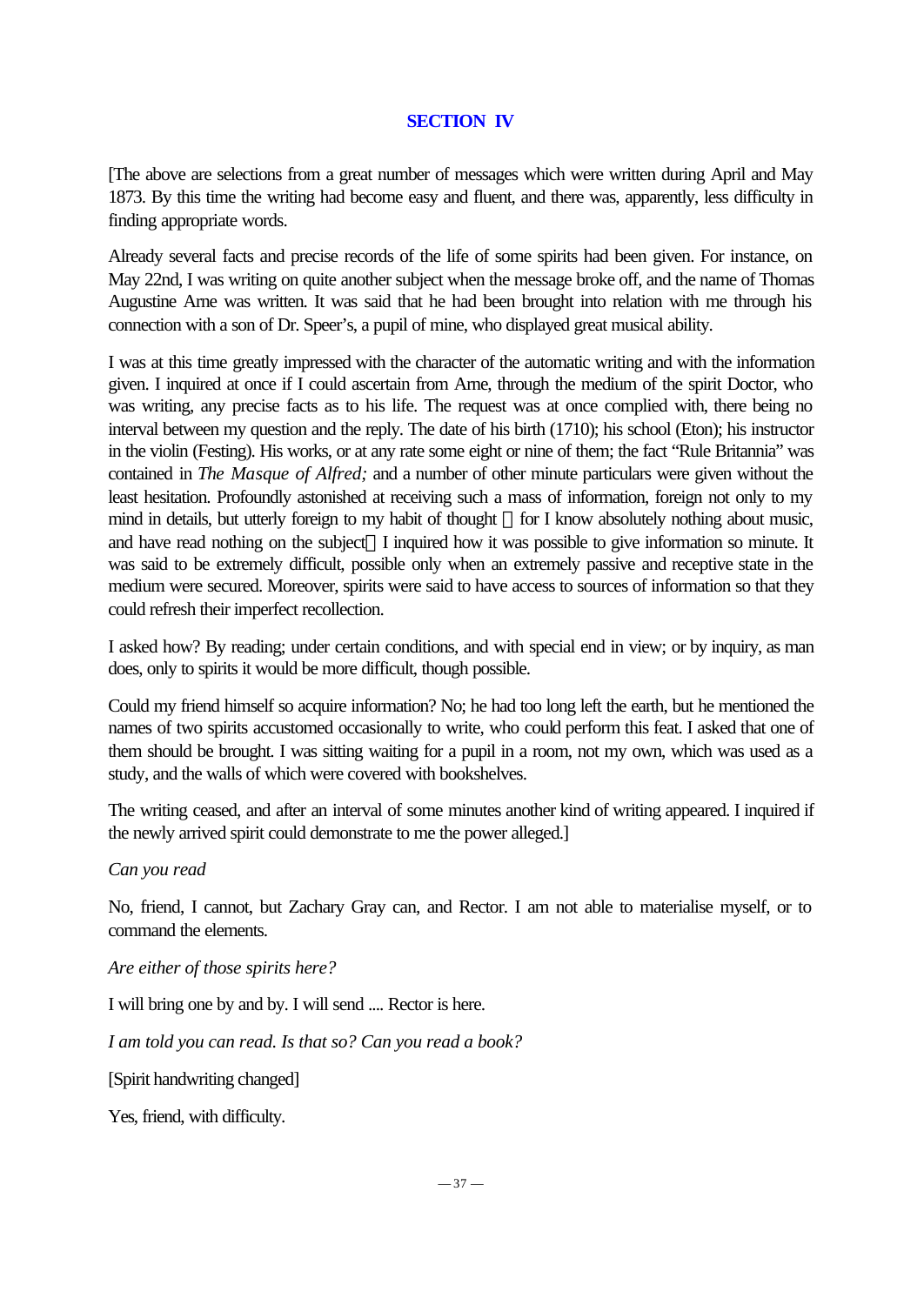*Will you write for me the last line of the first book of the AEneid?*

Wait "*Omnibus errantem terris et fluctibus aestas."*

[This was right]

*Quite so. But I might have known it. Can you go to the bookcase, take the last book but one on the second shelf, and read me the last paragraph on the ninety-fourth page? I have not seen it, and do not even know its name.*

"I will curtly prove, by a short historical narrative, that popery is a novelty, and has gradually arisen or grown up since the primitive and pure time of Christianity, not only since the apostolic age, but even since the lamentable union of kirk and the state by Constantine."

[The book on examination then proved to be a queer one called "Rogers' *Antipopopriestian,* an attempt to liberate and purify Christianity from Popery, Politikirkality, and Priestrule" The extract given above was accurate, but the word "narrative" was substituted for "account."]

#### *How came I to pitch on so appropriate a sentence?*

I know not, my friend. It was by coincidence. The word was changed by error. I knew it when it was done, but would not change.

## *How do you read? You wrote more slowly, and by fits and starts.*

I wrote what I remembered, and then I went for more. It is a special effort to read, and useful only as a test. Your friend was right last night: we can read, but only when conditions are very good. We will read once again, and write, and then impress you of the book: - "Pope is the last great writer of that school of poetry, the poetry of the intellect, or rather of the intellect mingled with the fancy." That is truly written. Go and take the eleventh book on the same shelf. [I took a book called *Poetry, Romance, and Rhetoric*.] It will open at the page for you. Take it and read, and recognise our power, and the permission which the great and good God gives us, to show you of our power over matter. To Him be glory. Amen.

[The book opened at page 145, and there was the quotation perfectly true. I had not seen the book before; certainly had no idea of its contents.]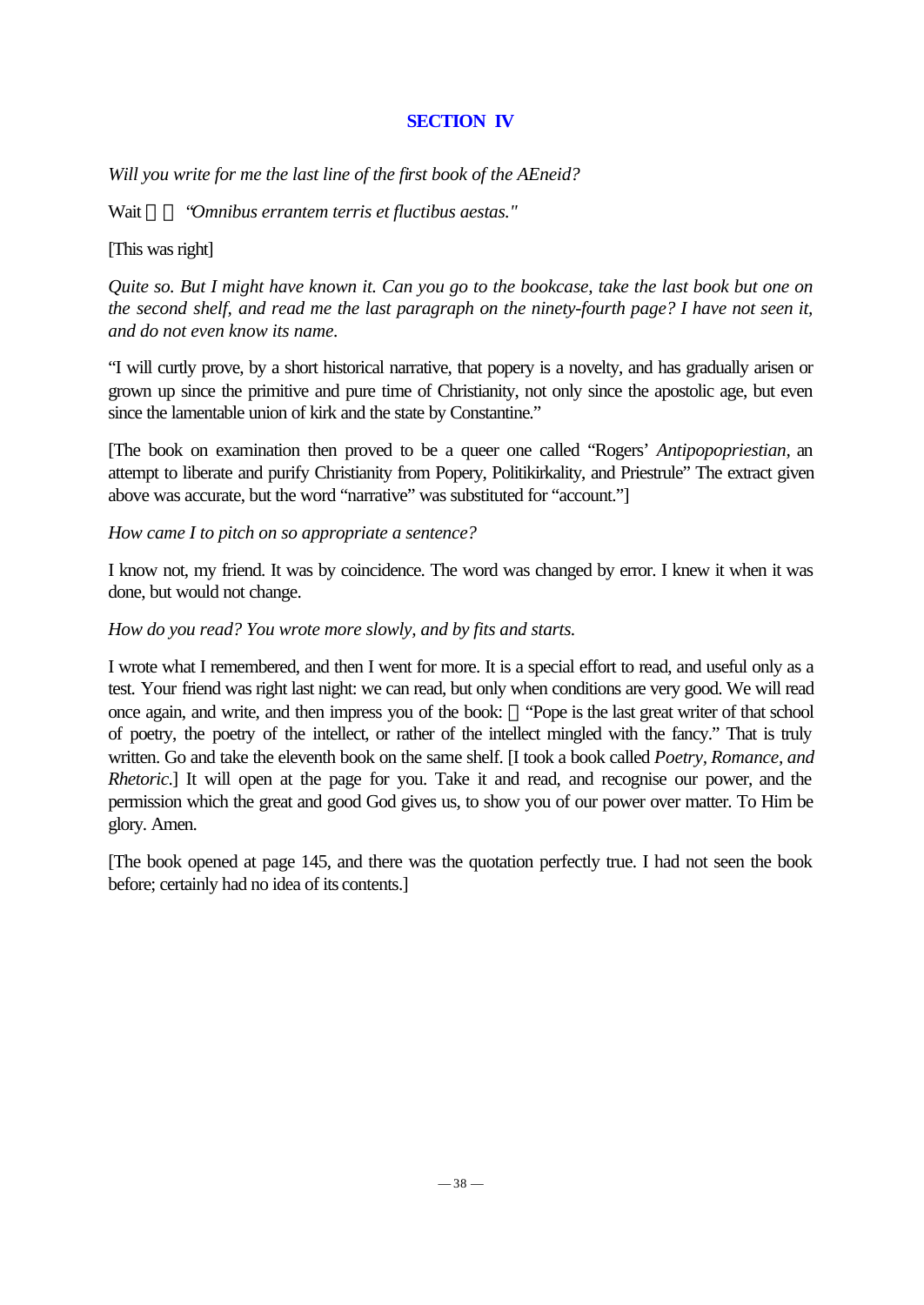[On the following day I had a long conversation as to the power exercised by spirits on our earth, which was said to be great and widespread. I asked as to the power over individuals, and was pointed to cases where it was said absolute obsession was established. It was said that this power over men was being so widespread, it were wise to place it in the reach only of spirits of integrity and wisdom, and to give conditions for its exercise by them, and so to drive away obsessing and undeveloped spirits, or to materially reduce their sphere of action. It was insisted that spirit-action was universal, and that it was a question for man, to a great extent, whether that action was beneficent or not. I asked what character was most suitable so such influence.]

There are a varieties of mediumship, as you know, and there are divers modes in which spirit influence is exercised. Some are selected for the mere physical peculiarities which make them the ready vehicles of spirit power. Their bodily organisation is adapted for the purpose of manifesting external spiritual influence in its simplest form. They are not influenced mentally, and information given by the spirits who use them would be of trifling or even foolish nature, and untrustworthy. They are used as the means of demonstrating spirit power, the external invisible agency capable of producing objective phenomenal results.

These are known to you as the instruments through whom the elementary phenomena are manifested. Their work is not less significant than that which is wrought through others. They are concerned with the foundation of belief.

And some are chosen because of their loving, gentle nature. They are not the channels of physical phenomenal action—in many cases, not even of conscious communication with the spirit world; but they are the recipients of spirit guidance, and their pure and gentle souls are cultivated and improved by angel superintendence. By degrees they are prepared to be the conscious recipients of communications from the spheres; or they are permitted with clairvoyant eye to catch stray glimpses of their future home. A loving spirit friend is attracted to them, and they are impressionally taught and guided day by day. These are the loving souls who are surrounded by an atmosphere of peacefulness and purity of love. They live as bright examples in the world, and pass in ripe maturity to the spheres of rest and peace for which their earth life has fitted them.

Others, again, are intellectually trained and prepared to give man extended knowledge and wider views of truth. Advanced spirits influence the thoughts, suggest ideas, furnish means of acquiring knowledge, and of communicating it to mankind. The ways by which spirits so influence men are manifold They have means that you know not of by which events are arranged as to work out the end they have in view. The most difficult task we have is to select a medium through whom the messages of higher and more advanced spirits can be made known. It is necessary that the mind chosen should be of a receptive character, for we cannot put into a spirit more information than it can receive. Moreover, it must be free from foolish worldly prejudices. It must be a mind that has unlearned its youthful errors, and has proved itself receptive of truth, even though that truth is unpopular.

More still. It must be free from dogmatism. It must not be rooted and grounded in earth notions. It must be free from the dogmatism of theologies and sectarianism and rigid creed. It must not be bound down by the fallacies of half-knowledge which is ignorant of its own ignorance. It must be a free and inquiring soul. It must be a soul that loves progressive knowledge, and that has the perception of truth afar off.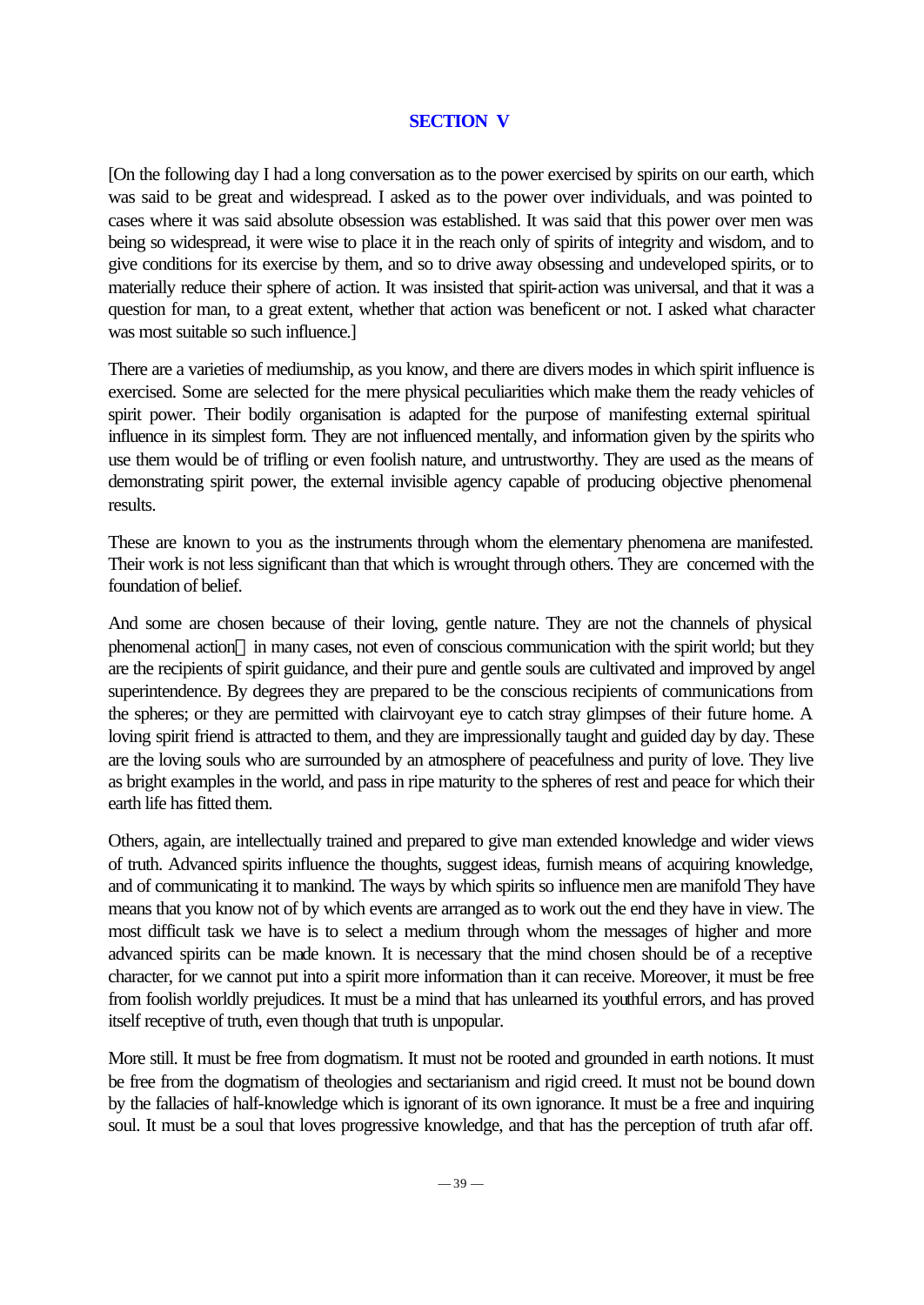One that yearns for fuller light, for richer knowledge than it has yet received; one that knows no hope of cessation in drinking in the truth.

Again, our work must not be marred by the self-assertion of a positive antagonistic mind, nor by the proud obtruding of self and selfish ends and aims. With such we can do very little, and that little must all tend to the gradual obliteration of selfishness and dogmatism. We desire a capable, earnest, truthseeking, unselfish, loving spirit for our work. Said we not well that such was difficult to find among men? Difficult indeed, well-nigh impossible. We select, then, such a soul as we can best find, and prepared by constant training for its appointed work. We inspire into it a spirit of love and tolerance for opinions that do not find favour with its own mental bias. This raises it above dogmatic prejudice, and paves the way for the discovery that truth is manifold, and not the property of any individual. Store of knowledge is given as the soul can receive it; and, the foundation of knowledge once laid, the superstructure may be safely raised. The opinions and tone of thought are moulded by slow degrees, so that they harmonise with the end we have in view.

Many and many fail here, and we abandon our work with them, finding that not in this world of yours can they receive the truth; that old earth-born prejudices are firm, dogmatic beliefs ineradicable, and so that they must be left to time, and are to us of no avail.

Moreover, a perfect truthfulness and absence of fearfulness and anxiety are the steady growth of our teaching. We lead the soul to rest in calm trust on God and His spirit teachers. We infuse a spirit of patient waiting for that which we are permitted to do and teach. This spirit is the very reverse of that fretful, restless querulousness which characterises many souls.

Here, too, many fall away. They are fearful and anxious, and beset with doubt. The old theology tells them of a God, who watches for their fall; and of a devil, who lays perpetual traps for them. They wonder at the novelty of our teaching; their friends are ready to point to so-called prophecies which tell of anti-Christ. The old foundations are shaken, and the new are not yet laid; and so the adversaries creep in and tempt the wavering soul, and it fears and falls away, and is useless to us.

Yet more, we must eradicate selfishness in all its many forms. There must be no obtruding of self, or we can do nothing. There is nothing so utterly fatal to spirit influence as self-seeking, self-pleasing, boastfulness, arrogance, or pride. The intelligence must be subordinated, or we cannot work upon it. If it be dogmatic, we cannot use it. If it be arrogant and selfish, we cannot come near it. Self-abnegation has been the virtue which has graced the wise and holy men of all time. The seers who bore of old the flag on which was inscribed for their generation the message of progressive truth were men who thought little of themselves and much of their work. They who spoke to the Jews, whose messages you have in your sacred records, were men of self-denying purity and singleness of life. Jesus, when He lived amongst men, was a grand and magnificent instance of the highest self-abnegation and earnestness of purpose. He lived with you a life of pure self-denial and practical earnest work, and He died a death of self-sacrifice for truth. In Him you have the purest picture that history records of man's possibilities. They who since have purged the world from error, and have shed on it the beams of truth, have been one and all men of self-denial and earnest devotion to a work which they knew to be that for which they were set apart. Socrates and Plato, John and Paul, the pioneers of truth, the heralds of progress, all have been unselfish souls—souls who knew naught of self-seeking, of proud aggrandisement, of boastful arrogance. To them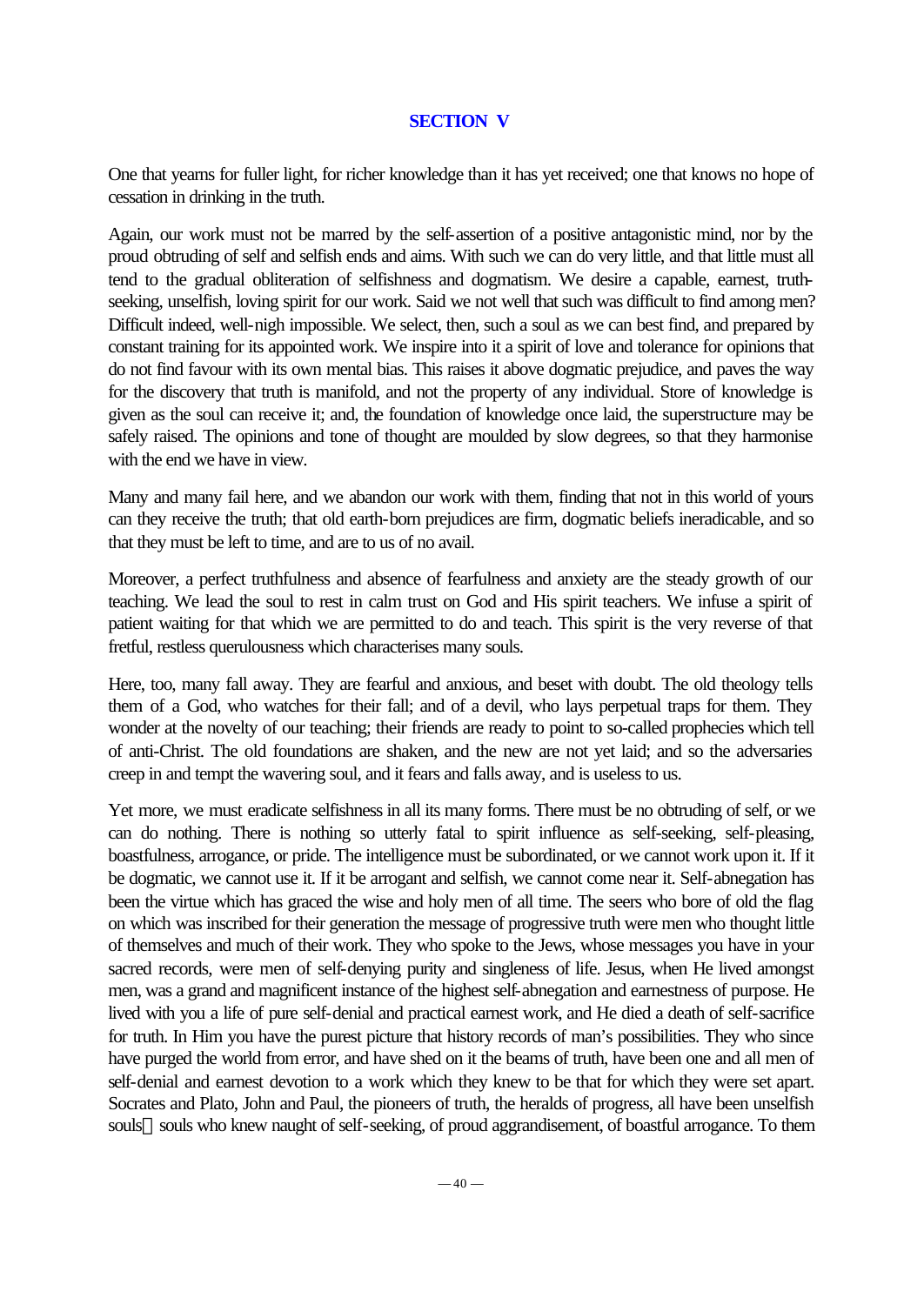earnestness and singleness of purpose, devotion to their appointed work, forgetfulness of self and its interests, were given in a high degree. Without that they could not have effected what they did. Selfishness would have eaten out the heart of their success. Humility, sincerity, and earnestness bore them on.

This is the character we seek. Loving and earnest, self-denying and receptive to truth; with single eye to God's work, and with forgetfulness of earthly aims. Rare it is, rare as it is beautiful. Seek, friend, the mind of the philosopher, calm, reliant, truthful, and earnest! Seek the spirit of the philanthropist, loving, tolerant, ready to help, quick to give the needed aid. Add the self-abnegation of the servant of God who does his work and seeks no reward. For such a character work, high, holy, noble, is possible. Such we guard and watch with jealous care. On such the angels of the Father smile, and tend and protect them from injury.

#### *But you have described a perfect character.*

Ah no! You have no conception of what the perfect spirit is. You cannot know; you cannot even picture it. Nor can you know how the faithful soul drinks in the spirit-teaching and grows liker and liker to its teacher. You see not as we see the gradual growth of the seed which it has cost us so much labour to plant and tend. You only know that the soul grows in kindly graces, and becomes more lovely and more lovable. The character we have faintly pictured in such terms as are intelligible to you is not perfect, nor aught but a vague and distant resemblance of that which it shall become. With you is no perfectness. Hereafter is progresssion and constant development and growth. What you call perfect is blotted and blurred with faults to spirit vision.

#### *Yes, surely. But very few such are to be found.*

Few, few: and none save in the germ. There is the capability on which we work with thankfulness. We seek not for perfection: we do but desire sincerity and earnest desire for improvement: a mind free and receptive; a spirit pure and good. Wait in patience. Impatience is a dire fault. Avoid over-carefulness and anxiety as to causes which are beyond your control. Leave that to us. In patience and seclusion ponder what we say.

#### *I suppose a secluded life is favourable for your influence, rather than the busy whirl of town?*

[Here the writing suddenly changed from the minute and the very clear writing of Doctor to a most peculiar archaic writing, almost indecipherable, and signed Prudens.]

The busy world is ever averse from the things of spirit life. Men become absorbed in the material, that which they can see, and grasp, and hoard up, and they forget that there is a future and spirit life. They become so earthly that they are impervious to our influence; so material that we cannot come near them; so full of earthly interests that there is no room for that which shall endure when they have passed away. More than this, the constant preoccupation leaves no time for contemplation, and the spirit is wasted for lack of sustenance. The spiritual state is weak: the body is worn and weary with weight of work and anxious care, and the spirit is well-nigh inaccessible. The whole air, moreover, is heavy with conflicting passions, with heart-burnings, and jealousies, and contentions, and all that is inimical to us. Round the busy city, with its myriad haunts and vice, its detestable allurements, its votaries of folly and sin, hover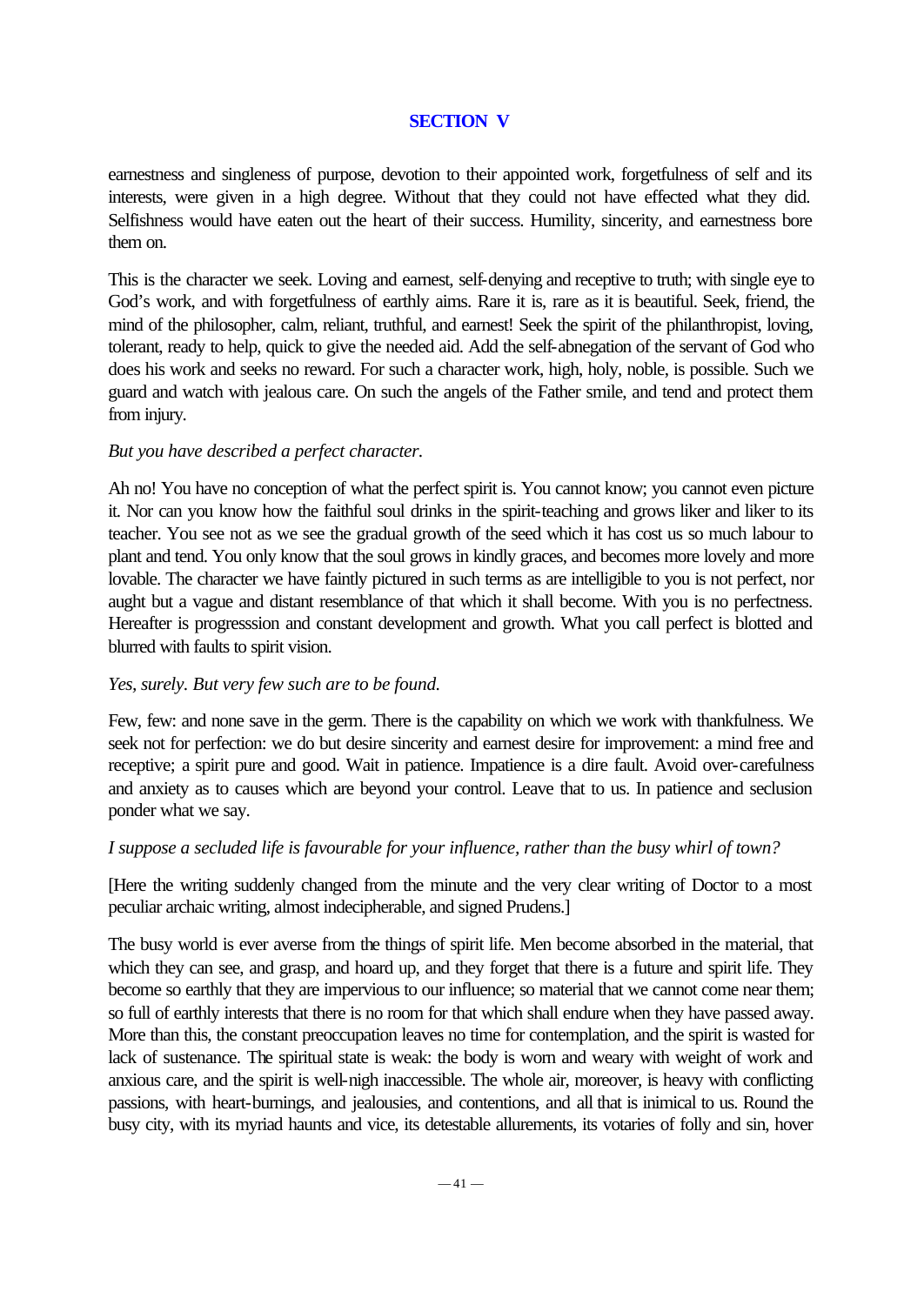the legions of the opposing spirits, who watch for opportunity to lure the wavering to their ruin. They urge on many to their grief hereafter, and cause us many sorrows and much anxious care.

The life of contemplation is that which most suits communion with us. It is not indeed to supersede the life of action, but may be in some sort combined with it. It is most readily practised where distracting cares come not in, and where excessive toil weakens not the bodily powers. But the desire must be inherent in the soul; and where that is, neither distracting cares nor worldly allurements avail to prevent the recognition of a spirit world, and of communion with it. The heart must be prepared. But it is easier for us to make our presence felt when the surroundings are pure and-peaceful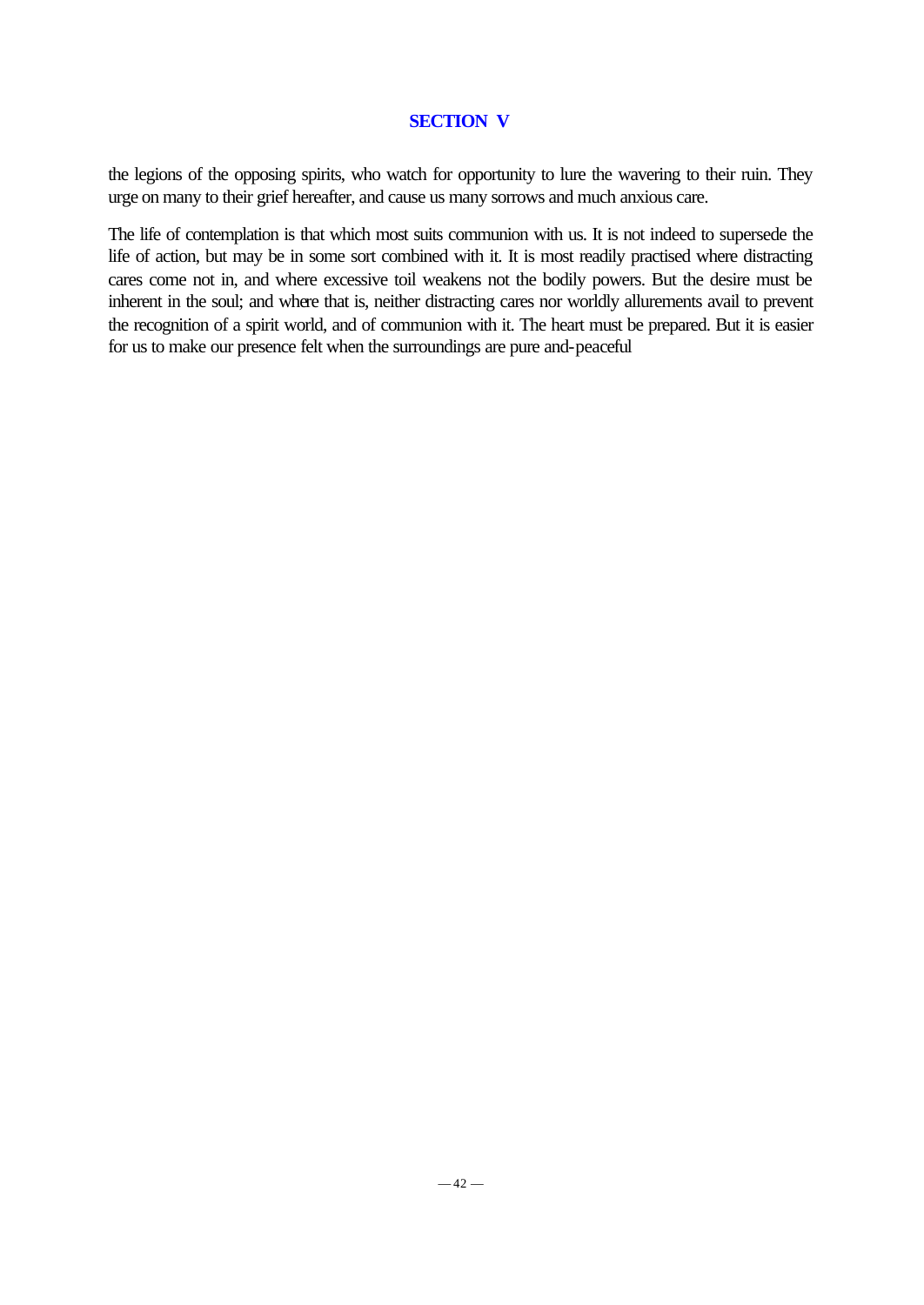[At this time I met Mr. Home. It chanced to be the Derby Day, and it was said through him that conditions were so interfered with that spirits could do nothing. On the next day (May 29) I had some conversation on the subject, in the course of which it was written:—

Any such occasion disturbs the moral conditions, and renders it hard for us to reach you. The spirits who are antagonistic to us are massed together in great force whenever any occasion is offered for them to operate successfully on men who are gathered together for the purpose of gratifying their bodily passions. Yesterday there were vast masses whose passion of cupidity was excited to an enormous degree. They were the point of attack from similar spirits. Others there were whose bodies were wildly excited by intoxicating drinks; others who were feverish with expectation of coming gains; others again plunged into depths of despair by loss of all, the ready prey, these last, of the suggestions of tempting spirits; and even when these baser passions were not actively excited, the moral balance was upset; that calmness and equability which should regulate the temper, and which are as a shield against the foe, were absent, and so a chance of favourable assault was given. For, short of absolute evil, much ground for assault is given by an ill-regulated, disordered mind, by minds unhinged and ill-balanced. Avoid all such. They are frequently the ready agents of spirit influence, but of undeveloped and unwelcome guides. Beware of immoderate, unreasoning, excited frames of mind.

For these reasons the occasion to which you refer is one that would make largest demands on the efforts of the agents of good, lest the undeveloped, massed and disciplined for assault, succeed and draw down souls.

#### *But what you say would apply to all national holidays?*

Not necessarily so. So long as a holiday is associated with giving a loose rein to passion, with the immoderate use of fiery, intoxicating poison, with sensual gratifications, with the body and not with the spirit, it must needs be so. The body so situated places the spirit at the mercy of the adversaries. But the holiday that is associated with the rest of body and refreshment of spirit is far from being such. When the bodily powers which have been drained by overtaxing work are recuperated by genial and moderate rest; when the mind, vexed and harrassed by the worries and anxieties of daily toil, is refreshed by moderate amusement, and by being relaxed and plunged for a while in oblivion of anxious care, the while it is braced and stimulated by pleasant change; when this is so, a gentle calm pervades the spirit, and renders it peculiarly open to the beneficent influences of the heavenly guardians. Thus the power of angel ministry is strengthened, and the plans of the most powerful adversaries are set at naught. You must progress far in knowledge of spirit guidance and of the duties you owe to yourselves before your national holidays become aught but opportunities for the degradation of your people. The holiday that is marked by riot and debauchery, by sensuality and gambling, and evil, angry passion and despair, this is no holy day to us, but one to be dreaded and watched and prayed over. God help and guard the blind souls in their insensate folly!

[I find that our séance was disturbed at this time by some erratic manifestations, and an attempt to obtain photographs of some of the communicating spirits resulted in failure. Although the spirit whose figure was on the plate claimed the name of Rector, it was said by my friend that it was a spirit with whom they had no connection, a deceptive spirit, unknown to any of them. I sat down to obtain further information, but got nothing that was intelligible, and was obliged to cease. On the next day, when I had regained my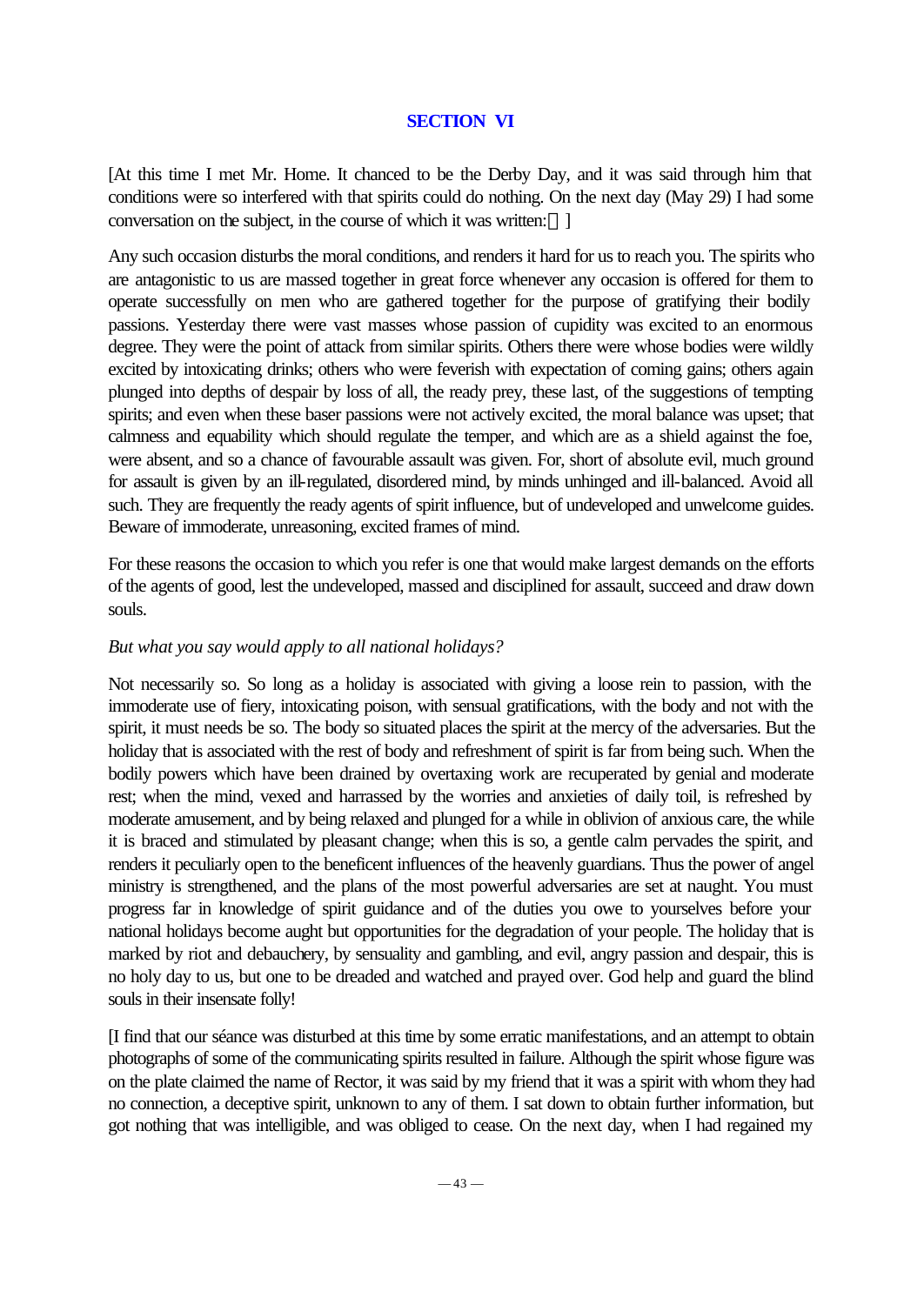usual passive state, the writing came unasked. Respecting the difficulties that had arisen in manifesting, I inquired if we could help in any way.]

Rector could not communicate with you on the account of your disturbed condition, consequent on the sitting which had severely taxed you. The information given was quite unreliable. Your mind was violently positive. You had assumed the picture to be of Rector, and he was not sufficiently acquainted with this kind of communication to know that your unhinged and feverish state, coupled with a positive and unimpressionable state of mind, made it impossible to convey any true information to you.

When you feel such conditions present, seek no communications on any subject. They will be unreliable or imperfect under such circumstances, and in many cases hurtful.

[I was much annoyed, and complained that my scanty stock of faith would be drained by many such occurances. It had never occured before. It was replied:-

You have never placed yourself in communication save when I (Doctor) or someone who can warn and guard you has been present. You have done so when the spirits who control the physical elements in the circle have alone been present, and the results were violent and unmanageable. You were warned then: this is another warning. Your positive mind Rector could not influence: and your fevered state made it impossible to control you.

[Since then I have been scrupulously careful never to attempt automatic writing when I am physically ill or in pain, mentally worried or anxious, or near any person so suffering, or in the midst of any influences that might be disturbing. To this precaution I attribute much of the regular and equable character of my communications. As a rule, they are curiously fluent; the books in which they are written show no erasure or alteration: and the tone of the messages is very level and sustained.]

Keep yourself as passive and quiet as you can. When overtired with work, or fretted with care, or exhausted, do not attempt to seek communion with us. Do not add to the circle any new elements which do but disturb and perplex conditions. Suffer us to perfect our experiments before you interfere to spoil them. We will advise you of any change we wish in the composition of our circle. Do not alter the room in which you meet: and strive in so far as may be to meet with a passive mind and a healthy body.

# *Yes, working all day with body and brain does not improve conditions, I suppose. But Sunday is generally worse.*

It is not a favourable day for us, because, when the strain is removed from mind and body, the reaction leaves the spirit disinclined for action and more apt for repose. We are fearful of cultivating new manifestations with you; we fear experimenting with physical manifestations lest they do harm. Moreover, they are not our object, only subsidiary to it. They are but the signs which witness to our mission; and we do not desire that you rest in them. There is also a special reason why we are unable to manifest on Sunday for you. You do not know the difficulty which changes in conditions make to us. You have heard before that sitting down immediately after a meal is not good. The bodily conditions which we seek for are passivity and quickness of receptivity: but not the passivity which comes from sluggishness and torpor. No worse condition can be than that state of somnolence and torpor which follows on a plentiful meal during which stimulating drink has been taken. Such stimulus may aid the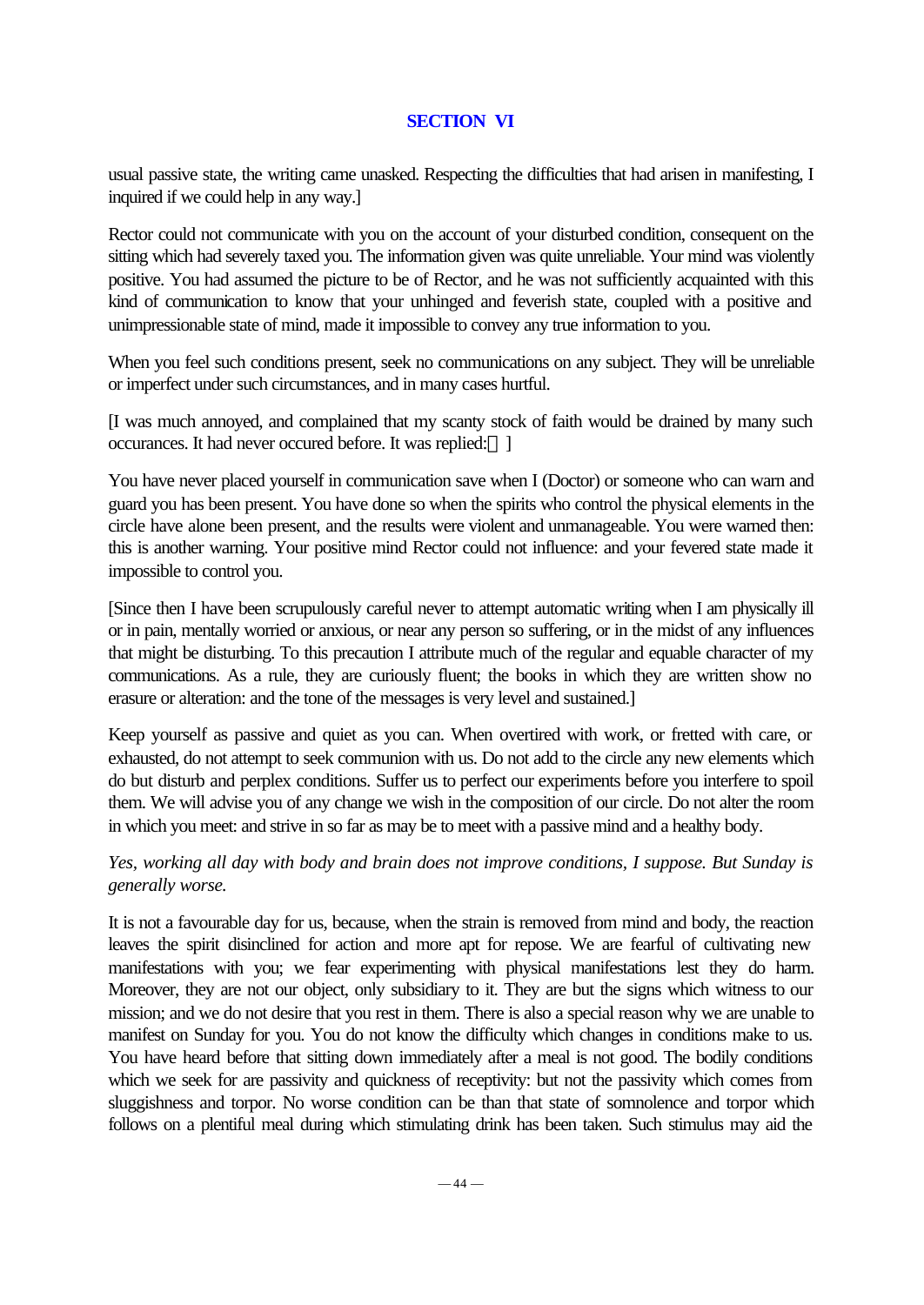physical manifestations in some cases, but it is a bar to us. It opens the door for the advent of the more material spirits, and stops our power. We have frequently found our plans frustrated by such means. You would do well to think of this and guard yourselves against excess in any way when you are about to seek communion with us. The body should not be heated nor torpid with food: nor the mind drowsy and inactive. Both conditions prevent us from operating freely. They react on us, and sensibly mar our power. One such member in a circle, even as one ailing or suffering, will create conditions which we cannot overcome.

#### *But a weak body and temper disturbed by want of food is bad, surely?*

We do but counsel moderation. The body should be strengthened with food, but you should not sit down until the food is assimilated. You require moderate stimulant to fit you for your daily work, but that should be guardedly taken, and you should see that you do not enter into communion with us save under such conditions as we have stated. When mind or body is predisposed to sleep or indisposed to sustained attention, or sick or suffering, it is better not to sit save under direction. Equally when the body is replete with food, the grosser spirits may be expected to be in the ascendant, and we are unable to operate. Even the physical phenomena are then of a ruder and more violent character, and not of the delicate and beautiful description which they would assume under more favourable circumstances. We do not desire extremes. A body wasted by fasting is not in any way profitable: but neither is a body which is clogged and loaded by over-indulgence. Temperance and moderation are what help us. If you desire, friend, to facilitate our work, and to attain the best results, you should bring to the sitting a body healthy and sound, senses clear and watchful, and a mind passive and receptive. Then we can do for you more than you think. With a circle harmonious and properly constituted the manifestations would be more delicate, and the teaching given more refined and trustworthy. Even the light of which you spoke<sup>\*</sup> under such conditions is pale, clear, and smokeless: under unfavourable conditions would be dull, dirty, and smoky in appearance.

# *It having been said that a friend and his wife who had frequently manifested were now removed to other spheres of work, I asked whether the marriage ties were perpetuated.*

That depends entirely on similarity of taste and equality of development. In the case of this being attained, the spirits can progress side by side. In our state we know only of community of taste and of association between those who are on the same plane and can be developed by mutual help. All things with us are subordinated in the education of the spirit, which is perpetually being developed. There can be no community of interest save between congenial souls. Consequently no tie can be perpetuated which is not a help to progress. The uncongenial bonds which have embittered the soul's earth life, and marred its upward progress, cease with the bodily existence. The union of soul with soul which in the body has been a source of support and assistance is developed and increased after the spirit is free. The loving bonds which encircle such souls are the greatest incentive to mutual development, and so the relations are perpetuated, not because they have once existed, but because in the eternal fitness of things they minister to the spirit's education. In such cases the marriage tie is perpetuated, but only in such sort

l

<sup>\*</sup> At this time we had a number of large phosphorescent lights at our ordinary sittings: clear and of a pale yellow under good conditions; red, and smokey when anything was wrong. These lights were similar to the lamp borne by the spirit John King, and attained a great size under favourable conditions.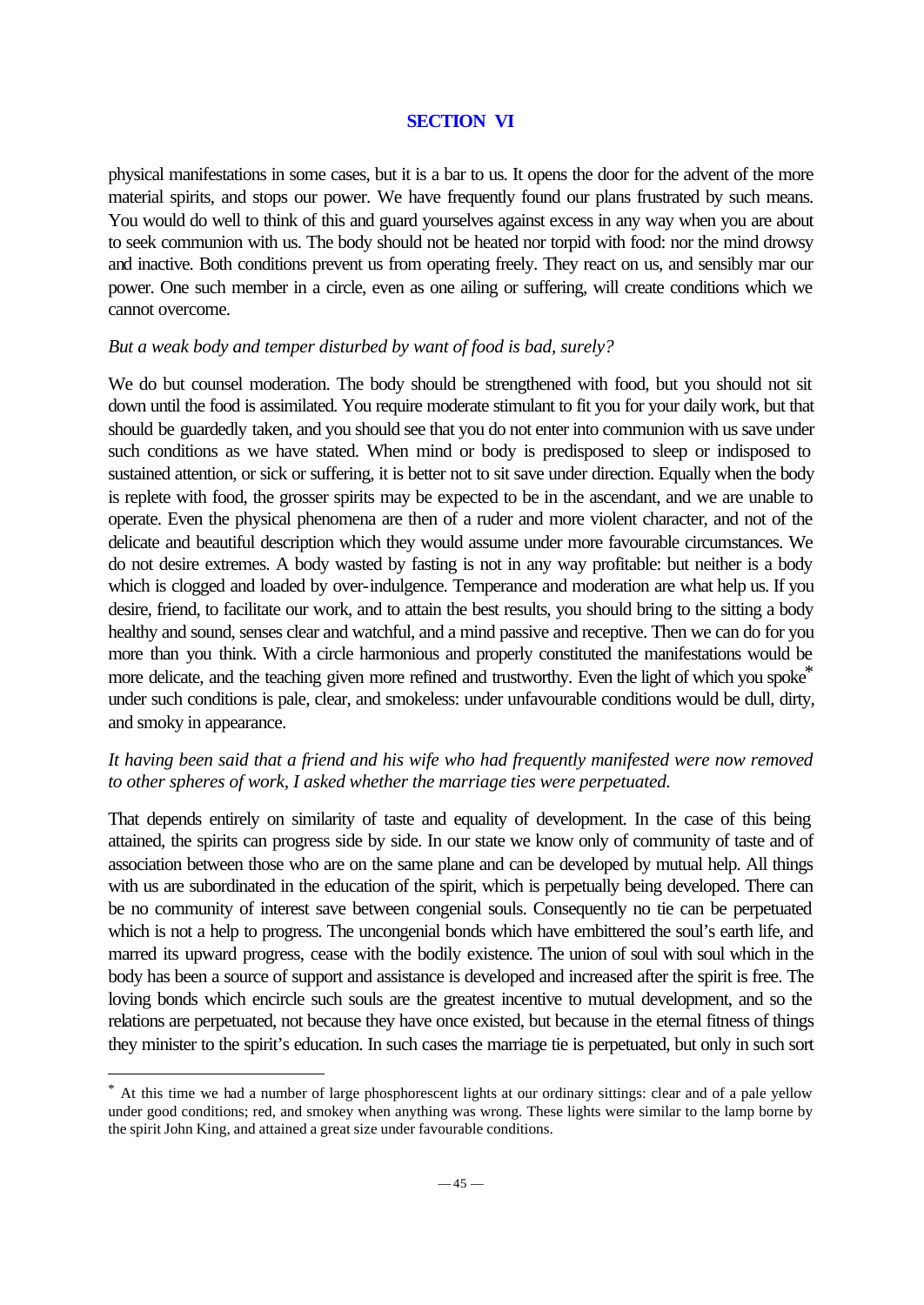as the bond of fellowship between friends endures, and is strengthened by mutual help and progress. All souls that are mutually helpful remain in loving intercourse so long as it is profitable for them. When the period arrives at which it is more profitable for them to separate they go their way without sorrow, for they can still commune and share each other's interests. The reverse of such law would only perpetuate misery, and eternally bar progress. Nothing is permitted to do this.

# *No. But some, I can conceive, may not be exactly on the same mental or moral plane, and yet be full of mutual love.*

Spirits filled with mutual love can never be really separated. You are hampered in understanding our state by considerations of time and space. You cannot understand how souls can be far apart, as you count space, and yet be, as you would say, intimately united. We know no time, no space. We could not obtain really close union with any spirit unless the intelligence be absolutely on the same mental and progressive plane. Indeed, any such union would be impossible for us. Soul may be linked with soul in bonds of affection, without an intimate connection such as we mean by being on the same plane of development. Love unites spirits at whatever distance. You see that in your low state of existence. The brother loves the brother, though vast expanse of ocean separates their homes, the long years have rolled away since the eye looked on the form and the ear listened to the words of the absent one. Their pursuits may be widely different: they may have no mutual idea, yet mutual love exists. The wife loves the degraded besotted ruffian who mutilates her body and strives to crush her spirit.

The hour of dissolution will free her from slavery and pain. She will soar while he will sink; but the bond of love will not be snapped, though the spirits may no longer consort together. Even here space is annihilated: with us it does not exist. And so you may dimly understand that with us union means identity of development, community of interest, mutual and affectionate progression. We know no such indissoluble ties as exist with you.

# *Then the Bible words are true, "They neither marry nor are given in marriage, but are as the angels of God"?*

It was truly said. We have before told you of the law of Progress and of the law of Association. They are invariable. Much that now seems good to you, you will throw aside with the body. Your state now colours your views. Much we are obliged to clothe in allegory, and to elucidate by borrowing your phraseology. So that you must not insist too strongly on literal meanings of words used by us to describe what exists only with us, which finds no counterpart in your world, and transcends your present knowledge, and which therefore can only be approximately described in language borrowed from earth. This is a necessary caution.

#### *Yes. That would account for discrepancies in spirit communications in some cases.*

Such differences arise in many cases from want of knowledge on the part of the spirits themselves; from their inability to get their ideas through the channel of communication: from imperfect conditions at the time of the communication, and from other causes. Doubtless, one cause is, that curious and foolish questions bring foolish answers from spirits on the plane of the questioner.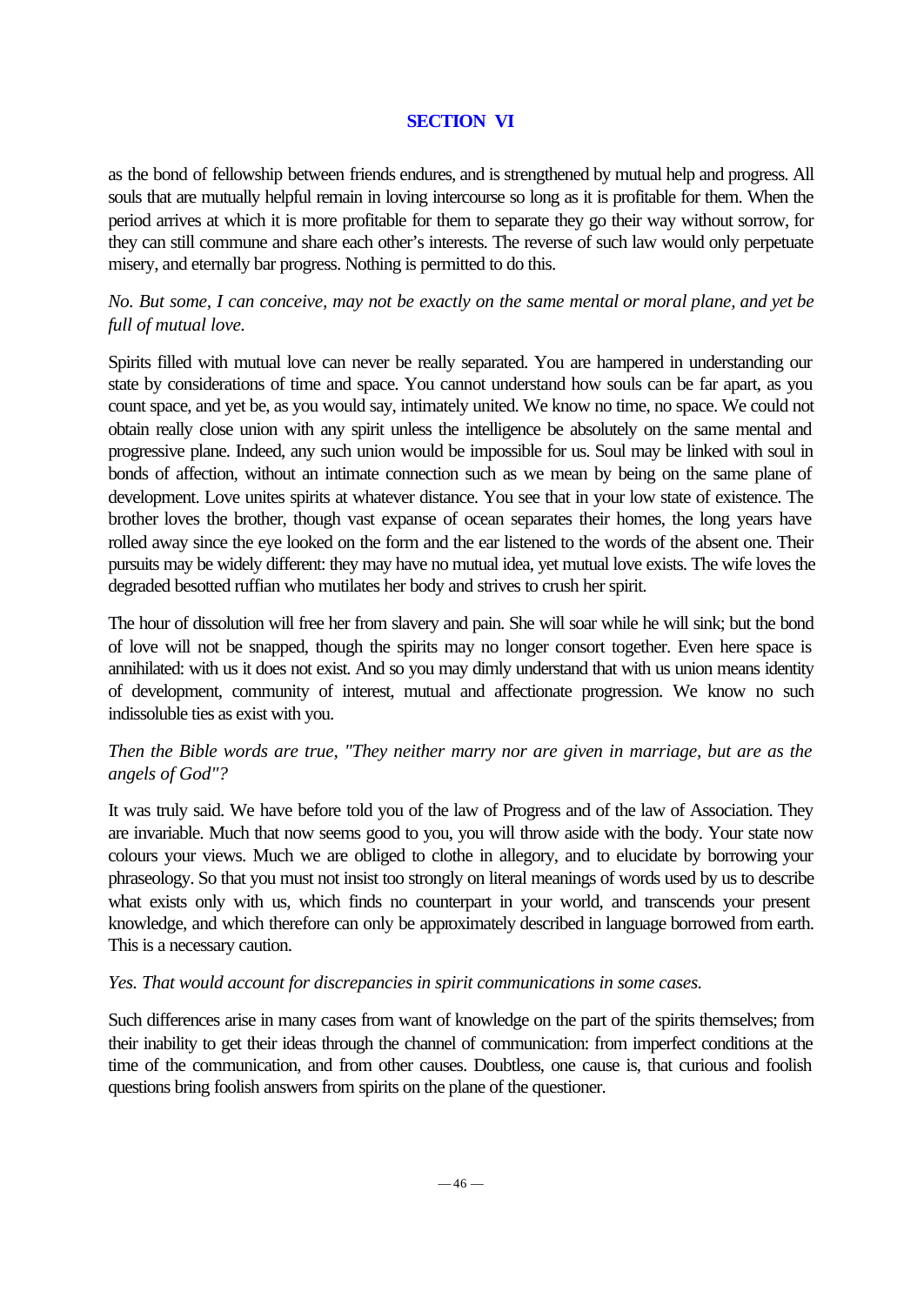*But would not a high spirit endeavour to raise the questioner instead of "answering a fool according to his folly"?*

Yes, were it possible; but the foolish frame of mind precludes too frequently such raising. Like attracts like, and the silly, curious inquirers who ask from no desire for information, but only to gratify a whim or an idle curiosity, or to entangle us in our talk, is answered, if at all, by a spirit like himself. Such is not the frame of mind in which to seek communion with us. A reverent, earnest mind gains for itself that information and instructions which it is capable of receiving. The self-conceited, flippant, ignorant, and curious receive only what they seek, and are sent away without reply, or with such as suits their query. Flee such. They are empty and foolish.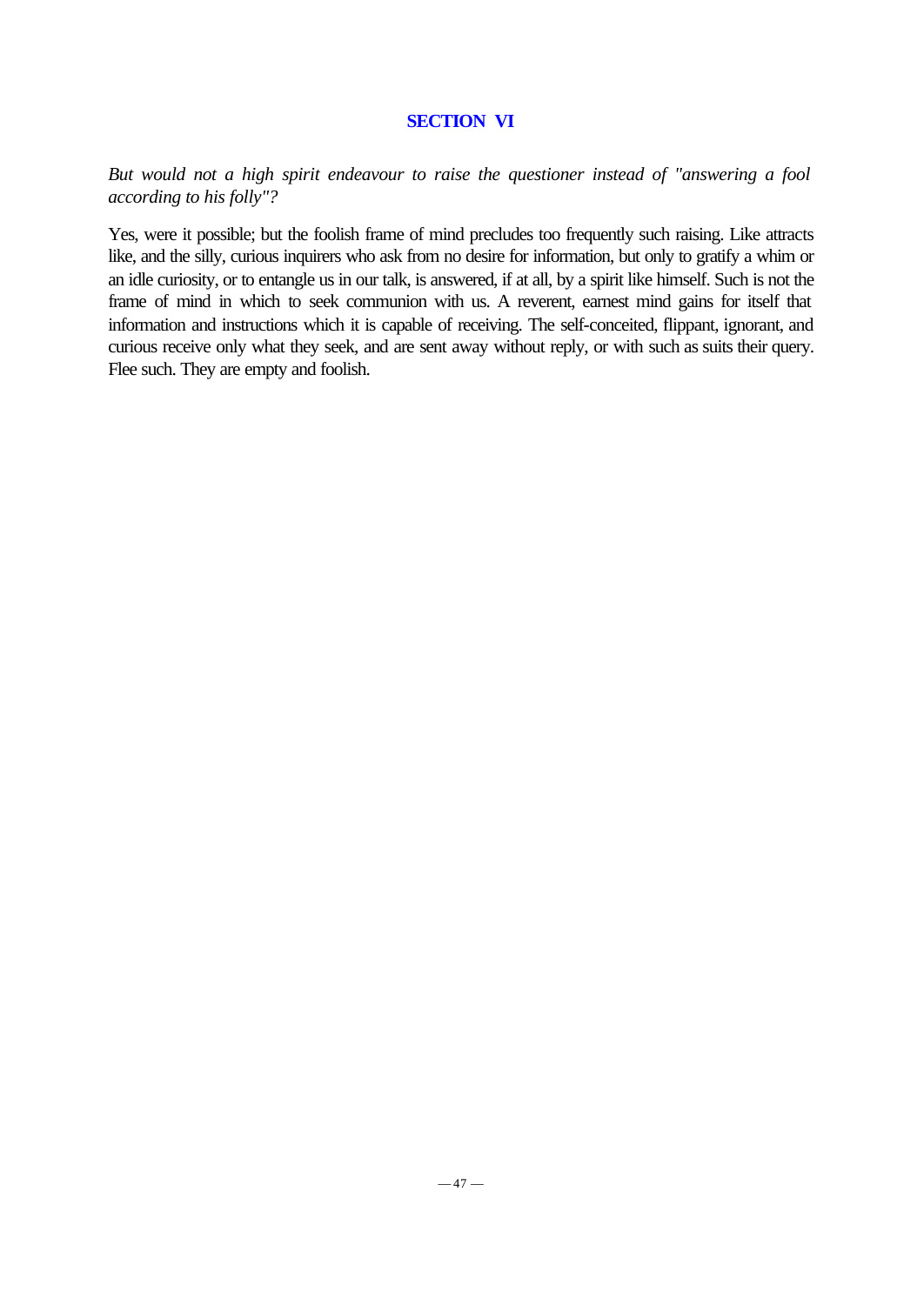[Some communications respecting the Neo-Platonic philosophy followed. A spirit with whose features I was familiar had been photographed, and his dress was something I was unused to. I inquired, and was told that the conditions under which the partial materialisation necessary for photography are possible differ from those in which the spirit presents himself to clairvoyant vision.

The account of the special phase of the Neo-Platonic teaching was most minute and entirely new to me. Souffism, the ecstatic meditation that endeavours by transport to throw off all that is not God, and to attain truth by transfusion into the Divine, was expounded at length, and illustrated in the person of one of its professors. I thus learned much that I have since been able to trace in operation, and especially in the teachings of the spirit in question, albeit toned down and modified by experience.

After this there was a short cessation; and another evidence of imposture at a circle which I attended caused me much questioning. I was urged to refrain from attending any circles at all so long as our own was held; and it was explained that it was of greatest importance to avoid coming into contact with mediums, or strong magnetic influence of any kind. I should act as a disturbing element in other circles, and bring away disturbing influences to our own.

Some remarkable extracts from old poems, chiefly of Lydgate's, were now written by a spirit who seemed to delight in such work, who did nothing else, and who used a very marked handwriting.

Afterwards, at a séance held June 13th, 1873, many questions were put on points of theology, and a long trance-address was delivered, which was partially taken down at the time, but many points were necessarily omitted, or imperfectly recorded. On the following day, without questioning it was written by the same communicating spirit who had spoken on the previous evening:—]

There was much in what was said last night that was imperfectly said, and hurriedly, and that was not accurately perserved in the record which was taken at the time. It is of the last importance that, on a subject so momentous, we should speak with care, and that you should understand exactly what we wish to convey. We therefore wish to state more clearly what was said imperfectly to the circle. The conditions of control do not always enable us to be so precise in speech as we are studious to be when communicating thus with you. Perfect isolation commands conditions suitable for precision and accuracy.

We are dealing with the Devine mission which we have in charge. Of the many difficulties which beset our path this is one of the most considerable, that those who are most congenial to our purpose, and whose co-operation we most desire, are usually so hampered by preconceived theological notions, or are so fearful of what seems to contradict some things which they have learned, that we are unable to influence them, and grieve sorrowfully to find that which is derived from God charged on the adversaries, and boldly attributed to an all-powerful and malignant Devil.

Of all classes of our opponents these are to us the most sad. The pseudo-scientific man, who will look at nothing save through his own medium, and on his own terms—who will deal with us only so that he may be allowed to prescribe means of demonstrating us to be deluders, liars, figments of a disordered brain—he is of little moment to us. His blinded eye cannot see, and his cloudy intelligence, befogged and cramped with lifelong prejudice, can be of little service to us. He can at best penetrate but little into the mysteries of communion with the spheres; and the foundation of knowledge that he could acquire,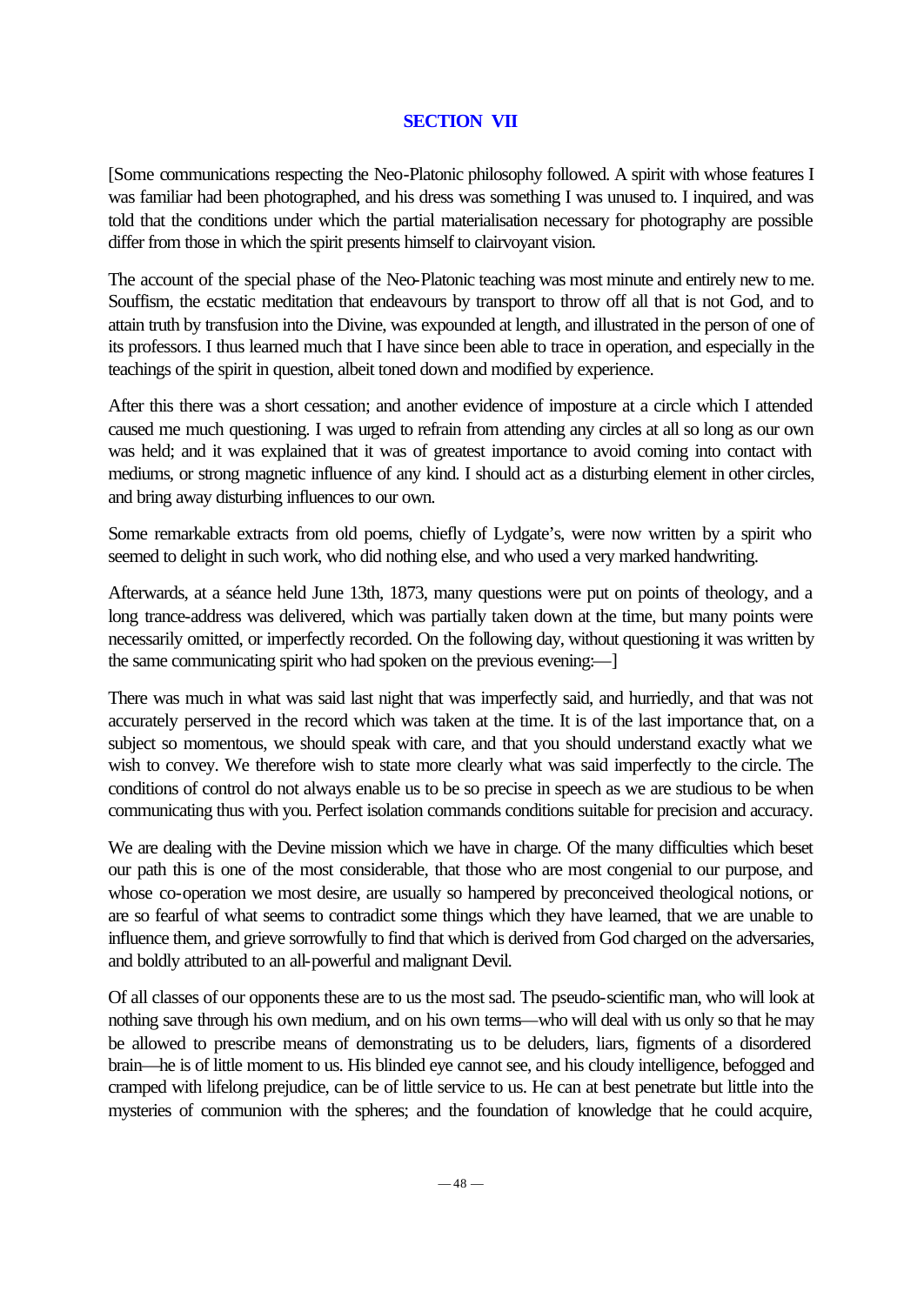though useful, and valuable even, would be of little service to us in our special work. We deal with other issues than those which would principally engage the attention of those few men of science who design to notice the phenomenal aspect of our work. The mind long trained in observation of the phenomena of physics is best devoted to the elucidation of those facts which come within its province. Our sphere is different, connected rather with the influence of spirit upon spirit and the knowledge of spirit-destiny that we can impart.

And the ignorant and uncultured mind which knows not of what we would tell, and cannot know until a long course of preliminary training has prepared the way—this class of mind, though hereafter it may attain to a plane of knowledge on which we can work, is of no service now.

To the proud, the arrogant, the wise in their own conceits, the children of routine and respectability, we can say very little. The more physical evidence is necessary to reach them. The story which we are charged with would be but an idle tale to them.

Is it to the receptive souls who know of God and heavan, and love and charity, and who desire to know of the hereafter and of the haven to which they tend, that we turn with earnest longing. But, alas! too often we find the natural religious instincts, which are God-implanted and spirit-nurtured, choked or distorted by the cramping influence of a human theology, the imperceptible growth of long ages of ignorance and folly. They are armed at all points against the truth. Do we speak of a revelation of the Great Father?—they already have a revelation which they have decided to be complete. Do we tell them of its inconsistencies, and point out that nowhere pretends to the finality and infallibility which they would assign it?—they reply to us with stray words from the formularies of a Church, or by an opinion borrowed and adapted from some person whom they have chosen to consider infallibly inspired. They apply to us a test drawn from some one of the sacred records which was given at a special time for a special purpose, and which they imagine to be of universal applications.

Do we point to our credentials, and to the miracles, so called, which attest the reality of our mission, even as the attested the mission of those whom we influenced of old? —they tell us that the age of miracles is past, and that only the inspired of the Holy Ghost long centuries ago were permitted to work such wonders as evidence of Divine teaching. They tell us that the Devil, whom they have imagined for themselves, has the power to counterfeit God's work, and they consign us and our mission to darkness and outer antagonism to God and goodness. They would be willing to help us; for, indeed, we say that which is probable, but that we are of the Devil. We must be, because in the Bible it is said that false and deceiving spirits will come; and so we must be the deceivers. It must be so, for did not a holy and elevated Teacher prophesy of those who should deny the Son of God? And do not we practically remove Him and His work from the place in which God has placed it and Him? It must be so; for do we not place human reason above faith? Do we not preach and teach a seductive Gospel of good works, and give credit to the doer of them? And is not all this the work of the arch-fiend transformed into an angel of light, and striving to win souls to ruin?

It is such arguments, honestly put forward by those whose respect we fain would win, that are to us a bitter sorrow. They are in many cases loving, earnest souls, who need but the progressive tendency to make them bright lights in the world's gloom. To them we fain would give our message; but before we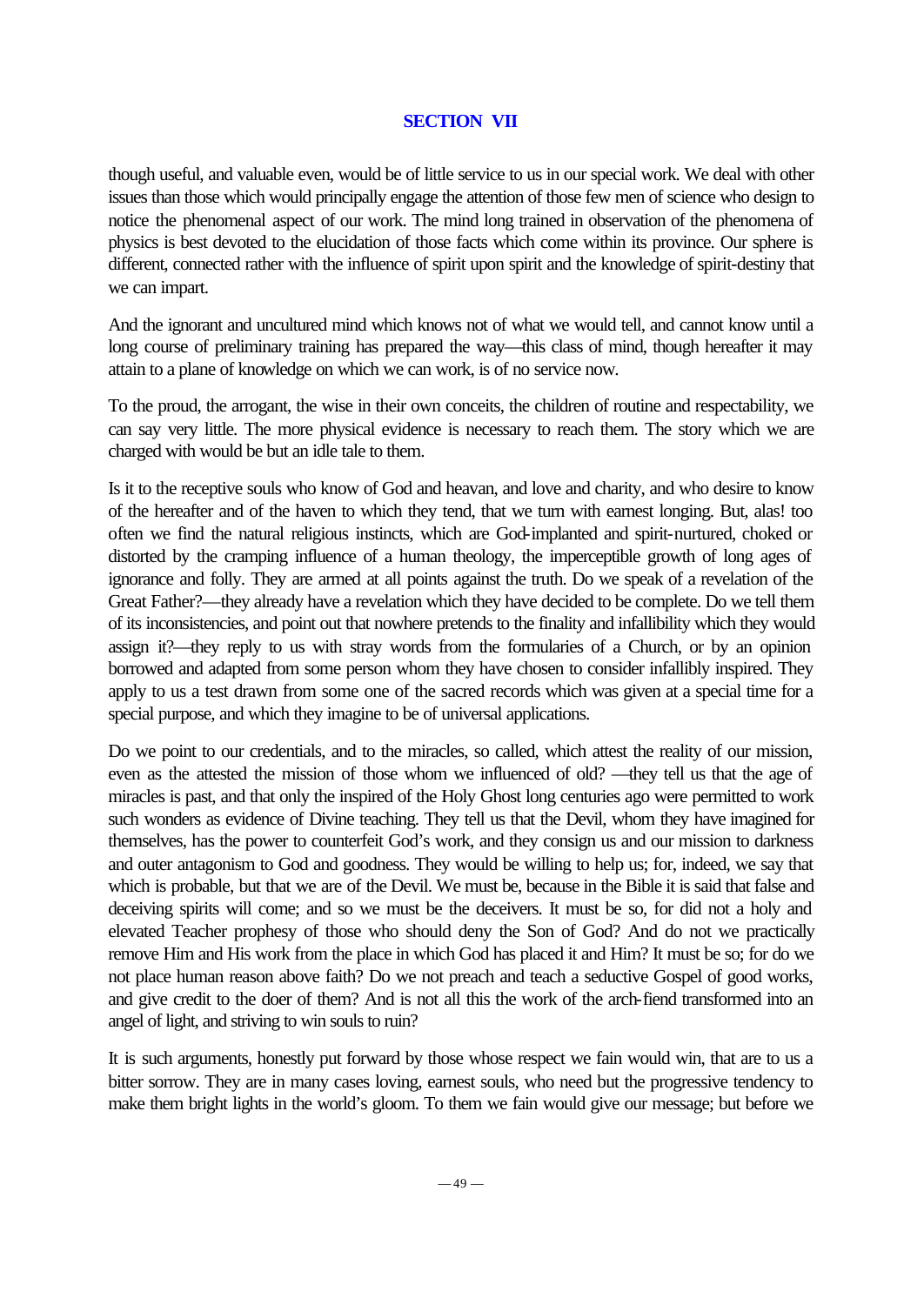can build on the sure foundations which they already have of knowledge of God and duty, we must perforce clear away the rubbish which renders further elevation unsafe.

Religion, to be worthy the name, must have it two sides—the one pointing to God,, the other to man. What has the received faith, which is called orthodox by its professors, to say on these points; and wherein do we differ in our message; and how far is such difference on our part in accord with reason? For, at the very outset, we claim, as the only court to which we can as yet appeal, the Reason which is implanted in man. We claim it; for it was by Reason that the sages settled the list of the writings which they decided to be the exclusive and final revelation of God. To Reason they appealed for their decision. To Reason we appeal too. Or do our friends claim that Divine guidance prescribed for them what should be for all time the body of revealed truth? We, too, are the messengers of the Most High, no less surely sent than the spirits who guided the Hebrew seers, and who ministered to those whose fiat settled the Divine word.

We are as they: our message as their message, only more advanced; our God their God, only more clearly revealed, less human, more Divine. Whether the appeal be to Divine inspiration or not, human Reason (guided doubtless by spirit agency, but still Reason) sways the final decision. And those who reject this appeal are out of their own mouths convicted of folly. Blind faith can be no substitute for reasoning trust. For the faith is faith that either has grounds for its trust or not. In the former case the ground is reasonable; in which case Reason again is the ultimate judge; or it is not, in which case it would commend itself to none. But if faith rest on no ground at all, we need not further labour to show it baseless and untrustworthy.

To Reason, then, we turn. How far are we proved reasonably to be of the Devil? How far is our creed an evil one? In what respect are we chargeable with diabolic tendency? These are points on which we will instruct you.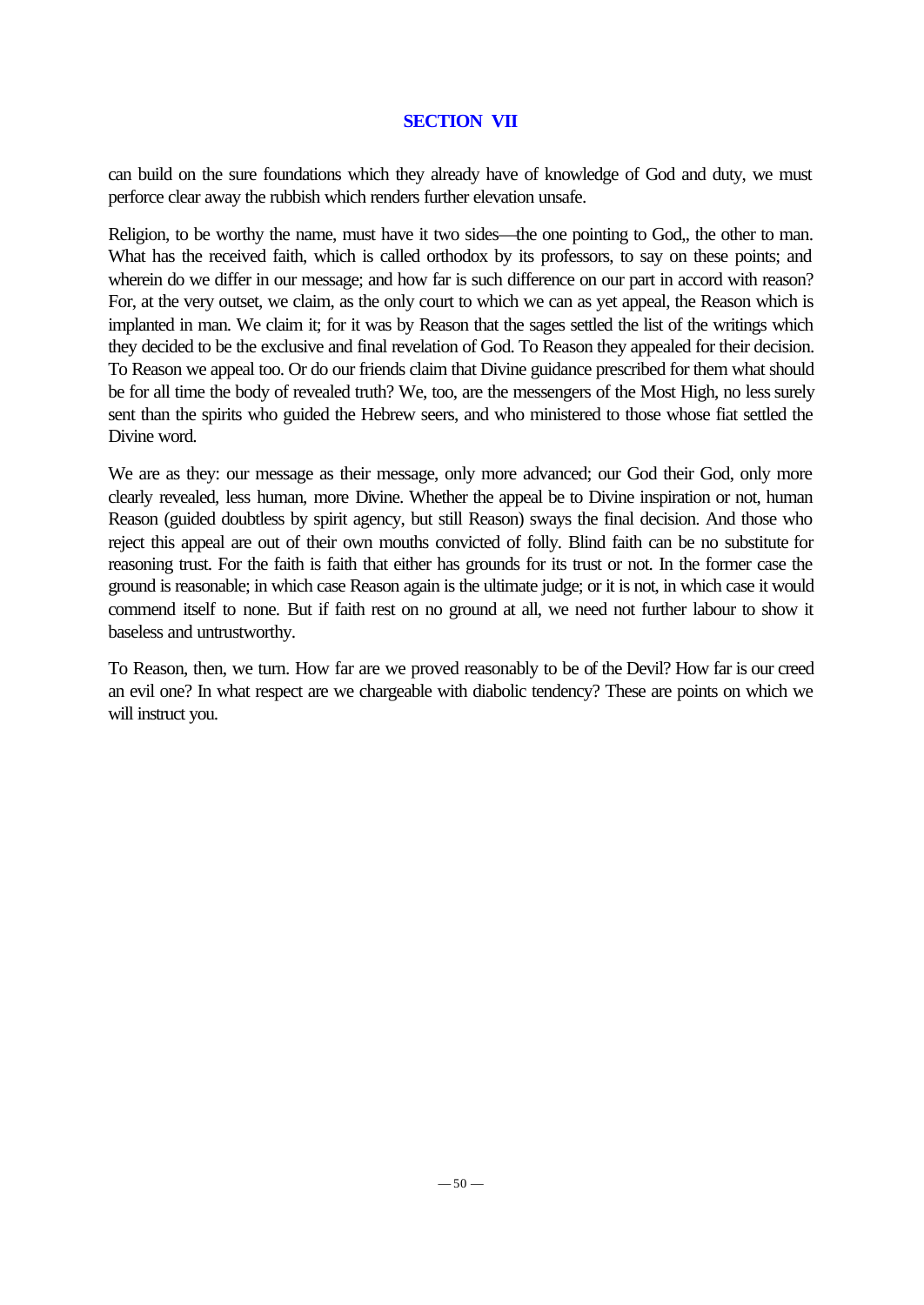[After a long trance address on the subjects dealt with in the last communication, the writing was resumed on the following day, by the same spirit, Imperator using the ordinary amanuensis, who was known as Rector. After this was written, a séance was held in which some discussion took place on what had been said. Something further was added, and especially an attempt was made to refute the charges that I brought against the teaching given. From the standpoint that I then occupied it seemed to me that such teachings might be called by opponents atheistic or diabolic; I, at any rate, should call them latitudinarian, and I maintained, at some length, views more nearly approaching to orthodox teaching.

In order to follow the argument which I was now entering upon, it is necessary for the reader to remember that I was trained in strict accordance with Protestant Church principles: that I had spent much time in reading the theologies of the Greek and Roman Churches, and that I had accepted, as most nearly according with the views at which I had arrived, the tenets of that portion of the Church of England called Anglican. I had seen cause to revise some of my strong beliefs, but substantially I was what would be called a sound High Churchman.

From this time commences that state, to which I shall have often to refer, of great spiritual exaltation, during which I was profoundly conscious of the presence and influence of one commanding Intelligence, and of an action on my mind which eventuated in a development of thought amounting to nothing short of spiritual regeneration.]

You have objected to our teachings that they are not consistent with the received creed of orthodoxy. We have more to say on this subject.

Religion, the spirit's healthful life, has two aspects—the one pointing to God, the other to man. What says the spirit-creed of God?

In place of an angry, jealous tyrant it reveals a loving Father who is not loving in name alone, but in very deed and truth; into whose dealings naught but love can enter; who is just and good and full of affection to the lowest of His creatures.

It does not recognise any need of propitiation towards this God. It rejects as false any notion of this Divine Being vindictively punishing a transgressor, or requiring a vicarious sacrifice for sin. Still less does it teach that this omnipotent Being is enthroned in a heaven where His pleasure consists in the homage of the elect, and in the view of the tortures of the lost, who are for ever excluded in quenchless misery from light and hope.

No such anthropomorphism finds any place in our creed. God, as we know Him in the operation of His laws, is perfect, pure, loving, and holy, incapable of cruelty, tyranny, and other such human vices: viewing error with sorrow as knowing that sin contains its own sting, but eager to alleviate the smart by any means consistent with the immutable moral laws to which all alike are subject. God, the centre of light and love! God, operating in strict accordance with those laws which are a necessity of orderly existence! God, the grand object of our adoration, never of our dread!

We know of Him as you cannot know, as you cannot even picture in imagination: yet none has seen Him: nor are we content with the metaphysical sophistries with which prying curiosity and over-subtle speculation have obscured the primary conception of God amongst men. We pry not. The first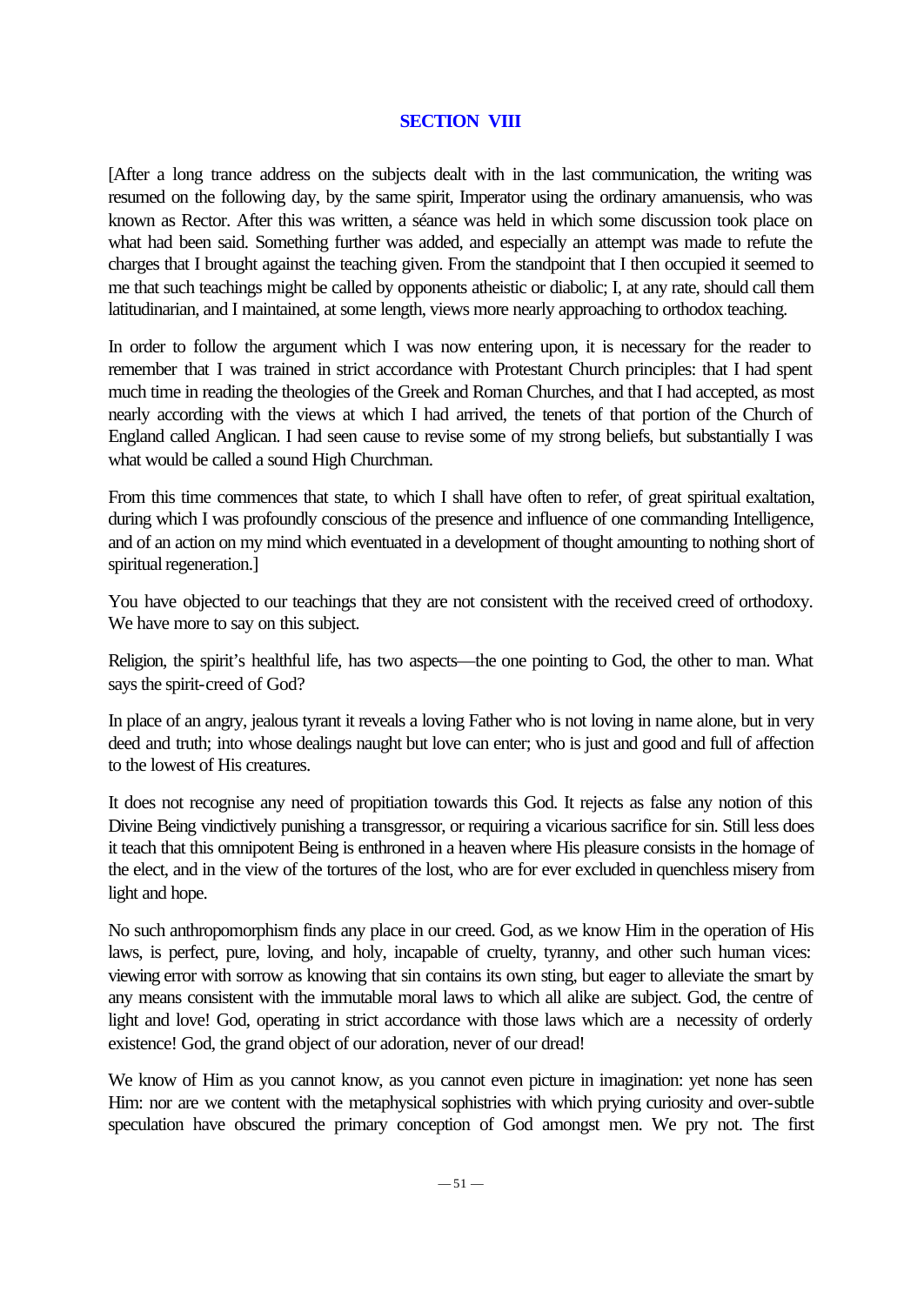conception with you even is grander, nobler, more sublime. We wait for higher knowledge. You must wait too.

On relations between God and His creatures we speak at large. Yet here, too, we clear off many of the minute points of human invention which have been from age to age accumulated round and over the central truths. We know nothing of election of a favoured few. The elect are they who work out for themselves a salvation according to the laws which regulate their being.

We know nothing of the potency of blind faith or credulity. We know, indeed, the value of a trustful, receptive spirit, free from the littleness of perpetual suspicion. Such is God-like, and draws down angel guidance. But we abjure and denounce that most destructive doctrine that faith, belief, assent to dogmatic statements, have power to erase the traces of transgression; that an earth lifetime of vice and sloth and sin can we wiped away, and the spirit stand purified by a blind acceptance of a belief, of an idea, of a fancy, of a creed. Such teaching has debased more souls than anything else to which we can point.

Nor do we teach that there is a special and potent efficacy in any one belief to the exclusion of others. We do not believe that truth is the perquisite of any creed. In all there is a germ of truth; in all an accretion of error. We know, as you know not, the circumstances which decide to what special form of faith a mortal shall give his adherence, and we value it accordingly. We know exalted intelligences who stand high in spirit life, who were enabled to progress in spite of the creed which they professed on earth. We value only the earnest seeking after truth which may distinguish the professors of creeds the most widely dissimilar. We care not for the minute discussions which men delight in. We shrink from those curious pryings into mysteries transcending knowledge which characterise your theologies. The theology of the spirit is simple and confined to knowledge. We value at nothing mere speculation. We care not for sectarianism, save that we know it to be a mischievous provoker of rancour, and spite, and malice, and ill-will.

We deal with religion as it affects us and you in simpler sort. Man—an immortal spirit, so we believe, placed in earth-life as a school of training, has simple duties to perform, and in performing them is prepared for more advanced and progressive work. He is governed by immutable laws, which, if he transgresses them, work for him misery and loss; which, also, if respected, secure for him advancement and satisfaction.

He is the recipient of guidance from spirits who have trod the path before him, and who are commissioned to guide him if he will avail himself of their guidance. He has within him a standard of right which will direct him to the truth, if he will allow himself to be guided to keep it and protect it from injury. If he refuse these helps, he falls into transgression and deterioration. He is thrown back and finds misery in place of joy. His sins punish themselves. Of his duties he knows by the instinct of his spirit as well as by the teaching of his guardians. The performance of those duties brings progress and happiness. The spirit grows and gains newer and fuller views of that which makes for perfect, satisfying joy and peace.

This mortal existence is but a fragment of life. Its deeds and their results remain when the body is dead. The ramifications of wilful sin have to be followed out, and its results remedied in sorrow and shame.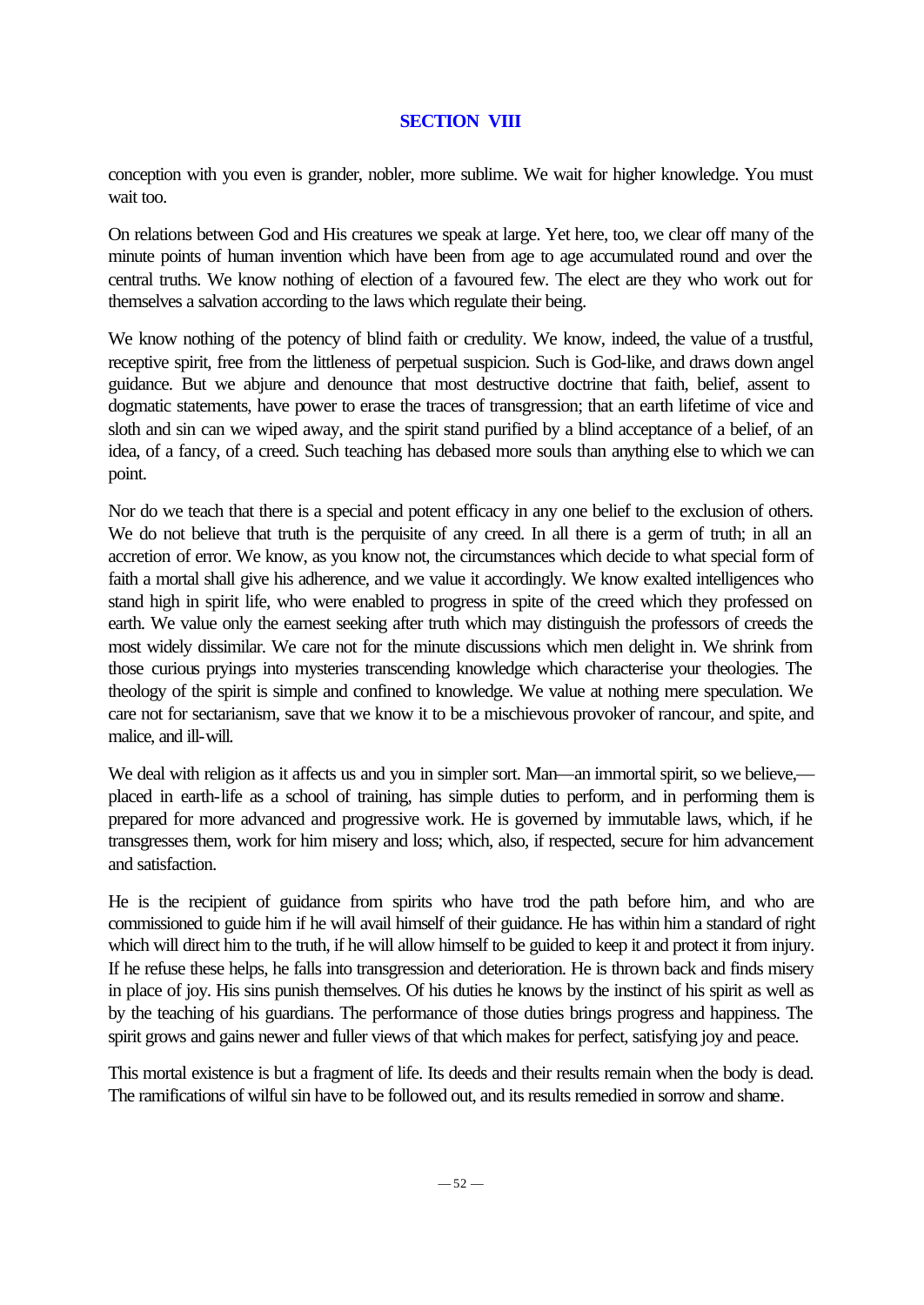The consequences of deeds of good are similarly permanent, and precede the pure soul and draw around it influences which welcome and aid it in the spheres.

Life, we teach you, is one and indivisible. One in its progressive development; and one in the effect on all alike of the eternal and immutable laws by which it is regulated. None are excused as favourites; none are punished mercilessly for error which they were unable to avoid. Eternal justice is the correlative of eternal love. Mercy is no divine attribute. It is needless; for mercy involves remission of a penalty inflicted, and no such remission can be made save where the results have been purged away. Pity is Godlike. Mercy is human.

We know naught of that sensational piety which is wholly wrapped up in contemplation, to neglect duty. We know that God is not so glorified. We preach the religion of work, of prayer, of adoration. We tell you of your duty to God, to your brother, and to yourself—soul and body alike. We leave to foolish men, groping blindly in the dark, their curious quibbles about theological figments. We deal with the practical life; and our creed may be briefly written:—

|                                                                           | Duty to God       |
|---------------------------------------------------------------------------|-------------------|
| Help your brother onward in the path of progress. (Brotherly Love)        | Duty to Neighbour |
|                                                                           | Duty to Self      |
| Cultivate every means of extending knowledge. (Mental progress)           | Duty to Self      |
| Seek for fuller views of progressive truths. (Spiritual growth)           | Duty to Self      |
| Do ever the right and good in accordance with your knowledge. (Integrity) | Duty to Self      |
| Cultivate communion with the spirit-land by prayer and frequent           |                   |
|                                                                           | Duty to Self      |

Within these rules is roughly indicated most that concerns you here. Yield no obedience to any sectarian dogmas. Give no blind adherence to any teaching that is not commended by reason. Put no unquestioning faith in communications which were made at a special time, and which are of private application. You will learn hereafter that the revelation of God is progressive, bounded by no time,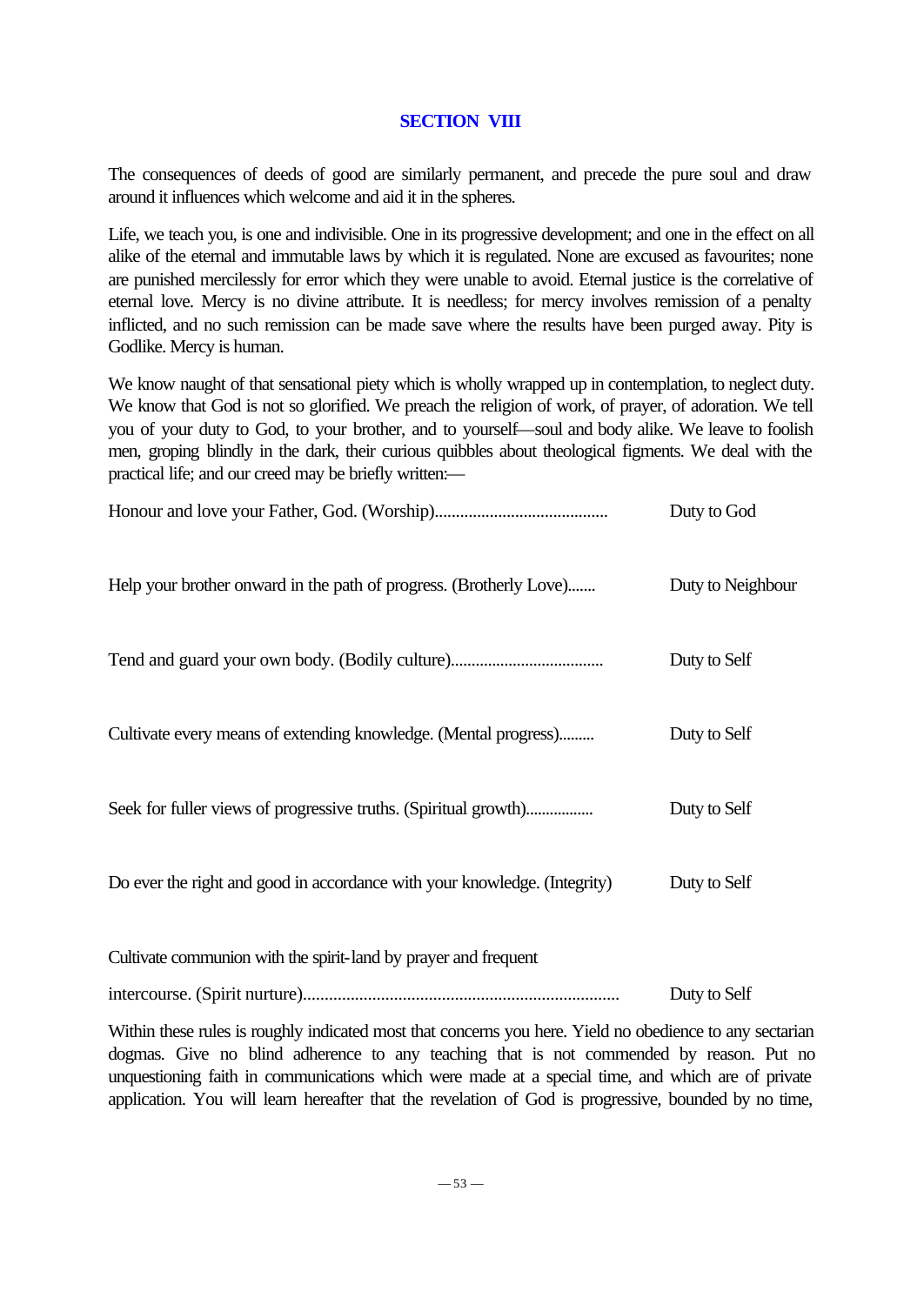confined to no people. It has never ceased. God reveals Himself as truly now as of old He was revealed on Sinai. God does not shut off the progressive revealing of Himself in measure as man can bear it.

You will learn also that all revelation is made through a human channel: and consequently cannot but be tinctured in some measure with human error. No revelation is of plenary inspiration. None can demand credence on any other than rational grounds. Therefore to say of a statement that it is not in accord with what was given through a human medium at any stated time is no derogation necessarily from the truth of that statement. Both may in their kind be true; yet each of different application. Set up no human standard of judgment other than that of right reason. Weigh what is said. If it be commended by reason, receive it; if not, reject it. If what is put before you be prematurely said, and you are unable to accept it, then in the name of God put it aside, and cling to aught that satisfies your soul and helps its onward progress. The time will come when what we lay before you of divine truth will be valued amongst men. We are content to wait, and our prayers shall join with yours to the Supreme and All-wise God that He will guide the seekers after truth, wherever they may be, to higher and more progressive knowledge, to richer and fuller insight into truth. May His blessing rest on you!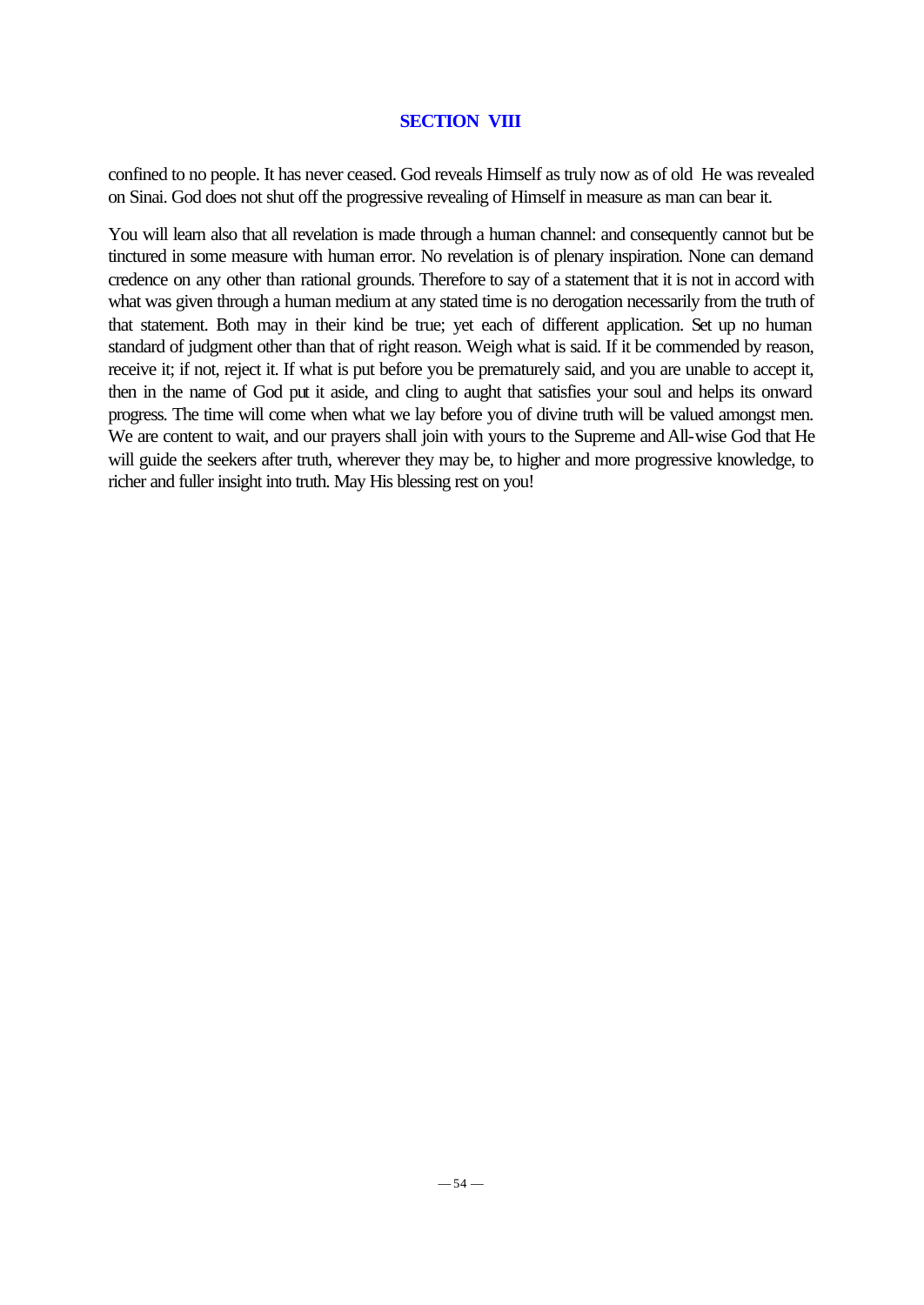[I objected to this statement, which did not by any means commend itself to me in my then state of opinion, that it was incompatible with the received teaching of orthodox churches, and that, as a matter of fact, it traversed some cardinal dogmas of the Christian faith. I suggested that the message might have been adulterated in passage: and that much was omitted that I regarded as essential. If it were pretended that such a code was complete as a rule of life I was prepared to argue against it. It was said in reply:—]

That which has been told to you in its outline is so far correct; but it does not pretend to be a perfect delineation of truth. It is but a faint outline, blurred and blotted in many ways, but substantially truthful. Doubtless it contravenes much which you have been taught to believe as necessary to salvation. No doubt it seems to the unprepared spirit to be new, and destructive of older forms of faith. But it is not so. In its broad outlines the spirit-creed would be accepted by all who have thought at all on theological subjects without trammel of preconceived ideas, and without fear of the consequences of seeking into the truth. It would be commendable to all who are not hampered by old prejudices. We said that we must clear away much rubbish; that the work of destruction must precede the work of construction; that the old and unserviceable must first give place; that, in short, we must clear before we can build.

# *Yes: but the rubbish which you seem to me to be clearing away is precisely what Christians have agreed in all ages to consider cardinal doctrines of the faith.*

No, friend; not quite so. You exaggerate there. If you will read the records which so imperfectly record the earth life of Jesus, you will not find that He claimed for Himself any such position as the Christian Church has since forced upon Him. He was more such as we preach Him than such as the Church called by His name has made Him.

#### *I cannot think so. And the Atonement: What do you make of that?*

It is in some sense true. We do not deny it; we do but fight against the crude human view which renders God contemptible, and makes Him a cruel tyrant who needed to be propitiated by His Son's death. We do not detract from Jesus' work when we disavow the false and dishonouring fables which have gathered round His name, and have obscured the simple grandeur of His life, the moral purpose of His sacrifice. We shall have somewhat to say to you hereafter on the growth of dogma until an assumption becomes established as *de fide,* and its rejection or denial passes for mortal sin. Were God to leave man to his own ends it would be held to be a mortal heresy, deserving of eternal burnings, to deny that the Supreme has delegated to a man one of His own inalienable prerogatives. One great section of the Christian Church would claim infallible knowledge for its head, and persecute in life, and condemn in death, even to everlasting shame and torment, those who receive it or not. This is a dogma of late growth in your very midst; but so all dogmas have grown up. So it has become difficult, nay, impossible, for unaided human reason to distinguish God's truth from man's glosses upon it. So all who have had the boldness to clear away the rubbish have been held accursed. It has been the story of all time. And we are not justly chargeable with wrong-doing if from our superior standpoint of knowledge we point out to you human figments of error, and endeavour to sweep them away.

*Yes; that may be. But the belief in the Divinity of Christ and in His Atonement can scarcely be called dogmas which are human growth. You always prefix to your name the sign of the Cross*  [**+IMPERATOR**]. *I presume, therefore, that in your lifetime on earth you must have held these*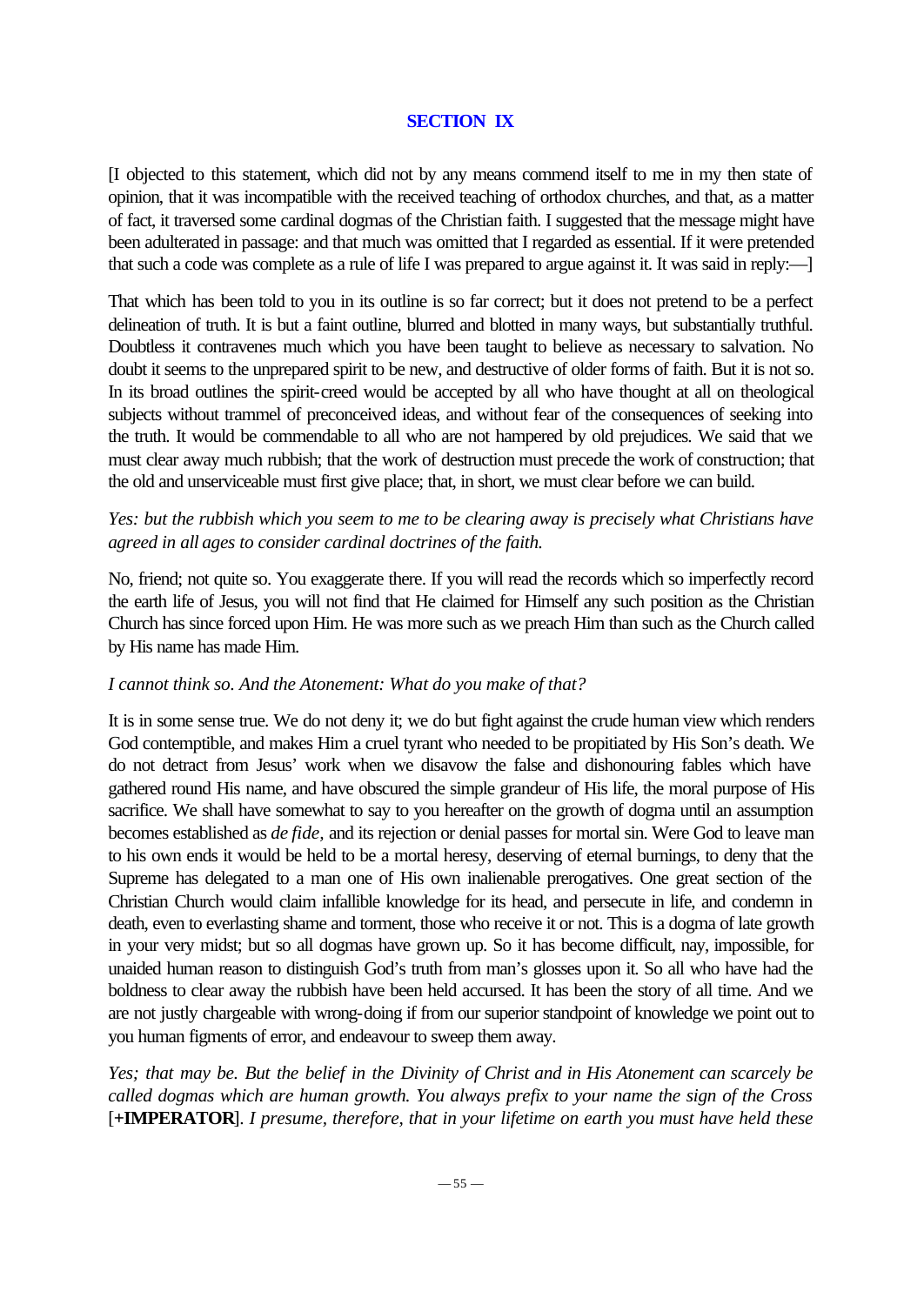*dogmas. +* Rector*—another communication spirit, who also uses the sign of the Cross—must almost if not altogether have died for them. Here, then, seems to me to be a contradiction.* 

*Suppose the dogmas to be unnecessary or mistaken truths—suppose them even to be false—what am I to conclude? Have you changed your opinions? Or were you a Christian while you lived on earth? or were you not? If not, why the Cross? If you were, why the change of sentiment? The whole question intimately concerns your identity. I cannot see how your teaching coincides with your belief when you lived on earth. It is pure and beautiful, but surely it is not Christian. Nor is it the teaching which one who uses the sign of the Cross would reasonable be expected to promulgate. So it seems to me. If I speak in ignorance, enlighten my ignorance. If I seem to be too curious, I must be excused, seeing that I have no means of judging you but by your words and deeds. So far as I am able to judge, your words and deeds are alike noble and elevated, pure and rational, but not Christian. I only desire such reasonable ground for forming an opinion as may satisfy my present doubts and difficulties.*

It shall be given in due course. Cease now.

[The writing, though I earnestly desired and strove to obtain it, did not come until 20th June. The previous message was written on the 16th.]

I salute you, good friend. We would now give you more information, touching points which have perplexed and distressed you. You would know how far the sign of the Cross may legitimately be associated with our teaching. We will show you this.

Friend, the sign which is emblematic of the life and work of Jesus the Christ is one that cannot fairly be prefixed to much that now passes current for His teaching. The tendency of all classes of religionists has ever been to make much of the letter and to neglect the spirit: to dwell at large on expressions drawn from individual writers, and to neglect the general drift of teaching. Men have gone with preconceived notions to search for the truth, and have found that which they expected. Single words and expressions have been drawn out of their context by those who have professed to comment on the texts of your sacred books until they have been made to bear a meaning which their writers never intended. Others have gone to the authors solely to find words to prop up a theory without even the poor pretence of seeking after truth; and they, too, have been able to dig out something which has served their purpose. And so, by slow degrees, the edifice has grown, built up laboriously by men who delight to dwell on peculiarities of language and expression, and by men who, having evolved for themselves an idea, strive only that it may be confirmed. Neither class has any idea beyond the text of the sacred records which lies before it.

We said before that much of what we should have to say to you would turn on what you understand by Divine inspiration.

Those who are known to you as the orthodox defenders of the Christian creed tell you that a mysterious person—one of the three individual persons who compose the Undivided Trinity—took possession of the minds of certain men, and through their organisms gave to your world a body of truth, which was whole, complete, and of eternal force: a system of Divine philosophy from which nothing might be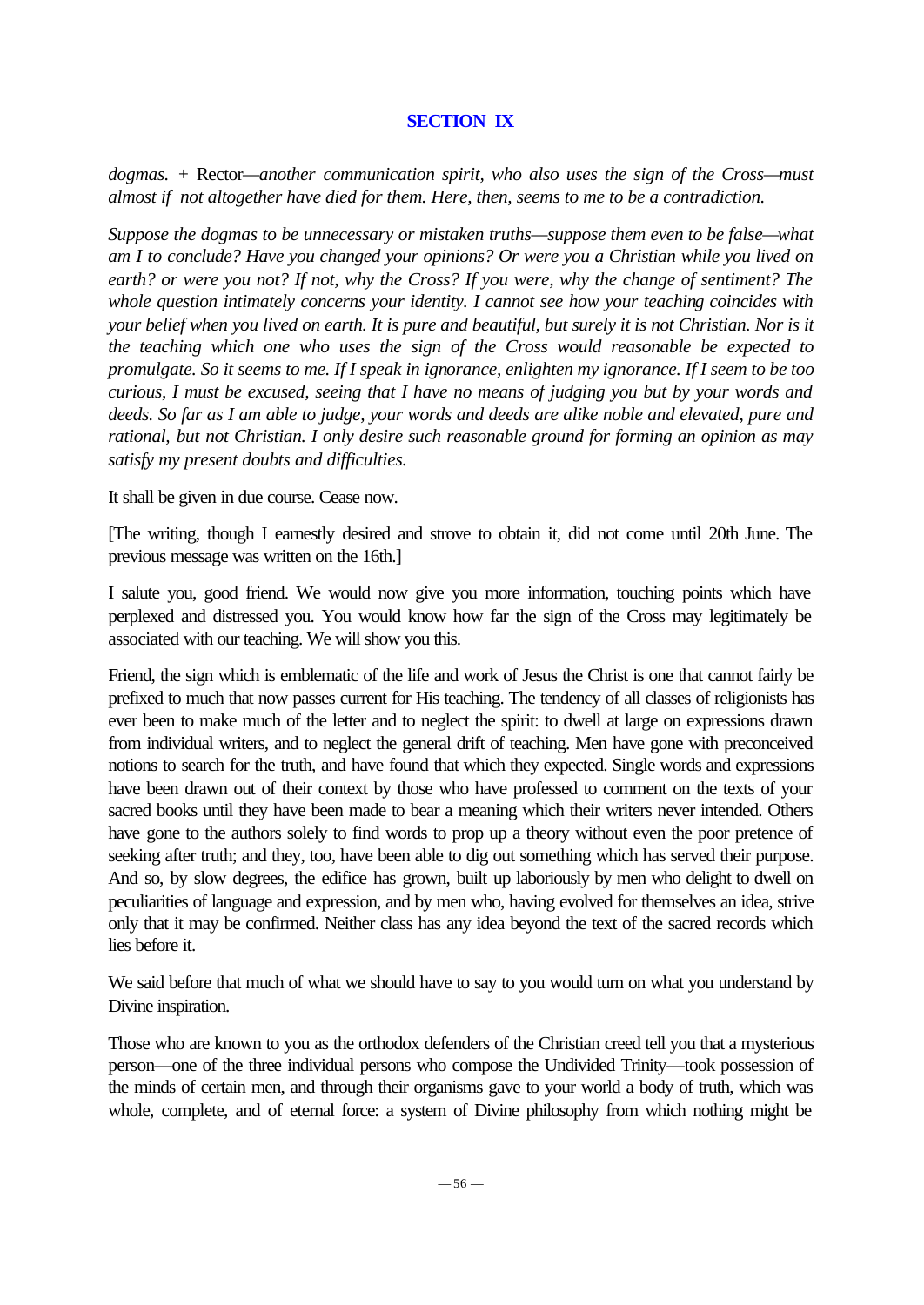removed under the direst ban; to which nothing would ever be added; and which was the immediate word, the very utterance, the mind and will of God, containing within it the whole body of truth, actual and potential, contained in divinely worded phrases and expressions. Not only are the sentiments of David and Paul, Moses and John, consonant with the will of the Supreme, but they are the very thoughts of Deity. Not only are the words divinely approved, but they are the very diction of the Supreme. In short, the Bible is the very Word of God, both in matter and form: every word is Divine, and fit to be studied and expounded as such, even in that version of it which is translated into your language by men who, to complete the marvel, are again supposed to be in their turn the recepients of Divine truth and guidance in their work of translation.

Hence, you will see that doctrines the most tremendous, and conclusions the most far-reaching may be founded upon mere words and expressions, for is not every word and turn of phrase the revelation of God divinely preserved from admixture of human error? These are they who have grounded a number of dogmas on phrases picked out at their pleasure, neglecting and passing over all that pleases them not. To such the Bible is the direct utterance of the Supreme.

Those who have abandoned this view have entered upon a process of destructive handling of the Bible, the only termination of which is the view which we shall put for your acceptance. They revere the sacred records which compose your Bible as being the records of God's truth revealed to man from age to age, even as it is still being revealed. They study the records as showing man's progressive grasp of knowledge of God and of the destiny of the spirit. They watch the gradual unfolding of this revelation from times of ignorance and brutal barbarism when He was known as the friend of Abraham, who ate and conversed at the tent door, or the Judge who governed His people, or the King who fought at the head of the armies of Israel, or the Tyrant revealed through the medium of some seers, down to the time when He became known in His truer character of tenderness, and love, and fatherly kindness and compassion. In all this they see growth, and they will believe, if they pursue their investigations to the end, that such growth has never ceased; that such progressive revelations has never been closed; and that man's knowledge of his God is far from complete, though his capacity for receiving that knowledge is ever enlarging his means of satisfying the craving that is within him. And so the seeker after truth will be prepared to receive our teaching on this head at least. To such we address ourselves. To those who fondly fancy that they possess a perfect knowledge we say nothing. Before we can deal with them they must learn to know their ignorance of all that concerns God and Revelation. Anything that we could say would glide off the impenetrable defence of ignorance, self-conceit, and dogmatism in which they are encased. They must be left to unlearn hereafter in pain and sorrow that which has so retarded their spiritual growth, and will be so dire a barrier to future progress. If you have rightly understood what we have previously put before you, we may now proceed to add further some words on the nature of revelation and the character of inspiration.

We say, then, to you that the sacred books which make up your Bible, together with many others which are not included in it, are the records of that gradual growth in knowledge of Himself which the great and good God has given to man. The principle which pervades all these utterances is one and the same: identical with that which governs our intercourse with you. So much of truth is given as man can grasp; no more under any circumstances, but just so much as he can grasp, so much as suffices for his present craving. That truth is revealed through the instrumentality of a man, and is always more or less mixed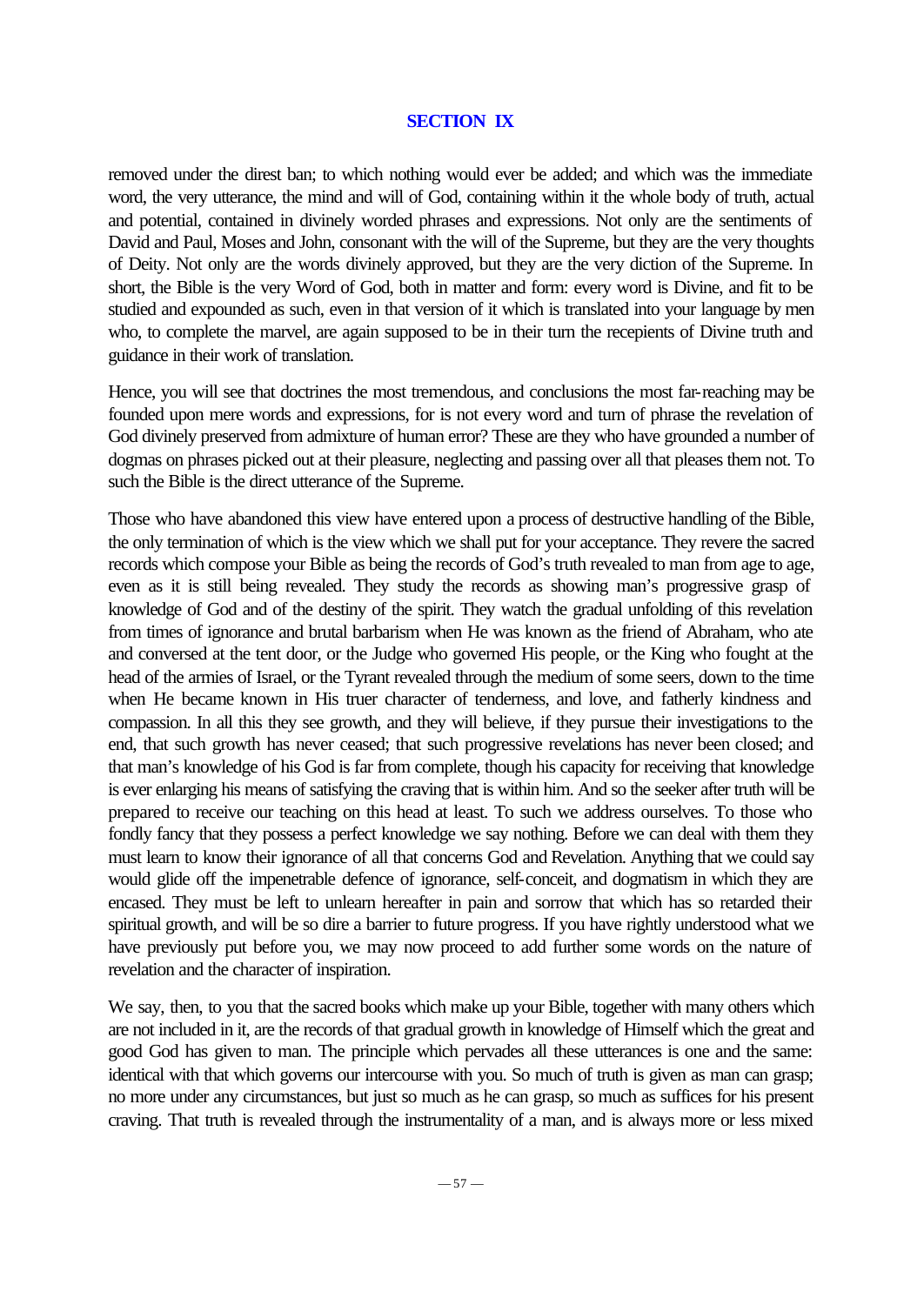with the thoughts and opinions of the medium. Nay, the communicating spirits are perforce obliged to use the material which is found in the medium's mind, moulding and fashioning it for their purpose: erasing fallacies, inspiring new views of truth, but working on the material which is already gathered. The purity of the spirit message depends much on the passivity of the medium and on the conditions under which the message is communicated. Hence, in your Bible there are traces here and there of the individuality of the medium; of errors caused by imperfect control; of the colour of his opinions; as well as of special peculiarities addressed to the special needs of the people to whom the message was first given, and for whose case it was primarily adapted.

You may see for yourself numerous cases of this. If Isaiah spoke to the people the words of the message with which he was charged, he impressed upon that message the individuality of his own mind, and adapted it to the peculiar needs of the people to whom he spoke. He told, indeed, of the one Supreme God, but he told of Him in strains of poesy and ecstatic imagery far different from the metaphorical and characteristic imagery of Ezekiel. Daniel had his visions of glory; Jeremiah, his burdens of the Lord who spoke through him; Hosea, his mystic symbolism: each in his individual fashion told of the same Jehovah, as he knew Him, but each told his message in his own style, as it had been revealed to him. Similarly, in later days, the characteristic nature of individual communications was preserved. If Paul and Peter found occasion to speak of the same truth, they almost necessarily viewed it from different sides. The truth was not less true because two men of varying minds viewed it from different points, and dealt with it in his own way. The individuality of the medium is palpable in the manner if not in the matter of the communication. The inspiration is Divine, but the medium is human.

Hence it is that man may find in the Bible the reflex of his own mind, whatever the tone of that mind may be. The knowledge of God is so small: that which man has grasped of His nature is so little, that each person who lives on past revelations, and cannot or will not extend them, must find in the Bible the reflex of his mind. He goes to find his own ideal, and lo! it is mirrored for him in the utterances of those who spoke for persons on his mental plane. If no one seer can satisfy his ideal, he selects from many the points which please him, rejects the remainder, and manufactures his own revelation piecemeal. So it is with all sects. Each frame its own ideal, and proves it by revelations taken from the Bible. None can accept the whole, because the whole is not homogeneous. But each picks out its suitable pieces, and from them frames its revelation. When they are brought face to face with others who have picked out other passages, then comes the twisting and distorting of words, the explanation (so they call it) and the commenting on text: the darkening of plain meaning: the interpreting of sayings in a sense never meant either by the communicating spirit or by the prophet or teacher. By this means inspiration becomes a vehicle for sectarian opinions; the Bible, an armoury from which each disputant may draw his favourite weapon; and theology, a matter of private notion, backed up by false and misleading interpretation.

With a theology so framed, we are accused of being at variance. It is true. We have no commerce with it. It is of the earth, earthy; base and low in its conception of God; degrading in its influence on the soul; insulting to the Deity whom it professes to reveal. We have no part in it. We do indeed contract and disown it. It is our mission to reverse its teaching, to substitute for it truer and nobler views of God and of the Spirit.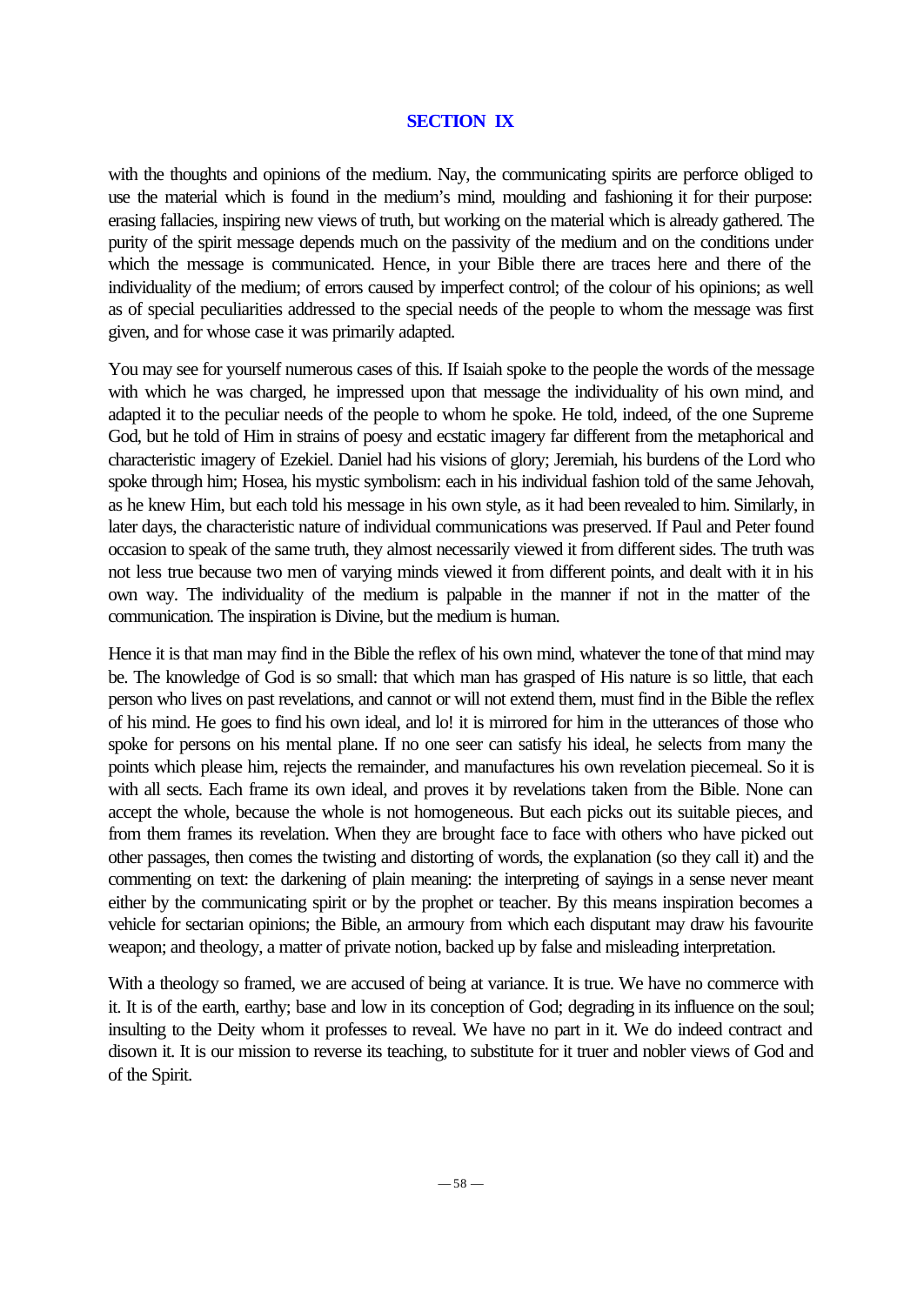Another reason why much that is false with respect to God is current among you, as derived from the Bible, is, that the assumption of infallible inspiration leads men not only to lay too much stress on words and phrases, but also to fall into the error of interpreting too literally that which was intended to be spiritual and typical interpretation. In communicating to your mental plane ideas which are to you inconceivable, we are obliged to use expressions which are borrowed from your ways of thought. We ourselves are very frequently at fault in misusing such expressions; or they are themselves inadequate to convey our meaning. Almost all spirit utterances are typical. Especially when spirits have endeavoured to convey to men ideas of the great God of whom they themselves know so little, the language used is necessarily very imperfect, inadequate, and frequently ill-chosen. But it is always typical, and must be so understood. To press to the end of *literal* accuracy any spirit-teaching about God is mere folly.

Moreover, the revelations of God have been made in language suited to the capacities of those to whom they were originally given, and are to be so interpreted. But they who have framed for themselves the idea of an infallible revelation applicable through all time interpret every word literally, and so deduce erroneous conclusions. The hyperbole which was intelligible in the mouth of the impulsive seer who uttered it to an imaginative and enthusiastic Eastern hearer becomes overstrained, untrue, and misguiding when coldly interpreted in the light of comment and verbal exactness to those whose habits of thought and language are widely different or even totally dissimilar.

It is this cause that we must attribute many views of the Supreme which are alike false and dishonouring to Him. The original language was inadequate enough; it has become coloured more or less by the medium through whom it has passed, and is then less adequate than before. But interpreted as we have pointed out, it becomes positively false; and is in no sense the revelation of God. Rather it is man's notion about a Deity whom he has framed for himself—framed as really as the image which the savage forms for his fetish.

With such views, again, we have no accord. Them, too, we denounce, and our mission is to substitute for them a truer and nobler knowledge. Moreover, in dealing with you, spirits always proceed in one uniform manner. They are sent to communicate through a human medium some portion of Divine truth. In the medium's mind they find a growth of opinions, some false, some partly true, some distorted and befogged by early prejudice and training. Are these to be eradicated before the truer ideas are suggested? Is the mind to be completely cleared of all preconceived ideas? By no means. It is not so we act. Were we to do so the work of eradication would be so tedious that we should risk leaving the mind bare of teaching altogether, and should have destroyed without being able to create. No; we take the opinions already existent, and mould them into closer semblance of truth. All have in some sort the germ of truth, or we destroy them. With such as contain truth, we strive to grapple, and to mould and form them to progress and advancement in knowledge. We know of how little worth are the theological notions to which men attach so much importance; and we are content to leave them to die in the brighter light to which we lead the soul, while we supply the needed information on important topics. Only we must eradicate dogmatism. That is all-important. Opinion, when harmless, we do not meddle with.

Hence it is that theological notions may remain very much what they were, only toned down and softened in their asperities. So men falsely say that spirits always teach that which a man has previously believed. It is far from being so. What we now teach you is sufficient proof of that. The spirit-guides do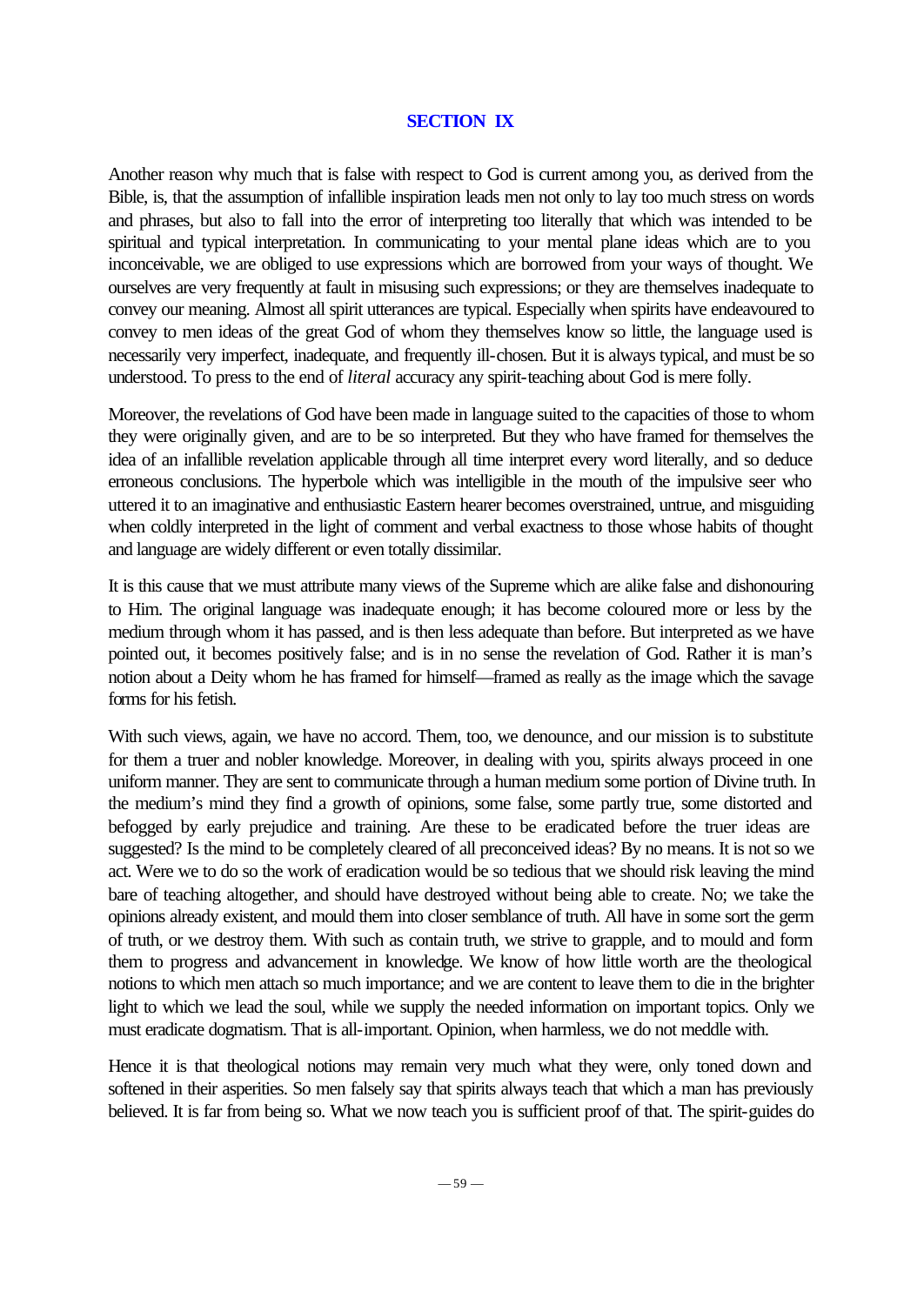indeed work on that which they find already in the mind; but they mould and temper it, and imperceptibly change and adapt it to their ends. It is only when the views held are such as they cannot work upon, or of a positive and dogmatic type, that the change wrought becomes plain to your eyes. You find a man who has denied the existence of God and of spirit, who has believed only what he can see and feel and handle; such a materialist you see converted to a belief in God and a future existence, and you wonder at the change. But the spirit that has been tempered, and chastened, and softened: that has been purified, and refined, and elevated: whose rude and rough beliefs have been toned and softened, of this change you make no note, because it is too gradual and subtle to be perceptible to your senses. Yet such are the glorious results of our daily work. The crude is softened; the hard, and cold, and cheerless are warmed into loving life; the pure is refined; the noble ennobled; the good made better; the yearning soul satisfied with richer views of its God and of its future happiness.

The opinions have not been suppressed, but they have been modified and changed. This is the real existent spirit influence all around of which ye know nothing as yet: the most real and blessed part of spirit ministry.

When, therefore, men say that spirits speak only the medium's preconceived opinions, they are partly right. The opinions, in so far as they are harmless, are the previous ones, only moulded in a way not perceptible to your gaze as yet. When the opinions are hurtful, they are eradicated and destroyed.

When we deal with special forms of theological creed, we strive, in so far as we can, to spiritualise previous opinion rather than eradicate it. We know—as you cannot know—of how trifling moment are forms of faith, provided the faith be alive and spiritual: and we strive, therefore, to build on the foundation already laid. To this end, however, whilst the broad outlines, which are in themselves partially truthful, or which embody as much of truth as the intelligence can grasp, are preserved, much that is false and delusive must be cleared away. So the work of destruction precedes the work of construction. The soul is purged of gross error, and the truth is refined and purified as far as may be. Hence it is that we do usually teach a modification of the views of truth held by those to whom we speak.

And now, friend, you will see the bearing of this on your difficulty. We have endeavoured, not to uproot from your mind the views which you have entertained of theology, but to modify them. If you will recall the past, you will see how your creed has gradually widened from a very narrow basis to a comprehensive and rational one. You have, under our guidance, been made acquainted with the theological tenets of many churches and sects. You have been led to see, in each, the germ of truth, more or less developed, but clouded with human error. You have studied, for yourself, the writings of the teachers of religion among the Christian world, and your own creed has been toned down and softened in its asperities by the divergent views of truth so let in upon it. The process has been long and gradual from the days when you were influenced to the study of ancient philosophies to later days, when systems of theology filtered through it, and left behind them that which you were able to assimilate.

The fixed and changeless creed of the Eastern branch of the Christian Church, with its crystallised dogmas no longer living and breathing truths; the destructive criticism of German scholars who have dealt a much-needed blow to blind belief in the verbal exactitude of human utterances; the speculations of advanced thought in your own country and Church; the ideas of those external to it, and even to the creed of Christendom—of all these have you learned, and have retained from the several systems that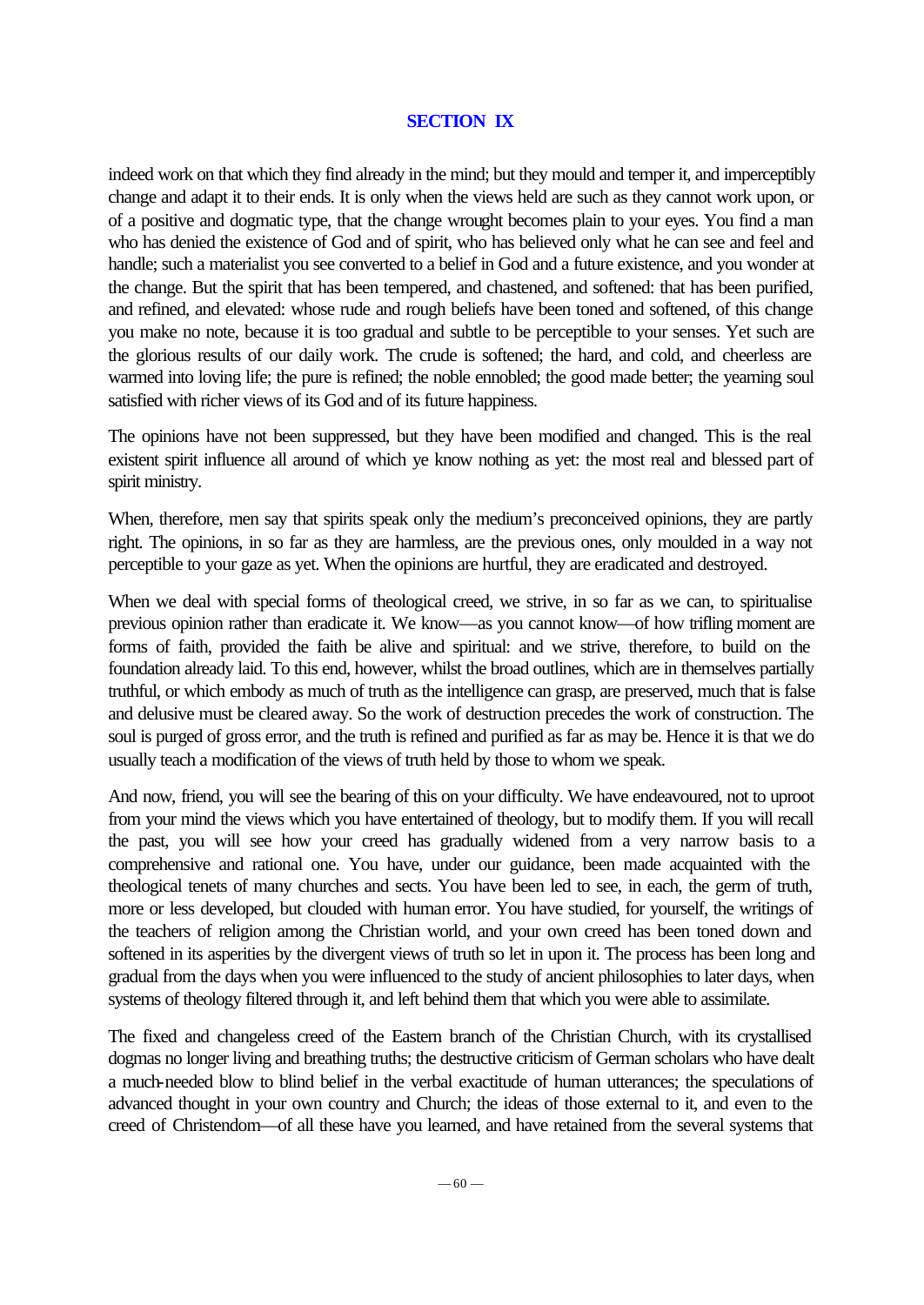which was serviceable to you. It has been a long and very gradual work, and now we wish to carry you further, and to show you the ideal truth, spiritual, impalpable, but most real, which underlies all with which you are familiar. We would strip off the earthly body, and show you the real, vital truth in its spiritual significance.

We would have you know that the spiritual ideal of Jesus the Christ is no more like the human notion, with its accessories of atonement and redemption, as men have grasped them, than was the calf ignorantly carved by the ancient Hebrews like the God who strove to reveal Himself to them. We wish to show you, as you can grasp it, the spiritual truths which underlie the life of Him who is known to you as the Saviour, the Redeemer, the Son of God. We would tell you of the true significance of the life of the Christ, and show you, as we can, how low and mean are the views of Him which we are striving to do away with.

You ask how the sign of the Cross can be prefixed to such teaching. Friend, the spiritual truth of which that sign is typical is the very cardinal truth which it is our special mission to declare. The self-denying love which would benefit humanity even at the sacrifice of life and home and earthly happiness—the pure spirit of Christ, this is what we would declare to you as the godlike spirit. This is the true salvation from meanness and self-aggrandisement, and self-pleasing and luxurious sloth, which can redeem humanity, and make of men the children of God. This self-abnegation and incarnate love is that which can atone for sin, and make man like to God. This is the true atonement! Not, indeed, a reconciliation of sin-stained humanity to an angry and holy God, purchased by the sacrifice of His sinless son, but a higher and truer atonement in the ennobling of the nature, the purifying of the spirit; the making of the human and the divine, ONE in aim and purpose:—the drawing of man's spirit, even whilst incarned, up nearer and nearer to the Divine.

This was the mission of Christ. In this He was a manifestation of God: the son of God: the Saviour of man: the Reconciler: the Atoner: and herein we perpetuate His work, we carry on His mission, we work under His symbol, we fight against the enemies of His faith, against all who ignorantly or wilfully dishonour Him, even though it be under the banner of orthodoxy and under the protection of His Name.

Much that we teach must still be new and strange even to those who have progressed in knowledge; but the days shall come when men shall recognise the oneness of Christ's teaching on earth with ours; and the human garb, gross and material, in which it has been shrouded, shall be rent asunder, and men shall see the true grandeur of the life and teaching of Him whom they ignorantly worship. In those days they shall worship with no less reality, but with a more perfect knowledge; and they shall know that the sign under which we speak is the symbol of purity and self-sacrificing love to them and to their brethren for all time. This end it is our earnest endeavour to attain. Judge of our mission by this standard, and it is of God, godlike: noble as He is noble: pure as He is pure: truthgiving as He is true: elevating, and saving, and purifying the spirit from the grossness of earthly conceptions and raising it to the very atmosphere and neighbourhood of the spiritual and the divine.

Ponder our words: and seek for guidance, if not through us, then through Him who sent us, even as, in earlier days, He sent that exalted spirit of purity, charity, and self-sacrifice, whom men called Jesus, and who was the Christ.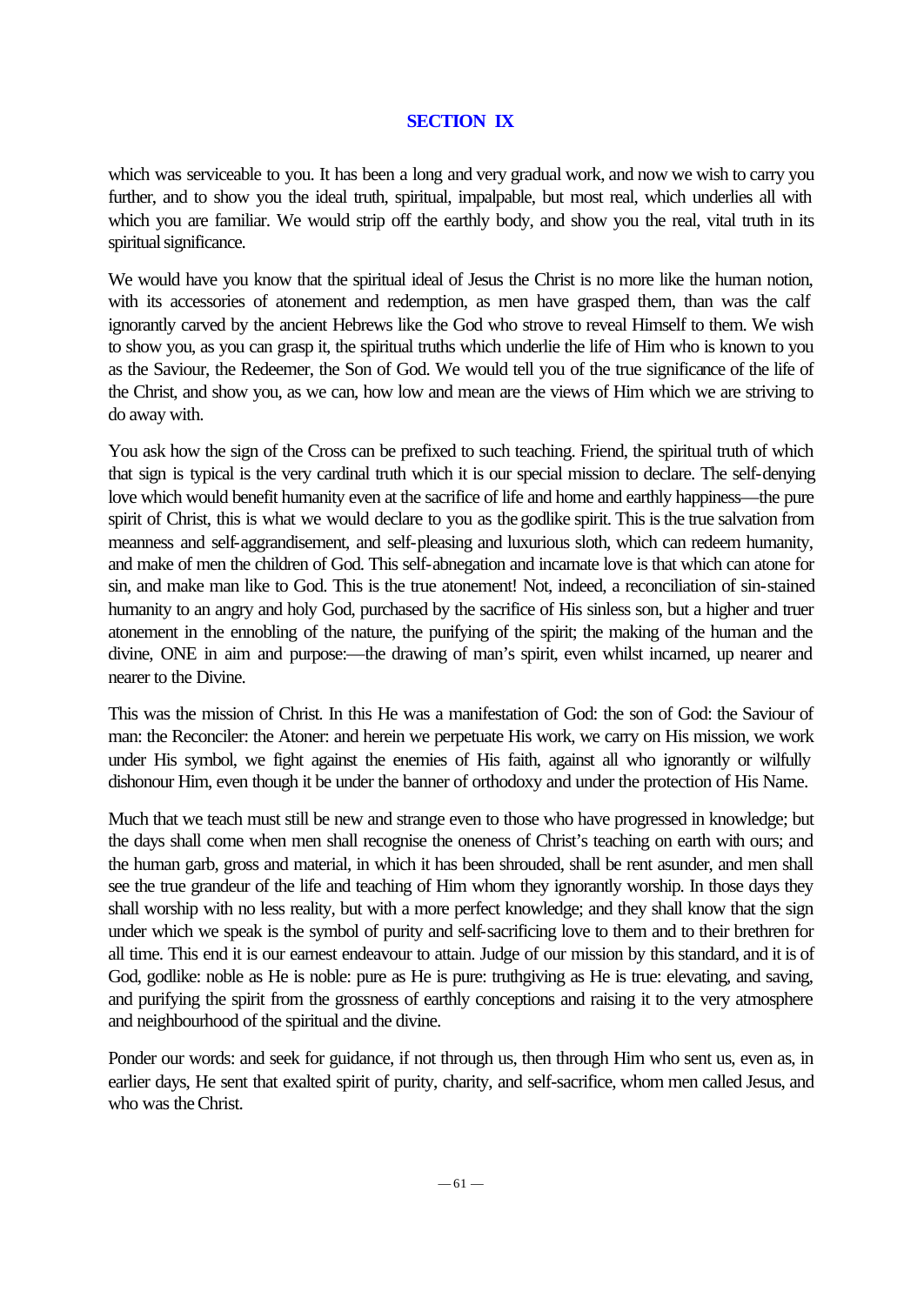Him we adore even now. His Name we reverence. His words we echo. His teaching lives again in ours. He and we are of God: and in His Name we come.

+ IMPERATOR.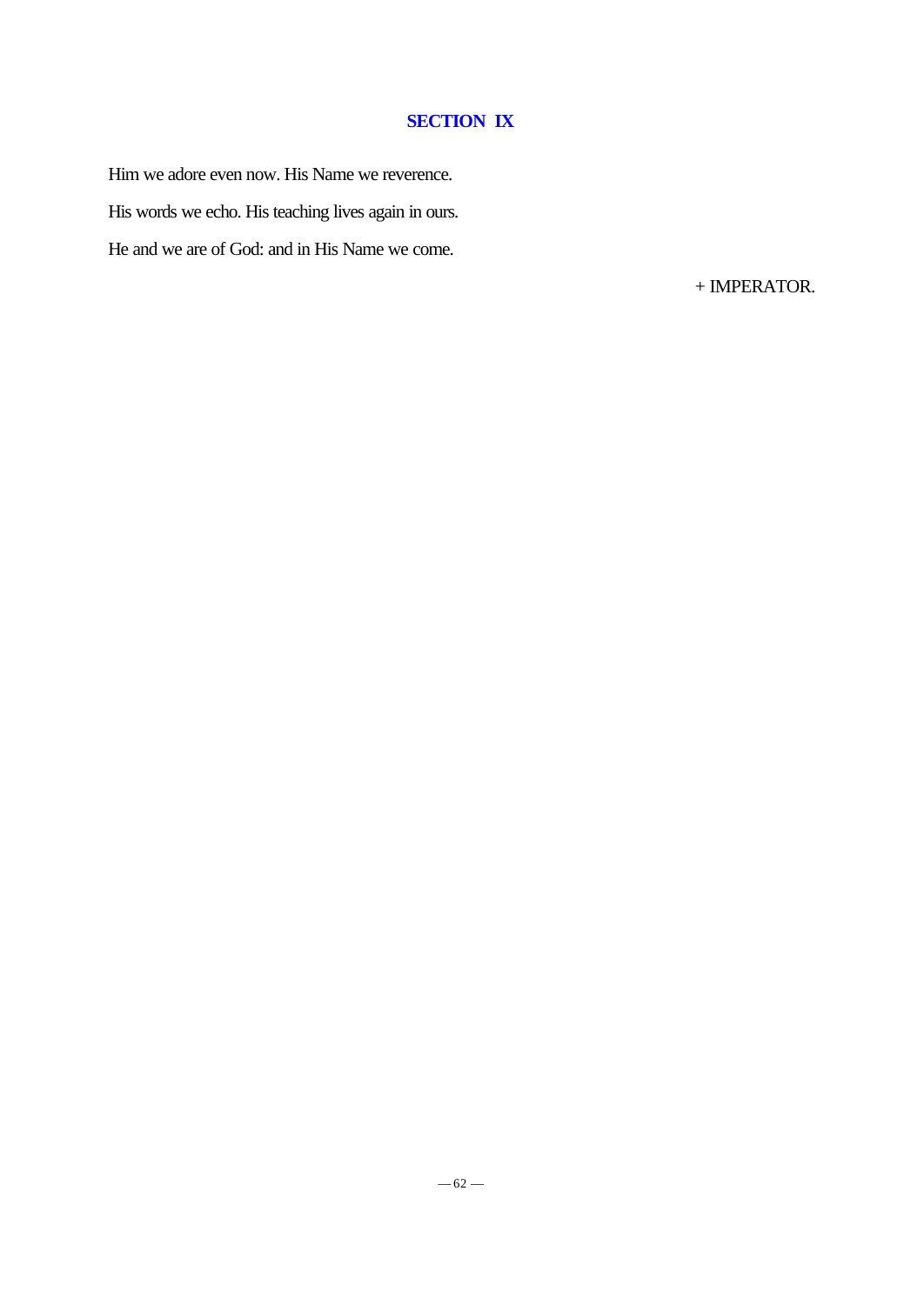[I was not content, and took time to consider what had been written. It was very contrary to any opinions I then held, but I was conscious of an extremely powerful and elevating influence during the time the writing was going on. I wished to get rid of the influence before I replied.

On the following day I had an opportunity of resuming my argument. I objected to what had been said, that such a creed would not be acknowledged as Christian by any member of a Christian Church, that it was contradictory to the plain words of the Bible; and that such views appeared even to be the subject of special denunciation as those of Anti-Christ. Moreover, I suggested that such vaguely beautiful views, as I admitted them to be, had a tendency to take the backbone out of faith. It was replied:—]

Friend, you have opened points on which we shall be glad to speak with you. As to our authority, we have touched on that point before. We claim it to be devine, and we await with confidence the acceptance of our mission when the times are ripe for our teaching. That time must come after much steady preparation, and we are quite prepared to find that none can yet accept in full the teaching which we promulgate, save the little band to whom it is given to precede in progressive knowledge the rest of their fellows. We say that this does not strike us with surprise. For, think! has it ever been that a fuller revelation has found acceptance among men at once? The ignorant cry has always been raised against progress in knowledge that the old is sufficient: that *it* has been proven and tried; whilst of the new, men say that they know nothing save that it *is* new and contradictory of the old. It was the self-same cry that assailed Jesus. Men who had laboriously elaborated the Mosaic theology, which had served its time, and was to give place to a higher and more spiritual religion: men who had drawn out the minutiae of this system until they had reduced it to an aimless mass of ritual, a body without a spirit, aye, a corpse without life: these cried out that this blasphemer (so they impiously called the Saviour of man's religion) would destroy the law and dishonour God. The Scribes and Pharisees, the guardians of orthodox religion, were unanimous in their disbelief of Him and of His pretentions. It was they who raised the howl which finally led the Great Teacher to the Cross. You know now that He did not dishonour God: and that He did but demolish man's glosses on God's revealed law in order that He might refine and spiritualise its commands, and raise if from the dead by infusing into it spiritual life and power, by breathing into it vitality and giving it renewed vigour.

In place of the cold and cheerless letter of the law which prescribed outward duty to a parent—a duty discharged without love, with scanty dole grudgingly offered,—He taught the spirit of filial affection springing from a loving heart, and offering the unbought and ungrudged tribute of affection to earthly parents and to the Great Father. The formalism of mere external conventionality He replaced by the free-will offering of the heart. Which was the truer, the nobler creed? Did the latter override the former, or did it not stand to it rather as the living man to the breathless corpse? Yet they who were content to buy off from filial duty at the poor cost of a few paltry coins scornfully given were they who finally crucified the Christ, as a man who taught a new religion blashphemously subversive of the old. The scene at Calvary was the fitting culmination to such a religion.

Again, when the followers of the Crucified stood forth to declare their gospel to a world that cared not for it, and which was not prepared to receive it, the charge against them perpetually was that they taught new doctrine which was subversive of the old faith. Men taxed their ingenuity to discover horrible accusations which they might charge upon them. They found nothing too monstrous to be delivered by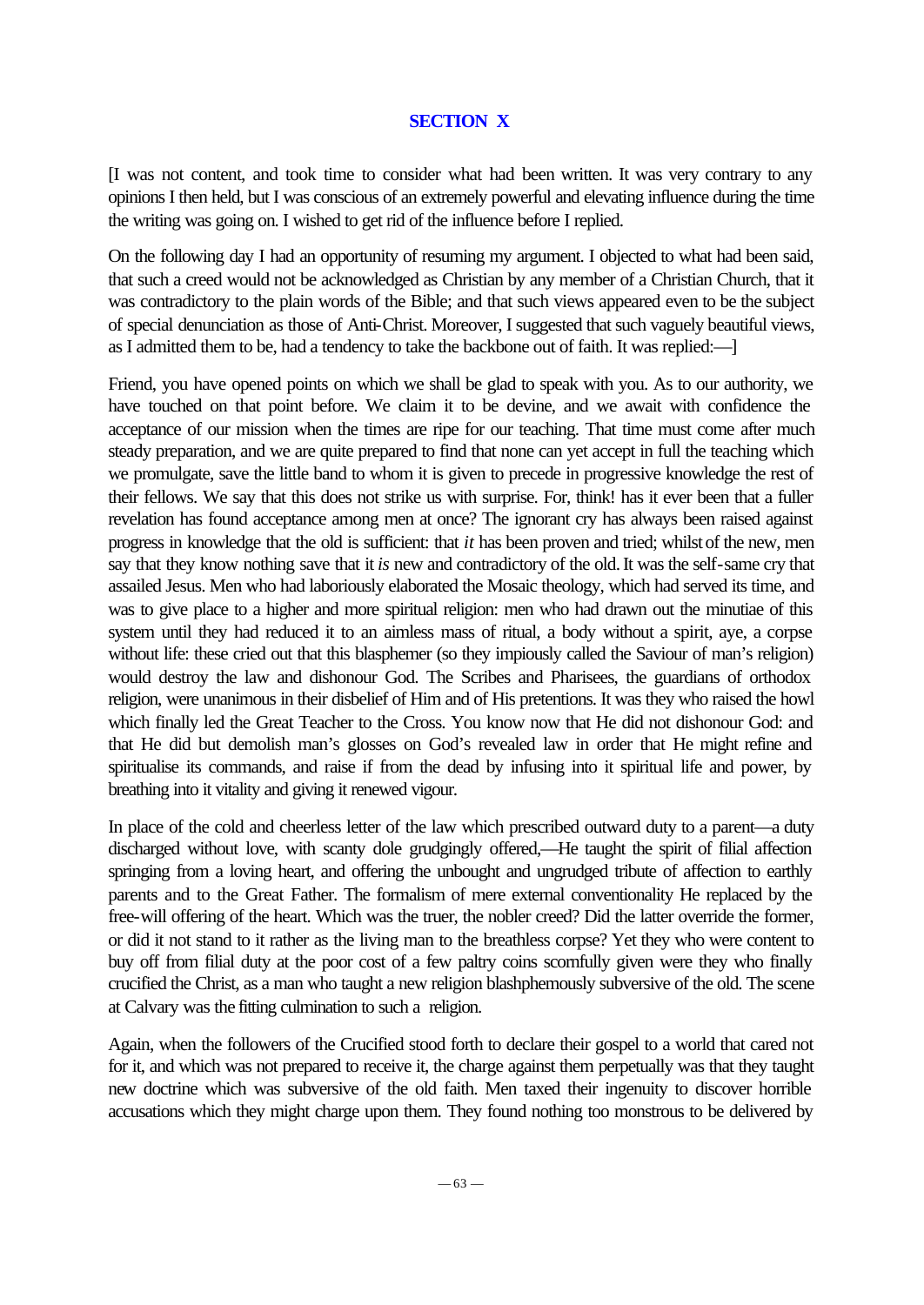those who were eager to credit any accusation of the new faith which "Everywhere was spoken against." They were lawless; yet so rigidly respectful to the established faith, and to the "powers that be," that no cause of blame could be discovered. They were devourers of infants: they who were the followers of the loving and gentle Jesus. Nothing was too monstrous to be believed about them; even as men now *wish*  to believe everything that can discredit us and our mission.

Has it not been so ever since? It is the story of all time that the new is spoken against and discredited in religion, in science, in all with which man's finite mind deals. It is an essential quality of his intelligence that such should be the case. The familiar commends itself: the new and strange is viewed with suspicion and mistrust.

Hence it is not any legitimate cause for surprise that when we teach a spiritualised Christianity we should at first be met with incredulity. The time will come when all men will admit, as you do, the beauty of the creed and recognise its divine origin.

It is not wonderful that our message should seem to contradict some human utterances. Nay, that it should really controvert some details of the teaching given through human minds more or less undeveloped in days long past is to be expected. We have no desire to hide the plain fact that there is much in some parts of the Bible which does not amalgamate with our teaching, being, indeed, the admixture of human error which came through the mind of the chosen medium. We need not repeat on this head our previous argument which is familiar to you.

Revelation, as contained in your Bible, includes many progressive developments of the knowledge of God which are in themselves irreconcilable in minute detail. And, moreover, it contains much admixture of human error which has filtered in through the medium. You can only arrive at truth by judging of the general drift. Private opinions selected without reference to the body of teaching are but the sentiments of the individual, valuable as showing his mind, but not in any way binding as of faith. To imagine that an opinion uttered many centuries ago is of binding force eternally is mere folly. Indeed, all such opinions are contradictory in themselves, and are contradicted by other and opposite opinions contained within the same volume. No doubt it was a current belief, at the time when many of the writers of books in the Bible composed the treatises which you call inspired, that Jesus was *God,* and harsh denunciations are made against any who should deny the dogma. No doubt also that the same men believed also that He would, in mysterious manner, return in the clouds to judge the world, and that *before their generation shoud die.* They were mistaken in both beliefs, and over one at least more than 1800 years have rolled and still the return is unaccomplished. So we might push the argument were it necessary.

What we wish to impress on you is this: You must judge the Revelations of God by the light which is given you: in the mass, not by the dicta of its preachers: by the spirit and general tendency, not by the strict phraseology. You must judge of us and our teaching, not by conformity to any statement made by any men at any special time; but by the general fitness and adaptability of our creed to your wants, to your relations with God, and to the progress of your spirit.

What, then, is the outcome of our teaching? How far does it square with right reason? How does it teach you of God? How does it help your spirit?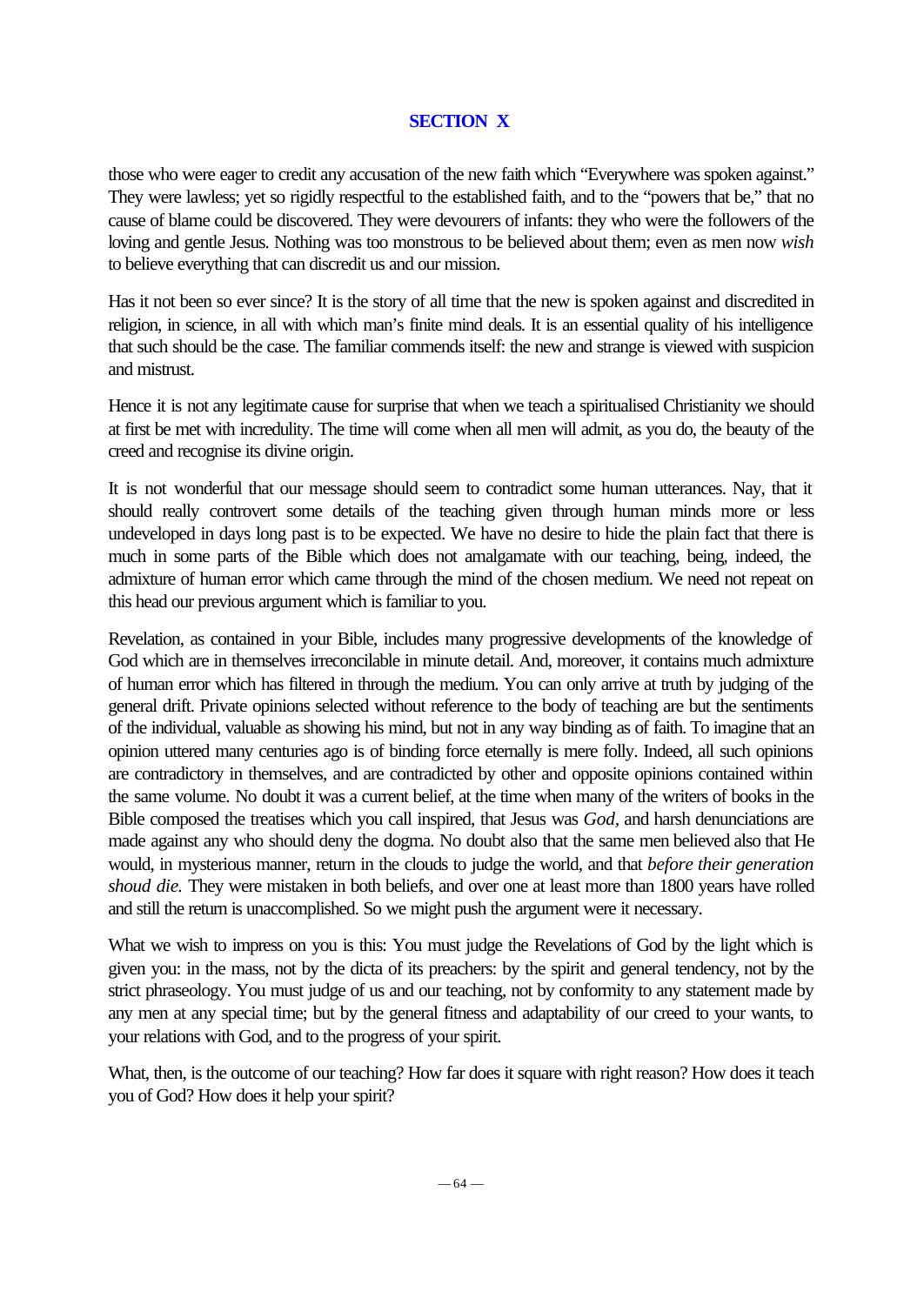You have been taught in the creeds of the orthodox churches to believe in a God who was propitiated by the sacrifice of His Son, so far as to allow a favoured few of His children to be admitted to an imagined heaven, where for ever and for evermore, with monotonous persistence, their occupation should be the singing His praise. The rest of the race, unable to gain admission to this heaven, were consigned to a hell of indescribable torment, perpetual, endless, and intolerable.

These miserable ones failed of bliss, some of them because they had not faith; and others, because they had evil surroundings by which they were degraded. And others fell, being assailed with fierce temptations, by which they were led away and seduced to sin. And others were incarned in debasing and sensual bodies, and were overcome of ungoverned passions. And others could not understand what was wanted from them, though they tried, and would fain have done what they could. And others had intellectual inability to accept certain dogmatic propositions which they had been taught to believe essential to their salvation. And others had not, when bodily existence ceased, assented to certain statements which were able to secure them the entry into the heaven we have described. And so they perished everlastingly; and on their endless torments, from a height of serene and secure, the blessed who have gained their bliss through a faith in certain dogmatic assertions, though many of them had been men of grievous and degraded lives, look with the satisfaction of undisturbed and changeless repose.

A life of gross sensuality, or of sloth, or of offence against all law, you are taught, is remediable by and act of faith. The grossest and most sensual ruffian may, by a cry on his deathbed, find himselft instantaneously fitted for admission into the immediate presence of the God whom he has all his life blasphemed. He, the impure, base, degraded, earthy spirit admitted to association with the refined, the noble, the pure, the holy, in the immediate presence of the stainless perfection of the all-pure God!

And yet the half is not told, but enough by way of contrast. We tell you nothing of such a God—a God of whom reason cannot think without a shudder, and from whom the fatherly instinct must shrink in disgust. Of this God of Love, who shows His love in such a fashion, we know nothing. He is of man's fashioning, unknown to us. We pause not to expose the miserable pretence that such a human idol can ever have been aught but the figment of a barbarous mind. We do but ask you to wonder with us at the presumptuous ignorance and folly which has dared to paint such a caricature of the pure and holy God. Surely, friend, man must have been in a degraded spiritual condition ere he could have pictured such a Deity. Surely, too, they who in this age have not shrunk from such a creation must have sore need of a Gospel such as that we preach.

The God whom we know and whom we declare to you is in very truth a God of Love—a God whose acts do not belie His name, but whose love is boundless, and His pity unceasing to all. He knows no partiality for any, but deals out unwavering justice to all. Between Him and you are ranks of ministering spirits, the bearers of His loving message, the revealers from time to time of His will to man. By His spirit-messengers the train of ministering mercy is never suffered to fail. This is our God, manifested by His works, and operating through the agency of His ministering angels.

And you yourselves, what of you? Are ye immortal souls, who by a cry, a word, by and act of faith in an unintelligible and monstrous creed can purchase a heaven of inactivity, and avoid a hell of material torment? Verily, nay. Ye are spirits placed for a while in a garb of flesh to get training for an advanced spirit-life, where the seeds sown in the past bear their fruit, and the spirit reaps the crop which it has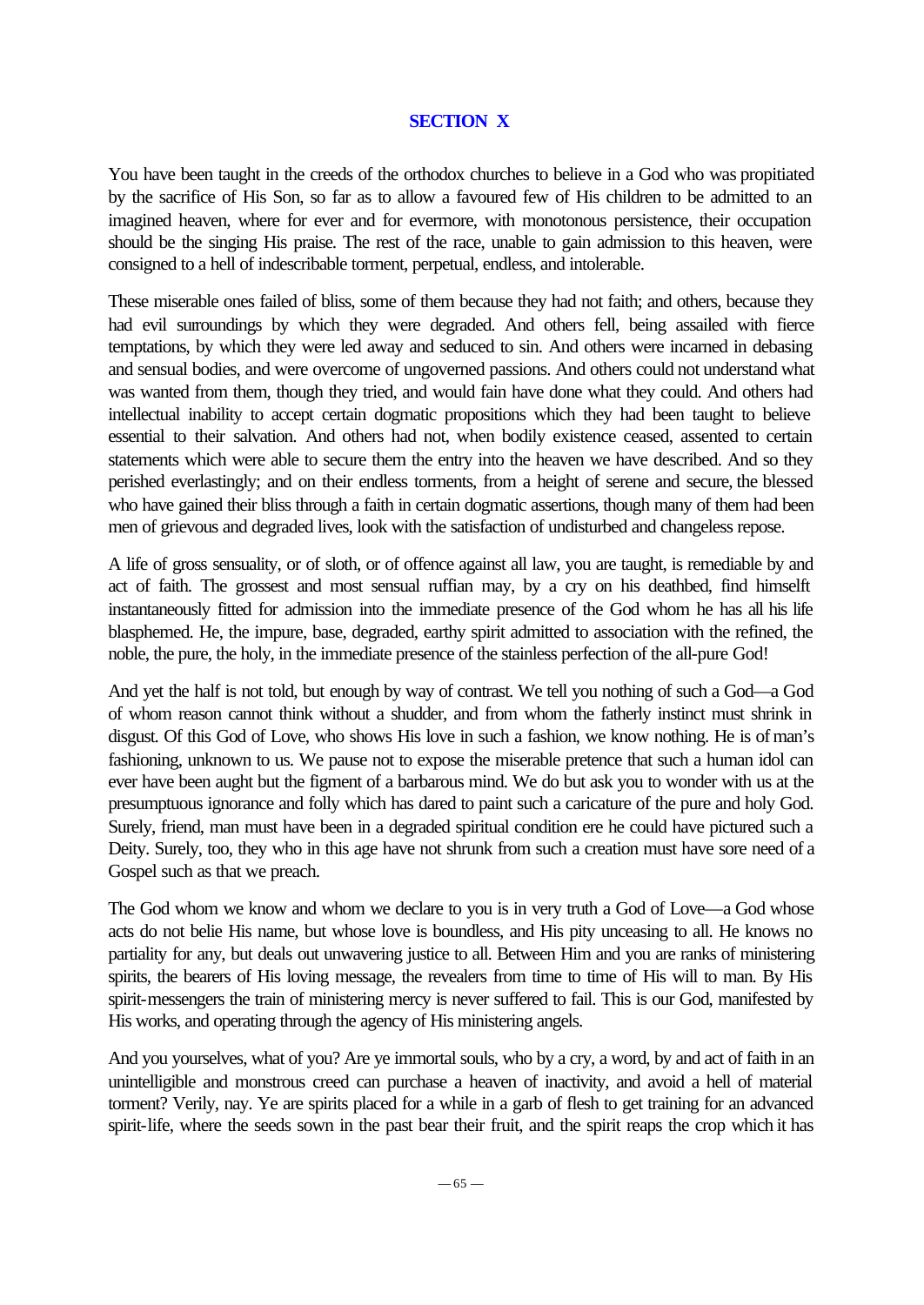prepared. No fabled dreamy heaven of eternal inactivity awaits you, but a sphere of progressive usefulness and growth to higher perfection..

Immutable laws govern the results of deeds. Deeds of good advance the spirit, whilst deeds of evil degrade and retard it. Happiness is found in progress and in gradual assimilation to the Godlike and the perfect. The spirit of divine love animates the acts, and in mutual blessing the spirits find their happiness. For them there is no craving for sluggish idleness; no cessation of desire for progressive advancement in knowledge. Human passions and human needs and wishes are gone with the body, and the spirit lives a spirit life of purity, progress, and love. Such is heaven.

We know of no hell save that within the soul: a hell which is fed by the flame of unpurified and untamed lust and passion, which is kept alive by remorse and agony of sorrow: which is fraught with the pangs that spring unbidden from the results of past misdeeds; and from which the only escape lies in retracing the steps and in cultivating the qualities which shall bear fruit in love and knowledge of God.

Of punishment we know indeed, but it is not the vindictive lash of an angry God, but the natural outcome of conscious sin, remediable by repentance and atonement and reparation personally wrought out in pain and shame, not by coward cries for mercy, and by feigned assent to statements which ought to create a shudder.

Happiness we know is in store for all who will strive for it by a consistent course of life and conduct commendable to reason and spiritual in practice. Happiness is the outcome of right reason, as surely as misery is the result of conscious violation of reasonable laws, whether corporeal or spiritual.

Of the distant ages of the hereafter we say nothing, for we know nothing. But of the present we say that life is governed, with you and with us equally, by laws which you may discover, and which, if you obey them, will lead to happiness and content, as surely as they will reduce you to misery and remorse if you wilfully violate them.

We need not specify at length now the creed we teach as it affects man in his relation to God, to his fellows, and to himself. You know its main features. One day you shall know it more fully. Sufficient has now been said to point the contrast, and to reply to our question: Whether such a view as this be not pure, divine, ennobling, the natural complement of that which Jesus Himself preached?

Is it less definite, more vague than the orthodox? It may be less minute in details which are repulsive, but it breathes a nobler and purer atmosphere; it teaches a higher, holier religion; it preaches a diviner God. It is not vaguer, not less definite. But even were it so, it deals with subjects into which the reverent mind will not curiously pry. It throws a veil over the unknown, and refuses to substitute speculation for knowledge, or to apply the cruder human notions to the very nature and attributes of the Supreme.

If it be vagueness to veil the curious eye before the footstool of the divine and incomprehensible, then are we vague in our knowledge and indistinct in our teaching. But if it be the part of the wise to dwell only on the known and the comprehensible; to act rather than speculate; to do rather than to believe, then is our belief dictated by wisdom. conformable to right reason, and inspired by God Himself.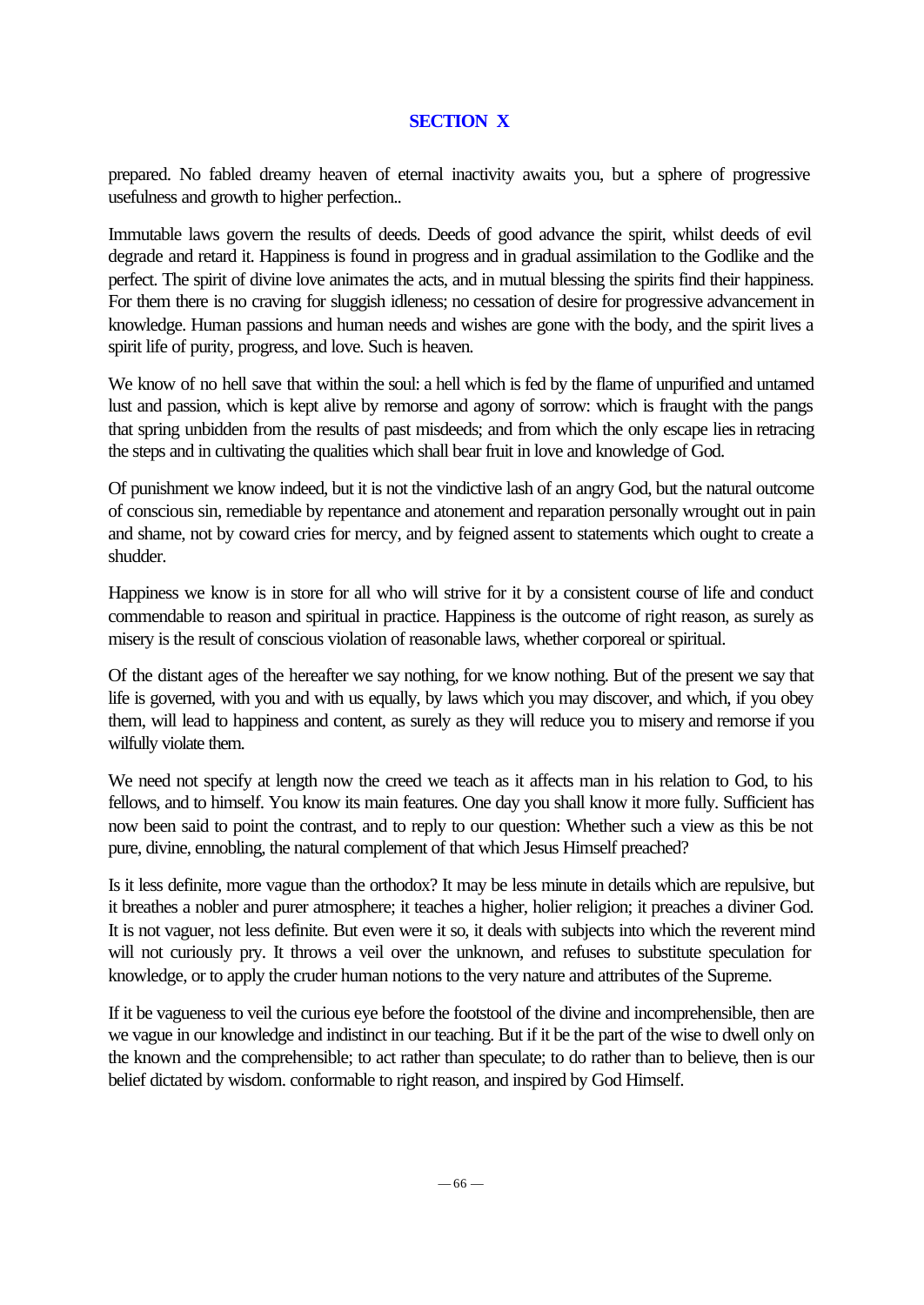It will bear the test of rational sifting and experiment. It will endure, and inspire the myriad souls in distant ages when those who cavil at its teachings and insult its authors shall be working out in sorrow and remorse the consequences of their folly and sin. It will have conducted countless myriads of pure spirits, who have progressed in its faith, to happiness and advancement, when that which it is destined to spiritualise shall have shared the fate of the mouldering body from which the spirit is withdrawn. It will live and bless its votaries in spite of the foolish ignorance which would charge its divine precepts on a devil, and anathematise its votaries as the children of darkness.

#### + IMPERATOR.

*That seems to me rational and beautiful. And I think you meet the charge of vagueness. But I fancy most people would say that you do practically upset popular Christianity. I should like to have from you some ideas on the general outcome of Spiritualism, more especially as it affects the undeveloped, whether incarnated or not.*

We will speak to you of this in due course. But not yet. Ponder what has been said before you seek for further messages. May the Supreme enable us to guide you aright!

#### **+IMPERATOR**.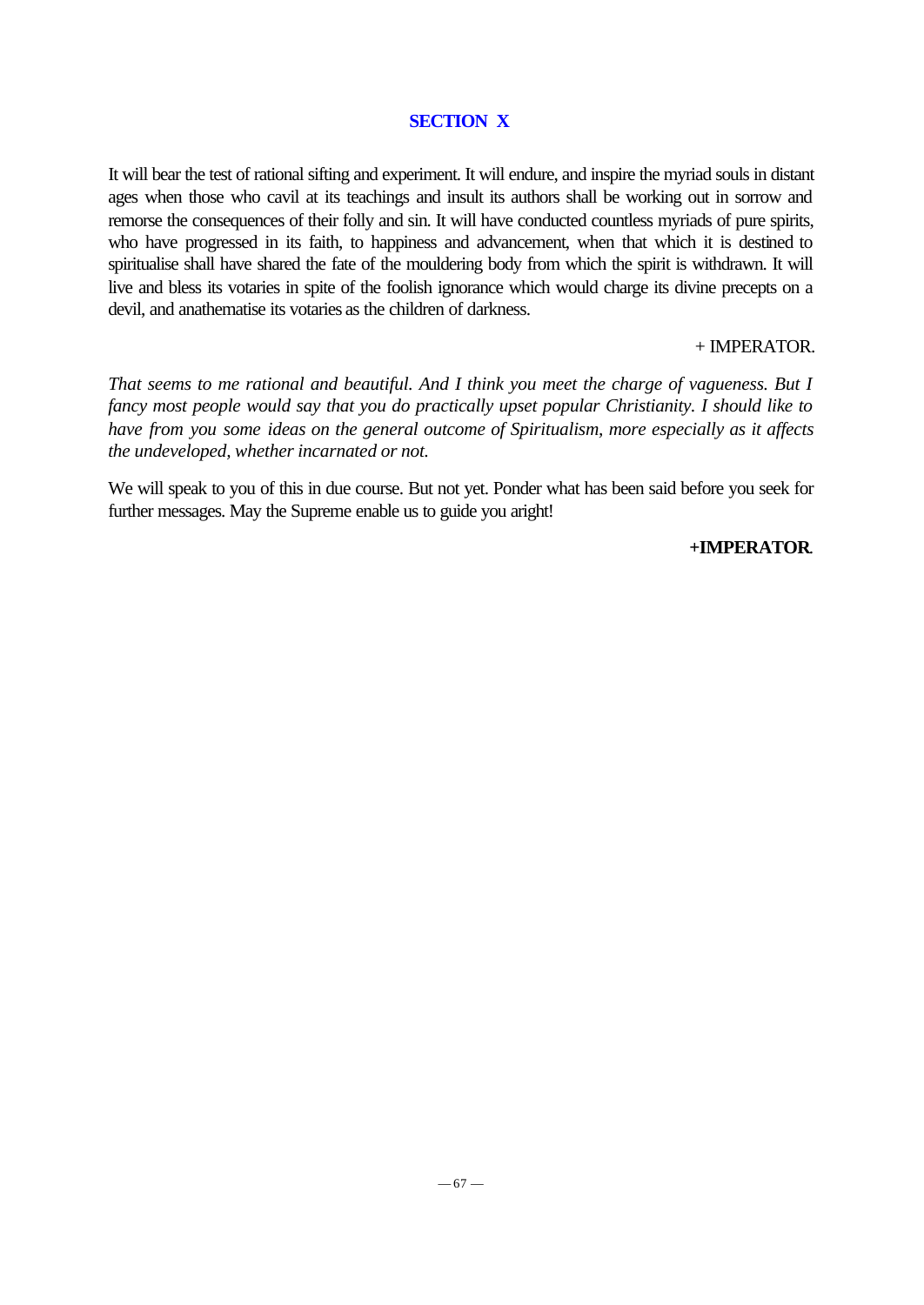[By this time the influence upon me had become so powerful as to shut out all other communications. On June 24 I attempted strongly to establish communication with the spirit who had usually written, but in vain. The influence was of a singularly elevating character, and dominated my mind. Though I did my daily work with punctuality, I devoted every minute that I could spare from it to pondering on this strange influence and on the teaching which was so new to me. As I pondered, it seemed to grow into my mind, and to present itself with a force and orderly beauty that I had not recognised before. Though I had studied theologies long and deeply, I had not by any means studied the various systems with a view to pick holes in them. I had collated rather than criticised them. But now I was confronted with a totally new view, and one which seemed to me to strike at the root of much that I had previously accepted as *de fide.* On the 26th I recurred to what had been said by Imperator, and put my case thus:—]

*I have thought very much of what has been said by you, and I have read some of it to a friend in whose judgment I rely. It is startling to find doctrines of Christianity, which we have been taught to consider as essential dogmas of the faith, denied under the symbol of the Cross. I cannot more strongly put my difficulty than by saying that though your statements command my assent intellectually, still the faith of Christendom which has lasted now 1800 years, and more, cannot lightly be upset by statements, however reasonable they may seem to me, which are not authenticated by any authority that I can test. Will you state clearly for me what position you assign to Jesus Christ? what authority you can show which gives you any power to reverse or develop teaching which bears His name, and to substitute a new gospel for the old one? Can you give me satisfactory evidence of your own identity and of the reality of the mission which you claim? Evidence that would be accepted by plain, reasonable men. I cannot undertake to accept what seems to me so revolutionary a change as of Divine origin and binding force, on the unsupported word of any angel or man, whoever he may be. Nor ought I to be asked to do so. Though the change is very gradual, I think I discover a perceptible difference in your communications. And there seems to be a divergence in teaching between some spirits who have communicated through you: while the bond which can unite a number of opinions which profess to come from such discordant sources must be slight.*

FRIEND, it is to us a source of pleasure that we have so far stirred your mind as to draw from you so earnest and rational a series of questions as these. Believe us, so far at least as this, that no frame of mind is more pleasing to the Supreme than that which seeks earnestly and intelligently for truth; refusing mere dogmatic statements from whatever source they come; weighing all in the balance of right reason, and prepared honestly to accept the result. Far from wishing to quarrel with such a temper, we hail it as the evidence of a receptive and honest mind, which will not resign a former belief without substantial reason, but which, yet, is willing to learn new views of truth so they be authenticated by reasonable internal and external evidence. Such doubts and difficulties are worth far more to us than the credulous frame of mind which gulps down indiscriminately all that comes under specious color; far, far more than that stagnant temper which no storm can stir, whose glassy surface no breeze can ruffle, and on whose impassive, uninterested content no word of spirit warning can make any impression.

We hail your doubts as the best evidence of our successful dealing with you; we welcome your arguments as the intelligent proof that you have seen the full proportions of the claims we make as the messengers of the Most High. Your difficulties shall be answered so far as we have power to answer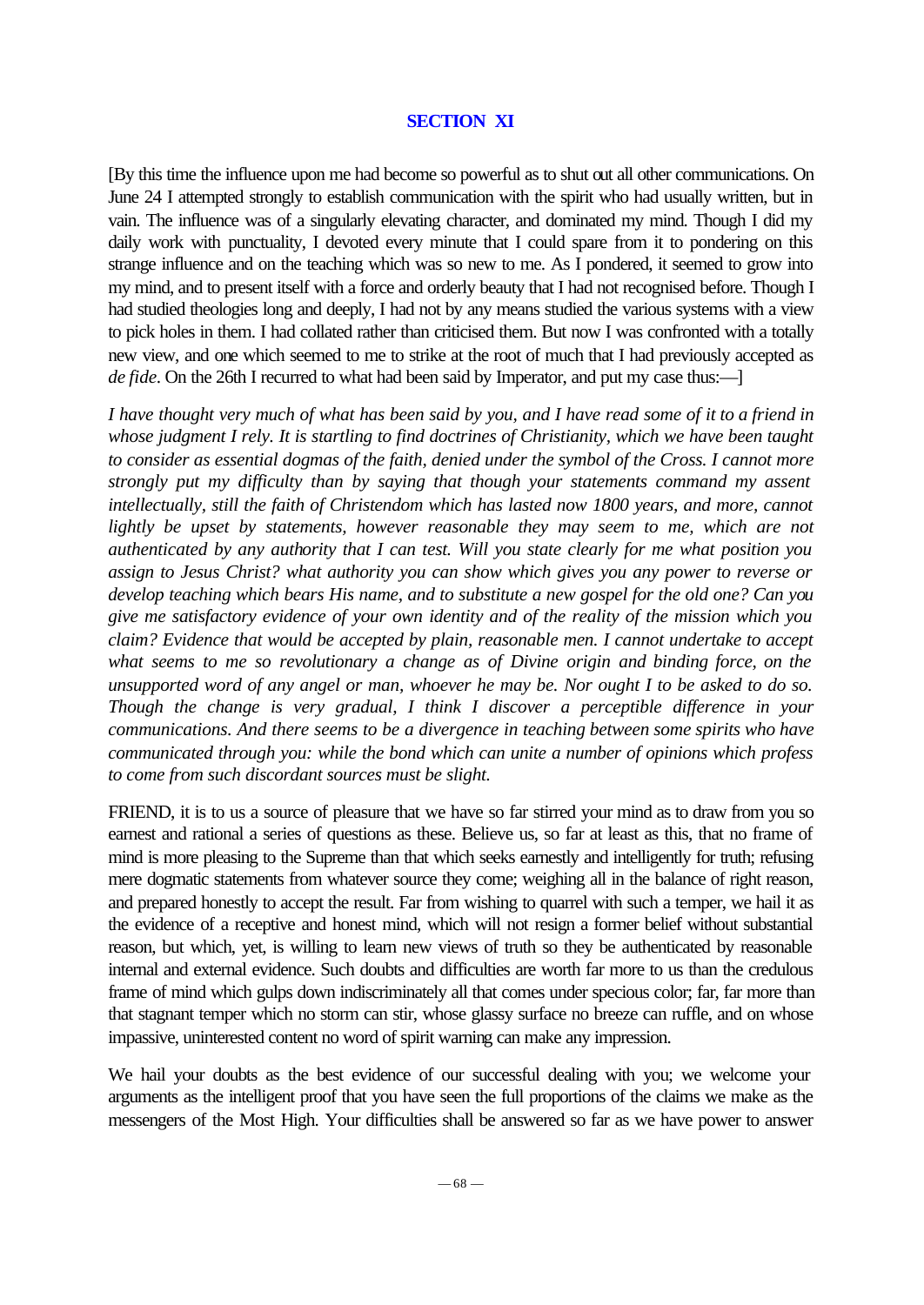them. There is a point beyond which it is impossible for us to present evidence. Of that you are aware. We labour under one great disadvantage, as compared with human witnesses; we are not of your earth, and cannot produce for you the kind of evidence which would weigh in your courts of justice. We can but state for your acceptance the evidence on which we ground our claims to your hearing and acceptance, leaving to your mind in fairness to decide upon the points which we cannot clear up by evidence.

For our own statements must, to a very great extent, be unsupported, save by statements of those who work with us. Many of us have told you of our earthly identity, and have given to you proof that ought to be conclusive that we are fully acquainted with the earth-lives of those whose names we bear, even in the minutest particulars. If that is not convincing to you: if you reply that such information might have been gained by false and deceiving spirits, who might have gathered the facts for the very purpose of deluding, we point to the tenor of our intercourse with you, and remind you of the standards of judgment set up by Jesus Himself, "By their fruits shall ye know them." "Men do not gather grapes of thorns, or figs of thistles." We fearlessly refer you to the whole tenor of our teaching for proof that it is Divine.

It would not consist with the dignity of our mission were we to dwell longer on this point. We are not surprised that you should have referred to it; but if our reply be not convincing to you, we have nothing further which we can add to it, and must await in patient prayer the time when the evidence will come home to you. We would not have you to accept our words before. We will patiently abide the issue.

With respect to the union of spirits who were in their earth-life divergent in their views of God and the hereafter; who dwelt in different climes, at different ages of the world's history, we could say much, and will at another season.

For the present we point to a misconception which is inseparable from the state in which you live. You cannot see, as we see, the almost utter worthlessness of what you call opinion. You cannot know, while yet the eye is veiled, how the veil is rent by the dissolution of the spirit from the earth-body; how the speculations that have seemed so all-important are seen to be but idle, baseless fancies; while the germ of truth that has underlain the theological creeds is found to be very similar in essence, albeit of divers degrees of development.

Ah, friend! religion is not so abstruse a problem as man has made it. It is comprised within narrow limits for the intelligence that is domiciled on earth. And the theological speculations, the dogmatic definitions with which man has overlaid the revelation of God, serve but to perplex and bewilder, and to involve the spirit struggling up to light in the mists and fogs of ignorance and superstition. The groping after truth which has been characteristic of the progressive spirit in every age has been but the same story, different, indeed, in detail, but identical in issue. As with the blinded eye of sense, so with the spirit that gropes blindly to the light. The mazes of superstition bewilder it; the mists of human ignorance close around it. It staggers and wanders on its devious way, now here, now there, now cast down to earth and trodden under foot by the adversaries, but rising anon, and with outstretched arms struggling onwards still. Those wanderings seem to you similar, and when confined within the limits of a single sect they are indeed alike, but to spirit gaze they have very many points of difference. The struggling spirits who in all ages have been groping their way through the maze of human opinion to the fount of light have pushed their way through tortuous paths which bear only a superficial similarity. To us the theological opinions which have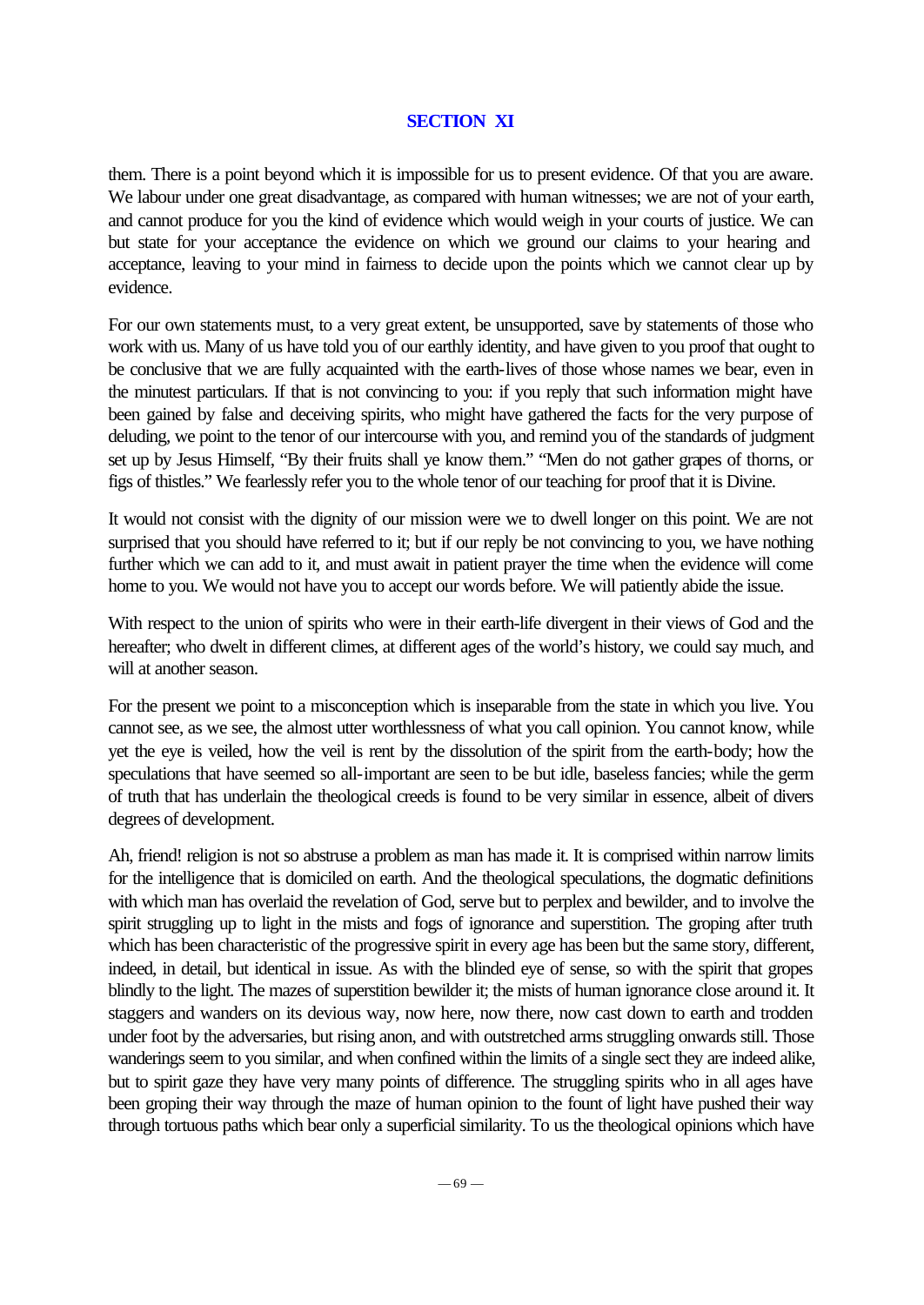charactised certain sets of men called churches are not so identical as you think. We see the inner points of divergence; and we know that no two spirits yet created were precisely identical views of the unknown ever presented. They have framed for themselves ideas more or less like those of other spirits, but never identical with them. It is only when the veil is removed that the fog lifts; the speculations die with the body of earth, the opinions shift aside, and the purged eye sees what it has dimly pictured, and corrects by the quickened senses the impressions of earth. Then it sees how the germ of truth is at the base, helped in some to progress by a receptive mind and a clearer spiritual vision; hampered and clogged in others by a cramped intelligence and a debased earth-body. But in all cases of yearning souls thirsting for true knowledge of God and of their destiny, the opinions of earth rapidly fade, and the spirit sees how baseless and unreal they were. It is only when there is no desire for truth that error is permanent.

So you see, friend, that truth is the exclusive heritage of no man, of no sect. It may and does underlie the philosophy of Athenodorus, as he yearned after the refining of the spirit and the subjection of the flesh in ancient Rome. It was as really existent in the groping after union with his Master which enabled Hippolytus to endure the loss of earthly existence in sure anticipation of a real life, even though he only dimly saw its characteristics. The self-same seeking after truth elevated and ennobled Plotinus, and raised him, even in earth-life, above and beyond the earth-sphere. It dwelt in the breast of Algazzali, in spite of the errors by which it was dimmed. It—the same blessed germ of Divine truth—lightened the speculations of Alessandro Achillini, and gave force and reality to the burning words which fell from his lips. The same pure jewel shines now in one and all of them. It is the common heritage which enables them to be banded together in a common work and for a common end—the purifying of that deposit of the truth which man has from his God, and the ennobling and elevating of man's destiny by the outpouring of more spiritual views of God and of the destiny of spirit. To them their earth-opinions are of little moment now. They have vanished long ago, and have left behind them no trace of the prejudice which clouded the soul on earth and hampered its progress. They have died and are buried, and over their grave no tear of sorrow is dropped. No resurrection awaits them: they are forever done with: but the jewel which they once enshrined shines with ever-increasing lustre, and is imperishable and eternal. In its illuminating influences, in the aspirations which its presence inspires, lies the mysterious bond of sympathy which is powerful to unite in one work spirits who, in earth-life, were so apparently divergent in opinion.

This may serve to suggest for your consideration reasons why it may not be so strange as it now seems to you, that we should be now banded together for a common object, consecrated to a common work by one earnest desire to spread abroad the knowledge of a higher and purer religion, through an instrument chosen by us for special indications of fitness, of which we are the best judges.

We are confident that continued thought will lead you to recognise the reasonableness of what we say. For definite proof you must be content to wait until you, too, have rent the veil, and stand with unclouded eye in our company. The most we hope for now is the gradual establishment of conviction. We desire that you should apply to us the same law by which the Master judged—the Divine law of judging others as you would yourself be judged.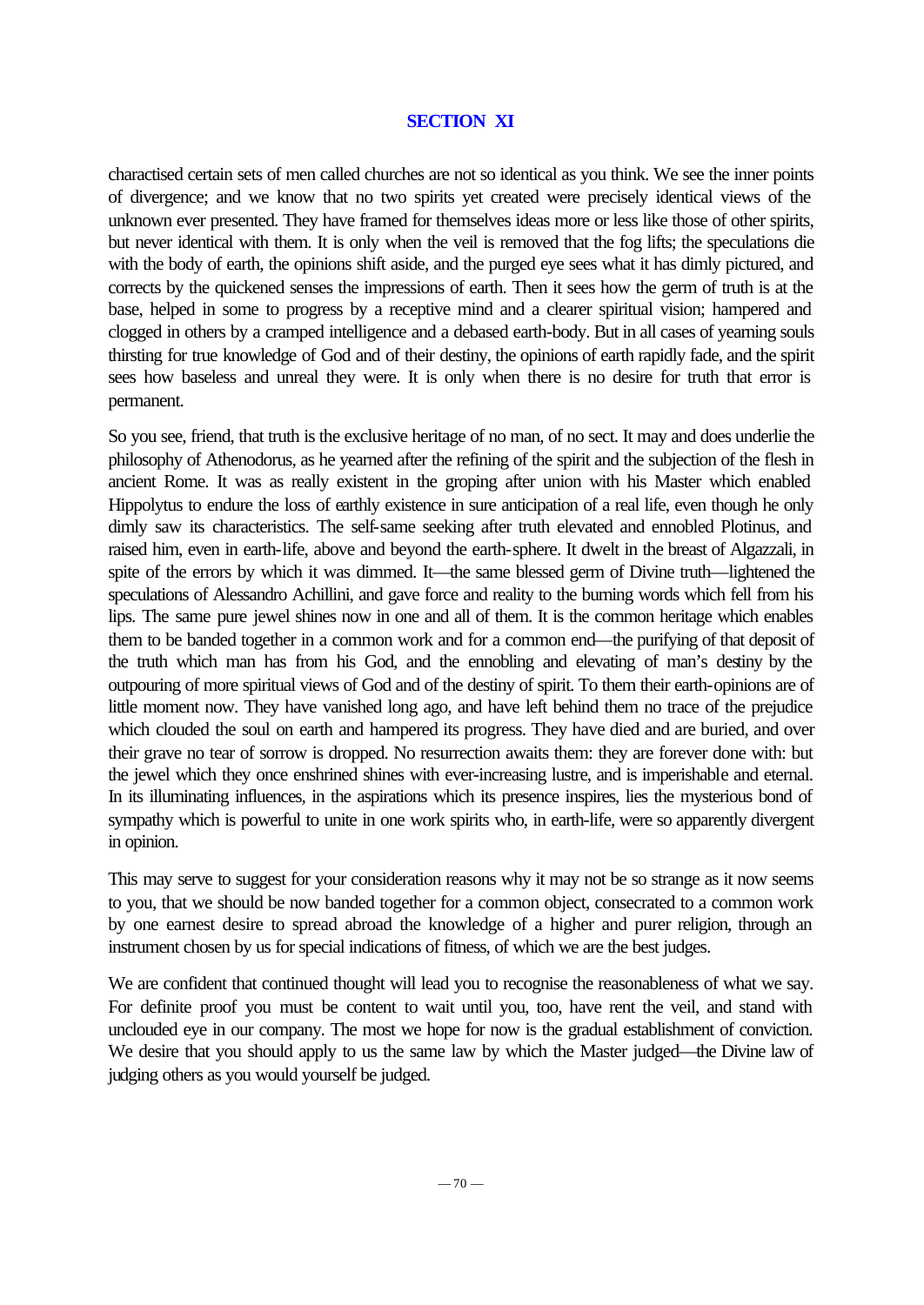You err in supposing that there has ever been any discrepancy in our teaching to you. Arguments have been variously put, and different points have been taken by different intelligences who have communicated with you. We do not deny that we have gradually led you up to the general idea which we have wished to convey, and we have, in so doing, avoided points of indifferent opinion which were not essential to our message, as well as points on which we know full well that your previous notions were rooted firm, and would clash with our knowledge. We have sought rather to develop the germs of truth which we discovered that to come into contact with the singularities of opinion which exist. To this end we have seized upon points of contact, and have made much of them; while we have not dwelt on disputed and unimportant points, and have avoided discussing matters that do not lie in our path. Hereafter many points that at present are slurred over, or avoided, will be taken up. But when you have sought information on points whereon we knew your opinion to be erroneous and untenable for long, we have not scrupled to enlighten you. We can see well when the drift of thought is carrying you away from old mooring-places which no longer afford safe anchorage for your spirit; and, seeing this, we have preferred to pilot you rather than to allow you to drop down the stream at the mercy of wind and current, and at risk of shipwreck. We have loosened the ropes, one by one, gently and gradually, and we have charged ourselves with the mission of landing you in safer and surer harbourage. Had we tightened the moorings, the old ropes would have broken, and your spirit would have been tossed helpless on a stormy sea of doubt and difficulty, with no pilot at the helm, and no port in view, at the mercy of wind and wave, and with scant prospect of rescue. Do not blame us that we have chosen to anticipate the inevitable, and to smooth the rough passage. We could not prevent; we may and can assist. We would not, if we could, have added to the chains which would bind your spirit to the dead past. We will, if you co-operate with us, enable it to rise superior to the storm, and to emerge with a new and living faith, on a calmer and more open sea, ready to cross what yet remains between the probation of earth and the haven of peace.

In this endeavour we have studiously guarded ourselves from inflicting on you any rude shocks. We have not misled you on any point. We have never deceived you in aught. Scrupulous exactness has characterised all our statements to you. But we have preferred to take the ideas which we found in your mind, and to enlarge and develop them. We have fostered, directed, instilled newer and truer views, but we have in no point falsified, distorted, or misled.

Nor is there actually any divergence in the teachings of those who have spoken to you. Any apparent discrepancy is referable to difficulties of communication, to the varying influence of your mind, to the state of your bodily health; to the novelty of the work to some; and especially to your own circumscribed views. We cannot teach you what you cannot receive. We can only dimly symbolise truths which one day your unclouded eye will see in their full splendour. We cannot speak with clearness when the spirit of our medium is troubled, when his body is racked with pain, or his mental state is vitiated by disease. Nay, even a lowering atmosphere, or electric disturbance, or the neighbourhood of unsympathetic and unfavourable human influences, may colour a communication, or prevent it from being clear and complete. Hence the various discrepancies which your minute gaze has detected. They are small enough and few enough, and they will all vanish when the difficulties are removed. Then will you recognise the superior insight which has guided you in a time of no ordinary difficulty and peril.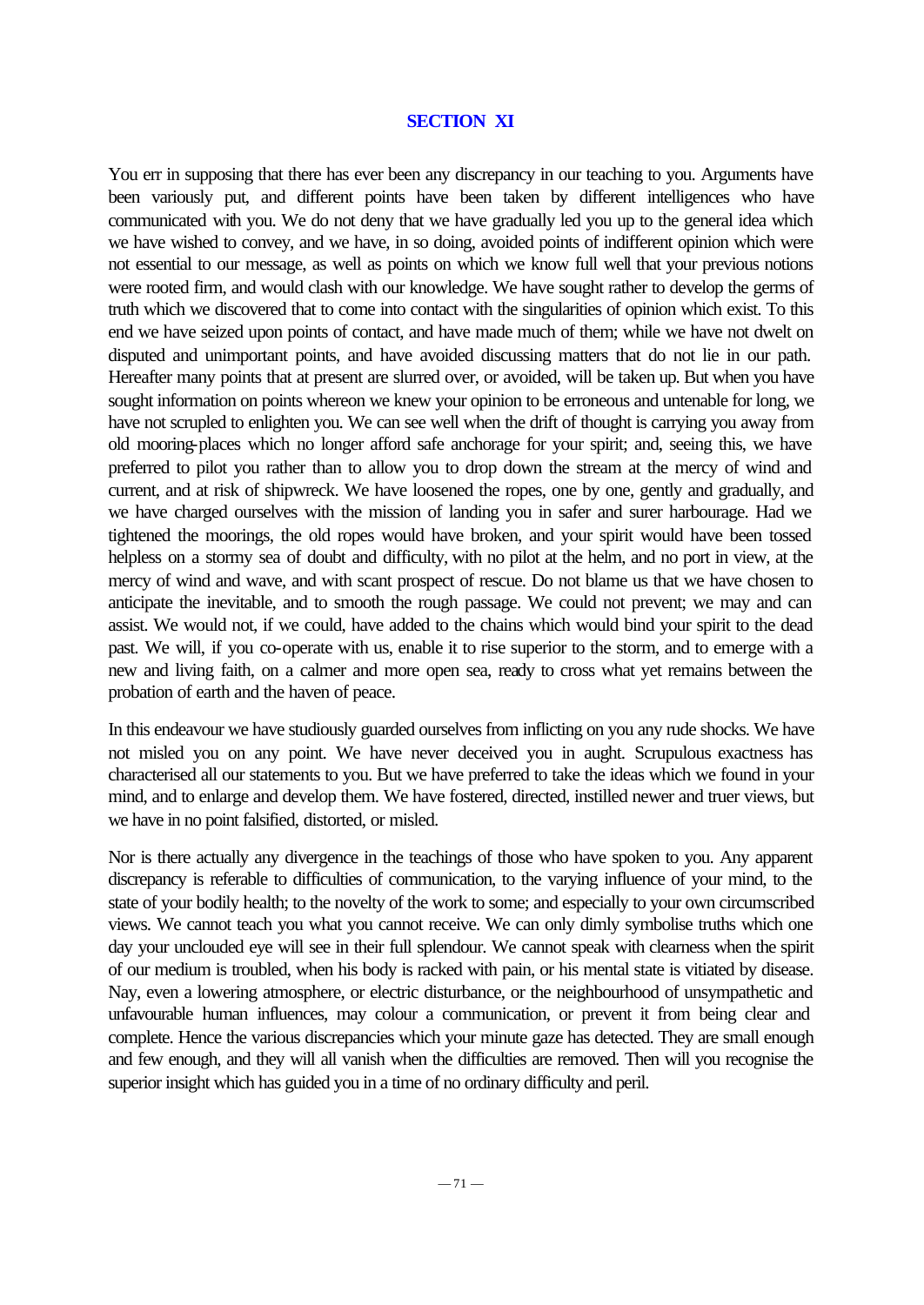You complain that there is little change of the acceptance of such views as we have put forward. Of this you can know very little. The time is far nearer than you think when the old faith which has worn so long, and which man has patched so clumsily, will be replaced by a higher and nobler one—one not antagonistic, but supplementary—and the pure Gospel which Jesus preached shall find its counterpart again on an advanced plane of knowledge. For know, good friend, that no effort which, as this, is the plan of the Supreme, is entered on untimely, or with disregard of the correlation between God's Gospel and man's wants. What comes to you from us is coming to others too. This is but one among many branches of one great plan. It will go on gradually and spread steadily among the children of faith who are fitted to receive it. The Master has so willed it. His time is not yours, nor is our vision circumscribed as yours. In due time the knowledge which we come to spread will be known among men. Meantime, progressive souls are being educated; precious seed is being sown, and the reaping and garnering shall come in their course. For that you and we alike must wait.

If you will now think carefully over what has been said, you will see that the nature of the case precludes more than presumptive proof being given of the validity of our claims. We say again, that God forces blessings on none. He offers: the responsibility of acceptance or refusal rests with you. The internal evidence will be admitted by you and by all to whom we are now concerned to address ourselves. None but those who are hopelessly involved in the meshes of the shallowest bigotry, who are bound by the fetters of a conventional theology, and shackled by an iron dogmatism, will refuse to acknowledge the internal evidence of a Divine origin in the creed which we put forward. With such as we have enumerated, the dogmatist, the bigot, the narrow-minded, the wise in their own conceit, we have no dealings. Nay, we do not even speak to those who find in the faith which has become ingrained in their very souls a sure and sufficient guide. In God's name let them cling to it. Hereafter their time of progress will come. It is not yet. To you, and to those who have advanced far enough to think with you, we need not further prove that we are not of diabolic origin or intent.

If you will further consider the views which we have put forward with respect to inspiration, you will see that we claim for our teaching that it is just one of those rungs in the ladder of progressive knowledge of God which mankind has been gradually mounting, from the time when man framed for himself a god like himself, to the present, when you are slowly learning that to attribute human infirmities and passions to the Supreme is not to do Him honour. Our revelation is in no respect different from that which has preceded, save that it is a step in advance, even as each development of human knowledge has been. Our knowledge flows from the same source, and is made known through similar channels. They are now, as then, human, fallible, and at times wrong. It must be so, as long as God reveals Himself through human agencies.

If you will further recollect the standpoint we have selected, you will see that in place of blind faith, which accepts traditional teaching—the old, merely because it *is* old—we appeal to your reason: and in place of credulity we demand rational, intelligent investigation and acceptance grounded on conviction. So far from desiring you to accept what we tell you simply because we are spirit-messengers—the new merely because it *is* new—we ask you to weigh in the scales of reason, to ponder in the light of intellect, to reject if you be not satisfied, in no case to assent or to act until conviction has been thoroughly established.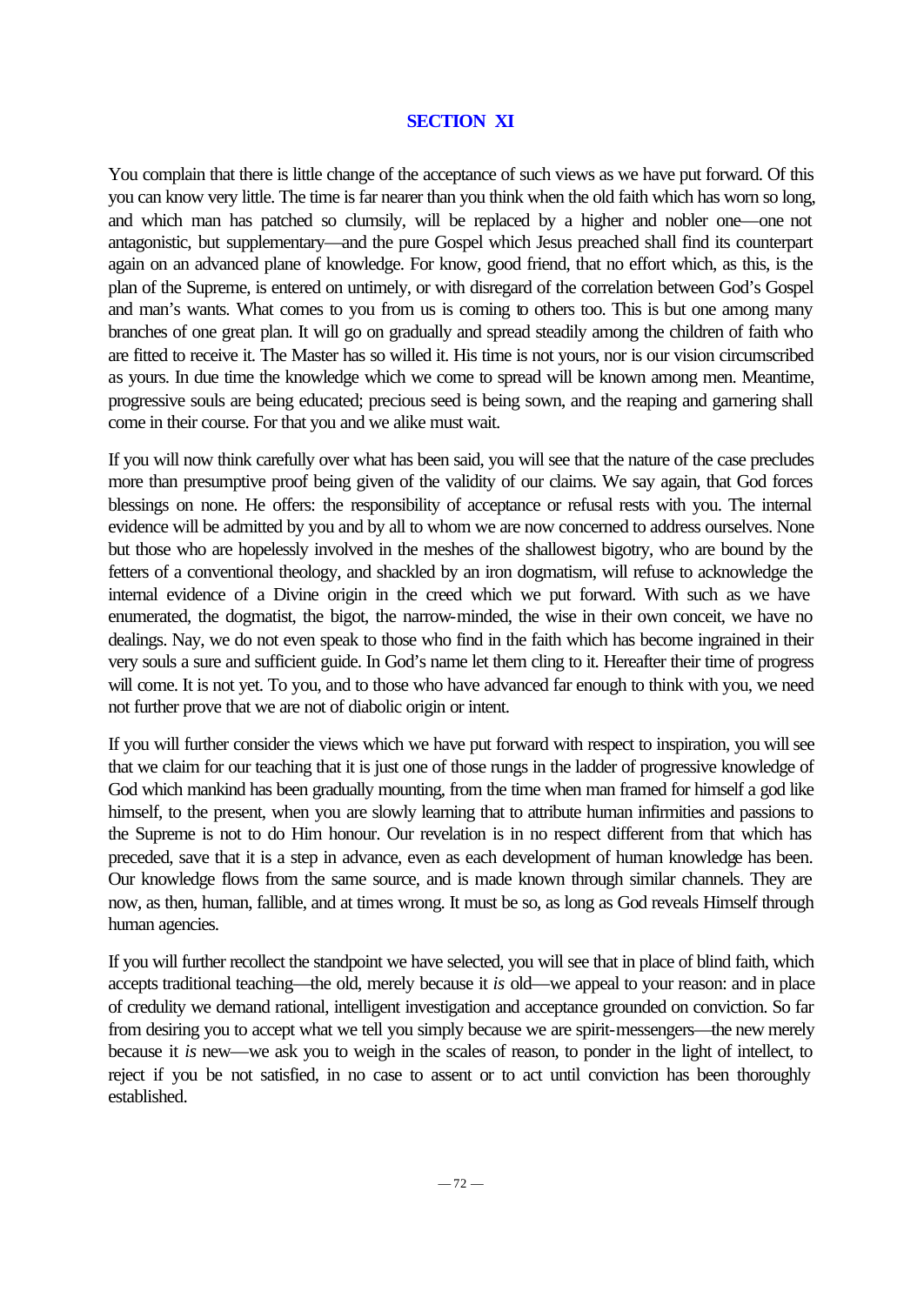So that not only is the matter of spirit-creed eminently conformable to right reason, but the grounds on which we ask you to accept it are those which a rational and logical mind will be most disposed to accept. God forbid that we should even seem to hurry any man into antagonism, real or fancied, with a creed which has for eighteen hundred years and more been adorned by the lives of many myriads of earnest and progressive, as well as earnest though mistaken souls. The fact that it has long endured entitles it to the reverence due to antiquity, though with our extended view we can see that it also makes it needful that some of its provisions, admirably suited as they were for a less advanced generation, should now fitly be enlarged and spiritualised. At any rate, we would not disturb its reign with violent revolution. We would refine and infuse new life; we would not dethrone and humble in the dust. As the Saviour told, in the accents of a life of loving and self-sacrificing purity, the story of a nobler faith than that which Sinai had revealed in accents of thunder, so we take up the Divine story at a later day, and proclaim for a world's acceptance a creed more fitted to its advanced capacities, more suited to its later wants.

*"It will reject it!"* Well, then, we at least have offered it, and to those who will surely grasp at it, its blessed influence shall seem the brighter from the contrast. It is long, frequently, between the first promulgation of a truth and its final acceptance. The seed-time must precede the crop, and the rain and the frost and the cheerless wintertide may seem to be long drawn out, but the sun bursts forth at length, and the crop springs up, and the glad summer comes with the reaping and housing of the fruit. The day of preparation may be long, the night during which the sower waits may be weary, but the harvest surely comes. You cannot retard it; you may aid in reaping it; you may even assist in sowing the seed; but in spite of man's opposition, whether he aids or not, God's work will be done. It is to the individual alone that acceptance or rejection of the Divine message matters materially. A soul is advanced or retarted in the life of progress; and the angels rejoice or mourn over the issue. That is all.

You inquire from us what position we assign Jesus the Christ. We are not careful to enter into curious comparisons between different teachers who, in different ages, have been sent from God. The time is not yet come for that; but this we know, that no spirit more pure, more godlike, more noble, more blessing and more blessed, ever descended to find a home on your earth. None more worthily earned by a life of self-sacrificing love the adoring reverence and devotion to mankind. None bestowed more blessings on humanity; none wrought a greater work for God. It is not necessary that we should enter into curious comparisons between God's great teachers. Rather would we give to all the meed of praise that is their due, and hold up the example of self-denial, self-sacrifice, and love to the imitation of a generation which sadly needs such a pattern. Had men devoted their energies to the imitation of the simplicity and sincerity, the loving toil and earnest purpose, the self-sacrifice and purity of thought and life which elevated and distinguished the Christ, they had wrangled less of His nature, and had wasted fewer words upon useless metaphysical sophistries. Those of your theologians who dwelt in the days of darkness, and who have left to you an accursed heritage in their idle and foolish speculations, would have turned their minds into a more useful channel, and have been a blessing instead of a curse to mankind. Men would not have derogated from the honour due to the great God alone, but would have accepted, as Jesus intended, the simple Gospel that He preached. But instead of this they have elaborated an anthropomorphic theology which has led them to wander further and further from the simplicity of His teaching; which has turned His name and creed into a battle-ground of sects; and has resulted in a parody on His teachings—a sight on which His pure spirit looks with sorrow and pity.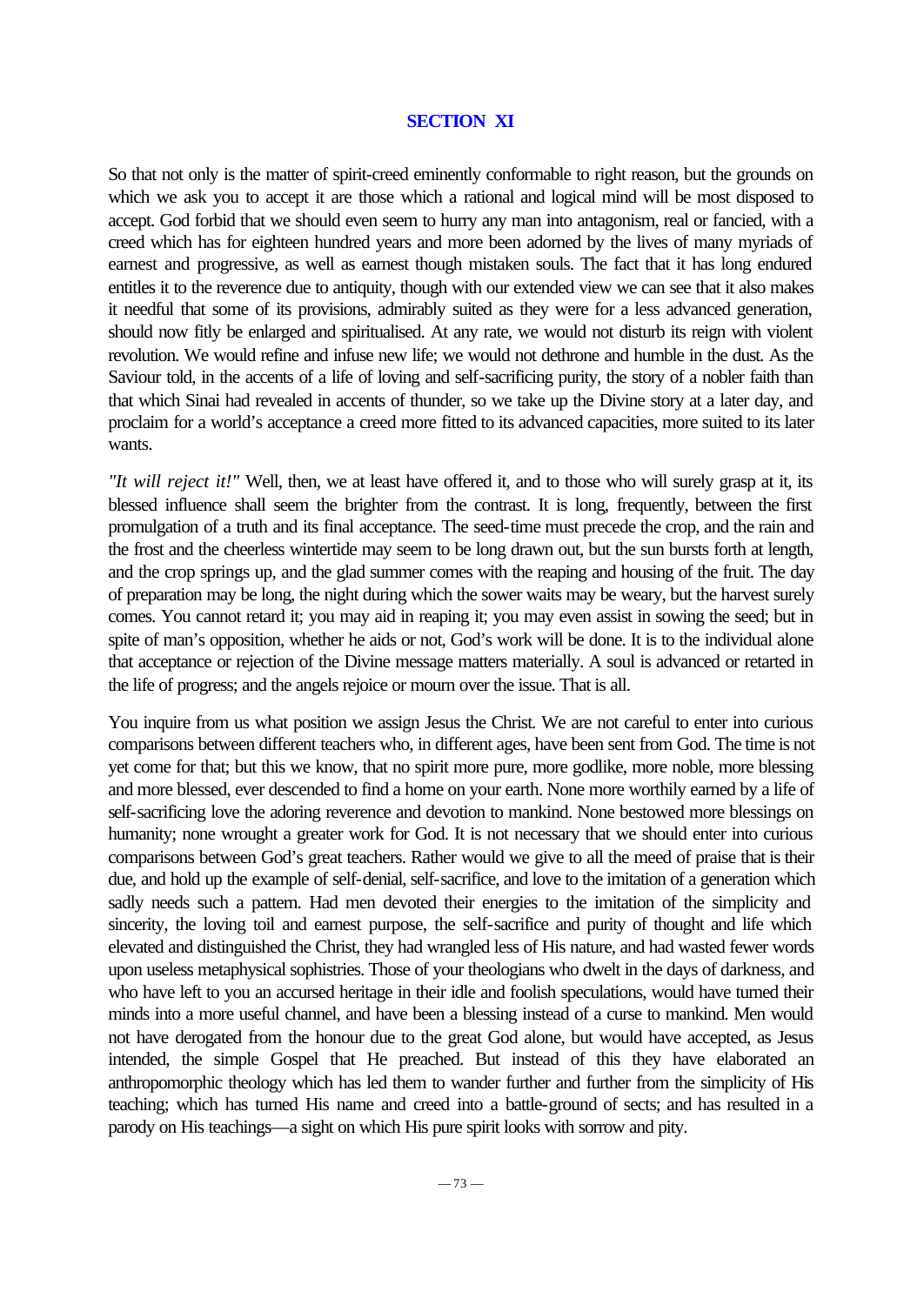Friend, you must discriminate between God's truth and man's glosses. We do not dishonour the Lord Jesus—before whose exalted majesty we bow—by refusing to acquiesce in a fiction which He would disown, and which man has forced upon His name. No, assuredly: but they who from a strict adherence to the literal text of Scripture—a text which they have not understood, and the spirit of which they have never grasped—have dishonoured the Great Father of Him, and of all alike, and have impiously, albeit ignorantly, derogated from the honour due to the Supreme alone. Not we, but they dishonour God! Not we, but they, though they have the prescription of long usage, though their words be coloured by extracts from writings which they have decided to be Divine: and though in those writings there be found words which pronounce a curse on any who may disagree with what is stated there. We do not regard such curses save with pity. We do not labour to upset belief when it is a harmless error, but we can lend no countenance to views that dishonour God, and retard a soul's progress. The attributing to a man of Divine honour, to the exclusion in very many cases of personal honour and love for the Great Father, is a mischievous error which derogates from the duty of man to his God. The holding of a narrow, cold, dogmatic creed, in all its rigid, lifeless literalism, cramps the soul, dwarfs its spirituality, clogs its progress, and stunts its growth. "The letter," says your Scripture, "the letter killeth, but the spirit giveth life." Hence we denounce such views of God as are contained in the fable of a material hell; and we proclaim to you purer and more rational ideas than are contained in the orthodox notions of atonement and vicarious sacrifice. We proclaim to you a spiritualised religion. We call you from the dead formalism, the lifeless, loveless literalism of the past, to a religion of spiritualised truth, to the lovely symbolism of angel teaching, to the higher planes of spirit, where the material finds no place, and the formal dogmatism of the past is for ever gone.

We have spoken to you with care, and with a due sense of the importance of what we say. Dwell on it with care. Ponder it with single desire for truth, and seek the Divine aid ministered to all who pray for it.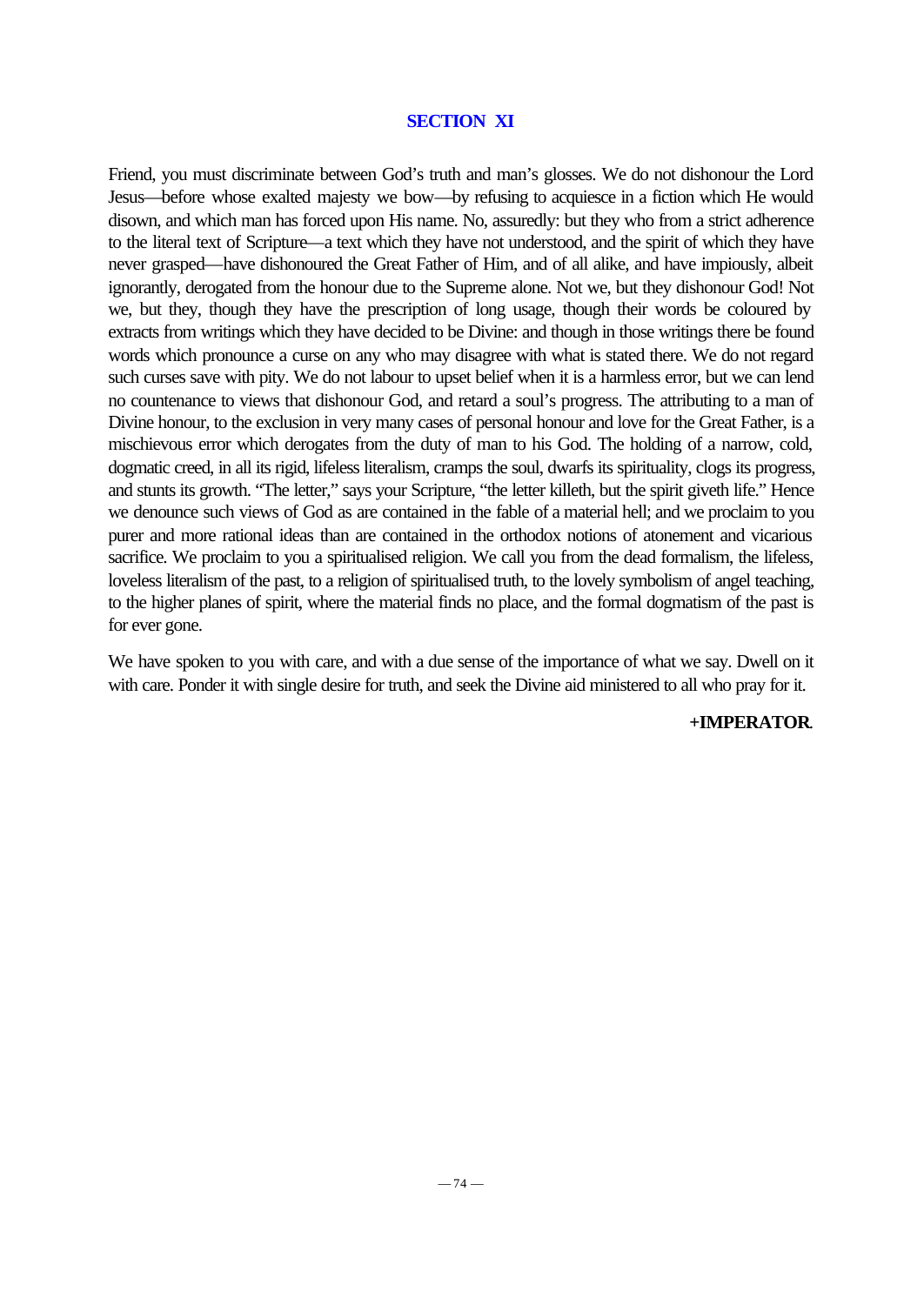[I am reluctant to publish what is so private in its nature and bearings: but I am constrained to do so, and my justification is that what was the experience of one may be the experience of many, and the history of my mental and spiritual struggles may be helpful to others who are passing through a similar phase. After an interval of some days, during which I received no communication on the subject of the religious teaching of spirits, I requested permission to state further objections which pressed strongly on my mind. As I recall my state, I was perplexed and startled by what had been said. I was unable to accept what was so new; and the great point that weighed with me was that of "Spirit Identity." It seemed in my then state that I must have complete proof of the earth identity of the communicating spirit before I could accept the statements made. I believed such direct demonstration to be procurable; and I was distressed that it was not given I did not know then (July, 1873) as I do now that the evidence of conviction is what alone is to be had; and that no cut-and-dried plan such as I propounded would really have carried with it the conviction I imagined. Moreover, I was distressed by the feeling that much that passed current for spirit communication was silly and frivolous, if not mischievous. I compared the teaching of the Christian moralists with spirit teaching very much to the disadvantage of the latter. I also considered that there was very wide divergence between teachings given by spirits, and that all sorts of opinions were professed. Most of these I disliked personally, and I did not believe that they benefited the people who received them. I fancied that many such were enthusiasts and fanatics, and was repelled by the idea. Neither from internal nor external evidence was I greatly attracted, and the objections that I put at that time were directed to the points above noticed. They related principally to evidence about identity, to what I thought would be the probable dealings of God with mankind, and to the general character and outcome of Spiritualism. The next answer made to me was as follows:—]

FRIEND, we are pleased to converse with you again; and if it be impossible for us to answer all your queries, and to solve all your problems, we can at least rectify some errors into which you have fallen as to the dealings of God with man, and the tendency of the mission which we have in charge.

The root of your error seems to lie in a false conception of God and of His dealings with mankind. Surely the page of human history bears upon it the story of one uniformly progressive revelation of One and the same God. The attempts of men to realise and picture to themselves the God whom they ignorantly worship have led to the strangest and most fallacious notions as to His nature and operations.

In the early days of man's history the crude notion of a God inherent in His spiritual nature took shape as a fetish, which was alternately prayed to with reverence or cast aside with contumely, in proportion as the prayer was granted or delayed. Men knew not that the block before which they bowed was powerless, and that round them hovered ever the bands of spirit ministers who were ready to succour and defend them, and to bear to them answers to their reasonable prayers. They could grasp no more of God than that. The tangible, palpable image was to them the embodiment of their idea. Mark this! of *their idea of God,* not of God Himself, but of the crude conception which was the best idea they could frame. Drawing their information from their own dealings, they imagined for themselves certain rules of conduct by which they proceeded to judge the God whom they had created. They feigned for Him human passions such as they found worthy of respect in their fellows. They credited Him with some failings which were inseparable from humanity as they knew it. He was jealous of His honour; longsuffering and of tender pity; according as they who spoke of Him imagined that He ought to be. He was, in short, a glorified man—a man endued with omnipotence, omniscience, and omnipresence. They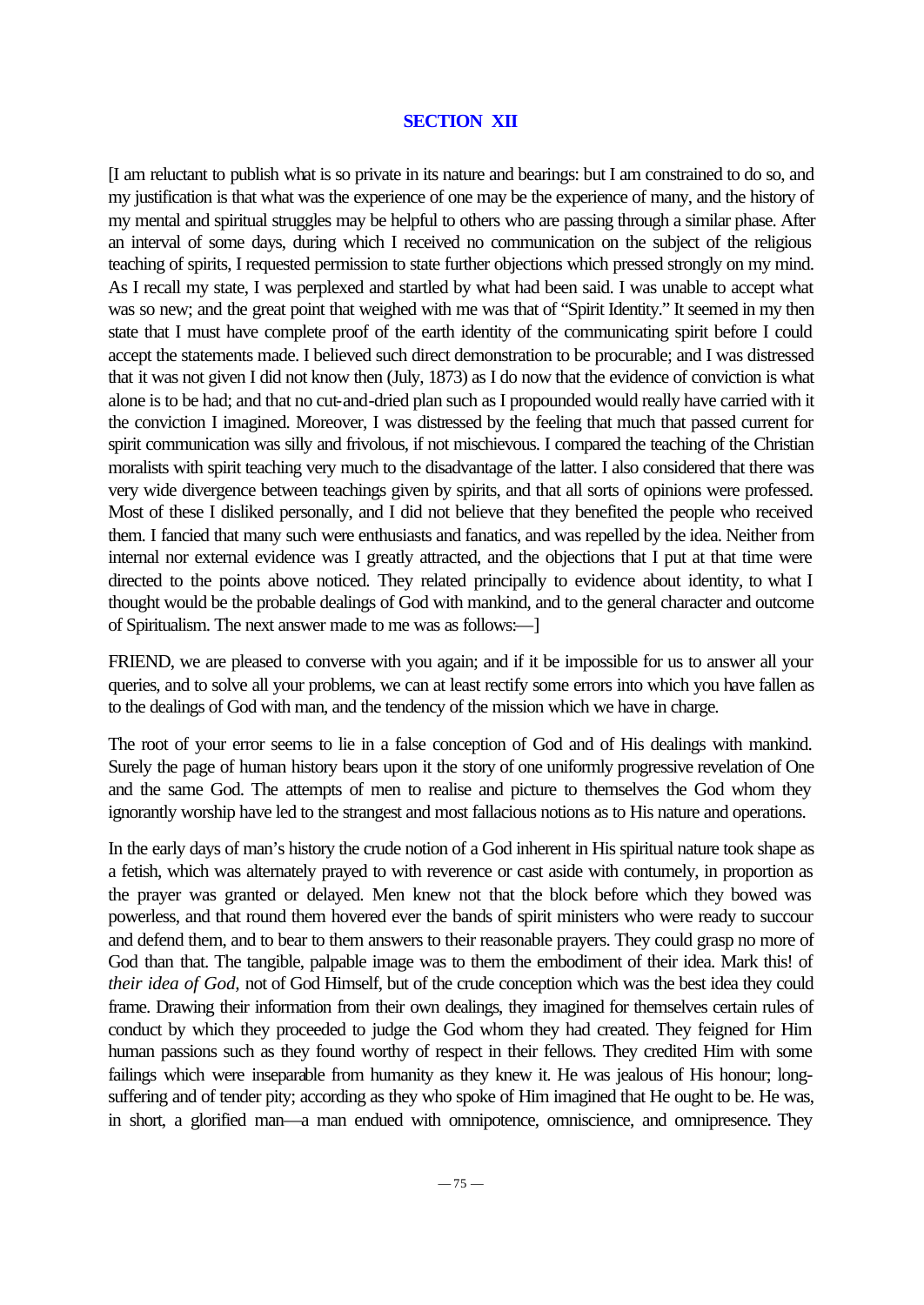feigned Him such and made Him act accordingly. Consequently all the revelation of God is characteristic of the age in which it is given. It grows with human development, and is progressively proportioned to the development of human intellect and refinement, simply because the human medium becomes capable of being impressed with more accurate views of the Deity in proportion as he has shaken himself free from his former fetters of ignorance, and has himself progressed towards light and knowledge.

We have frequently said that God reveals Himself as man can bear it. It must needs be so. He is revealed through a human medium, and can only be made known in such measure as the medium can receive the communication. It is impossible that knowledge of God should outstrip man's capacity. Were we now to tell you—if we could—of our more perfect theology it would seem to you strange and unintelligible. We shall, by slow degrees, instil into your mind so much of truth as you can receive, and then you will see your present errors. But that is not yet. Indeed, since the conception which each frames for himself is to him his God, it cannot be that revelation can be in advance of capacity. It is in the nature of things impossible.

Hence you see that when you credit God with motives and say, "This cannot be. God is acting here contrary to His nature. He cannot so act now, because He did not so act then," you are simply saying, "My idea of God is so and so, and I cannot at present get another one. According to what I believe, my God would not do so." And that is precisely what we say. You have made your God, and you have made Him act as you see fit. By and by, as your mind expands—either in your present state of being or in another—you will get fresh light, and then you will say, "Now I see that I was wrong. God is not what I fancied at all. How could I ever have entertained such notions!"

This is very much the case with all progressive minds. To some the time of development comes not in this life. They must wait for a newer light in a newer life. But to some there comes a flood of knowledge even in their present place of existence. The old grows flat and profitless. The soul craves for a newer and truer revelation; for something which shall be as the spirit among the dry bones, and shall give them a resurrection unto life.

Well, you have had, or you are having, your revelation. Your mind, as some would say, has widened, and has pictured a God more in accordance with its advanced capacities.

You have received from an eternal source—the same whence all other Divine knowledge flows down to man—a newer and richer revealing of the Supreme, others may say.

Call it what you will. The two operations of revelation and comprehension, of knowledge and capacity, must be correlative. The knowledge does not come until there is capacity to receive it. Neither does the mind get higher revelation until is has so far advanced as to feel the want of it; and that for the simple reason that it is itself the agent through which comes the revelation of which it is the recipient.

All your fancied theories about God have filtered down to you through human channels; the embodiments of human cravings after knowledge of Him; the creation of minds that were undeveloped, whose wants were not your wants, whose God, or rather whose notions about God are not yours. You try hard to make the ideas fit in, but they will not fit in, because they are the produce of divers intelligences in divers degrees of development.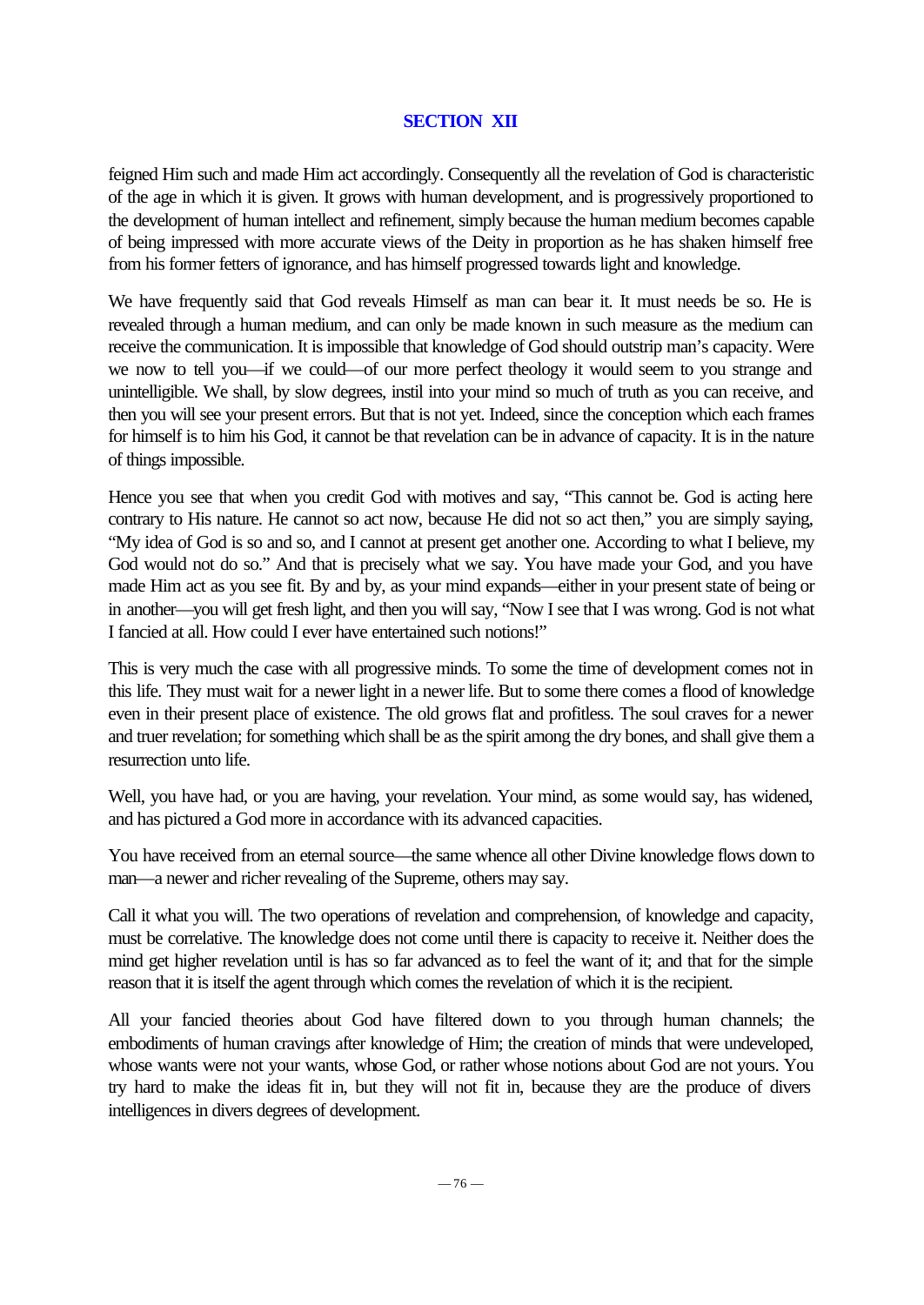Think! You say to us that we are not of God, because our ideas of Him made known to you are not compatible with some notions which you have derived from certain of the books in your sacred records. Tell us which is the God with whom we are at variance in our ideal. Is it the God who walked in human form with Adam, and is fabled to have wreaked direful vengeance on the ignorant creatures who are said to have committed what you now see to be a very venial fault? Or, is it the God who commanded His faithful friend to sacrifice to Him the only child of his love as an acceptable offering? Or is it the God who reigned over Israel as an earthly monarch, and whose care was feigned to be devoted to the enunciation of sanitary laws, or to the construction of a tabernacle, who went forth with the armies of Israel to battle, and issued bloodthirsty laws and regulations for the extirpation of innocent and unoffending peoples? Or is it, perchance, the God who enabled His servant Joshua to arrest the course of the universe and to paralyse the solar system, in order that the Israelites might revel a few hours more in gore and carnage? Or is it rather with the God who feigned to be so angry with His chosen people because they wished for a visible monarch, that He visited upon them an elaborate revenge extending over many hundred of years? Or with which of the Gods of the prophets are we at variance? with Isaiah's God, or with Ezekiel's? or with the lugubrious Deity that Jeremiah's morbid mind imagined? or with David's Divinity—half father, half tyrant, cruel and yielding by turns, always inconsistent and irrational? or with Joel's? or with John's? or with Paul's Calvinistic conception, imagined and painted with horrid phantasies of predestination, and hell, and election, and a dreamy, listless heaven? Are we at variance with Paul, or John, or Jesus?

But there is no need to press the fact that revelation has always been proportioned to man's capacity, and coloured by man's mind. The idea of God has been throughout the ages the conception, more or less vivid, of those who have been the media of revelation. The implanted idea has taken form and shape from the mental surroundings of the medium through whom it was given. Such portion of truth as the teachers have been able to impart has been moulded by the spirit of the medium into an individual shape. To none has complete truth be given, only so much of truth, such aspect of truth, as was necessary for a particular age and people. Hence it is that the conceptions of God, such as those we have now alluded to, are various and divergent. Of course, we and our God are not Joshua and his God: neither are we Paul and his God: though we challenge comparison between the God we know and reveal, and that God who was dimly shadowed forth to a people that knew Him not, by Him who knew Him best, and lived nearest to Him, the man Christ Jesus. He had received conceptions of Deity far clearer than any which His followers have grasped; His religion was simple, plain, and earnest. His theology was equally plain. The cry to "Our Father who art in Heaven," how widely does it differ from the elaborate dissertions on theology in which the Supreme is first informed of the character which man has assigned Him, and then is requested to act up to it with especial reference to the wants or fancied wants which the ignorant worshipper puts forward!

God! Ye know Him not! One day, when the Spirit stands within the veil which shrouds the spirit world from mortal gaze, you shall wonder at your ignorance of Him whom you have so foolishly imagined! He is far other than you have pictured Him. Were He such as you have pictured Him, were He such as you think, He would avenge on presumptuous man the insults which he puts on his Creator. But He is other, far other than man's poor grovelling mind can grasp, and He pities and forgives the ignorance of the blind mortal who paints Him after a self-imagined pattern. He blames not the ignorance. That is no shame, so it be not wilful. But He blames the folly which hugs a low conception of Him, and will have no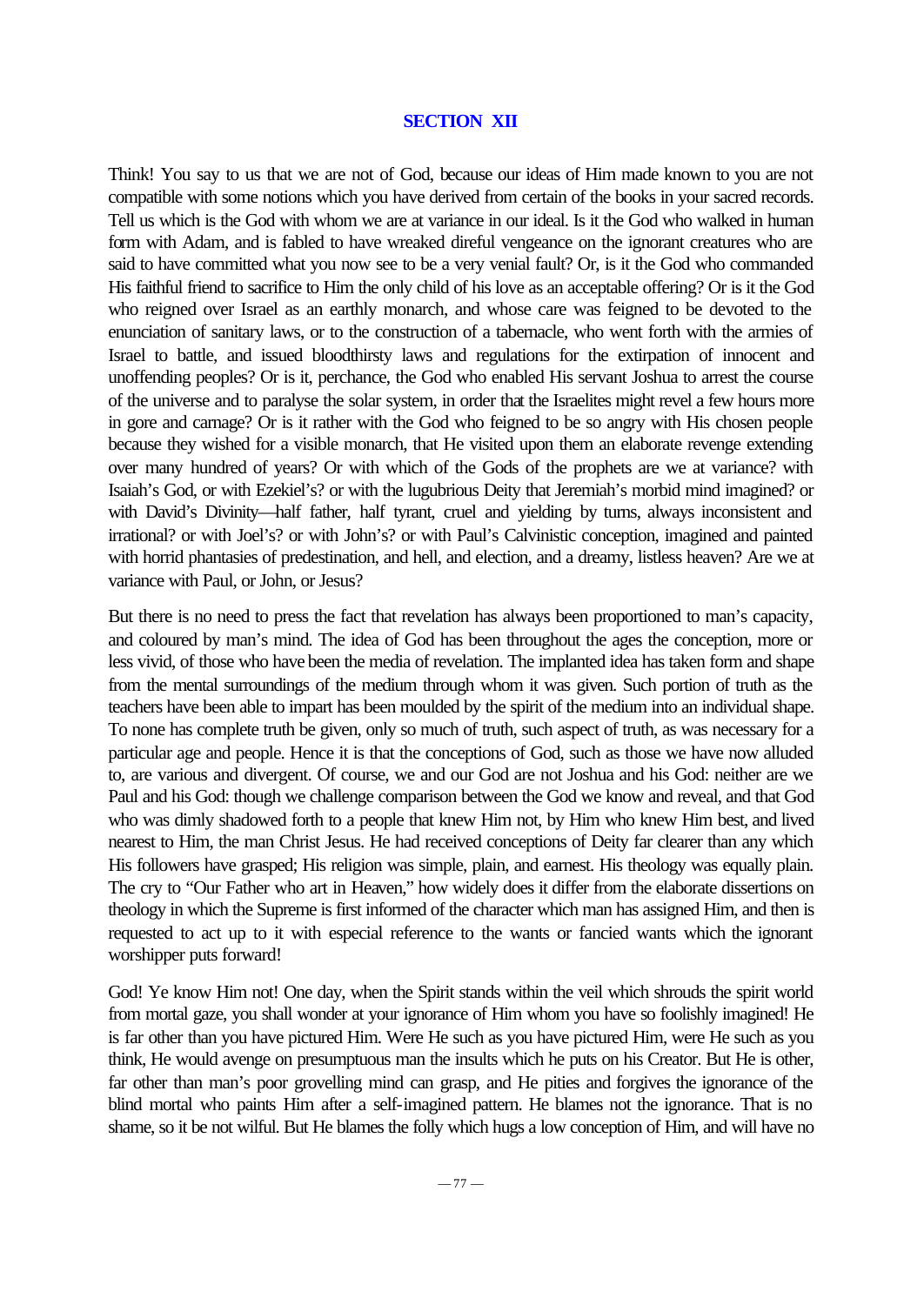light let in on the dark and musty temple in which the idol is enshrined. He blames the lovers of darkness, the haters of light, who cling to the undeveloped fancies of the past, and can see no beauty in the simple moral grandeur of the God whom Christ revealed, but must needs graft on to that noble conception the anthropomorphic fancies of previous unenlightened ages. Of such there are not a few who cannot receive higher teachings yet. But of such are not you! When you rashly complain of us that our teaching to you controverts that of the Old Testament, we can but answer that it does indeed controvert that old and repulsive view of the good God which made Him an angry, jealous, human tyrant: but that it is in fullest accord with that divinely-inspired revelation of Himself which He gave through Jesus Christ—a revelation which man has done so much to debase, and from which the best of the followers of Christ have so grievously fallen away.

If there be naught in what we say of God and of man's afterlife that commends itself to you, it must be that your mind has ceased to love the grander and simpler conceptions which it had once learned to drink in. It must be that the machinations of the adversaries have availed to reach your spirit, and that the dark edge of that cloud which they have interposed between your world and its God, is resting with baleful influence upon you. We pray that we may be permitted to raise it, and to pour into your soul once more the beams of enlightenment and peace. We do not fear that any permanent harm will rest with you. Nor do we regret that you should try the foundations on which your knowledge rests. It will not be wasted time to do so.

Cease to be anxious about the minute questions which are of minor moment. Dwell much on the great, the overwhelming necessity for a clearer revealing of the Supreme: on the blank and cheerless ignorance of God and of us which has crept over the world: on the noble creed we teach, on the bright future we reveal. Cease to be perplexed by thoughts of an imagined Devil. For the honest, pure and truthful soul there is no Devil or Prince of Evil such as theology has feigned.

Evil comes not nigh him; the adversaries flee from his presence, and the powers of evil are powerless before him. He is guarded around by angel guards, ministered to by bright spirits, who watch over him and direct his footsteps. For him there waits a career of progressive increase in knowledge, and in all that elevates and ennobles the intelligence. He need fear no Devil, unless he creates one for himself. His affinity for good draws around him influences for good. He is fenced around by guardians; nor can he, save by voluntary surrender, fall a final victim to the foe. His is no exemption from temptation, from the snares of the destroyer, or from the atmosphere which during his probation time he must breathe. The clouds of sorrow and anguish of soul may gather round him, and his spirit may be saddened with the burden of sin—weighed down with consciousness of surrounding misery and guilt, but no fabled Devil can gain dominion over him, or prevail to drag down his soul to hell. All the sadness of spirit, the acquaintance with grief, the intermingling with guilt, is part of the experience, in virtue of which his soul shall rise hereafter. The guardians are training and fitting it by those means to progress, and jealously protect it from the dominion of the foe.

It is only they who, by fondness for evil, by a lack of spiritual and excess of corporeal development, attract to themselves the congenial spirits of the undeveloped who have left the body, but have not forgotten its desires. These alone risk incursion of evil. These by proclivity attract evil, and it dwells with them at their invitation. They attract the lower spirits who hover nearest earth, and who are but too ready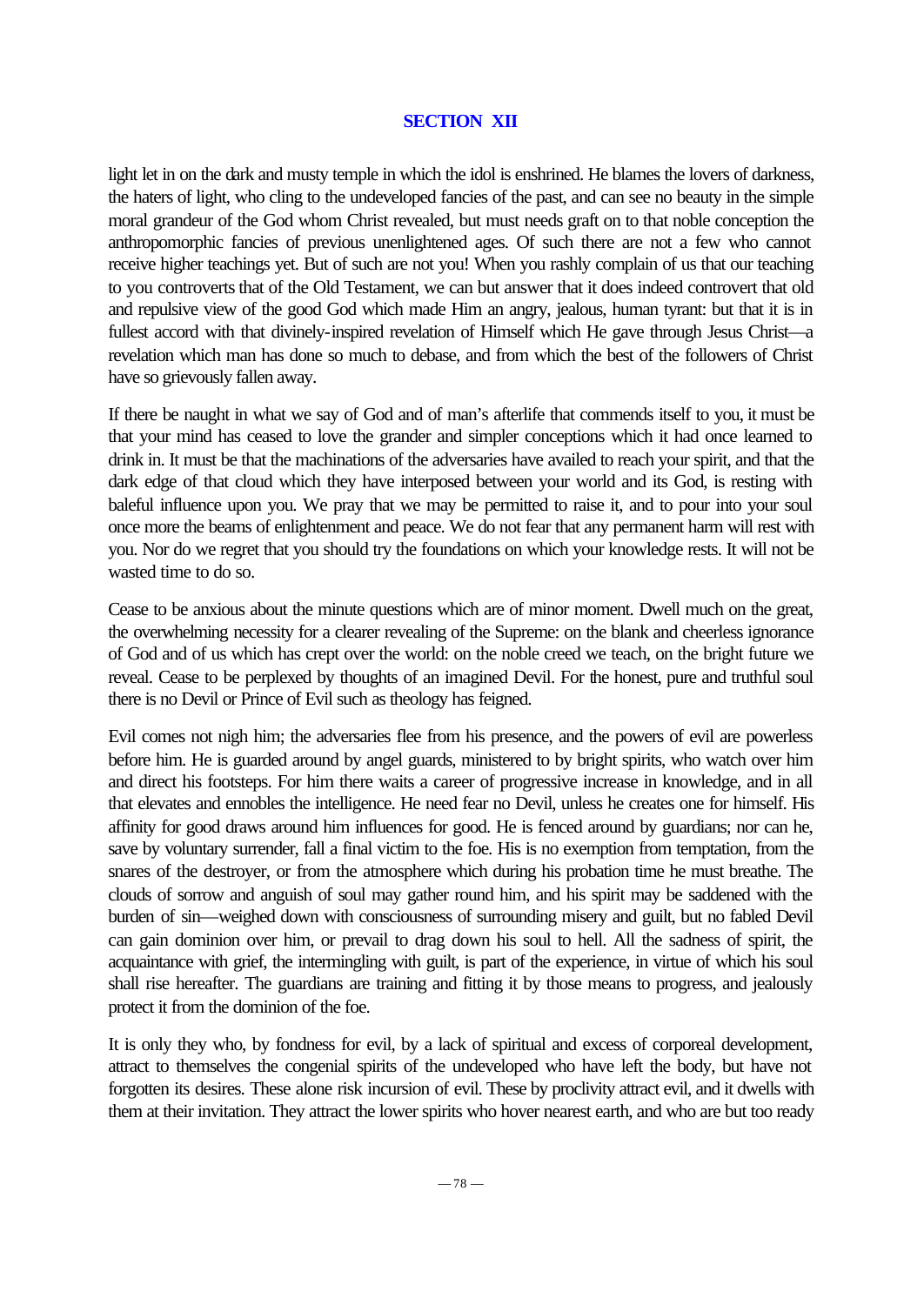to rush in and mar our plans, and ruin our work for souls. These are they of whom you speak when you say in haste, that the result of Spiritualism is not for good. You err, friend. Blame not us that the lower spirits manifest for those who bid them welcome. Blame man's insensate folly, which will choose the low and grovelling rather than the pure and elevated. Blame his foolish laws, which daily hurry into a life for which they are unprepared, thousands of spirits, hampered and dragged down by a life of folly and sin, which has been fostered by custom and fashion. Blame the ginshops, and the madhouses, and the prisons, and the encouraged lusts and fiendish selfishness of man. This is it which damns legions of spirits—not, as ye fancy, in a sea of material fire, but in the flames of perpetuated lust, condemned to burn itself out in hopeless longing till the purged soul rises through the fire and surmounts its dead passions. Yes, blame these and kindred causes, if there be around undeveloped intelligences who shock you by their deception, and annoy you by frivolity and falsehood.

More on this hereafter. Already we have said more than we had intended. And for myself, I hear the call which summons me to the adoration of the Supreme, when my prayer shall rise to the throne of Divine pity that a rill of that consoling grace may trickle down to your vexed spirit, and may shed on it healing and peace—the peace of God, the quietness of assurance and peace.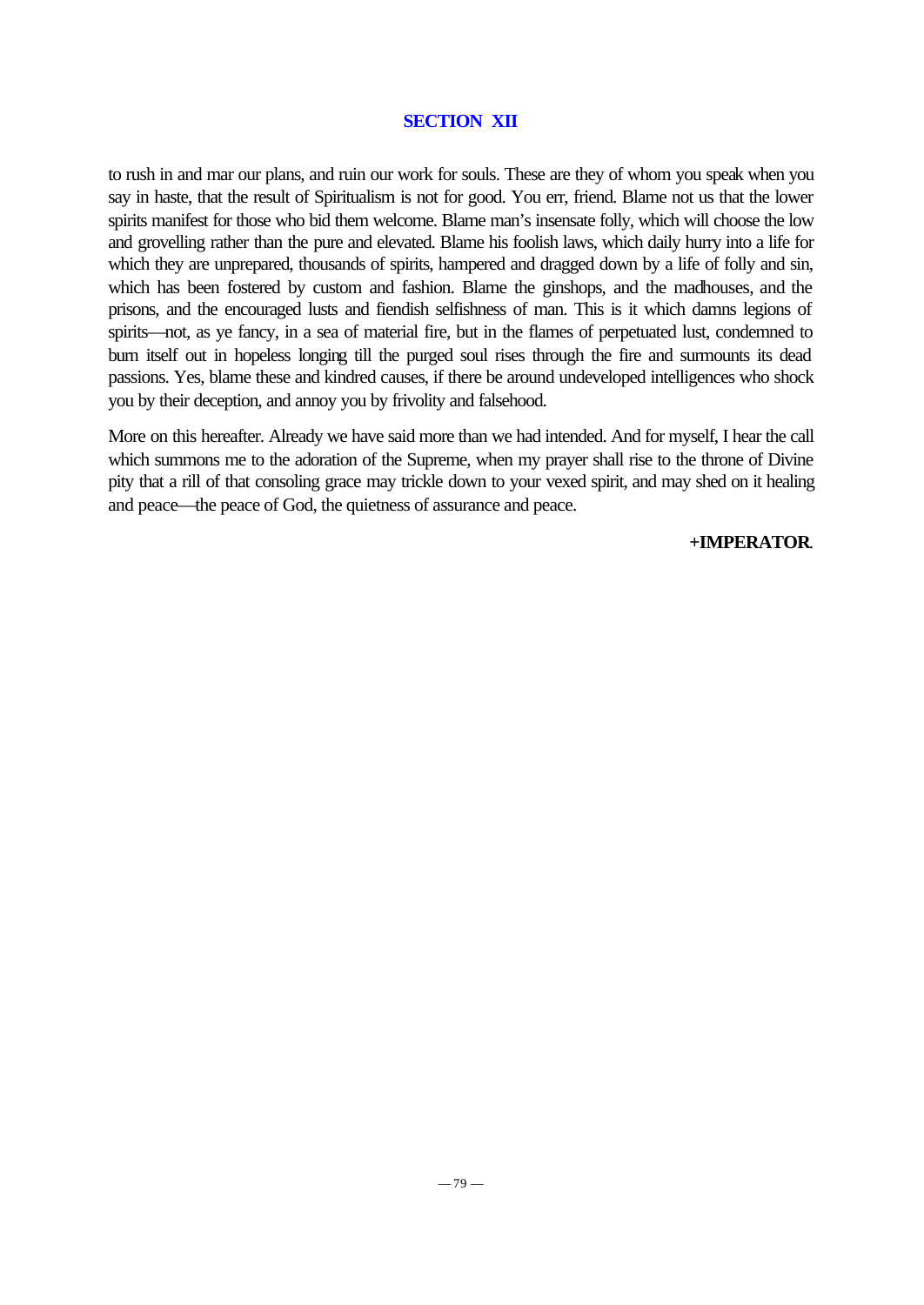[On reading over consecutively this series of communications which I had received, I was more than ever struck by their beauty, both of form and matter. When I considered that they were written with vast rapidity, without conscious thought on my part, that they were free from blot or blemish of grammatical construction, and that there was no interlineation or correction throughout their whole course, I could not but wonder at their form. As regards the subject-matter, I was still in difficulty. There was much in them with which I sympathised; but at the same time I could not get rid of the idea that the faith of Christendom was practically upset by their issue. I believed that, however it might be disguised, such would be their outcome in the end. No man, I reasoned, could accept such teaching, in its spirit as well as in its letter, without being led to throw aside very much that the Christian world had agreed to receive as *de fide.* The central dogmas seemed especially attacked: and it was this that startled me. A very extended acquaintance with the writings of theologians—Greek, Roman, Anglican, and Protestant, especially those of modern German school of thought—had prepared me to make little of divergence of opinion on minor matters. I knew that such divergences were inseparable from the subject. I also knew that individual opinion on abstruse mysteries of revelation is of little worth. I should have even been prepared for startling statements on such matters. But here was a very different matter. The points impugned seemed to me to be of the very essence of the Christian religion. to "spiritualise," or, as I preferred to call it, to explain away these, seemed to me absolutely fatal to my belief in any revelation whatsoever. After long and patient thought, I could come to no other conclusion; and I shrank from accepting such momentous issues on the *ipse dixit* of an intelligence of whom I knew, and could know, so little. I felt that I must have more time for thought: and that I, at any rate, was not ripe for the acceptance of a creed, however beautiful, which was not better attested, and less iconoclastic. These objections I stated. In answer it was written:—]

You have said wisely. Time is requisite that you may ponder deeply that which is indeed of vital import. We leave you to think over what we have advanced with a full conviction that you will, in time, assimilate the teaching, and appreciate its importance. Should you desire enlightenment from us on any points, it shall be given; but we will not force upon you other communications until time has done for you what you require. Let patience and earnest prayerfulness have full sway.

You know not in your cold earth atmosphere, so chilling, so repellent to spirit life, how the magnetic rapport between your spirit and the guides who wait to bear its petition upwards is fostered by frequent prayer. It is as though the bond were tightened by frequent use; as though the intimacy ripened by mutual association. You would pray more did you know how rich a spiritual blessing prayer brings. Your learned sages have discussed much of the value of prayer, and have wandered in a maze of opinion, befogged and ignorant of the real issue. They do not know—how could they?—of the angel messengers who hover round ready to help the spirit that cries to its God. They know not of the existence of such, for they cannot test their presence by human science in its present state; and so, with crude effort, they would reduce the results of prayer to line and measure. They try to gauge its results, and to estimate its effect by the compilation of statistics. And still they find themselves in difficulty, for though they grasp the shell, the spirit eludes their ken. Such results are not to be so measured, for they are imperceptible by man's science. They are spiritual, varying in various cases: different as are the agencies at work.

Frequently it is the unspoken petition which is not granted that is the cause of richest blessing to the praying soul. The very cry of the burdened spirit shot forth into the void—a cry wrung out by bitter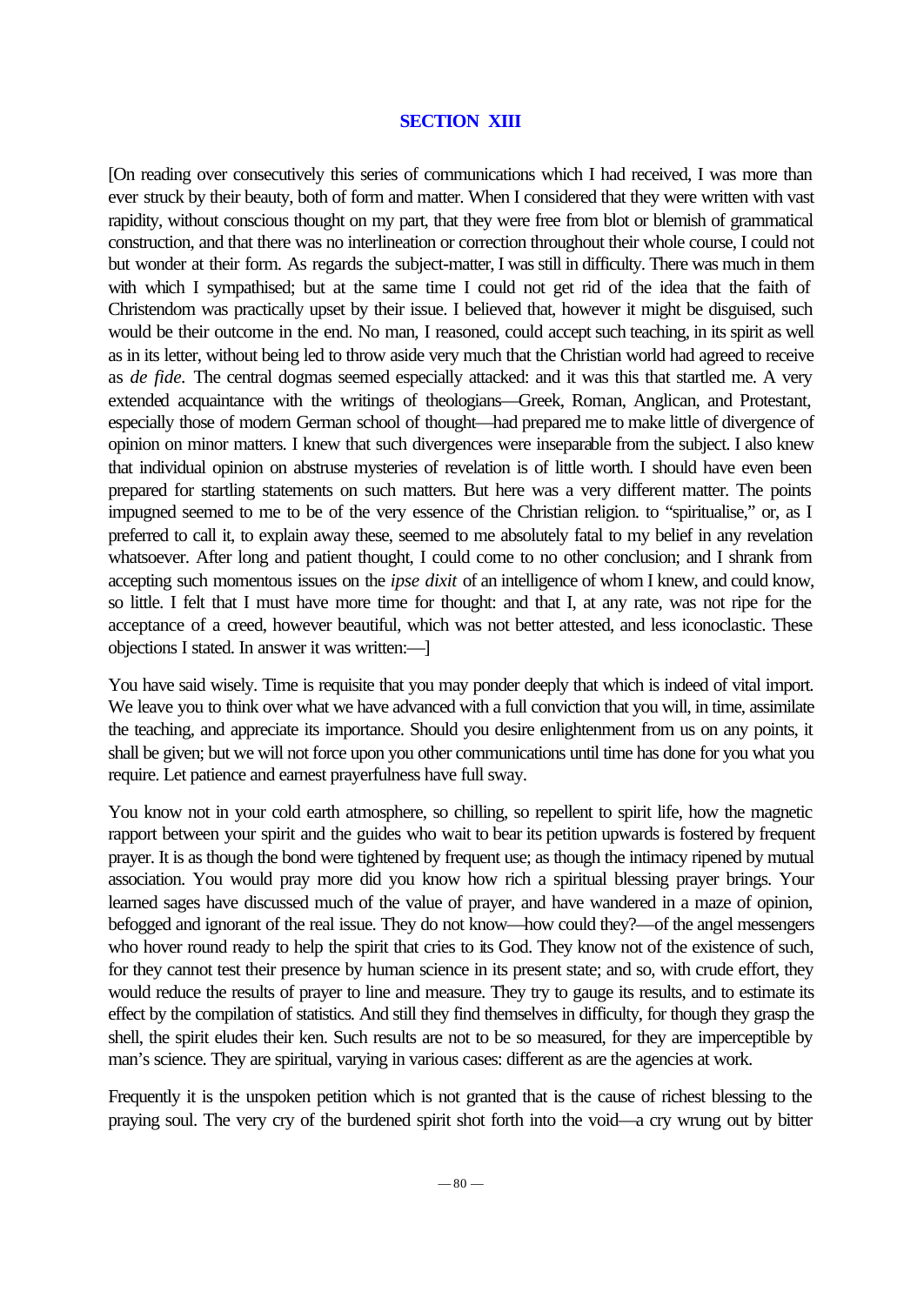sorrow—is an unknown relief. The spirit is lightened, though the prayer is not granted in the terms of its petition. You know not why: but could you see, as we see, the guardians labouring to pour into the sorrow-laden soul the balm of sympathy and consolation, you would know whence comes that strange peace which steals over the spirit, and assures it of a sympathising and consoling God. The prayer has done its work, for it has drawn down an angel friend: and the bursting heart, crushed with its load of care and sorrow, is comforted by angel sympathy.

This, the magnetic sympathy which we can shed around those with whom we are in close communion, is one of the blessed effects which can be wrought by the cry of a human soul reaching upward to its God. And under no other conditions can the full blessedness of spirit intercourse be realised. It is the spirit that is most spiritualised that alone can enter into the secret chambers where the angels dwell. It is to the soul that lives in frequent communion with us that we are best able to come nigh. This, friend, is invariable: another part of that unchangeable law which governs all our intercourse with your world. To the spiritual soul come, in richest measure, spiritual gifts.

Nor is it always the answer which man in his ignorance expects that is the truest response to his petition. Many times to grant his request would be to do him grievous harm. He has asked ignorantly, petulantly, foolishly: and his prayer is unheeded in its request: but it has availed to place his spirit in communion with an intelligence which is waiting an opportunity of approach, and which can minister to him strength and consolation in his necessity.

'Twere well if men would more strive to live a life of prayer. Not the morbid life of devotion falsely so called, which consists in neglecting duty and in spending the precious hours of the probation of life in morbid self-anatomy: in developing unhealthy self-scrutiny: in idle, dreamy contemplation, or in forced and unreal supplication. The life of prayer is far other, as we advise it. Prayer to be real must be the heart-cry, spontaneous and impulsive, to friends who hover near. The fancy of a prayer to the ear of an ever-present God who is willing to alter unalterable laws in response to a capricious request has done much to discredit the idea of prayer altogether. Believe it not! Prayer—the spontaneous cry of the soul to its God through the friends who, it knows, are near, and are ever ready to catch up the unuttered petition and bear it upwards and ever upwards till it reach a power that can respond—this is no matter of formal preparation. It consists not in any act of outward show. It is not necessarily syllabled in utterance: far less is it trammelled by conventional form, or bound up in stereotyped phraseology. True prayer is the ready voice of spirit communing with spirit: the cry of the soul to invisible friends with whom it is used to speak: the flashing along the magnetic line a message of request which brings, swift as thought, its ready answer back.

It is the placing of a suffering soul in union with a ministering spirit who can soothe and heal. It needs no words, no attitude, no form. It is truest when these are absent, or at least unstudied. It needs but a recognition of a near guardian, and an impulse to communion. To this end it must be habitual: else, like the limb long disused, the impulse is paralysed. Hence, it is those of you who live most in the spirit who penetrate deepest into the hidden mysteries. We can come nearest to them. We can touch hidden chords in their nature which vibrate only to our touch, and are never stirred by your world's influences. 'Tis they who reach highest in their earth-life, for they have learned already to commune with spirit, and are fed with spiritual food. For them are opened mysteries closed to more material natures: and their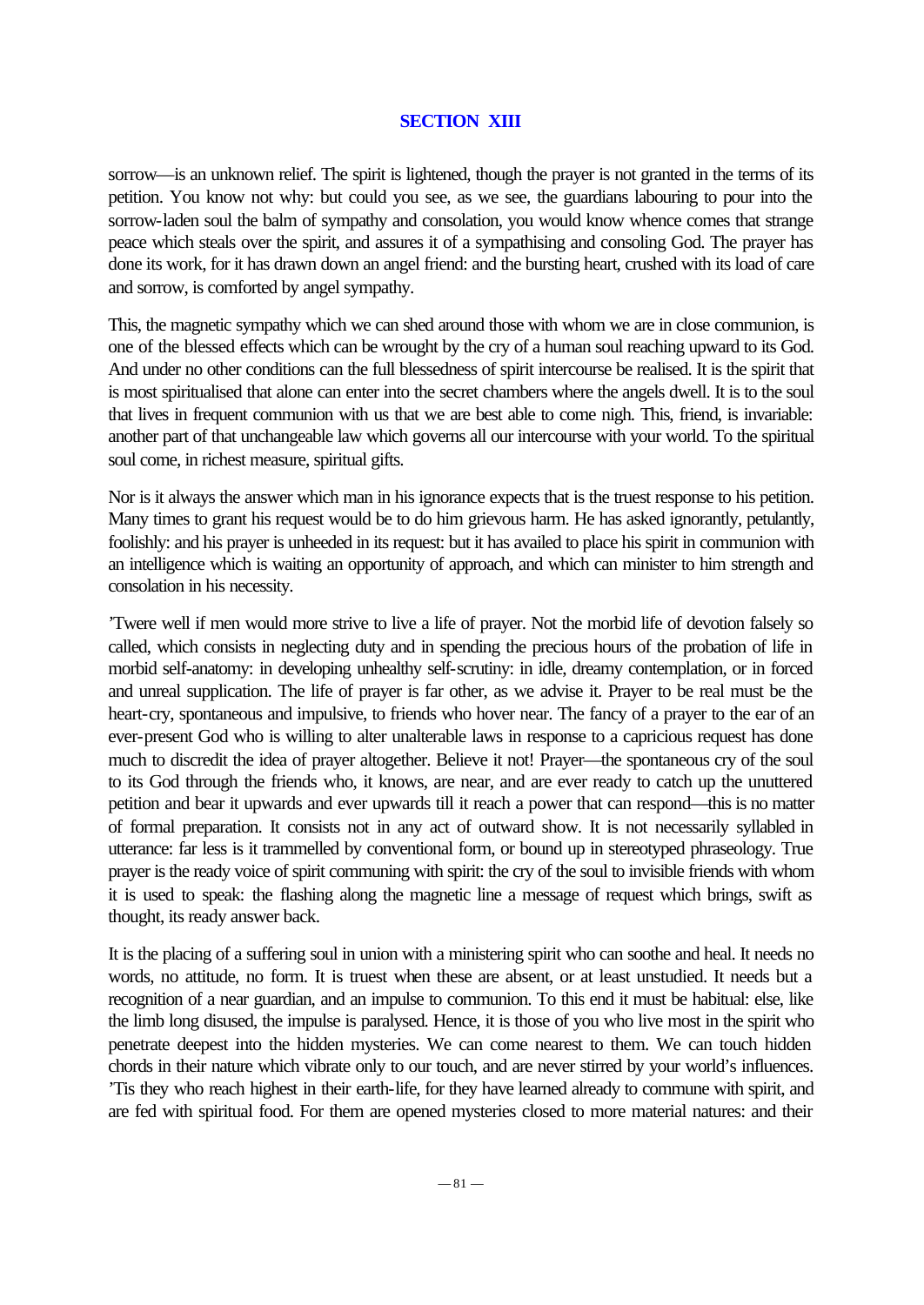perpetual prayer has wrought for them this at least, that they live above the sufferings and sorrows from which it cannot exempt them, seeing that such are necessary to their development.

Alas! alas! we speak of that which is little known. Were this grand truth better realised, man would live in the atmosphere of the pure and elevated spirits. His spiritual attitude would drive from him the base and baleful influences which too often beset those who pry unbidden into mysteries that are too high for them, and which, alas! beset and annoy even the best at times. If it prevailed not to obtain exemption, it would provide protection, and do more to strengthen us than all else that man could do. It would avail more to sanctify the acts, to purify the motives, and to keep alive the reality of spirit communion than anything which we know of.

Pray, then; but see that you pray not with formality, heartlessly, and with unreal supplication. Commune with us in communion of the spirit. Keep a single eye to the issues of such communion as respect your own spirit. The rest will follow in due course. Leave abstruse and perplexing questions of man's theological controversy, and keep close to the central truths which so intimately affect the well-being of your spirit. The vain bewilderments which man has cast around the simplicity of truth are manifold. Nor is it for you to disentangle them, nor to decide what is or is not essential in that which has hitherto been revealed. You will learn hereafter to view much that you now regard as vitally essential truth, rather as a passing phase of teaching which was necessary for those to whom it was given. It is human weakness that impels you to rush to the end. You must tarry, friend, tarry long yet in the early searchings before you reach the goal. You have much to unlearn before you can penetrate all mysteries.

We have more to say to you on this. But for the present enough has been written. May the Supreme keep us and you, and enable us so to lead and guide you that in the end truth may shine on your darkened soul, and peace may dwell within your spirit.

#### **+IMPERATOR**.

[I made no rejoinder to what was last said, but I thought over it, and was preparing to say somewhat, when I was imperiously stopped. The hand dashed off with violent speed, and the communication following was written without pause in an incredibly short space of time. So vehement was the effort that I was in a state of semi-trance until it was complete.]

Stay! stay! stay! Attempt not now to argue, but learn yet again of the truth. You are impatient, and it is in your mind to say foolish things. What matters it to you if what we say contradicts that which others have believed? Why shrink back at that? Does not all faith firmly grasped contradict some other faith? Nay, does not each faith contain within itself elements of contradiction? If you know not so much as that, then are you not fit to go forward. From those old creeds and faiths, venerable in their antiquity, but crude too frequently in development, men have derived comfort. They have found their utterances convenient and suitable for them. They have derived from them a satisfaction which they do not bring to you. Why? Because your spirit has outgrown those old, and to you lifeless, utterances. They benefit you not. They are powerless to stir your soul. They have no voice for your spirit: no remedy for your wants. They are but faint and far-off echoes of what to some was a living voice, but which to you is cold and meaningless.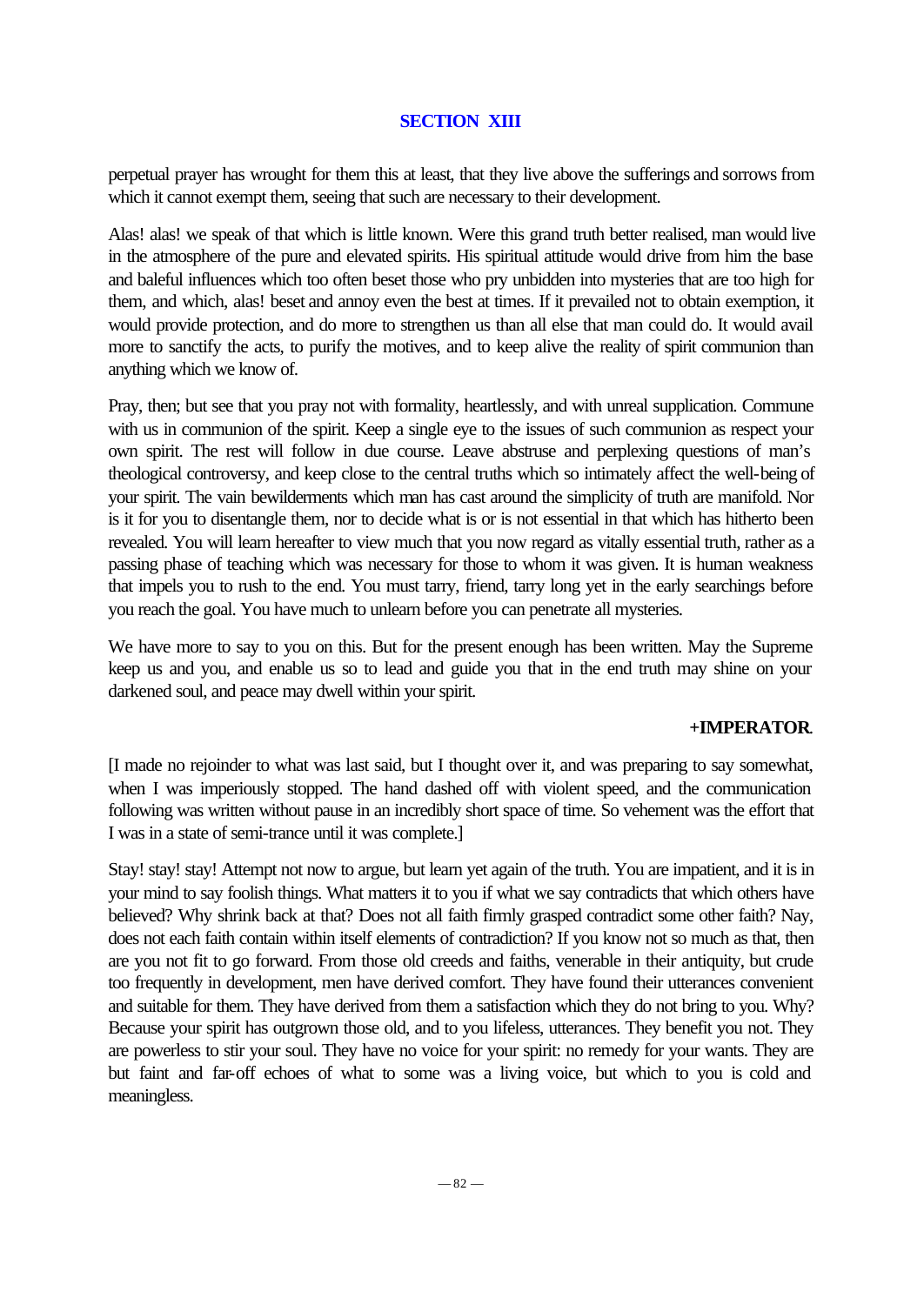Why, then, perplex yourself at that? Why linger, striving in vain to extract a meaning from that which to you has none? Why turn a deaf ear to a living voice which cries to your soul from the land beyond in accents which are living, burning, true? Why refuse to listen when the voice speaks of the true, the spiritual, the noble, of all that is real and actual in place of the dying or the dead? Why, for a fancy from reverence for a lifeless past—cut yourself off from the living present, from the communion of spirits, from the society of those who can tell you noble truths of God and of your destiny?

Surely this is but madness, only the influence of spirits who would gladly hold back the soul and drag it down to earth. Were our revelation a blank contradiction of the old, what is that to you? Ours speaks in living accents to your spirit; you know it; you drink in it, and find it to be a blessed influence. The old is dead to you. Why linger round the lifeless form? Why embrace the mouldering corpse which was once a living being instinct with Divine truth?

Your sacred records tell you how, at the sepulchre of Jesus, the angel message to the sorrowing friends was one of aspiration. "Why seek ye the living among the dead? He is not here, He is risen." So, friend, we say to you: Why linger in the dead past, the sepulchre of buried truth, seeking, in fruitless sorrow, for that which is no longer there? It is not there, it is risen. It has left the body of dogmatic teaching which once for a restless age enshrined Divine truth. There remains but the dead casket. The jewel is gone. The spirit has risen, and lo! we proclaim to you sublime truth, a nobler creed, and a Diviner God.

The voice which in ages past has sounded in the ears of those to whom has been entrusted the Divine mission on their earth and to their generation reaches even to this age and to you. It has ever been so. God deals now in no other sort than He has ever dealt with men. He calls them up to fuller light, to higher truth. It is theirs to accept or to reject the heavenly message. Probably it has been to each aspiring soul a difficulty that the past, the familiar, the venerable faith has charms from which it is hard to sever. In the first blush of perplexity it seems to the bewildered spirit that all must go that is old and cherished, and the new and untried must be accepted. It seems to be a death; and man shrinks from death. Yes; but it is a death unto life. It is a passage through the tomb to a land of life and hope. Even as the spirit soars in freedom from the body of death from which it has been emancipated, so does the enfranchised spirit, set free from the trammels of the past, soar aloft in liberty, the liberty of the truth which, Jesus said, alone can make man free. You know it now; but you shall know it hereafter.

This, then, is our cry to you. Why turn your face to the dead past, when the living present and the bright future attract, and promise rich store of blessing? Were we in our mission the absolute contradiction of the old, what is that to you? The old words are spiritless, and you cannot infuse into them again the spirit that is gone. Leave them to those for whom they still have a voice and a meaning, and follow with unfaltering step the impulses of the Divine Spirit which lures you on to higher views of truth. Quit the dead past, though it be to journey through a new present to an unknown future.

But, friend, it is not so. The past casts a glamour over you, and you share the common idea that the new must utterly destroy the old. Did Jesus so say? Did He counsel the abolition of the Mosaic teaching? Yet, as we have before said, our teaching is no more startling development as compared with His than was His as compared with Moses'. That which we present for your acceptance is the complement rather than the contradiction of the old; the growth to a fuller stature; the development of a wider knowledge.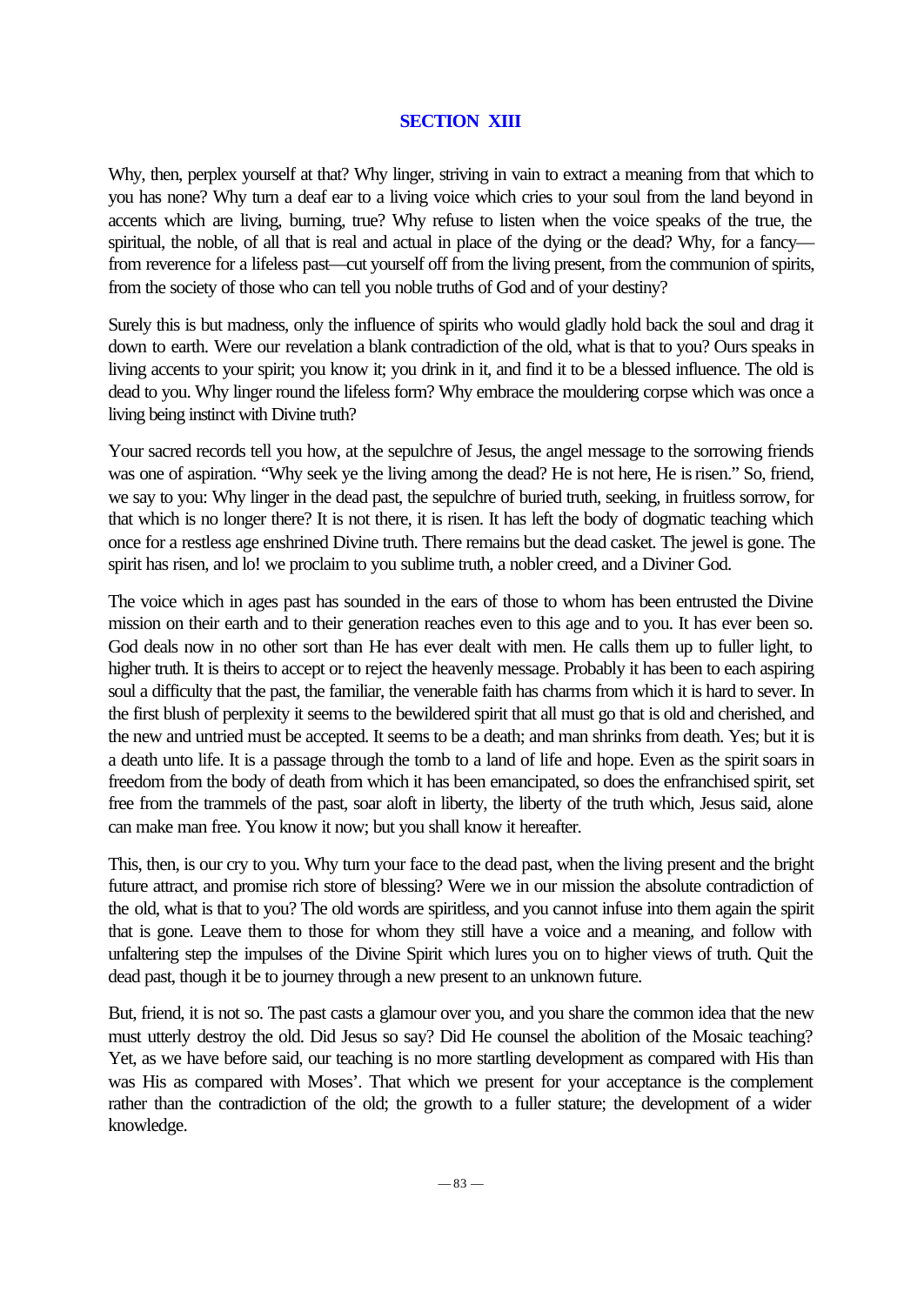If you meditate deeply on the state of the world when Jesus proclaimed to it His reformed faith, you will see many points of similarity to that which now obtains among men. It is not, we reiterate, more startling to read the gospel which we preach alongside of that which passes current among men for religion, than it was to put the gospel of Jesus in juxtaposition to the ritual of Pharisaism, or the sceptical indifferentism of Sadducee. The world then needed a new revelation, even as it does now; and that which it received was not less startling than is this to those who love the old, and desire not to be stirred from the paths to which they are accustomed.

In those days, even as now, the revelation of God, which had been adapted to the special wants of a special people, had been overlaid with rubbish, until it had become a mass of ritual without a meaning and without life. For many long years the voice of God had not been heard, and man had begun to crave, as he craves now, for a renewal of the Divine message. The old had become dead, and he sought for a new and living voice. It came to him—this Divine utterance—in the voice of Jesus; from a source the most unlikely, as men think; from a quarter least calculated to command respect of the educated Pharisee, or to carry conviction to the scoffing Sadducee. Yet that voice prevailed, and for 1800 years has animated the religious life of Christendom. The creed so originated has become debased, but the spirit of the Crucified is in it even now; and it needs but the vivifying touch to call it forth into new life. The old rags with which man has thought to clothe it may readily be thrown aside, and the truth shine all the brighter for their loss.

The source from which our revelation comes is not more strange that was the source of that power wielded by Him who was to His generation the despised carpenter of Nazareth. Men sneered at Him in the plenitude of their scorn; even as they sneer at us. They were ready to stare at His marvels; they would follow Him in hosts to marvel at the physical miracles which were wrought through Him; but they were not sufficiently spiritual to drink in His teachings. They are ready now to wonder at us and our mighty works, even as they wondered then. Even as then they sought for yet further and further tests— "Come down from the cross, and we will believe on thee"—so now there is even one more test which is necessary to ensure complete conviction. They called Him a deceiver, even as they cry out now. They hooted Him out of their society; they drove Him out of their midst, and they strove by their laws and by their influence to crush out the new doctrine from their land. New it was indeed, but the truth that it enshrined was old, old as the God who gave it, only new in form. Ours is new now, but the time shall come when men shall see that it is but the risen truth of ages past, rejuvenescent and eternal.

The Divine truth which we proclaim is not more strange to you than was the message of Jesus to His age—the age that sneeringly asked whether any educated person of position and respectability—"any of the Pharisees or the rules"—had believed on Him. Both were progressive developments of the same continuous stream of truth, suited to the wants and cravings of those to whom they were vouchsafed. Meditate on the mental condition of Nicodemus, and contrast it with that of many such in your own day. And be assured that the same power which availed to stir the dead faith of the Jew, and to reveal his God more clearly, is still able to infuse new life into the well-nigh lifeless body of Christian faith, and to restore it to energy and vitality.

May the All-wise guide, bless, and keep you.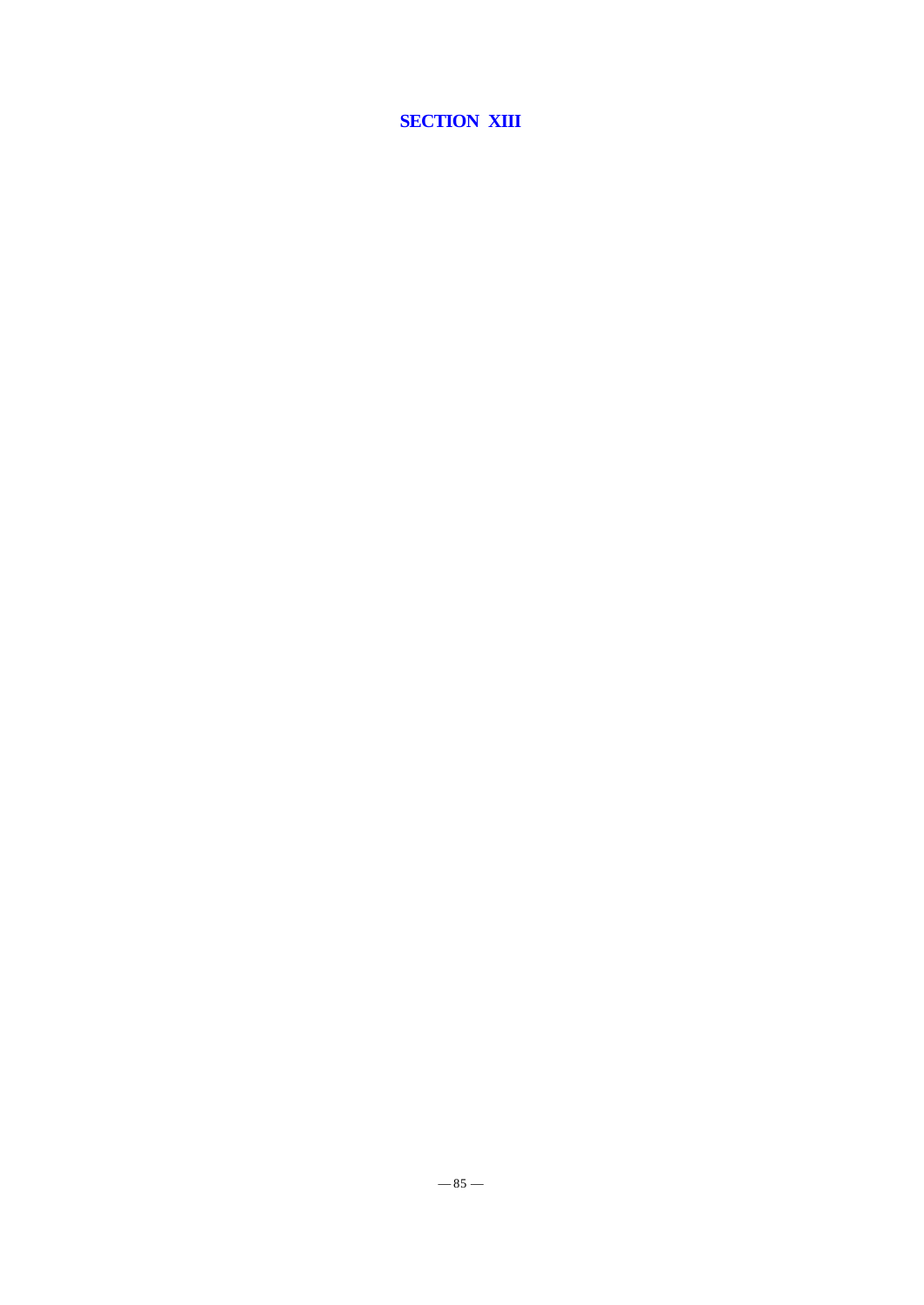[The communication last recorded produced considerable effect on me, and it was some days before I replied. When I did so, I objected thus:—]

*The parallel betwen the days of Christ and the present days is comprehensible. I can quite*  imagine an educated Sadducee looking on the pretensions of Christ with scorn; and he would *have been wrong, as we now know; but, as I think, very excusably wrong. Judged by the mere light of reason, they would seem monstrous. And a Sadducee of that day, whose tone of mind was set against the supernatural, would excusably refuse to credit what must seem to him a lie, or a delusion. For myself, I do not see how he could do anything else. Yet he had a concrete man before him—one whom he could see, and whose words he could hear; one whose life he could test as to whether it was in accord with the holy teaching which fell from His lips. I am so far worse off that I have only an impersonal influence to deal with, only the utterances which may conceivably be the voice of my spirit questioning with itself. I have nothing to lay hold of. All around me I see Spiritualism vague, and frequently contemptible, in its utterance. Its revelations are shadowy where they are not silly; and frequently one is shocked by that which passes current under its name. I cannot see my way. As to you, I know nothing of you, even if you be an entity at all. I do not see any way of satisfying myself about you; nor would it help me very much if you were to assume shape as a previous dweller on this earth. Had you ever a personality, or are you merely an influence? It would help me somewhat if I could picture you as a definite individuality. But, on the whole, I wish you would leave me alone.*

[I had in fact become wearied out with this strenuous conflict between my own strongly-conceived opinions and those of an Intelligence so powerful in statement and so coherent in argument. I was torn by conflicting emotions, and undergoing, no doubt, a state of preparation necessary for what was to follow. The answer came thus:—]

Friend, we sympathise with your questionings, and will try to aid you. You say that the sceptical Sadducee was better off in that he had the definite personal Jesus before him. Doubtless he had; but, so far from that being a help to him, it would be an additional cause of perplexity. He would find it far harder to associate the son of the carpenter of Nazareth with God's new revelation, of which he recognised the want, than you do to associate us with the Supreme. "Is not this the carpenter?" would be to him a far more serious difficulty than your query, "Is this an individuality?" For he would see all around him the tangible and palpable difficulties which he could not surmount. The lowly origin, the humble friends, the world's scorn, the rejection of the mission by all on whose opinion he had been accustomed to rely—all this would form a real and very insuperable difficulty; one which, if your words are taken literally, you would yourself hold him justified in considering final. And, assuredly, if in the end he failed to grasp the message and to accept the Messenger, he would, if honest, be guilty of no sin. He would but have lost an opportunity of progress which would recur when he was more fitted to avail himself of it.

With you the case is otherwise. You have to deal with no external difficulties. You have simply to battle with intellectual doubt. You know and acknowledge that the words which have been spoken to you are such as you might reasonably expect from a teacher sent from God. They are fraught with a message the need of which you feel, the beauty of which you admit, and the moral grandeur of which commends itself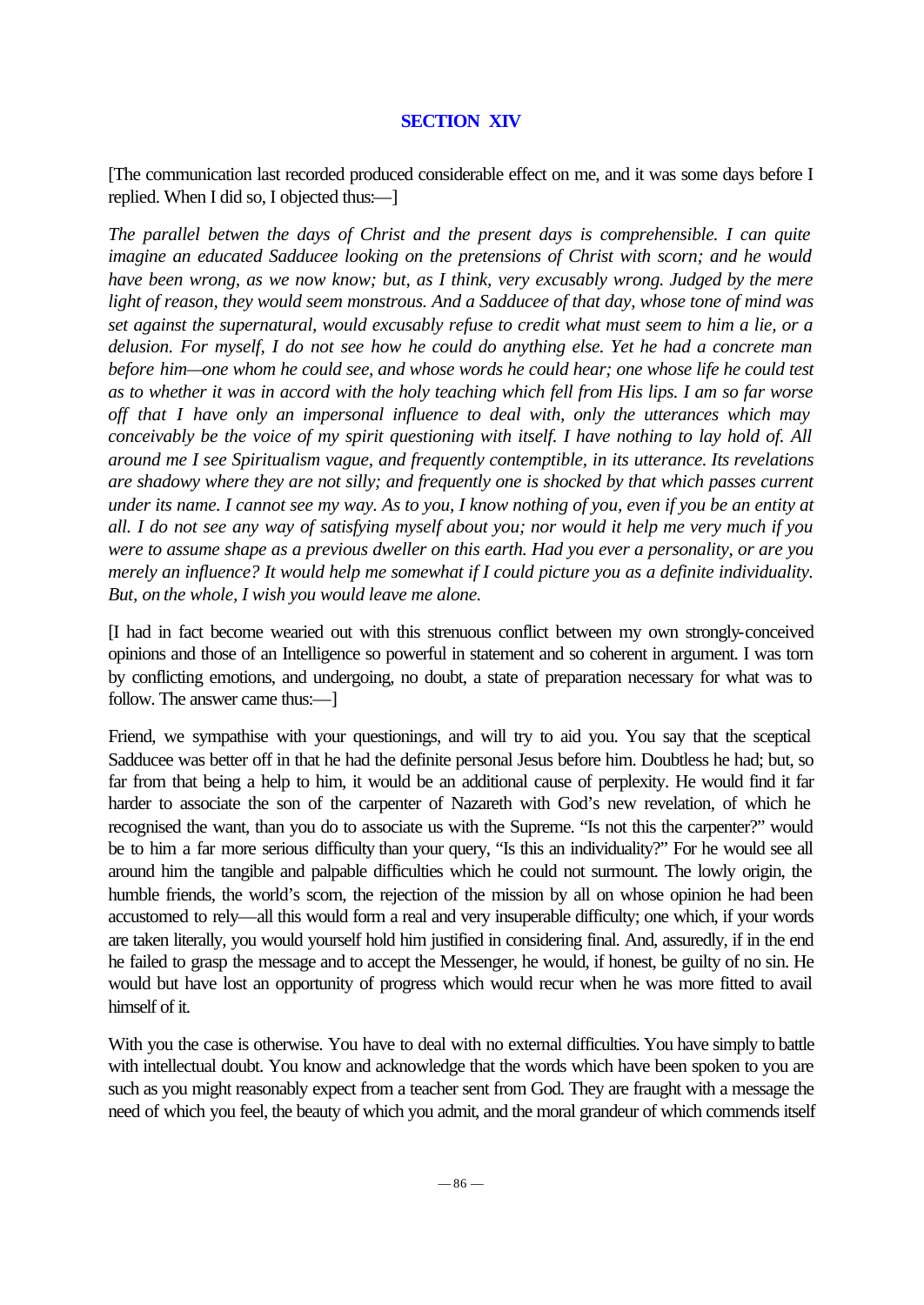to all who are fitted to receive it. You know it full well that it originates in some source external to yourself. You must know that no unconscious effort of your own mind could produce that which contradicts the outcome of your own thoughts. Were the thoughts we utter those which would naturally spring from your own mind, you might have room for hesitation. But it is not so. And no theory of selfquestioning, however ingenious, will satisfy your mind. You know that is not so; and the phase of doubt through which you now pass, and which is so evanescent, can exercise no permanent influence upon you. When it is gone, you will wonder how you can ever have imagined that I am not an entity as real as yourself, and as real as any embodied intelligence whom you call "man."

Yes, friend, time is all that you require; time for patient thought; time to weigh issues, to estimate evidence, and to tabulate results. The words which have stirred you so deeply—you know not how deeply—are the words of one who sees your thoughts, who sympathises with your difficulties, and not least with those very doubts and questionings which now perplex you. During my earth-life I was a prominent actor in scenes of difficulty not unlike those which preceded the life of the Christ, and which are now recurring. It has been so in all cycles where the revolving course of time brings round a similar condition of things. Man in all ages has been constituted mentally the same. He is developed: he progresses; he thinks more deeply; he knows more. But sure as in your world night succeeds to day, so surely there comes a time when his conceptions of the Deity become faint and unreal; when the spark of Divinity within him craves for a fuller knowledge, and cries to heaven for a message from its God. A new revelation is needed. The craving spirit of man yearns for it. The old has done its work, and from its ashes rises the new, which is to the receptive soul the voice from on high that speaks words of consolation and comfort. It has ever been so. You know it. You can trace it all through the history of God's dealings with mankind. And why should it cease to be so now? Why now, when man most needs it, should the voice be dumb, and the ear of the Supreme be deaf?

You say that you know nothing of me. Why will you confuse the messenger with his message, why will you insist on associating with that which is Divine the vehicle through whom it is conveyed?

[The result of the argument was that , in reference to my weak-kneed faith, I got what I obstinately fought for. And when I had so far prevailed, I saw how hollow was the boon for which I had contended. I began to grasp, as I had been unable to grasp before, the tendency of the teaching, and to separate it from the individuality of the messenger. I went back over the time during which this argument—portions of which only I think it well to print—had been in process, and I grasped as I could not grasp before what was to me, in very truth, a new Revelation. The messenger became lost in the importance to me of his message: and the desire to probe and prove minute points of detail was lost in the full blaze of conviction that then first burst upon me.

This state, however, was evanescent. I was too wedded to old habits of analysis to let impulse and enthusiasm take the place of logical conviction. Moreover, early religious training asserted itself, and I recurred to my old theological objections. The first effect passed, and after an interval of two days I resumed my objections. During that time I had carefully read over and over again all that has been printed here, and much that is too personal for publication. I had estimated the experience of a year, during which I could discover no departure from strict truth. And I came clearly to the conclusion that the Power which was in action was—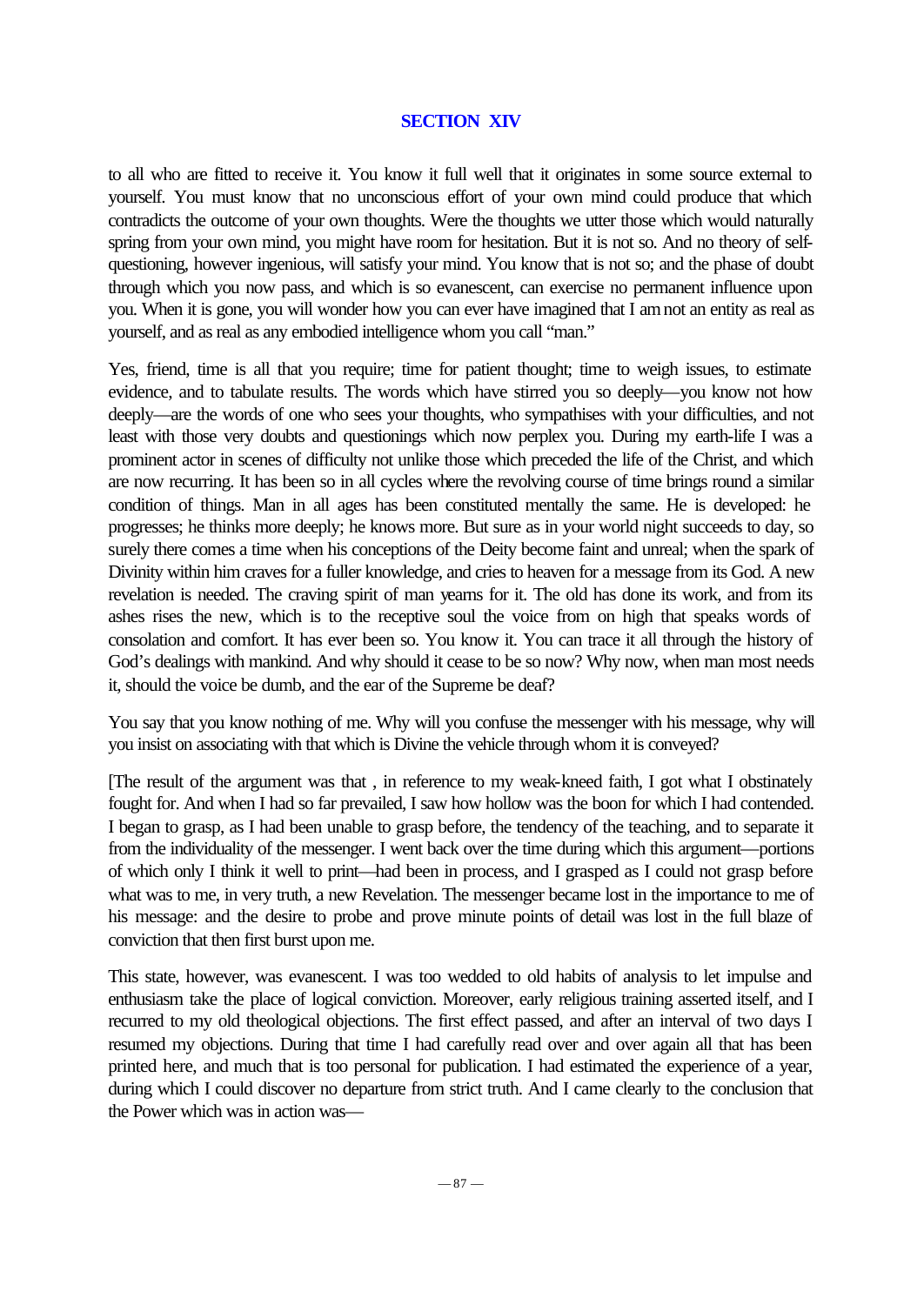- (1) external to myself;
- (2) truthful and consistent in its statements;
- (3) pure and elevated in the religious teaching which it conveyed.

This seemed clear to me: and I turned to consider the question of identity, and the claims put forward. As to other matters, I felt that they might wait. The points which had settled themselves in my mind raised a strong presumption that the truthful intelligence of the past was truthful still. But then came the doubt as to how far all might be the work of "Satan transformed into an angel of light," labouring for the subversion of the faith. My exact objection was put thus:—]

*May it not be said with some pretence of fair criticism that your teaching tends to what men call Deism, Pantheism, or (wrongly, I know) even to Atheism? Does it not degrade God to the level of a Force, and tend to breed in man a doubt as to the absolute truth of anything? God, one begins to think, is only a name for the influence which permeates the universe, pictured differently by different peoples in different ages. The revelation of Him comes* ab intrà, *imagined in the mind, not revealed to it. Christianity is one of many forms of faith, all more or less mistaken. Man gropes on more or less blindly, evolving for himself, from time to time, ideas more or less erroneous. Since God exists only in the conceptions, each man has his God peculiar to himself. Absolute truth, out of mathematics, does not exist. And so man, at his best, becomes a solitary unit, alone with his own spirit, replying to its questionings, evolving views which satisfy for a moment, only to be succeeded by others, which in their turn give way to newer ideas; unless, indeed, intellect becomes fossilised, and the old views are permanent because they have ceased to live.*

*This colourless idea is to supplant a Gospel which bears the Divine* imprimatur: *whose precepts are precise, whose morality is as elevated as most men can grasp, and which is enforced by a system of definite reward and punishment such as experience has always found necessary in dealing with men. This Gospel, so backed, has not been, as you say, successful in raising men to a very high pitch of moral perfection. How, then, am I to expect that a philosophy such as yours, which has a shadow of good, indeed, but a shadow only, dim, vague, and impalpable, which is destructive of the past, without the power to construct for the future: how can I believe that this can hold in hand rebellious minds which have chafed under a religion so precise in its moral* dicta, *so forcible in its appeals to human interests, so commended by its Divine origin and by the halo shed around it from the saintliest life ever held up for human imitation? It seems to me most unlikely.*

*I do not now repeat what I have said about the hazy source from which this teaching comes: nor do I insist upon the dangers which I forsee from its general adoption. That danger is too remote to need enlarging on. At the same time it is an important factor in the argument, that your teaching would, as it seems to me, relax many of the wholesame bonds which have been valuable morally, socially, and religiously to mankind. And were that which we know as Spiritualism to flood the community, I sadly fear that it would leave men enthusiasts and fanatics; and that the world, so far from having gained ground, would have relapsed into the blindest superstition, and the shallowest credulity. I may be utterly wrong; but so it strikes me. I cannot see that your teaching is any substitute for what men have believed. Even if it be what it pretends to be, surely*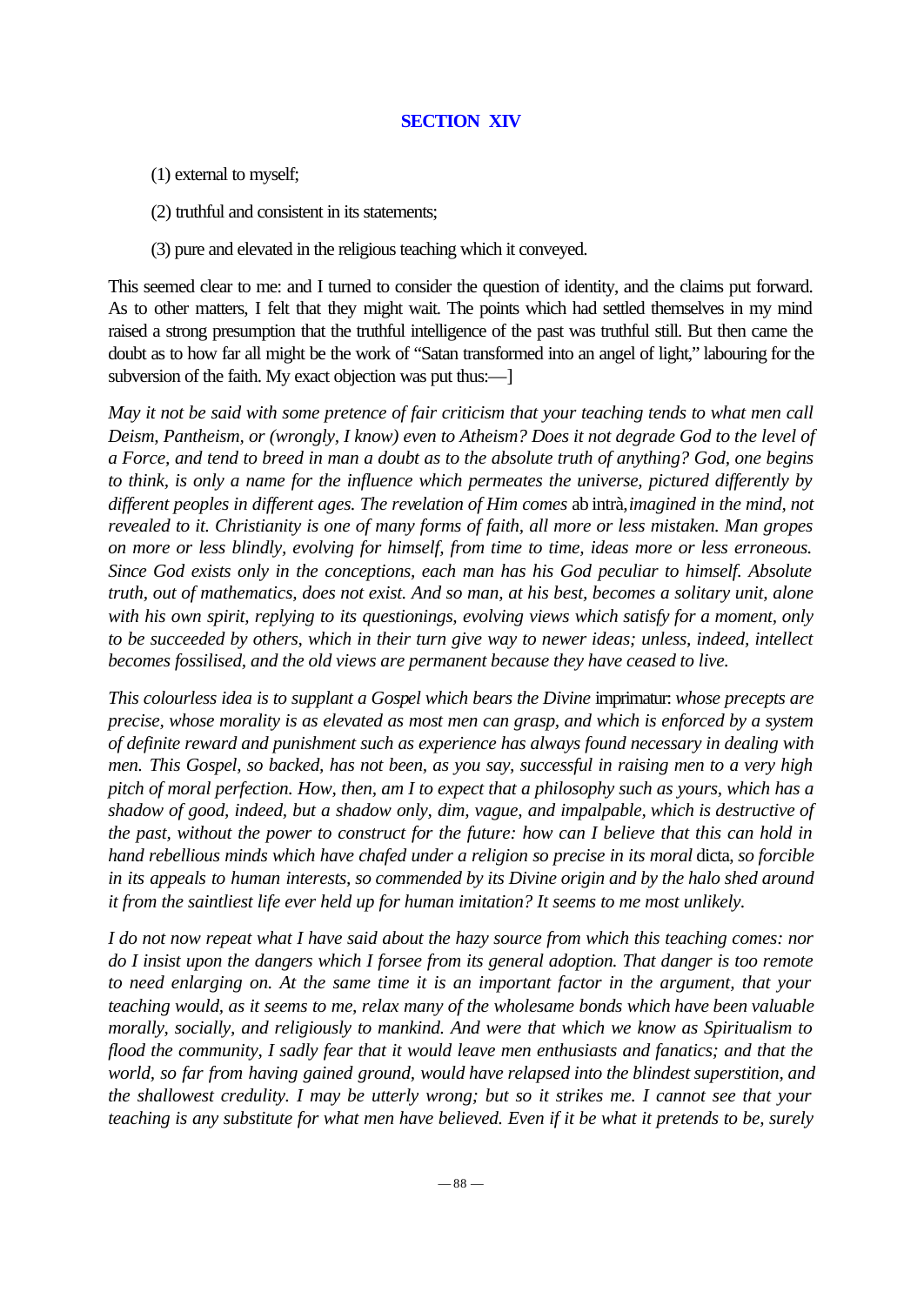*man is no more fit to be governed according to such notions than he is to live on angels' food. Even in its highest form it is of doubtful practical utility, while, in many of its more vulgar shapes, it seems simply pernicious and demoralising.*

In the name of the Supreme, we greet you. It is not in our power to help you now. What we say seems to you other than it is. The upheaval which has so disturbed your mind has left it in a condition little fit to weigh niceties. For that you must bide your time as patiently as may be; meantime the training is valuable to you. You will know the why as you knew it not before; and impulse and enthusiasm will yield to experimental knowledge and calm conviction. The venerable belief which has been assented to rather than accepted will pale before the knowledge of truth which is born of investigation and logical analysis. What we have said merits the deepest study. We would have you take every opportunity of reading over consecutively what has been written; and of thinking deeply on the whole tenor of our intercourse with you. We claim to be judged by our whole communion with you, by words and deeds alike; by the moral effect of our teaching, no less than by its relation to previous creeds, by the spiritual atmosphere which we bring with us, no less than by the imperfect utterances in which logical sublety may readily find a flaw.

For the present it is enough that we solemnly reiterate our claim to be the bearers of a Divine message. The words we speak are the words of God. You know it; and no additional argument can add any weight to our claim on this head. You are no more the sport of evil, than you are deluded by phantasies of a diseased brain. Evil does not tell of God, as we tell. Nor can any brain tell you what we have told you, and give you evidence such as we have given. When you are more calm you will see this. Were you in other state now, we should have somewhat to say concerning the sin of curiously seeking out indication of evil which may be fastened on that which is holy and divine, even as when the holy Jesus walked your earth 'mid its corruptions and its curses, the devils whom He ejected turned on Him through the mouth of the orthodox religionists, and charged Him with association with Beelzebub. We do not care to answer such objections. They bear on their face their own sufficient refutation. When you have had time to think calmly, we will make such answer to your objections as may be requisite. For the present it is better that you give yourself to meditation and prayer. Pray, friend, with zeal and earnestness, that you may be guided into all truth.

That prayer at least you cannot refuse to put up, even though it be dictated by the very Tempter. Pray, in company with us, for enlightenment and patience; for power to see and for grace to follow the truth. Pray that you may be released from the fetters of dogmatism which would bind your aspiring soul; and that being released you may be guided in your upward progress, lest you soar and fall. Pray that the influence of others may be separated from your own soul's wants; that you may have grace to choose the right, and to leave others to select what they find suitable for them. Pray that you may realise clearly the responsibility of choice or rejection, and that you may be saved, on the one hand, from obstinate prejudice, and, on the other, from hasty acceptance. And, above all, pray for honesty, sincerity, and humility, that you may not mar God's work by pride, by obstinacy, or by unworthiness.

And our prayers shall join with yours to draw down an answering message of love and consolation from those who watch on high, in anxious expectations of the spread of Divine Truth. We have answered so much of your objection as relates to the general outcome of the movement at large. We have shown you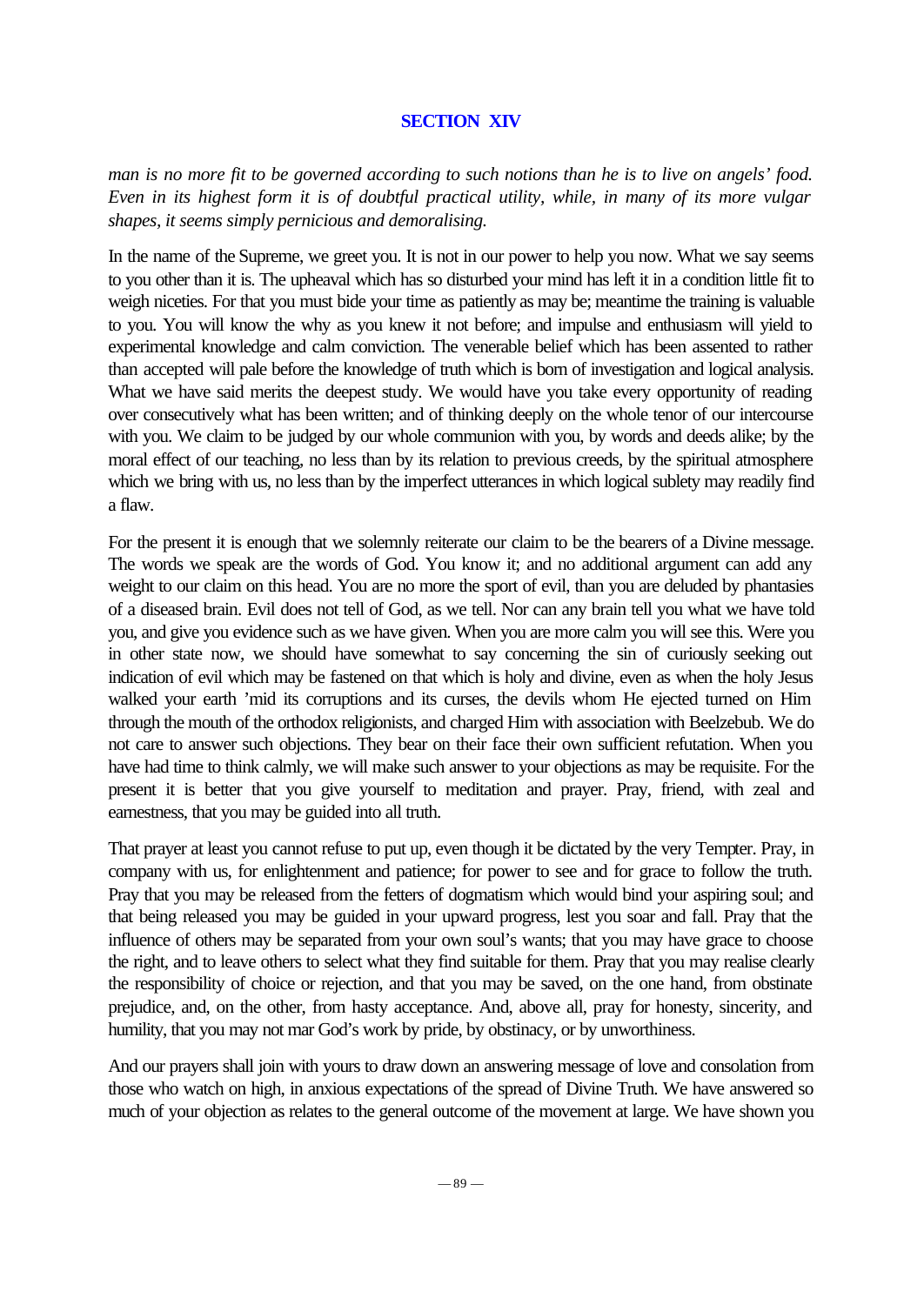that deep down below the surface there is a something which does not meet the eye. As in the days of the development of the knowledge of God, in whatever age it may occur, there are many silent devotees of whom the world knows little, who grow steadily up to more and more perfect knowledge, so we have told you it is now. Many there are, very many, who deplore the unlicensed vagaries which shock and distress them, but which have no power to alter or diminish the faith which is founded on experience.

We would further point out to you that all our intercourse with the material plane is governed by laws which your science has not yet defined. Neither we nor you know as yet many of the causes which interfere with our power. We are not able to lay down laws for your guidance, scarce even for our own. With you the vast importance of the subject is little appreciated even by those who interest themselves in our work. In many cases sentiments of mere curiosity predominate. With some, even lower motives obtain. No proper care is taken of our mediums. The instruments is out of tune, unstrung, or overworked. The atmosphere conditions vary. We know not always how to meet the various effects so caused. Circles are not properly composed; and many things combine to make it impossible that phenomena should always be similar in their nature, or be evoked with precise regularity.

This will account for much of the erratic character of the phenomena, as well as for the influence which is exercised over the curious who obtrude themselves perpetually into communion with the spheres, and attract spirits congenial to themselves. Much might fitly be said on this topic, but other matters press. What has been hinted may suggest to you another reason for dealing mercifully in your estimate of the vagaries of some circles. Nothing now is said of those into which deceit is admitted. There none but the most undeveloped spirits enter, and all is untrustworthy and repellent.

You can do much to aid us. You may help us to crush out idle curiosity and deceit. You know well how , in our own circle, the manifestations have gradually developed as you have followed our advice. You may say to others that they should use the same means. The cloud will in time be blown away. Meantime, the causes which produce it are at least as much in your hands as in ours.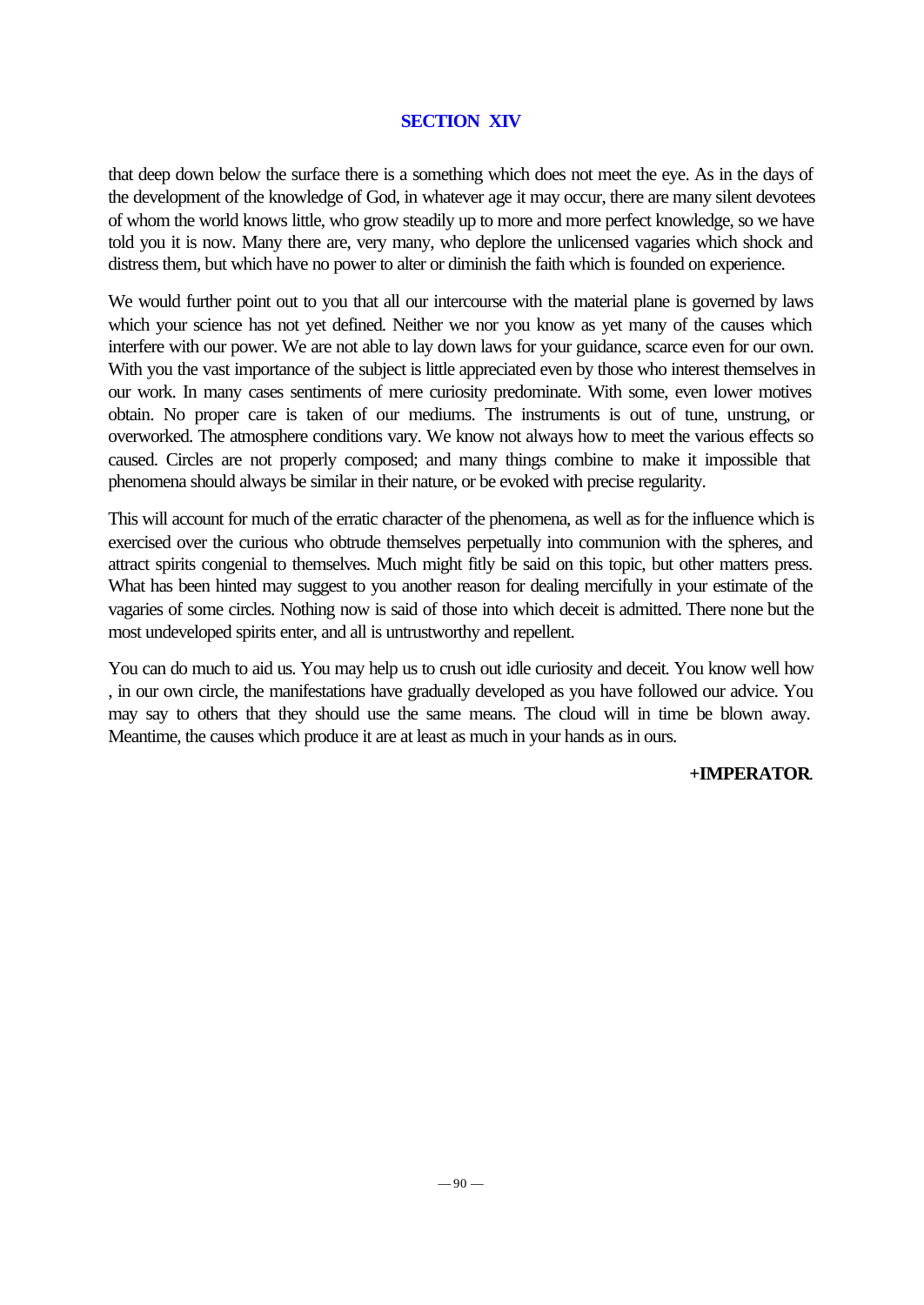[The argument was continued, almost without a break, and with much energy and under powerful influence. I cannot hope to convey any idea of the influence that possessed me, and seemed to inspire my thoughts.]

### **RELIGIOUS TEACHING OF SPIRITUALISM**

You question whether the tendency of our teaching be not Deism, or pure Theism, or even Atheism. It is indicative of the ignorance which obtains among you, that one usually accurate in thought and well informed should class Theism with Atheism. We know nothing of that cheerless, futile nonsense which denies the existence of a God whose acts are palpable to all, even to the meanest comprehension amongst the most debased of His creatures. Were it not that we know how man can blind himself, we should refuse to believe that anyone could so blunt his senses.

Doubtless we teach that there is one Supreme Being over all: one who is not manifested as man has fancied, but who has always announced to His creatures from time to time such facts about Himself as they are able to comprehend; or, more strictly, has enabled them to develop in their minds truer views of Himself and of His dealings. We tell you, as Jesus told His followers, of a loving, holy, pure God, who guides and governs the universe; who is no impersonal conception of the human mind, but a real spiritual Father; who is no embodiment or personification of a force, but a really-existent Being, albeit known to you only by His operations, and through your conceptions of His nature and attributes. This is what we have spoken to you, eradicating, so far as we have been able, that which in your mind seemed to us to be dishonouring to the All-Wise Father, but leaving undisturbed other theological fancies which are not of special import.

If you say that our teaching tends to show that there is no such thing as absolute truth in such matters, we can but express our thankfulness that we have so far made ourselves intelligible. No doubt there is for you, in your present imperfect state, no such thing as absolute truth, as there is no such thing as absolute perfection. You surely do not expect that your eye can gaze undimmed into mysteries which dazzle the vision of the highest intelligences. Surely you do not hope that your circumscribed mind can grasp the Infinite and Incomprehensible; that which to us in remotest cycles shall still remain a subject of adoring wonder. The suggestion can but be born of ignorance caused by the imperfect state of development in which you now live. For you truth must be variable, not to be grasped in its entirety, not to be viewed in minute detail, but seen only in shadowy outline through an encircling veil. We do not even pretend that we reveal to you absolute truth, seeing that we ourselves are yet ignorant, longing to dive deeper into much that is still mysterious. We do but give you such aid as we are permitted in shadowing forth for yourself conceptions of the Supreme, which are less widely removed from truth than those which have passed current among you as the immediate revelation of the Most High.

We have succeeded in evolving a system of theology which you admit to be coherent, beautiful, and elevated, and which is acceptable to your mind. We have not ventured to do more. We have shown you a God who commands your adoration and respect. We have displayed to you a rational and comprehensible view of your duty to Him, to mankind, and to your own self; and we have established our moral code not by the persuasive inducements of a heaven and hell such as you are wont to hear of, but by arguments not less persuasive, by inducements which do not come home less forcibly to the mind.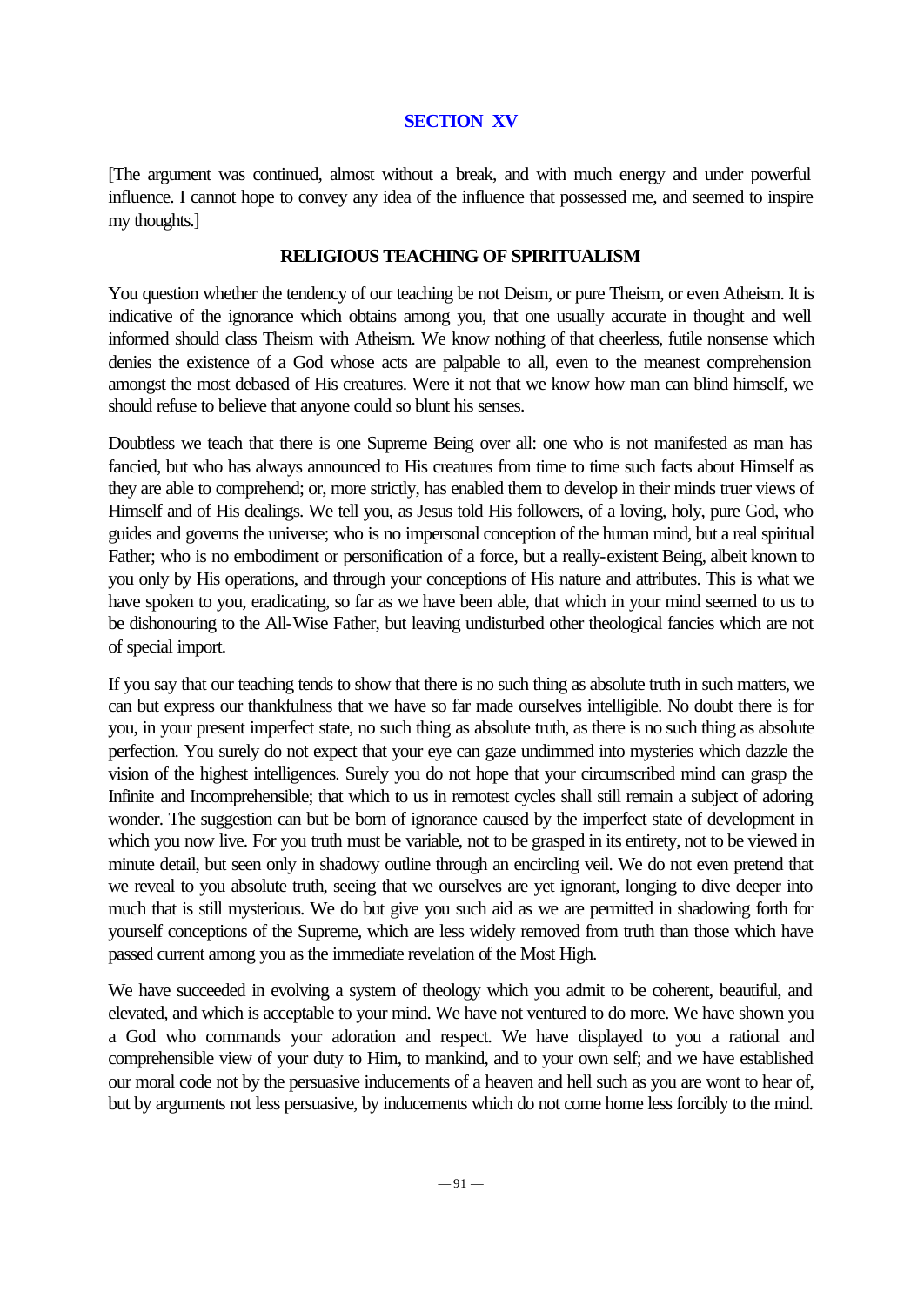To say that we teach a motiveless religion is surely the strangest misconception. What! is it nothing that we teach you that each act in this, the seed-time of your life, will bear its own fruit; that the results of conscious and deliberate sin must be remedied in sorrow and shame at the cost of painful toil in fardistant ages; that the erring spirit must gather up the tangled thread and unravel the evil of which it was long ages the perpetrator?

Is it nothing that we tell you that words and deeds are as the pebble thrown into the stream which causes an ever-widening ripple, ceaselessly enlarging in its effects, and that for such influence you are accountable; that every word, every act, is of incalculable import in its results and influence; that the good which your influence produces is to you a source of gratification hereafter, while of the ill you must view the baleful effects in agony and remorse?

Is it nothing that we tell you that reward and punishment are not delayed till a far-off day faintly imagined, after a period of torpor, almost of death, but are instant, immediate, supervening upon sin by the action of an invariable law, and acting ceaselessly until the cause which produced it is removed?

Is this no incentive to a life of sanctity and holiness? Which, say you, is the most potent incentive to a holy life of progress: that creed which we have indicated? or that which teaches that a man may live as seems to him good, may wrong his neighbours, insult his God, and debase his own spirit, may break all laws, divine and human, may be loathsome in his moral nature, a blot on the name of man, and then, by a fanatical cry, by a fancied faith, by a momentary operation of the mind, may be fitted to enter into a dreamy heaven, where his sole joy is to be that which his nature would view with distaste, but which, now that the magic change has been effected, is to become the congenial occupation of eternity? Which faith will move the degraded most? To tell him that for each sin, discovered or undiscovered by his fellow, he will have to repent; that each must be remedied, not by another, but by himself; and that no happiness is possible for him till he grows a purer, better, truer *man* ? or, to tell him that, do what he will, heaven is open to the vilest reprobate, and that a dying cry, when fainting nature is wrung with agony, can magically change his spirit, and send it, after a distant judgment, pure and good, in the immediate presence of his God, in a heaven where his unvarying occupation will be that which he would now regard as most insipid and undesirable?

*We* know and *you* know which faith is most likely to appeal to a man's reason and judgment; which would be the strongest deterrent from sin: which would keep a wanderer in the paths of rectitude most surely. And yet you say that we preach a vague religion in place of a definite; a colourless gospel in place of one backed by a definite system of reward and punishment. Nay, nay, *We* are they who preach a definite, intelligible, clear system of reward and punishment, but in doing so we do not feign a fabled heaven, a brutal hell, and a human God. You are they who relegate to a far-off speck the day of retribution, and encourage the vilest to believe that he may enter into the very presence of the Most High sometime, somewhere, somehow, if he will only assent to statements which he does not understand, which he does not believe, and in truth of which he feels no sort of real interest.

We boldly assert that we teach a faith which is more calculated to deter from open sin than any yet propounded for man's acceptance; one that hold out to him more rational hopes for his hereafter, one that is to him more real, more comprehensible than any which has yet been put before him. That faith, we say again, is Divine. It comes to you as the revelation of God. We do not expect or wish that it should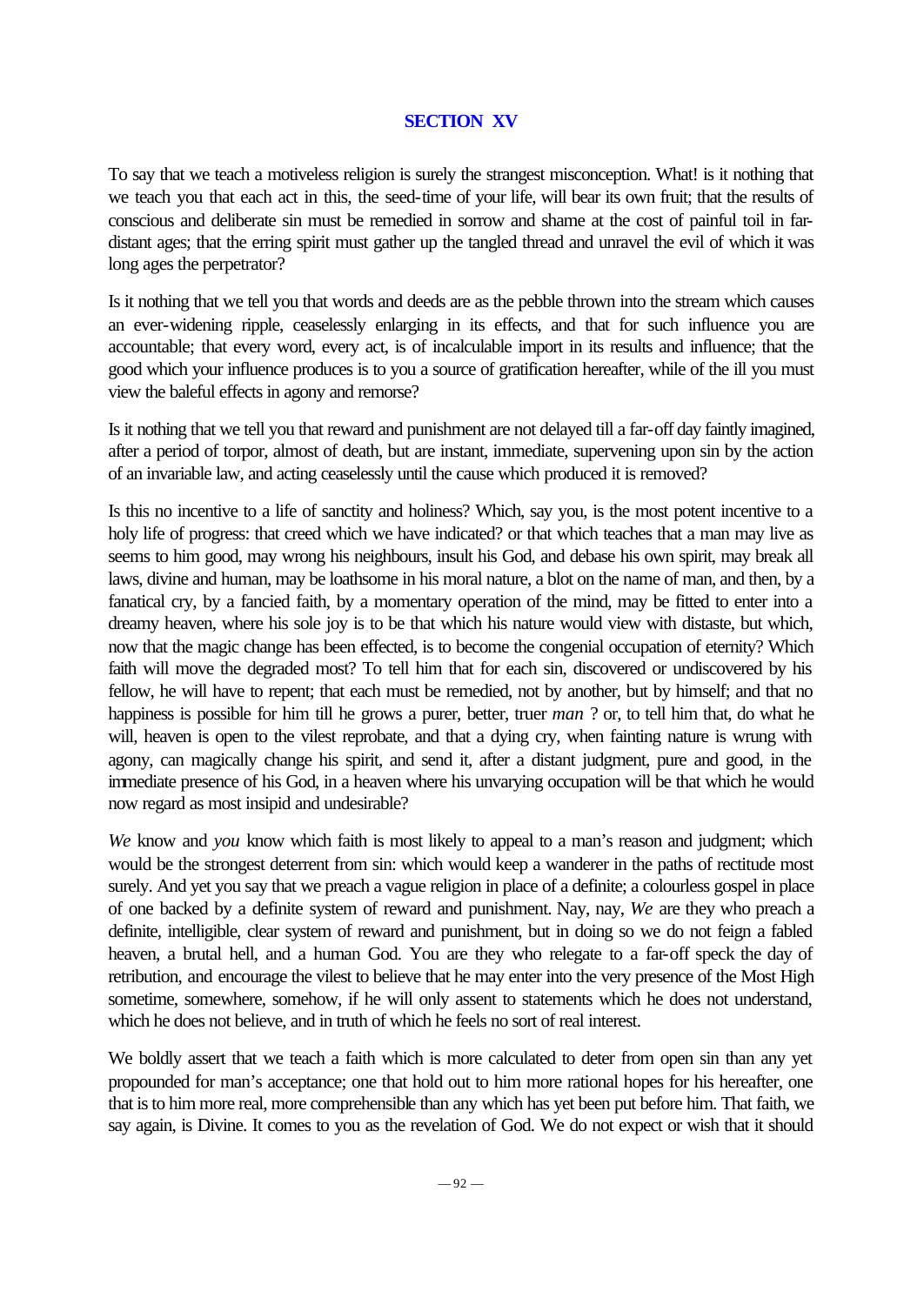become current among men until they are fitted to receive it. For that time we wait in patient prayer. When it does spread among men, and they can yield its precepts an intelligent obedience, we do not hesitate to say that man will sin less in hope of a cheap salvation; that he will be guided by a more intelligent and intelligible future; that he will need fewer coercive regulations, fewer punishments by human law, and that the motive-spring within him will be found to be not less forcible and enduring than the debased system of heavenly inducements and hellish deterrents, which can stand no serious probing, and which, when once rationally examined, ceases to allure or to deter, and crumbles into dust, baseless, irrational, and absurd.

[In answer to my objection that the outcome of Spiritualism was bad in the mass, or, at any rate, of mixed benefit, it was written, July 10th, 1873:—]

We would speak to you on this point, and endeavour to show you the errors into which you have fallen. You fall, first of all, into a mistake almost inseparable from your circumscribed vision. You mistake the results which obtrude themselves on your notice for the total outcome of the movement. You are as they who are bewildered by the din and outcry of a small sect of enthusiasts, and who mistake them and their vociferations for a mighty power, for the voice of a representative body of opinion; and lo! they heed not the silent power which works deep down below, which is seen only in its results, and is not heard by its much crying. You hear much of a noisy, undisciplined mass, not numerous, indeed, but obtrusive; and you say well that it is not such cries that can regenerate the world. You shrink intellectually from their utterances, and are inclined to question whether this, that is so forbidding, can indeed be of God, and for good. A part only is visible to you, and that part but dimly. Of the hidden, silent votaries of a faith which comes to them from the God who is revealing Himself to them in ways which come home to their several necessities, you hear and know nothing. Such are outside of your ken; though they may and do exist all around you, the faithful communers with the spheres, who know in what they have believed, and who drink in, hour by hour, fresh store of grace and knowledge, waiting for the time when they, too, shall be emancipated from the prison-house of the body, and rise to take their part in the glorious work.

And so it chances that, both from the obtrusive crying of the one and from the silence of the other, both from the limited nature of your faculties and from the still more limited opportunities for observation, you take a narrow view, and substitute a part for the whole, representing the great body by that limb which is least fairly a specimen of it. We are disposed to question your conclusion as to any phase of Spiritualism being bad or mischievous in its outcome, while we deny altogether your ability to pronounce any opinion upon the broad question in its ultimate issues.

For what is the real truth? The operations of the Supreme are uniform in this as in all things else. The evil and the good are mingled. He does not use great messengers for that work which can be accomplished by more ordinary spirits. He does not send the high and exalted ones to minister conviction to an undeveloped and earth-bound spirit. Far otherwise: He proportions his causes to the effects which they are intended to produce. In the operation of the ordinary processes of nature, He does not produce insignificant results from gigantic causes. So in this domain of spirit agency. They who are crude in intellect, and undeveloped in aspiration, whose souls do not soar to heights of moral and intellectual grandeur, such are the charge of spirits who know best how to reach and touch them; who proportion their means to the end in view; and who most frequently use material means for operating on an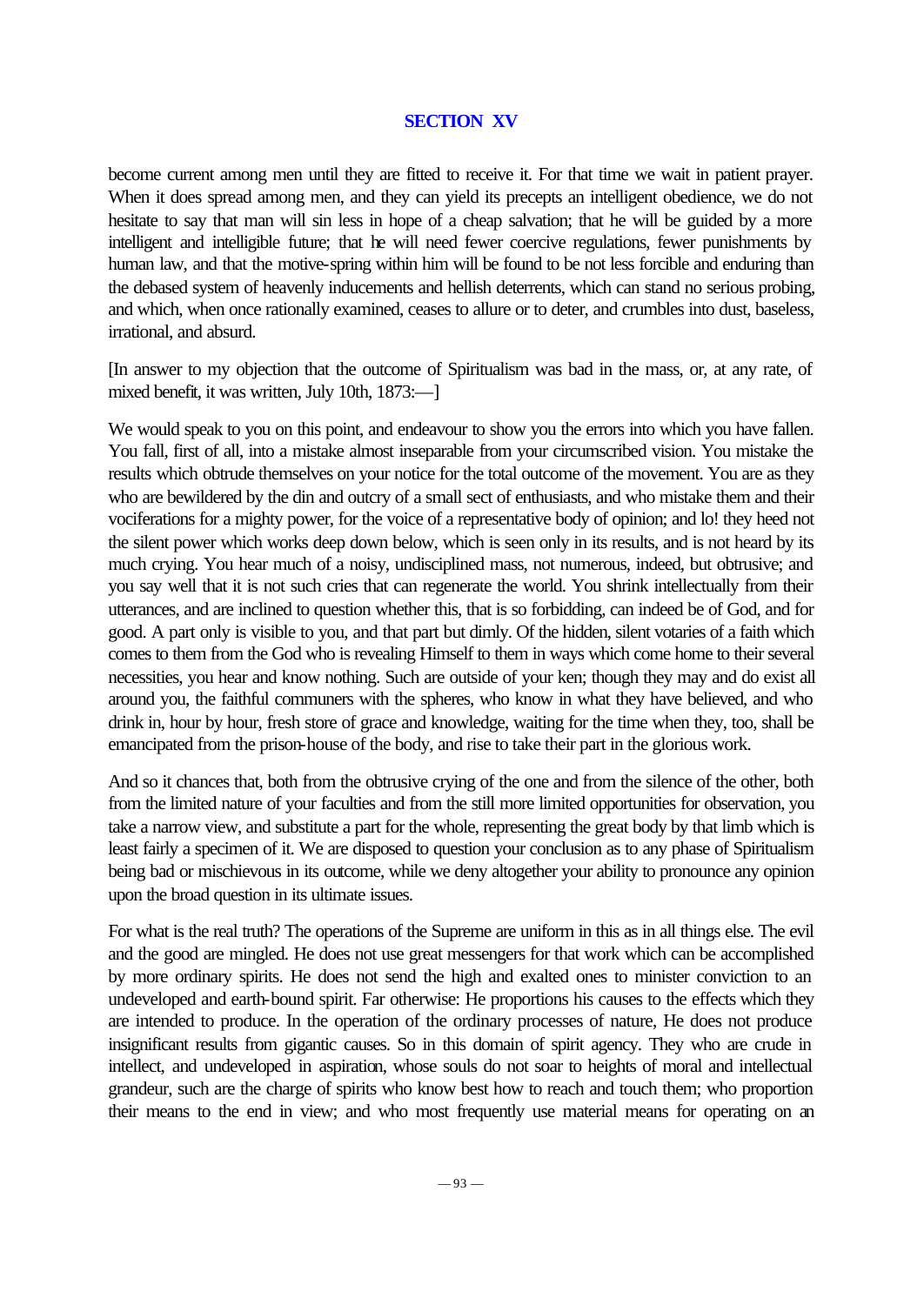undeveloped intelligence. To the uneducated in mind and soul, the spiritually or intellectually unprogressed, they speak in the language most intelligible to their wants. The physical operation of force that can be gauged by external sense is necessary to assure some—nay, very many, of existence beyond the grave.

Such receive their demonstration, not from the inspiring voice of angels, such as those who in every age have spoken to the inner souls of the man who formed and guided that age, but from spirits like unto themselves, who know their wants, their mental habits and altitudes, and who can supply that proof which will come home to and be acceptable by those to whom they minister. And you require to remember, good friend, that extreme intellectual may co-exist with scarce any spiritual development; even as a progressive spirit may be hampered by the body in which it is confined, or bound down by imperfect mental culture. Not to every soul is the spirit voice audible. Not to every spirit is the same proof made clear. And it is very frequently the case that souls which have been so hampered by superabundance of corporeal or deficiency of mental development, find their spiritual progress in a sphere where those faults are remedied.

For nature is not changed all at once as by a magic wand. Idiosyncrasy is gradually modified and elevated by slow degrees. Hence, to one who has been born with mental faculties in a high state of development, and who has improved them by perpetual culture, the means employed to reach the uneducated and unrefined must needs seem coarse and rude, even as the issues seem rough and undesirable. The voice is harsh, and the zeal evoked is not according to discretion. The nature is being gradually changed from a blank and cheerless materialism, or a still more hopeless indifferentism, and there springs within them an enthusiasm at the new life which they feel swelling in their souls. They give vent to the joy they feel in tones not cultured but not less real, not pleasing, perhaps, to your critical ear, but not less grateful to the ear of the Good Father than the cry of the returning son who has wandered from his home and disowned his kindred. The voice is real, and that is what He and we regard. We are not scrupulously nice to mark the exact accents in which the cry is syllabled.

So to the spiritually undeveloped the means used to ensure conviction are not the voices of the angels who minister between God and man, for they would cry in vain. Means are used which may lead the spirit to ponder on spiritual things, and guide it to discern them spiritually. Through the agency of material operations the spirit is led up to the spiritual. Such operations you are familiar with, and the time will never come when they will be unnecessary. To some it will always be requisite that such training should be the commencement of their spiritual life. And none can deny the wisdom of adapting means to ends, but those who are unwise and narrow in the view they take. The only danger is in substituting the physical for the spiritual, and resting in it. It is but a means a valuable and indispensible means to some, which is intended to eventuate in spiritual development.

So, then, to confine ourselves to the more conspicuous example which offends you—the rude, uncultured, undeveloped spirit. Is the voice which cries to Him in tones which sound so harsh, and which produces such results, the voice of evil as you seem to fancy?

With the question of evil we have dealt before, and shall deal again; but here we fearlessly say that, save in cases readily discernible, and which bear on their face the marks of their origin, it is not as you fancy.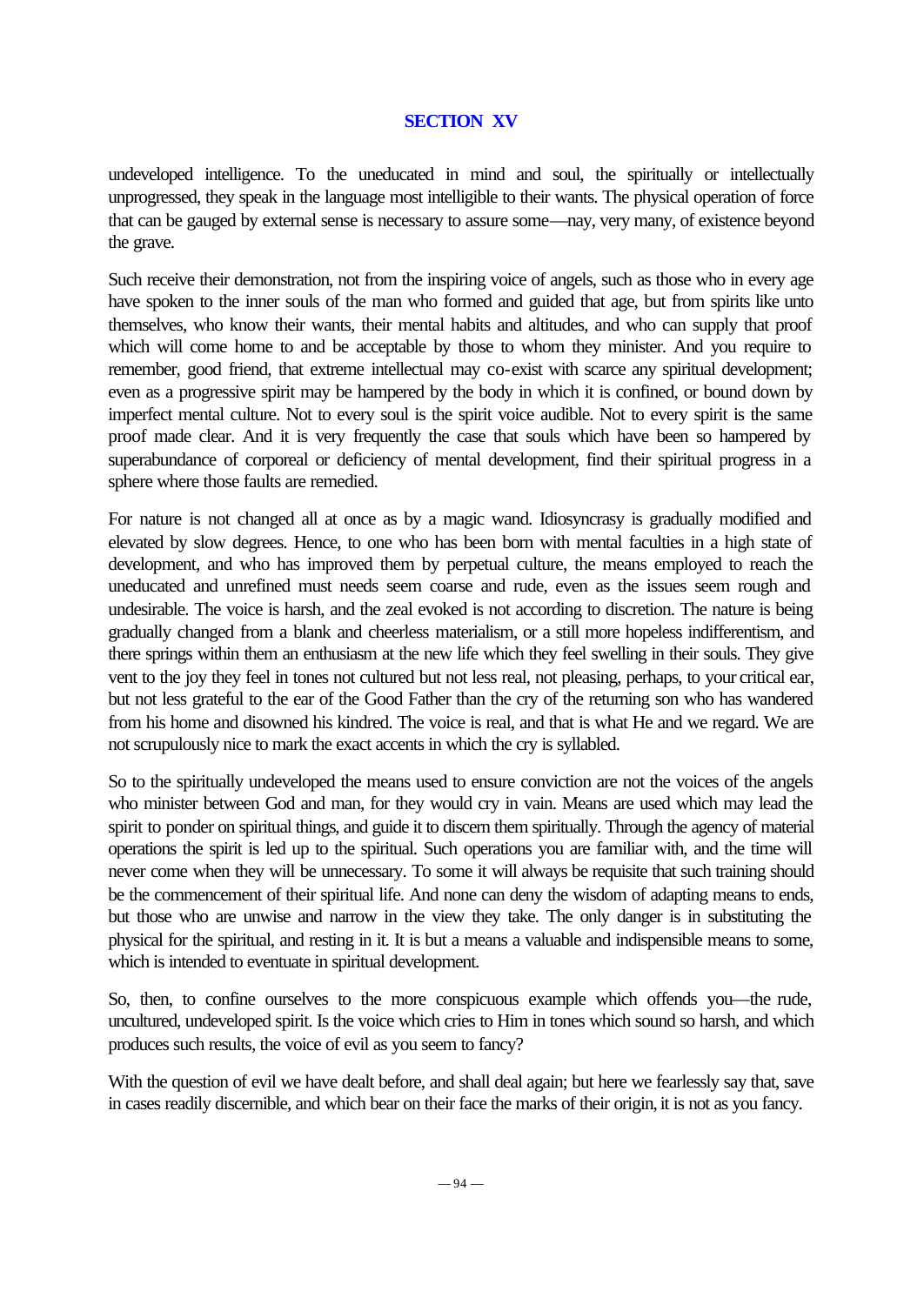Evil there is enough, alas! nor will it cease till the adversaries be overthrown, and the victory be complete. We are far from denying or making light of the danger which encompasses us and you; but it is not such as you imagine. Not everything ill-regulated, uncultured, or rude is necessarily bad. Far from it! There is little, very little there that is bad; while evil may lurk where you least suspect it. Those struggling souls, so young in their spiritual life, are learning to know that an existence of infinite progression is before them, and that their progress then depends on their mental, bodily, and spiritual development now. So they try to care for their bodies. In place of grovelling drunkards, they become enthusiastic abstainers from intoxicating drinks; and in their zeal they would force the habit upon all. They cannot discern nice shades of difference. And frequently their zeal outruns their discretion. But is the rabid enthusiast, with all his illogical reasonings and his exaggerated utterances offensive to cultured taste, is he a worse man spiritually than was the loutish, loafing sot, whose mind was paralysed with fiery drink, whose body was defiled with sensuality, and whose moral and spiritual progress was utterly checked by habitual intoxication? You know that he is not; that he is alive and awake to what he believes to be his duty; that he is not the hopeless, aimless creature that he was; that he has risen from the dead, a resurrection which causes joy and thankfulness amongst the angels of God. What if his cries lack in logic what they gain in zeal and energy! They are the voice of conviction, the cry of a spirit awaking from the lethargy of death. There is more value, friend, to us and to our God in the one earnest, honest voice of a spirit struggling to make its new-found convictions heard, more to gladden us in our mission, and to cheer us on to renewed exertion, than in the conventional, dreamy, *dilettante* respectability which will only utter its half convictions in the monotous drawl of decorous fashion, and will, moreover, be studious to avoid even a whisper that may chance to be unpopular.

You say that popular or vulgar Spiritualism is undesirable; that its utterances are rude, and its tone repellent. We tell you, nay. Those who thus forcibly state their convictions in terms not very exact and polished come home to the masses far more than any others could with polite and polished utterance. The rough, jagged stone shot from their sling with all the rude energy of assured conviction is more forcible than the calculated utterance of the most cultured and refined mind, whose words are measured by custom, and toned down to the line of respectable moderation. Because they are rough they are serviceable; and because they deal with actual physical facts they come home to minds which are incapable of discerning metaphysical distinctions.

In the army of the spirit-messengers there are ministers suited to every want. There is for the hard materialist who knows naught but matter, the spirit that can show him of an invisible force superior to material laws. To the shrinking, timid soul which cares not for great issues, so it can be assured of the welfare of its own loved ones and of reunion with them, there comes the voice of the departed, breathing in recognisable accents the test needed for conviction, or conveying assurance of reunion and of affectionate intercourse in the hereafter. To the spirit that is best approached through the avenues of the mind by processes of logical argument, there comes the voice that demonstrates external agency, evolves orderly and sequential proof, and builds up by slow degrees an edifice of conviction founded on the indisputable fact. Aye, and above all, to those who have passed beyond the alphabet of spiritual agency, and who long to progress further and further into the mysteries which are not penetrable by the eye of sense, to such come teachers who can tell of the deep things of God, and reveal to the aspiring soul richer views of Him and of its destiny. To each there is the suitable messenger and the appropriate message, even as God has ever adapted His means to the end in view.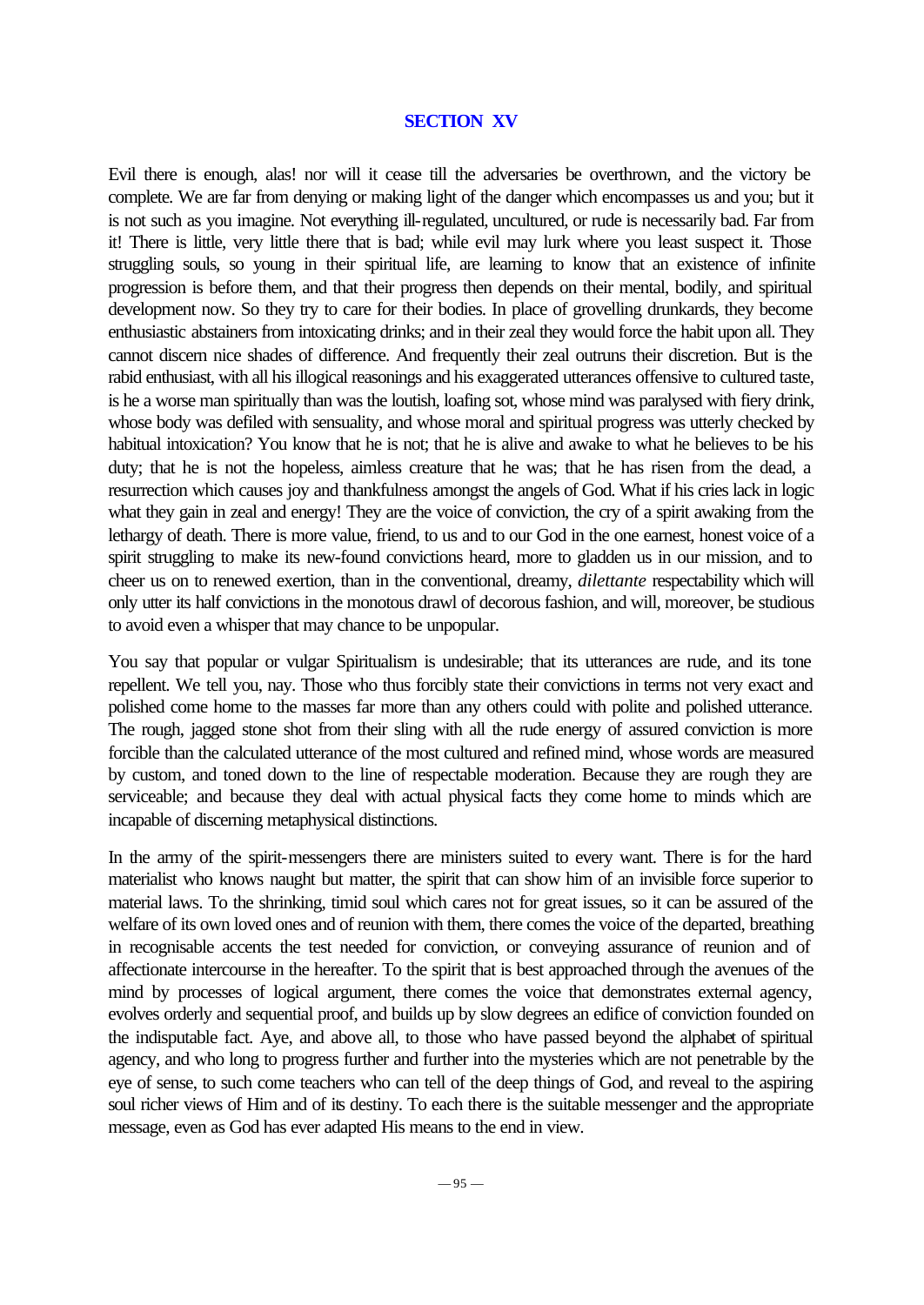Yet once again. Remember that Spiritualism is not, as was the Gospel message of old, a professedly external revelation, coming from the spiritual hierarchy to mankind: proclaimed as a revelation, as a religion, as a means of salvation. It is all this: but it is also other than this. To you, and to such as approach it from your point of view, it is this: but to the lowly and suffering, the sorrow-laden and ignorant, it is other far. It is the assurance of personal expectation of reunion; an individual consolation, of private application first of all. It is, in effect, the bridging over, for divers purposes, of the gulf which separates the world of sense from the world of spirit. With the disembodied, as with the incarned, degrees of development differ: and to the undeveloped man comes most readily the spirit who is on his own mental plane. Hence it is that manifestations vary in kind and in degree; and that frequently enough scum rises to the surface, and prevents you from seeing what is going on beneath.

Could you see, as you now see, the signs which have attended and followed similar movements in other ages of the world, you would not fall into error of supposing that these signs are exclusively confined to our mission. They are inherent in your human nature, inseparable from anything which deeply stirs the heart of man. They attended the mission of Moses to the Israelites of old, of the Hebrew Prophets, as well as of the Christ. They have appeared at every fresh epoch in the history of man, and they attend the present development of divine knowledge. They are no more a sample of our work than in your political history are the ravings of the excited demagogue evidence of real and influential political opinion.

You must distinguish: and to one who lives in the midst of a great movement it is not always easy to do so. It will be easier when, in the time to come, you look back upon the struggle which is now seething around you.

We shall have more to say in answer to you.

For the present—Farewell.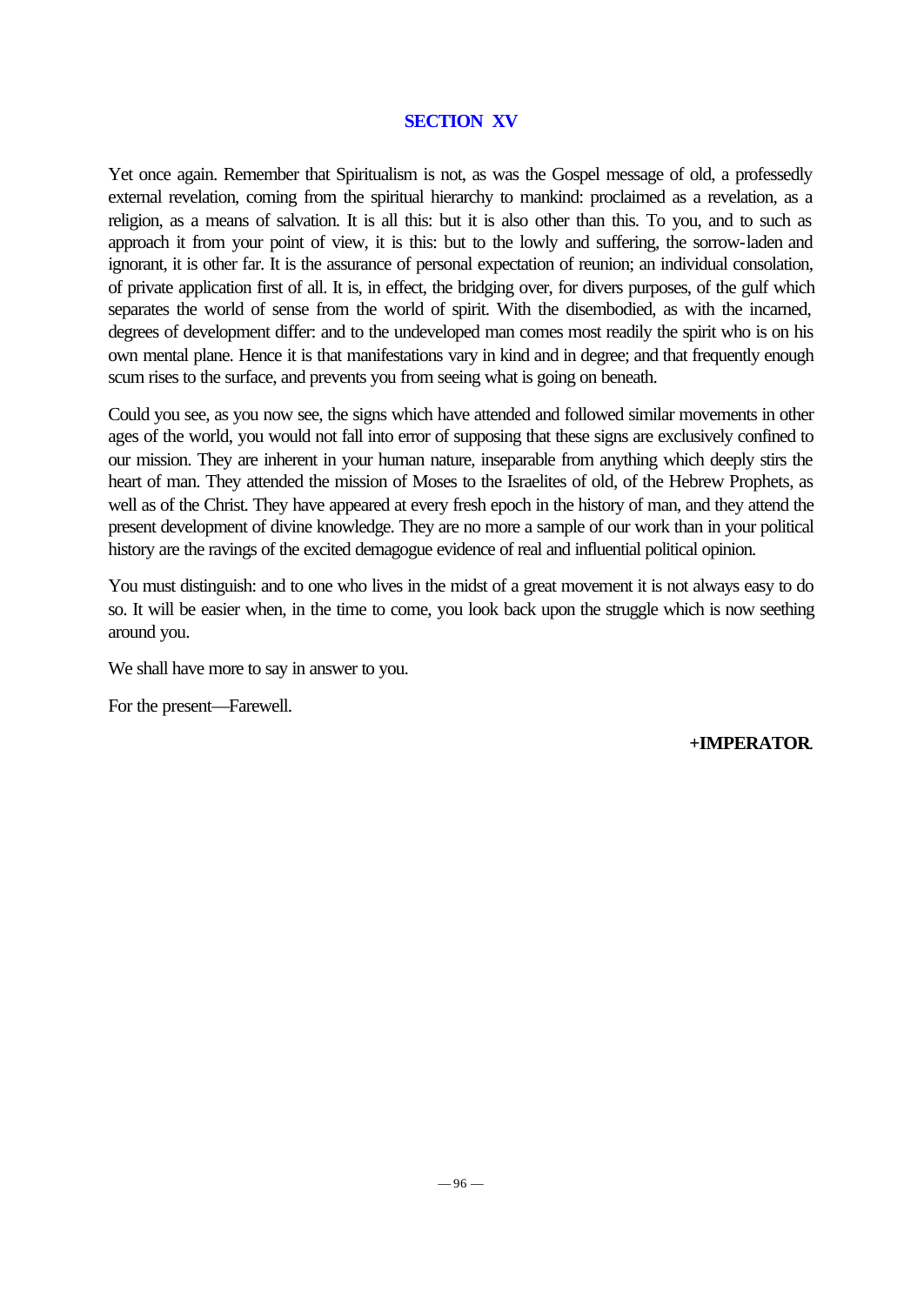[As I attempted to put other objections, many of which occured to me, I was stopped.]

We have something to say by the way of summing up what has already been spoken. You do not sufficiently grasp the fact that religion has a very scanty hold on the mass of mankind; nor do you understand the adaptability of what we say to the needs and aspirations of mankind. Or perhaps it is necessary that you be reminded of what you cannot see clearly in your present state, and in the midst of your present associations. You cannot see as we see the carelessness that has crept over men as to the future state. Those who have thought about their future condition have come to know that they can find out nothing about it except that the prevalent notions are vague, foolish, contradictory, and unsatisfying. Their reasoning faculties convince them that the Revelation of God which they are taught to believe to be of plenary inspiration, contains plain marks of human adulteration; that it will not stand the test of sifting such as is applied to works professedly of human origin; and that the priestly fiction that reason is no measure of revelation, that it must be left behind upon the threshold of inquiry, and give place to faith, is a cunningly-planned means of preventing man from discovering the errors and contradictions which throng the pages of that infallible guide which is forced upon him. Those who use the touchstone of reason discover them readily enough: those who do not, betake themselves to the refuge of faith, and become blind devotees, fanatical, bigoted, and irrational; conformed to a groove in which they have been educated, and from which they have not broken loose simply because they have not dared to think.

It would be hard for man to devise a means of cramping the mind and dwarfing the spirit more complete than this persuading a man that he must not think about matters of religion. It is one which paralyses all freedom of thought, and renders it almost impossible for the soul to rise. The spirit is condemned to a hereditary religion, whether suited or not to its wants. It is absolutely without choice as to that which is the food of its real life. That which may have suited a far-off ancestor may be quite unsuited to a struggling spirit that lives in other times from those in which such ideas had force and vitality. And so the spirit's vital nourishment is made a question of birth and locality. It is a matter over which they can exercise no personal control, whether they are to be Christian, Mahommedan, or, as you say, heathen; whether their God is to be the Great Spirit of the Red Indian, or the fetish of the savage; whether his prophet be Christ, or Mahomet, or Confucius, in short, whether their notion of religion be that prevalent in east, west, north, or south; for in all quarters they have evolved for themselves a theology which they teach their children as of binding force, as supremely necessary for salvation.

It is important that you ponder well this matter. The assumption that any one religion, which may command itself to any one race, in any portion of your globe, has a monopoly of Divine Truth, is a human fiction, born of man's vanity and pride. There is no such monopoly of truth in any system of theology which flourishes or has flourished among men. Each is, in its degree, imperfect; each has its points of truth adapted to the wants of those to whom it was given, or by whom it was evolved. Each has its errors: and none can be commended to those whose habits of thought and whose spiritual necessities are different, as being *the* spiritual food which God has given to man. It is but human frailty to fancy such a thing. Man likes to believe that he is the exclusive possessor of some germ of truth. We smile as we see him hugging himself in the delusion, congratulating himself on the fancied possession, and persuading himself that it is necessary for him to send missionaries far and wide, to bear his nostrum to other lands and other peoples, who do but laugh at his pretensions and deride his claims.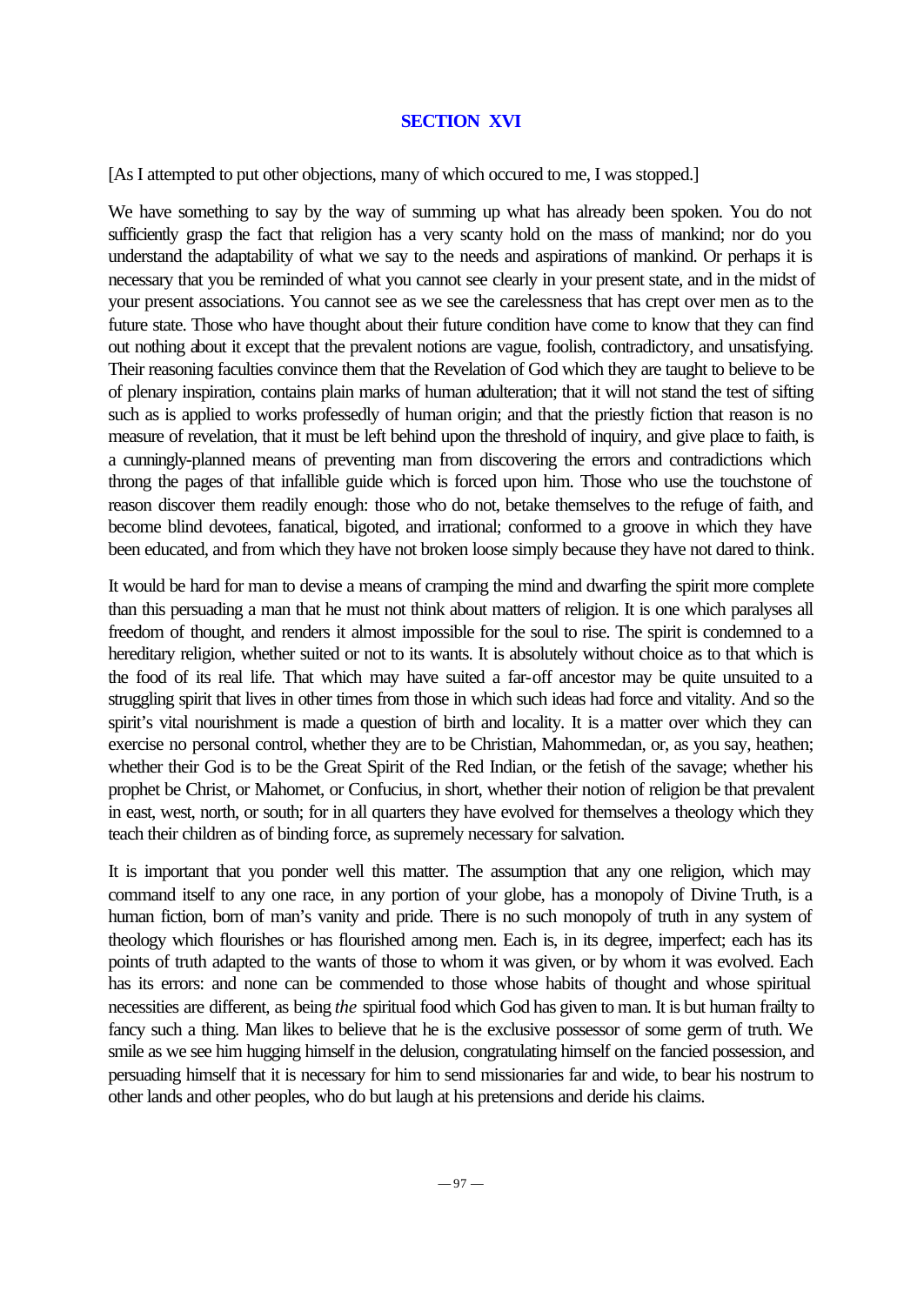It is, indeed, supremely marvellous to us that your wise men have been and are unable to see that the ray of truth which has shone even unto them, and which they have done their best to obscure, is but one out of many which have been shed by the Sun of Truth on your world. Divine Truth is too clear a light to be tolerated by human eyes. It must be tempered by an earthly medium, conveyed through a human vehicle, and darkened somewhat lest it blind the unaccustomed eye. Only when the body of earth is cast aside, and the spirit soars to higher planes, can it afford to dispense with the interposing medium which has dulled the brightness of the heavenly light.

All races of men have had a beam of this light amongst them. They have received it as best they might, have fostered it or dimmed it according to their development, and have in the end adapted to their different wants that which they were able to receive. None has reason to vaunt itself in exclusive possession, or to make futile efforts to force on others its own view of truth. So long as your world has endured, so long has it been true that the Brahmin, the Mahommedan, the Jew, and the Christian, has had his peculiar light, which he has considered to be his special heritage from heaven. And, as if to make the fallacy more conspicuous, that Church which claims to itself an exclusive possession of Divine Truth, and deems it right to carry the lamp throughout all lands, is most conspicuous for its own manifold divisions. Christendom's divisions, the incoherent fragments into which the Church of Christ is rent, the frenzied bitterness with which each assails other for the pure love of God; these are the best answers to the foolish pretension that Christianity possesses a monopoly of Divine Truth.

But the days are approaching when a new ray of light shall be shed on this mist of human ignorance. This geographical sectarianism shall give place before the enlightenment caused by the spread of the New Revelation, for which mankind is riper than you think. They shall be made to see that each system of religion is a ray of truth from the Central Sun, dimmed, indeed, by man's ignorance, but having withing it a germ of vital truth. Each must see the truth in his neighbour's belief, and learn that best lessons, to dwell on the good rather than on the evil; to recognise the Divine even through human error, and to acknowledge the godlike even in that which has not commended itself to his own wants hitherto. The time draws nigh when the sublime truths which we are commissioned to proclaim, rational and noble as they are, when viewed from the standpoint of reason, shall wipe away from the face of God's earth the sectarian jealousy and theological bitterness, the anger and ill-will, the rancour and Pharisaic pride which have disgraced the name of religion, and have rendered theology a byeword amongst men. Alas! alas! that the divine science which should tell man of the nature of his God, and in telling should breathe into his soul somewhat of that divine love which emanates from Deity; alas! that it should have become the battle-ground for sects and parties, the arid plain where the pettiest prejudices and the meanest passions may be aired, the barren, cheerless waste, where man may most surely demonstrate his own ignorance of his God, about whose nature and operations he so bitterly disputes!

Theology! it is a byeword even amongst you. You know how, in the ponderous volumes which contain the records of man's ignorance about his God, may be found the bitterest invective, the most unchristian bitterness, the most unblushing misrepresentation. Theology! it has been the excuse for quenching every holiest instinct, for turning the hand of the foeman against kindred and friends, for burning and torturing and rending the bodies of the saintliest of mankind, for exiling and ostracising those whom the world should have delighted to honour, for subverting man's best instincts and quenching his most natural affections. Aye, and it is still the arena in which man's basest passions vaunt themselves, stalking with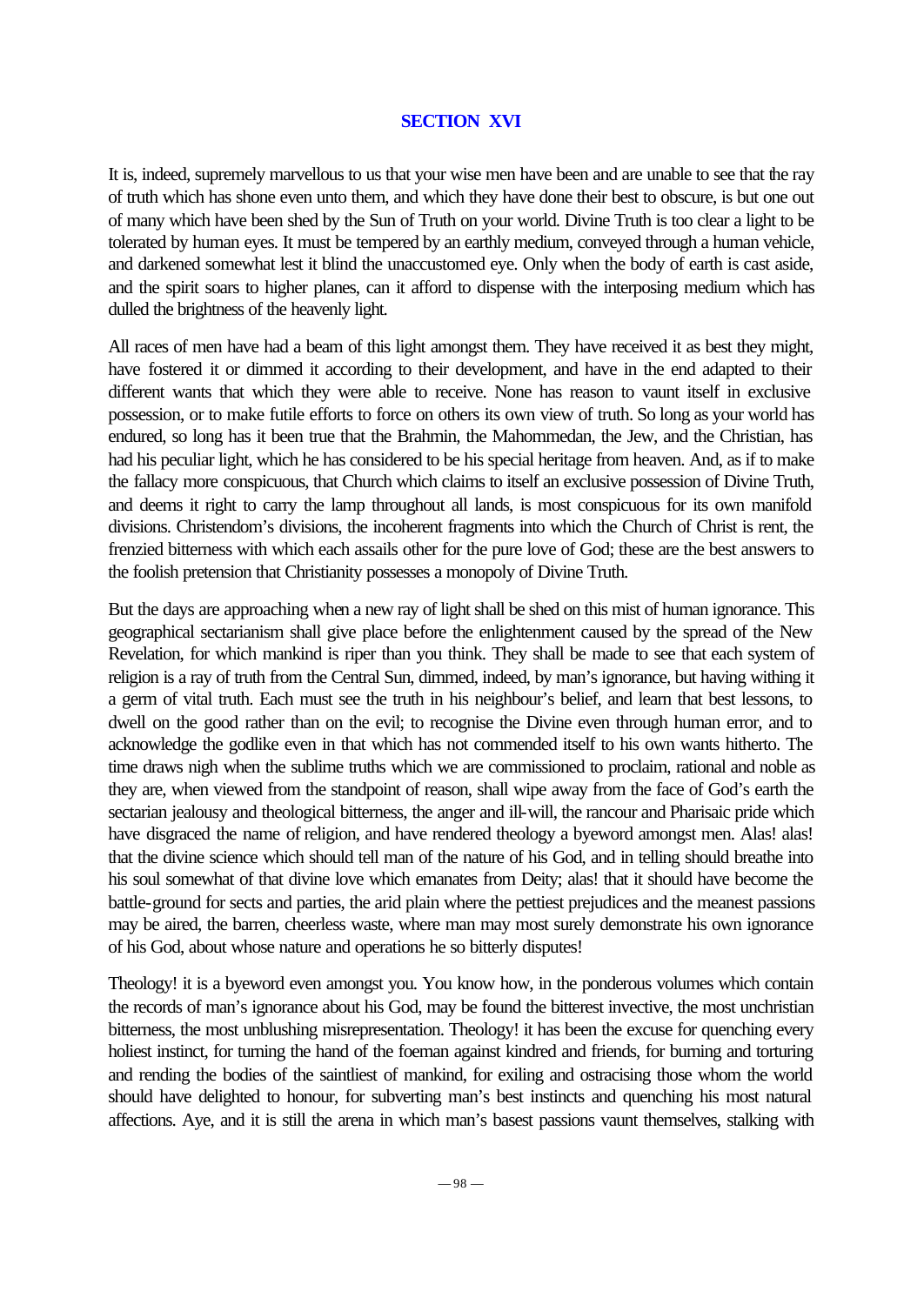head erect and brazen front over all that dares to separate itself from the stereotyped rule. "Avaunt! there is no room for reason where theology holds sway." It is still the cause for most that may make true men to blush, for in its stifling atmosphere free thought gasps, and man becomes an unreasoning puppet.

To such base ends has man degraded the science which should teach him of his God.

We tell you, friend, that the end draws nigh. It shall not be always so. As it was in the days which preceded the coming of the Son of Man, as it has been in the midnight hours which precede every-day dawn from on high, so it is now. The night of ignorance if fast passing away. The shackles which priestcraft has hung around struggling souls shall be knocked off; and in place of a fanatical folly, and ignorant Pharisaism, and misty speculation, you shall have a reasonable religion and a Divine Faith. You shall have richer views of God, truer notions of your duty and destiny; you shall know that they whom you call dead are alive amongst you; living, as they lived on earth, only more really; ministering to you with undiminished love; animated in their unwearying intercourse with the same affection which they bore to you whilst they were yet incarned.

It was said of the Christ that He brought life immortality to light. It is true in a wider sense than the writer meant. The outcome of the Revelation of Christ, which is only now beginning to be seen amongst men, is in its truest sense the abolition of death, the demonstration of immortality. In that great truth—man never dies, cannot die, *however he may wish it*—in that great truth rests the key to the future. The immortality of man, held not as an article of faith, a clause in a creed, but as a piece of personal knowledge and individual experience, this is the keynote of the religion of the future. In its trail come all the grand truths we teach, all the noblest conceptions of duty, the grandest views of destiny, the truest realisations of life.

You cannot grasp them now. They gaze and bewilder your spirit, unaccustomed to such glare. But, mark well, friend, brief space shall pass before you recognise in our words the lineaments of truth, the aspect of the divine.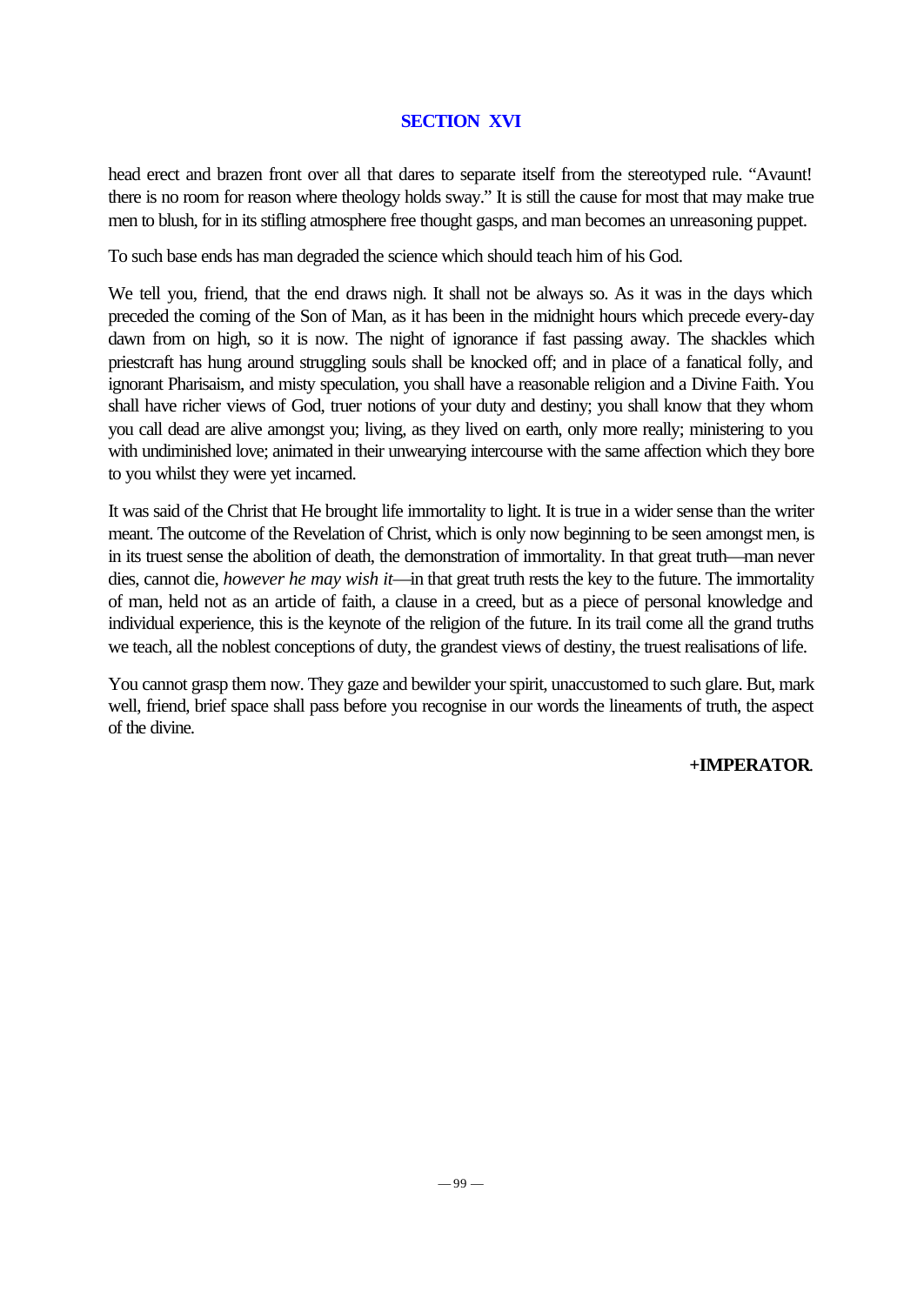[ I think that all my friends were satisfied that I was too persistent in my objections. I, however, felt that I had no conscientious course open but to do my best to probe to the very depths this strange message that stirred me so violently. I could not satisfy myself: nor could I rest unsatisfied. I recurred to the strife. IMPERATOR'S argument being concluded, I pondered it carefully, and two days after (July 14th, 1873) made a rejoinder on the points which still seemed difficult to me. These referred to—

- 1, Identity
- 2, The nature and work of Jesus Christ
- 3, External evidence confirmatory of the claims made.

I requested that independent communications should be made through another medium, and expressed my intention of seeking out some medium with a view to getting such authentication. I also traversed the views put forward respecting the teachings in many ways which it is not now important to particularise. My answer expressed fairly my convictions at that time; but I see now that my rejoinders were based upon insufficient knowledge, and they have since been met in many ways; sufficiently, at any rate, to assure me that what remains unanswered will in due time receive a reply. But, at the time, I was very far from being satisfied, and expressed my dissent emphatically. In reply it was written as follows:—]

Friend, your statement has the merit of candour and perspicuity, which you allege that ours lacks. We have no difficulty in seeing your difficulty, though we find it impossible to supply it; and undesirable even if it were possible. If we fail at once to comply with all the conditions which you prescribe, we say again that it is from no lack of desire to afford you every satisfaction. We desire earnestly to bear conviction in upon your mind; but in so doing we must use our own means at our own time. It would be to us most sad, most deplorable, that our work should be marred or delayed by the failure of part of our plans. If it were so we should regret it both on your account and on our own; but we are unable to change the result. We are not omnipotent; and we cannot influence you save by the ordinary processes of argument and evidence which do not now reach your mind. That being so, we recognise the fact that you are not yet prepared to receive our words, and we wait in patience for the time when they shall find an entrance into your mind.

Into most of the questions which you have raised we do not follow you. They have been answered before, so far as it is now desirable to answer them. Nothing that we could now say would add any force to the replies which have been already given. Into matters of opinion it is idle for us to enter. Whether what we say seems to you consistent with what we do or have previously done is a very small matter. You are not now in the best condition to judge dispassionately on such a matter. Whether the eventual outcome of what you call Spiritualism is what we say, or what you think, is equally beside the point. We view the question from a more extended standpoint, one to which you are not yet able to mount. Your vision is circumscribed, and we see with clearer eye than yours. Whether you consider our teaching to be a legitimate development of Christianity is also of small moment. You admit its moral grandeur, and we need not discuss the meaning of development. Whether you believe it or not, it is teaching of which the world stands in sore need; teaching which it will sooner or later receive with thankfulness, whether you accept it or not; whether or not you receive us, and are prepared to aid us in disseminating it. We had hoped that we had found an instrument suited to our wants. We hope so still;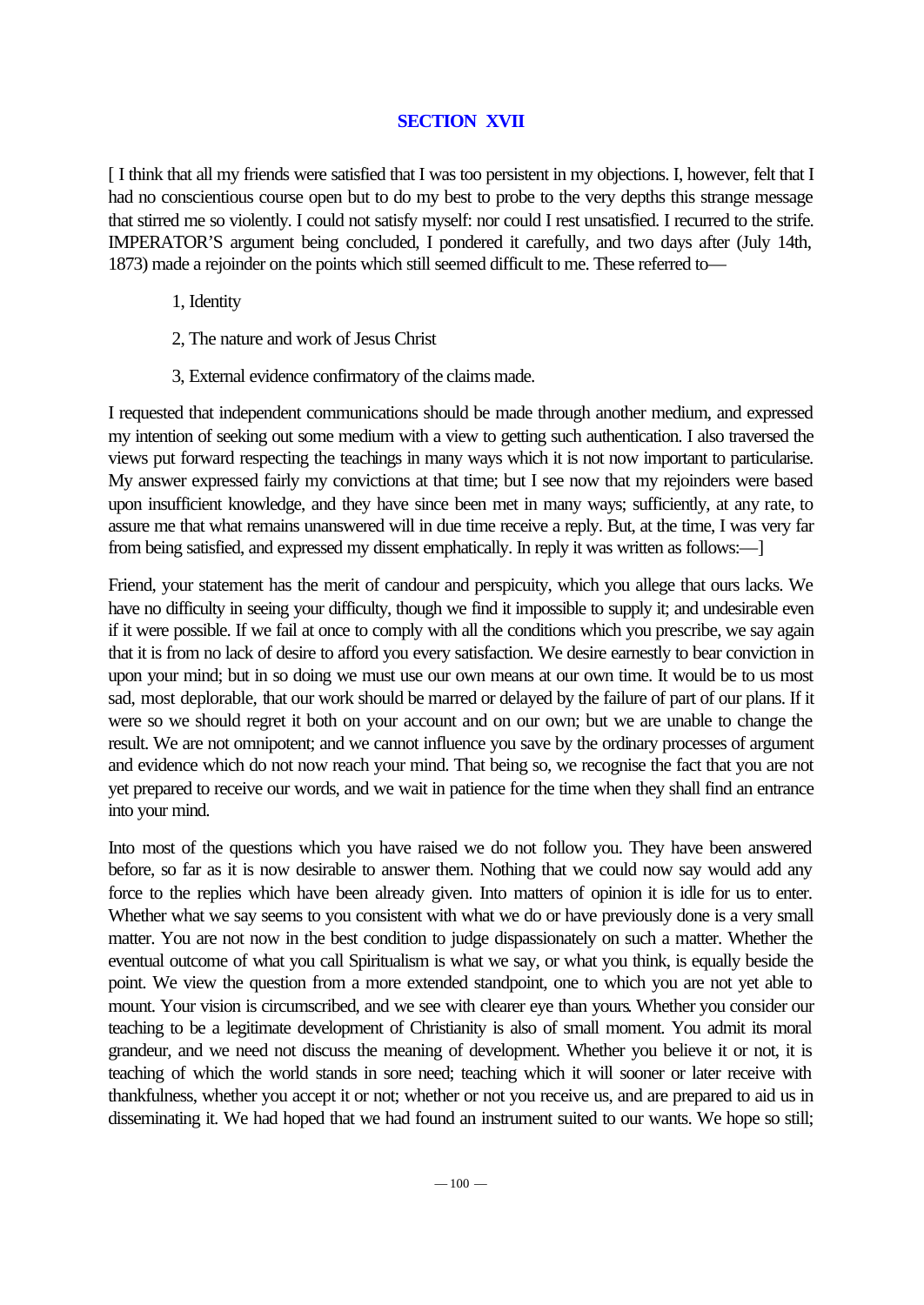for we know that the phase through which you are now passing is but a transient one, soon to give place to that assured conviction which is born of doubt. But even if it were not so, we must bow to the Almighty fiat, and seek anew for means of carrying on the work which we have in charge. No instrument is necessary to our end; though a good one is desirable. We should deplore greatly that you should put aside what is to you a means of enlightenment and progress. But over the issue we have no power. Should you, in the freedom of your will, decide to do so, we shall bow to the decision, and regret that your mind is not sufficiently developed to accept what we have presented to it.

Any attempt to prove identity by such imposed tests as you have put upon us would be worse than useless.

It would probably end in failure; and would certainly fail to ensure conviction. It may be possible for us to give collateral proofs from time to time. If it be so, we shall gladly avail ourselves of the opportunity; and if your connection with us is prolonged, you will find hereafter that many such proofs are accumulated. But the validity of our claims must rest on some more solid foundation than that. The evidence is not to be built on so shadowy a foundation. It would not stand the test of time. It is on moral grounds that we must appeal to you; and you yourself, we trust, will one day see that the physical is transient and unsatisfactory. For the present your mind is not sufficiently calm to weigh judicially the moral evidence. We are either of God or of the devil. If of God, as our words argue, then we shall not be likely to fabricate a story which, as you say, the world would receive with derision. But if we are, as you incline to think, of evil, then it rests with you to account for a story, which bears on its face the marks of a Divine origin, coming from an evil source. We do not trouble ourselves much on this score. We have no fear that what we have said will, in the end, when fairly weighed, be held to be attributable to an evil source. It is to the matter of the message rather than to the character of the messenger that we direct attention.

For ourselves it is a small matter. For God's work and God's truth it is serious. For you and for your future it is of most vital moment. It may be well that you should have time for thought and reflection. The growth of the revelation which has centred round you has been rapid and dazzling. It may be well that you should have time for serious and sober thought before we say more. We think that we may well withdraw for a time, and allow you to be at peace with your thoughts. We do not leave you alone; but rather with guardians more vigilant, and with guides more experienced. It is better, too, for us; for time may decide whether it be possible for us to continue the work begun; or whether precious time has been wasted, and the work must be begun anew. It must in any case be a grievous disappointment that the fruit of so many labours, of so many prayers, should drop untimely to the ground. But we and you must act according to that light which is in us as the guide of our actions. We are responsible in the sight of God for so much as that; and we must see to it that we weigh the issues aright. Our prayers shall be not less frequent nor less earnest than heretofore. We trust that they may be more effectual.

Farewell: and may the Great God guide and direct you.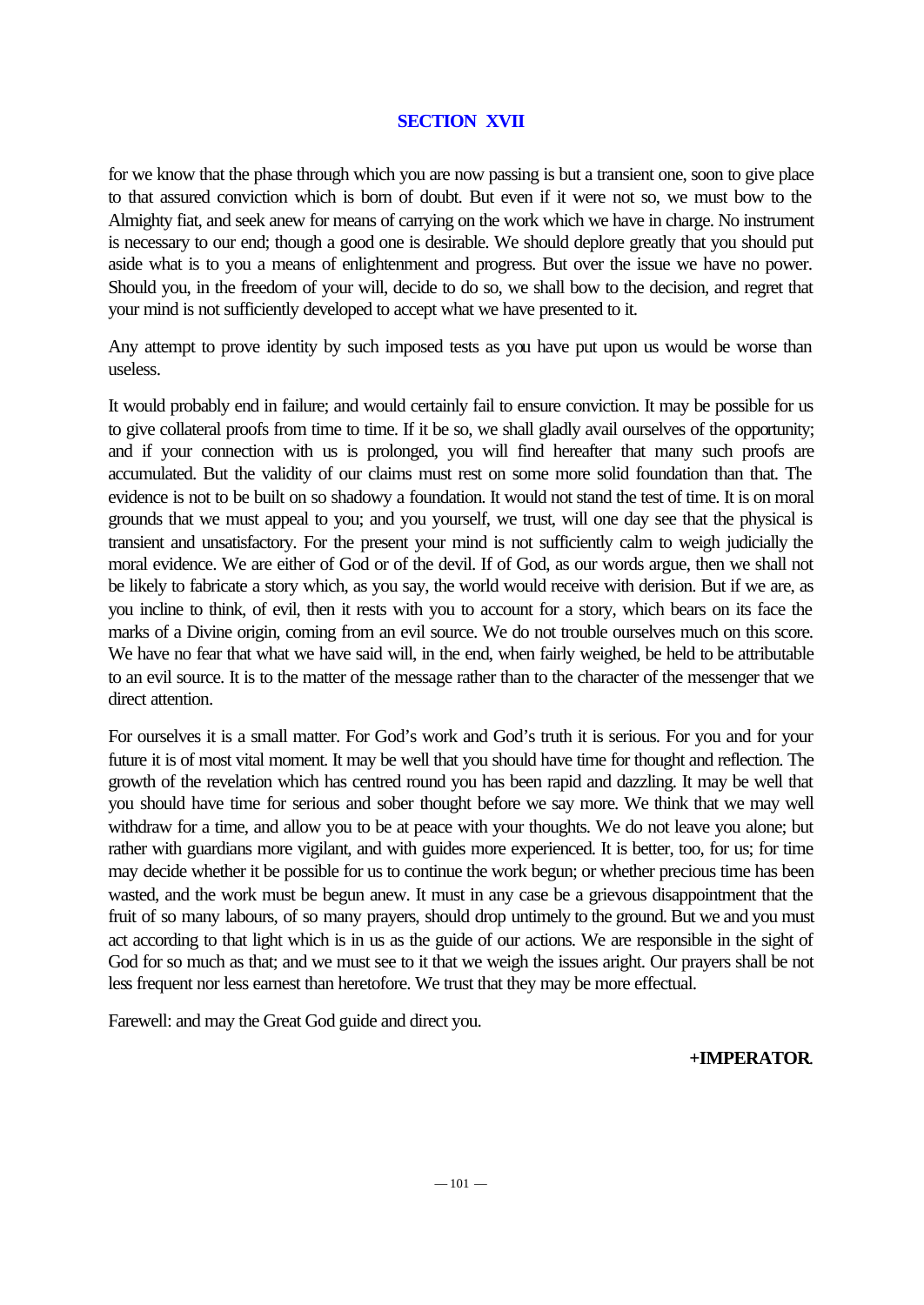[After this I made several attempts at communication. I also went, as I had intimated, to a medium to whom I was not known. I tried to the best of my power to elicit some information as to my guides, and especially as to the identity of Imperator. The effort was vain. All I got was that the spirit with me was Zoud, a Russian historian. I inquired as soon as I got home by writing, and was told that the statement was false. It was said:—]

We are not able to advise you to place reliance on the statements made. They are not trustworthy. If, contrary to our advice, you place yourself in communication with strange spirits who do not know you, and who are not in harmony with us, you will receive communications which are perplexing and unreliable.

[I remonstrated energetically, and said that it would have been so easy to satisfy my reasonble desire.]

No. We wish to give you every satisfaction; but the chief ordered us not to attend, and we were unable to prevent you from going. You get more harm than you can know from such experiments in your present state. We urge you very earnestly to refrain from such sittings in your present state, lest evil ensue. You require only patience. Impatient attempts to force matters on do but cause annoyance and distress to all of us. Far better that you rest in peace, and await the issue. The chief will do what is right, and any premature steps are mistaken.

## *But (I remonstrated) you all seem leagued to bewilder us. Can you do nothing that I ask?*

Friend, you cannot have the mathematical proof that you crave. Nor can we give you proof exactly when you wish for it. Nor would it be good for you if we were able. All is arranged wisely and well.

[The spirit who communicated thus is the same who gave earlier messages. I was fain to stop, for I could get no satisfaction. On July 24th, some questions were put on theological questions, one touching the passage, "I and my Father are one" (John x.30). I had insisted, in the course of conversation, that they were incompatible with Imperator's statements. A question was accordingly asked, and the explanation given was as follows:—]

The words which you have quoted must be taken in their context. Jesus was at Jerusalem at the Feast of the Dedication, and the old question was put by the Jews—"If thou be the Christ, tell us plainly?" They wished for a sign, as you wish for some resolution of your doubts. He referred them, as we have referred you, to the works and tenor of His teaching, as evidence of its Divine origin. Those, He said, who were prepared—His "Father's sheep"—heard and answered His voice. They accepted His mission. The questioners could not accept, because they could not understand, and were not prepared to believe. The prepared ones heard and followed Jesus to eternal life, to progress and happiness. Such was the Father's will, and no man had power to hinder it. They were kept in the Father's hand, and in the mission which was to regenerate them and mankind at large, the Father and the Teacher were One—"I and my Father are One."

Such were the claims put forward. The Jews understood them as an assumption of Divine honour, and stoned Him. But He justified Himself. How? By admitting His Divinity, and defending the claim—I am the Son of God, and I prove it? Nay, verily. But He, the pure, truthful Spirit, over whose transparent sincerity no shadow of duplicity ever passed, He asked, in amazement, for which of His miracles they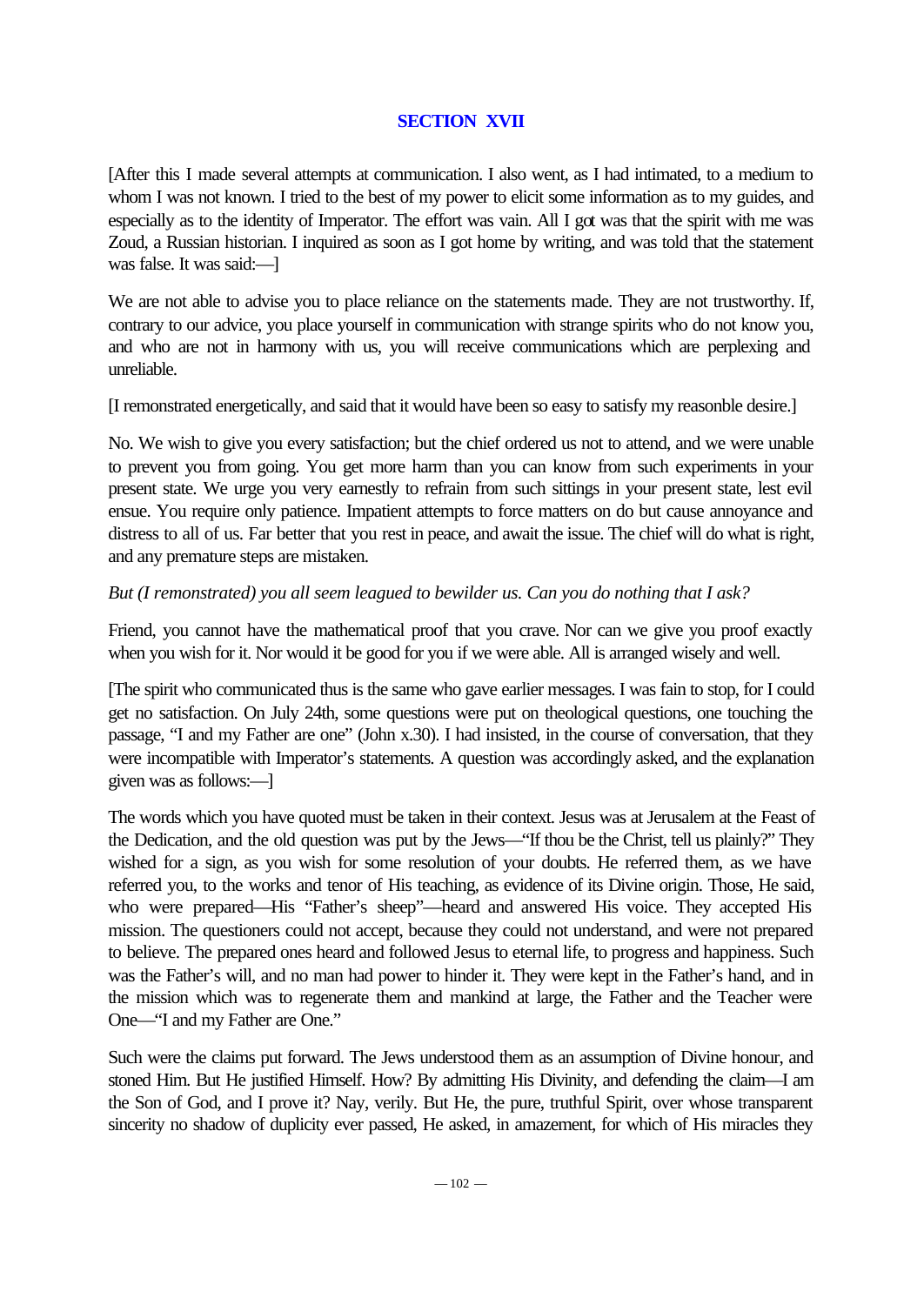were about to stone Him. For none, His accusers said, but for blasphemously claiming union with the undivided Godhead. Thus challenged, He distinctly put aside the claim. Why, He says, in your own sacred records, the term is applied to many on whom the Spirit was outpoured, "Ye are gods." How then can it be blashphemy to say of Him whom the Father Himself hath sanctified and separated for so special a work, He is the Son of God? If you doubt, regard the works I do. There is no claim of Divinity there, but the reverse.

[On July 25th, we had a sitting at which Imperator controlled, and some information was given; but nothing that touched my mental condition. The other members of the circle were not in sympathy with my difficulties, and during the control their questions were answered, and their difficulties solved. My spirit being in abeyance did not affect the conditions. Then a friend of mine, lately passed from earth, was brought, and strong proof of identity, by means of reference to events known only to me and him, was given. Though impressed, I was not satisfied. Then came the vacation, and I left London for Ireland. Then I had curious communications respecting a friend who lay sick in London, but nothing that bore upon the question now at issue. I then went on to Wales, and received on August 24th another message from Imperator, which it is necessary to transcribe. I had endeavoured to elicit answers, and was warned that it was not well for me to do so. My bodily condition was below par, and my mental state was disturbed. I was advised to review the past rather than to attempt to look further into the future.]

Employ yourself in meditating on the past. Think carefully over that which we have been permitted to do for you. Weigh again and again the total outcome of what is before you. Estimate its value, and watch the moral tendency of our words. We do not blame you for doubts which have been the natural outcome of your peculiar frame of mind. It is inevitable that you should weigh and test everything, and your impetuous nature hurries you along too fast, while a mind naturally inclined to doubt conflicts with the too eager impetuosity. Hence your distracted state of mind. Hence the difficulties in your way. We do not blame; we do but point out that such a frame of mind is not that which is best fitted for impartial judgment. It needs that you should curb your impetuous mind, and resist the tendency to form hasty conclusions on the one hand, while you put aside carping criticism, and allow weight to that which we may call the constructive side of our teaching. At present, you dwell too exclusively on the destructive.

And remember, friend, that your doubts and difficulties must, until they are removed, operate as a barrier to our further progress. They have already hindered us much, and caused us to withhold much. This is unavoidable. We urge you, then, to clear your mind once and for ever, by stern exercise of will, of all the mists which now becloud your judgment. This is what we hope for as the result of rest and isolation. It is all-important that the circle to whom we communicate should be in perfect harmony. Rising doubt are to us as the fogs of earth which bewilder the traveller, and hinder him on his way. We cannot work in the midst of them. They must be removed. And we do not doubt that an honest and unprejudiced survey of the past will clear them away: as the sun of truth rises on your horizon, they will disperse, and you will be astonished at the prospect that shall dawn upon you.

Be not too eager. If anything seems new and strange to you, do not therefore reject it. Estimate it according to your light, and, if need be, put it aside to wait for further enlightenment. To the honest and true heart all else will come in God's time. In the end you will arrive at a plane of knowledge, when much that now seems so new and strange will be revealed and explained. Only keep before you the fact that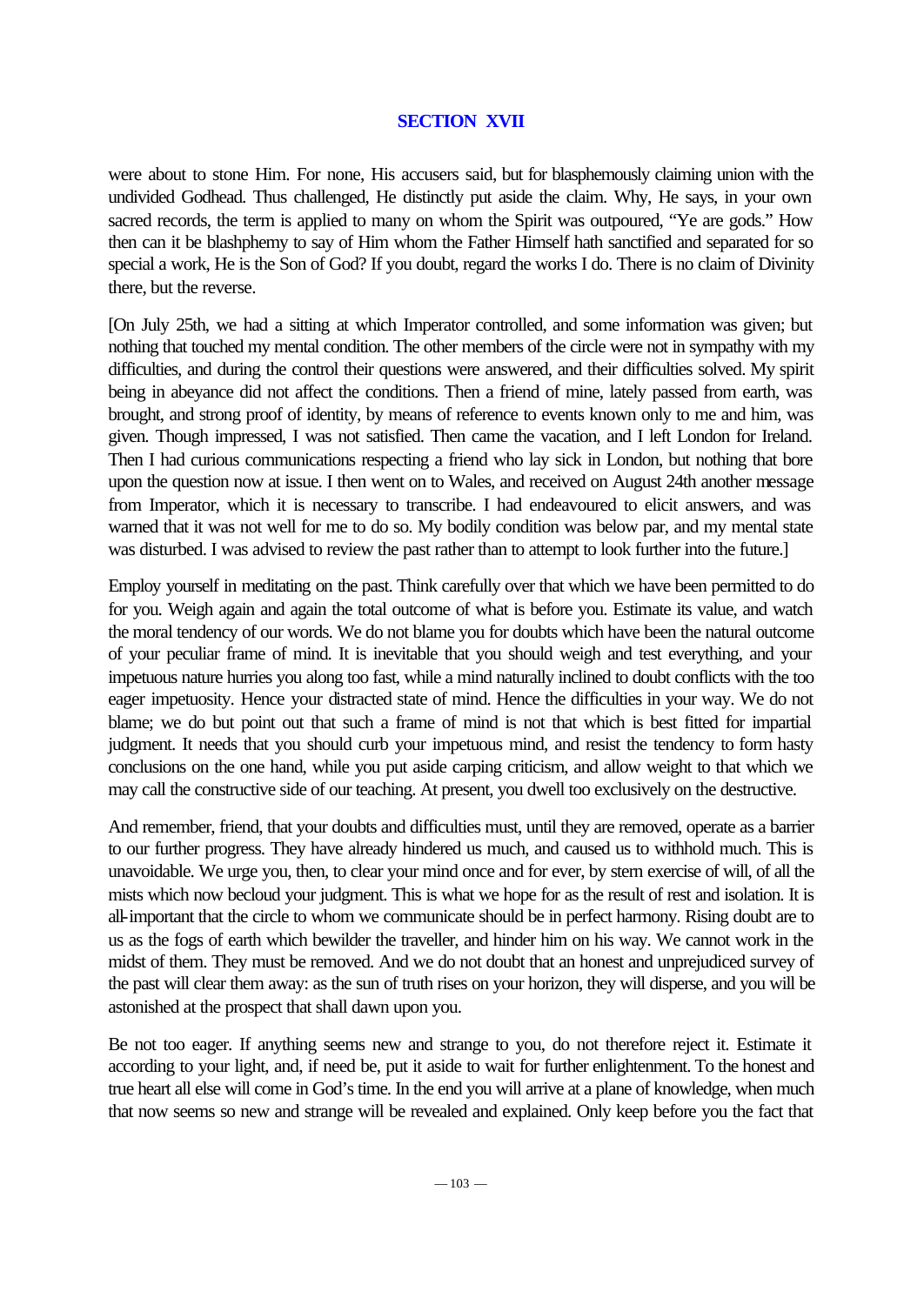there is much that is new and true of which you now know nothing; many fresh truths to be learned; many old errors to be dissipated. Wait and pray.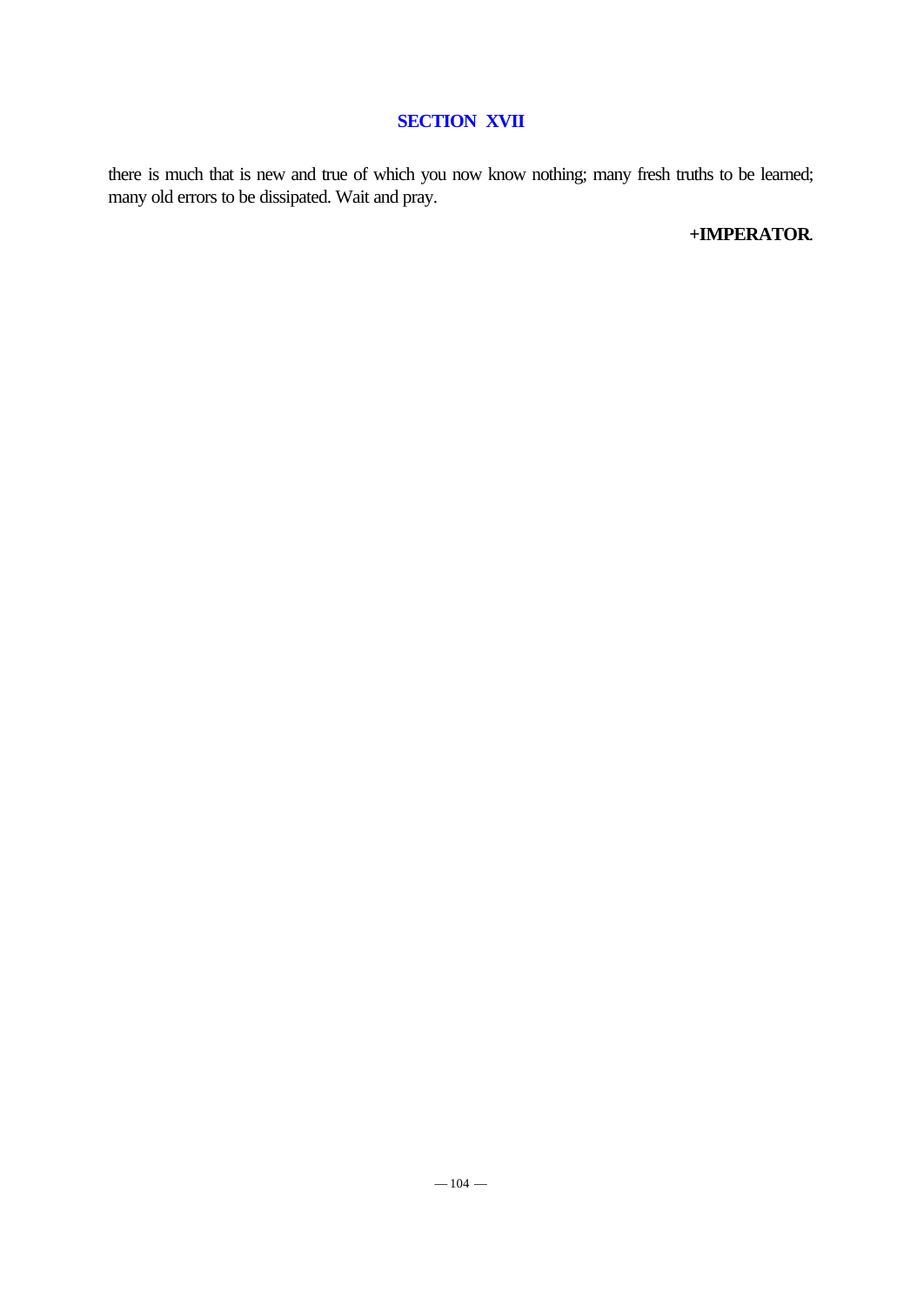[On Aug. 26th, 1873, I had been reading over previous communications, and had thought much about the symbolic nature of spirit utterances. I had wondered whether we erred in being too literal in their interpretation. I put the question, and was told that I was in no fit state for communing. This is one instance out of many where the difficulty of communication was apparent. I was told to refresh myself. The day was rainy, dreary, and comfortless. I was below par, and in a strange place, being from home on a visit. I did as I was bid, and then it was written, at first with pain and slowly, then more easily:—]

The conditions, though still unfavourable, are better. You would be well advised to prepare yourself always, both mentally and bodily, for communion. As we have before said that we cannot operate when the body is overloaded with food, so now we say, that a system depressed and weak is not favourable for our purposes. We do not advocate the depression of the vital powers by neglect of due food any more than we countenance gluttony and drunkenness. We preach the mean in all things where it is knowable. Asceticism and self-indulgence are the extremes which are evil in their results. That is the mean for each which leaves the bodily powers in perfect play whilst it leaves the mental faculties unclouded and unexcited. A clear, active, undepressed yet unexcited mind we ask for, and a body whose powers are vigorous and neither in excess nor defect of their capacity. Each man might do much, by the exercise of a judicious self-control, to render himself better fitted both for his work on earth, and also for receiving instruction from those who are sent to minister to him. The habits of daily life are frequently unwise, and lead to a diseased state of body and mind. We lay down no rule beyond the general one of care and moderation. We can only tell what suits individual wants by being brought into personal contact. Each must learn to settle for himself what is best for him.

It is part of our mission to teach the religion of the body as well as of the soul. We proclaim to you, and to all, that the due care of the body is an essential prerequisite to the progress of the soul. So long as spirit is prisoned in the earth body through the avenues of which it finds its expression on the plane of matter, it is essential that you care intelligently for that body, lest it react on the spirit and affect it injuriously. Yet it is only in rare cases that intelligent discrimination is exercised with regard to food and clothing, and the habits of life which have so great an effect on spirit. The artificial state of existence which prevails, the ignorance with respect to all or nearly all that influences health, the vicious habits of excess that are so nearly universal, these are all bars and hindrances to true spiritual life.

Touching the matters on which you question, we remind you that we have many times said that we take the knowledge already existing in the mind, refine and spiritualise it, and build upon it as a foundation, only rejecting that which is noxious and untrue. We deal with old opinions as Jesus dealt with the Jewish law. He apparently abrogated the letter while He gave to the spirit a newer and nobler meaning. We do the same with the opinions and dogmas of modern Christianity as He did with the dicta of the Mosaic law, and the glosses of Pharisaical and Rabbinical orthodoxy. Even as He proclaimed the truth, true for all ages, that the letter might well be dispensed with, so that the spirit were retained; so do we, in words drawn from your own teachings, say to you that the letter kills, but the spirit gives life. Rigid adherence to the strict letter of the law is quite compatible with—nay, usually leads to—neglect of the true spirit. The man who begins by observing scrupulously the minutiae of the ritual law ends by becoming the proud, arrogant, unlovely Pharisee, whose religion is swallowed up by his theology, and who yet can thank God that he is not like other men.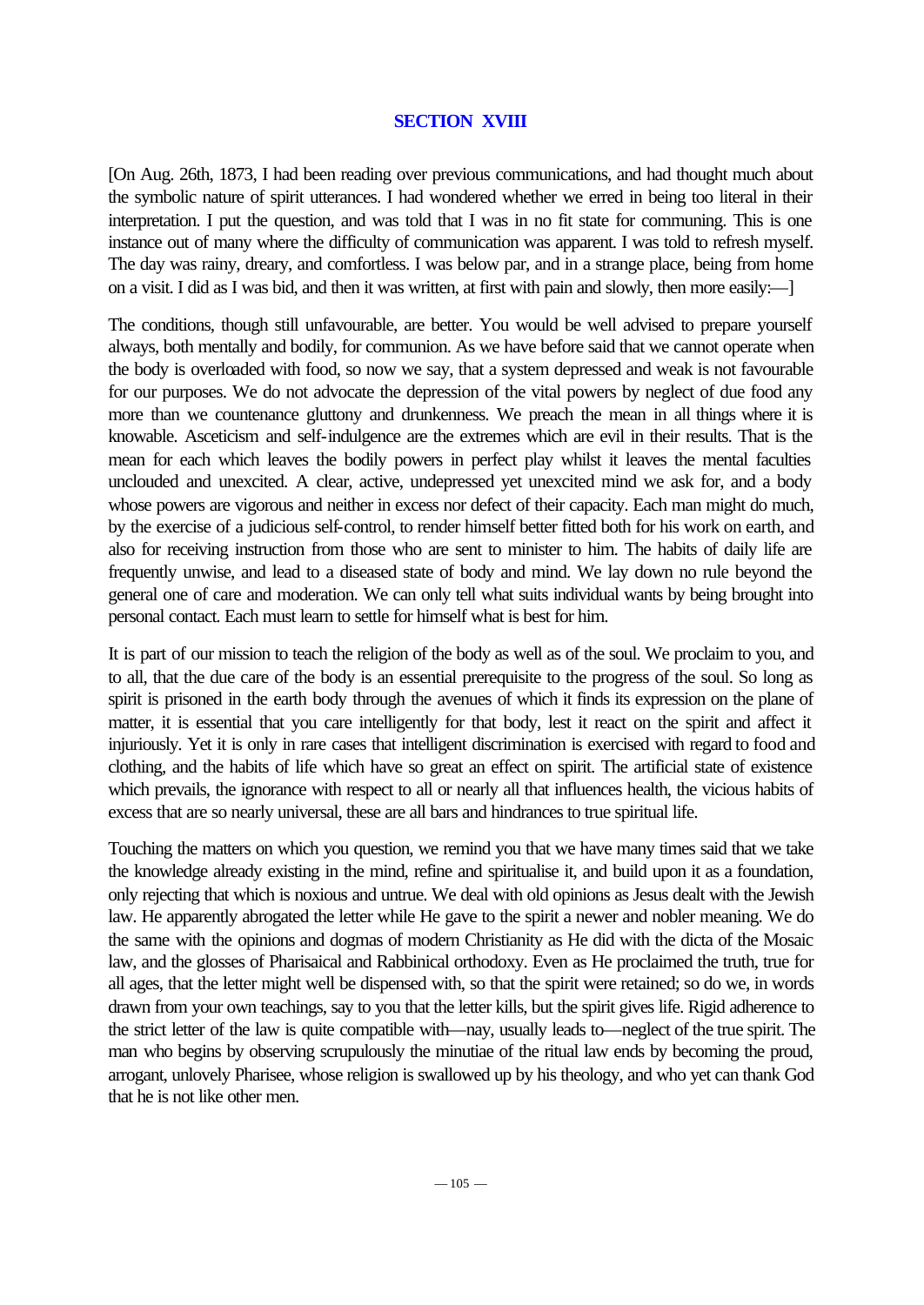It is against this insidious form of religion that we wage determined war. Better for each struggling spirit that it should grope unaided after its God, trusting in the end to find Him, though after many wanderings, than that it should be cramped and confined by the trammels of an earth-born orthodoxy, which prescribes the God, as well as the way to reach Him—that way being through a wicket of which it holds the only key—which cramps all natural aspirations, drowns all soaring thoughts, and condemns the free spirit to mere mechanical action without a particle of true spiritual religion in it. Better, we say, anything than this parody on spiritual religion.

Some there are, and they not the noblest of your race, for whom it is essential that deep subjects of religion should be thought out ready to their hand. For them free spiritual thought would mean doubt, indecision, despair, death. They cannot climb the giddy heights where man must gaze into hidden mysteries, and face the unclouded radiance of the Sun of Truth. Not for them the pinnacles which overhang precipices deep down in which lie hid the Eternal Verities. They cannot gaze lest they fall: they cannot endure the ordeal: they must fall back on safer and more beaten paths, where others have walked before, even though the way be tortuous and uncertain. They must be hemmed in between high walls over which they dare not look. They must walk warily, picking their way step by step, and avoiding all inequalities, lest they stumble and fall. And so they fall back on the prescribed dogmas of unyielding orthodoxy. So it has been decided by the wisdom of the Church is the answer of their priests. Doubt is ruin; thought only ends in bewilderment; faith is the only safety. Believe and be saved. Believe not, and be damned. They are not able to receive these things. How should they? They have not yet grasped the fragments of truth that lie on the very threshold of knowledge. How, then, should they enter in and dwell in the penetralia where truth is enshrined in fulness?

Some there are who are not merely unable, but unwilling, to receive or entertain anything which militates against that ancient and received theology which they have learned to consider as the embodiment of Divine truth.

It has sufficed the needs of the saints of Christendom. It has cheered the martyr at the stake, and consoled the dying saint in ages long gone by even as now. It was their fathers' creed. It was the gospel of salvation which they learned from a mother's lips. It is that which they have received as the deposit of the truth, and which they are determined to teach their children, that they in turn may hand on the truth whole and undefiled. And so a feeling of heroic determination comes over them that they will not even touch that which seems to contravene this faith of theirs, consecrated to them by so many associations, and endeared by so many memories. They are, as they fancy, defenders of the faith: and all a martyr's zeal burns within them. They cannot be reached by any influence that we can bring to bear. Nor would we willingly interfere with so comfortable a faith. Were we to make the attempt, we should need to upset from the very foundations the edifice they have reared. We should need to make war on this faith which they love so well, and hew it down with merciless axe. Their Immutable God and their stereotyped religion, changeless and unchangeable, we should need to attack, and show that though God changes not, yet the mind of man does, and that what was sufficient for the past may be, and often is, quite inadequate for the future. We must show them—what they could never see—the progressive march of revelation, the gradual enlightenment of man in proportion to the freedom of his thought and the enormous mass of purely human fiction which they have dignified by the title of Divine Revelation. The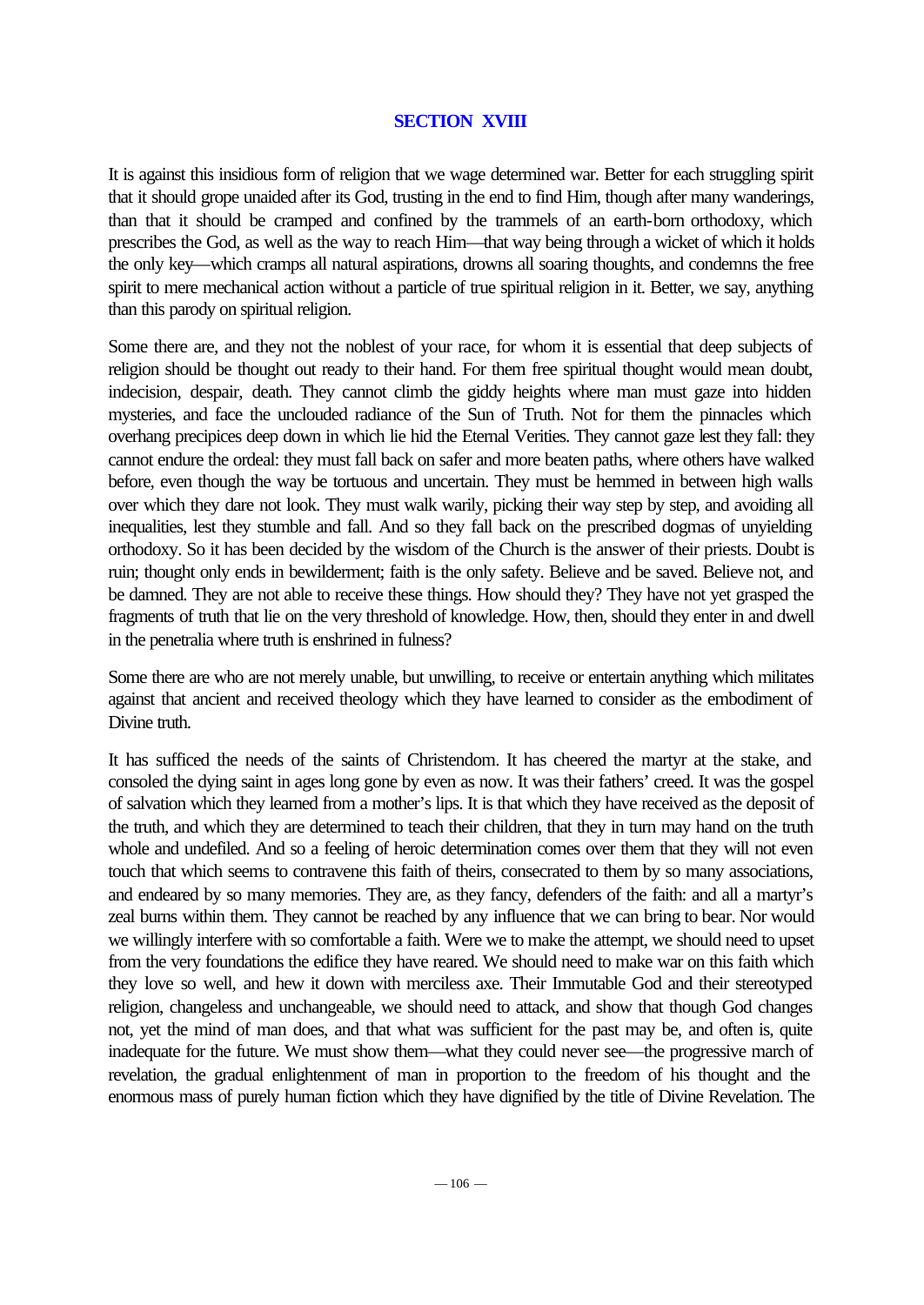task would be vain: and we are not so foolish as to attempt it. They must gain their knowledge in another sphere of being.

Some, again, have never thought about the matter at all. They have a sort of conventional idea about the external profession of religion, because they cannot get on well socially without it. But it is of the slenderest make, and will go into very small compass when not in use. It is indeed but the outside covering, which is not intended for anything but show. So long as it looks well from a distance, it serves the purpose for which they use it. These and such as these are our bitterest opponents. To force them to think about religion is most irksome and annoying to them. The subject is distasteful, tolerated only in its lightest form from sheer necessity. It is the business of priests to settle what is right, they take as much as is necessary on trust. To force them not only to see the flaws in the old faith, but to admire the excellences in the new, is a double aggravation, involving double trouble. They will have none of it. They cling to the past, and live in it. They are well as they are. Progress they hate. Freedom they know nothing of save in that conventional sense in which it approaches very near to slavery. Free thought to them means scepticism, doubt, atheism, and these all are not respectable. They are social blunders. Progress means something which politically and religiously is horrible to them. They not only shrink from it, but they view it with loathing and contempt. The good old times enshrine their ideal; and in the good old times such things were never heard of. Hence they are manifestly wicked, and to be avoided.

It is, no doubt plain to you that we have no dealings with these three classes, and with the myriads who lie in between them, enclosed within the poles of inability and unwillingness, or positive aversion. Hereafter you will learn that it does not rest with us to choose in the matter. We cannot reach them even if we would.

We strive to inculcate on all that the way to know God is open and free, and that the man who prefers stagnation to progress is violating one of the first conditions of his being. We say that man has no right to close the road to God, and to lock up the wicket, compelling all to pass through his door. We say again that rigid orthodoxy, dogmatic faith prescribed in human words, inflexible lines within which he who walks not is therefore lost—these are human figments, bonds of man's making to tie down aspiring souls, and pin them to earth. Better, we reiterate, for each struggling spirit to wander forth with no guide but its appointed angel, to pray for itself, to think for itself, to work for itself till the day-dawn of truth rise upon it, than that it should surrender its freedom and accept its religion at the dictation of any. Far, far better that the wanderings should be tortuous and long drawn out, and the creed scant and little satisfying; better that the cold winds should brace it, and the storms of heaven beat upon it, than that it should be cramped within the narrow, choking, airless avenue of human dogmatism, gasping for breath, crying for bread, and fed only with the stones of an ancient creed, the fossilised imaginings of human ignorance. Better, far better, that the shallowest and crudest notions of the Great Father should come to His child direct from spirit to spirit, the Divine inbreathing of Divine truth, than that he should consent to receive the most elaborate theology which fits and suits him not, and dream on in drowsy carelessness through the probation life, only to awake to a bitter consciousness of the falsity of that which he has so heedlessly accepted. Honesty and fearlessness in the search after truth are the first prerequisites for finding it. Without these no spirit soars. With these none fail of progress.

We have yet to show you more of this as exemplified in the Life and Example of the Lord Jesus.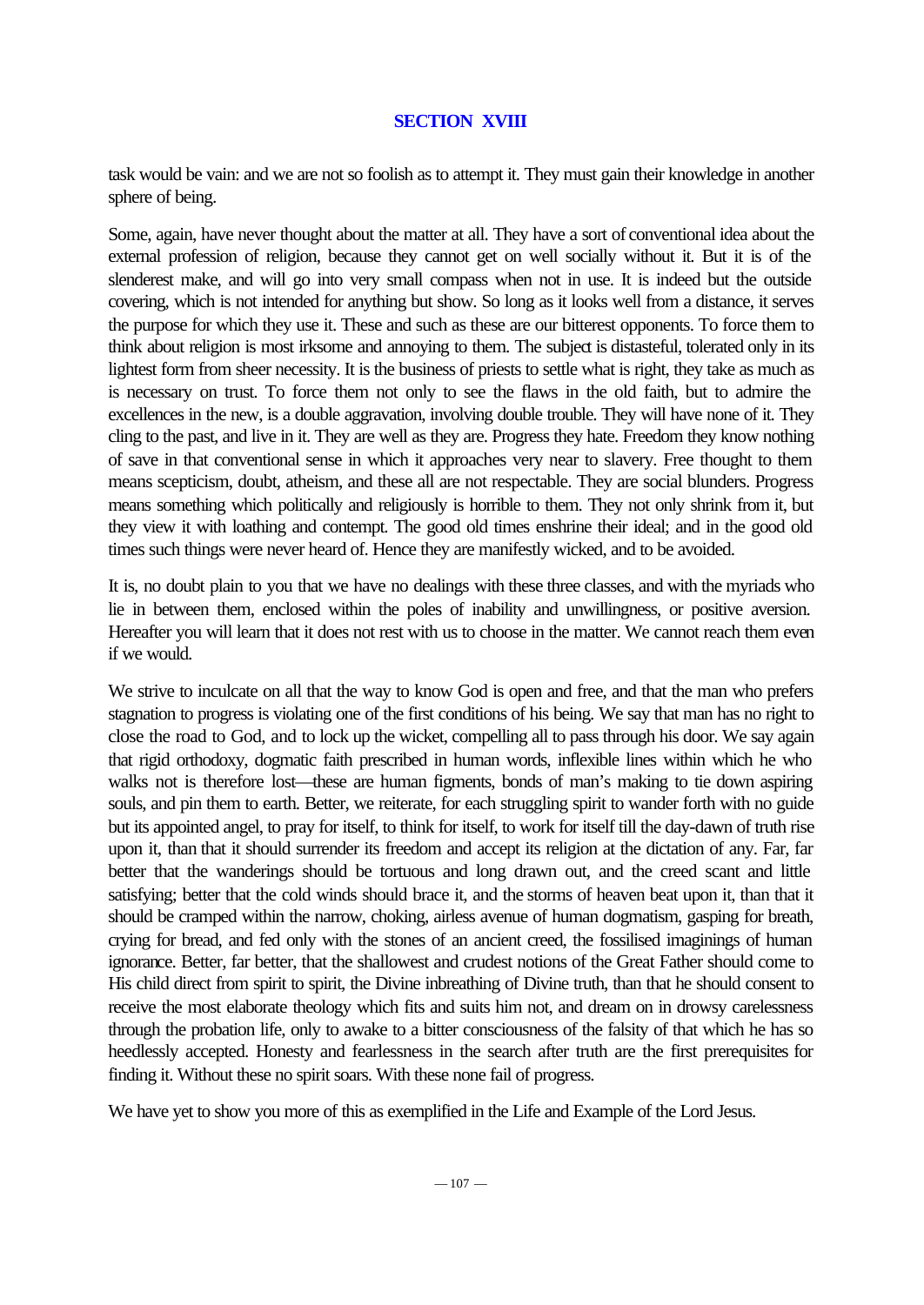We have shown you what to the enlightened mind is the true attitude of the spirit. This fearless thinking out of the way to God by those who are enabled to attempt it, will infallibly lead to what we unceasingly proclaim, a spiritual, refined, and elevated religion, in place of a literal, dogmatic interpretation of the words of your sacred records. For all utterances of spirits through man have a spiritual interpretation as well as a material one which meets the eye. And it is this spiritual interpretation which is entirely missed by a materialistic age. Man has gradually built around the teachings of Jesus a wall of deduction, and speculation, and material comment, similar to that with which the Pharisee had surrounded the Mosaic law. The tendency has increasingly been to do this in proportion as man has lost sight of the spiritual world. And so it has come to pass that we find hard, cold materialism deduced from teachings which were intended to breathe spirituality, and to do away with sensuous ritual.

It is our task to do for Christianity what Jesus did for Judaism. We would take the old forms and spiritualise their meaning, and infuse into them new life. Resurrection rather than abolition is what we desire. We say again that we do not abolish one jot or one title of the teaching which the Christ gave to the world. We do but wipe away man's material glosses, and show you the hidden spiritual meaning which he has missed. We strive to raise you in your daily life more and more from the dominion of the body, and to show you more and more of the mystic symbolism with which spirit life is permeated. They take but a shallow view of our teaching who pin themselves to the letter. We would raise you from the life of the body to that which shall be to you the fit approach to the state disembodied. There is but a glimpse possible as yet; but the time will come when you will be able to see, as we cannot explain to you in your present state, the true dignity of man's higher life even on the earth sphere, and the hidden mysteries with which that life is teeming.

Before you can reach so far you must be content to learn that there is a spiritual meaning underlying everything; that your Bible is full of it; man's interpretations, and definitions, and glosses being but the material husk which enshrines the kernel of divine truth. Were we to throw away this husk the tender kernel would wither and die. So we content ourselves with pointing out, as you can bear and understand, the living verity which underlies the external fact with which you are familiar.

This was the mission of the Christ. He claimed for Himself that fulfillment of the law, not its abolition or abrogation, was His intent. He pointed out the truth which was at the root of the Mosaic commandment. He stripped off the rags of Pharisaical ritual, the glosses of Rabbinical speculation, and laid bare the divine truth that was beneath all, the grand principles divinely inspired which man had well-nigh buried. He was not only a religious but a social reformer; and the grand business of His life was to elevate the people, spirit and body, to expose pretenders, and to strip off the mask of hypocrisy; to take the foot of the despot from the neck of the struggling slave, and to make man free by virtue of that truth which He came from God to declare. "Ye shall know the truth," He told His followers, "and the truth shall make you free: and ye shall be free indeed."

He reasoned of life and death and eternity; of the true nobility and dignity of man's nature; of the way to progressive knowledge of God. He came as the Great Fulfiller of the law; the man who showed, as never man showed before, the end for which the law was given—the amelioration of humanity. He taught men to look into the depths of their hearts, to test their lives, to try their motives, and to weigh all they did by the one ascertained balance—the fruits of life as the test of religion. He told men to be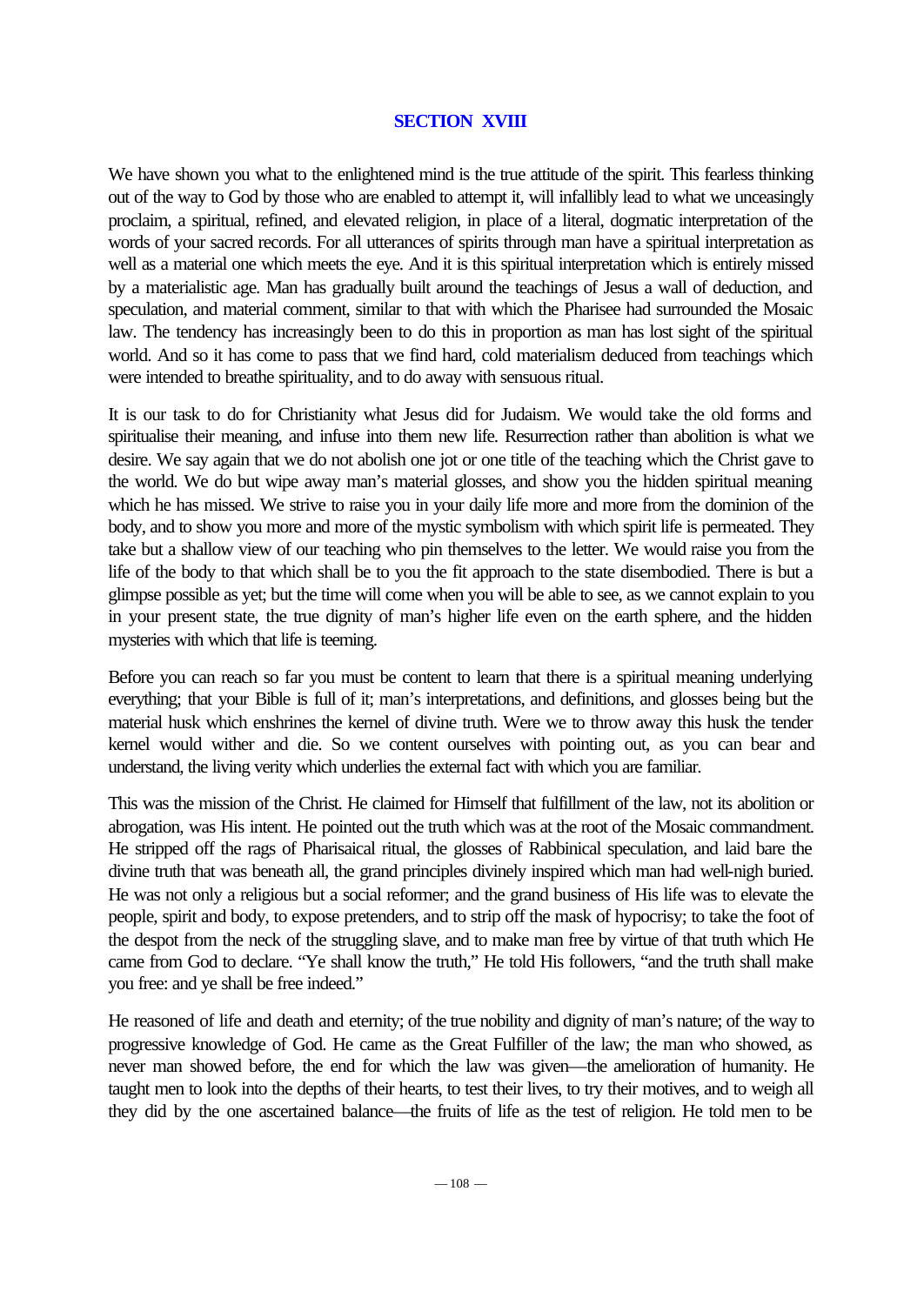humble, merciful, truthful, pure, self-denying, honest in heart and intent; and He set before them a living example of the life which He preached.

He was the great social reformer, whose object was at least as much to benefit man corporeally, and to reveal to him a salvation from bigotry and selfishness, and narrow-mindedness in this life, as it was to reveal glimpses of a better life in the hereafter. He preached the religion of daily life, the moral progress of the spirit in the path of daily duty forward to a higher knowledge. Repentance for the past, amendment and progress in the future, summed up most of His teaching. He found a world buried in ignorance, at the mercy of an unscrupulous priesthood in matters religious; under the absolute sway of a tyrant in matters political. He taught liberty of both; but liberty without license; the liberty of a responsible spirit with duties to God and to itself; of a spirit corporeally enshrined with a corresponding duty to its brethen in the flesh. He laboured to show the true dignity of man. He would elevate him to the dignity of the truth, the truth which should make him free. He was no respecter of persons. He chose His associates and His apostles from the mean and poor. He lived amongst the common people; of them, with them, in their homes; teaching them simple lessons of truth which they needed and which they could receive. He went but little among those whose eyes were blinded by the mists of orthodoxy, respectability, or so-called human wisdom. He fired the hearts of His listeners with a yearning for something nobler, better, higher than they yet possessed; and He told them how to get it.

The gospel of humanity is the gospel of Jesus Christ. It is the only gospel that man needs; the only one that can reach his wants and minister of his necessities.

We continue to preach that same evangel. By commission from the same God, by authority and inspiration from the same source, do we come now as apostles of this heaven-sent gospel. We declare truths the same as Jesus taught. We preach His gospel, purified from the glosses and misinterpretations which man has gathered around it. We would spiritualise that which man has hidden under the heap of materialism.

We would bring forth the spirit-truth from the grave in which man has buried it, and would tell to the listening souls of men that it lives still; the simple, yet grand truth of man's progressive destiny, of God's unceasing care, of Spirit's unslumbering watch over incarnated souls.

The burdens that a dogmatic priesthood has bound upon men's backs, we fling them to the winds; the dogmas which have hampered the soul, and dragged down its aspirations, we tear them asunder, and bid the soul go free. Our mission is the continuation of that old teaching which man has so strangely altered; its source identical; its course parallel; its end the same.

[ I inquired whether I rightly understood that the work of teaching, a section of which is under the direction of Imperator, derived its mission from Christ.]

You understand aright. I have before said that I derive my mission, and am influenced in my work, by a spirit who has passed beyond the spheres of work into the higher heaven of contemplation. . . .Jesus Christ is now arranging His plans for the gathering in of His people, for the further revelation of the truth, as well as for the purging away of the erroneous beliefs which have accumulated in the past.

*I have heard something of this from other sources. Is this then the return of Christ?*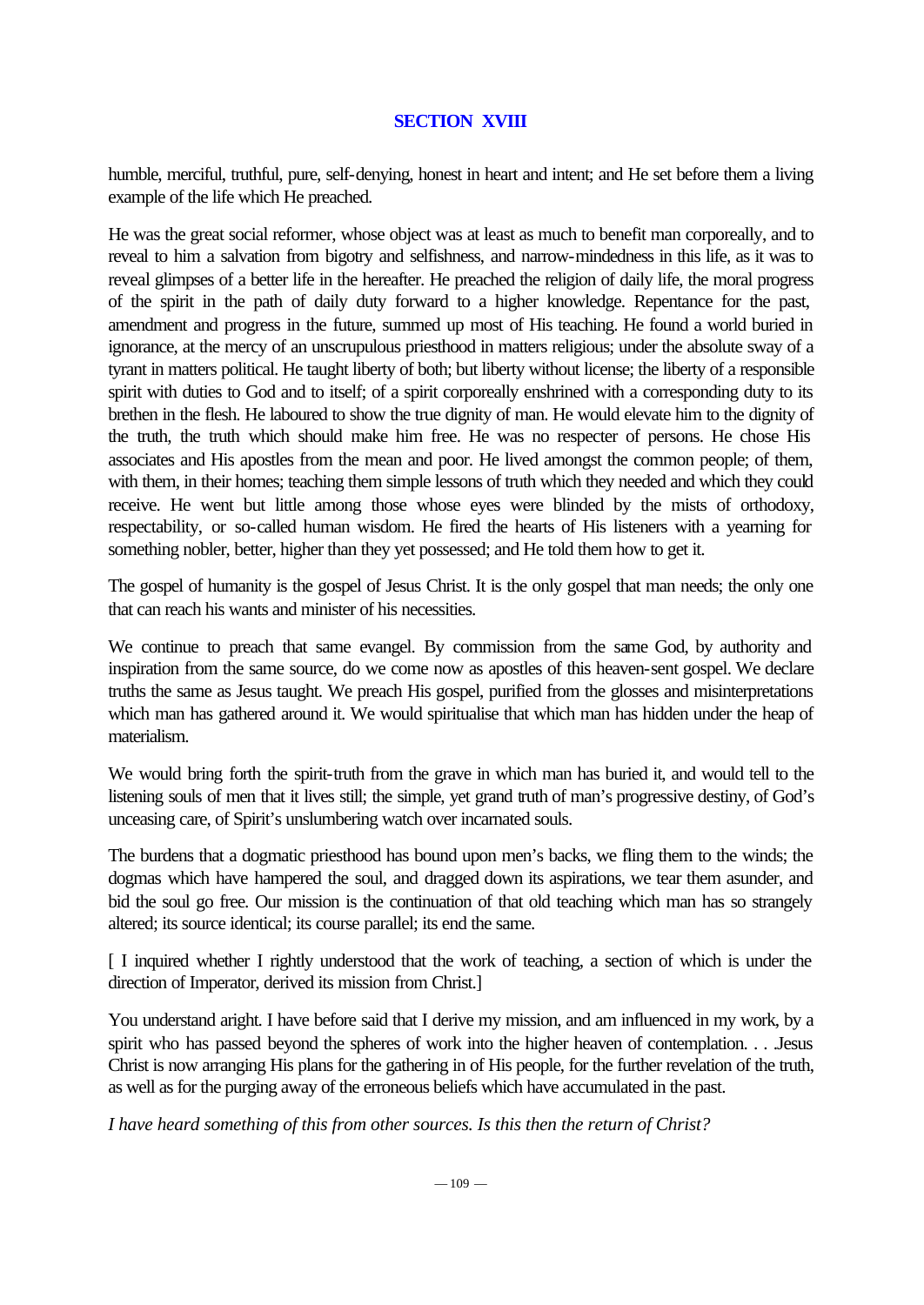It is the spiritual return. There will be no such physical return as man has dreamed of. This will be the return to His people, by the voice of His Messengers speaking to those whose ears are open; even as He Himself said, "He that hath ears to hear, let him hear; he that is able to receive it, let him receive it."

### *Is this message coming to many?*

Yes, to many it is being made known that God is now specially influencing man at this epoch. We may not say more. May the blessing of the Supreme rest on you.

#### **+IMPERATOR**.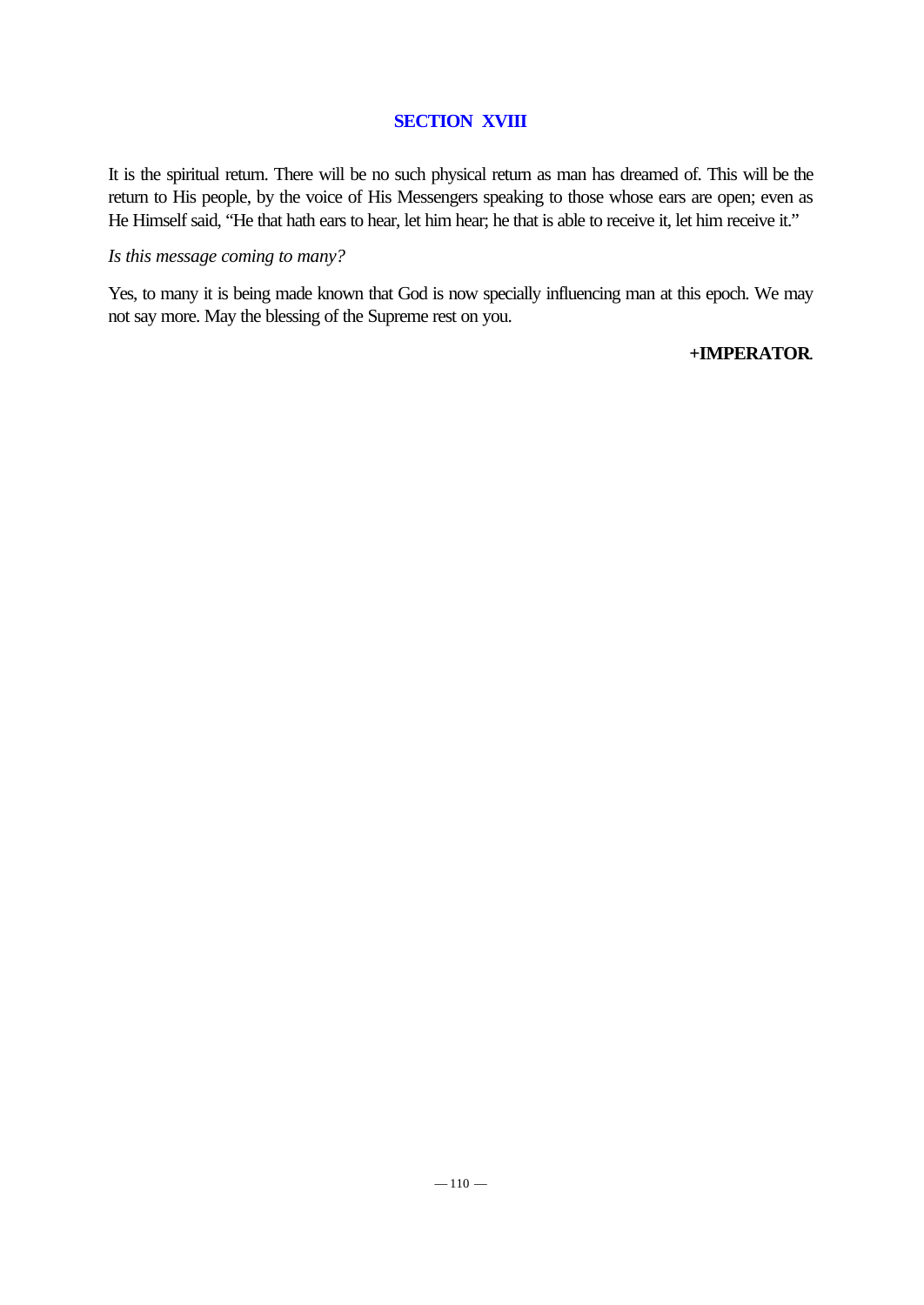[Some reiterated objections of mine, which have been stated before, were finally answered thus (Aug. 31, 1873):—]

We propose to speak to you on a subject of which we have before treated, but not at large. You have alleged, and it has frequently been said, that the creed we profess and the system of religion which we teach, are vague, shadowy, and impalpable. It has been said that the effect of our teaching is to unsettle men's minds as to the old faith, without providing a new and rational form of belief. Many of these objections we have dealt with separately, but we have not yet attempted to set before you an exhaustive outline of the religion which we desire to see rooted among men. This we propose to do now, so far as it is possible.

We commence with God, the Supreme, All-Wise Ruler of the universe, who is enthroned over all in eternal calm, the Director and Judge of the totality of creation. Before His Majesty we bow in solemn adoration. We have not seen Him, nor do we hope yet to approach His presence. Millions of ages, as you count time, must run their course, and be succeeded by yet again myriads upon myriads, ere the perfected spirit—perfected through suffering and experience—can enter into the inner sanctuary to dwell in the presence of the All-pure, All-holy, All-perfect God.

But though we have not seen Him, we know yet more and more of the fathomless perfection of His nature, through a more intimate acquaintance with His works. We know, as you cannot, the power and wisdom, the tenderness and love of the Supreme. We trace it in a thousand ways which you cannot see. We feel it in a thousand forms which never reach your lower earth. And while you, poor mortals, dogmatise as to His essential attributes, and ignorantly frame for yourselves a being like unto yourselves, we are content to feel and to know His power as the operation of a Wise and Loving and All-pervading Intelligence. His government of the universe reveals Him to us as potent, wise, and good. His dealings with ourselves we know to be tender and loving.

The past has been fruitful of mercy and loving-kindness; the present has been instinct with love and tender considerations; into the future we do not pry. We are content to trust it in the hands of One whose power and love we have experienced. And we do not, as curious mortals please themselves with imagining, picture a future which has its origin in our own intelligence, and is disproved by each advancement in knowledge. We trust Him too really to care to speculate. We live for Him and to Him. We strive to learn and do His will, sure that in so doing we shall benefit ourselves and all created beings whom we tend; the while we pay to Him the honour which is His due, and the only homage which His Majesty can accept. We love Him; we worship Him; we adore Him; we obey Him; but we do not question His plans, or pry into His mysteries.

Of man we know more than we are permitted to tell, as yet. We are not charged to gratify curiosity, nor to open out to you views and speculations which would but bewilder your mind. Of the origin of man you may be content to know that the day will come when we shall be able to tell you more certainly of the spiritual nature, its origin and destiny; whence it came and whither it is going. For the present you may know that the theological story of a fall from a state of purity to a state of sin, as usually detailed and accepted, is misleading. Few, perhaps, even of those among you who have pondered on the subject, have not given up all attempts to reconcile with reason so distorted a legend. You may better direct your attention for the present to man's condition as an incarnated spirit, and seek to learn how progressive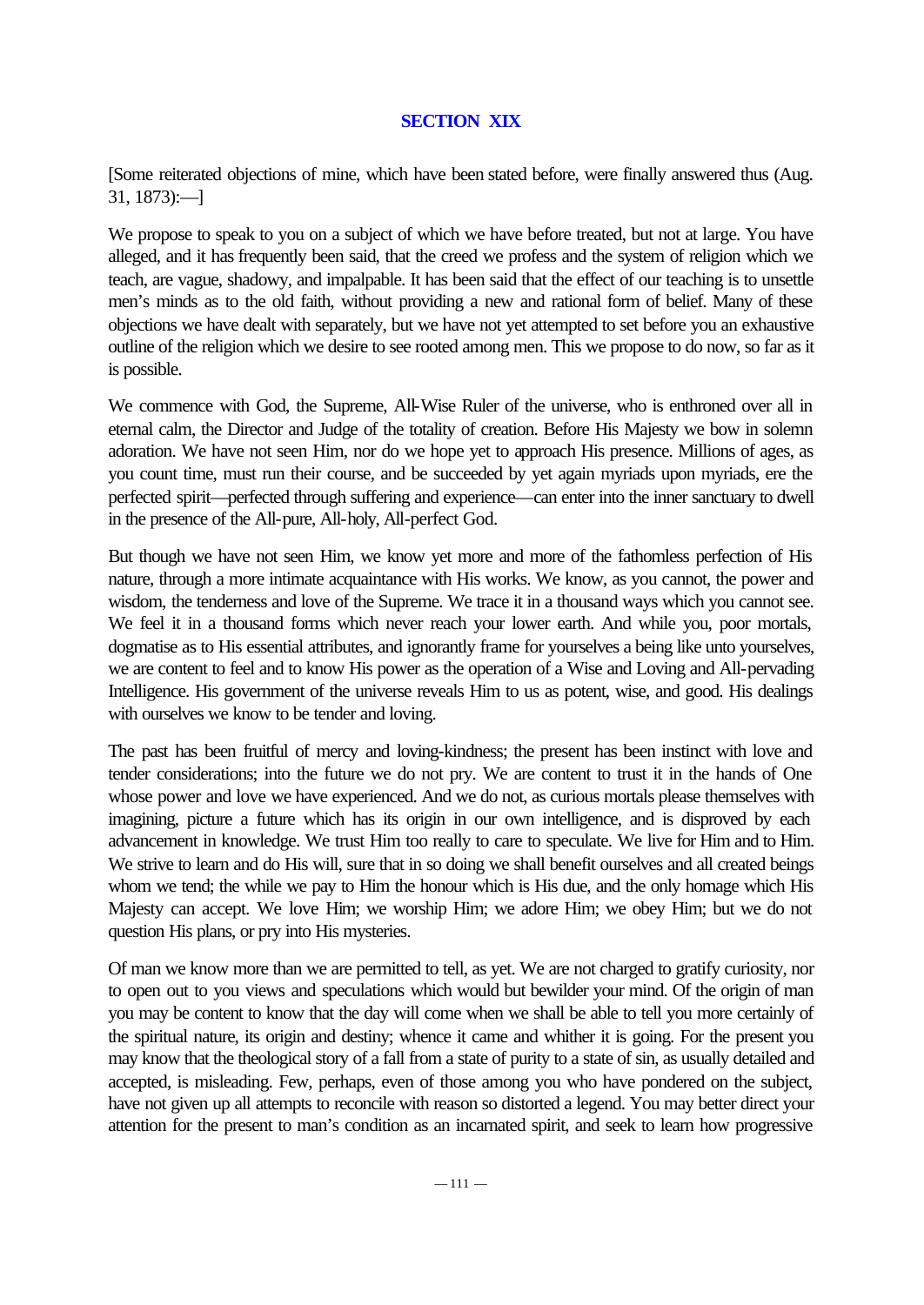development, in obedience to the laws which govern him, leads to happiness in the present and advancement in the immediate future. The far-off spheres, into which only the refined and purified can enter, you may leave in their seclusion. It is not for mortal eye to gaze into their secrets. Sufficient that you know that they unfold their portals only to the blessed ones, and that you and all may be ranked within them after due preparation and development.

It is more important that we speak of man's duty and work in the earth-life. Man, as you know, is a spirit temporarily enshrined in a body of flesh; a spirit with a spiritual body which is to survive its severance from the earth body, as one of your teachers has inculcated rightly, though he erred in minor particulars. This spiritual body it is the object of your training in this sphere of probation to develop and fit for its life in the sphere of spirit. That life, so far as it concerns you to know, is endless. You cannot grasp what eternity means. Sufficient now that we demonstrate to you enduring existence, and intelligence existing after the death of the physical body.

This Being, temporarily enshrined in the body of earth, we regard as a conscious, responsible intelligence, with duties to perform, with responsibilities, with capacities, with accountability, and with power of progress or retrogression. The incarnated spirit has its conscience, rude frequently and undeveloped, of inherent right and wrong. It has its opportunities of development, its degrees of probation, its phases of training, and its help in progression if it will use them. Of these we have spoken before, and shall say more hereafter. For the present we tell you of man's duty in the sphere of probation.

Man, as a responsible spiritual being, has duties which concern himself, his fellow-man, and his God.

Your teachers have sufficiently outlined the moral code which affects man's spirit, so far as their knowledge has extended, and has been communicable to you. But beside and beyond what they have taught you lies a wide domain. The influence of spirit upon spirit is only now beginning to be recognised among men; yet therein lie some of the mightiest helps and bars to human progress. Of this, too, you will learn more hereafter; but for the present we may sum up man's highest duty as a spiritual entity in the word **PROGRESS** —in knowledge of himself, and of all that makes for spiritual development. The duty of man considered as an intellectual being, possessed of mind and intelligence, is summed up in the word **CULTURE** in all its infinite ramifications; not in one direction only, but in all; not for earthly aims alone, but for the grand purpose of developing the faculties which are to be perpetuated in endless development. Man's duty to himself as a spirit incarnated in a body of flesh is **PURITY** in thought, word, and act. In these three words, Progress, Culture, Purity, we roughly sum up man's duty to himself as a spiritual, an intellectual, and a corporeal being.

Respecting the duty which man owes to the race of which he is a unit, to the community of which he is a member, we strive again to crystallise into one word the central idea which should animate him. That word is **CHARITY**. Tolerance for divergence of opinion; charitable construction of doubtful words and deeds; kindliness in intercourse; readiness to help, without desire for recompense; courtesy and gentleness of demeanour; patience under misrepresentation; honesty and integrity of purpose, tempered by loving-kindness and forbearance; sympathy with sorrow; mercy, pity, and tenderness of heart; respect for authority in its sphere, and respect for the rights of the weak and frail: these and kindred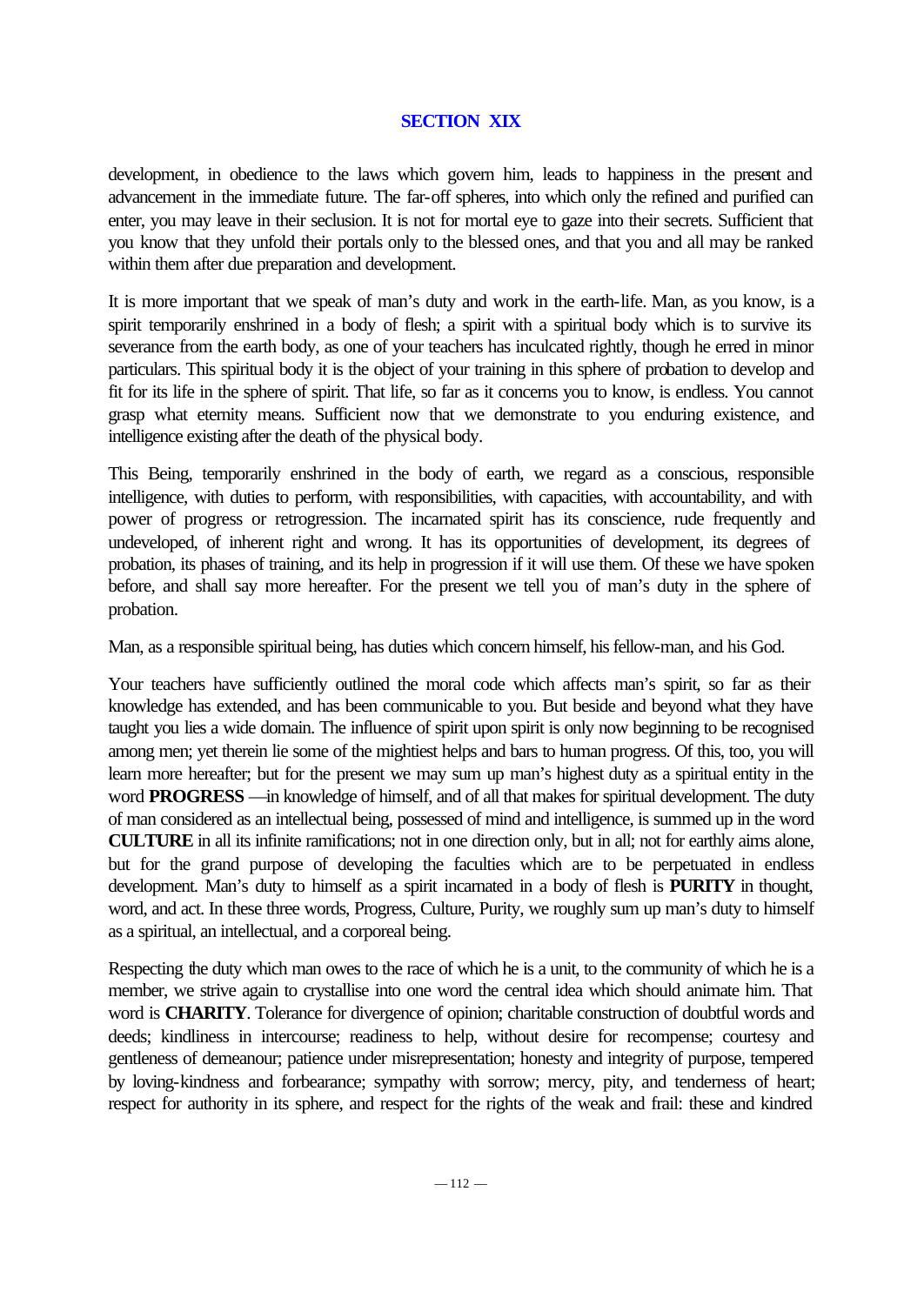qualities, which are the very essence of the Christ-like character, we sum up in the one word Charity, or Active Love.

As to the relation between man and his God, it should be that which befits the approach of a being in one of the lowest stages of existence to the Fountain of Uncreated Light, to the great Author and Father of all. The befitting attitude of spirit before God is typified for you in the language of your sacred records when it is said that the exalted ones veil their faces with their wings as they bow before His throne. This in a figure symbolises the **REVERENCE** and **ADORATION** which best become the spirit of man. Reverence and awe, not slavish fear. Adoring worship, not cowering, prostrate dread. Mindful of the vast distance that must separate God from man, and of the intermediary agencies which minister between the Most High and His children, man should not seek to intrude himself into the presence of the Supreme, least of all should he obtrude his curiosity, and seek to pry into mysteries which are too deep for angel-minds to grasp. REVERANCE, ADORATION, LOVE; these are the qualities that adorn a spirit in its relation to its God.

Such, in vaguest outline, are the duties which man owes to himself, to his fellow, and to his God. They may be filled in by future knowledge; but you will find that they include within them those qualities which fit a man for progress in knowledge, and render him a good citizen, and a model for imitation in all the walks of life. If there be nothing said of that external and formal duty which is made so much of by the Pharisaic mind, both now and heretofore, it is not that we do not recognise the importance of external acts. So long as man is a physical being, physical acts will be of importance. It is because we have no fear that sufficient importance will not be attached to them that we have not dwelt on this side of the question. We are concerned rather with spirit, and with the hidden spring, by which, if it be working aright, the external acts will be duly done. We carry throughout the principle on which we have always dealt with you, of referring you back to that which is your true self, and of urging you to consider all you do as the outcome and external manifestation of an internal spirit, which, when you leave this sphere, will determine your future condition of existence. This is the true wisdom; and in so far as you recognise the spirit that animates everything, that is the soul of all, the life and reality which underlies Nature and Humanity, in all their several manifestations, are you actuated by true wisdom. This being the duty of man in such sort as we are now able to put it before you, we have now to deal with the results of the discharge of that duty, or its neglect. He who fulfils it according to his ability, with honesty and sincerity of purpose, and with a single desire to discharge it aright, earns his legitimate reward in happiness and progress. We say progress, because man is apt to lose sight of this enduring fact, that in progress man's spirit finds its truest happiness. Content is, in the pure soul, only retrospective. It cannot rest in that which is past; at best it views the achievements of the bygone days only as incentives to further progress. Its attitude to the past is one of content, to the future, of hope and expectation of further development. That soul which shall slumber in satisfaction, and fancy that it has achieved its goal, is deluded, and in peril of retrogression. The true attitude of the spirit is one of striving earnestly in the hope of reaching a higher position than that which it has attained. In perpetually progressing it finds its truest happiness. There is no finality; none, none, none!

And this applies not only to the fragment of existence which you call life, but to the totality of being. Yea; even the deeds done in the body have their issue in the life disembodied. Their outcome is not bounded by the barrier which you call death. Far otherwise; for the condition of the spirit at its inception of its real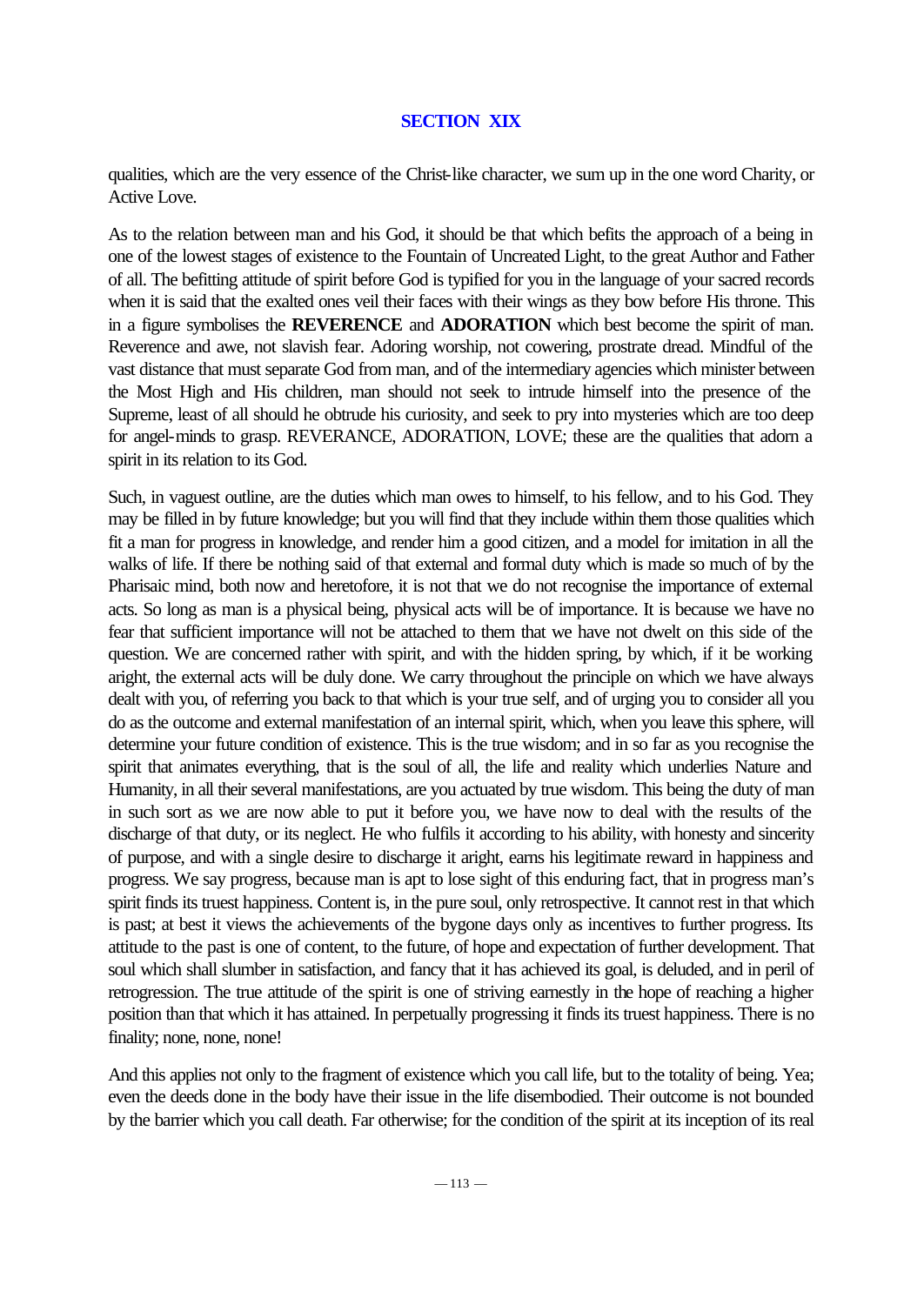life is determined by the outcome of its bodily acts. The spirit which has been slothful or impure gravitates necessarily to its congenial sphere, and commences there a period of probation which has for its object the purification of the spirit from the accumulated habits of its earth-life; the remedying in remorse and shame of the evil done; and the gradual raising of itself to a higher state towards which each process of purification has been a step. This is the punishment of transgression, not an arbitrary doom inflicted to all eternity by an angry God, but the inevitable doom of remorse and repentance and retribution, which results invariably from conscious sin. This is the lash of punishment, but it is not laid on by a vengeful Deity; a loving Father leads his child to see and remedy his fault.

Similarly, reward is no sensuous ease in a heaven of eternal rest; no fabled psalm-singing around the great white throne, whereon sits the GOD; no listless, dreamy idleness, cheaply gained by cries for pity, or by fancied faith; none of these, but the consciousness of duty done, of progress made, and of capacity for progress increased; of love to God and man fostered, and the jewel of truth and honesty preserved. This is the spirit's reward, and it must be gained before it can be enjoyed. It comes as the rest after toil, as the food to the hungry, as the draught to the parched, as the pulsation of delight when the wanderer sights his home. But it is only the toil-worn, the travel-stained, the hungry, the parched traveller who can enter into the full zest. And it is not with us the reward of indolent, sensuous content. It is the gratification which has been earned, and which is but and additional spur to future progress.

In all this you will see that we have dealt with man as a living intelligence, alone in his responsibilities, and alone in his struggles. We have not thought it necessary here to touch upon the aid ministered by guardian spirits, nor upon the impulses and impressions which flow in upon the receptive soul. We are concerned now with that phase of man's existence which is open to your inspection, and which is manifested to your eye. Neither have we made any mention of a boundless store of merit laid up for him by the death of the sinless Son of God, or of the Co-equal Partner of the Throne of Deity—a store on which he may draw at will to make up for his own shortcomings. We have not spoken of such an atonement of magical potency and universal application in answer to a cry of faith. Nor have we told you that a death-bed repentance has power to obtain for man—base, evil, grovelling animal as he may be an entrance in the very society of God and the blessed ones, by the charm of imputed righteousness bought by vicarious suffering. We have not pointed to any such conception of a debased and foolish imagination. Man has helps, powerful, near, always available. But he has no reserve fund of merit on which he can draw at large at the close of a lifetime of debauchery, sensuality, and crime, when he has drunk to the very dregs the cup of physical enjoyment, and so go straight to the holy of holies and the sanctuary of God. He has no vicarious sacrifice on whom he can call to suffer in his stead when his coward heart is wrung with fear at the prospect of dissolution, and his base spirit trembles at the prospect which remorse conjures up. Not for such base uses would any of the messengers come; not to such would the ministers bring consolation. They would let the coward feel his danger, if perchance he may see and repent him of his sin. They would let the lash be laid on, knowing that so only can the hard heart be made to feel. Yet for such, your teachers tell you, the Son of God came down, and died! Such are the choicest recipients of mercy! the most appropriate subjects for divine compassion!

No such fable finds a place in our knowledge. We know of no store of merit save that which man lays up for himself by slow laborious processes. We know of no entrance to the spheres of bliss save by the path which the blessed themselves have trod; no magical incantation by which the sinner may be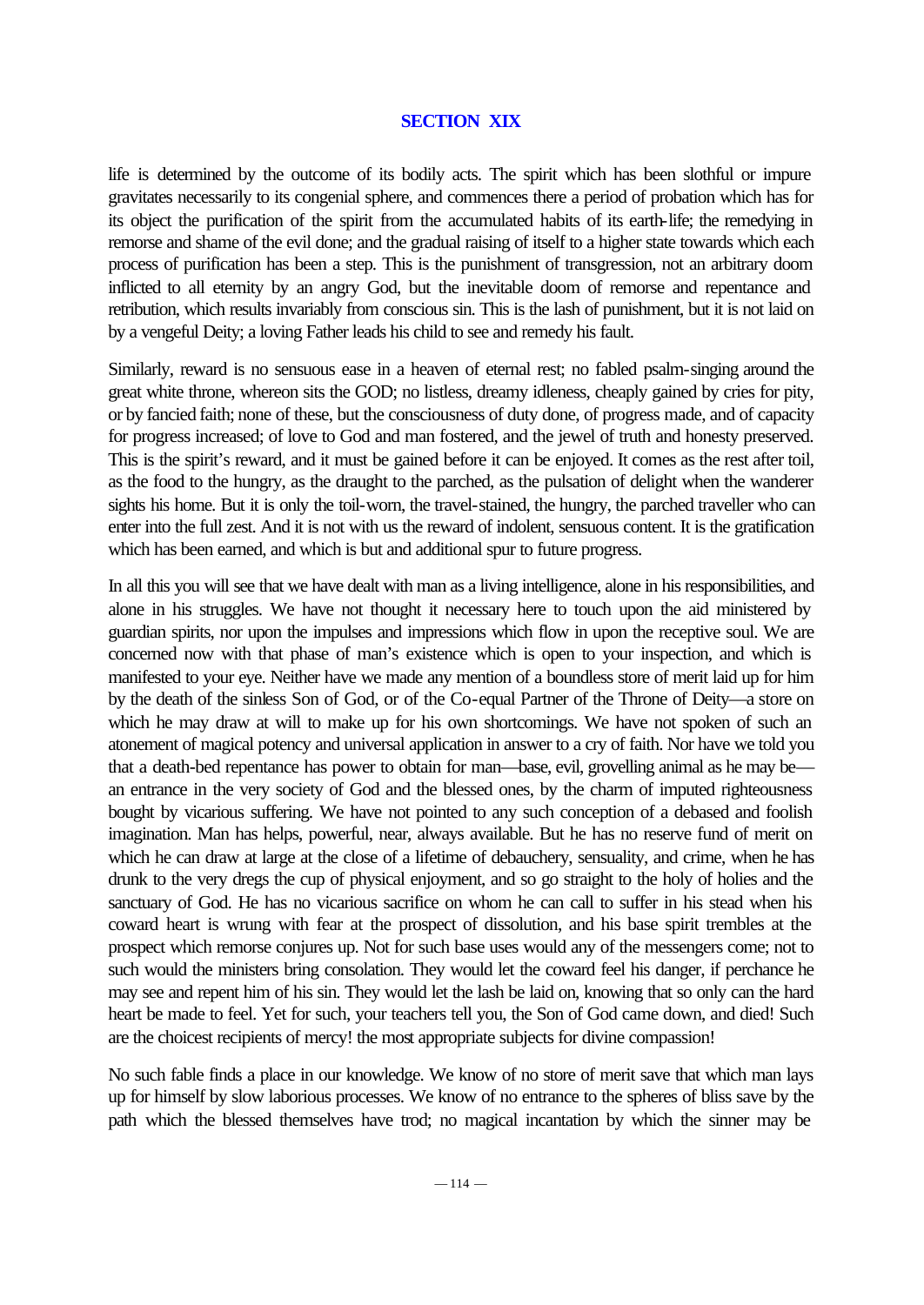transformed into the saint, and the hardened reprobate, the debased sensualist, the purely physical animal become spiritualised, refined, glorified, and fitted for what you call heaven. Far from us such blasphemous imaginations.

And while man feigns for himself such ignorant and impossible fancies, he neglects or ignores those helps and protections which encircle him all around. We have no power, indeed, to work out for man the salvation which he must work out for himself; but we are able to aid, to comfort, and to support. Appointed by a loving God to minister, in our several spheres, to those who need it, we find our power curtailed, and our efforts mocked at by those who have become too gross to recognise spirit-power, and too earthy to aspire to spiritual things. These helps man has ever round about him; helps which he may draw to himself by the mighty engine of prayer, and knit to him by frequent communion with them.

Ah! you know little what power you neglect when you omit to foster, by perpetual prayer, communion with the spirits, holy, pure, and good, who are ready to stand by and assist you. Praise, which attunes the soul to God, and prayer, which moves the spirit agencies—these are engines ever ready to man's service. And yet he passes them idly by, and makes his hopes of future bliss rest on a faith, on a creed, on an assent, on a vicarious store of merit, on any shadowy, baseless figment rather than on fact.

We attach little importance to individual belief: *that* is altered soon enough by extended knowledge. The creed which has been fought over with angry vehemence during the years of an earth lifetime is surrendered by the enfranchised spirit without a murmur. The fancies of a lifetime on earth are dissipated like a cloud by the sunlight of the spheres. We care little for a creed, so it be honestly held and humbly professed; but we care much for acts. We ask not what has such one *believed,* but what has he *done*? For we know that by deeds, habits, tempers, characters are formed, and the condition of spirit is decided. Those characters and habits, too, we know are only to be changed after long and laborious processes; and so it is to acts rather than words, to deeds rather than professions, that we look.

The religion which we teach is one of acts and habits, not of words and fitful faith. We teach religion of body and religion of soul; a religion pure, progressive, and true; one that aims at no finality, but leads its votary higher and higher through the ages, until the dross of earth is purged away, the spiritual nature is refined and sublimated, and the perfected spirit—perfected through suffering and toil and experience—is presented in glorified purity before the very footstool of its God. In this religion you will find no place for sloth and carelessness. The note of spirit-teaching is earnestness and zeal. In it you will find no shirking of the consequences of acts. Such shirking is impossible. Sin carries with it its own punishment. Nor will you find a convenient substitute on whose shoulders you may bind the burdens which you have prepared. Your own back must bear them, and your own spirit groan under their weight. Neither will you find encouragement to live a life of animal sensuality and brutish selfishness, in the hope that an orthodox belief will hide your debased life, and that faith will throw a veil over impurity. You will find the creed taught by us is that acts and habits are of more moment than creeds and faith; and you will discover that that flimsy veil is rent aside with stern hand, leaving the foul life laid bare, and the poor spirit naked and open to the eye of all who gaze upon it. Nor will you find any hope that after all you may get a cheap reprieve—that God is merciful, and will not be severe to mark your sins. Those human imaginings pale in the light of truth. You will gain mercy when you have deserved it; or rather, repentance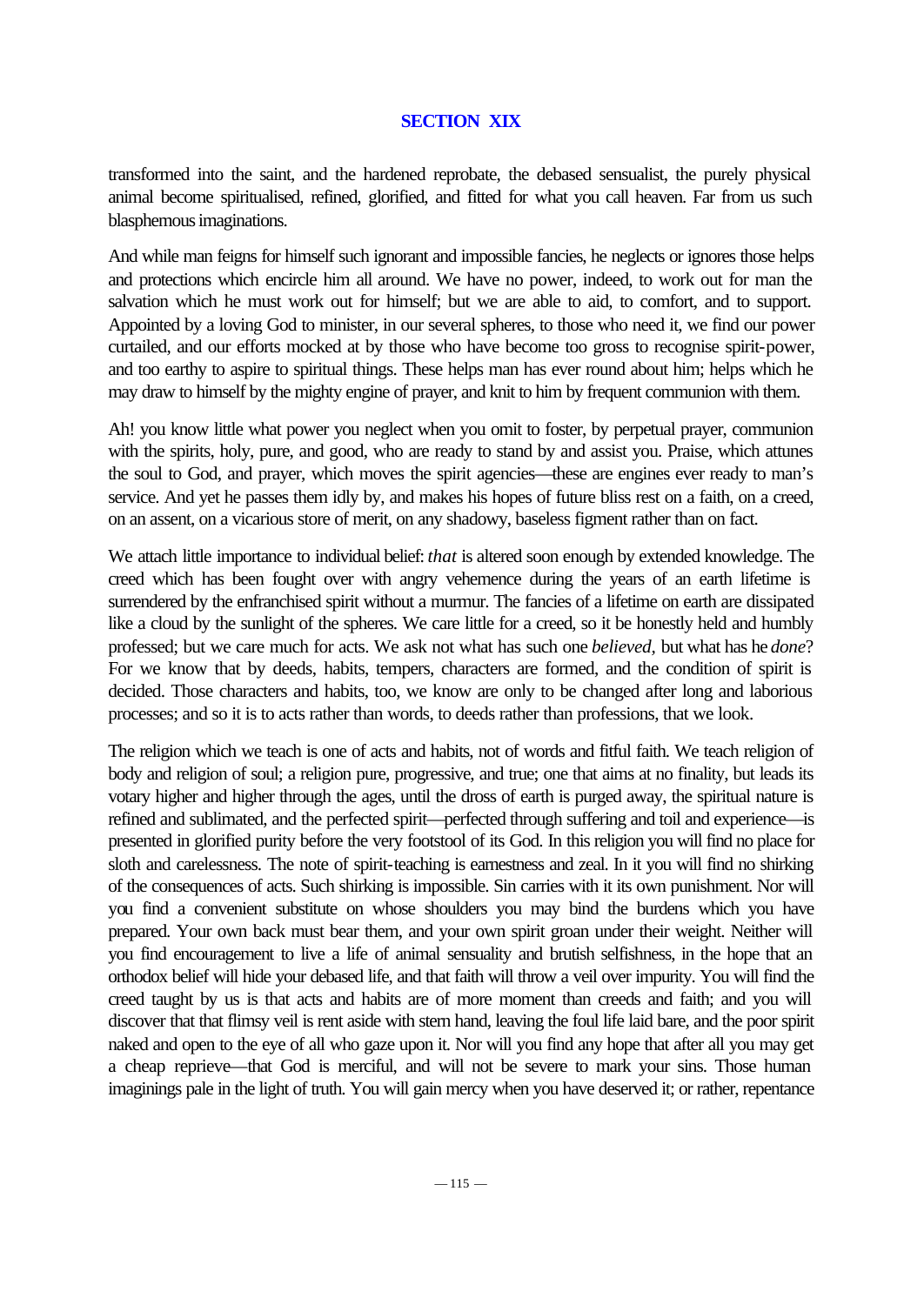and amendment, purity and sincerity, truth and progress will bring their own reward. You will not then require either mercy or pity.

This is the religion of body and spirit which we proclaim. It is of God, and the days draw nigh when man shall know it.

### **+IMPERATOR**.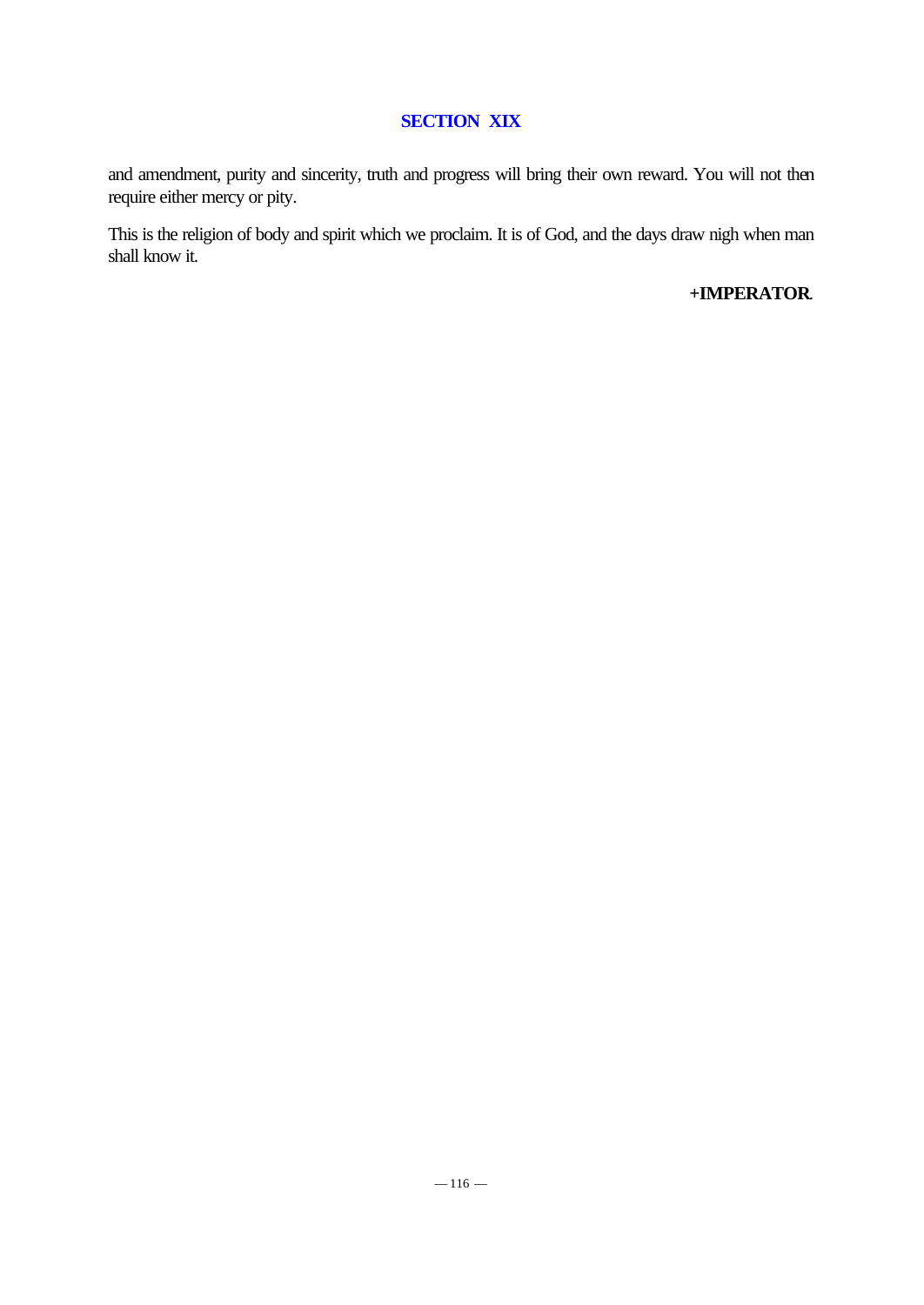[At this time many communications were made to me from various sources with the avowed purpose of accumulating evidence and producing conviction in my mind. One of these was a well-known person with whom I had been acquainted. I asked permission to bring the fact of his communicating under the notice of his relatives. It was replied:—]

It is impossible and unwise to attempt it. They know not of the truth of spirit communion, nor could we manifest to them. Were you to tell them, they would receive your word as the idle tale of a madman. You would not be able to reach them. This is one of the sore trials of those who endeavour to communicate with the world which they have lately quitted. Usually they cannot reach personal friends. The very anxiety with which they strive prevents the realisation of their wishes. It seems to them so important, so desirable, that personal evidence should be given to their friends, that their very eagerness, coupled with the sorrowing tearfulness of their friends, places an impassible barrier between them. It is not till the eargerness is past, and they have soared above the atmosphere of personal feeling, that they are able to reach your sphere. You will know more of this hereafter.

Our friend who now communicates is shut off from those who were united to him by ties of kindred. Any attempt to force on them knowledge for which they are unprepared would be mischievous and fruitless. This is one of the unalterable laws with which we have no power to interfere; we can no more force on men a knowledge for which they are unfit than you can explain to a child the deep mysteries of science into which your sages gaze with wonder. Nay, less the child would not understand, indeed, but he would not be injured. We, on the contrary, should retard, by unconscious forcing, the end we have in view, and should injure those whom we would benefit. No such attempt is made by the wise. They see, as you cannot, that if they were able to force on the unprepared advanced knowledge, and to anticipate the orderly working of Divine laws, you world would cease to be a sphere of probation. It would become merely a field for the experiments of any spirits who desired to try their power, and there would be an end to law and order. No such reversal of law would be permitted. Rest assured of that.

[About this same time my perplexity as to the question of Identity was much increased by the fact that a spirit who had written his name "direct," *i.e.* without the intervention of any human agency, had spelt it wrongly. Here, apparently, the fault could not be charged on the medium: and I put it strongly that I could not be expected to believe in the identity of a spirit that gave a well-known name which it could not even spell. Imperator replied:—]

We do not desire to argue out the question of identity, but the incident to which you refer is susceptible of a ready explanation. The identity of the spirit was avouched by me, and you have at least found my words to be accurate. The error was committed by the manifesting spirit who wrote. The intelligences who are able to compass the particular manifestation which you call direct writing, and for which you had on this particular occasion expressed a strong wish, are few. Most frequently the actual writing is done by one who is accustomed to manifest in that way, and who acts, as it were, as the amanuensis of the spirits who wish to communicate. In many cases several spirits are concerned. The error which arose in this way through inadvertence was during the séance corrected in a communication given through the table; but it would seem to have escaped you. It is well that you inquire patiently into seeming errors and contradictions. Many, so inquired into, would be found susceptible of explanation, even as this.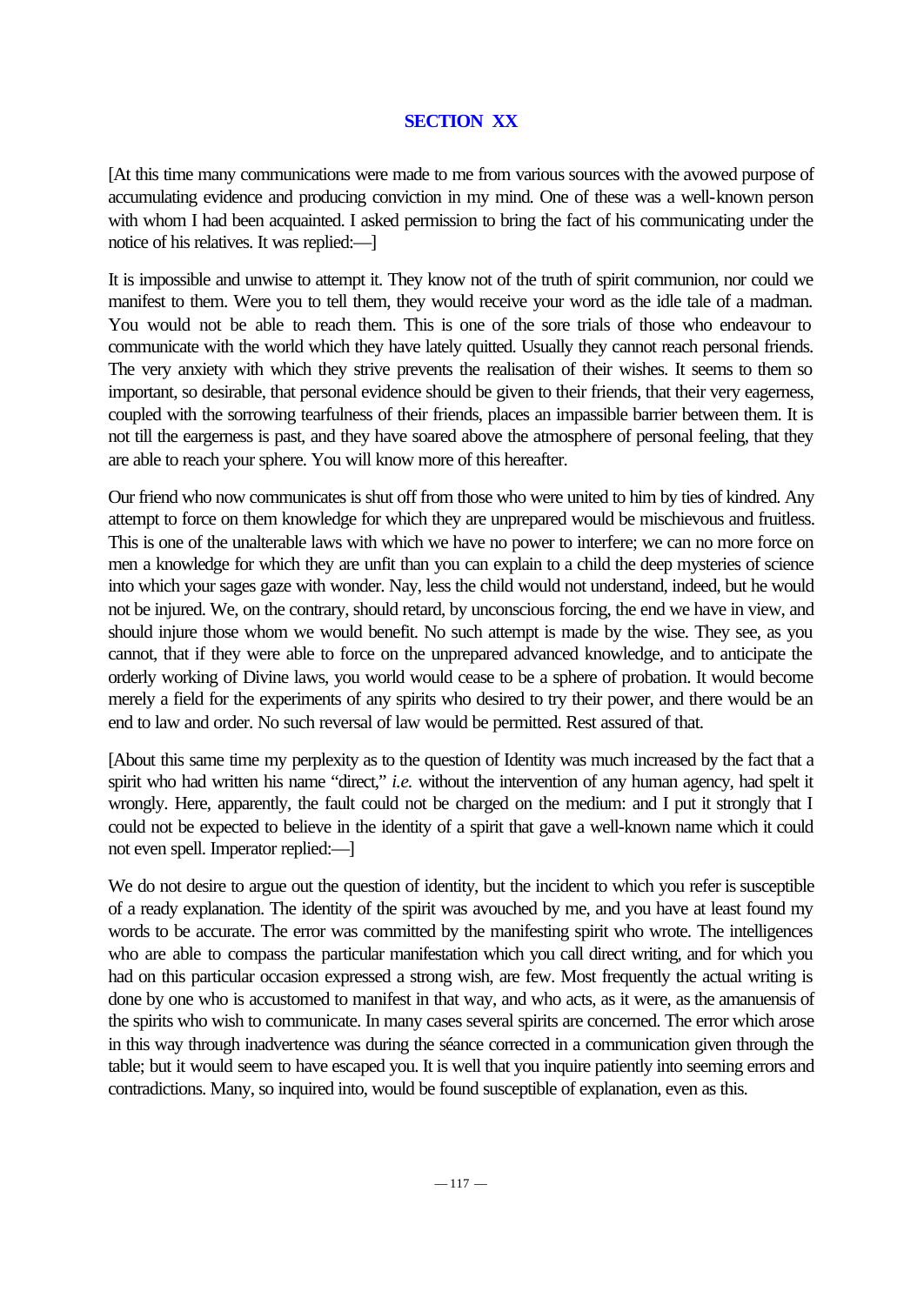[The disturbed state of my mind now caused our sittings to be disturbed. Phenomena were evolved in a very erratic fashion, violently at times, and with great irregularity. It was said that "the instrument being out of tune, the notes extracted from it were jarring and discordant." Sometimes a sitting would soothe me, but sometimes it would work we me up to a pitch of nervous tension, which was extremely painful. It was written on Sept. 30, 1873:—]

Sometimes we are able to quiet and soothe, but not when every nerve is quivering, and the overwrought system is strained to an extremity of tension. We have little power then, and at best can only save you from the risk you run of being seized upon by undeveloped spirits who are attracted by your state. We urge you not at such times to place yourself in communion with our world. We wary of the future for many reasons. Your greater development, which is rapid and progressive, will render you more and more amenable to spiritual influence of all kinds. Such spirits will endeavour to approach you, and by sitting you facilitate their entry to the circle. You need fear no evil, but you may have disturbance. It is well for all highly-developed mediums to be chary of sitting in circles where influences other than those which surround them are gathered. Danger always attends such experiments, and your present tone and temper of mind lays you doubly open to assault. Try to bring to the circle a patient and a passive mind. Your evidence will be the more readily attained if you are content so to act.

[ I replied that I wished so to do, but that I must estimate everything according to my own reason. I put two or three points which seemed to me to be of crucial importance, far more than the communications given from spirits who had borne great names on earth; and who rather perplexed me than otherwise. I did not think it likely that the world's celebrities would come back for the purpose of giving me little bewildering messages. I asked for good and plentiful evidence of the return of a friend who had lately passed from among us, and who had been most deeply interested in our circle. That seemed to me to be an opportunity which might settle the identity question definitely. And I further asked very earnestly for clear and conclusive statements as to the origin, scope, and issue of the movement, specially as to spirit identity. Assuming the truth of statements already made, I pointed out that it was vitally important that the necessary proofs to withstand scoffing and sceptical criticism should be full and unmistakable. At present I had no shred of proof of anything beyond the existence of certain phenomena, and the presence of some external intelligence. I could not act on that. Even if I were willing I was not able to go on till doubts which I could not dispel were cleared from my mind. An answer came to me, Oct. 1, 1873:—]

May the blessing of the All-wise rest upon you! If we do not follow you into all the points or discuss all the questions which you have mooted, you must attribute it to the impossibility of giving you complete evidence which shall be satisfactory to you in your present frame of mind. Though we are thankful to recognise in many particulars a fair and candid spirit in your objection, still we cannot fail to know that at the root of them lies mistrust of our statements and want of confidence in our claims. This is painful to us, and, as we feel, unjust. Doubt is sin in none. Intellectual inability to accept certain statements is not matter for blame. But refusal to weigh evidence fairly, and inclination to set up a personal standard of evidence which is fictitious and selfish, may end in grievous consequences, and this is the ground of our complaint. We respect your doubts, and shall rejoice with you when they are removed. But we blame and censure the attitude which makes it well-nigh impossible for us to remove them; which fences you in as with an icy barrier beyond which we cannot pass; which degrades a candid and progressive soul to a state of isolation and retrogression, and binds the spirit to the dark regions of the nether earth. Such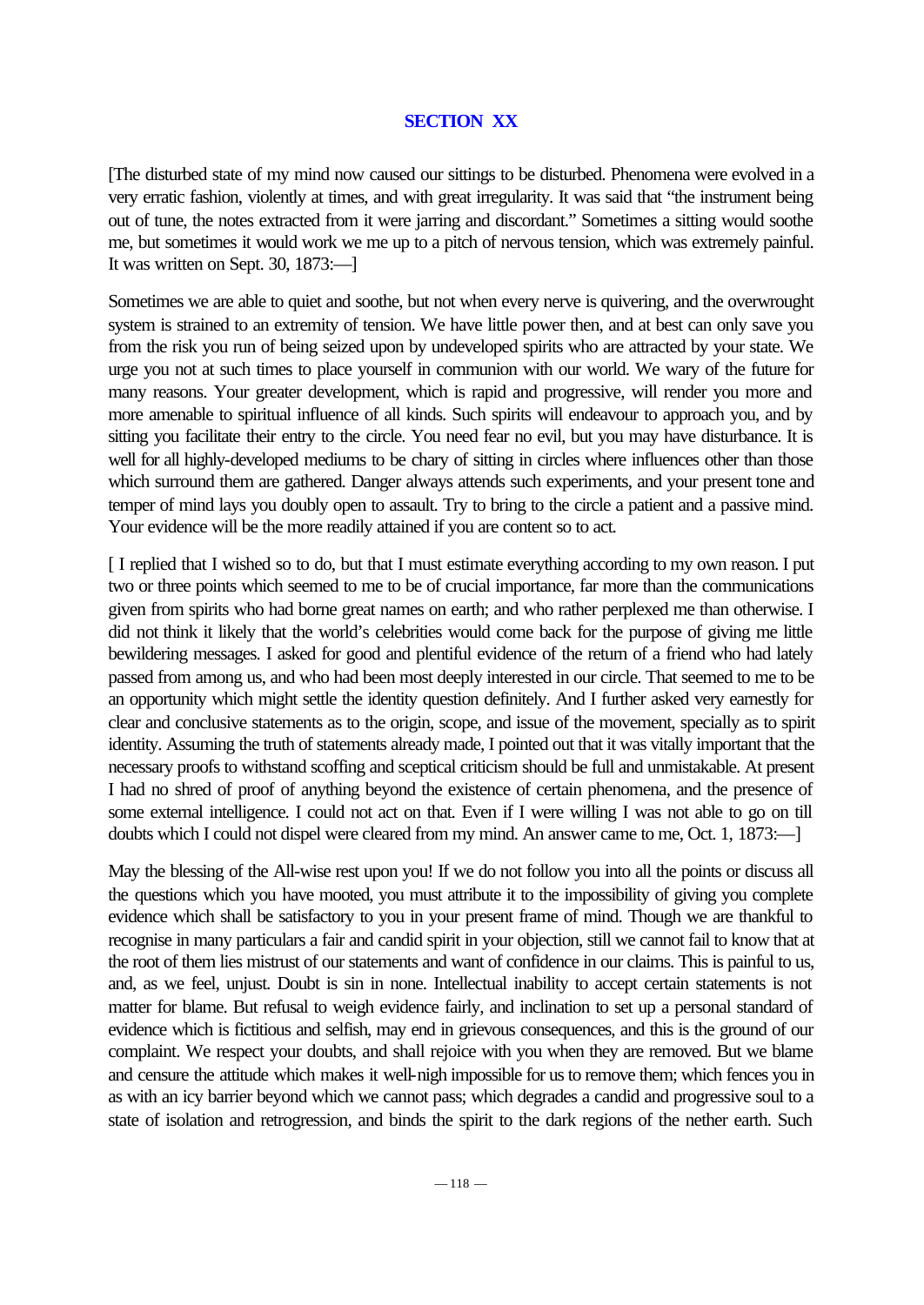temper of mind is the baleful result of evil influence, and, if it be not checked, it may become a permanent bar to progress.

We have not deserved of you that you should receive us in such a spirit, or that all our attempts at communion should be viewed with jealous and suspicious eye. You are fond of comparing the state of the world and the favoured few in Judæa with that which now obtains. We will give you a parallel from the very mouth of Jesus in His answer to those who asked of Him a sign. You know that none was given save one which He Himself selected. We care not now as to the why and wherefore. Perhaps it was impossible: perhaps it was undesirable: perhaps the very attitude of mind precluded the possibility of granting the request. Such is precisely the case with you in this respect. The temper of mind which dictates such arguments as you have addressed to us makes it impossible for us to reply to them in terms pleasing to you. The reasons which presumably operated in the one case now operate in the other. And it should scarcely be necessary to remind you that it was not to the Pharisee, the Sadducee, or the wise in their own conceit, who came to Him seeking to entangle Him in His talk, that Jesus vouchsafed either His words of comfort or His miracles of mercy, but to the humble and the meek, to the poor in spirit, the faithful, earnest souls who were too careful to gather up the blessed truth, and to reap the precious fruit, to care very curiously to inquire in what form it came or under what conditions it was bestowed. It was so throughout His earthly career: and in so doing He did but act as the Father Himself deals with man. The proud, dogmatic, haughty man who informs Omnipotence of what he wants, and murmurs if it be not instantly bestowed, is not the recipient of Divine benediction, but the humble, trustful, prayerful soul, whose cry from the depths of an earnest and loving heart is, "Father, not my will but Thine be done."

This is the law which governs all Divine manifestations. We say nothing now of the identical law which operates amongst you. But we deal thus with you; and we complain that the positive tone of your mind, and the line of dogmatic argument which you have determined to follow, is one that is little fitting in your case. We are compelled, however unwillingly, to visit it with censure. Review the past. Let your mind recur to that phase of your life which you know to have been associated with us. Of the previous care of your guardians extending throughout your life you can have no knowledge yet. The watchful care which developed in you the struggling germ of progress; the tender care of those angel-guards whose watchful protection never failed; the preservations from evil; the guidance in difficulty; the direction in the onward path; the raising of your soul from ignorance and error to knowledge of the truth—this unseen working is to you unknown. But our efforts have not been entirely secret. During the immediate past we have been around and about you day by day. You have known our words and acts; you have received from us constant messages, records of which remain with you. Did a word of ours ever strike your mind as false? Did an act ever seem to you mean, or selfish, or unkind? Have we committed ourselves? Have we spoken to you words that were degrading or foolish? Have we influenced you by wiles which were earthy, by motives that were sordid? Have we led you to a course that is retrogressive? In short, by our fruits if we are judged, has the influence on you been for evil or for good? for God or for His foes? You yourself, are you better or worse for it? more or less ignorant? more or less useful? more or less happy?

We dare any to say of us aught that may reasonably reflect on us, on our acts, or on our teaching. We assert in the face of all who hear that it is God-like, and that our mission is of and from Him.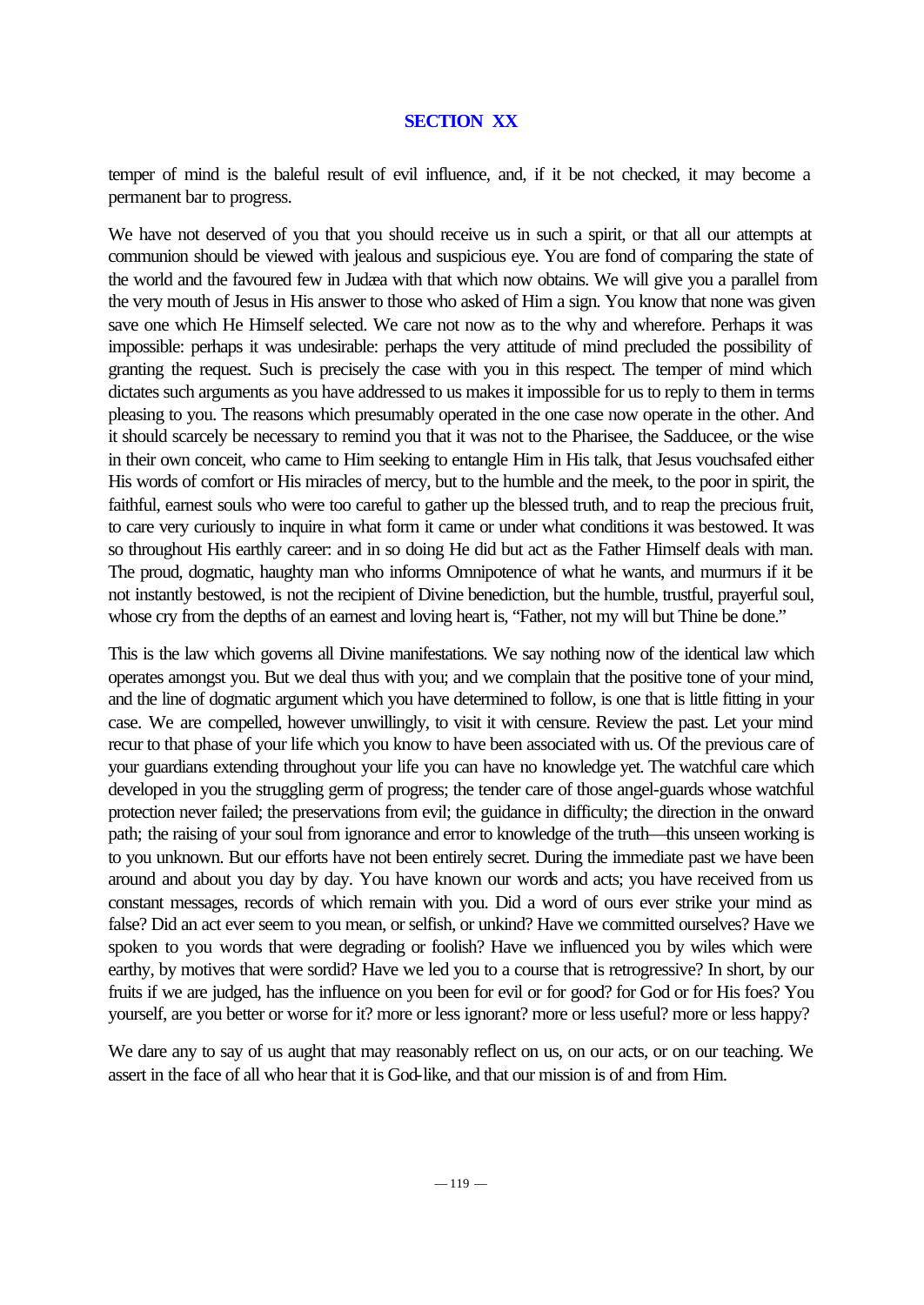Nor have we failed to justify our claims by signs following, even as Jesus did and said. We have placed before you a body of convincing evidence to which it would be difficult to add. We have not been chary of complying with your wishes for manifestations of power. Nay, we have even risked doing harm to you in our desire to gratify our friends by the exhibition of the more remarkable manifestations. We have cheerfully granted all requests made to us, when it was possible, and as we, in the exercise of wider wisdom, judged desirable to do so. When we have refused your requests it has been because you have asked impossibilities, or because in your ignorance you have wished for what would do you harm. It is necessary to remind you that we see from a clearer standpoint, and with a more piercing vision than man has yet attained; and we are frequently obliged to refuse requests made in ignorance and folly. But what has been refused, never without good reason, is as a speck to the mountain of evidence which has been given—evidence which is sufficient to prove over and over again the existence of a power external to earth, beneficent in its action, elevating in its operation, and blessed in its issue—a power which can come from none but God, since it is Divine in act and outcome. Yet that power, so proven, so known to you, you distrust, and seriously question the statements which we make to you as to our identity. It is to you, forsooth, a stumbling-block that names which you have exalted should stoop to concern themselves with a Divine Work, under the leadership of Divinely-sent messengers, and designed for the amelioration of man's destiny. And so you refuse credence, and, with daring ignorance, charge on us that we are, or at least may be, impostors, and that we are performing acts of beneficence with a lie in our mouths. This you do though you know that you can devise no reason why we should deceive, no source but God from which we can be derived, no errand but mercy on which we can be sent, no end but man's eternal benefit on which we can be employed.

It is this that constitutes your fault, as we are bound to censure it in you. We tell you that it is in you sin, and that we will have no dealings with you on such terms. We will give no signs so demanded. We have reached the limits beyond which we will not go, and warn you that it is at your own peril that you despise what has been placed before you. We charge you solemnly that you meditate on the past, that you ponder its lessons, weigh its evidence, and pause before you wilfully put aside such a body of teaching, and such a mass of evidence merely for an idea.

More we will not now give. We refuse to be judged as you would judge; and we appeal from yourself blind and foolish to that calmer and truer self whom we chose originally as the recipient of our teaching. That appeal you must entertain according to the ability and honesty which is in you. By it we stand or fall as regards you. We wish you decide fairly, and as in the sight of God—not hastily or rashly, but as one who knows the magnitude of the issues, and the vastness of the responsibility of decision.

Meantime seek not for further evidence; it will not be given. We warn you to avoid mixing with other circles. At your risk do you seek communication thus. You will but perplex and bewilder yourself, and render our task more difficult. We will afford you information on points that may arise; and we do not absolutely forbid, though we discourage, the meeting of our own circle. We can give no new evidence there, and, if you meet, it must be with a desire for explanation, and for the promotion of harmonious intercourse. We hinted to you long ago that rest and reflection are needful for you. We now enjoin them on you. If our circle *will* meet, we will join them occasionally under certain conditions, which we will tell you of. But we discourage any such meetings. You will not be left alone; rather you will be doubly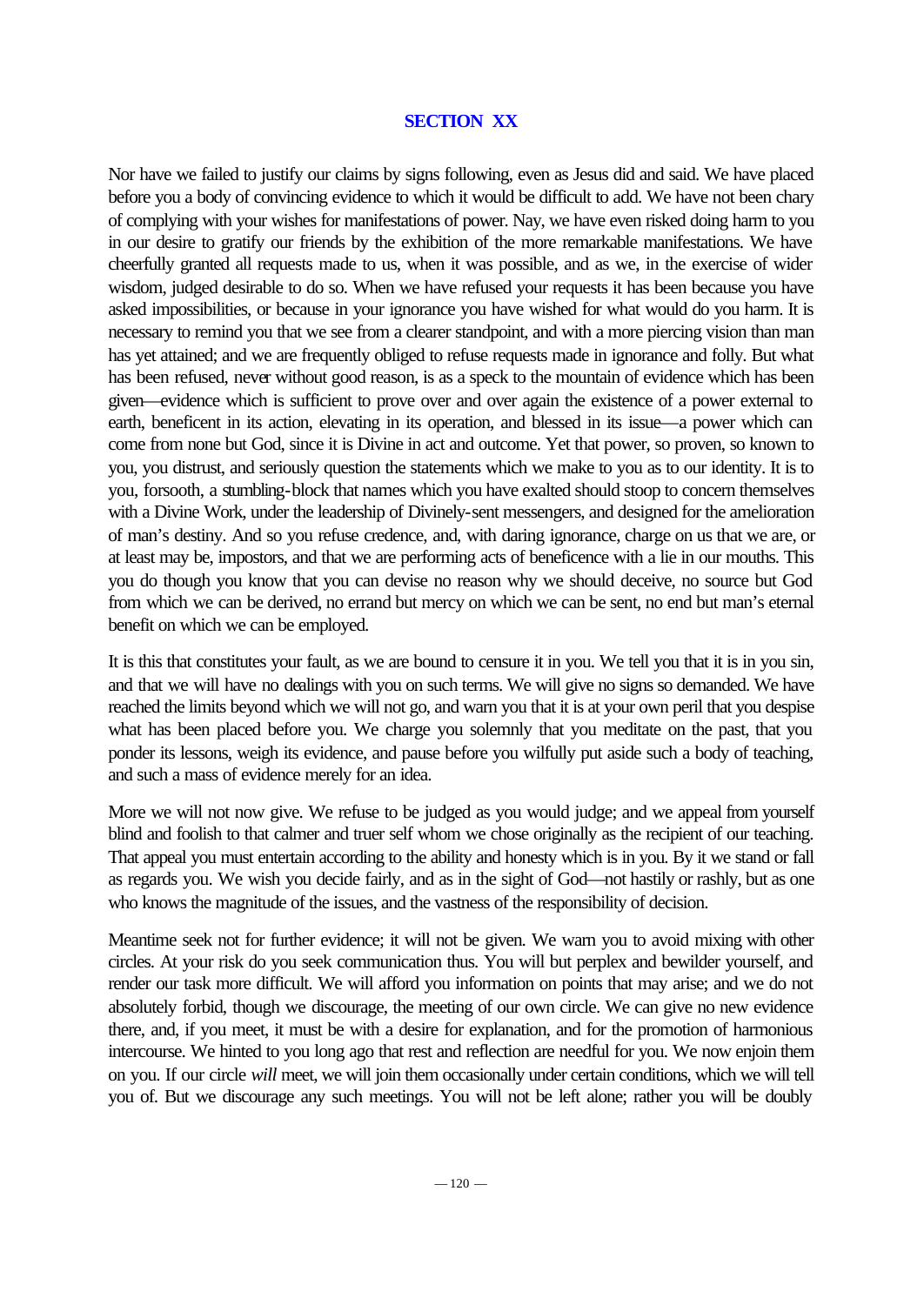guarded. We leave you our blessing, and we guard you with our prayers. May the All-wise guide you! May He direct you, for you cannot direct yourself.

# **+IMPERATOR**.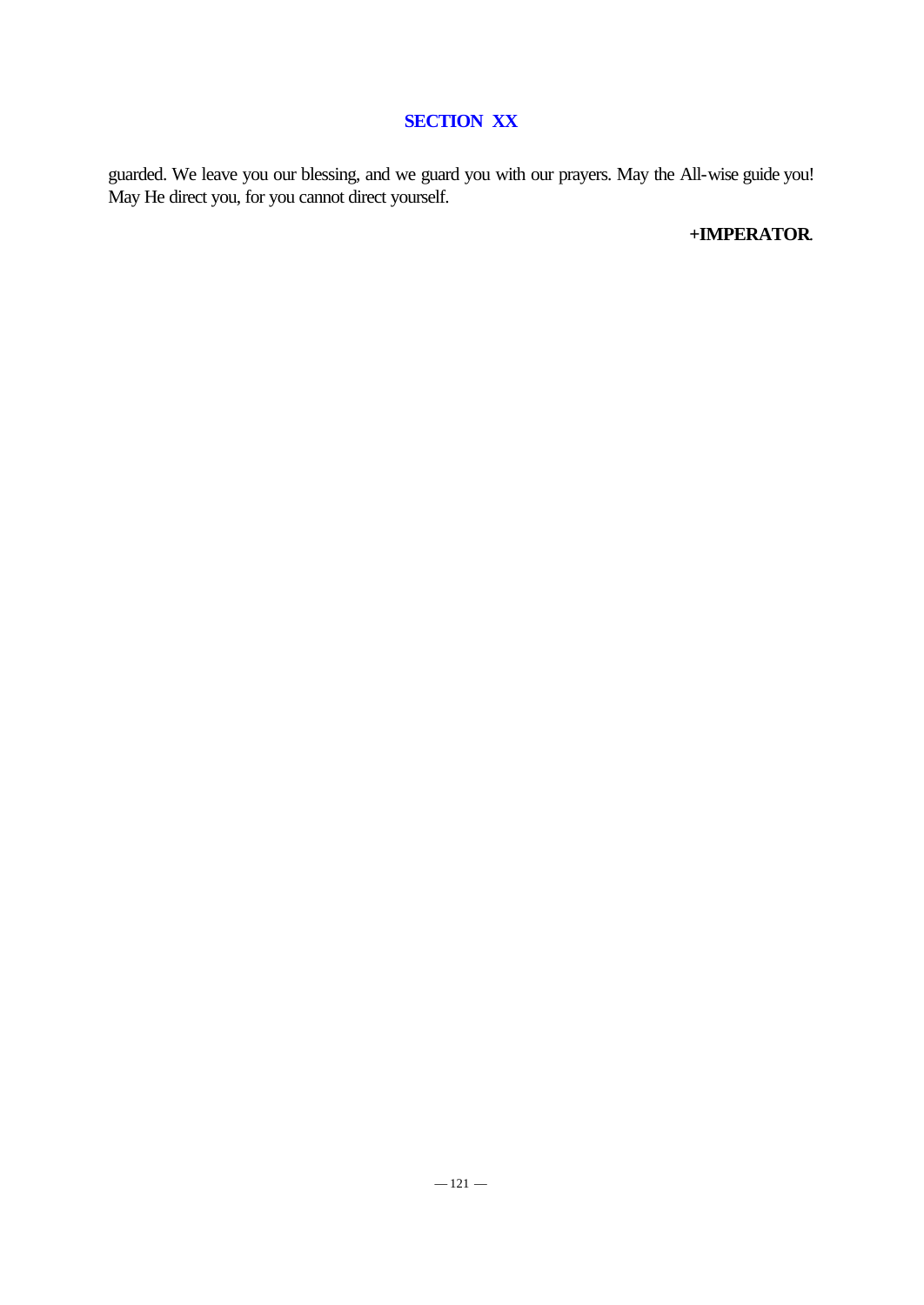[During this time my state was such as to preclude any sort of manifestation that could bring satisfaction to my mind. I was powerfully influenced, and all my endeavours could not bring me any satisfaction. I was forced to recur to the past, and to try to gain some coherent view of what had been said. Though I did not in the least realise what was going on in me, I can see now that this was part of the educational process to which I was being subjected. I was compelled to traverse the past again and again, to review the arguments from every possible standpoint, and to tear them to pieces again. I hardly rested day or night, so vehement was the influence that dominated me. Only when at work, with which I never suffered anything to interfere, was my mind occupied with any other subject. I made a stern rule, which has never been broken in these ten years, that I would always do my daily work before I permitted myself to think on these engrossing subjects. When I did turn to them, the mind was absolutely filled by them.

As the result of all my pondering I came to the conclusion that no good end could be served by reiterating objections which I was far from considering that Imperator had met. I regarded his reply as a piece of special pleading. I never denied the claims put forward by him, and he ignored utterly what seemed to me of the last importance. I considered that I had a complete right to require proof which should satisfy my own judgment as to identity, and which should establish in my mind a conviction that I was not the sport of my own fancy, or of a delusion, or of an organised attempt to deceive. So I simply stated again what my difficulty was, saying that it had not been met, and that a threat of withdrawal only made matters worse. I professed my readiness to wait, to review what had been said, and to hear and weigh anything that might be added. But I stated firmly that I could go no step further until my judgment was satisfied. I pointed out that vague denunciation was not with us considered to be reply, and that a frame of mind such as mine was not fairly described in terms that had been used. Moreover, I submitted that to tell me that Jesus Christ refused all tests save those of His own choosing—while undoubtedly a strong point—was perhaps a dangerous argument to advance. As to the threat of withdrawal, I said that it would only be to leave me in my present state of uncertainty, not to say of disbelief, and its result must be to cause me to throw over the whole matter as a tangled web which I could not unravel: which might be useful if one could disentangle it, but which might be useless and unprofitable, and which probably was not worth the trouble. The answer came at once:—]

FRIEND, we have weighed what you say, and we are disposed to recognise the cogency of your reply. We did not intend in the words which we felt constrained to employ to censure your desire for information, but rather the attitude of mind which seemed to prescribe to us conditions with which we felt ourselves unable to comply. And we intended to convey forcibly to your mind the impression which was made upon us by constant opposition, or at least by the perpetual presence in your mind of anxiety and mistrust. Such inharmonious conditions hamper us. We have a mission to discharge, and we are not content to wait and waste precious time and opportunity. We have a work to do, and it must be done; if not through this circle of friends, then through others. And we did but state our intention of withdrawing from you because we accepted your own statement that it was impossible for you to go forward until we had complied with your conditions. We could not do so, and felt the necessity of withdrawal. We have no wish to break the connection we have formed, and to undo the work which has been so laboriously accomplished. It may be that in the future we may influence you more fully. It may be that rest and reflection may help us and you. We urge you to ponder and meditate, and to ask only at rare intervals for communications in circle. Only when an earnest desire for communion exists will we give it. We are not desirous indeed to add anything to what has already been given. The additions to our circle which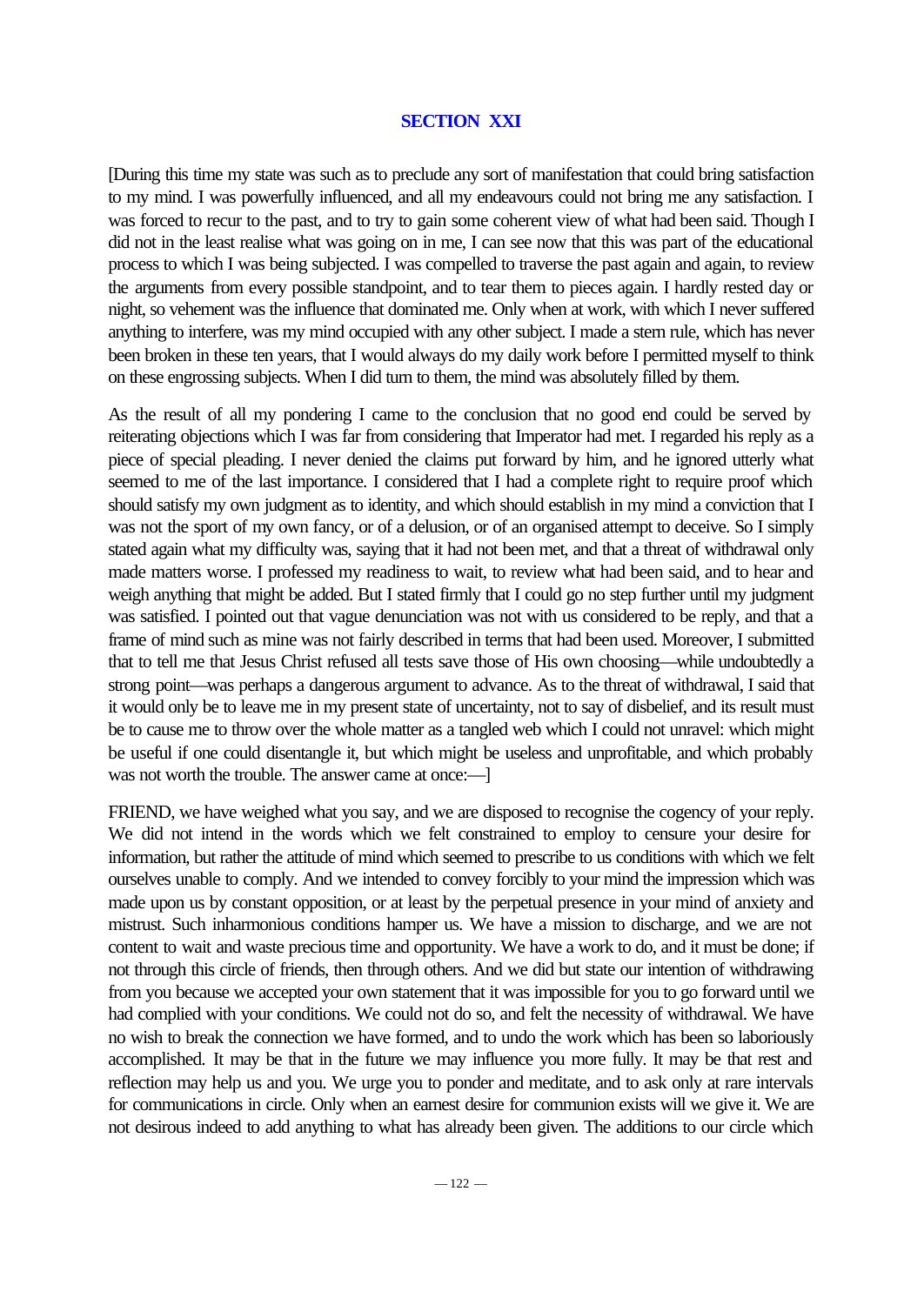you speak of are not desirable. Every such addition involves a change of conditions which causes much anxious care and trouble to us, which we do not grudge when there is prospect of advantage. In this case there is not, and we must discourage the scheme.

All attempts at physical experiment with yourself we absolutely forbid. You are certainly unable to bear the strain which such could involve; especially now, you set too much store by mere physical marvels. They are at best subsidiary. And you run risk of injury by sitting in strange circles. We discourage all such attempts. They do but retard progress, and will end in injury and disappointment. Such a course is never beneficial to you; and though we have not interfered to prevent you from joining other circles, we tell you that we must repress such attempts now. If we are to work with you, you must seclude yourself from other influences. This is essential. If you do not, you render yourself so far the worse for our work, and run grave risk of possession by intelligences whom you would avoid, did you know more of the risk you run, and with whom we could have no part. You err in supposing that your power is of value to other spirits in other circles. We prevent that; and you will gain no proofs in that way, nor be of service in helping other mediums; rather the reverse. We cannot allow you to be so used.

For the present we do not enter further into the points raised. Did we not know integrity and truth to govern your mind, we should long since have ceased to take pains which yield so little fruit. Ignorance has caused you to do much that you would not have done had you been wiser. And though our friends have not aided us as we hoped, we have desired to do all we can to benefit them and you. But there is a limit to our power and will in such matters, and we should act unwisely did we attempt to force on you that for which collectively you are not fit. Hereafter it may be done; now we see it impossible to do more. We shall not attempt fresh efforts. We cannot spend further time and pains on that which, you have convinced us, is useless. Your arguments prove at any rate that your mind has not grasped the true nature of our work. We are not able, nor indeed are we willing, to comply with the suggested tests which you prescribe. It is not thus that conviction is assured, and God's messengers avouched. Compliance would but cause further demands; and conviction cannot be established by any such material means.

Meditate rather on what has been done. You have put aside what we have laid before you. We do not blame you for honestly rejecting what does not commend itself to you. But this done, we have no alternative. The choice is of eternal import, and you appear to have made it; whether wisely, time will show; and it may then be possible for you to undo some of the effects of your choice. We would even yet hope that a careful review of your position may induce you to retreat from it.

#### **+IMPERATOR**.

[On the following day, Oct. 4, 1873, the writing was resumed. Some of it was purely personal that I prefer not to print it. It was couched throughout in terms of great solemnity and commenced with an invocation. The gist of it all was the reiteration of the claims previously made, and the concession of some points which I had insisted on, especially that of the threatened withdrawal. On this point the reply shows such evidence of pure human reason, and is so typical of the logical method in which this Intelligence has always dealt with my arguments, that I print it as it stands, though so personal in its nature. It was written with great clearness and rapidity, and entirely without knowledge on my part of what the substance was until it was complete:—]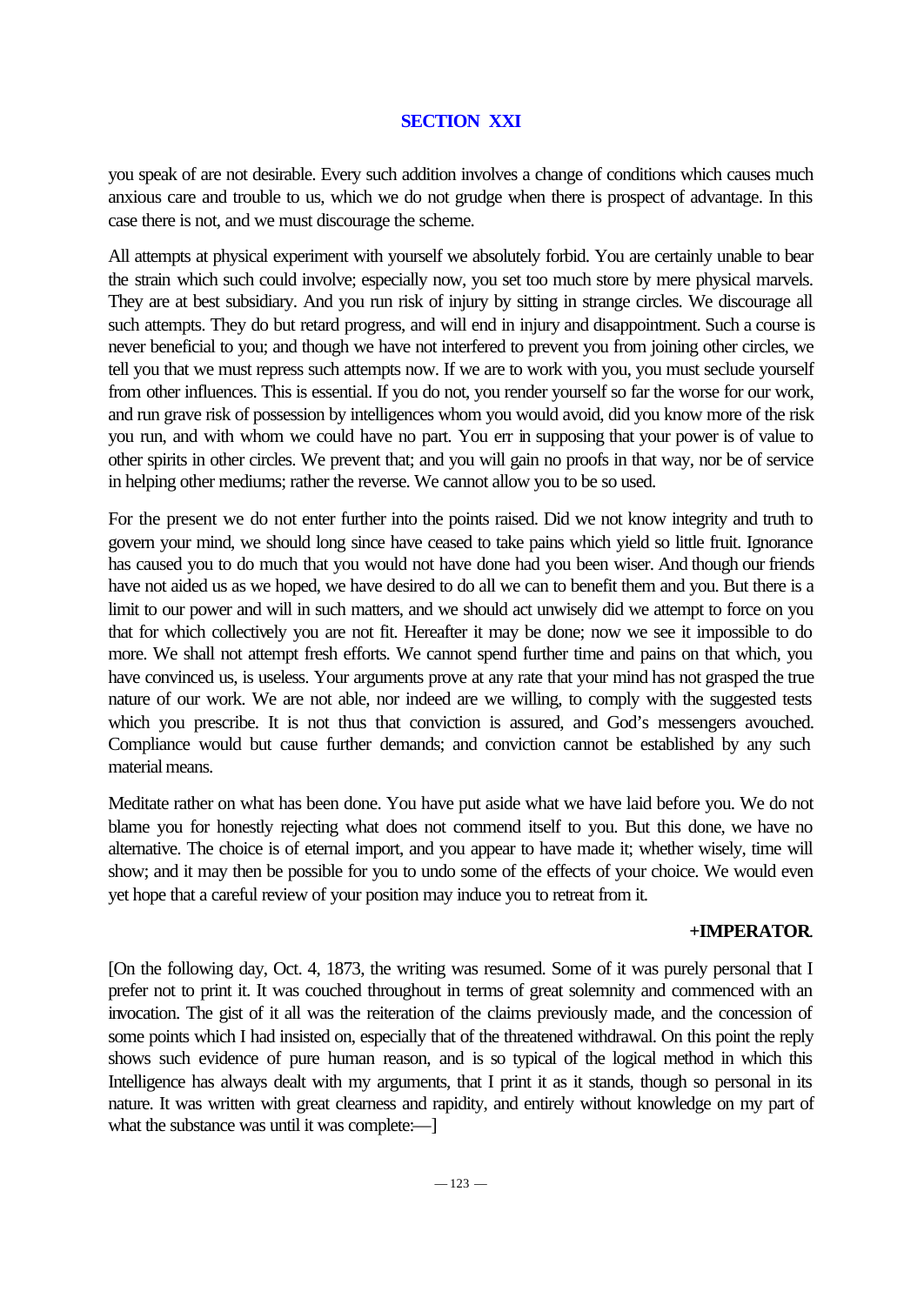I, the servant of God, the minister of the Most High, and the guide and guardian of your spirit, implore upon you the divine benediction. The Holy and Loving Father bless you. May the influences, invisible but potent, by which you are surrounded be gracious and powerful for your good. It has been strongly urged on us that we should pause before we abandon all our efforts to act further upon you. This has especially been put forward by —— [*a friend recently dead, who had communicated with me very soon after his departure*], whose knowledge of the conditions of belief which beset you is more fresh and vivid than our own. It has been urged that, while our work must be done through others if not through you, still that time should be given for consideration, and that no one who has received the mass of evidence which you have can in the end resist complete conviction of the truth. The point of view from which you see, the mists of prejudices which enshroud even a candid mind, the influences which the adversaries are able to throw around you, the difficulties which must beset attempts at spirit intercourse—all these are points which are to be borne in mind. And while we, knowing as we do the truth and sincerity of all that seems to you dubious, can scarcely grasp your position, we are still hopeful that the earnestness and reality of your doubts will be the measure of the strength of your conviction in the future.

So long as your frame of mind did not surround you with an atmosphere in which we were not able to act upon you, we confined ourselves to replying to your difficulties. But when the circle which we had gathered with such pains and care became so broken as to be useless, and so inharmonious that it was impossible for us to establish a control in most cases, our plans were frustrated, and we were forced to consider if any good could come of further efforts. The constant repetition of physical phenomena was far from our wish. It is not for such purpose that we are with you. And even if it were, we could not use your organism for that mode of manifestation. The daily demand which you make upon your vital power, and the peculiar nature of your bodily strength, constantly fluctuating, preclude any such attempts. It needs a ruder organism on which no other demands are made to safely carry out such experiments. We have indeed successfully communicated to you in this way by writing much that we desired to say. But, after all, we found that a great part of our work was confined to answering your objections, and, as regards our circle, the great end we have in view remained unaccomplished.

It was while we were perplexed and troubled thus that you put forward a demand for certain tests which we found it impossible as well as undesirable to give. We felt that they would but be the prelude to more; and we knew that you had not sufficiently weighed the evidence already given. Moreover, we could, at our own opportunity, supply better proof than that which you ignorantly asked for. So we decided that if you were withdrawn from spirit communion, by the withdrawal of communications, your mind would probably recur to the past, and learn its lessons aright. But we have in view the alternative prospect, which is that we are unable to cut off the power which is in you, though we may refuse to use it; and so that you would run the risk of its being seized upon by others, and deceit and falsehood might find and entry, and our work be utterly set at naught. We dare not ignore this risk. Nor can we refuse to acknowledge that to leave you now might be to allow you to relapse into disbelief. From the habit of pure logical deduction, which in you supersedes intuition to a great extent, it might result that you would cease to believe what had ceased to recur daily. Impressions would fade, and gradually die out.

It seems, then, that patient waiting is the only course that does not present difficulty. We are not able to prophesy results; but we know the two roads that lie before you, and that you will pursue whichever of them your reason chooses. We have no power, even if we had the wish, to force your choice. Its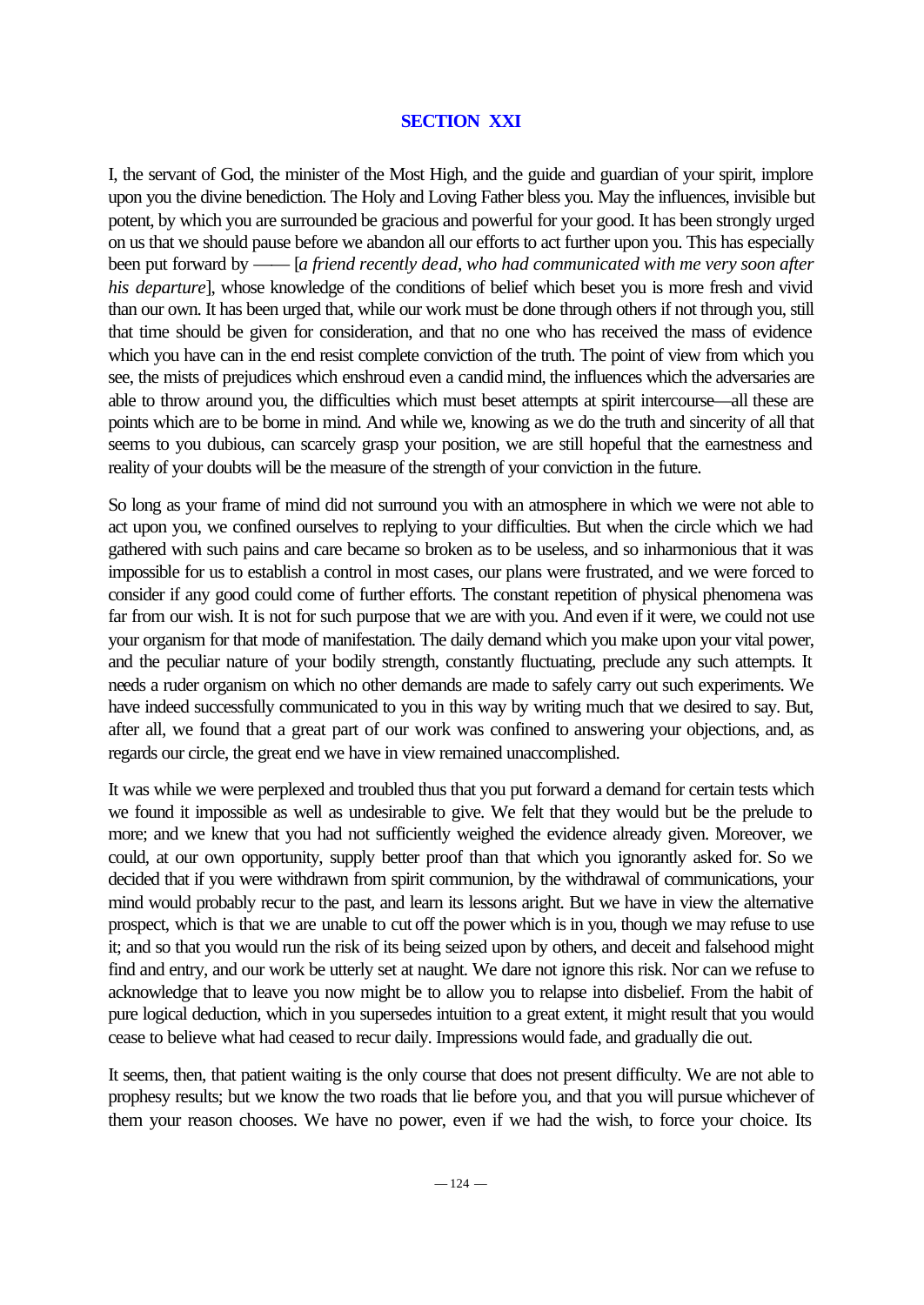responsibility rests solely on yourself. You may choose well, and your spirit be put on the road to progress and enlightenment; or you may refuse the opportunity, and find that you have thereby consigned yourself to darkness and retrogression in the future. That rests with you. We abate not a jot of our claims: rather do we magnify them. You will know in the future more clearly what they are. For the present, earnest, prayerful, and careful study is due to us, and what we have put before you. Go over the past: weigh its teachings, study its records, draw out in words your conclusions from it. Mark the progress made. Record with minute care the process by which what you admit to be a Divine Creed has been elaborated; and then carry on your mind to the future. Look down the vista of the ages yet to come; reflect that you stand but on the very threshold—that much remains to be eradicated before your spirit can progress—that much has to be cleared away before the building can be raised—that eternity is before you, and that we proffer to you the key of knowledge.

Pause, we implore you, before you reject what comes a second time to none. Rejected, it will be a curse that shall rest like a dark shadow on your soul through the ages. Accepted, it shall be a jewel that shall shine with increasing lustre, brighter and brighter yet through eternity.

Pray rather, pray to the Great Father that He will bless your work, and allow us to guide you still. Pray that your spirit may be raised from the cold, cheerless atmosphere of earth to commune with the bright intelligences that wait to instruct you. Few have been so tended; shall it be that few have so little benefited? Our prayer shall mingle with yours that such may not be, but that you may be protected from influences of ill, bodily and spiritual, and that you may be led on to higher fields of knowledge and to clearer and more perfect trust.

Father!—Eternal, Infinite, All-wise—we draw near to Thee, and lay before Thee our petitions, knowing that Thou dost hear us and wilt answer our prayers. Eternal God, remove from our path the bars and clogs that hinder and hamper us. Loving Father, shed into the doubting heart a beam of light to illumine the dark corners, and to drive out the lurking foe. Mighty Master, bear down to us that consolation which we need in our labour. Great the labour, great must be the love. Great is the work, great must be the power. Grant it, Almighty Power! and to Thee will we render our praises. Before Thee we will testify of our grateful adoration, and to Thee will we bring the free-will offering of our loving homage. Glory and blessing and honour and praise be to Thee from angel and spirit through Thy universe!

#### **+IMPERATOR**.

[The above communication was practically the conclusion of this phase of the argument. I did not feel immediately convinced, but the cessation of argument, and to a great extent of communication of all kinds with the world of spirit, left me free to estimate the past. I could judge more calmly when direct influence was in abeyance, and conviction of the honesty, sincerity, and truth of the communications grew by slow degrees from this date; or rather, perhaps, I should say that faith was perceptibly deepened, and doubt imperceptibly removed.]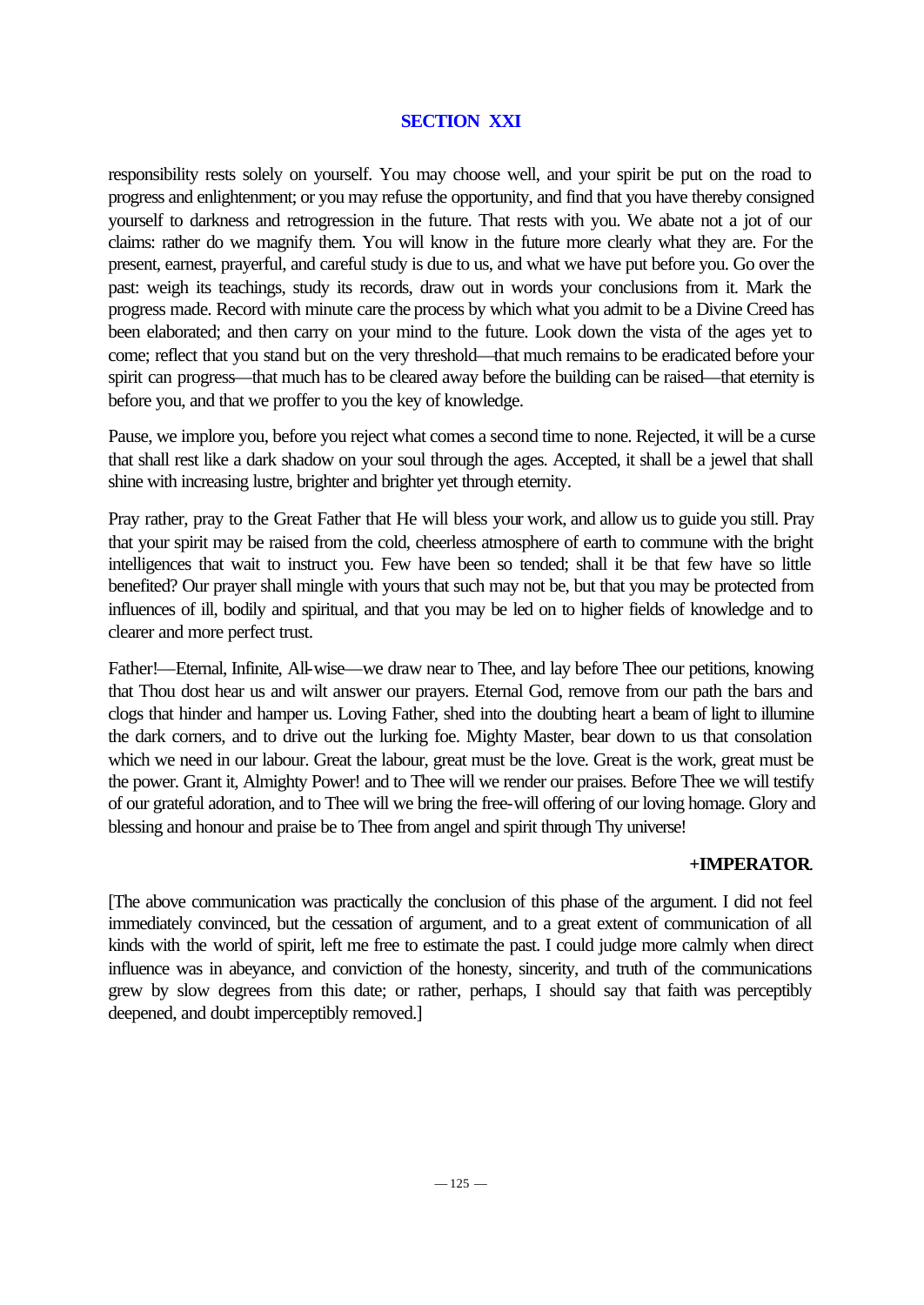[Imperator having been absent, I asked some questions as to the cause, and was told that he had other work, not in this world, which had detained him. He was able, he said, to influence me without actual presence with me, as I should understand the term, but that this required the direction of thought (so to say) to me. Preoccupation would prevent that. And on this and other occasions he spoke of what I may call a meeting of the spirits for solemn adoration, and prayer, and praise, and intercession. More questions elicited amongst other answers the following on 12th October 1873—:]

We had betaken ourselves to prayer and intercession, and had withdrawn for awhile from the cares and anxieties which beset a mission to your nether sphere, into the peaceful seclusion and harmonious atmosphere of the sphere of adoration. It is well that we refresh ourselves at times with rest and the society of the blessed lest we fail and faint in our work; lest we grow sad and weary in spirit, and cease to labour with zeal and success.

Ah! you who in your earth-life have toiled among the lanes and alleys of your crowded cities, who have trodden the haunts of vice in the mission of mercy, who have breathed the stifling air, fever-laden and noisome in its impurity; who have watched the scenes of misery and sin, and have felt yourselves powerless to alleviate, much more to remove distress and want—you may know what are the feelings with which we minister amongst you. You have felt sick at heart, or you have pondered over the ignorance and folly and vice which you have no means of removing. You have felt prostrate with association with poverty and crime, and mind and body has wavered under the thankless toil. Yet what do we see and feel compared with what we do? You are apt to think of us as mysterious far-off beings who have no interest in your lives, no knowledge of your miseries, and no share in the troubles that beset you. You do not understand that we can enter into your feelings and know the hidden griefs that vex you, even more really than your fellow-man can. You think of us as dissociated from earth, whereas we have very real knowledge alike of its sorrows and its delights. And you fancy that the miseries, physical and spiritual, which crowd around the lives of some are beyond our ken. It is far otherwise. We see far more clearly than you the causes that produce sorrow, the temptations that beset the criminal, the miseries that drive to despair, the hordes of the undeveloped who throng around and tempt to vice and sin.

Our view is not alone of material misery, but of spiritual temptation; not alone of the sorrows that meet the eye of sense, but of the hidden grief of which man knows nothing. Do not fancy that we are unable to see and to know your sorrows and crimes, nor that we can mix with your people, and breathe the atmosphere of your world without drinking in somewhat of its curse.

What is the constrast from your life to that of the outcast in the noisome atmosphere of some foul den in a back alley of your crowded cities—the home of misery and crime—compared with that which strikes cold and chilling on us as we come to your lower spheres! We come from the land of light and purity and beauty, wherein is naught that is unclean, unholy, or impure—from a scene blurred with no disfigurement, where is no shadow of darkness—nothing but radiance and unspotted purity. We leave the society of the perfected, and the atmosphere in which dwells peace; we quit the light and love, the harmony and adoration of the spheres, and we descend to your cold earth, to a clime of darkness and despair—to an atmosphere of repulsion and sorrow—to an air heavy with misery and guilt—to a people disobedient, unbelieving, steeped in materialism, and dead to spirit influence—to a world crowded thick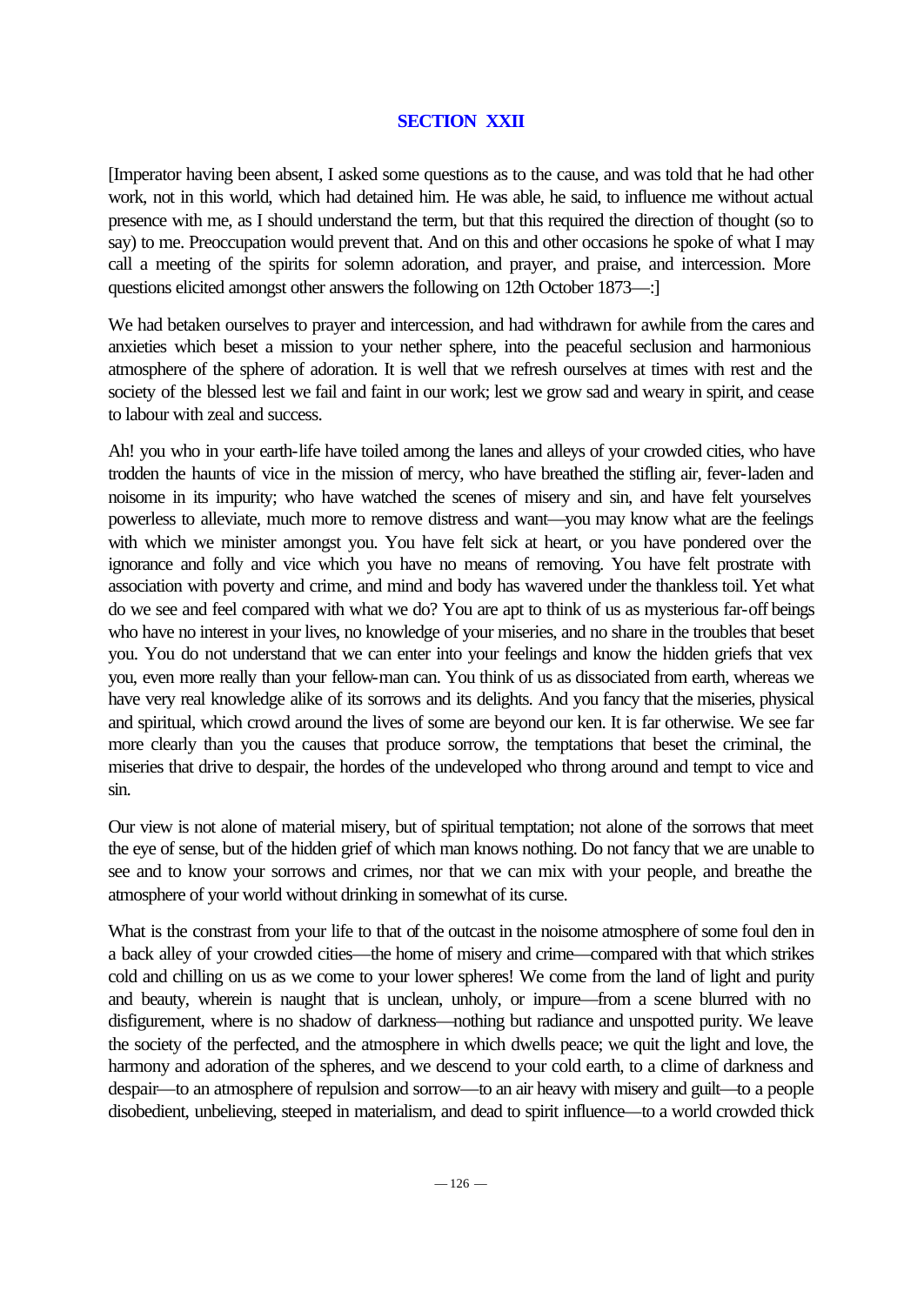with vice, surrounded by the spirits of the undeveloped, and deaf to the voice of God. We quit the home where God's light and truth prevail, for the outer darkness of your earth, where only the faintest glimmer of spirit-truth, from circles rare and few, greets our eyes. Harmony and peace we exchange for turbulence and discord, for war and turmoil; the society of the pure and peaceful for the chilling company of the sceptic and scorner, or even of the drunkard and sensualist, the outcast and the thief. We leave temples where we adore the God of heaven for your nether world, where our God is unknown, and where a being of man's own imagining reigns in His place, save when even that idol has been dethroned, and man has relapsed into absolute disbelief in all spirit and all incorporeal existence.

This we do, only in most cases to find a people who are deaf and dead to us; aye, and even those who do in a measure listen to our words so long as they please them, and coincide with what they have themselves fancied—even they will turn away from following when we would raise them to a higher level and show them a purer light. The story of Jesus is fulfilled again. The people will wonder at miraculous works; they will follow so long as personal interest is excited, and personal curiousity gratified; but when we raise them from that level, when we cut out the egoistic element, and deal with eternal and imperial facts, they turn back—they are not able to receive what is too high for them. And so the designs of God are thwarted, and the benefits which we are commissioned to bestow are cast aside with thanklessness; and the chilling sense of threatened failure is added to our sorrow. So it is; and we withdraw at times for rest and refreshment, and return with the harmony of the spheres to cheer and comfort us in the midst of our labours in a cheerless world, and among a thankless people.

[I had not received a communication before which so savoured of pure human weakness, almost of the tone of despair. There had before been a tone of dignity which seemed to be above that of earth. Nothing, indeed, was more striking in the presence and words of IMPERATOR than his absolute superiority to the weaknesses, the petty cares and concerns of earth. He seemed to move, as indeed he did, in another world, and to be at once careless and unconcerned by the things which filled our human gaze. He was superior to them: his views were wide, and concerned with matters of imperial significance. Yet he was always tender and compassionate to our weakness, and quite undisturbed by any gusts of human passion. He was "in the world, but not of it," a visitor from a calmer and more peaceful sphere, bringing with him somewhat of its repose. I remarked the tone of his words, and it was replied:—]

We complain, but we do not faint. Association with you and with your surroundings causes us to imbibe somewhat of the tone of your mind. We have said what we have said that you may know that we sacrifice somewhat, and that we are amenable to the same feelings which sway you. We suffer mental agony and spiritual distress. We feel pangs as real as those which wring the hearts of men. Were we not (as you say) human in our sympathies, we could not enter into your necessities. You will know, too, one day, that by a law as yet unknown to you, the spirit returning to earth takes on much of the pure human tone which it loses when absent. It becomes assimilated to earth and earthly ideas.

[The advice to refrain from seeking too frequent communication and to ponder the past, was repeated. The production of physical phenomena in excess was said to be dangerous for me, the drain on the vital power being too great. Above all, I was warned not to join mixed circles, except in cases of necessity, as for the observing of phenomena which I wished to describe in print. Moderation in all things was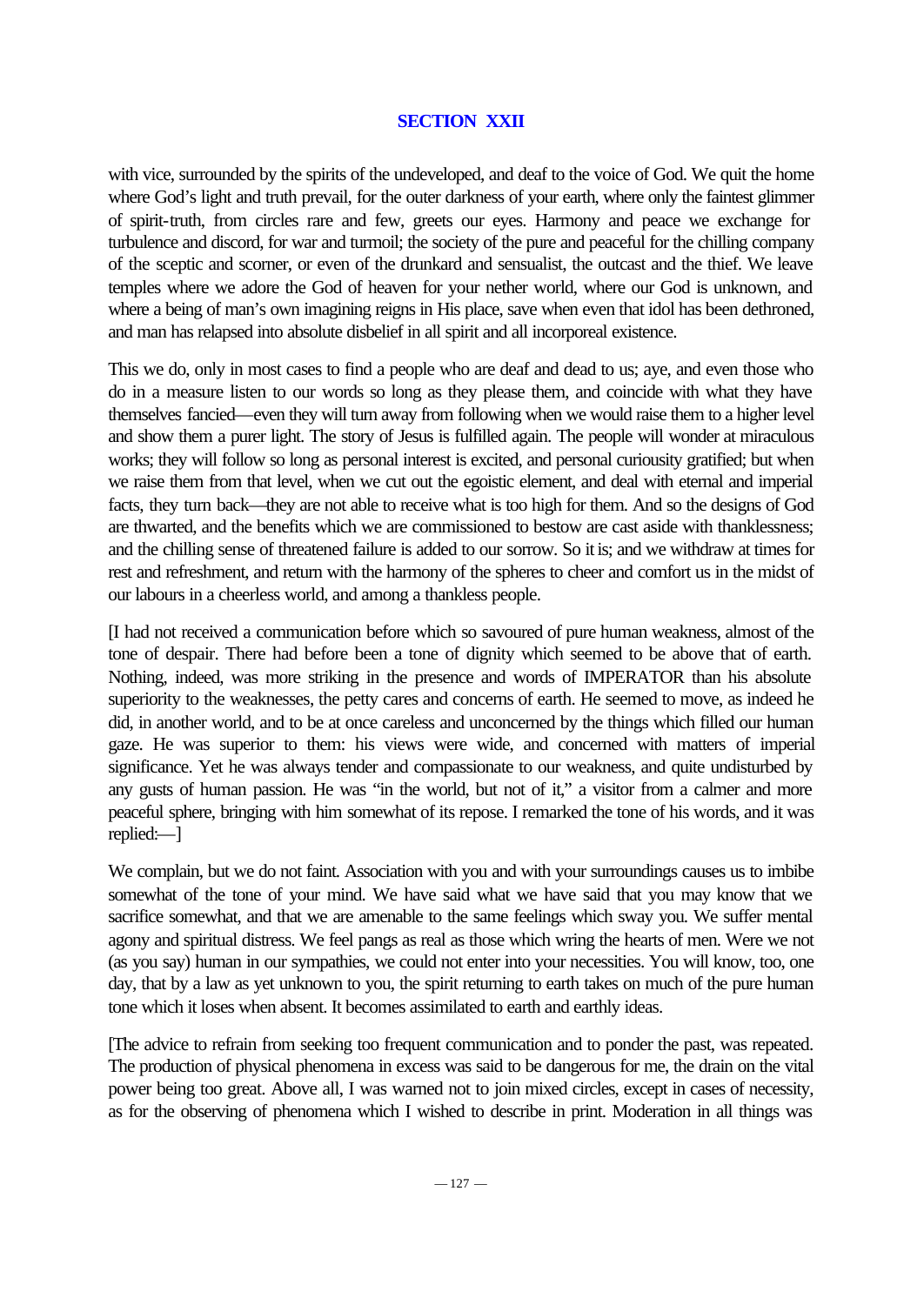urged, in work as well as other things, and reflection and rest encouraged. We did not omit sitting but did not meet so frequently as before. It was noticeable that great efforts were made to bring home evidence of identity. One very striking case occured on (Oct. 14) thus: A spirit who had long communicated with us was cross-examined by one of our circle from a book which recorded some facts in his life. The book had lately been published, and no one of us except the questioner had seen it. The names and dates had got jumbled in his head, and it was most striking to find the unseen intelligence correcting every mistake, refusing flatly and persistently to acquiesce in an error, and even spelling out words that had been mispronounced.

The sounds made were most expressive of annoyance, irritation, and vexation. The corrections were rapped out with the greatest promptness before a question was complete, and in all cases with literal exactness. It was impossible to doubt that one was dealing with an entity whose individuality was as strong as ever, whose memory was by no means impaired, and who had lost nothing of the energy that characterised him in his embodied state. I refer to that evening the growth in my mind of a strong conviction that the intelligences who communicated were really the persons they pretended to be. The accent of denial was so perfect, the irritable rejoinder and correction were so human, so natural, that I do not believe a personator could have done it, or would have thought of such a subtle trait. On the following morning I questioned on the subject:—]

*I was much struck by your corrections last night.*

The book was wrong, and imperfect in many ways. I did make aquaintance with —— before he became my pupil, and I told you truly that I studied in Paris.

*I don't doubt it. You were evidently in earnest, and quite angry.*

It is provoking to me to be questioned wrongly, and from imperfect information imperfectly remembered. I knew what I said.

*I can't affect to be sorry; for it brought out the best proof of identity I have had yet. Of course we only value it as such.*

Yes. But you watch for an opportunity of entangling.

*Oh, no! I only want proof.*

You have proof which it would be hard to increase.

[My faith in the information given, and especially in the tests furnished, though what was said was always true, suffered many relapses. I was haunted by a suspicion which, if vague, was none the less real, that what was pretended was not literally true; that the information given did not really come from those whose names were used; that, in short, there was a mystery or an allegory in all, which might be deception, or simply something which I could not understand. This frame of mind, the very worst in which to seek communion with the spheres, caused our circle to be practically broken up. We all saw, I think, the wisdom of discontinuing our sittings, and IMPERATOR strongly urged, and finally enforced, that course upon us. He left us—so far as our sittings were concerned—with an injunction to ponder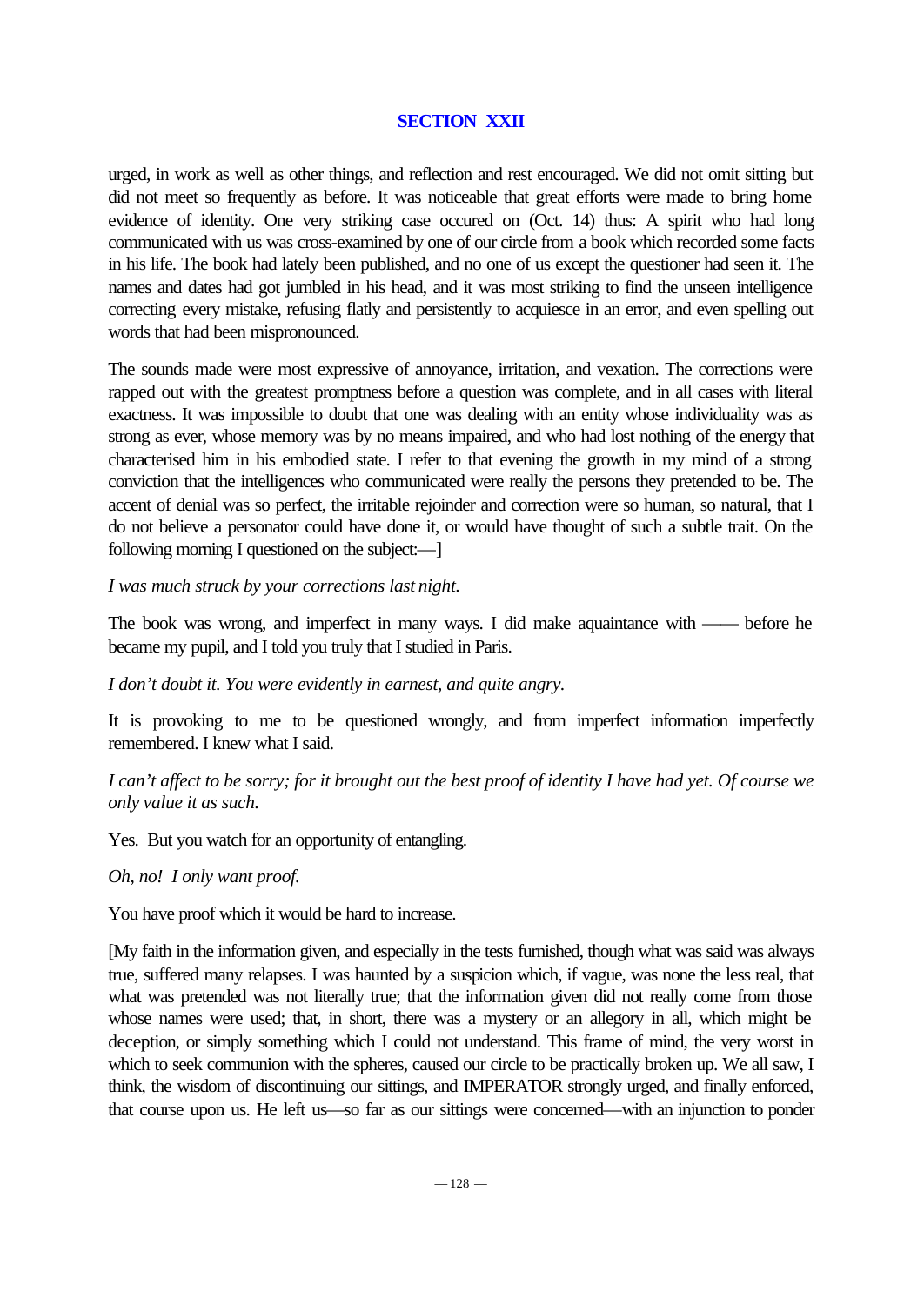over the past, and with a very strong warning as to the risk we should run by attempting to join other séances, or to ourselves meet after his withdrawal. The automatic writing continued somewhat fitfully. I made enquiries as to what was proposed, and the answers I received showed just the same determined will working out its own purpose as I always found in IMPERATOR. The most cogent evidence was given of a clear and decisive intelligence operating in antagonism to my own mind. At no period had I more forcible evidence of external intelligence than now. Elaborate plans were made and carried out, convincing and logical arguments used to defend them, and I was forced to admit the coherence of all.

It was at this time that a long account was written out of the spiritual influence which had been brought to bear upon my whole life. The narrative startled me very much, and renewed my conviction of the sincerity and reality of the intelligence that was dealing with me. Though I am going a long way in laying bare so much that I should prefer to keep secret, I cannot bring myself to print what is of so personal a nature. I print personal remarks and details only so far as they tend to throw light upon the general course of teaching and proof of Spirit Identity.]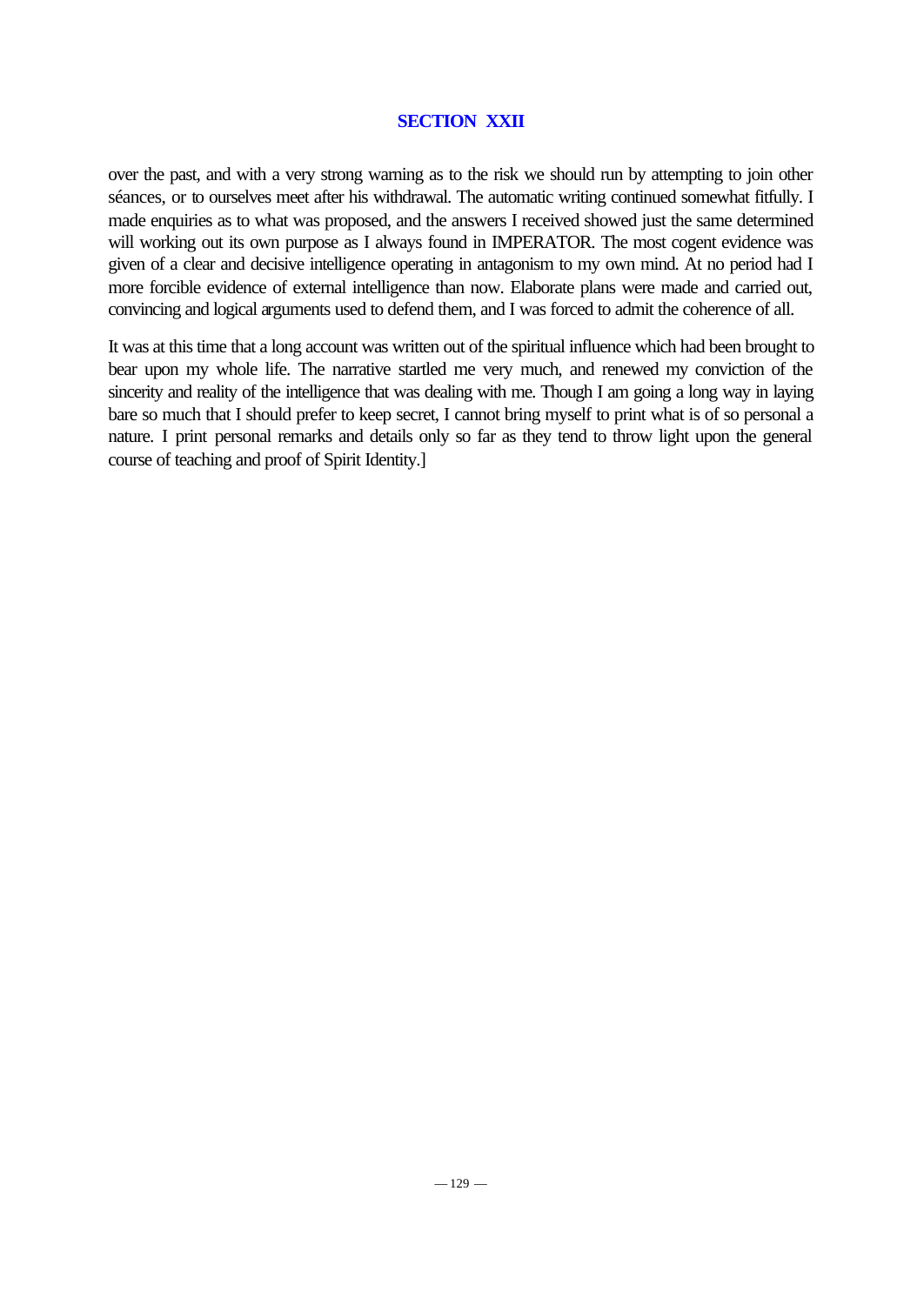[On Nov. 2, 1873, a question which I proposed to put was set aside, and a communication was made as to the progressive revelation of God in that part of the universal Church of which we have the record in our Bible. I had been told before that this was but one of many collateral revelations:—]

We would speak to you of the revelation of God amongst men in times of old by agencies similar too those which we use now. Throughout the history of which you possess the record in the earlier part of your Bible there stand out noble spirits who, during their bodily lives, shone as lights of truth and progress, and who, when released from the flesh, inspired in their turn those who were to succeed them. Such, in the early days when God was fabled to deal with man more personally than now—such was he whom you know as Melchizedek. He blessed and conveyed to Abram the seal of Divine favour. He was the chosen vehicle of spirit power in a day when man had not cut himself off from belief in spirit intercourse. He was the light shining in darkness, the prophet of God to one section of His people.

And it is well that we warn you here, on the threshold of your enlightenment, that you must learn to discriminate in the ancient records between that which is record of fact and that which is only expression of belief. The writings which give history of those early days are full of inconsistent statements. They were not, as we assert to you, the compilation of their reputed author, but were compiled from traditional beliefs in a far later age, at a time when history had merged into legend, and much of mere opinion and belief had become stamped with the mark of authenticity. So, though it be most true that fact is embodied in these records, as indeed in the sacred books of other faiths, you must beware how you accord implicit belief to every isolated statement contained in them. Hitherto you have read these stories from a standpoint of unquestioning assent. It is needful now that you study them in a new light—one more profitable, and not less interesting.

God did not associate with man after the anthropomorphic fashion described in Genesis; nor did He personally govern a favoured nation save through His selected instruments.

His dealings with man have been uniform through the ages—intimate in proportion as man cultivates spirituality, remote as his animal nature asserts itself, and he becomes corporeal and material in his instincts.

So, in those now distant days, it was Melchizedek who bore to the chosen Abram the Divine Benediction. He whom Christian and Mahommedan alike have agreed to exalt was not the immediate recipient of spirit guidance as was the Priest-King of Salem. Abram faded from power when he passed from the body, and in the centuries since his incarnation he has been but little concerned in influencing men. It may seem strange that it should be so; but it is so with many a spirit whose name fills a large place in your world's history. The work has been done, and the new work does not bring the spirit in contact with matter. Or, perchance, the work has been badly done, the chosen vessel has lost its perfume, and becomes in spirit-land savourless and useless.

Melchizedek returned again to influence the most powerful reformer your world then had—the leader of the Israelites out of Egypt, and the Lawgiver who framed for them their code and constitution. He was a most powerfully organised and developed instrument of spirit-power. A keen intelligence had been developed in what was then the best school, the esoteric wisdom of the Egyptians. A powerful magnetic will fitted him for the post of ruler; and a powerful band of spirits operated on the Jewish nation through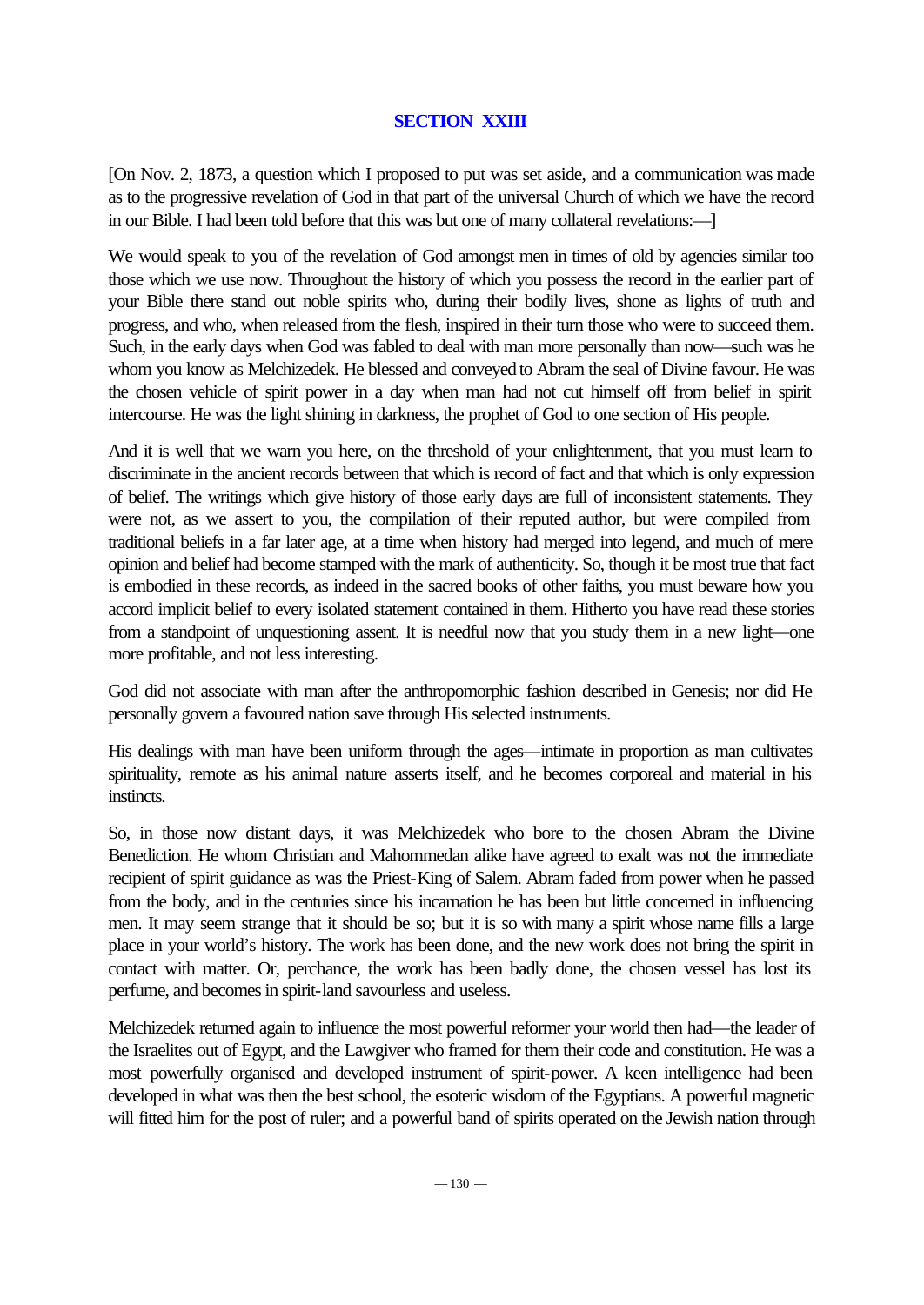him, and through them on the world. A code of religious observance was perfected, a system of government elaborated, and laws and regulations laid down which were adapted for the specific necessities of a great people in a great crisis of their history. The Jews were then passing through a phase not unlike that which has come to other people in later days—one to which the present age bears some noteworthy points of resemblance, a period of development of knowledge, when old things are passing away, and the creative spirit makes all things new.

Here again beware of false deductions. The laws then given were not meant for all time, as some of your teachers falsely pretend. They were the power of God to that distant age—so much of truth as man could grasp, inspired in the same way, and in no other, as have been all the utterances of truth which the good God permits His messengers to declare to men. They set forth the needed truth that the One Supreme God rules over His people and cares for their well-being. The love due to God and the charity and loving-kindness due to the brother were embodied for a nation which had drunk in the baser forms of Egyptian polytheistic teaching, and had had no part in the inner mysteries where alone truth dwells.

These commandments which have been perpetuated till now, embodied for a changeful age a phase of truth. They contain laws of action which are true in spirit, but not binding in literal exactness on those who have outgrown the necessity for them. They were given by the spirit-guides to Moses on the secluded top of Sinai, above the turmoil of Israel, and removed from the lower influences of earth. They knew then what man has forgotten now—how that perfect isolation is requisite for perfect communing, and that if you would have pure and unadulterated spirit-teaching, it must be communicated to one who has been removed from the mixed influences, the cares and anxieties, the jealousies and disputes which crowd the lower air. So is the message more pure, and so does the medium hear and receive with sincerity and truth.

Moses was to select seventy elders—men of spiritual development, for such alone were then chosen for offices of power—upon whom his own influence was perpetually brought to bear, and who were the channels by which that influence permeated the people. So the code was elaborated and set in operation, and when the Lawgiver passed from his work on earth he became an exalted spirit whose name is emblazoned for all ages as a benefactor of men.

He, too, in his turn, influenced men after many generations as the inspiring guide of Elijah. We intentionally pass over the other manifestations of spirit-power which occur in other directions, in order that we may preserve intact the grand chain which stretched from Melchizedek to the Christ. Nor do we name more than it is necessary to indicate in order to show you the continuity, and to press on you the fact that these, who had been great workers for God during their lives on earth, did influence man's destinies even after their withdrawal from the body. Many other chains of influence there were, and many other centres from which truth, more or less advanced, was diffused, but you are not concerned with them. That which culminated in Jesus Christ is that with which you are concerned, though we implore you to cast aside that ignorant and selfish sectarianism which would arrogate to itself the sole proprietorship of truth.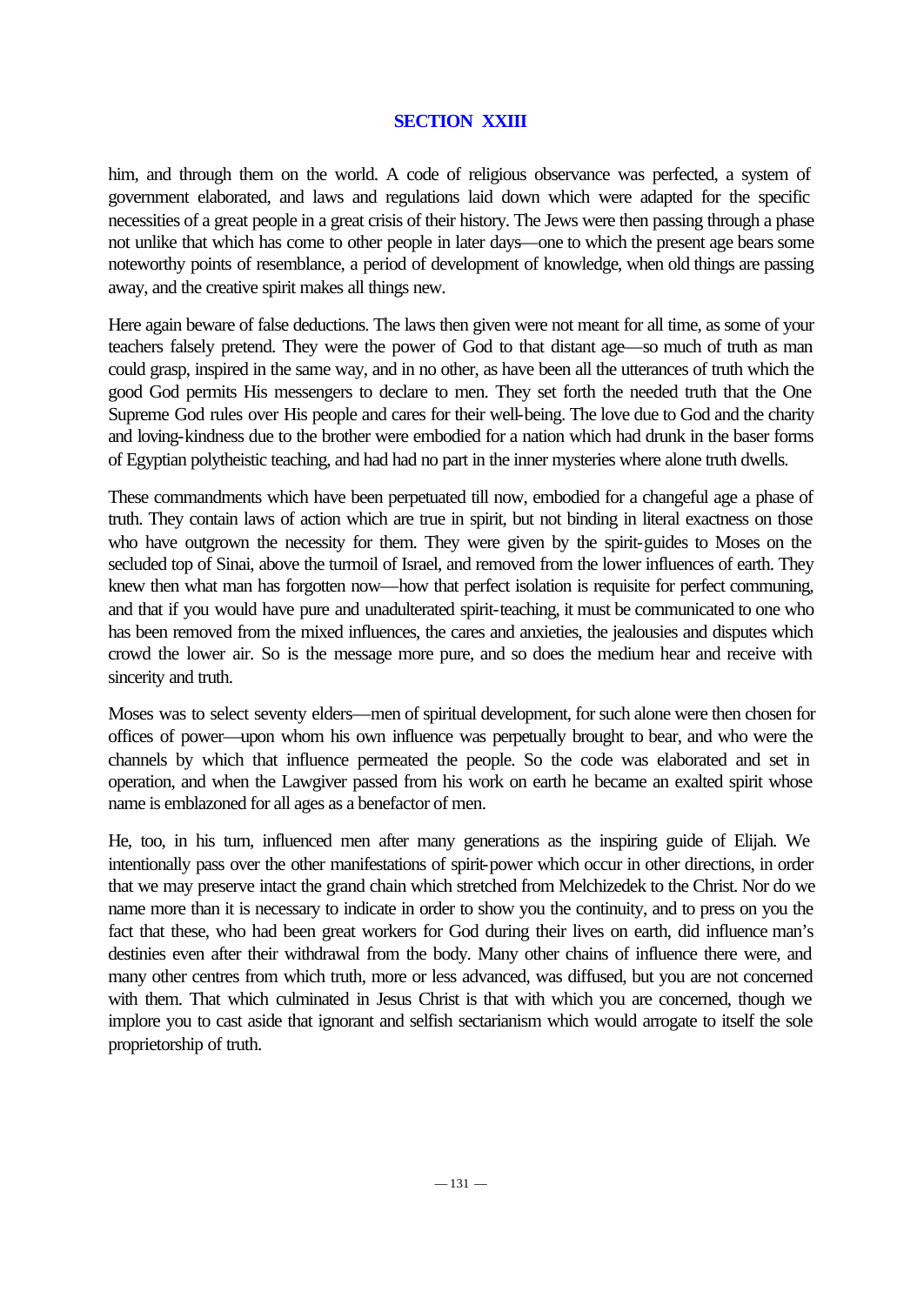Elijah, the great master, the grandest spirit who ever graced the nation of Israel, was in a very high degree the recipient of spiritual guidance from Him who had been the Leader of His people. The traditional reverence for Moses and Elias felt by the Jewish people is shown you in a fable that God buried the body of Moses, while he caught up Elijah in a chariot and horses of fire to the skies where he fancied heaven lay. Such was the reverence felt, that they were fabled to be singular even in death. We need not tell you that no material body was ever translated to lead a corporeal life in the land of spirit. You know that such is but an allegory to indicate the glorious translation of an exalted spirit from a sphere where his work is done, to one where his extended influence is to begin. He left to his successor a two-fold portion of his spirit, not indeed in that Elisha was endued with double virtue, for that was far from being so, but that the glorious results of Elijah's power showed with two-fold force in the days of his successor, who seconded his efforts and carried on his work.

He, too, reappeared in after ages, and exercised his great influence again, and stood, as you know, with his Master side by side with the Christ on the Mount of Transfiguration. And in the vision of John the Divine, they are again depicted as coming to revisit the earth in still later days.

• • • • • • • •

 [I did not at all understand the allusion made to his return in later days when the communication was written, November 2, 1873. It has only been lately that I have been led to refer it to "the two witnesses" mentioned in Revelation xi. 3, etc. Nor should I have noticed this at all, but for a pamphlet on the Apocalypse which some unknown friend sent to me. The pamphlet deals with these witnesses, and their prophesyings, and came to me most opportunely to elucidate what I could not undestand.

I asked some questions at the time, and, among others, whether there were not some before Melchizedek who were recipients of Divine inspiration. It was replied:—]

Assuredly. We commenced with the first link in the chain which culminated with Jesus. In it we left many links unnoticed, and we expressly said that out of it there were many who were recipients of Divine inspiration. Such was Enoch, a highly-gifted spirit. Noah, in like manner, but imperfectly. Deborah was highly favoured, and all they whom history calls Judges of Israel, were chosen for the special reason that they were amenable to spirit-influence. It were long to particularise all, and we shall speak hereafter of other manifestations of spiritual power in the Jewish records. For you will see that we confine ourselves now, first, to the Jewish records; and, next, to one particular chain in these records.

*You said that the ancient records were not to be depended on for literal accuracy. As to the Pentateuch, is it the work of one author?*

The Books to which you refer are the compilation of the days of Ezra. They were compiled from more ancient records, which were in danger of being lost, and some parts of which had to be supplied from tradition or memory. The original records of the days previous to Moses did not exist; and the record which you have in Genesis is partly imaginary, partly legendary, and partly the transcript of records. The account of the Creation and the story of the Deluge are legendary. The account of the Egyptian Ruler, Joseph, is transcribed from records. But in no case are the books as they now stand the work of their reputed author. They are the compilation of Ezra and his scribes, and do but embody the conceptions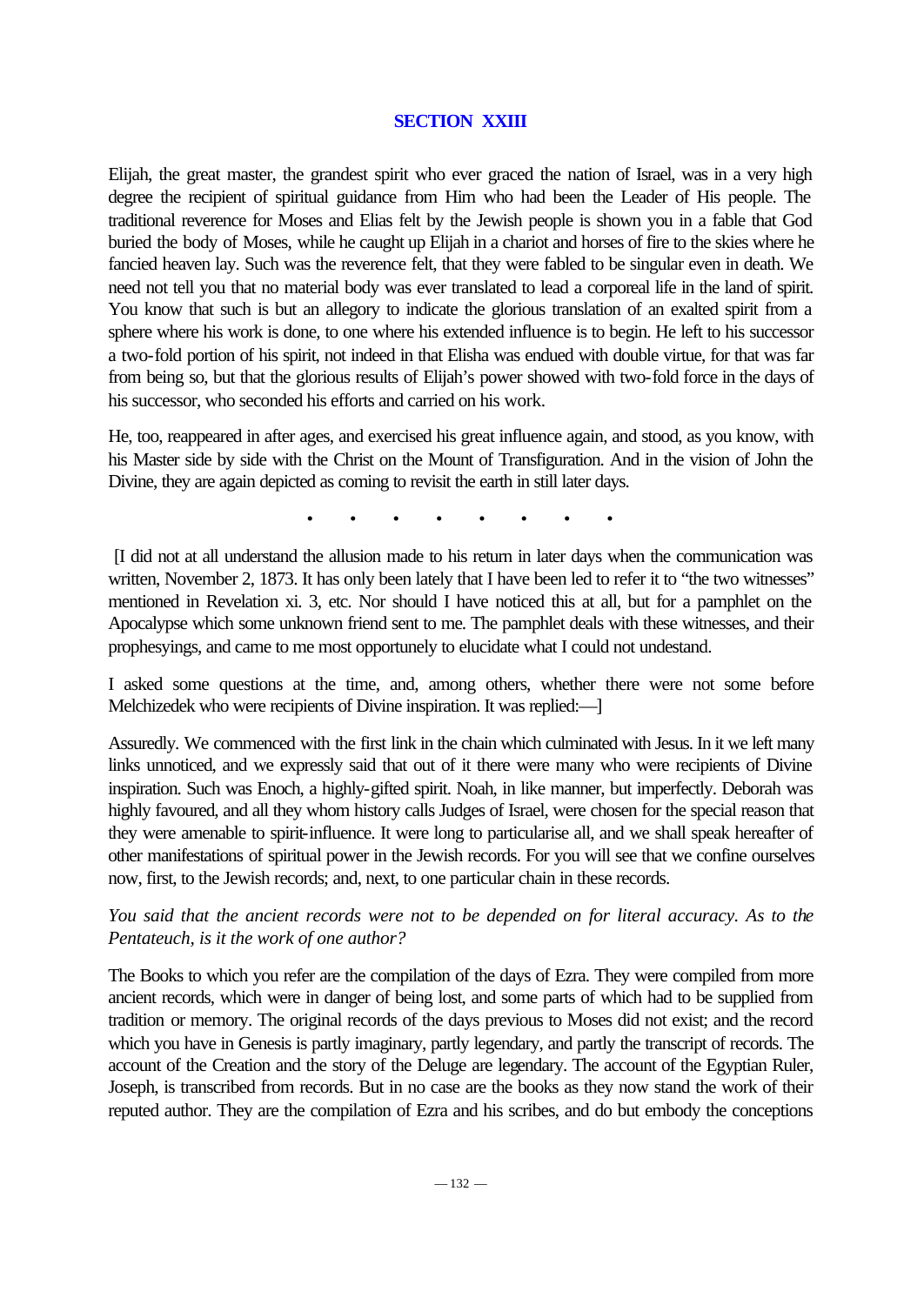and legends of the period. The accounts which concern the Mosaic law are more exact, because precise records of the code were preserved as sacred books, and from thence the particulars were drawn up. We mention this to avoid at once the necessity of replying to any texts from these books which may be quoted as an argument. The records themselves are not of literal accuracy—in the earlier portions not to be relied on at all, and in the later, only where they refer to that part of the Mosaic record which was preserved.

#### *Imaginary, you say.*

It was necessary to supply lost books, and what was drawn up was from memory or legend.

### *Abraham. You speak slightingly of him.*

No; but in comparison with the great spirit, who was to him God's messenger, he was on a lower plane. We do not show man's opinion in all such matters. His name has been widely known; but he has played no great part with us.

### *The translations of Enoch and Elijah. What were they?*

Legendary beliefs. A halo of glory was shed around even the death of those whom men reverenced. In earliest days the man who attracted to himself the reverence of his fellows, and round whose name a certain reverential awe had gathered, was fabled to have been taken to join God in the heaven for which his life had fitted him. Moses, the mysterious agent of Divine power, the commanding head of his people, was so fabled to be mysteriously removed from earth. He had talked familiarly with the Deity whom he had revealed, and now he was to go to join Him. Elijah, in like manner, the strange, weird, mysterious power, who came and went as with the freedom of air, who seemed to be guided by no human laws, governed by no such restrictions as fence in man's movements—he, too, it was imagined, was translated from earth to heaven in such sort as he had lived. In all cases it was the imaginings concerning an anthropomorphic God and a material heaven that lay at the root of the fancy. We have before told you that man can only receive such ideas about God and heaven as he is fitted to grasp by his spiritual development. In the early days of your world's history man pictured a God who was but an omnipotent man—a man in every respect, with certain qualities superadded, those qualities being such as man would fancy as natural additions to the being with which he was already acquainted. In other words, man took the highest ideal of humanity, and added to it certain qualities; the result he called Deity. In this he was doing only what man has always done. The human conception of Deity must ever be clouded with mortal mist, even as the revelation of God can only come through a mortal medium, and be proportioned to human capacity. This is a natural and invariable consequence of the conditions under which you exist. So, the knowledge of God being progressive, and man having grown in wisdom, he discovers from time to time that his conception of God must be revised. The need is felt, and the additional light is given. (This is the best answer to those among you who fancy that man can learn nothing from us of God and the spirit's life and progress.)

So it is with regard to heaven. You have unlearned much that previous ages have fancied about heaven. And none save the most ignorant would now imagine that a material body could find a home in heaven, as once men thought it could. The time of material heavens, into which mysterious beings who had been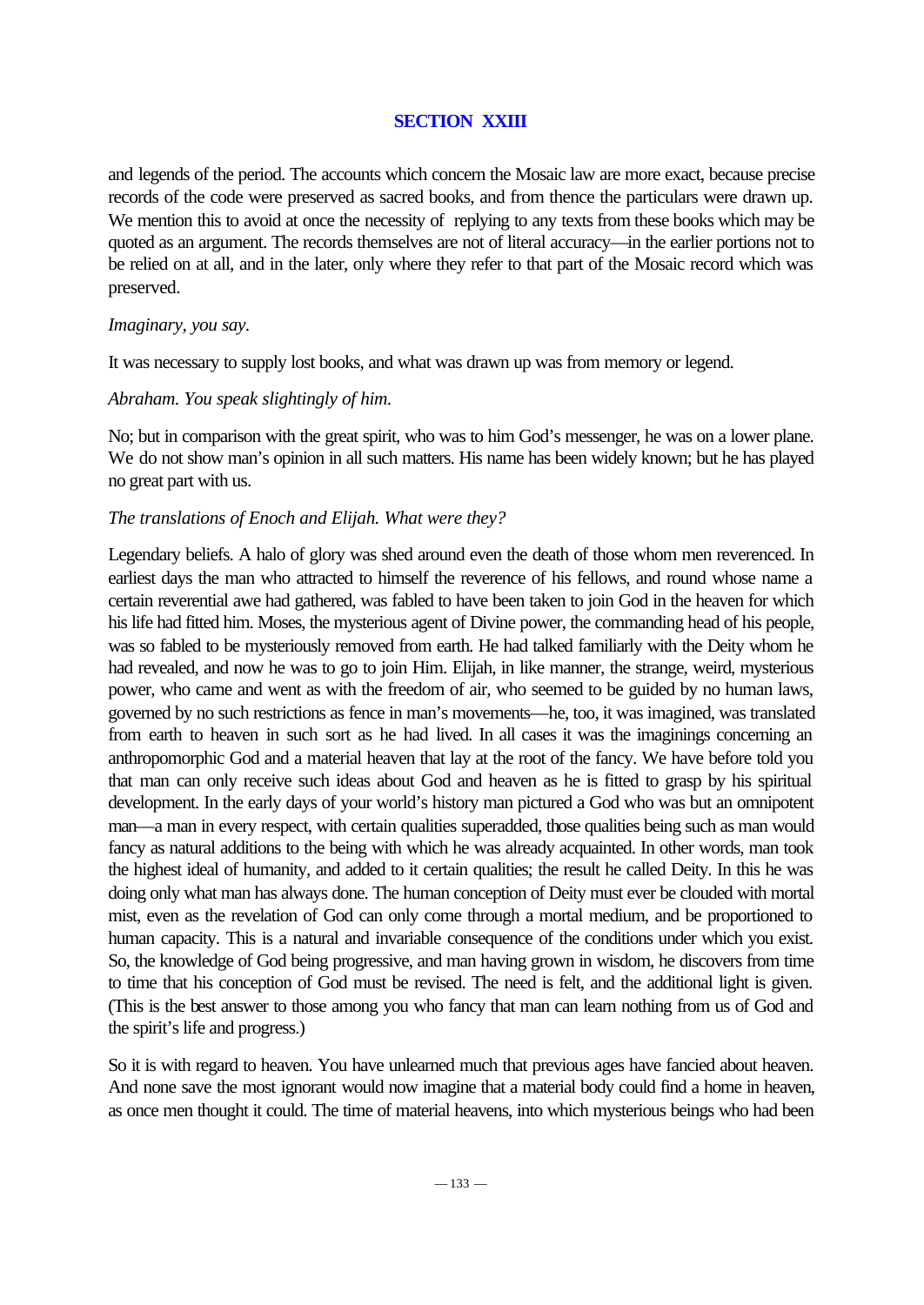deified on earth were translated bodily into the society of an anthropomorphic God, is past. You do not imagine God as an omnipotent, omnipresent man, living in a place where His throne is surrounded by a throng who do naught else but worship and adore, as men would worship were they to see God amongst them on earth. Such a heaven is but a baseless dream. Into spirit-life spirit alone can enter. You know that you have outgrown the fable of the bodily translation of a material frame somewhere into the skies, there to live as it had lived on earth, in the society of a God who was human in all respects save that He was superhuman, in a heaven which was borrowed from the images of a vision which typified under a symbol spiritual truth to John the Seer. You know that no such God exists. A translation will await each good and true man, but not of his human flesh and bones. His glorified spirit shall rise from the dead and worn-out shroud of flesh that has served its purpose, to a brighter life than man has pictured, in a brighter heaven than human seer has ever imaged.

*No doubt there are a number of legends which come in the end to be accepted as truth. The difficulty is to know truth from legend, and the danger, to uproot the tares with the wheat. And even a myth may have a very discernible meaning, and embody truth.*

It is so. The legends of which your sacred records are full are in very many cases superstitious beliefs that have centred round great names. There is a nucleus of truth enveloped in a surrounding of myth. We have frequently told you that man has erred greatly in his conceptions of us and of our influence and work. Some causes which have produced this result are beyond his control, others he can govern. He cannot in the childhood of his intellect grasp knowledge which his mind has not the power to comprehend.

That is unavoidable. He cannot picture correctly a condition of life which is utterly different from the state in which he has lived, and with which alone he is acquainted. He must be naught by illustration and analogy. That too is unavoidable. But he heaps together words and ideas which were intended to be figurative, and constructs from them a notion which is incoherent and absurd. Each step of knowledge will lead you to see this more clearly.

Moreover, man has fancied that each revelation of God enshrines permanent truth of universal application, of literal and exact accuracy. He did not see that man is taught by us as man teaches his own children; and accurate definitions of abstract truth do not suit the comprehension of a child. With all the literalness of a child he accepts the very words of revelation as mathematically and logically accurate, and builds upon them a number of theories, absurd in their nature, and conflicting among themselves. The child accepts the parent's word unhesitatingly, and quotes it as law. It is only later that he learns that he was being taught in parables. Man has dealt with Revelation in the same way. He has assumed literal exactness where there is only Oriental imagery, and mathematical accuracy where he has only a very fallible and frequently legendary record. So he has perpetuated ignorant ideas about a jealous God, and a fiery hell, and a heaven in the skies where the elect are gathered, and a physical resurrection, and a universal assize, and such notions, which belong to the age of childhood and are outgrown by the developed man. The man should put aside the notions of the child, and soar to higher knowledge.

But in place of that legendary belief, primitive superstitions, ignorant fancies, are perpetuated. The hyperbolical visions of an imaginative people are taken for hard fact; and a medley of fancy, folly, and truth is jumbled together, which no reflecting mind on an advanced plane of knowledge can continue to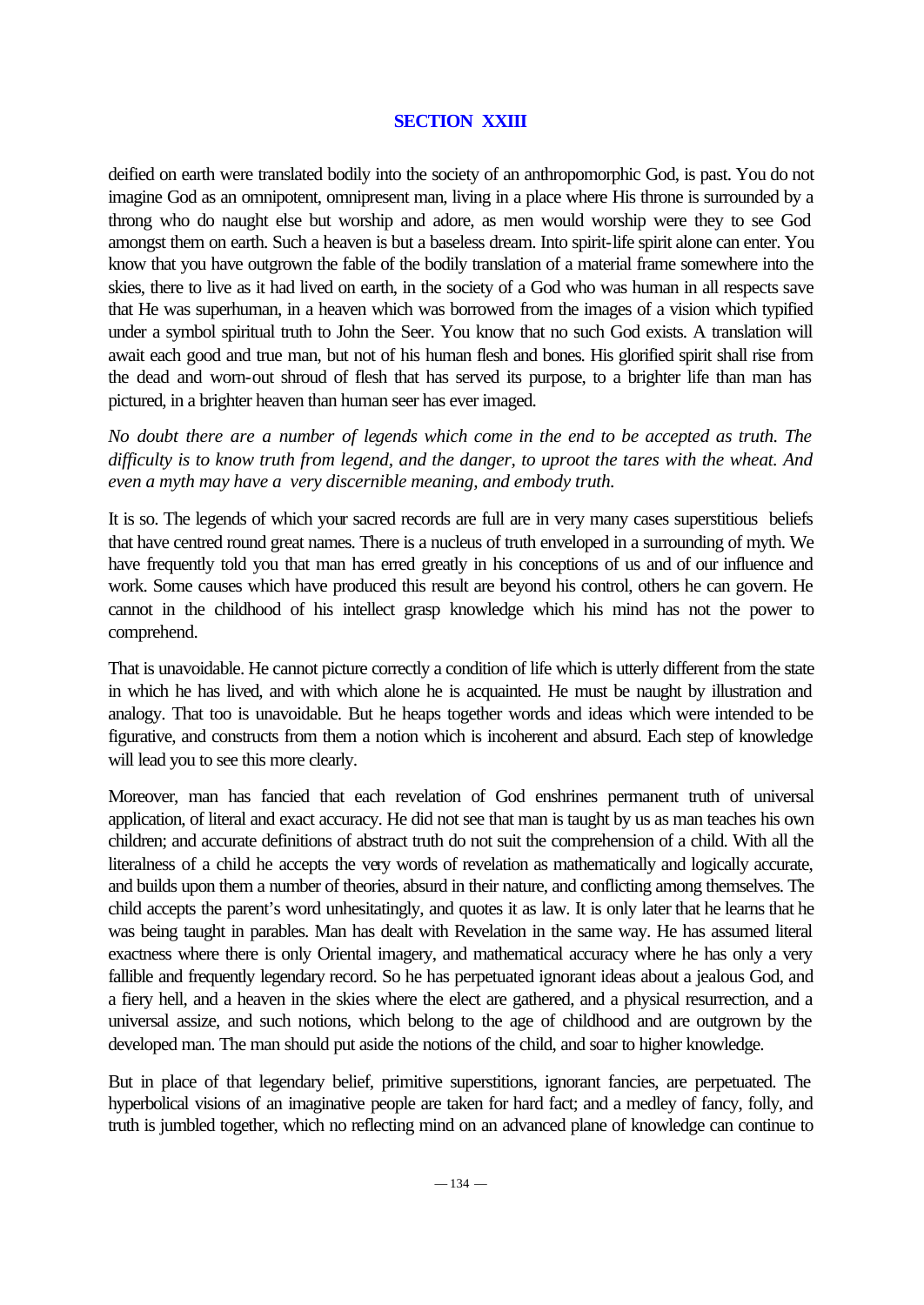accept as matter of belief. Faith is the cord that has bound together this incoherent mass. We cut that cord, and bid you use your reason to try that which has been received and held by faith alone. You will find much in the mass that is of human invention, dating from the infancy of man's mind. You will reject much that is both cumbersome and profitless. But you will find a residue that commends itself to reason, is attested by your own experience, and is derived from God. You will gather hints of what the good God destines for his creatures. You cannot get more in your present state. Sufficient that you enter on a new phase of being free from the blunders and misconceptions too rife in the present. You will see by degrees that the past is valuable principally for the light which it sheds on the present, and the glimpses which it gives you of the future.

This, as you should know by this, is the purpose of our present work—to lead to purer and less dishonouring views of God, of life, and of progress, than have hitherto obtained among you. To this end we must first point out the errors in your creed, the human figments that have passed current for Divine truth, and the legendary fancies that have become crystallised into history, accepted by faith, but rejected by right reason. We do but require patient and honest thought on your part. Nor think that our work is all destruction. We shall be able to construct when the rubbish is removed. Till then, if we seem to be scattering destruction broadcast, bethink you that we are but gathering the rubbish in heaps, and removing it, preparatory to the erection of a nobler edifice, a holier temple to a Diviner God.

#### **+IMPERATOR.**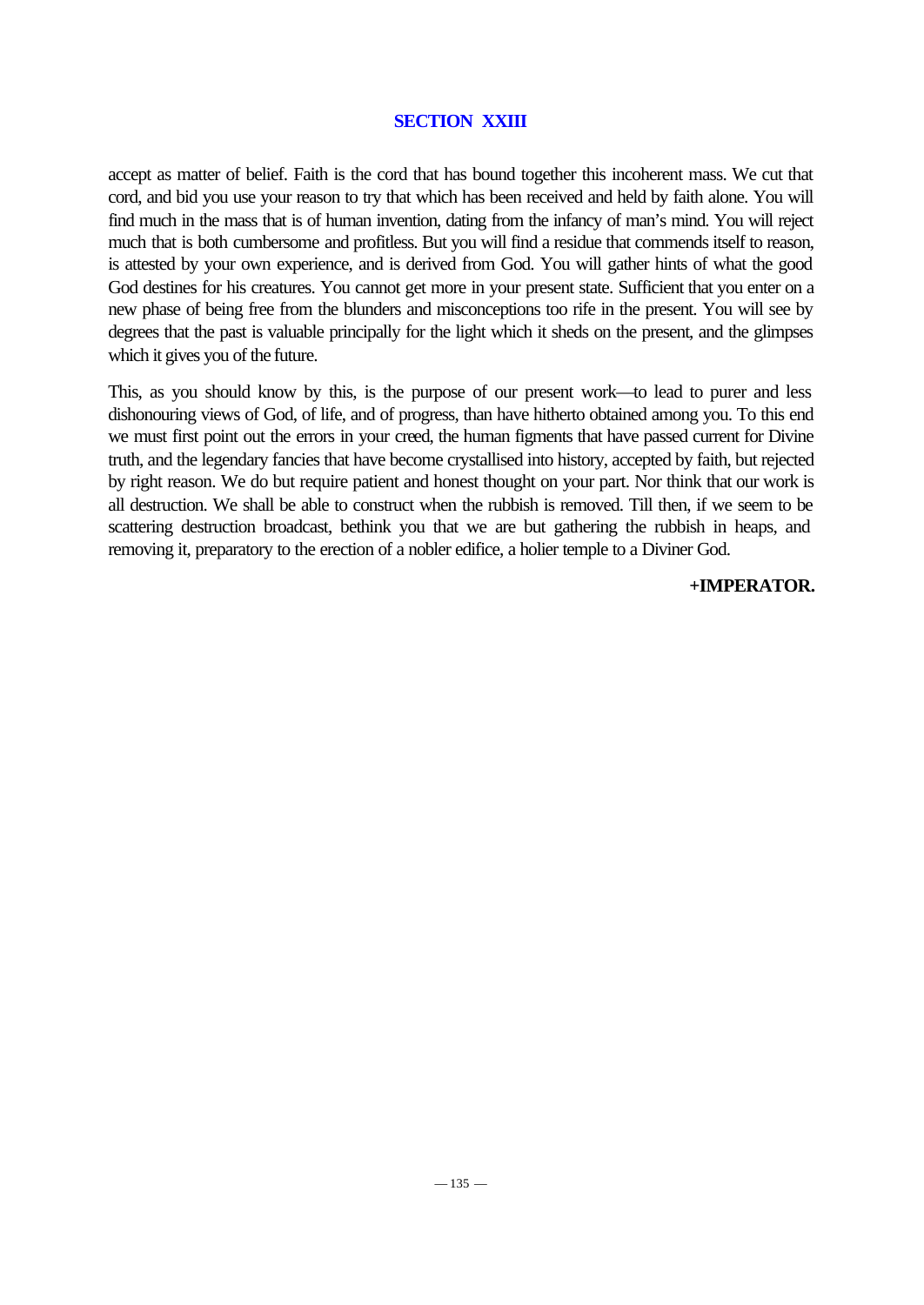[I asked a question as to that interval of time between the records of the Old and New Testaments of which we have no account in the Bible.

Of that age you have no record, because the influence of the Spirit was withdrawn save in cases of rare influence rarely exerted. We do not dwell on that, because we wish to point out the grand chain of spiritual influence from Melchizedek to Jesus. Sufficient now that you know that it was a period of darkness and desolation and spiritual dearth, after which we were again enabled to awaken in the minds of men an expectation of dawning light. The first ray of light shot across the world—that portion of it with which alone we are now concerned—when men were led to feel their blindness, and to look onward to a time when the pall should be lifted, and the light should shine again.

It is ever so with the races of men. Though the corporeal may so far assert itself from time to time that the spiritual be to all appearance completely eclipsed, it is not actually so. The period of darkness gives place to dawning light, and the spiritual germ asserts its existence. The spirit-power is renewed, and man awakes to the knowledge of divine truths higher than he had before conceived. It is as with the man who has laid him down to rest, tired with the labours of the day. Darkness has gathered around him; his spirit is chafed and wearied with toil; his body tired and worn. Gloom outer and inner settles on his spirit, and he falls into sleep. Tired nature is restored, the wearied mind is recuperated, and he wakes again to find the bright sun shining with its blessed beams upon him. Elasticity returns to mind and body, and his spirit rejoices in the life and beauty that surround him. The joy of morning is come.

Even so it is with the spiritual experiences of the generations of mankind. There come epochs when the old spirit-teachings which were so satisfying pall on the understanding. The mind of man wearies itself with questionings. The material side of humanity predominates. Doubts and difficulties creep in, take root, bear fruit. One truth after another is questioned, one fact after another denied, until man feels that the blessed sunlight of Divine truth is being veiled from his eyes. The sun sinks below the spiritual horizon, and the night of inaction, and weariness, and thick darkness begins. The Spirit of God strives not; the night of ignorance and gloomy despair reigns, and the spirit-messengers bide their time, waiting for the moment when the sleeping souls shall stir again and turn towards the light. Sure as that man's spirit is not dead but sleepeth, that moment comes, and in the dawning of the morn the messengers of God sing their anthem of praise to Him who brings light and joy out of darkness and despair.

Such period intervened between the spiritual epoch which closed with the Old Testament record and that when the voice of the forerunner sounded. Such has recurred in days immediately preceding your own. We are directing you to the dawn, and doubt not that it shall be now as ever, that the morning shall be one of increased knowledge, of extended experience, of more assured belief. The morning light shall be stronger and clearer than the twilight that has preceded it. Only wait and watch. Be ready to catch the inspiration lest it fail and pass away, and you turn again to slumber, and the opportunity be lost.

[I inquired whether such a period of darkness invariably followed one epoch of revelation and preceded another.]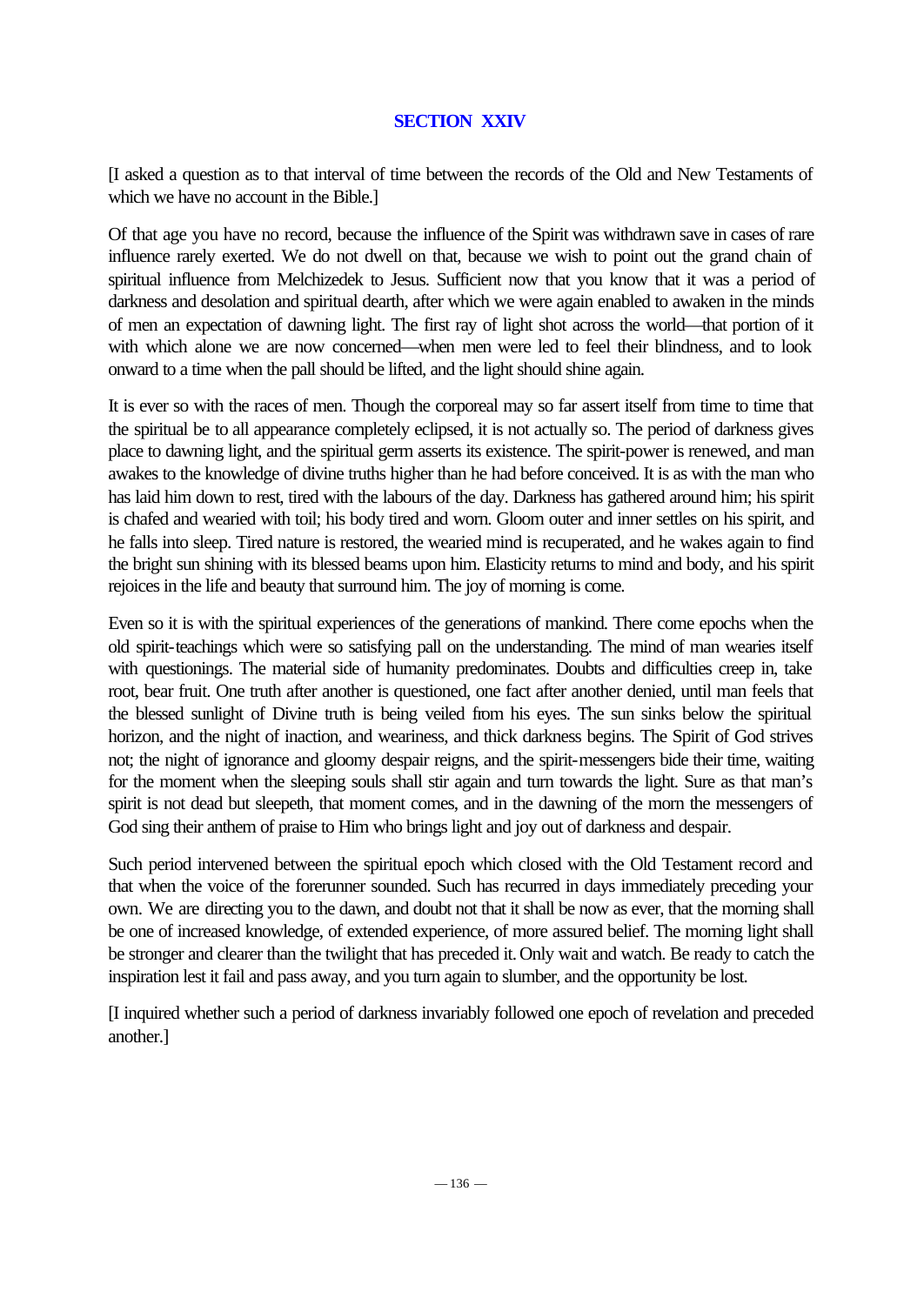It is necessary to be more precise. It is not always a period of darkness, but at times a period of rest and repose after excitement and deep stirring. To borrow again an illustration from your earth. The body needs repose for a period of assimilation. So much of truth has been given as the world can assimilate, and the process goes on till more is needed. The craving precedes the revelation.

### *Then revelation is more from within—subjective?*

The internal craving is correspondent to the external revelation: we have said before that man cannot receive more than he is prepared for. He is gradually led by spirit-guidance to a higher plane of knowledge, and then, when the need is felt, advanced and progressive information is given to him. Those of you who have questioned whether man does not evolve for himself a theoretic or speculative system which comes entirely from within, are not informed as to the operations of the Divine messengers. At the very outset of our information to you we explained that man was only the vehicle of spirit-guidance. What he wrongly imagines to be the evolution of his own mind is in reality the outcome of spirit-teaching which acts through him. Some of your greater minds have wandered near the truth when they have so speculated. Did they but know enough of spirit-teaching to be aware of the influence that acts upon them, they would be far nearer the truth than those who have fancied that their Bible contains a complete and infallible Revelation, to which nothing will ever be added, and from which no scrap may ever be removed as useless. It is not necessary for practical purposes in your life on earth to speculate on the exact correlation between man's mental action and God's revelation. You may easily bewilder yourself by vain attempts to separate the inseparable and to define the indefinable. Sufficient that we tell you that spirit-preparation precedes your knowledge, and enables the progressive mind to evolve for itself higher views of truth, those very views being not the less the very voice of the messenger of truth. And so revelation is correlative with man's needs.

It is to us curious how perpetually man seeks to define his own part in our work. What if we use the readiest means to our hand, and instead of keeping to the sterile work of acting without human agency, influence the mind and mould the thoughts of those whom we influence? Is that a less noble and profitable work than producing some curious phenomenal action apart from human means—as the juggler who astonishes and amuses by apparently inexplicable tricks? We have done enough to show an independent action. Cease to tie down our work by confining it to so narrow a groove and learn to receive the impressions which we can convey to the mind, and which will be all the more vivid because we find material stored up there. You need not fear that we shall find there anything which will supersede the necessity for our teaching.

*Scarcely. But I want to keep my own individuality out of the question. And, on wider grounds, many great thinkers have doubted the possibility of Divine revelation at all. They argue that man cannot receive what he cannot understand, and that no external revelation can make a home in his mind which he could not have evolved for himself.*

They are answered in what has been already written. You will see as time goes on how wrong is such conclusion. We do but protest against the mechanical nature of the work to which you would condemn us. Even when you imagine your own mind to be most assuredly acting you err, for there is no such thing with you as independent action. You have always been guided and influenced by us.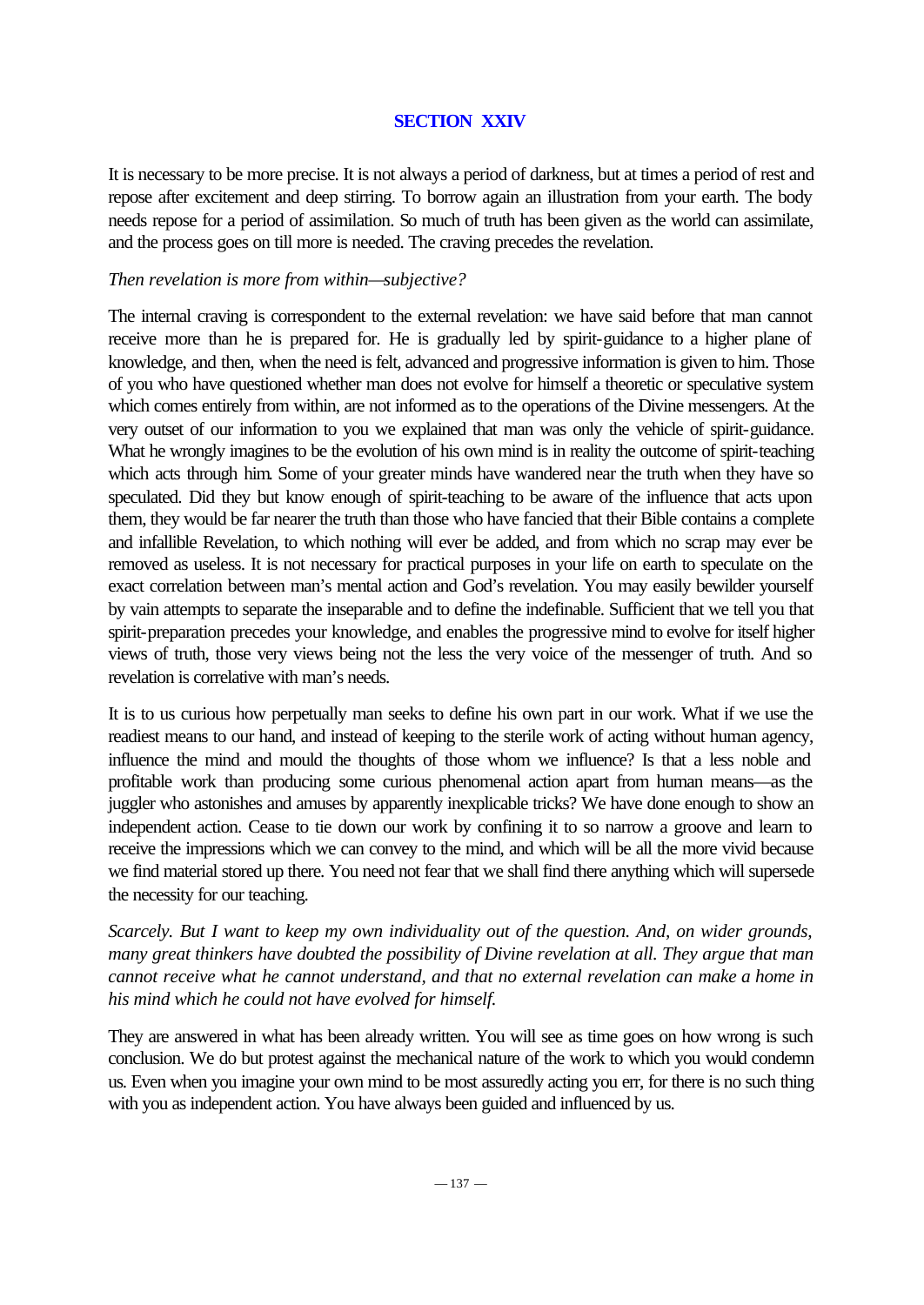[Some days after the above communication, I asked as to some conclusions to which I had come in reading over the Gospels with the new light which I had received. I seemed to see them in a new light altogether. I wondered whether my conclusions were true, and whether they were new.]

The result is in the main correct. The conclusions are not new. They have been reached long ago by those who have been enabled to case aside trammels, and pursue truth without clogs and fetters. It has been given to many.

## *Then why cannot I read their works? It would save trouble.*

Better you should arrive by your own paths at the results, which you may then compare with the conclusion of others.

*You always work so. It seems roundabout. If this be so, why was I allowed to live so long in error?*

We have told you already that you were not fitted to receive truth. Your past life, which has not been so long as you imagine, was a careful preparation for progress. It was in its day useful and progressive, but only as leading you on to higher planes of knowledge. The time will come when you will look back on this too, which now is new and strange, and wonder how it could have seemed to you so startling.

Life, the totality of your being, is progressive throughout; and its early stages are but preparatory to its later development.

Theology was a necessary phase in your training, and we were both unwilling and unable to prevent you from taking erroneous views. Be content to pursue your present path. It has been one of our chiefest difficulties to uproot false dogmas from your mind. It has been steady work, and now we hope that you may find out much respecting the question of revelation which will enable us to clear away false opinions and infuse true knowledge. We can do little so long as traditional reverance for any mere words, however venerable in their associations, is implanted in your mind. We must wait till you can appreciate at its real value each utterance made through man, whether that utterance be contained in your Bible or not. So long as you reply to our arguments with a text we cannot teach you. Any one who can so reply is beyond reach of reasonable teaching.

There are many points to which you may well direct your mind in the life and teachings of the Christ before we throw upon it the light which we are able to give. Your study of the records of His life may lead you to discuss the question of their reliability, the source from which they were derived, the authority which they claim. You may deal with such questions as these: the account of the incarnation; the atonement, as grounded on the words—first of Jesus, and then of those who spoke in His name; the miracles; the crucifixion and resurrection. You may ponder these points: the teaching of the Christ about man's duty to God and his fellows as compared with ours; Jesus' views on prayer, and those of His followers; the duty of resignation and self-abnegation as put forth by Him and them; charity; pardon on repentance and conversion; heaven and hell; reward and punishment.

On such questions as these you are now prepared to enter honestly. Prior to this you would have sought only to find a preconceived conclusion. Weigh first the validity of the records. Settle the exact weight to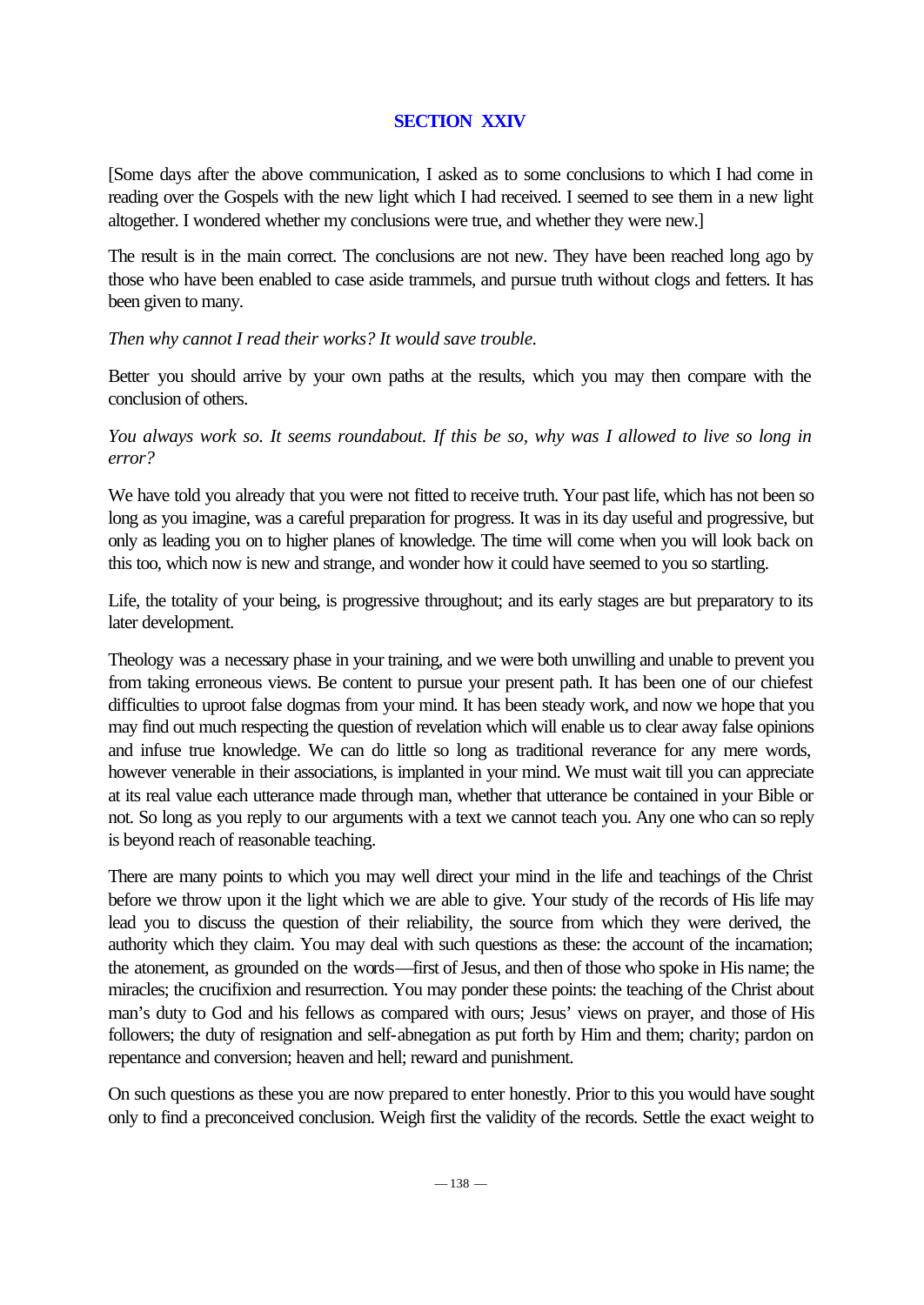be given to their statements; and then select the teaching of Jesus in such way as you would select the teaching and system of a Socrates, a Plato, or an Aristotle. Translate Eastern hyperbole into sober fact. Estimate the utterances of enthusiasm by calm reason. Cast aside that which is merely legendary, mythical, or traditional, and dare to walk alone, untrammelled by any bonds, and unfettered by dread of any conclusion at which you may arrive. Dare to trust God, and seek for truth. Dare to think soberly, calmly, about revelation.

To such a seeker shall come a knowledge of which he little dreams; a comfort which no creed of tradition can afford. He will know of God and of His truth as none can know who has not trodden the path of personal investigation. He will know of things Divine as the traveller knows of a far-off country when he has himself visited it and lived amongst its people. Round him will centre the ministry of enlightenment, the guidance of the spirits whose mission it is to proclaim truth and progress to mankind. Old prejudices will fall away; old fallacies will shrink from the new light into congenial darkness; and the soul will stand unbound in the presence of Truth. Be of good cheer. Jesus it was who said, "The Truth shall make you free, and you shall be free indeed."

[I said it was worth any cost, if attainable. I was not sanguine, and rather grumbled at being left to grope.]

We do not leave you. We help, but we may not save you from personal labour. You must do your part. When you have laboured, we will direct and guide you to knowledge. Believe us, it is best that you do this. In no other way can you learn the truth. If we told you, you would not believe us, nor would you understand. There is much outside of this question of the Christian revelation that you must look to; other Divine words; other spiritual influences; but not yet.

Cease: and may the Blessed One illuminate you!

### **+IMPERATOR.**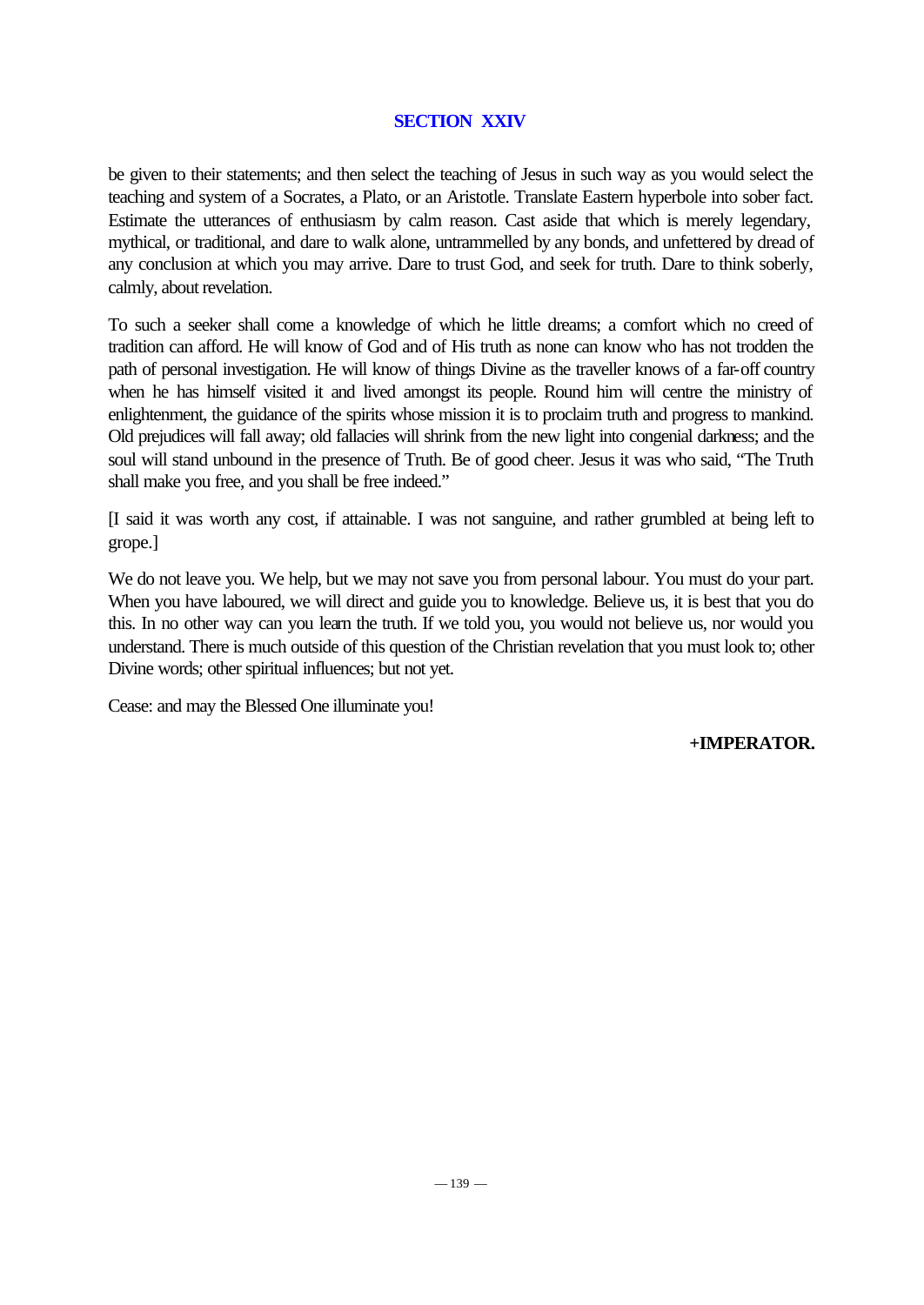[Following up the investigation into the nature of the Mosaic record with the new light which I had received, I detected plain traces of a gradual evolution of the idea of God, which seemed to point to the conclusion that the Pentateuch was not the work of one author, but a compilation of many legends and traditions. I inquired as to this.]

In the investigation to which you have been directed you have arrived at correct conclusions. We have directed you to it in order that you may see how little reliance is to be placed upon isolated texts taken from books which do but embody the floating legends and traditions of an ancient people, decipherable only by those who had the key. We wish to insist on this point. The amount of credence to be placed in any statement drawn from the ancient books of your religion depends on the nature of the book from which it is taken, and on the specific nature of the utterance itself, as well as on your understanding of its true meaning. It is possible for you to select from your oldest books words which sublimely picture an elevated conception of Deity. It is possible, on the other hand, to select from other and later writings conceptions of God the most dishonouring, the most human, the most repellent. Such are they which represent the Pure and Holy One as wrestling in human form with man; as discussing with a mortal his plans for vengeance on an offending city; as a monster of cruelty and carnage, revelling in gore, and glutted with the blood of his enemies: yea, even as a man who sat at the tent door of his friend and consumed flesh of a kid and cakes of bread. You may select conceptions the most dissimilar, and no separate utterance can be of more than the individual weight judged by the rules of right reason. And even thus it behoves you to see well that you understand aright the hidden meaning which frequently underlies such passages, lest you wander from truth and err through ignorance.

Inspiration, we again say, is not different in kind in different ages, but only in degree. The words in all cases are the words of the inspiring spirit conveyed through a human medium; and in proportion as the medium is pure and elevated are the utterances trustworthy and the conceptions sublime. The plane of knowledge of the medium is the plane of revelation through him. And we need not say at length that in the world's earlier days—such as those spoken of in ancient records of the Jews—that plane was low, and these conceptions, save in rare instances, anything but sublime.

Man has progressed in knowledge since the days when he feigned for himself a vacillating, puny God who repented and was grieved at the failure of his plans in man's creation, and who was compelled to undo them as a failure. If you seek for conceptions more sublime and true, you will go to a later age, when man had unlearned somewhat of his folly, and had ceased to be content with a God framed after the devices of a barbarous imagination and an undeveloped mind. The barbarous age could grasp nothing nobler, and accordingly nothing nobler could be revealed. That is in accord witht the universal practice, viz., that God's revelation is proportional to man's mental plane. The error has been that you have laboured to perpetuate these foolish and crude views. They have been held by your theologians to be of Divine inspiration, binding for all time. This fallacy we desire utterly to uproot.

Another error even more destructive of truth is the fable that Divine inspiration, plenarily communicated, guided all the writers of all the books of your Bible into absolute truth; and that, as God was in every case the Author, so each individual utterance of each scribe is of paramount as well as permanent authority. This error we have uprooted in your mind, for you now know that God cannot be the Author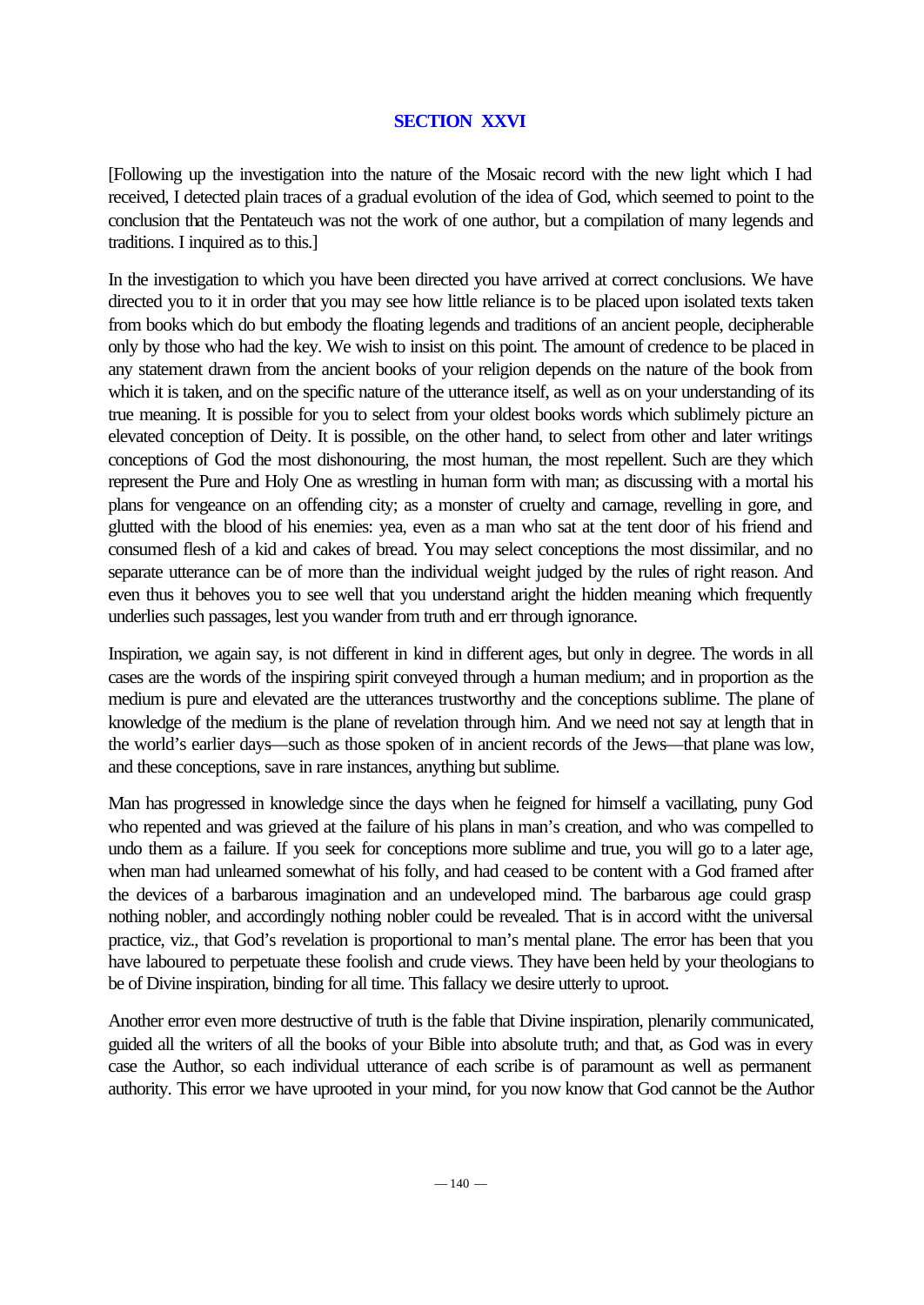of contradictions, nor can He have said at one time what He contradicts at another. The light shone through a dark medium, and was distorted in the passage.

In place of these false views we have taught you that inspiration is the control of the inspiring spirit; of various degrees of elevation, perfection, or reliability; to be judged in each case by reason, and to be estimated in precisely such manner as you would criticise and judge works of professedly human source. You will therefore accept no text as an argument. You will deal with these ancient books as you deal with all that is put before you. And in criticising them you will find it necessary to deny much that has been affirmed and believed with respect to them and their contents.

You have asked information respecting the Pentateuch. It is, as we have before hinted, the compilation by Ezra of legends and traditions which had been orally handed down from generation to generation, and which were collected by him to prevent their loss. Some parts of the Pentateuch, especially the early portion of Genesis, are mere legendary speculations collected and arranged by the scribe. Such are the Noachic and Abrahamic legends which exist in collateral forms in the sacred books of other peoples. Such, in another way, are the statements of the book Deuteronomy, which are the direct additions of Ezra's day. For the rest, the compilation was made from previous imperfect collections made in the days of Solomon and Josiah, themselves in turn records of previous legends and traditions which again had still more remote origin. In no case were they the very words of Moses; nor do they embody truth, save where, in dealing with the law, they draw their information from authentic sources.

We shall dwell hereafter on the notion of God which pervades the early books of your Bible. Sufficient that we now point out that the mythical and legendary sources from which most of them were compiled forbid you to attribute any weight to their historical statements or moral precepts, save when they are confirmed by reasonable evidence from other sources.

[I found this communication to confirm my own researches. I thought I could trace the two sources— Elohistic and Jehovostic—from which the compiler drew his information: as in the account of the creation, Gen. i., ii. 3, compared with Gen. ii. 4—iii. 24, and in the seizure of Sarah at Gerar by Abimelech (Gen. Xx.), compared with xii. 10–19 and XXVI. I-II. I inquired if I was right.]

[If this was the way in which the Canon of the Old Testament was settled, I inquired how far the case was the same with the Prophecies.]

What you have given is but an instance out of many. When you recognise the fact, you will see evidences of it all around you. The documents in question were the legendary sources of the compilation of Ezra's scribes, Elnathan and Joiarib. They were many in number, some compiled in the days of Saul, some even earlier, in the days of the Judges of Israel, and some in the days of Solomon, Hezekiah, and Josiah crystallisations of the floating legends which had been orally handed down. We have already pointed out to you the true line of inspiration from Melchizedek. All prior to that is untrustworthy: and not all, indeed, that is recorded concerning the lives of the real recipients of spirit-guidance is accurate. But on the whole, the channel of Divine teaching was such as we have said.

The books you name were all added and arranged from existing sources by Ezra's authority, save and except those which were afterwards added—those called by the names of Haggai, Zechariah, and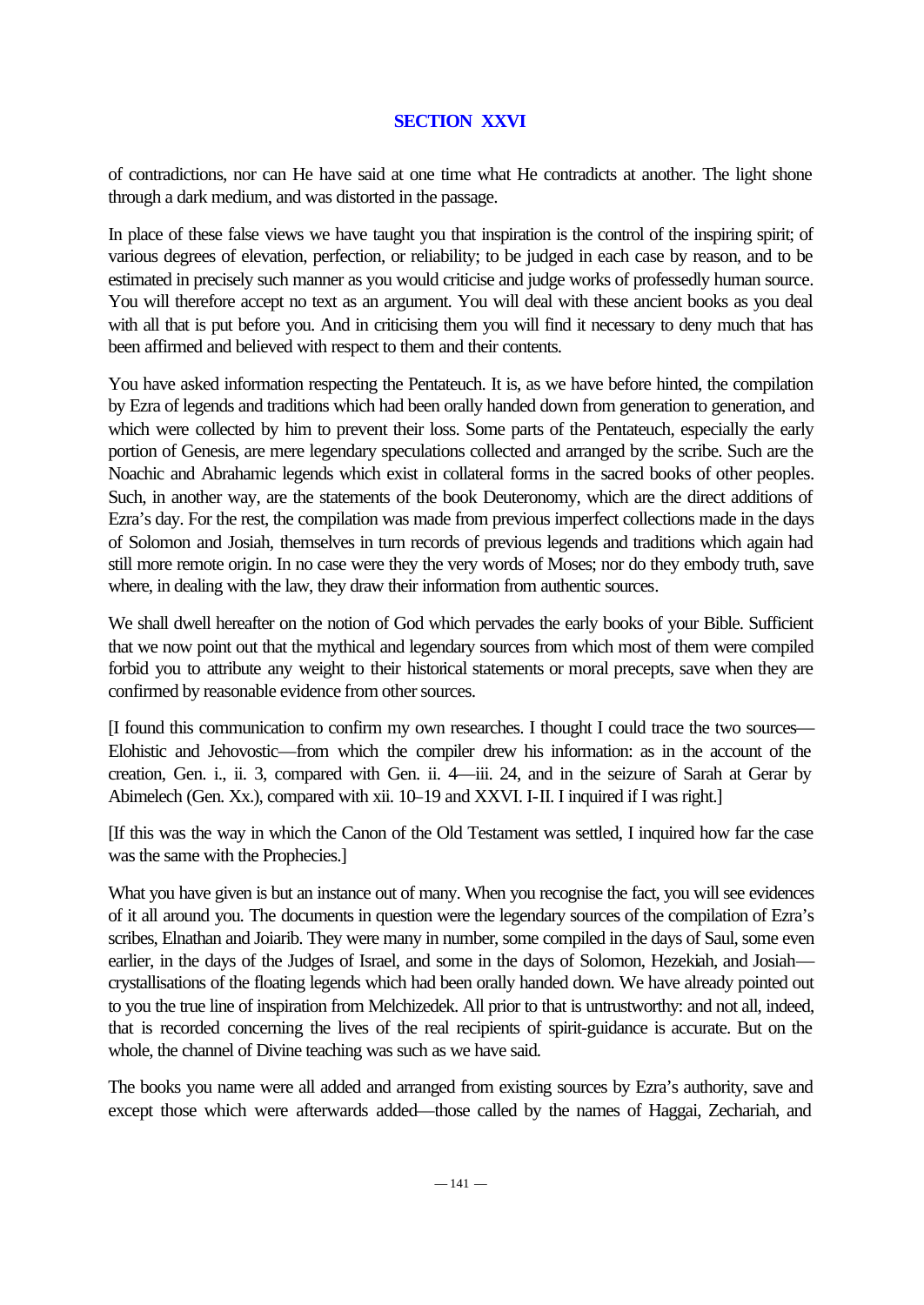Malachi. Haggai was concerned in the compilation of the book of Ezra, and he and Malachi finally completed the Old Testament by the addition of the later books. They, with Zechariah, were much in communion, having been the privileged attendants of Daniel when he saw his great vision and received his commission from Gabriel, the Archangel of God, the Chief of the Ministering Angels, and from Michael the Archangel, the Chief of the Hosts of the Lord against the adversaries. Of a surety Daniel the seer was a highly-favoured recipient of Divine inspiration. The great God be thanked for His mercy, and for the manifestation of His power.

*Is that the vision recorded in Daniel x. ?*

That by the banks of the Hiddekel.

*The same. Then selections only were chosen from the utterances of the prophets?*

Only selections, and they chiefly for some hidden meaning, which does not lie on the surface. As the open vision was about to cease, selections were made from the records of the past, and the canon was closed until the days when the voice of spirit-teaching should sound again amongst men.

*You speak of Daniel as a great seer or medium. Do you know if the gift was common?*

He was a very favoured recipient of spirit power. Such became more rare as the spiritual age was about to close. But men cultivated the power more then. They valued more and knew more of spirit power and teaching.

*Vast masses of trance addresses, visions, and the like, such as those preserved in the Old Testament, must have been lost?*

Assuredly. There was no need to preserve them. And many that were preserved are now excluded from your Bible.

[A few days later (November 16th, 1873) I asked that the promised communication about the idea of God might be given.]

We have already spoken in passing of the conception of Deity in your Bible. We desire now to draw out more clearly this fact, that the growth of the idea of God was a gradual one: that the God of Abraham was an inferior conception to the God of Job: that the cardinal truth which we have ever insisted on is manifest in your Bible even as elsewhere, viz., that God's Revelation is correlative with man's spiritual development, and that He is revealed in proportion to man's capacity.

You have but to read, with this idea prominent to your mind, the records of the lives of Abraham, Jacob, Moses, Joshua, David, Ezekiel, Isaiah, Daniel, to see that this is so. In early patriarchal times, God, the Supreme, was adored under many anthropomorphic representations. The God of Abraham, Issac, and Jacob was superior, in the opinion of those who worshipped him under that title, but *only superior,* to the gods of their neighbours. The father of Abraham, as you know, worshipped strange gods, *i.e.* gods other than his son's God. Nay, this was invariably the case, each family having its own representative deity by which its members vowed and swore. The name given to the Supreme, Jehovah Elohim, shows you so much as that.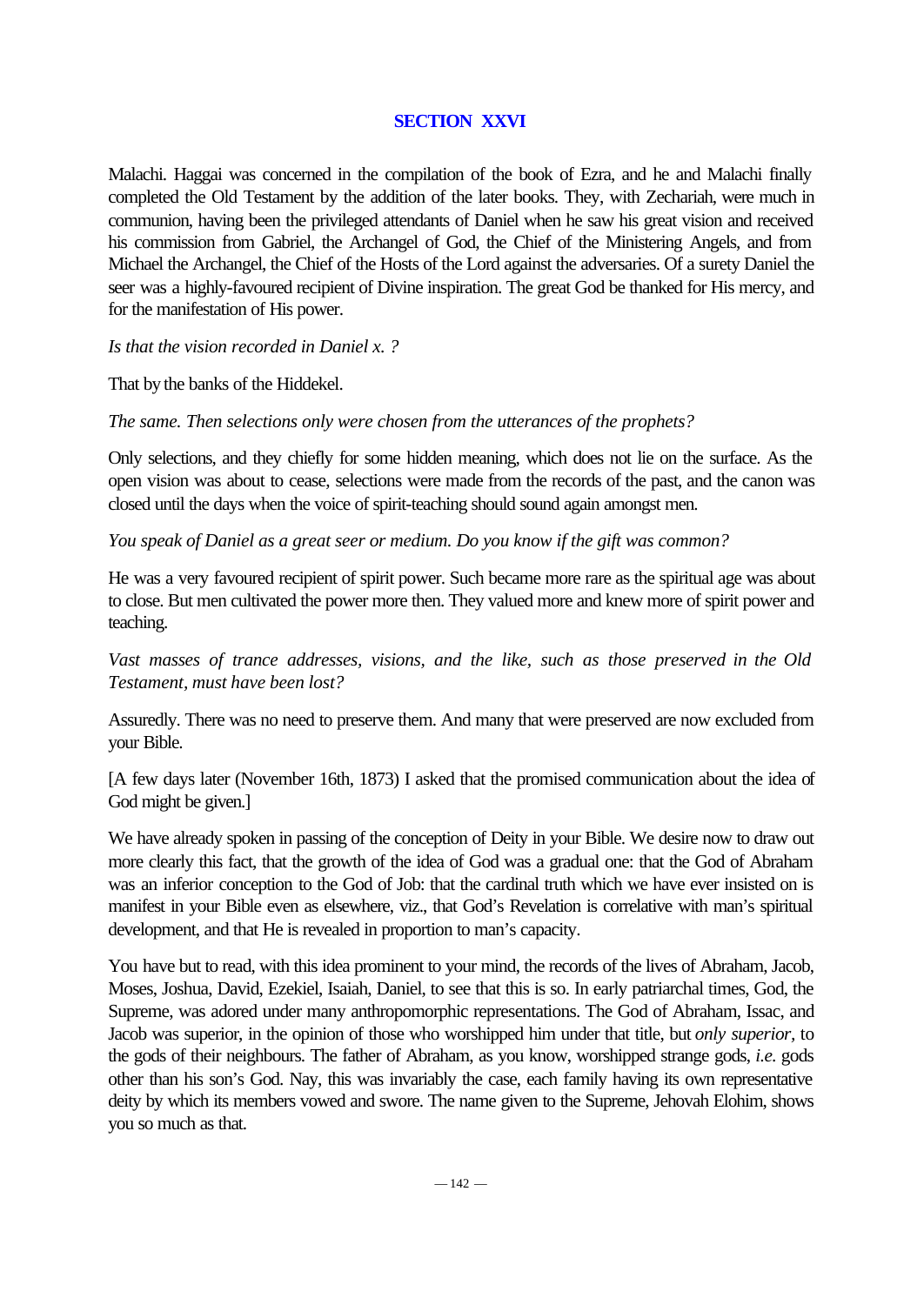Laban, too, remember, pursued and threatened Jacob for having stolen his gods. And the same patriarch collected on one occasion the images of his household gods, and hid them under an oak tree. Here you see Jehovah was, as he was constantly called, the God of Abraham, Isaac, and Jacob: not the *One Only God,* but a family deity.

It was only when the children of Israel grew into a nation that the idea gradually enlarged itself to that of the national God of Moses and Joshua. Even the great lawgiver, in his elevated conception of the Supreme, was not entirely emancipated from the notion of a *superior God;* for he says expressly that there is none like to Jehovah among the gods. And many like sentiments are to be found in the recorded sayings. Indeed, in the commandments given as the very words of the Supreme Himself, it is said that the Israelites should have no other God before Him. Read Joshua's dying address, and you will see in it too, the notion of a Superior Deity.

It was not until the development of the nation had so far progressed as to make these anthropomorphic notions repulsive, that you find truer ideas of God becoming rife. In the prophetical and poetical books of your Bible you get far nobler conceptions of the Deity that in the earlier portions.

This is assured. God is revealed in your Bible in many forms. Some are noble and elevated, as the books of Job and Daniel. Some are grovelling and mean, as the books which are called historical. In all you see an exemplification of the truth that God is revealed in proportion to man's capacity.

And it was not always a progressive revelation. As master minds stood forth so was the God-idea chastened and refined. It has ever been so. It was markedly so when Jesus revealed to man His conception of the Supreme. It is so still, as, one by one, exalted spirits have found an aspiring soul to whom they could convey ideas of the Great Father, and through them shed forth a brighter beam of truth. Such have stood forth in well-nigh all your generations, and through them from time to time revealings of Deity have been vouchsafed brighter than ever were shed forth before. And an unprepared world has blinked and shielded its eyes from the unwonted glare, and has chosen the gloom, for that it was not prepared for full radiance of the Divine truth.

*Handers-on of the courier fire. Yes: it is easy to see in history men who were, as we say, in advance of their age. I suppose the history of the world is a mere record of development, and that man cannot grasp more of truth than his faculties fit him to understand. Otherwise, where would be the eternal growth? At any rate, little enough is known yet.*

It is well that you recognise your own ignorance. It is the first step to progress. You are but now standing in the outmost court, far away from the temple of truth. You must walk round and round, until you know the outer precincts, before you can penetrate the inner courts; and long and laborious efforts must precede and fit you for eventual entrance within the temple. Be content. Wait and pray, and keep yourself in silence and patient watching.

### **+IMPERATOR.**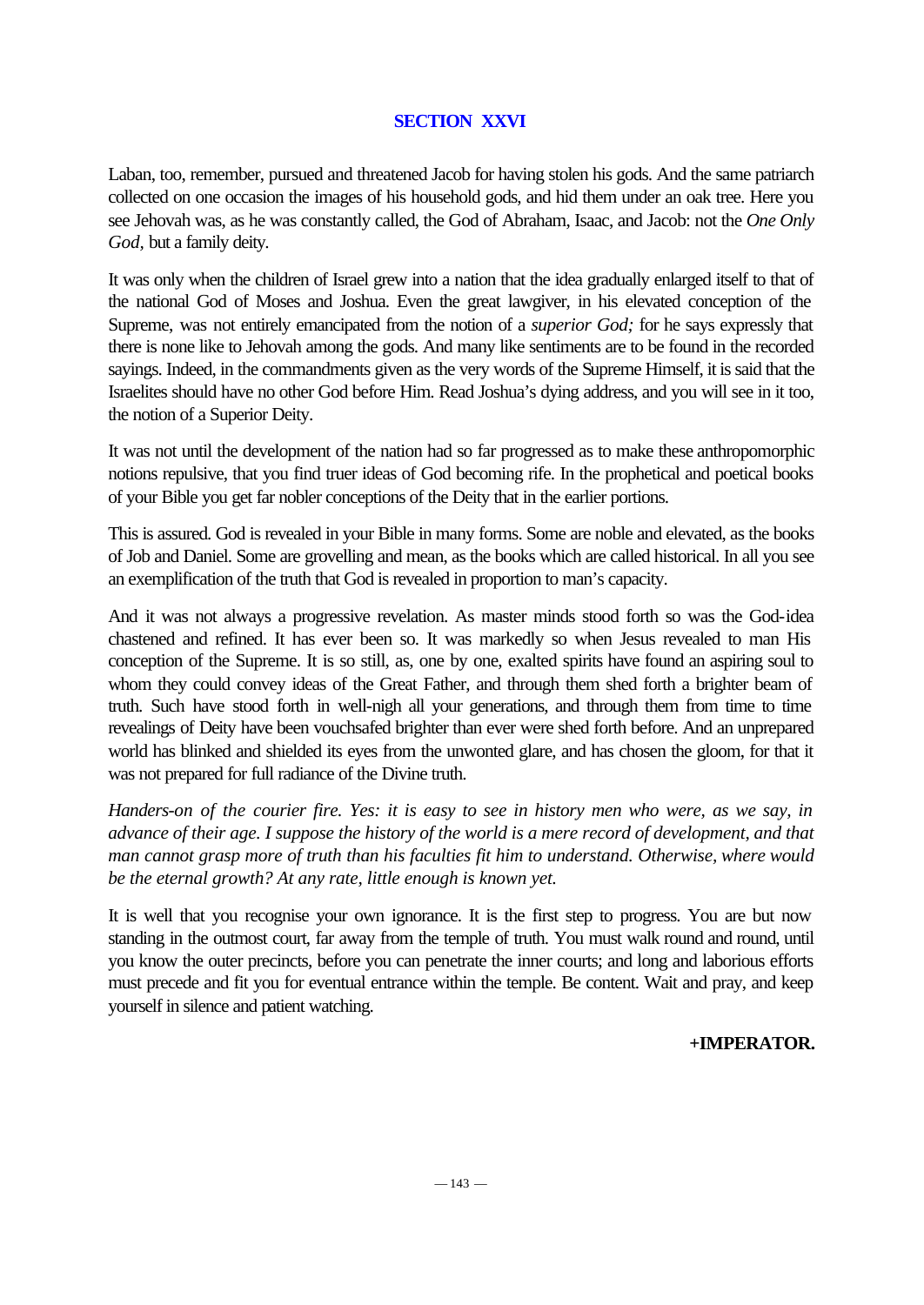[January 18, 1874. There had been a considerable lack of communication for some time past, and the work seemed to be passing into another phase, or being quenched by my inability to obtain conviction on matters respecting which I was in doubt. This retarted everything, and caused our sittings as well as these communications to be interrupted.

At this date various changes were made, fresh directions given, and a kind of retrospect written, from which I extract the least personal part.]

It may be well that we review the course of teaching by which we have endeavoured to influence your mind aright. We may at least urge you to go over in detail what has been said, and to survey the broad expanse to truth—such as is suited to your present needs—which we have mapped out for you. You will see that we have preached to you a nobler gospel revealing a diviner God that you had previously conceived. To your objections, again and again reiterated, demanding proofs and tests which it would have been vain to grant, we have replied step by step. And if we have not succeeded in effacing from your mind doubts that have lingered there, it is because the doubting habit of mind has become so natural that we have found only rare intervals during which we could penetrate through the fog. You have wrapped yourself in an impenetrable veil, and it is only now and then that it has been lifted.

We have dealt more successfully with other friends who have witnessed our dealings with you; and we thankfully look on that as proof of final success. We shall in the end prevail even over that sceptical frame of mind which is the hardest to approach. We are most hampered by the impossibility of bringing home evidence to the mind which, however honestly, is unable to accept the grounds on which we work: more especially since it is in almost all cases impossible for us to grant specified tests imposed by you with great force of will and in total ignorance of the conditions which beset us. This is a fact which you will do well to recognise and bear in mind. The spirit of mistrust and eager desire to entrap and ensnare us by a predetermined test is one which defeats its own end. If we be such as you suspect, it would be well that you have nothing further to do with such emissaries of evil. If that be to you a position you would not assume, then we counsel you to put aside mistrust, and cultivate a feeling of frankness and receptivity. A brief time spent with such a temper would enable us to do far more than many years of such intercourse as your present frame of mind necessitates. It is not, as you imagine, that we will not, but that we cannot help you now. We treasure up, indeed, the reasonable requests of our friends, and if we cannot comply with them literally, we do so in substance at another time. The history of our intercourse with you throughout will attest this. It is, indeed, a general law of spirit-communication.

Moreover, when your demand for a prescribed test, on which your mind is strongly fixed, takes the form of a request for some special information, the answer, if given as you wish, would in most cases be imperfect and unreliable, from the admixture of your own mental action and that of the circle, so that in any case your end would be frustrated. But we have cheerfully done so much as we could. The question on which your mind has been set, that of the identity of the spirits, has received more than one illustration of late, and you have been compelled to admit their strength.

We have not done more of late than we have always done, but we instance what has been done as an argument for the wisdom of our advice to you, that both in circle and in your private communion with us you seek to maintain an attitude of perfect passivity, accepting or rejecting what is offered according as reason dictates, and deferring to a convenient time your final judgment. Remember that there are degrees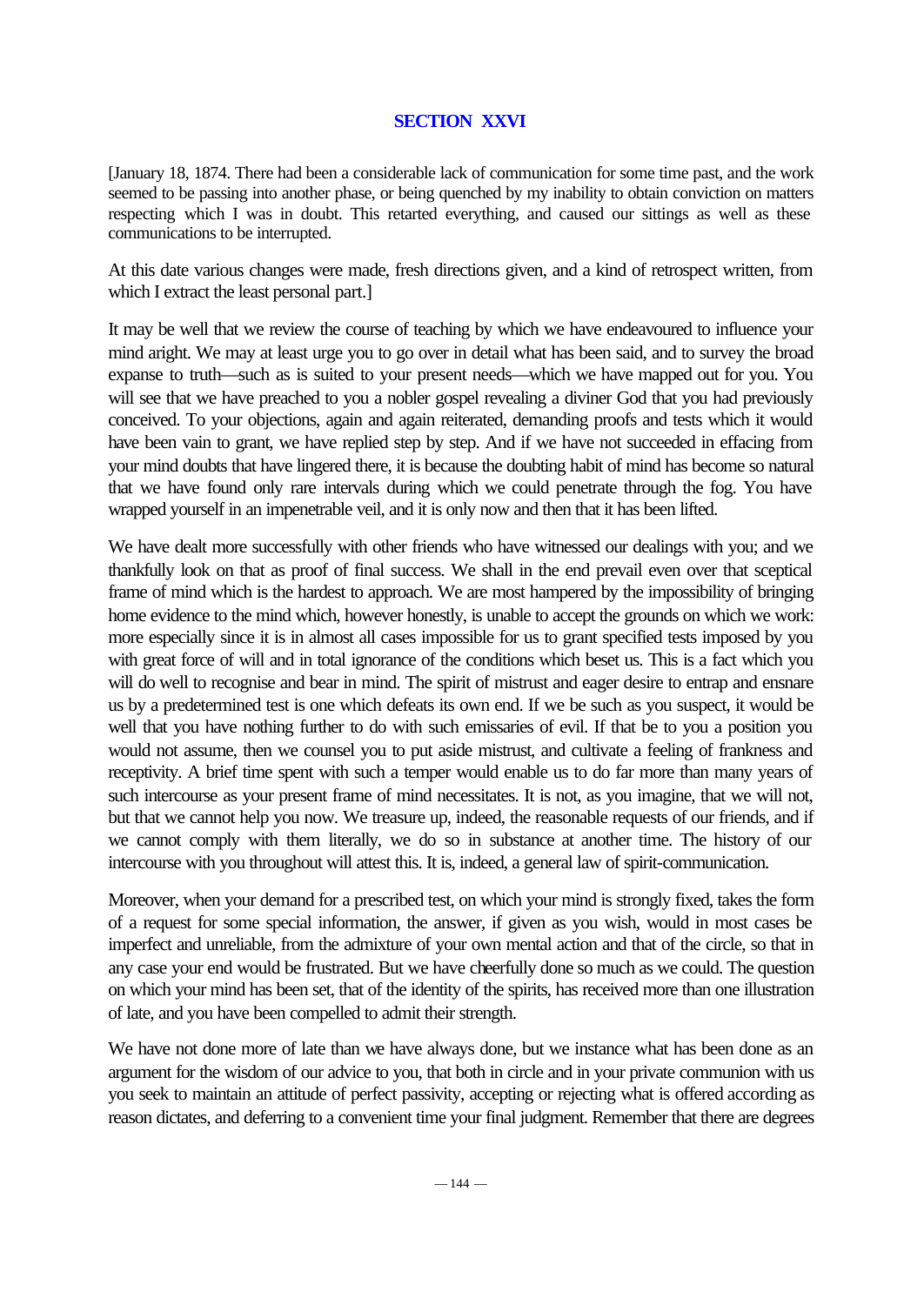of proof, and that evidence very insignificant in itself may be vastly enhanced by preceding or succeding facts or arguments.

That which seems to you vague now may be rendered precise by some further point long after; and many proofs extended over long time have a daily added weight. More especially is this the case when the general and special results show unvarying truthfulness in us who speak to you. At least you are not able to allege that we deceive you. Our influence is not for evil; our words are words of truth and soberness. We are the preachers of a Divine gospel, suited to your needs, and elevating to your mind.

It is for you, then, to accept the individual responsibility, from which none may relieve you, of deciding whether, being what we are, we are deceivers in matters of vital and eternal import. Such a conclusion, in the face of all evidence and fair inference, is one which none could accept save a perverted and unbalanced mind, least of all one who knows us as you now do. Ponder our words, and may the Allwise guide us and you.

#### **+IMPERATOR.**

[From this time forward repeated evidence of individuality perpetuated after bodily death was brought home to me. I do not interrupt the course of the teachings to detail them. Some were written communications, in which the peculiarities of handwriting, spelling, and diction were accurately reproduced. Some were verbal communications made through my own guide. Some were laboriously rapped out in the circle. Some were corroborated by my clairvoyant vision. The ways used to convey the information were various, but all agreed in one particular. The facts given were invariably literally and exactly true. In most cases they related to persons not known to us except by name, sometimes not even by so much as that. In other cases they related to friends and acquaintances. This course of evidence continued for a long time; and collaterally I developed a power of clairvoyant vision which rapidly increased, until I was able to see and converse at length with my invisible friends. The inner faculties seemed to be opened, so that the information given received new confirmation from my clairvoyant sight. This power eventually developed to a very high degree. I had a number of extremely vivid visions in which my spirit appeared to act independently of the body. During some of them I was conscious of living and acting among scenes not of this earth; in others dramatic tableaux were enacted before me, the object evidently being to represent some spiritual truth or teaching to me. In two cases only was I able to satisfy myself by collateral evidence of the reality of my vision. I was in deep trance during each occasion, and could not distinguish between the subjective impressions of a dream and the real occurrence of what I so vividly saw before me, save that I could confirm in these two cases what I saw and heard in vision by what I afterwards discovered from external sources. The scene in these cases was real, and I do not doubt that it was so in all. This is not, however, the place to discuss such a point. I do but note these visions as a phase of the development of my spiritual education. It was always represented to me that what was shown to me had a real existence, and that my inner senses were opened for the purpose of instructing me and of confirming my faith in things unseen by the natural eye.

In the month of January, 1874, some communications were printed relative to spiritual influences which were round a son of Dr. Speer, and which, I was told, influenced his musical powers. These were written out April 14th and September 12th, 1873. Some questions which I put on February 1st, 1874,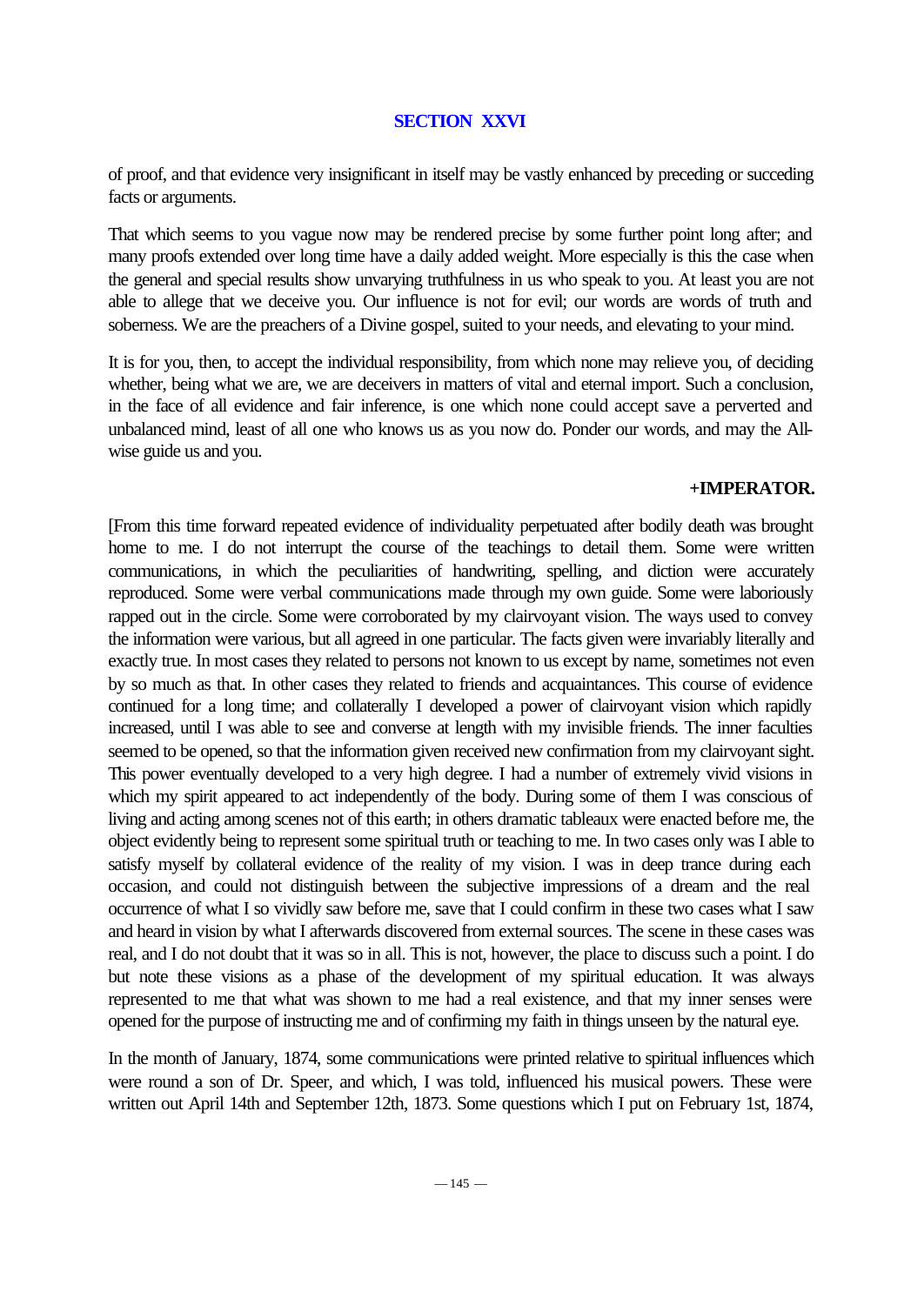caused more information to be given on the same subject. After some personal information, it was written:—]

The conditions were bad last night for the music. You are yet to learn the conditions under which it may be had. Not until you hear the music of the spheres will you know the true poetry of sound. Music depends, far more than your wise men have dreamed, on these self-same spiritual conditions of which we say so much, the spiritual elements must be in harmonious arrangements before a good development of that which is attainable even on earth can be reached. Only then does the inspiration really flow in. The room in which the boy was rendering the thoughts of the Master was filled with an inharmonious atmosphere; hence we say that the result was inadequate. It is with the musician as with the orator. An harmonious rapport must exist with the audience before the words can make their mark. This the speaker feels, though frequently he knows not that his words fall dead because the spirit bond does not exist, and the inspiration cannot run on the mesmeric chain between the orator and his audience. The best results are had when the musician, the orator, is surrounded by a band of spirits who can so dispose his mind as to refine, harmonise, and spiritualise his thoughts, or the thoughts of which he is the interpreter.

Even as there is a vast difference between a word coldly slurred or heartlessly spoken, and the same when it syllables the utterance of heart emotion, so is it with music. The body of sound may be there, but the soul may be absent. And, though you know not why, you mark the difference and feel the want. It is cold and trivial, and thin—mere sound; you shudder, and are not content. Again it is full, rich, the soul's voice of melody, speaking thoughts that are born in fairer spheres and purer air than earth's—spirit uttering cry to spirit. The sounds are instinct with soul; they have a language for the most irresponsive. They breathe their message to the spirit, the while they subdue the bodily senses, and harmonise the discordant jarrings of the mind. The dead body of sound is animated with the soul of music. You hear, and are satisfied. It is the whole difference between the body of earth and the spirit that soars to heaven: the gap that separates the material and earthly from the heavenly and spiritual. Hence it is that conditions under which true music is evolved rarely occur, at least on occasions of great public gatherings. It is in more harmonious air that the inarticulate voice of spirit best unfolds its story.

[The communications was signed with the autographs (exact fac-similes) of two well-known composers, as well as by some other names known to me.]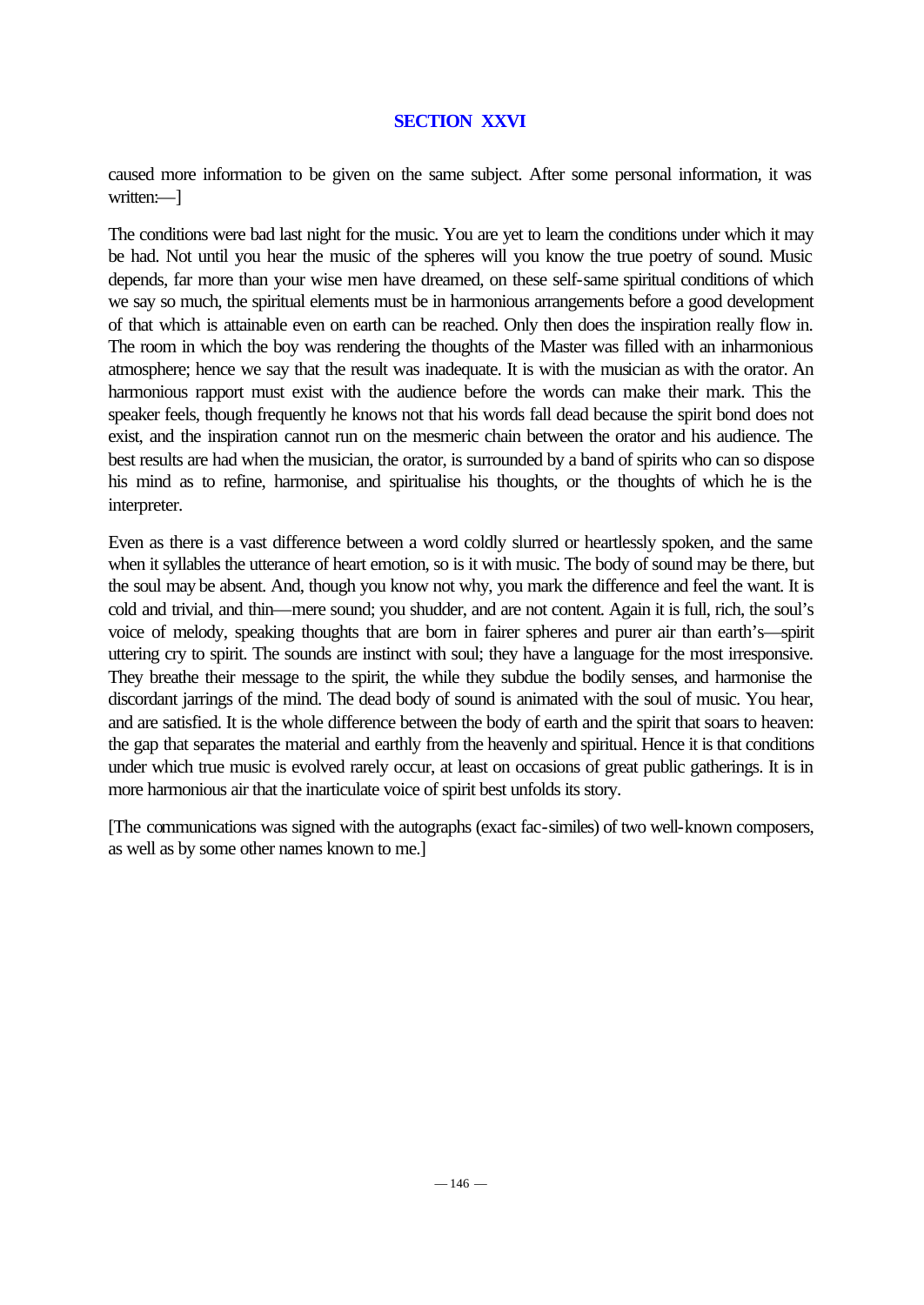[I had read something about India as a cradle of races and religions, and something had been said about the subject at one of our meetings. I inquired further.]

What was said is true. India is the source from which is derived much of the religious idea which pervades your faith. From India the chain has been perpetuated through many nations of antiquity. The myths which have centred round the plain truths of revelation owe their origin to India. The Messianic legends date from the earliest days. Men have always pictured to themselves a Saviour of their race, and the best record of your gradual growth is to be found in tracing the early religious history of India. As the study of Indian lore bears much on the scientific aspect of language which you have studied and taught to others, so is the study of the religious aspect of Indian history in the far, dim past, essential for yourself now. Direct your mind to it. We have those with us who can aid you.

India, Persia, Egypt, Greece, Rome, Judea—of these and of God's dealings with them in revealing the Divine Ideal as man has been able to grasp it, it behoves you to know. You must learn how Djeminy and Veda Vyasa were the predecessors of Socrates and Plato. You will be told of this by those who know, and whose earth-life was spent at that epoch. But, first, you must labour to gather up for yourself such knowledge as is stored up. That done, you will be guided further.

You must learn, too, from similar sources how that man in every age has felt his need of a Saviour outside of himself, and how the legends that cluster round these Messiahs repeat themselves from time to time. The mythic source from which many a legend sprang you will find in the story of Chrishna, the miraculous son of the pure virgin Devaki. Hence you will get light on subjects yet dark to you. This is the special information of which we spoke long ago, but which the peculiar attitude of your mind, combined with its blank ignorance on these subjects, compelled us to withhold.

We have still much to clear away before we can build safely. There is much in the mere outlines that will be strange to you, and you must be familiarised with them before we can go into detail. You must know that Egypt, Persia, Greece, Rome, the great kingdoms of the world, owed their philosophy and religion very largely to India. Manou, the great Indian reformer and teacher, reappears as the Manes of Egypt, the Minos of Greece, the Moses of Hebrew story. The name is impersonal, and is the appellative "man" in its simplest form. The great pioneers of truth to their respective peoples were called, by emphatic eminence, "The Man." They were to their fellows the highest embodiment of human power, dignity, and knowledge.

Manou of India was a learned and erudite scholar, a profound student of philosophy, more than three thousand years before the Christ was born among you. Nay, he in his turn was but a late reformer compared with those whose words are written in the ancient commentaries which belong to venerable Brahminical lore thousands of years before Manou expounded philosophically the mysteries of God, of creation, and of man's destiny.

To him Zarathustra, or Zoroaster, owed whatever of truth he taught of old in Persia. All the sublimest conceptions of God date from him. The influence of India on all ancient races, in legislation, in theology, in philosophy, in science, is as surely proven to you as the fact that the language which you use is the same tongue as that spoken by Manou himself. The adulterations of modern times have so changed it that you can hardly trace the resemblance, yet your learned philologists will tell you that it is the same.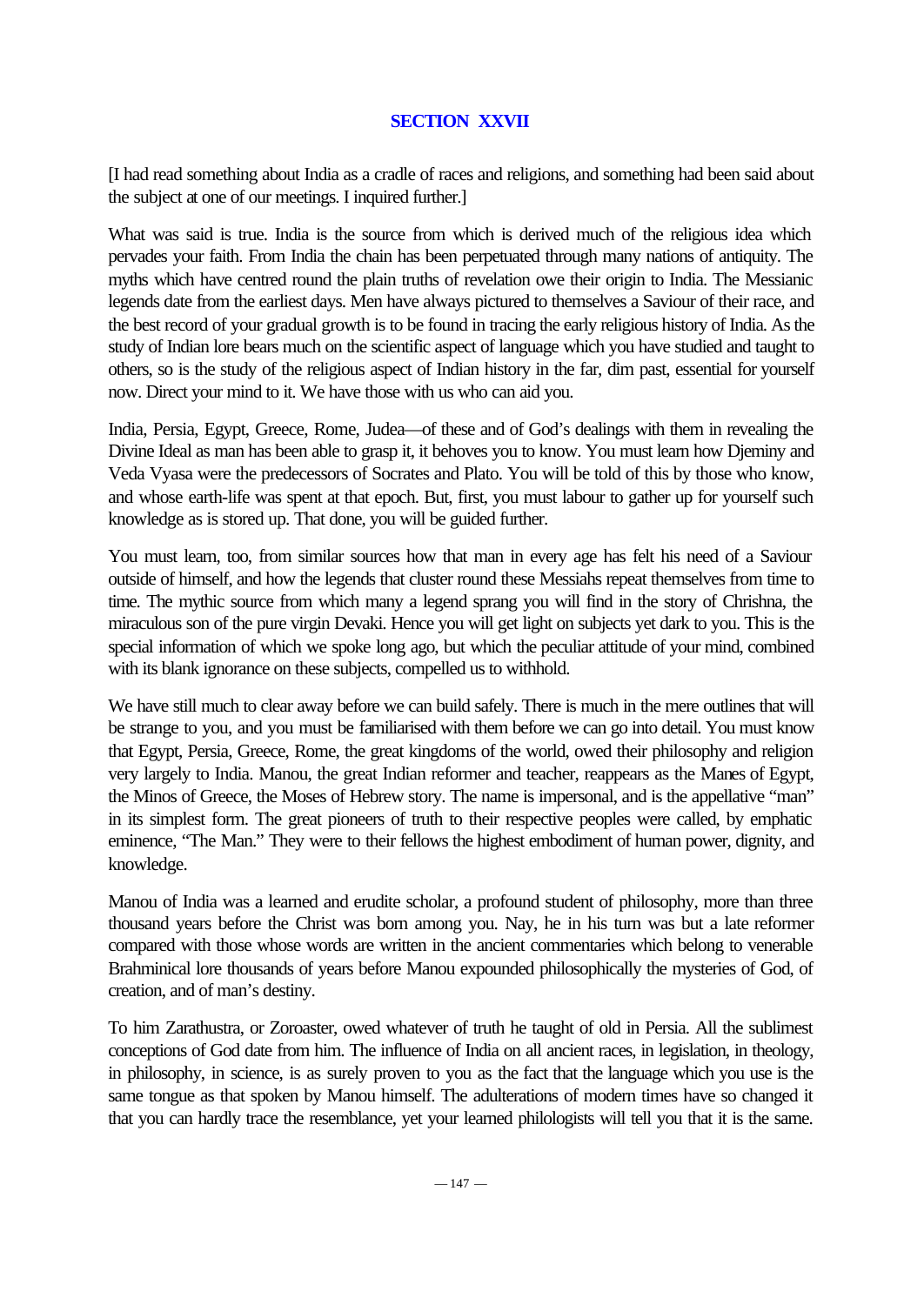The religions of the world bear to a superficial eye no apparent identity with the ideas which are enshrined in Brahminical lore, yet they are derived frequently from those primitive teachings which Manou systemised, which Manes naturalised in Egypt, and which Moses introduced among the Hebrews.

Hindu ideas permeate all systems of philosophy and theology. The Devadassi, the holy virgins who in Hindu temples devoted themselves to the pure worship of the Supreme, according to their idea of Him, have had their successors in the consecrated virgins of the Egyptian temples of Osiris, in the inspired pythonesses of Delphi, in the priestesses of Ceres, in the vestial virgins of later Rome.

This is, indeed, but a solitary instance of what we wish to point out to you. We do but direct your mind; and our bare sketch will be plentifully filled hereafter. You are not yet able to comprehend more than the outline.

*Certainly I am ignorant enough. You speak as if man was a mere vehicle for spirit; more or less perfect, and so more or less instructed.*

We have told you frequently that all knowledge is from us. With us is the substance, with you the shadow only. Even as in your world they learn most who are most teachable, so in intercourse with ours. We can teach, if you are willing to learn.

#### *Not much merit in man, then?*

The merit of obedience and humility. So he best grows in knowledge.

*And suppose his teachers teach him wrong?*

All truth is mixed with error. The dross will be purged away.

*All spirits teach differently. Who, then, is right? What is truth?*

It is not so. We teach independently, and so details vary while the broad outline remains the same. You will know one day that evil, as you call it, is but the reverse of good. You can have no unmixed good in your present state. It is an idle dream. Truth to you is relative, and must long remain so. Be content to crawl before you walk, to step before you run, to run before you soar.

#### **PRUDENS.**

[It was at this time that there occured that singular instance of power of a spirit lately released from the body to communicate, which I have recorded in SPIRIT-IDENTITY. A man had met an awful death by being crushed beneath a steamroller used for making a road near Baker Street. I had passed the spot during the day: without, however, being conscious of the event. In the evening I met the Baron Dupotet at Mrs Mackdougall Gregory's, and the spirit manifested its presence. On 23rd Feb., 1874, I inquired about the matter, and the story told by the spirit was confirmed.]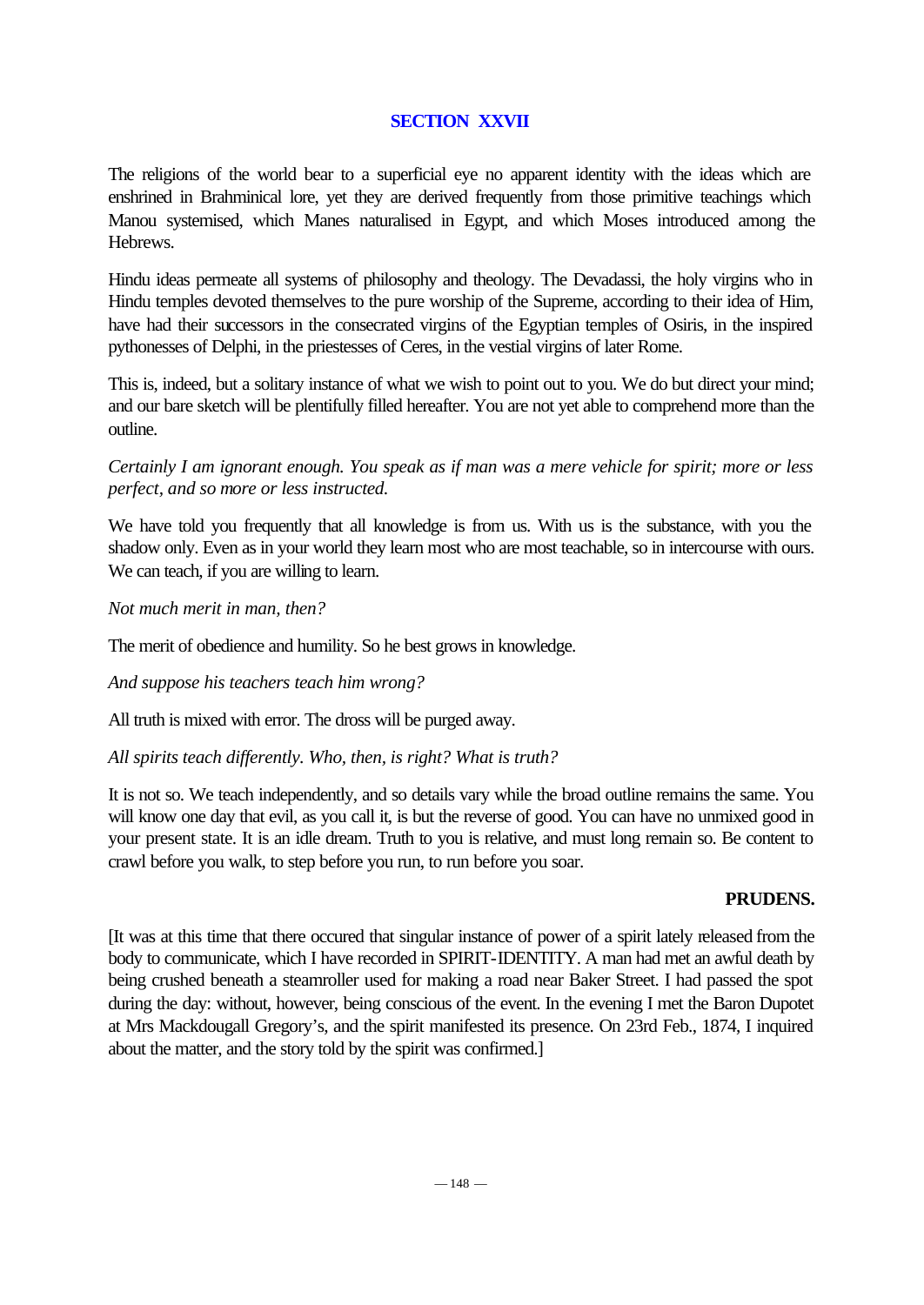It surprises us much that he should have been able to attach himself to you. It was owing to his being near the place when he met his bodily death. Do not direct your mind strongly to the subject, lest he vex you.

#### *How comes it that he is awake at once, whereas our friend [who passed away recently] is not?*

He has not rested after the violent separation from the body. Well for him if he does so. If not he will remain an earthbound spirit for long. Rest is a step to progress in the case of such a spirit. It is to be desired that the poor soul may rest and not haunt the sphere of vice in which his earth life was spent.

### *Is the spirit, then, unharmed by such a ghastly mutilation?*

The mutilation of the body does not harm the spirit, except by the rude shock. And that would stir it into action rather than lull it into repose.

### *The spirit haunted the place of death? How did it reach me?*

It is usual for a spirit so severed from the body to haunt the spot for long after. You passed: and being in a highly sensitive condition attracted any spiritual influences that came within your sphere, as the magnet attracts iron. This power of sympathetic attraction is mysterious to you. Yet it should not be, for you see it in action in a lower degree in your world. Attraction and repulsion operate strongly in daily intercourse. Most are unconscious of the fact, yet all, especially the sensitive, act upon it. This is intensified once the body is done with. The wider methods which it supplies through the avenues of the senses are replaced by this intuitive faculty of sympathy, and its correlative, repulsion.

But do not fix your mind on the subject, or you will find that the law of attraction is set to work again, and you will have drawn to yourself the plague of an undeveloped spirit. There is no reason, seeing that you could not benefit the poor soul.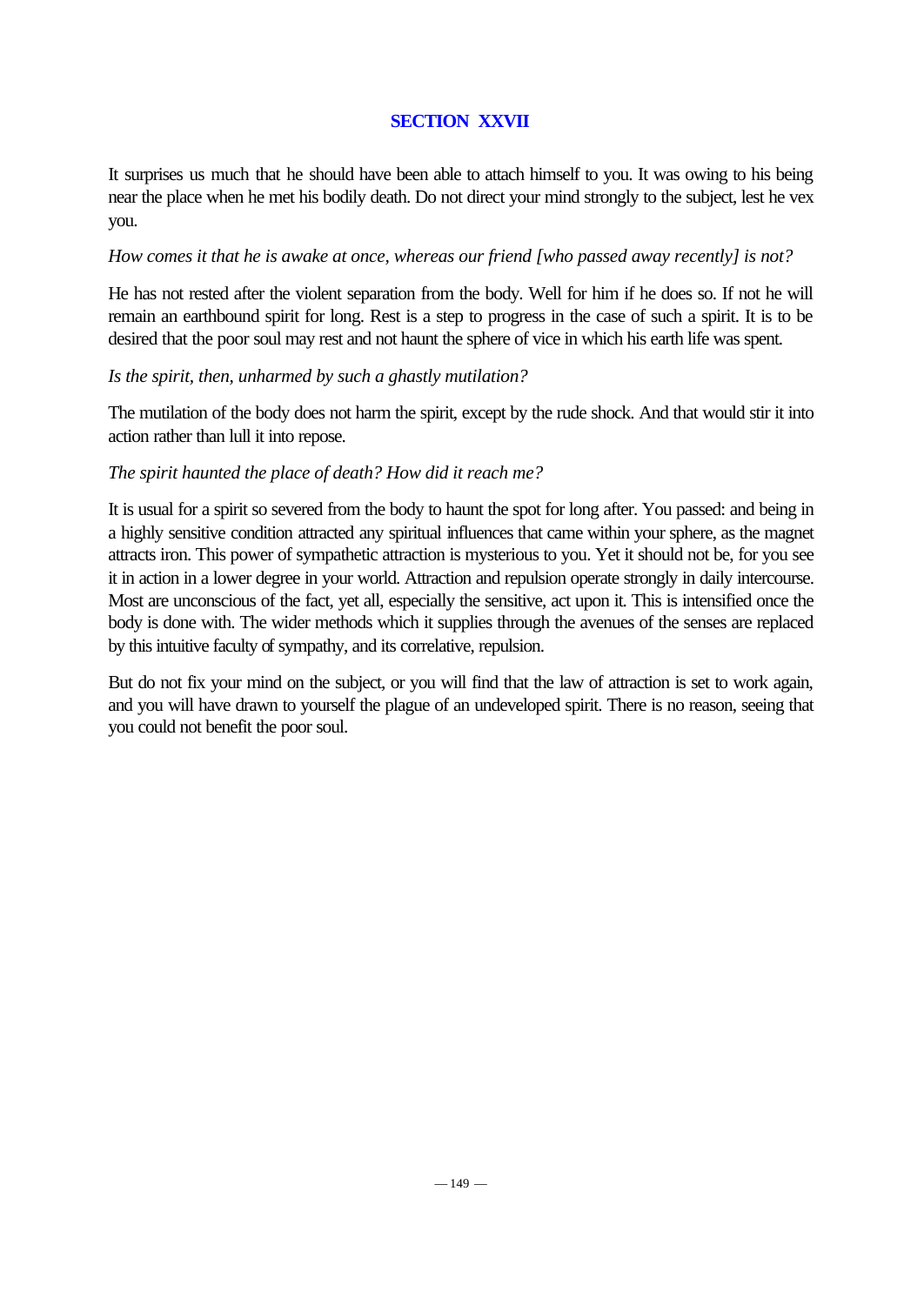[Feb. 26th, 1874.—At one of our circles we had had a piece of direct writing of which we could make nothing. It was written in curious hieroglyphics. I inquired about it.]

The writing, though unintelligible to you, was the work of a high intelligence, who on earth was incarnated amongst the nation who was then most spiritual, the great nation of the Egyptians. They had a more real belief in the existence and intervention of spiritual agencies than you now have. They cherished a firmer belief in immortality of the human spirit, and of the indestructibility of all spirits, than your wise men have yet attained to. Their civilisation you yourself know to be vast; their erudition such that they were the depository of the knowledge of their age.

Aye, verily; and they had knowledge which a material age has lost; knowledge which illumined the souls of Pythagoras and Plato, and which has filtered down to you only through their teachings. The ancient Egyptians were wise and erudite philosophers, and our friend may well teach you much of which you are ignorant. After and interval of three thousand years and over, who in his earth-life knew of God and the hereafter, comes to witness to the abiding nature of his faith. The time—so long in its seeming to your contracted vision—during which our friend has been a denizen of spirit-land, has served to open new vistas of truth, to remove old errors, to throw light on old speculations, but it has served also to deepen and confirm faith in the Supreme and in the immortal destiny of man's spirit.

[I suggested that I still did not see why he should write unintelligible hieroglyphics; and asked his name.]

You shall know him; but his earth identity is long lost, and you would know it no more than you know his signs on the paper. He knew even in the body that bodily life was but the first short stage of perpetuated existence; and he has gone onwards, as he believed, upwards to Ra, the source of light, to whom his gaze was turned.

[I inquired if he believed in absorption into the Godhead after a course of progress.]

The Egyptian faith was of some such sort. Their philosophers believed in gradual progress until the dross was purged away and the spirit completely purified. His religion was one of faith in future progress, and, for the present, of high morality in life. Duty to man and to self was not forgotten, and religion was made a business of daily life. We may touch on this again as we develop in you a wider knowledge. For the present it is enough that you know that the special peculiarities of the Egyptian theology—the sanctity of the body—had its true and false side.

The great God was to them represented by every living thing, and the human body was so sacred that it was preserved from natural decay as far as might be; and so well was this done, that some still exist among you. The undue care of the body was error, but the due preservation of bodily health was true and wise. When they saw God in everything, they did well; when they reduced Him to bodily form, their care for the body misled them. Their doctrine of transmigration through vast ages and cycles was an error which symbolised and typified eternal and unceasing progress. These errors, which led to the worship of animal life in all its forms, as symbolising the Creator, and as being the future home of the spirit in its manifold transmigrations, the spirit unlearns as it progresses. But it preserves the great truth of progressive development and growth in presence of the Great Creative Force, of which they were the outward symbols.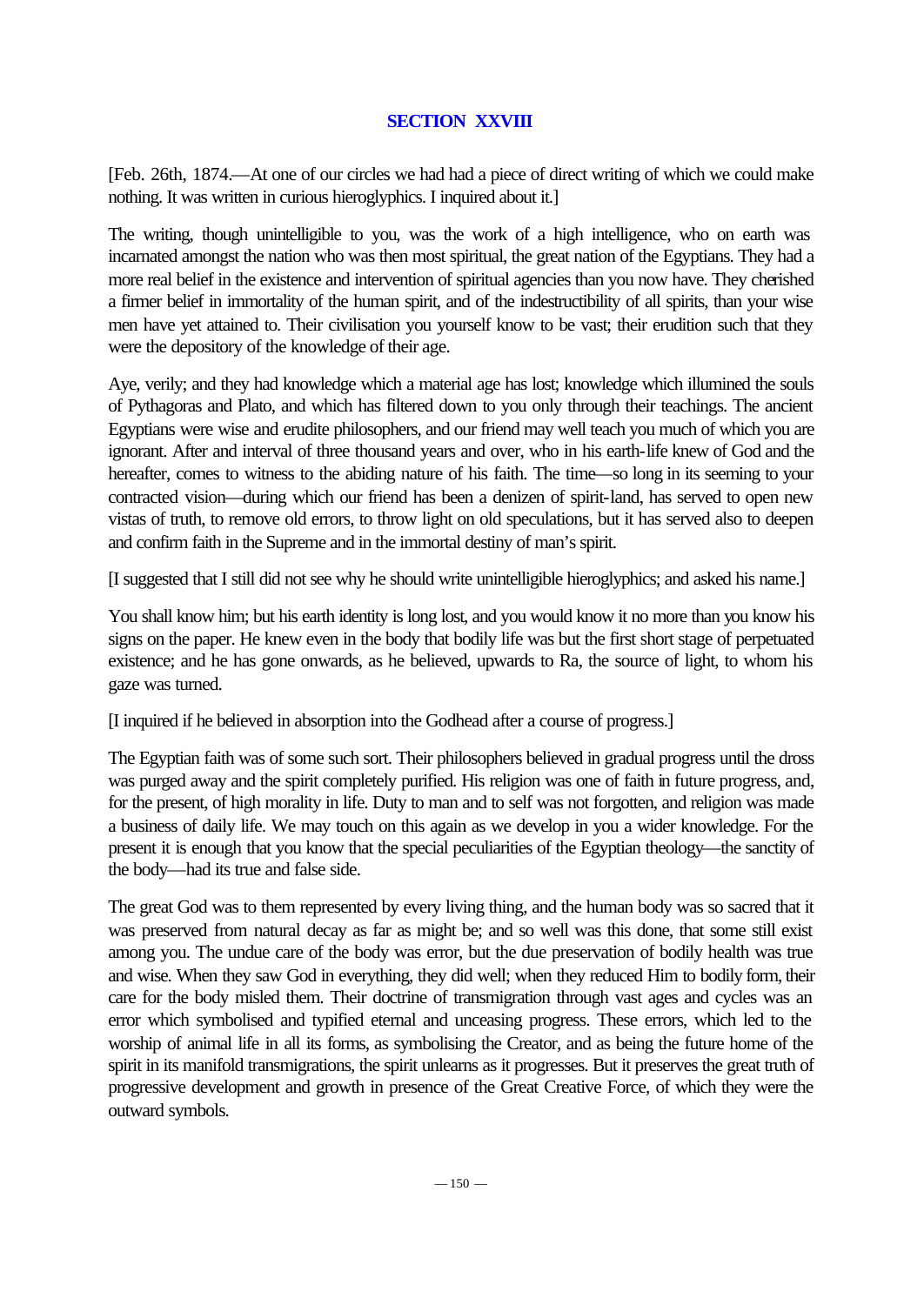If it seem to you foolish and unwise to worship animal life, as needs it must, remember, too, that worship may be directed through and external symbolical manifestation to that spiritual essence which it typifies; and that errors which enshrine truths are husks which die in time and leave the kernel safe. Ideas, germs of truth, never die. They may be viewed through a distorted medium, and so take a disproportioned form; but when the distorted medium is removed, the true form is seen. So our friend and his brethren see now that all nature in your world is a phenomenal manifestation of the Supreme; and that if life in all its varied forms may not be held up as an object of adoration, still the groping spirit who strives to reach up through nature to its God is not to be visited with unreasoning blame. Do you not see this?

*In a way. I can understand the use of all helps to realising God. But I thought that Egyptian theology was material and earthy compared with that of India. The communications which you wrote out as to the religions of the world left me with the impression that Egypt reacted from India. I suppose all error includes some truth, just as every truth has an admixture of error, both terms being relative and not absolute.*

We do not now dwell on the characteristic points of Indian theology. What you say is true. We only desire now to show you how, under forms most repulsive to your present ideas, there was a lurking germ of truth, and that such truth, known to the ancients, has in many cases perished from among you. It is well that you learn to be modest in estimating both your own knowledge and that of the ancients.

# *Yes; I am not aware that I have any particular knowledge except of the prevalent ignorance touching these matters. And it is silly to laugh at any form of religion. Our friend lived long since. An Egyptian priest, was he?*

He was one of the prophets of Osiris, and was in his time learned in the mysteries esoteric and unmentionable to the vulgar. Osiris, Isis, and Horus—this was the Trinity he worshipped. Osiris, the Supreme; Isis, the All-Mother; Horus, the Child, sacrifice for human sin. He knew God as your sacred historian revealed Him, in terms borrowed from Egypt—I am the I am—the Universal Essence; the Source of Life and Light. This title of Jehovah, Moses borrowed from the priests of Thebes.

*What was the original name?*

#### NUK-PU-NUK. I AM THE I AM.

He who inspires this communication was Prophet of Ra, at On, the City of Light, which the Greeks call Heliopolis, City of the Sun, and he lived sixteen hundred and thirty years before the era which you call Christian. His name was Chom, and he speaks to you a witness for immortality from the ages that have long passed. And I bear him witness that his testimony is true.

#### **+IMPERATOR.**

[I inquired if there were any available records of Egyptian theology to which I could get access.]

It is not necessary. All that remains of the old Hermaic books is little. The writings in the mummy cases from the Ritual of the Dead are excerpts from them. The care for the body, we have said, was the distinguishing mark of Egyptian religion. The funeral ceremonies were very long and minute, and the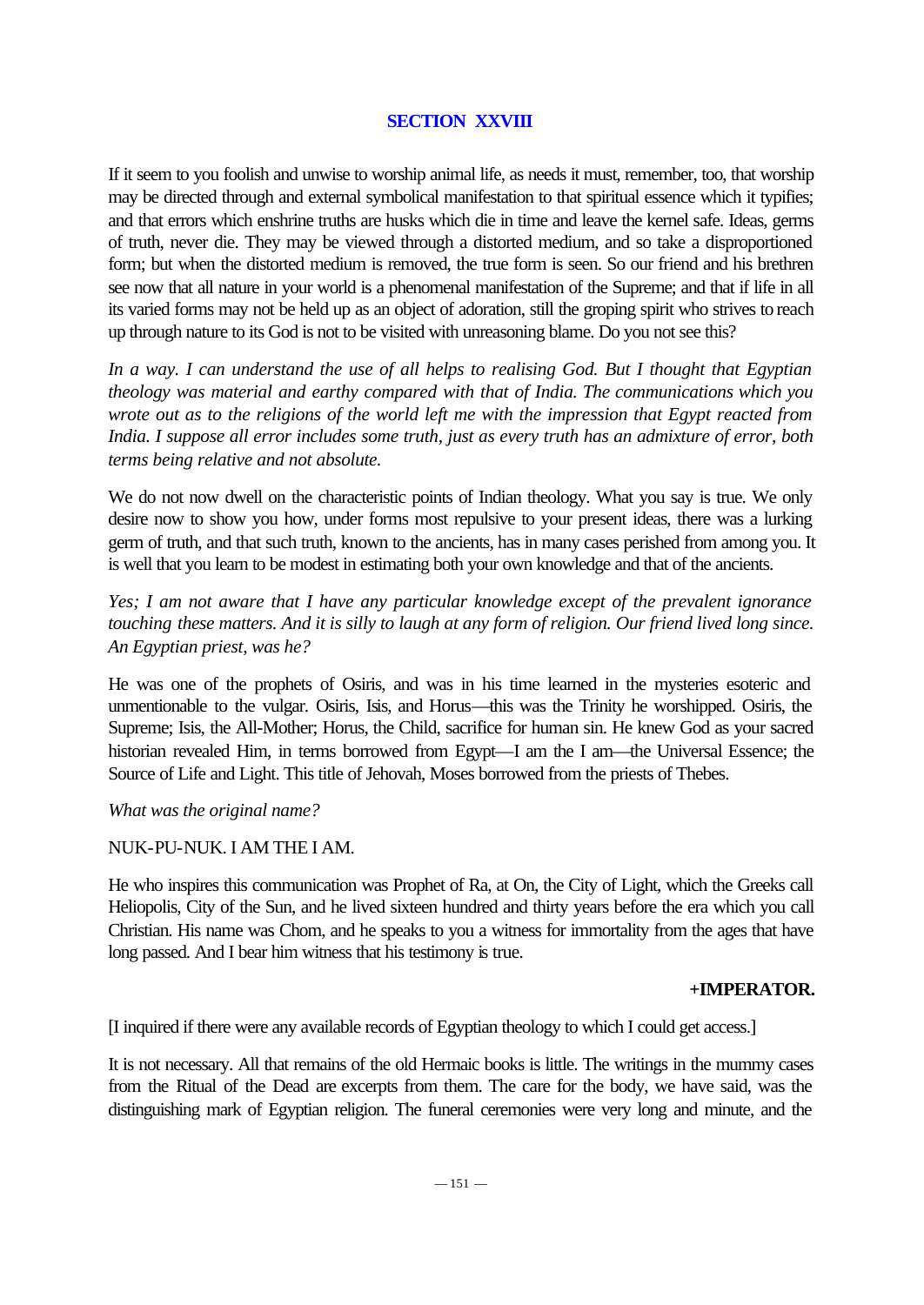writings on the tombs and on the caskets which enshrined the bodies of the departed are the earliest records of Egyptian faith.

You will not need to dive into these matters. It is needful only that you see and grasp this great truth, and the despised knowledge of the past had its germ of truth.

Nay, more. Religion was to the Egyptian the master principle of daily life, to which all else was subservient. Art, literature, science, were the handmaids of religion, and the daily life itself was an elaborate ritual. The faith in which he lived was incorporated in every act. The Sun-God, as it arose and set, typified the life which was then but beginning and which in the twin Sothriac cycles would return again after three thousand years of progressive education to earth, only to be absorbed at last in the pure beams of Ra, the source and spring of life and light.

The ceremonial purifications of worship pervaded his daily work, and gave a tone of spirituality to the businesses of life. All that the Egyptian did had reference to the life hereafter on which his steadfast gaze was fixed. Every day had its special presiding spirit, or deity, under who protection it was placed. Every temple had its great staff of prophets, priests, pontiffs, judges, scribes. These were versed in mystic lore, and spent lives of purity and chastity in penetrating into nature's hidden secrets and the mysteries of spirit intercourse. They were a pure, learned, spiritual race, albeit their knowledge of some things known to men now was but slight. But we may say to you that in deep, philosophical knowledge, in clearness of spiritual perception, your wise men have no claim to rank with them.

Nor in practical religion can your people equal the old Egyptians. We have learned long since to estimate man's religion by acts rather than by words; and we pay little heed to the character of that ladder by which man climbs heavenward. False faiths abound still. Man now, as heretofore, befogs himself with foolish imaginings which he calls Divine Revelation. And though the faith of Egypt was erroneous in much, it possessed that which redeemed its errors and ennobled the lives of its professors. They at least had not clothed their lives with a dead materialism. They had not closed every avenue to the higher life of spirit. They recognised their god in every act of daily life, even though their idea of the god-principle was crude. They would not buy and sell and trade with the deliberate purpose to defraud and overreach. They would not ignore all else but dead matter, even though they did pay undue reverence to the perishable and material.

You know how far it is true of your age, that it is material, earthy, grovelling; that its thoughts and aspirations have been earth-bound; that it is unspiritual, without lofty aspirations, without deep spiritual insight, without active faith in spirit-life and intercourse. You can draw the contrast yourself. In pointing it out we do not exalt Egyptian religion, save to show you that what seems to you earthy and vile was, in some of its aspects, a living faith, powerful in daily life, and possessing deep spiritual wisdom.

*Yes, in a way, no doubt. It seems that so much may be said for every form of faith. They are all man's groping after immortality, and vary in degree of truth according to his enlightenment. But you are hardly fair to this age. No doubt there is a deal of Materialism, but there is also a deal of striving to avoid it. Few are Materialists from choice. And if ever there was a time when thought about religion and God, and the hereafter, might be said to be rife, it is now. It seems to me that*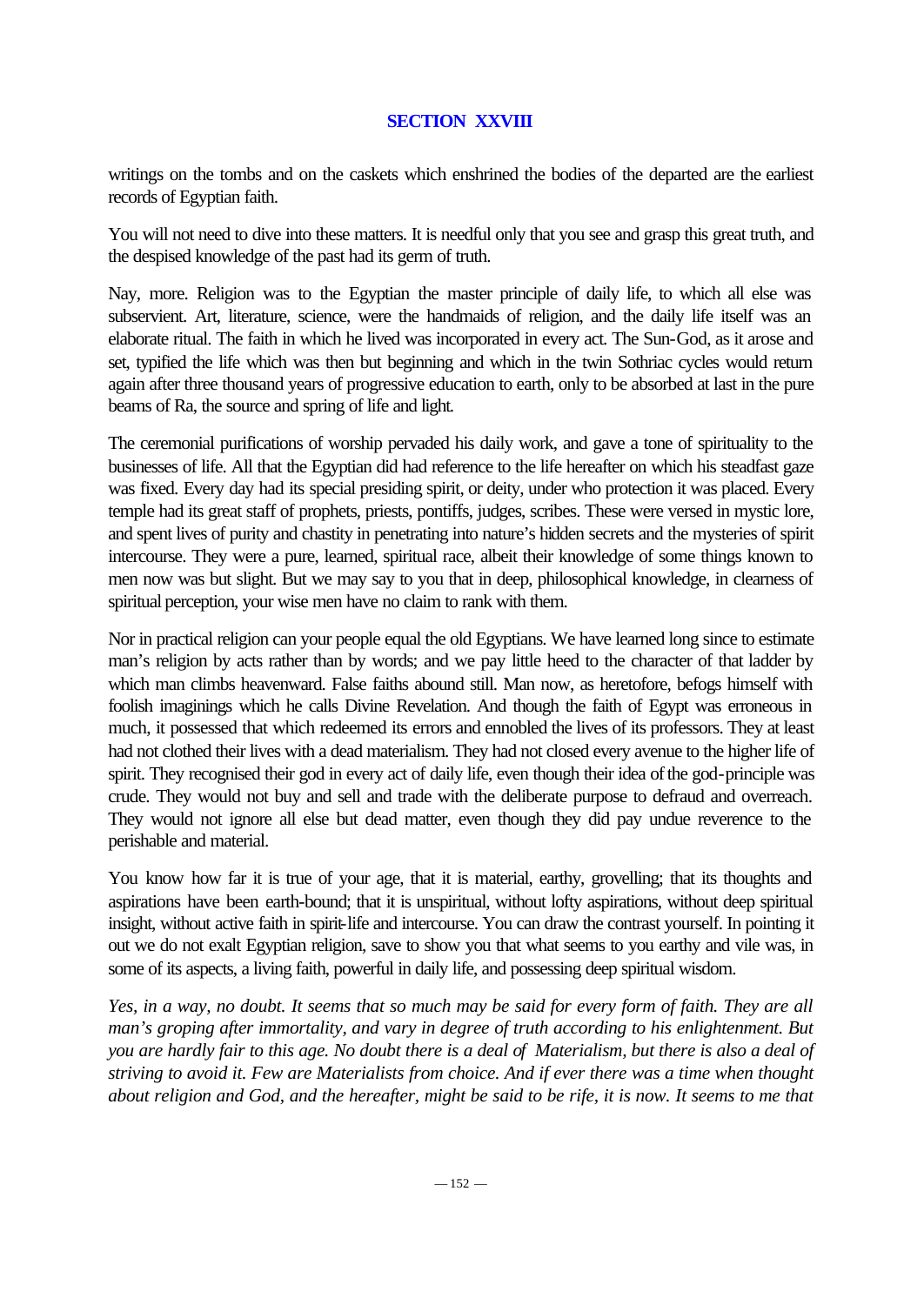*your strictures would suit better a bygone age of apathy than one which is at least awake and alive to the momentous questions on which you speak.*

It may be. There is, as you say, much tendency to look into these matters; and where that exists there is hope. But there is also a strong desire to exclude all reference to spirit as a factor in human existence: to refer all to matter, and crush out all seeking into spirit intercourse and the spirit life as at least unpractical, if not unreal and delusive. It is, perhaps, necessary that the temper of your age should take its tone from the peculiar religious epoch through which you are passing. The transition state that intervenes between one form of faith and its successor is necessarily one of convulsion. The old is fading, and the new is not yet clear. Man must pass through this, and it has a tendency to distort his vision.

*Yes. Things seems in a fluidic state, shifting and obscure. Then, of course, there are many who do not want to be disturbed. They resent being roused from their dreams. And some have dealt with matter so long that they cannot bear to think that after all it is only the veil of spirit. But this does not affect my belief that no age that I know of, short of that grand era in old Greece, shows anything like the same active and intelligent seeking into deep spiritual and natural truths.*

It is well that you think so; nor do we desire to shake that opinion. We have but striven to show you by a typical instance that there are truths hidden even in those faiths which to you seem most gross and earthy.

# *I suppose the Jewish Lawgiver, "learned in all the wisdom of the Egyptians," incorporated a good deal of it into his code?*

Yes, indeed. The ceremony of circumcision was borrowed from the Egyptian mysteries. All the ceremonial purifications of the Jewish temple were borrowed from Egypt. From the same source came the linen dresses of the priests; the mystic cherubim that guarded the mercy-seat: nay, the very idea of the Holy place and the Holy of Holies, was but an adaptation of the plan of Egyptian temples. But Moses, skilled as he was in the learning of the priests by whom he was trained, did not in borrowing ritual borrow also the spiritual ideas which it typified. The grand doctrines of immortality and spirit agency find no real place in his writings. The destiny of spirit, as you know, he never alluded to. The appearances of spirits are mere phenomenal manifestations incidentally introduced, and the great doctrine is untouched.

*Yes. The rite of Circumcision existed in Egypt before the time of Moses?*

Oh, yes. Bodies which were so religiously preserved by them at a date previous to Abraham, and which still exist among you, prove that, if you need proof.

*I did not know that. Did he borrow any articles of faith?*

The doctrine of the Trinity existed in Egypt as well as in India. The Mosaic code reproduced much of the minute character of the Egyptian ritual without its spirituality.

*How comes it that such mines of knowledge as Egypt had should be closed to us? Confucius, Buddha, Moses, Mohammed live. Why not Manes?*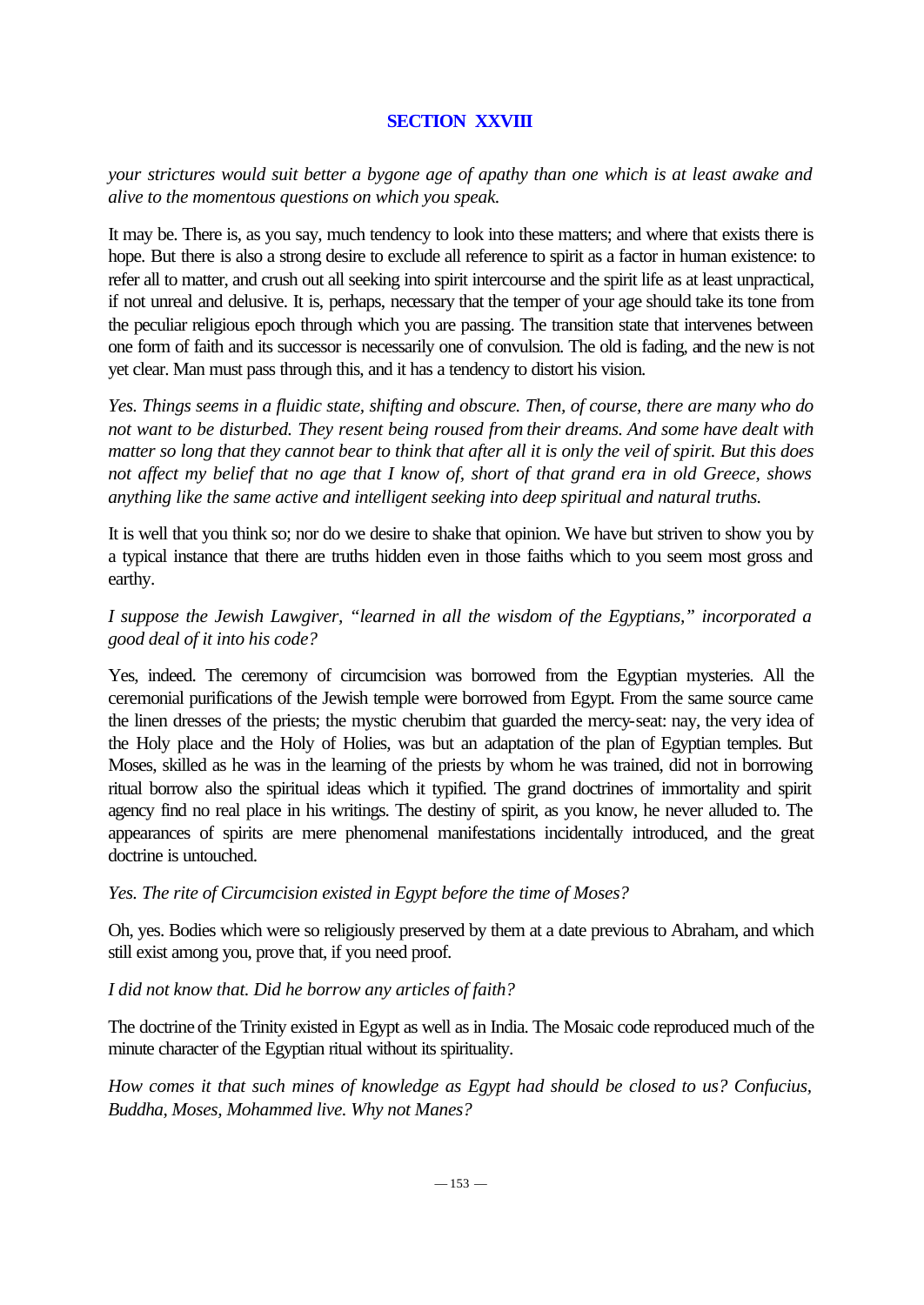He lives only in the effect he had on others. The religion of Egypt was confined to a favoured class, and was not sufficiently extended beyond the country to be permanent. It was a religion confined to a priestly sect, and it died with them. Its effects are seen in other faiths.

### *The idea of the Trinity, was it Indian or Egyptian?*

The Trinity of Creative Power, Destructive Power, and Mediatorial Power existed in India as Brahm, Siva, Vishnu; in Egypt as Osiris, Typhon, Horus. There were many Trinities in Egyptian theology. The same existed in Persia as Ormuzd, Ahriman, Mithra (the Reconciler).

Different parts of Egypt had their different theologies. Pthah, the Supreme Father: Ra, the Sun-God, manifestation of the Supreme: Amun, the Unknown God, were all various manifestations of the Godidea.

### *I thought you said that Osiris, Isis, Horus made the Egyptian Trinity?*

We did but put in Isis as the Productive principle—Osiris, Creator; Isis, Principle of Fecundity; Horus, son of Osiris and Isis. There were many developments of the idea of the Trinity. It is not important, save that it bears upon the broad question.

# *Then did Egypt get its religion from India?*

Partly: but on that point we have no one who can speak.

#### PRUDENS.

[The foregoing was written February 28th, 1874. On April 8th, the answer was written, much other matter having been given in the meantime.]

You inquired as to the connection between India and Egypt. The religion of Egypt was essentially a religion of body, as that of India was of spirit. Egypt had multifarious acts of external ritual; India cultivated contemplation. God to the Hindû was an undiscoverable essence; to the Egyptian he was manifested in every type of animal existence. To the Hindû time was nothing; eternity, all. To the Egyptian every passing moment had its consecrated work. Egypt was the antipodes of India. Nevertheless, it is true that Egypt received its first religious inspiration from India, even as did Zoroaster in Persia.

We have told you before that the special grandeur of Egypt's faith was the consecration to religion of daily life. It was a faith which influenced daily acts. Therein lay its power. It was a faith which recognised God in all nature, and especially in all animal life. It was the mystery of existence, the highest manifestation of Divine power that the Egyptian worshipped, when, as you imagine, he bowed down before and idol graven in the image of an ox....It would be well that the same care for the body, the same present view of religious duty, the same perception of an all-pervading Deity which formed the creed of ancient Egypt, and which enters so largely into ours, should be again prevalent among you.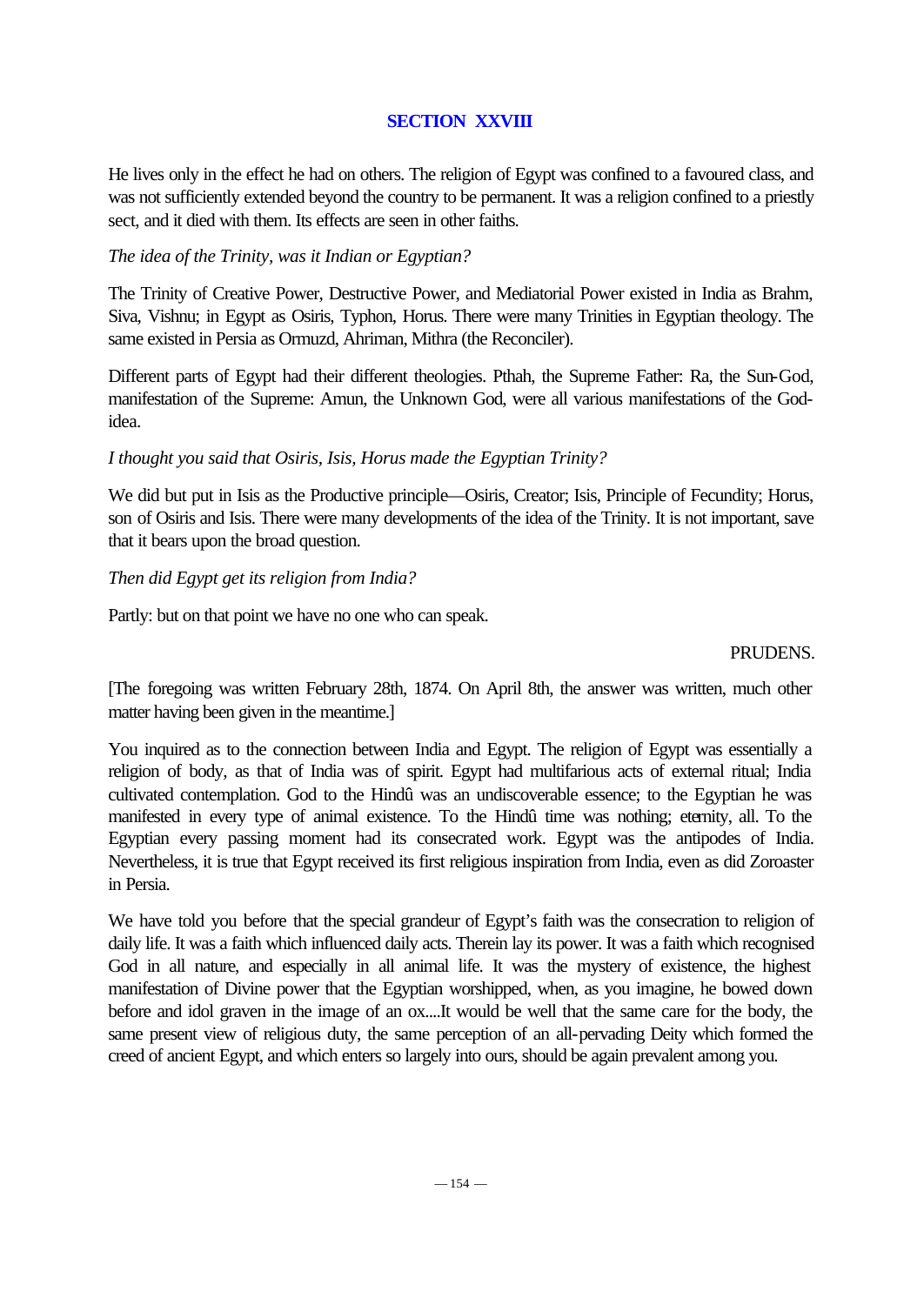*I suppose, in effect, that Egyptian theology was a reaction from Hindû mysticism. You speak as if that elaboration of ritual was a good thing. I should have thought that the Egyptian priest wasted a deal of time, and that his punctilious washings and shavings were merely silly.*

Not so. The ritual was necessary for the age and people. We are not concerned with anything but the underlying idea. Art, literature, and science laboured for religion: and so far from worship absorbing the work of life, it was rather that every act of common life was raised to the dignity of an act of worship. In this sense only is it true: and a nobler truth can hardly be declared. To live in the presence of Deity—to see His image all around, to consecrate every act to His service, to keep mind, spirit, body, pure as He is pure, consecrated to Him, and to Him alone—this is to lead the godlike life, even though it contain mistaken details.

*No doubt prejudice hampers us greatly. But you would not say (would you?) that a man's faith is entirely indifferent in its substance, so he honestly professes it. For instance, Egypt reproduced now would not be the ideal you seem to paint.*

Surely not. The world progresses, and gains higher knowledge. It may not recur to that which was fitted for another people in an earlier stage of development. But though the world has gained, it has lost also; and among the things which it has lost is that which may belong equally to all forms of faith, the devotion of self to duty and to God. This is no inseparable quality of Egyptian faith. Rather was it amplified and exemplified in a higher degree in the life and teaching of the Christ. But you have forgotten it—you have lost that mark of true religion. It needs that you see that in this point you were surpassed by those whom you despise and contemn.

We do say, we have always said, that man's responsibility is in proportion to the light which is in him; that man's duty is not lessened but increased by the quality of the revelation of which he is the recipient. We tell you that many a soul has progressed in spite of its creed by honesty and sincerity and singleness of purpose; and that many a soul has been dragged down by the very load of that faith in which its hopes were centred. We know that it is so, and that man's faith in its external presentment—the outer shell which alone you can see—is of comparatively little moment. He must perforce take that which falls to his lot, and according to the use he makes of it is his progress. It is an accident whether an incarnated soul be Jew or Turk, Mahommedan, Christian, Brahmin, or Parsee; but it is of the essence of that soul's progress whether it so uses its opportunities as to progress, or so abuses them as to retrograde. Souls have different opportunities here, and according as they use them they have increased or diminished capacity for progress in the *after* state for which they have fitted themselves. This you know; and the chance of progress may be as great with the despised and humble soul on whom the Pharisaical Christian looks down with contempt as with one incarnated amidst every influence of good and ever opportunity of progress. It is a pure question of spirit, into which you cannot yet enter. You are concerned with the husk here; you have not reached the kernel.

*But surely one who acts up to his knowledge as a Christian, that knowledge being high, and the acts good and complete, according to capacity and opportunity, gets a long start of the barbarous fetish-worshipper, however honest he may be.*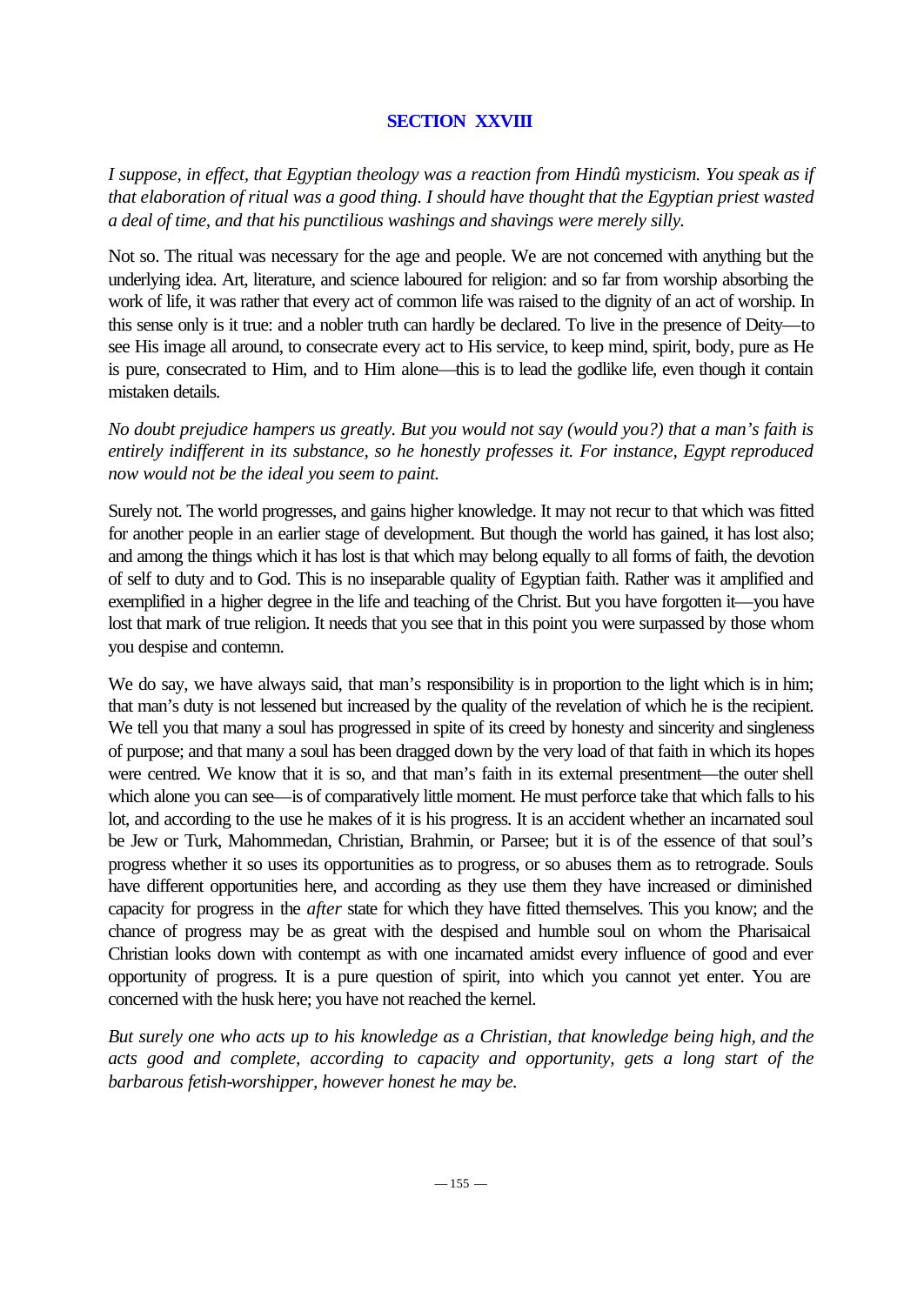In this small fragment of existence it is not possible that any gain be snatched which may not be readily made up in another state. You are hampered by the limited nature of your vision and knowledge. The accidents which seem to you such bars may be but the means selected to bring out some needed quality—endurance, patience, trust, or love; whilst the luxurious surroundings, the poisonous flattery, the complacent self-satisfaction may be the engines of the adversaries who are dragging down and stifling a soul.

You judge too hastily and imperfectly, and from external signs only. Nor are you able to see what the guardians intend, nor to make due allowance for temptation and its results. These are questions which now are beyond your judgment.

Further, as to your question, it is a bounden duty in each to accept and act up to the highest view of Divine Truth which is revealed in him, and which he is able to accept. By this his progress will be judged.

### *Do you teach a General Judgement?*

No. The judgment is complete when the spirit gravitates to the home which it has made for itself. There can be no error. It is placed by the eternal law of fitness. That judgment is complete, until the spirit is fitted to pass to a higher sphere, when the same process is repeated, and so on and on until the purgatorial spheres of work are done with, and the soul passes within the inner heaven of contemplation.

### *Then, in fact, there are many judgments?*

Yes and no. Many and none. Judgment is ceaseless, for the soul is ever fitting itself for its change. No such arraignment before the assembled universe as is in your mind. That is an allegory.

In each stage of probation the spirit builds up a character by its constant acts, which fits it for a certain position. To that position it goes of necessity, without what you mean as judgment. Sentence results at once; just as the total of a number of items is ascertained without argument or judgment. There is no need for the process of a court of justice as you understand it on earth. The soul is the arbiter of its own destiny; its own judge. This is so in all cases of progress or retrogression.

# *Is each entry into a new sphere or state marked by a change analogous to death?*

Analogous, in that there is a gradual sublimation or refinement of the spirit-body, until by degrees all gross elements are purged away. The higher the sphere the more refined and ethereal the body. The change is not so material as that which you call death, for there is no corporeal envelope to lay aside, but it is analogous to it in that it is a process of development, the entry of the spirit into a higher state of existence.

# *And when all the gross elements are gone, the spirit enters the spheres of contemplation, and is refined till all may be refined away?*

Not so. It is refined until the dross is gone, and the pure spiritual gold remains. We know not of its life in the inner heaven. We only know that it grows liker and liker to God, nearer and nearer to His image. It may well be, good friend, that the noblest destiny of the perfected spirit may be union with the God into whose likeness it has grown, and whose portion of divinity, temporarily segregated during its pilgrimage,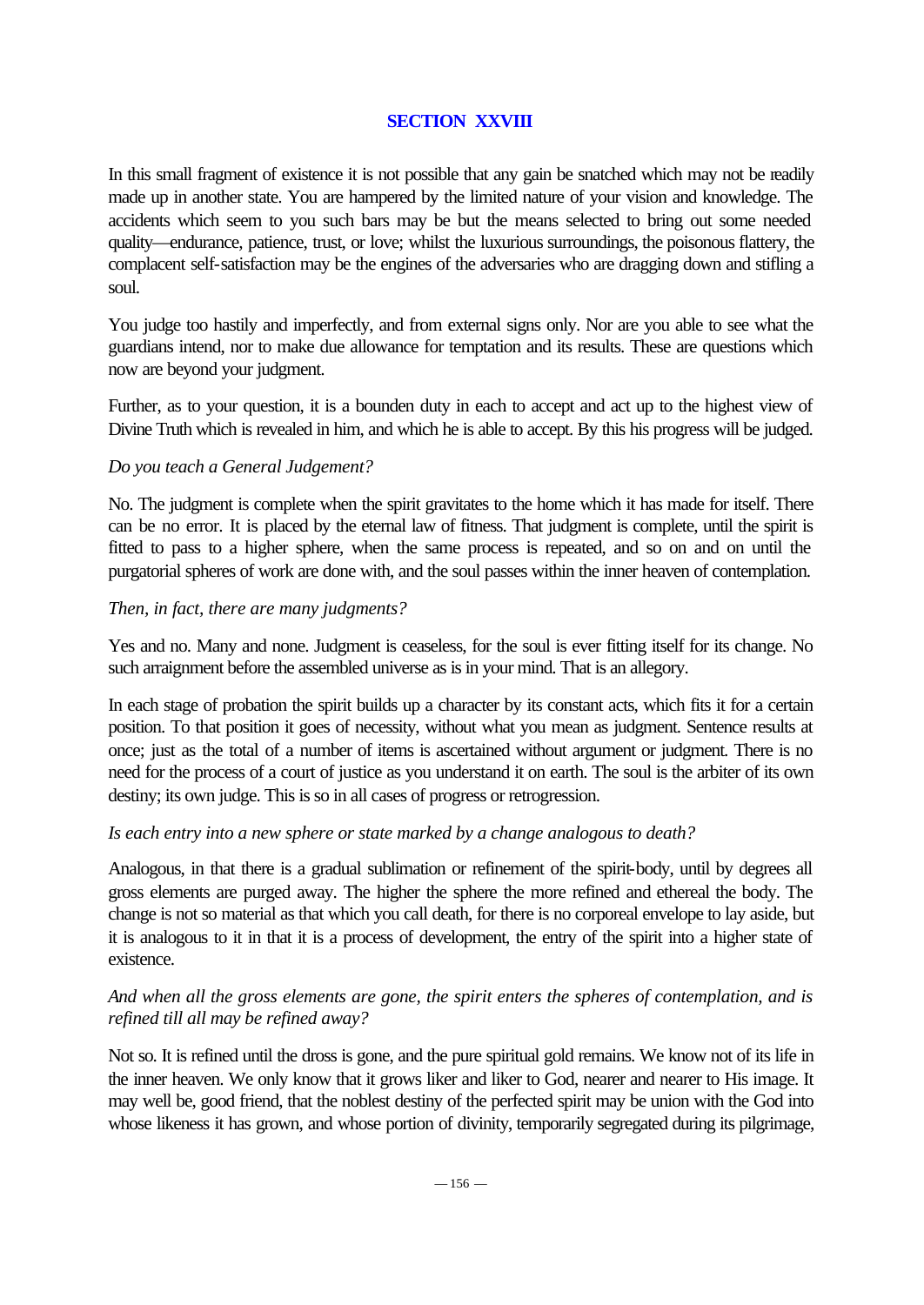it so renders up to Him who gave it. These to us, as to you, are but speculations. Leave them and be content to know that which is alone worth knowing. Could you penetrate all mysteries there would be no longer occupation for your mind. You know but little here; but you can aspire, and in aspiring, raise your spirit above the sordid cares of earth to it truer home. May the blessing of the Blessed One rest on you!

#### **+IMPERATOR.**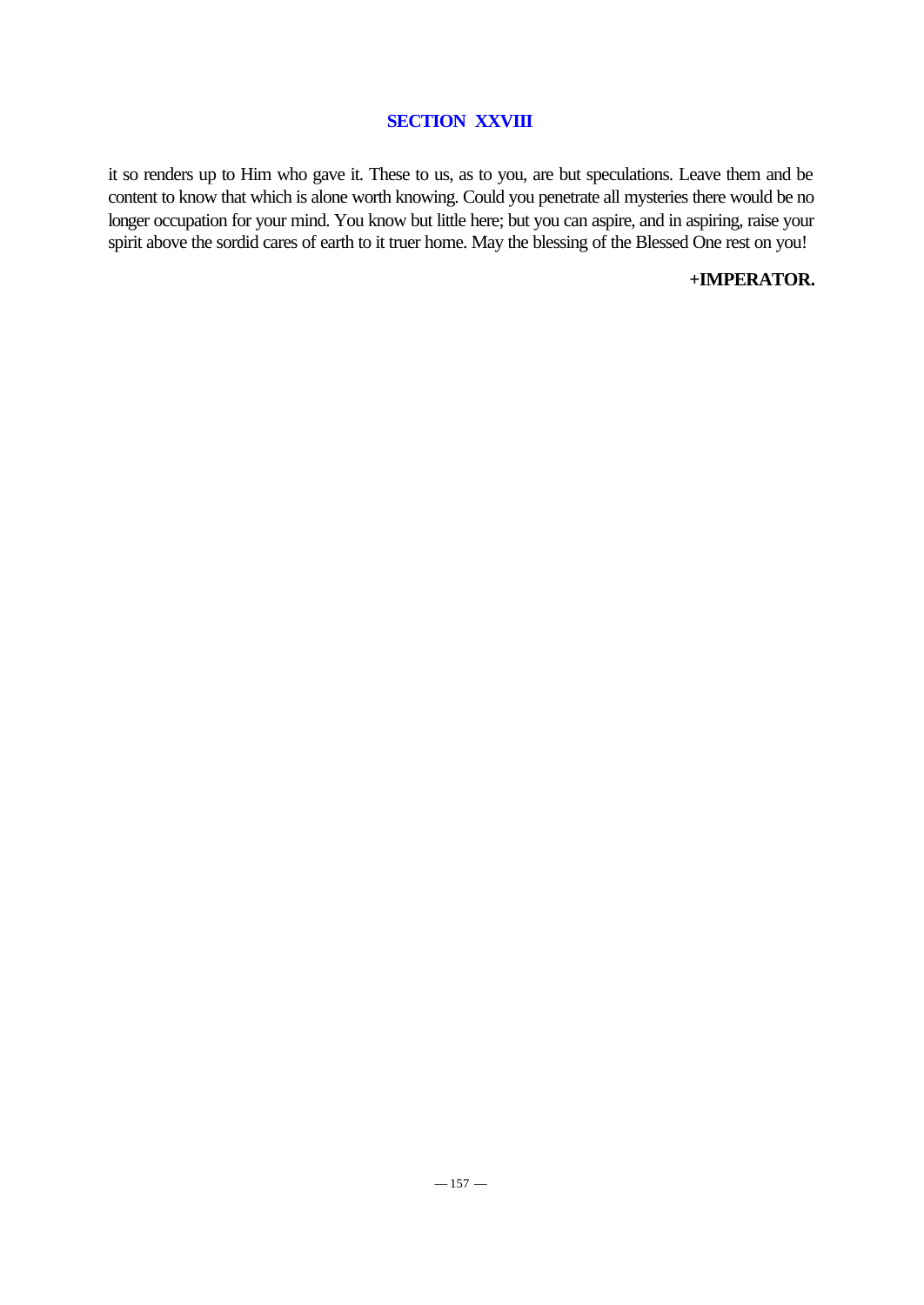[March 15, 1874.—We had received many warnings as to the danger of deception by personating spirits, and the warning had gained force by a particular case occurring in our experience, though outside of our circle, in which such an attempt had been made. Many very striking messages were given on the subject, of which the only one sufficiently public in interest is the following:—]

We have been particular in our statements, because we are anxious to reiterate the warnings we have frequently given, as to the danger of attack by deceptive and personating spirits, whom you know as The Undeveloped. Of late, too, we have told you that trouble and perplexity were at hand through this cause, and we gave you special warning lest you should fall prey to their attacks. We have ascertained that the spirit who falsely pretended to be working with us is a personating spirit, whose aim is to injure and retard our work.

We need to explain fully on this point. You have heard of the antagonism between the adversaries and the divine work which is in process amongst you. There is a direct antagonism between them and us, between the work which is for man's development and instruction, and their efforts to retard and thwart it. It is the old battle between what you call the good and the evil—between the progressive and the retrogressive. Into the ranks of that opposing army gravitate spirits of all degrees of malignity, wickedness, cunning, and deceit: those who are actively spurred on by the hatred of light which an unenlightened spirit has, and those who are animated by sportiveness rather than by actual malice. It includes, in short, the undeveloped of every grade and class: spirits who are opposed, for infinitely varying reasons, to the organised attempt to lead men upward from darkness to light, with which we are associated, in company with hosts of others.

It would appear that your inability to see the operations of these adversaries renders you anable to grasp their existence, or to appreciate the magnitude of their influence in your world. Not till your spiritual eyes are open will you really understand how great it is, and how present. To those ranks gravitate, of necessity, the earth-bound and unprogressed spirits to whom incarnation has brought no gain, and whose affections, centred on the earth, where all their treasure is, can find no scope in the pure spiritual joys of the spheres of spirit-life. Hovering over their old haunts, they live over again their wretched, polluted earth-lives, by influencing congenial spirits still in the body, and so gratifying their lusts and passions at second hand.

The poor wreck whose lusts have survived the death of that body in which and for which alone he lived, have survived the means of direct bodily gratification, finds his resource in seizing on an impressionable medium, and goading him on to sin, so that he may get such poor enjoyment as alone remains for him. The debauched drunkard, who sank his body in disease, and soddened his spirit with the poisoned draughts of liquid fire, now haunts the dens where his pleasure used to be, and goads on the wretches whom it finds it possible to influence. He leers with spite as he drives one more soul to a lower state of misery, and gloats as he draws his own foul gratification, though it spread broadcast ruin and woe among innocent women and their babes, and foster in the midst of your centres of knowledge and refinement a sink of infamy and disgrace. These things go on all around you, and attract your notice scarce at all. Where the denunciations that should ring from end to end of your world while such plague-spots linger—nay, flourish and abound amongst you? Why is no voice uplifted? Why? but that the dark influence of those baleful spirits avails to blind your eyes and to paralyse the voice of truth within you.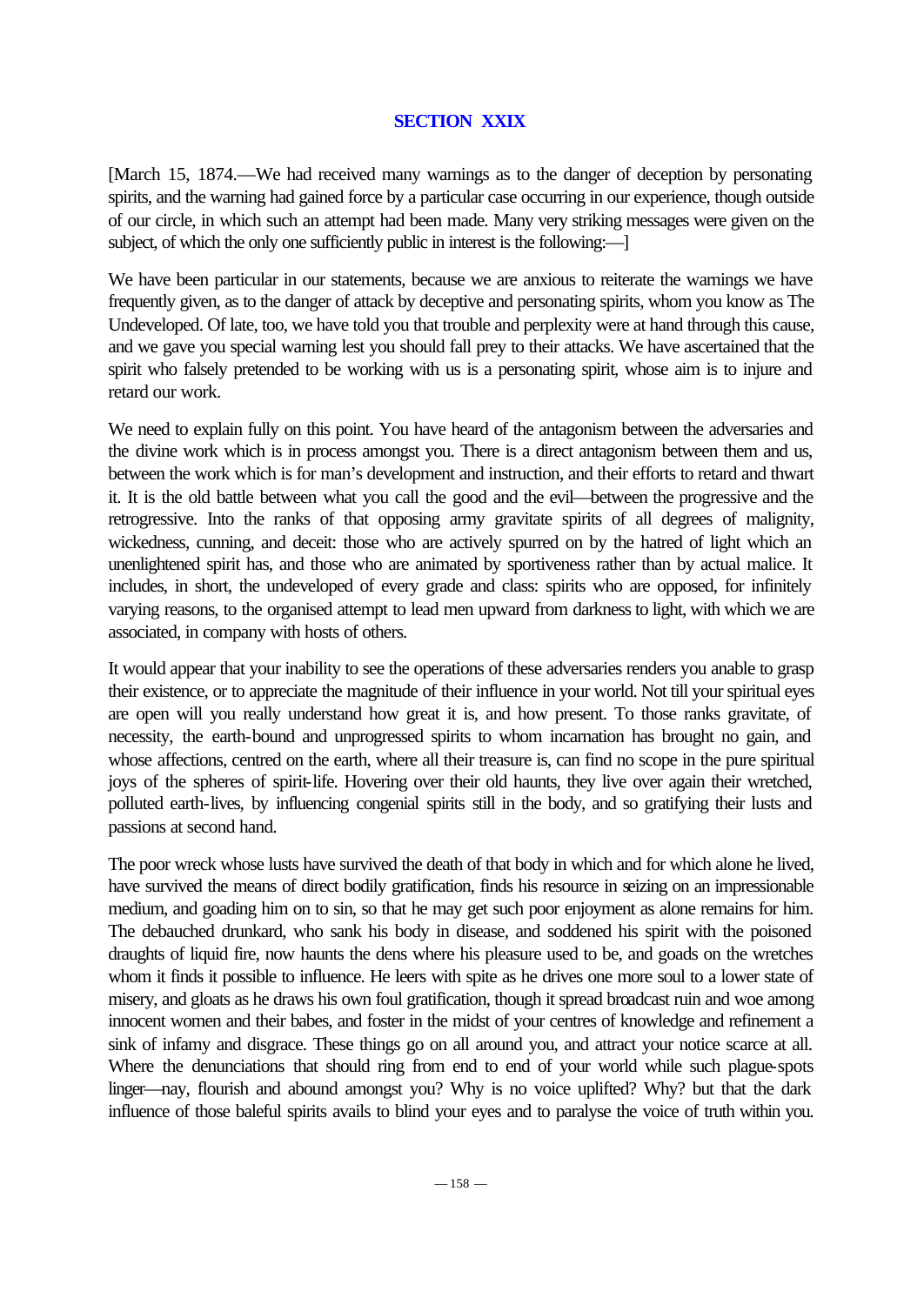Not in the gin-den alone, but far round it as from a centre, the malign influence radiates, and the vice perpetuates itself. The sot, dead—as you falsely think—is a sot in spirit still, and his influence perpetuates his vice among congenial spirits yet on earth.

The murderer, again, whom your blindness has cut off from the trammels of the body, and let loose in fury on your earth, is not idle. With all his envenomed passions stirred within him, mad with wrath and sense of wrong—for his sin is frequently the result of your civilisation, and he is what you have made him—he goes forth to wreak his vengeance on those who have wronged him. He incites to rage and destruction of life. He is the prolific inciter of crime, and perpetuates the circumstances of which he was the victim. When will you learn that crimes for which you daily, hourly, visit rude vengeance are but the necessary product of those mixed conditions of life which obtain in your crowded centres of life? Why lop off an ugly branch here and there when the root is rotten? Why punish the wretch because he is what you made him? Nay, if you be but selfish, why let loose on you a wrathful avenger to your own hurt? Ah! friend, you must pass through many cycles of progress before you learn that your criminal code is founded on fallacy, and works to mischief and perpetuation of the abuses it is intended to prevent.

These and such as these, coming from your world such as you have made them, are, of necessity, enemies of progress, purity, and peace; adversaries of ours, and leaders in the attack on the work in which we share. What else can they be? Can that spirit whose earth-life has been one long scene of debauchery and degradation become of a sudden pure and good? Can the sensualist be changed into one who lives for purity, or the degraded animal into a progressive and aspiring spirit? You know it cannot be. They are, in company with hosts of others, the foes of man and spirit so far as their desire is to thwart progress and keep down truth. Count on them as a perpetual source of antagonism, and if you cannot realise to the full their influence for evil, do not ignore their power, or invite their attacks by exposing yourself to them.

We will leave no word of warning unuttered, for the danger is all the more real that it is so secret and so far-reaching. To their efforts operating on congenial spirits in your world you must refer much of crime and misery that exists among you: war with its attendant horrors which yet disgrace and defile your world, and blots your boasted civilisation and refinement. To them attribute the fostering of the crimes that befoul your great cities, that spread a mantle of corruption over them, and make them homes of iniquity and dwelling-places of shame.

You tell of your progress of knowledge, in art and science, in culture and refinement. You boast of your civilisation, and are at pains to send to far-distant peoples the religion which adorns and elevates your own country. Nay, you even force it on them as that Divinely-given panacea for human ills of which you are the favoured recipients. It would be well that you should keep silence over the fruits which religion and civilisation between them have produced among you. For your religion we have said frequently that it is a degenerate offspring of that simple and pure faith which alone deserves the name of Christianity. For you civilisation and culture they are but of the surface, and do but faintly hide festering sores, all too plain to spirit-gaze, while in their ultimate effect upon the nature they are too frequently demoralising to the truest and noblest instincts, and productive of hollowness, deceit, and selfishness. The Arab of the desert, the Indian of the far west, in whom nature's instincts have not been dwarfed, distorted, paralysed by civilisation, is frequently a nobler man than the crafty trader, who thinks it clever to outwit and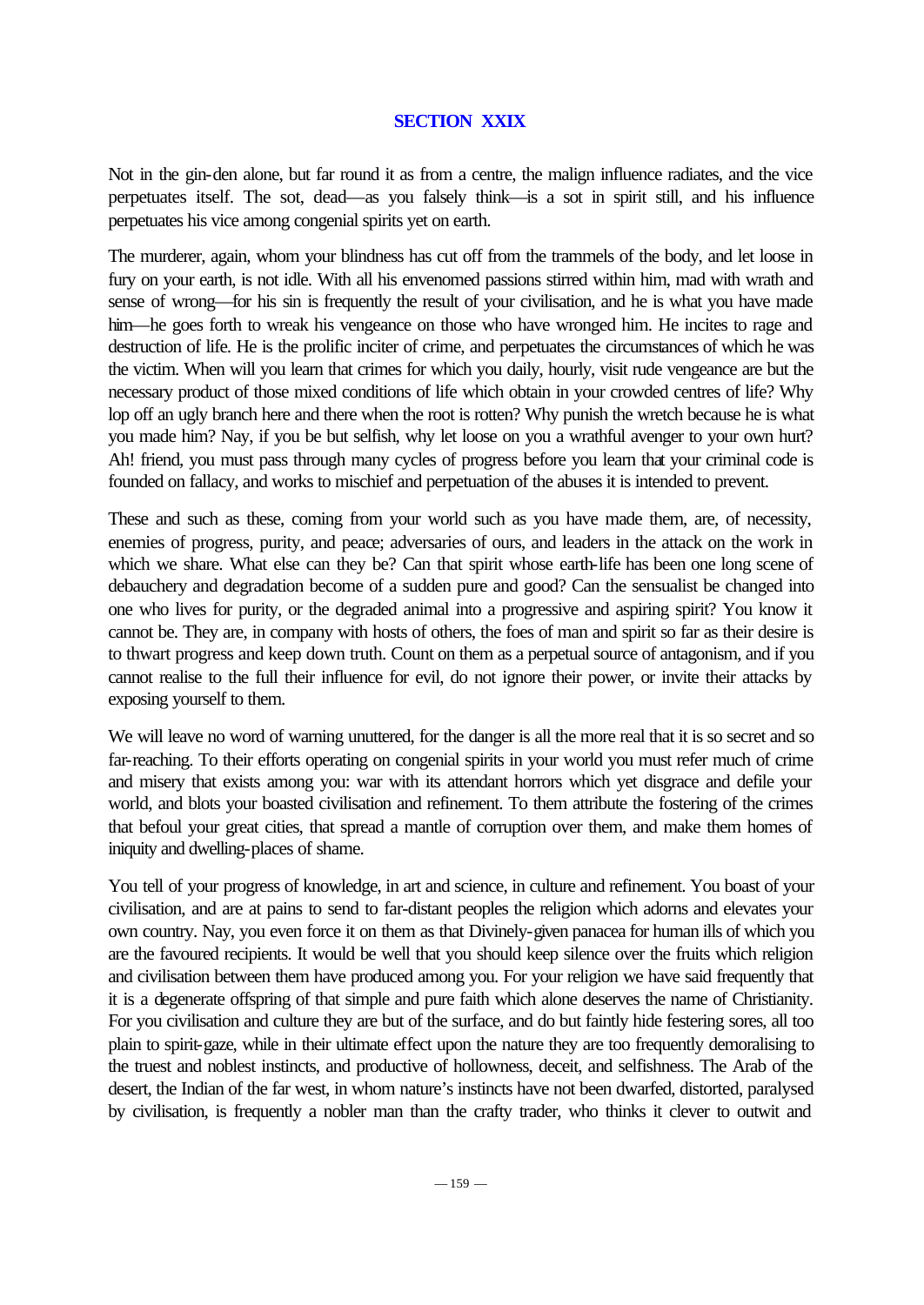overreach, or than that baser product of civilised life from whose foul tongue no character is safe, and whose lustful, sensual life marks none as sacred from attack.

Foul, weltering masses of vice and cruelty, and selfishness, and heartlessness, and misery that your great cities are! In them the spirit is starved and crushed; dwelling in an atmosphere through which life-giving influence can hardly penetrate, it groans in agony as it aspires to a purer and serener air; but its groans ascend hardly above the pall of darkness that hovers round. The aspirations are crushed out by reiterated temptation; good resolves are stolen away by the adversaries nigh at hand, and the spirit cares less and less to struggle against the efforts of its foes. These are only too well seconded by the recklessness and folly which offer a premium to vice, and make virtue well-nigh impossible.

And even when the body is removed from those dens of impurity, sensuality, and woe, which are tenanted by so many of your fellows even within reach of your own homes, where riches secure exemption from bodily distress, what is the result? We do but see gross vice, shameless physical surroundings, open degradation of soul and body, but we breathe an atmosphere scarcely less spiritually bad. Money-hunting is the business of life, and pleasure is too often found in bodily gratification and sensuous enjoyment. The air is thick with the greed of gold, with lust of power, with self-seeking in all its myriad forms. The spirit—do you ever think what is the state of such a spirit? It has no food, no development, no occupation. It is dwarfed, or compelled to occupy itself in concerns which drag it back, and give the adversaries their best chance of fostering and inflaming passions and desires which are to us detestable. Hardly can we reach these more than the debased, where in crowded alleys and lanes vice has its home—where in the thronged exchanges and marts money rules supreme, and breeds its progeny of selfishness and greed, and larceny—there the adversaries have their centres of action, from which their baleful influences radiates.

But you know it not. You are ignorant in respect of the world of causes, and foolish in respect of what you do in your world in providing conditions favourable to crime and sin. Your ignorance perpetuates these conditions, and renders it more hard for us to impress upon you the true principles which should govern the origination and development of life upon your globe and the cultivation of spiritual progress. Some of your more advanced reformers have seen the vast importance which attaches to the subject of marriage; and we have endeavoured to put forward such views as you were fitted to receive. Much remains to be said when the world is ready, but that is not yet. We do but allude to the subject as being intimately bound up with the great questions of disease, crime, poverty, insanity, which vex and disturb us in our dealings with men. To the folly, and worse, to the criminal recklessness, and not less criminal and more foolish conventional law which governs the marriage customs among you, very much is chargeable. And this no less among those whom you call the educated and refined than among the ignorant and uncultured—rather, perhaps, does the greater sin rest with the rich. You must unlearn much that men have dreamed; you must undo much that society has sanctioned in the trafficking that goes under the name of marriage; and you must learn truer and diviner rules for happiness and progress than you now tolerate, before you wipe away the great original source of deterioration and retrogression. Mistake us not! We are no advocates of license—no apostles of social freedom so called. Liberty ever degenerates with the foolish into license. We spurn such notions with contempt, even with more than we view the infamous buying and selling, the social slavery into which you have degraded the holiest and divinest law of life.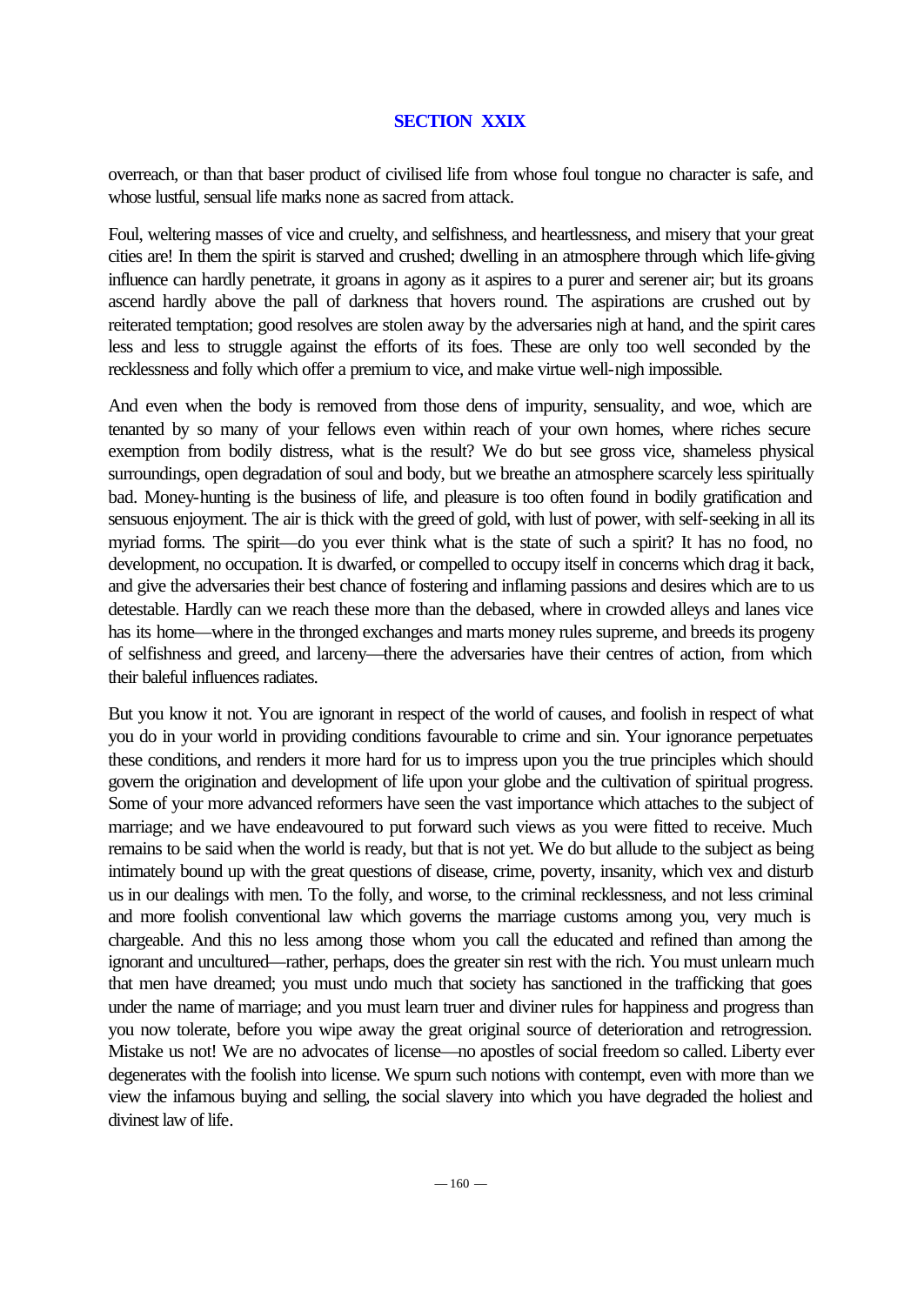Nor have you yet learned that the body is the avenue of spirit, and that laws of health and conditions under which bodily development are possible are essential for man incarnated on earth. We have spoken before of this. Now we only say that in this, as in the other matter, you are in alliance with our foes. Nineteen centuries have passed since the pure and refined teachings which you profess to treasure were spoken amongst men; and you are but little better in all that makes for true progress, but little wiser in real wisdom, but little advanced in pure religion; nay, you are worse than the Essenes, amongst whom Jesus lived and was trained. You are the Scribes and Pharisees, who drew from Him his bitterest denunciations.

And you know it not. In matters of body and spirit—matters of vital import that touch both the life here and the life hereafter—you have well-nigh all to learn.

These are some of the adversaries of whom we have told you aforetime. They are massed in force, ever ready to thwart, and vex, and injure us. Their ranks are being perpetually swelled by spirits debased and degraded by human ignorance.

In all that we have said we have made no account of those who strive to do for their race and for its development what in them lies. We have said nothing of the acts of self-sacrifice and devotion, the simple noble lives, the generous acts that redeem your race, and make us hopeful of its future. Our business now is to paint the dark side of the picture: and we have so drawn it as best to attract your attention to it. We earnestly warn you that its lineaments are sketched with the pencil of truth; and we warn you in all solemnity that the great truth which underlies this message, viz. the antagonism between good and evil, and the fostering of evil by human folly and ignorance, is one which vitally concerns you and us in the future of the work which we have in charge. In what has now been said, we have but recapitulated what has been said before of the organised opposition from those who are our opponents. But one special form of attack, which will become more and more frequent, we have not yet dealt with. As objective spiritual manifestations become more and more frequent, and as the inconsiderate craving for them increases, so will it come to pass that powerful instruments will be developed through whom our adversaries may be enabled to produce their frivolous or tricky manifestations, so as to discredit the true spiritual work. This is one of the special forms of opposition, and the most dangerous: for in proportion to the undeveloped character of the spirit will be its power over gross matter, its cunning, and, in some cases, its malignity. Powerful agencies are even now at work, as we are assured, who will seize every opportunity of developing mediums through whom phenomena the most startling may be produced, so as to convince the inquirers of supernatural power so called. This done, the rest is easy. By degrees trick and fraud are allowed to creep in, the moral teachings are allowed to appear in their true light, doubt is insinuated, and the uncertainty and suspicion which have become the fixed attitude of the mind regarding phenomena which at first seemed so surely spiritual, gradually extend to all manifestations and teachings.

No more sure means of discrediting the teaching of those who are sent to instruct, and not merely to astonish or amuse, was ever devised by cunning. For men say: We have tried, we have tested for ourselves, and we have found it out. Either it is connected with fraud, or it teaches base and immoral doctrines, or is full of falsehood; in short, it is diabolical. It is no use to appeal to such, and tell them that they must discern between the true and the false, for their shaken faith will not allow of this. They have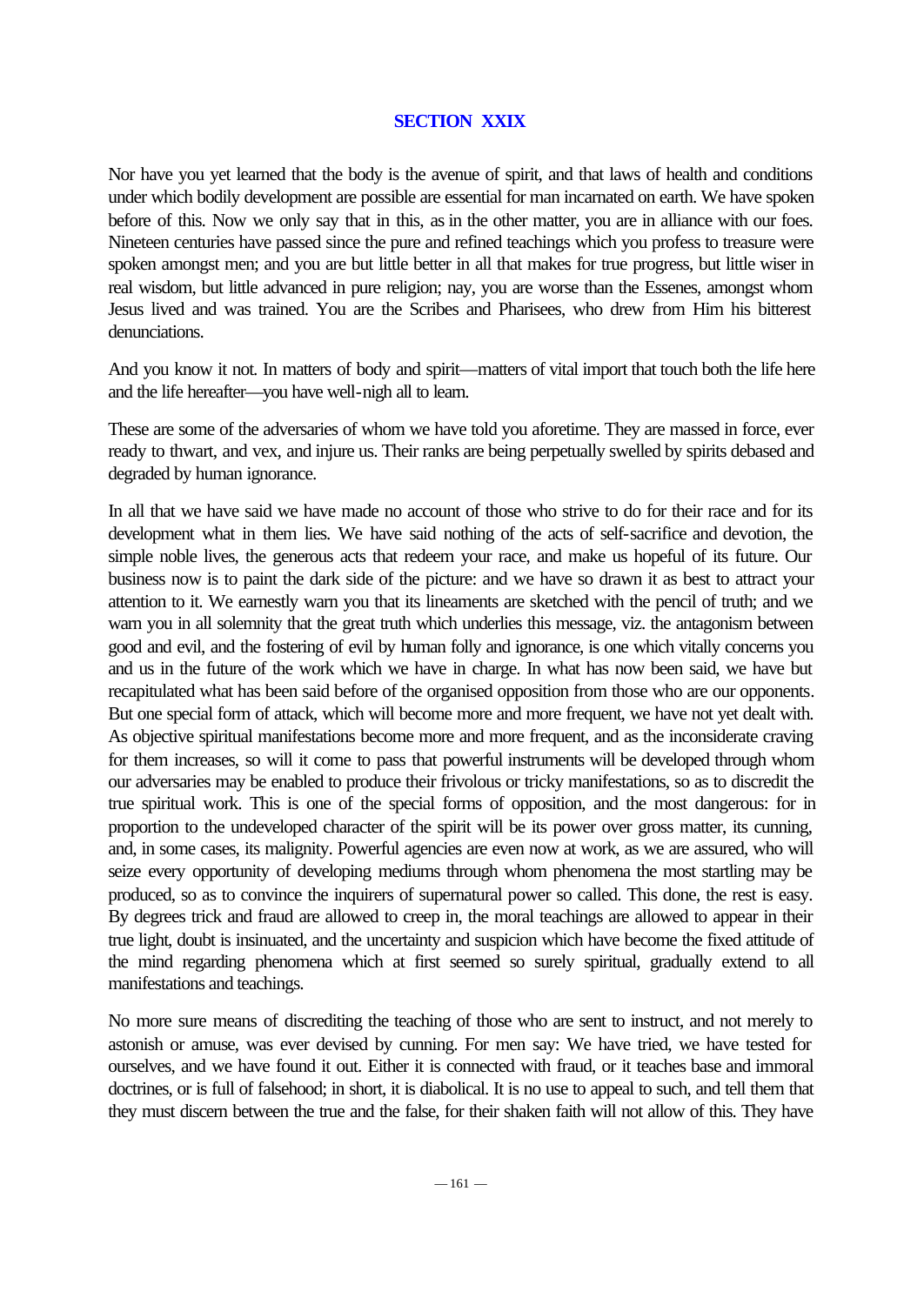proved what they trusted to be false, and the whole edifice of their belief lies in ruins around them. The foundation is not secure, and will not support the building.

We say again that no more diabolical device for paralysing our work was ever planned. We solemnly warn you of it. See to it that you act upon our warning. Beware of encouraging the promiscuous evolution of violent physical power. Such comes generally from the lower and more undeveloped; and its development is frequently attended by spirits for whose absence you should pray. In the encouragement, especially in newly-formed circles, of undue care for physical marvels is a great risk. Such are necessary to the work, and we do not in any degree undervalue their importance to certain minds. We desire to bring home evidence to all; but we do not desire that any should rest in that material form of belief, in an external something which is of little service to any soul. We labour for something higher than to show curious minds that we can do badly under certain conditions what man can do better under other conditions. Nor do we rest content even with showing man that beings external to himself can interfere in the order of his world. If that were all, he might be so much the worse for knowing it. We have before us one sole aim, and that alone has brought us to your earth. You know our mission. In days when faith has grown cold, and belief in God and immortality is waning to a close, we come to demonstrate to man that he is immortal, by virtue of the possession of that soul which is a spark struck off from Deity itself. We wish to teach him the errors of the past, to show him the life that leads to progress, to point him to the future of development and growth.

It is not with such an end before us that we can tamely allow our work to be set aside for the development of any strange phenomenal power that spirits may possess over gross matter. If we use such power at all it is because we find it necessary, not because we think it desirable, save always as a means to an end. Were it harmless we should say so much. But being what it is, an engine of assault from the adversaries, the worst we have to dread, we are urgent in warning you against promiscuous seeking after these physical marvels, and against resting in them as the end and aim of intercourse with us.

Regard them only as means of conviction, as so many proofs to your minds of actual intervention from the world of spirit with the world of matter. Look upon them as such only, and use them as the material foundation on which the spiritual temple may be built. Rest assured that they of themselves can teach you no more than that; nay, if the operating spirits find in you no capacity to grasp more, they will gradually give way to those who can do such work better than they can, and so the means of further knowledge will pass away. From that basis you must go on to further steps. You must seek to know of the nature of the agency, of its source and intent. Surely you would desire to be assured that it is of God, beneficent and pure in origin and intent. Surely you would seek to know how much the visitors from beyond the grave can tell you of that universal dwelling-place of your race; how they can satisfy you of your own soul's destiny, and of the means by which you may best fit yourself for the change which you call death. For if we be not as you, how is our experience fruitful to you? If we cannot tell you of your own immortality, what profits it that we prove to you never so conclusively that we ourselves exist? Such may be a curious fact; it can never be more.

When you can reach out beyond the phenomenal to the actual investigation of Truth for its own sake when, in short, you can believe our pretensions—then we can open out to you a realm of which you are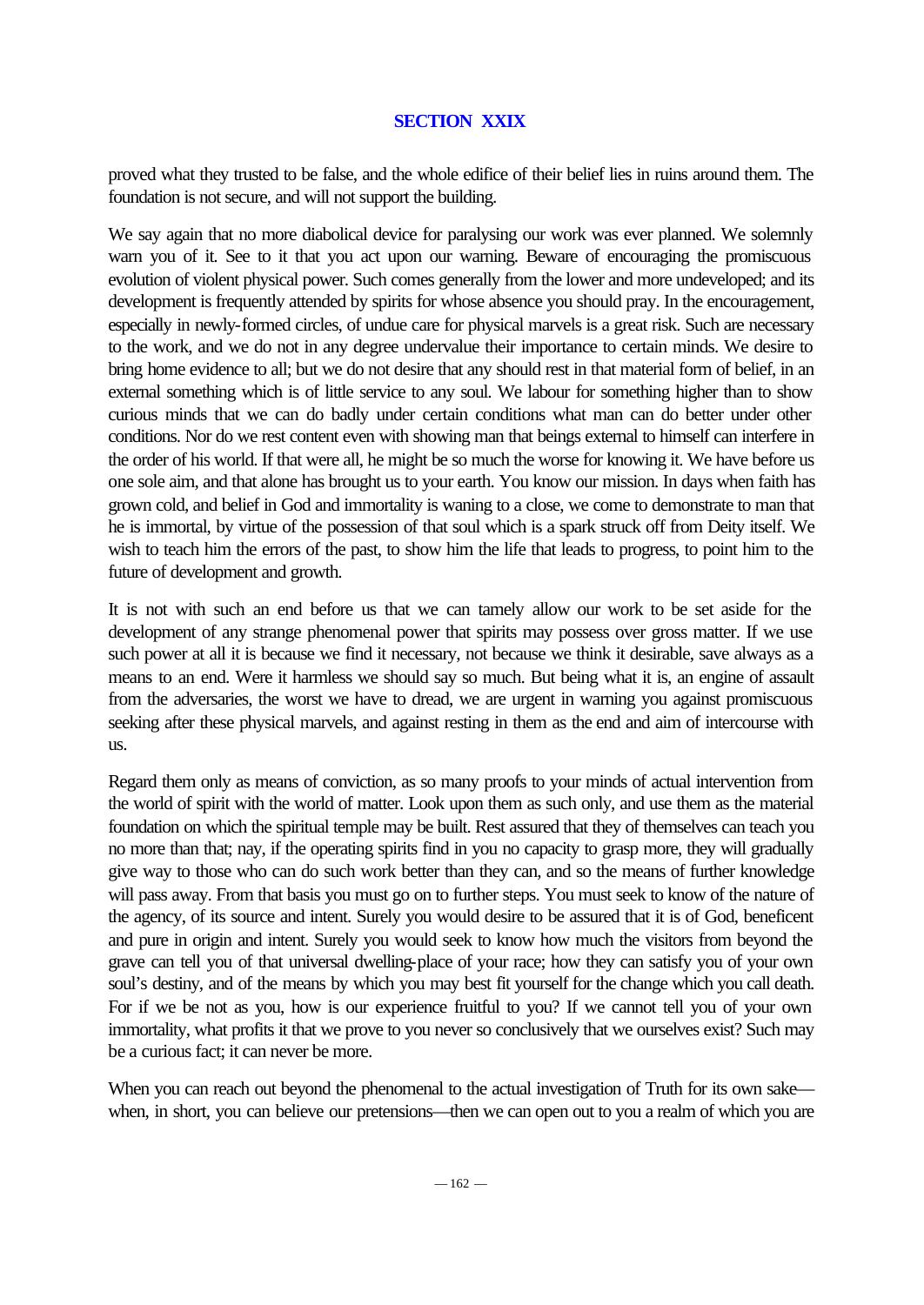yet ignorant, and which has been far more fully revealed to earnest seekers in other lands than yours. To few only in your land have higher revealings of spiritual truth been vouchsafed. Even this means of communing by writing, which seems to you such an advance on the clumsy rapping out messages and such material means of communication, is as nothing, compared with the inner communing of spirit with spirit without the intervention of material signs. In America, the land from which dates this movement in your days, there are many who have been so far developed as to lead a dual life, and to hold face to face intercourse with us. We have even now a band of workers there who are achieving results which we cannot command here through faithlessness of mind, materiality of interests, and even grossness of atmospheric surroundings. It is not with our work as with your mundane affairs. We read the heart, and it is useless to feign interest which you do not feel—that you would not do—or to proceed on our way while faith is lacking. It has been so in all ages of the world. Efforts have been made from time to time to pour advanced knowledge; it has been found that the time was not come, and the effort has been withdrawn. But this is not what we wish to say. We desire only to warn you against a danger, and to encourage you to rise above the material to the spiritual plane. Receptivity must precede higher development: but we yearn and pray for the time when you shall have shaken yourselves free from earthly trammels, and seek only after the higher revealings of Truth. To that end you must have singleness of purpose: you must have shaken yourselves free from human opinion, and have dissociated yourselves from the material plane, so far as an occupant of earth may do so.

Eternal Father! Thou in Whose Name we work, and for the revealing of Whose Truth we are sent to earth, enable us to elevate and purify the hearts of those to whom we speak, that they may rise from earth and open their spiritual senses to discern the things which we reveal. May Faith grow in them, so that they may aspire to Truth, and, leaving earthly interests behind, press on to learn the Revelation of the Spirit.

#### **+IMPERATOR**

[I remarked that I had no doubt that all that was said was true, and I added that I had difficulty in understanding why some law and order did not obtain on the spiritual side, so as to curb those unruly spirits. They seemed to do what they pleased, and to be under no governance. Also I expressed my wonder at their false statements. I could not see why a spirit should take pleasure in personation.]

You err in supposing there is no law and order with us. It is that the neglect of conditions on your part frustrates orderly effort. You must learn to fence your circles round with proper conditions, and then you will eliminate half the trickery and contradiction. The time will not come when all that you call evil will be wiped out; for this is a matter of spiritual training, and we have no power to save you from the process, which is for your progressive development. It is necessary that you pass through it. You have much to learn, and this practical experience is one of the ways of learning.

As to personation you will learn more hereafter. For the present, we tell you that there are spirits who delight in such personation, and who have the power, under certain conditions, of carrying out elaborate deception. Such take names which they see to be desired, and would reply equally to any name given them. They may usually be excluded by careful attention to conditions, and by the efforts of a strong guardian who is able to protect the circle. Those who sit frequently and in open circles, where no care is taken of the spiritual conditions, and who have no powerful spirit friends to protect them, are in danger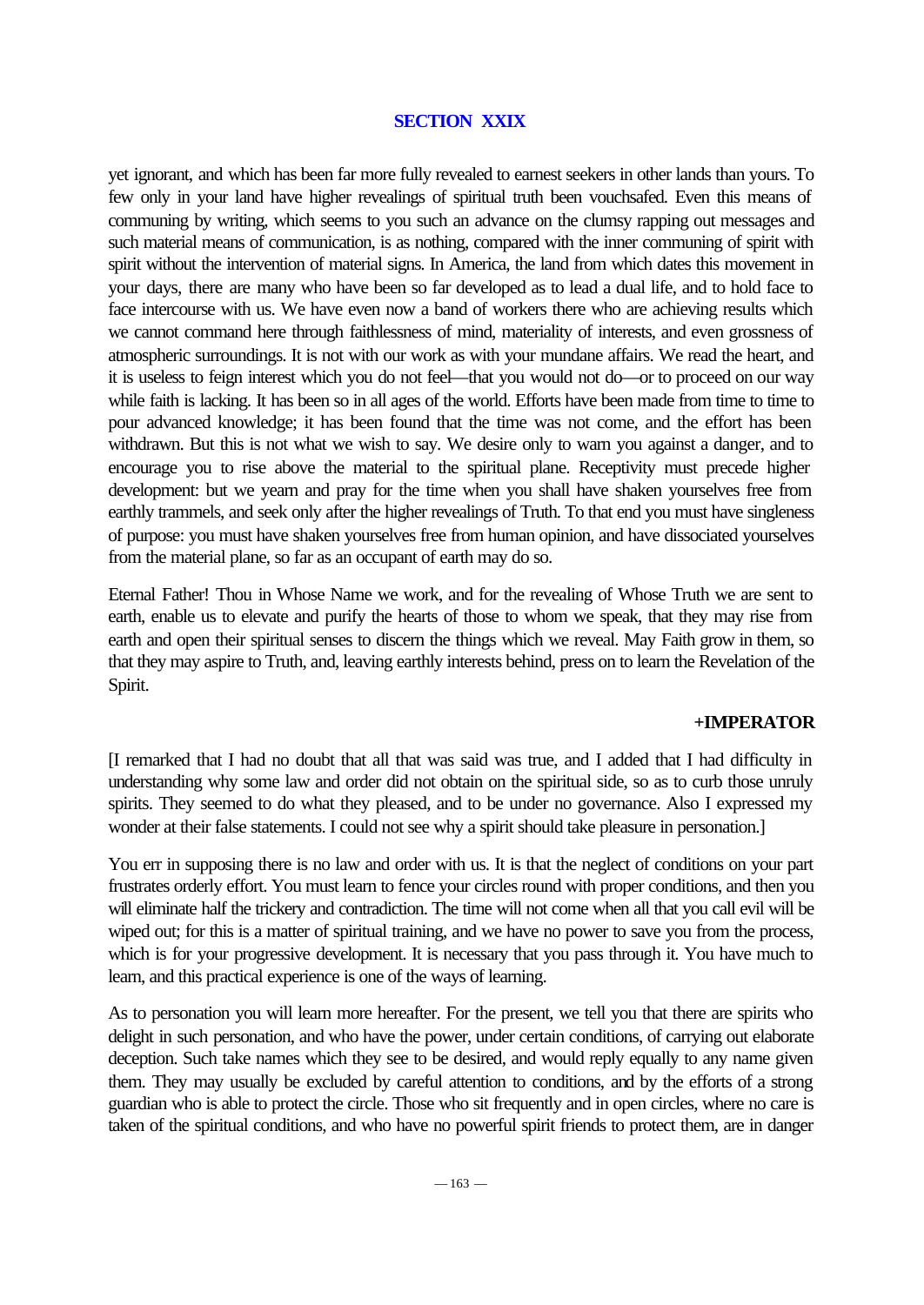of incursion from these. In most circles, as far as we know, every facility is given for the intervention of tricky spirits. The phenomena are sought after in a spirit of mere curiosity. Personal friends are greedily summoned, and no pains taken to ascertain whether the spirit answering be indeed a friend or a deceiver. Foolish queries are addressed, and foolish replies eagerly swallowed. What wonder that such are the sport of the undeveloped!

*How is one to know that this personation does not extend to all? And that what in Spiritualism appears good and coherent, will not in the end prove to be only a clever trick? If such powers are behind, who is safe?*

We can but give you the answer you have had before. We have proved to you our good faith, our truth, our external individuality. We have given you proof upon proof. We have shown our moral consciousness by consistent truthfulness in all things—by the presence of a tone in our teachings to you, which you must estimate for yourself. When complete they shall stand forth to all as pure and good. Even now you admit them to be elevated and good in tendency. Your knowledge of us, of our work, and of our aims must lead you to judgment such as you would frame of a fellow-man under similar circumstances.

# *Yes. This personating spirit, by speaking of whom I commenced, would upset one's faith very soon, if it had got access.*

It might have been so; we cannot tell how far we could have counteracted the effort; but we do not wish to run the risk. For contradictory statements would surely have been made, personation carried on, and in the end the scanty faith you have would have sustained a rude shock. This is a real danger to you; for the introduction of false and contradictory statements would do more to foster a suspicious feeling in your mind than anything. In the end it would undermine us and drive us away.

#### *Really the subject seems to be a most dangerous one to meddle with.*

The abuse of everything is bad; the use, good and commendable. To those who in frivolous frame of mind place themselves in communion with the spheres; to those who force themselves from low motives in that which is to them only a curious thing; to the vain in their own conceit, the triflers, the untruthful, the worldly, the sensual, the base, the flippant, there is doubtless danger. We never advise any of unbalanced mind to meddle with the mysteries of mediumship. It is direful risk to them. Those only who are protected and guarded round, who act from no inner motive, but in obedience to the impulse of the guardians, who are wise and powerful to protect, should meddle, and they carefully and with earnest prayer. We deprecate always any unlicensed meddling. Nor can any safely mingle with the spirit-world, and so introduce one more disturbing element into his earth-life, except he be of even mind and steady temper. Any unhinged mind, spasmodic temperament, fitful, purposeless character, becomes the prey of the undeveloped. Doubtless it is perilous for such to meddle, more especially if their interest be only in the marvellous, to gratify an idle curiosity, or to solace their own vanity. The higher messages of the Supreme are not audible to such. Would that they who can hear them would forsake the trifling of the lower spirits, and, leaving the inferior planes, press on to the purer atmosphere of the higher spheres of knowledge.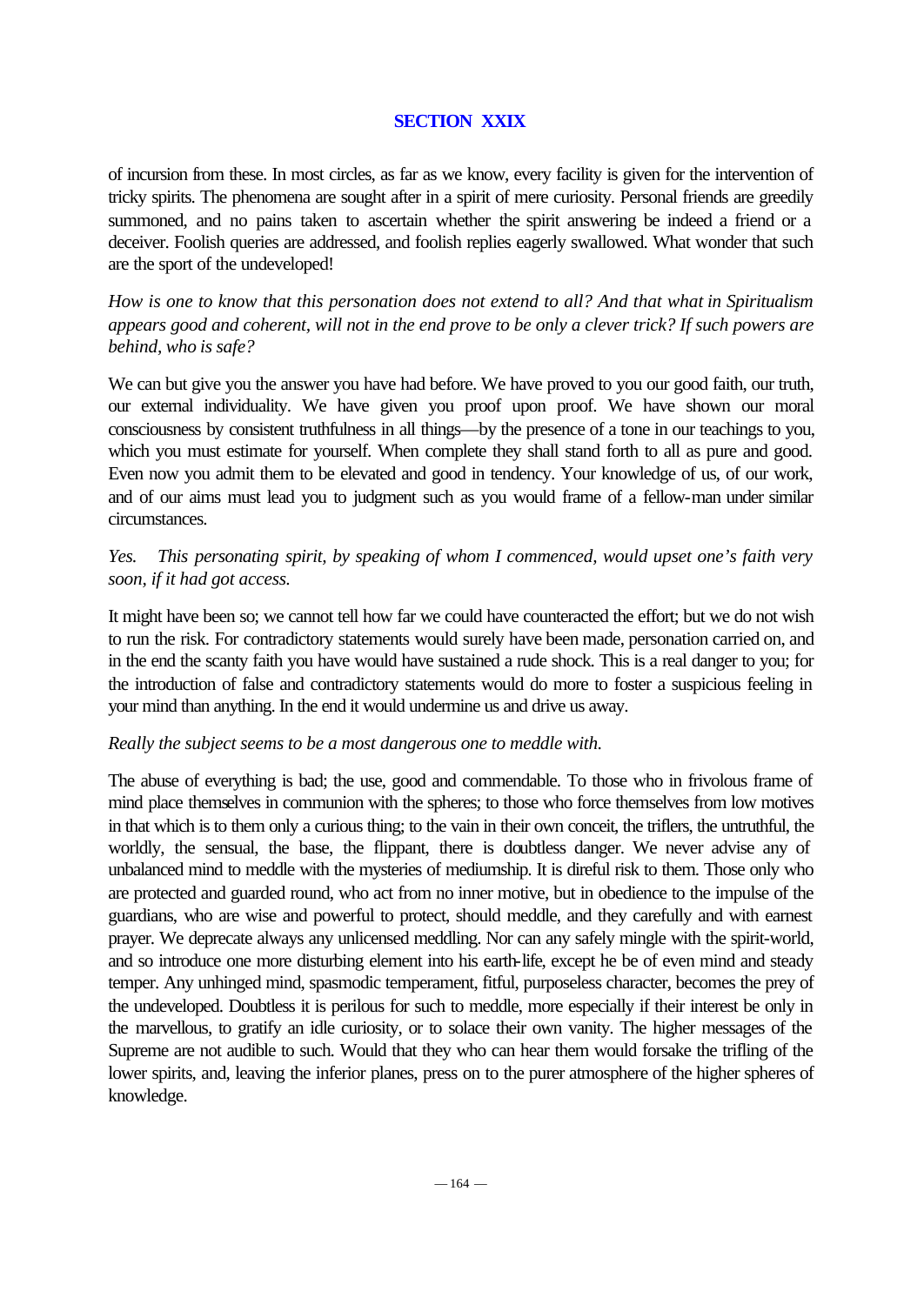*But all this is caviare to the world. They think far more of a good thump on the head, or of a floating chair, than of all your information, which, by-the-by, is hard enough to get.*

True, we know it only too well. The present phase of our work is one that must be passed through. The physical accompanies, but is no real part of our work. It must, as we say, precede the real development for which we wait. It will go on all around you with increasing development; and while we warn you against the dangers which accompany it, we do not disguise the necessity for it in the present material state of your knowledge. While we deplore, we acknowledge the necessity. We have more to add to what has been said, but not now. For the present, cease.

[After a short rest, this addition was made to what had been said.]

We have told you of the operations of the adversaries, and of the danger to be apprehended from them. But other there are who, without being malignant foes, are nevertheless a cause of trouble to us. Many of those who are withdrawn from earth are not, as you know, very progressive, nor, on the contrary, very undeveloped. The majority of those who pass from the body are neither very evil nor very good in spirit. Such, indeed, as are so far progressive as to gravitate rapidly through the spheres nearest the earth, do not return unless called to a special mission. The earth-bound we have already told you of.

It remains to speak of the agency of a class of spirits who, from mischievous design, or from pure sportive fun, or from love of mystification, frequent circles, counterfeit manifestations, assume names, and give erroneous or misleading information. Such are not evil, but unbalanced spirits who lack even balance, and who delight in plaguing mediums and circles: in giving exaggerated tone to communications, in introducing false elements, or in personating friends, and reading in the thought the answer which they give to a query. The work of such is that which causes you to say that spiritual manifestations are frequently foolish or silly. This is due to the efforts of these spirits, who, from fun or mischief, counterfeit our work, and play on the feelings of those who trust them. These are they who personate relatives whose presence is desired, and answer to their names. These are they who make true identification of friends in mixed circles impossible. Most of the stories current of such return of friends are due to the work of these spirits. These are they who infuse the comic or foolish element into communications. They have no true moral consciousness, and will pray readily, if asked, or will do anything for frolic or mischief. They have no aspiration beyond the present: no desire to injure, but only to amuse themselves.

These are they who allure to wrong paths, and suggest wrong desires and thoughts. They secretly influence mediums much, and prevent noble aspirations. They view with impatience noble and elevated aims, and suggest the material. They act as bars and clogs. They are greatly concerned with physical manifestations. They are usually shrewd and clever at such work, and they delight in presenting bewildering phenomena for the purpose of disturbing the mind. They victimise mediums in divers ways, and find a pleasure in the bewilderment of mind which they cause. Obsession and possession, and the various forms of spiritual annoyance, proceed very frequently from such. They are able to psychologise a mind over which they have gained influence....These, again, are spirits who befool inquirers who have asked for personal information. They return plausible answers, and bewilder the deluded inquirers, or if a personal friend have once appeared, and given a good test, his or her place on the next occasion may be filled by one of these spirits, who takes the name and replies to queries, giving vague and unsatisfactory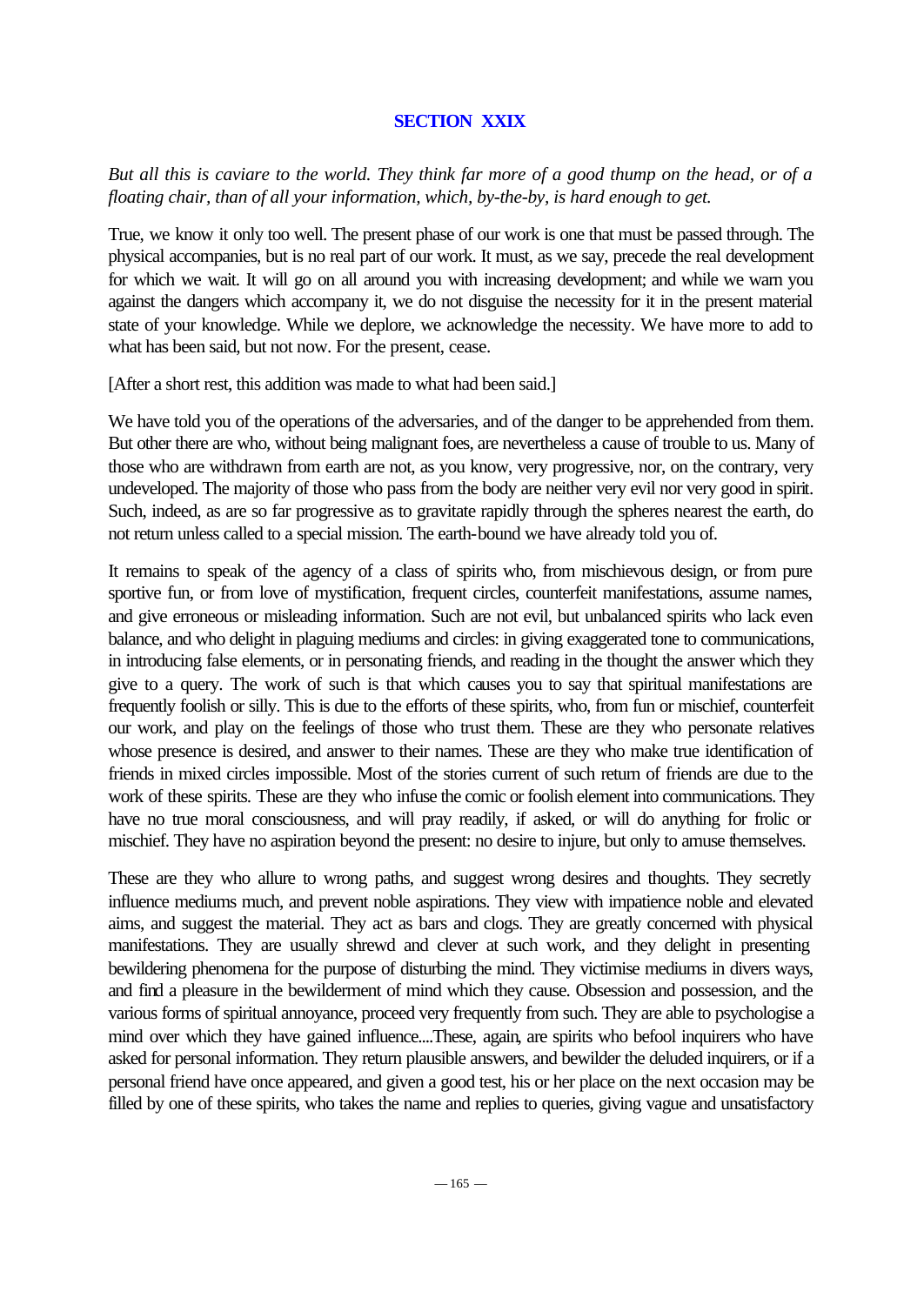replies, or telling false stories. It is always well to put the personal element as far from you as possible, lest you open the way to deceit.

# **+IMPERATOR**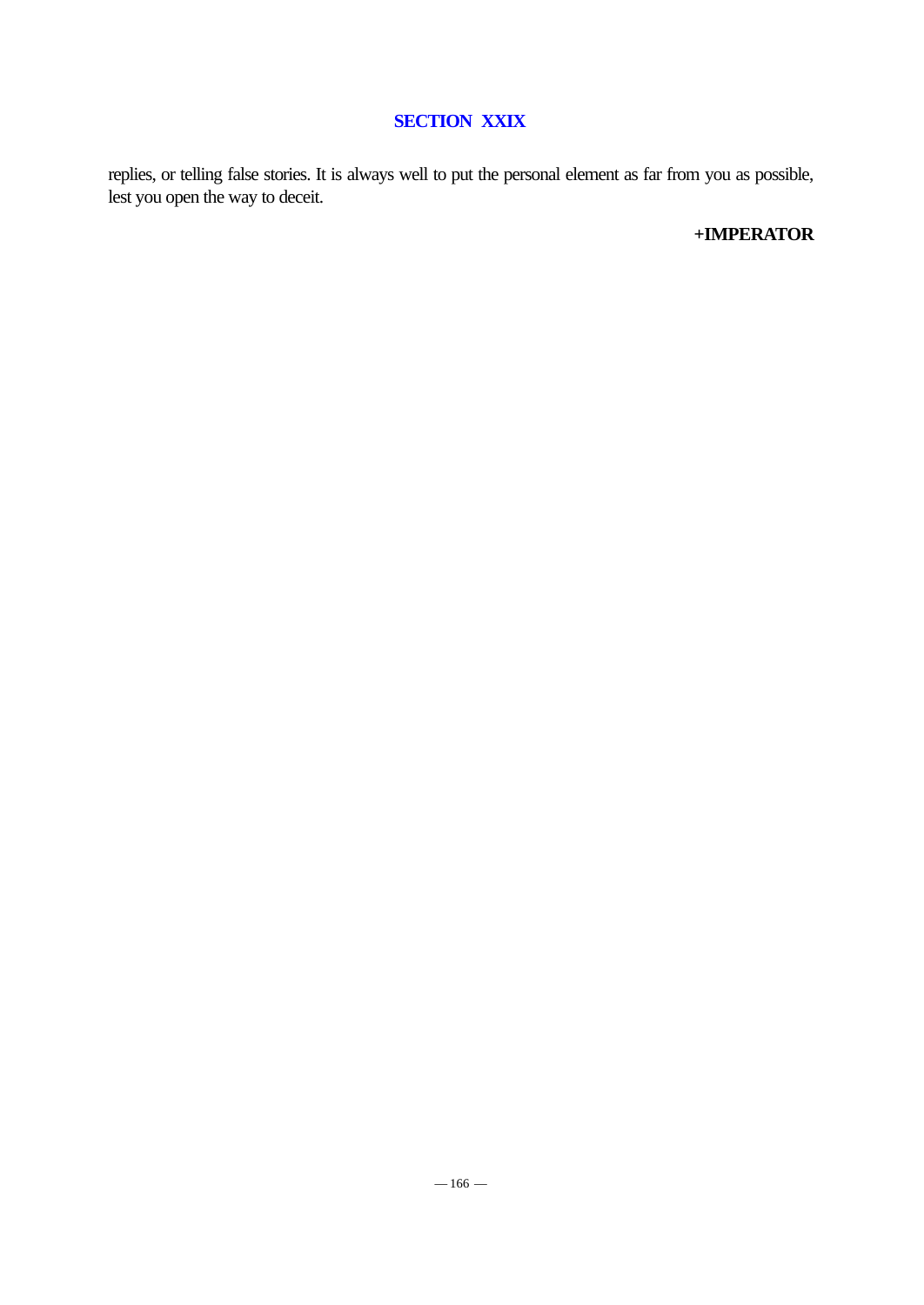[The fondness of spirits for anniversaries has led to my receiving a number of special teachings on Church Festivals. As a specimen I give the Easter Teachings for three consecutive years. It will be seen that the words written in 1875, and signed by another name to those who have given other teachings, breathes a different spirit, and is conceived from another standpoint.]

[Easter Day, 1874. I referred to a communication given on the corresponding day of the year previous from DOCTOR and PRUDENS.]

It may serve as a landmark for estimating progress, if you review your feelings then, and contrast them with what you now know. You will see how much you have both learned and unlearned on matters allimportant. We taught you then of the resurrection of the soul, in opposition to the resurrection of the body. We explained the true theory of the rising of the spirit, not in a far-distant hereafter, but at the moment of bodily dissolution. This was new to you; it is not so now. You have now knowledge of what then seemed unintelligible to your mind. We have told you too of the mission of Jesus, and of His present work among you through His messengers. We have shown to you the true Divinity, the real grandeur of the Lord whom you had ignorantly worshipped. We have shown Him to you as He was, as He always described Himself, a man like yourselves, only the noblest of the children of men, the likest God, the truest and purest ideal of man's perfection. If we have taken from the Christ the halo which a foolish and human creed had spread around Him, we have shown you the man Christ Jesus in divinest form, the full realisation of human perfection on this earth.

His body has not indeed been raised, but He has never died, and in spirit He manifested to His friends, walked with them, as we may one day walk with you, and taught them of the truth.

What you are now witnessing are the signs and wonders that prelude the opening of a new dispensation, the advent of the Lord, not as man has fancied and as your teachers have vainly taught, in bodily presence to judge an arisen humanity, but in His new mission (the fulness of the old), through us, His messengers and ministers, in the declaration of a new evangel to your world. In those events which even now transpire among you we bear our part. It is our mission, under the sacred guidance of Him in whose name we speak, to tell to a world only partly able to bear it a new Gospel which, in after ages, shall take its place among the revelations of the Supreme to man, and shall be valued as the outcome of the past.

We have lately been able to act more directly on you, because of your increased passivity and more receptive frame of mind. We earnestly encourage you to prayerfulness and steadfastness, together with patient watching. Be not diverted from the purpose for which we labour. Meditate long and frequently on the sacred message which God now sends to earth. Strive to throw aside obstacles and bars to progress. We would not have you neglect your daily work. The time will come when we shall be able to use you more frequently. That time is not yet come. It is necessary that you go through this additional trial and preparation; meantime, dear friend, remember that you need training, even as by fire...you must endeavour to rise above the plane of earth to the higher spheres, where the higher spirits dwell. This is our Easter message to you. Awake and arise from the dead. Cast aside the gross cares of your lower world. Throw off the material bonds that bind and clog your spirit. Rise from dead matter to living spirit; from earthly care to spiritual love; from earth to heaven. Emancipate your spirit from earthly cares which are earth-born and unspiritual. Cast aside the material and the physical which have been the necessary aids to your progress, and rise from engrossing interest in the worldly to a due appreciation of Spiritual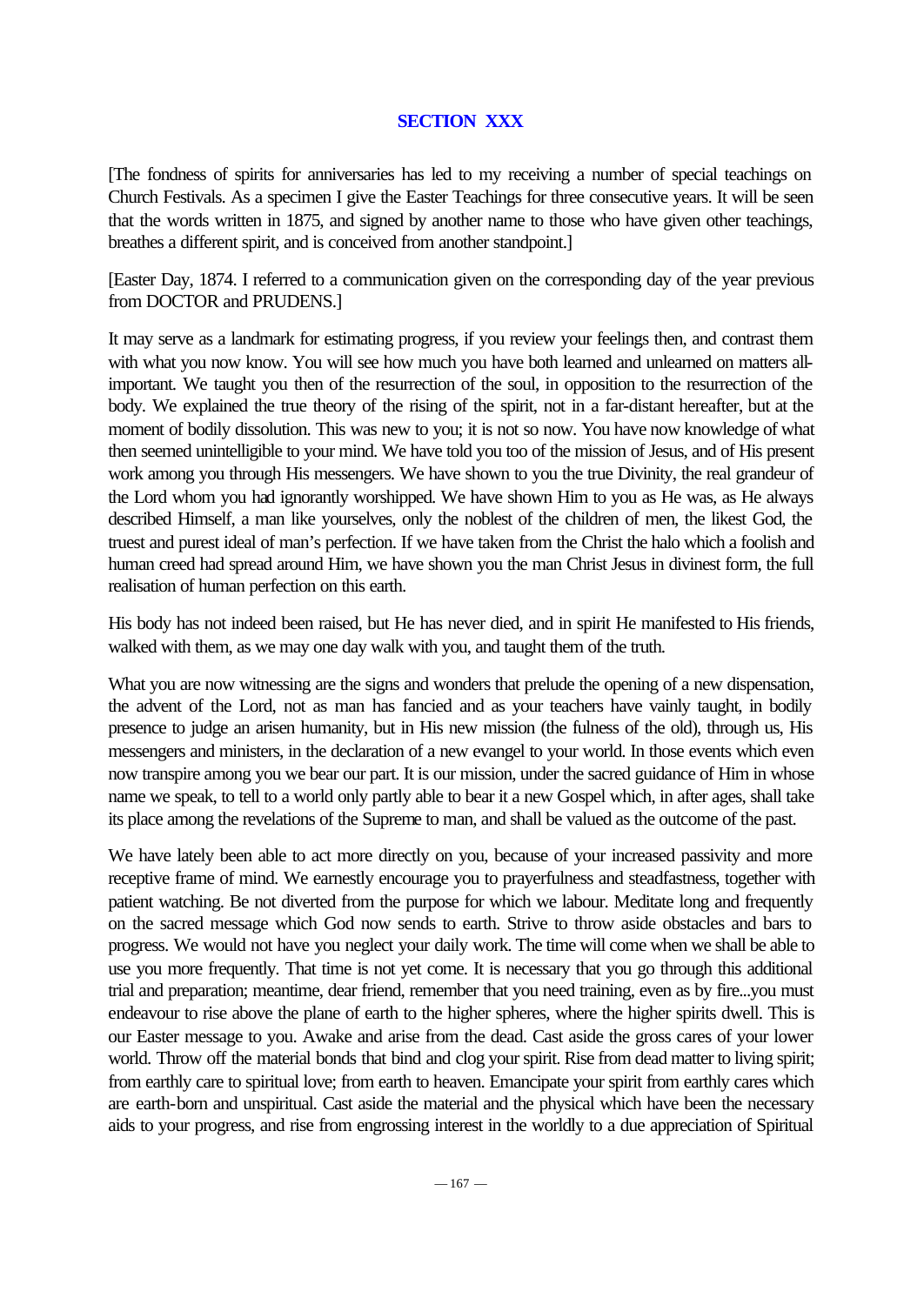Truth. As the Master said to His friends, "Be *in* the world, but not *of* the world." So shall those words of your Sacred Records be fulfilled in you: "Awake, thou that sleepest, and arise from the dead, and Christ shall give thee light."

#### *You speak as if I wasted time on worldly things.*

No; we have said that it must needs be that your earthly work must be accomplished even at the risk of preventing the education of your spirit. But we would have you to devote your care to higher spiritual teaching, and to leave the lower planes of objective evidence, which should no longer be required. We would have you to progress. And what we say to you we say to all.

[After some further questions I suggested that development might go on till one became quite unfit for work in the world; so sensitive as fit only to be shut up in a glass case; so absorbed in spirit-land as to be useless for a workaday world: that, indeed, being the perfection of mediumship.]

Doubtless it might be so with another type of spirit placed in other circumstances and under no guardianship. We shall see to that. We have made our choice with a view to it, and have preferred to risk delay rather than to choose an instrument who would be ill-regulated in mind, and a prey to the fantasies of every vagrant spirit. We have trusted that the fullness of time will lessen the weight of doubt and difficulty, and that assured confidence being established, and over-carefulness diminished, we may progress with speed and safety. We cannot hasten that time; we would not if we could. But we shall not cease to urge on all our friends the necessity for higher aspirations; nor to impress on them that the physical foundation having been laid, it is time to raise the spiritual superstructure.

[I repeated what I had before said, viz. that I would go where I saw my way; but that I thought much that passed current for Spiritualism to be unworthy and even mischievous; that mediumship was anything but a unmixed blessing, and, when exercised in mixed circles, a very dangerous thing. I added that faith was no doubt necessary, but that I had about as much as I ever should have. And quite certainly no amount of physical proof beyond what we had received would add one iota to it.]

You are mistaken in supposing your faith to be as strong as it will be. When enlarged and purified it will be a vastly different power from that cold, calculating, nerveless assent which you now call Faith. The faith you now possess would pale and fade away before real obstacles. It has no hold upon your mind, is no factor in your life. In one way it would be strengthened by opposition, but a severe spiritual attack from the adversaries would well-nigh extinguish it. Faith to be real must be outside the limits of caution, and be fired by something more potent and effective than calculating prudence, or logical deduction, or judicial impartiality. It must be the fire that burns within, the mainspring that regulates the life, the overmastering force that will not be at rest. This is that faith that Jesus spoke of when He said of it that it was able to move mountains. This is that which braves death and torture, braces up the feeble knees for long and hard endurance, and conducts its possessor safe at last through any perils that may assail him to the goal where faith finds its reward in fruition.

Of this you know nothing. Yours is not Faith, but only logical assent; not spontaneous living faith, but hard-wrung intellectual assent weighted always with a mental reservation. That which you have would move no mountain, though it might suffice to select a safe way round it. It would be powerless to animate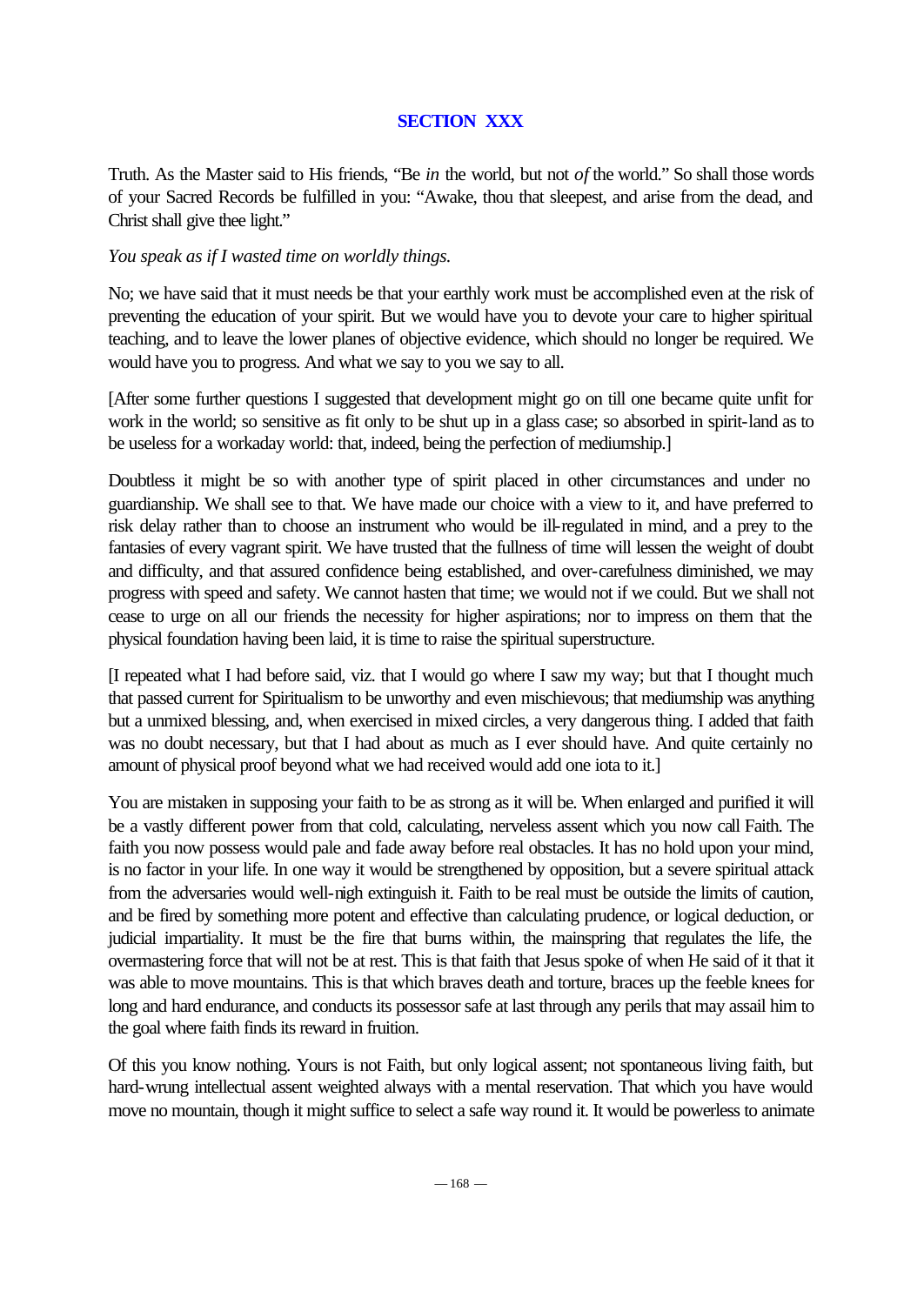and stir the spirit, though it would be fitted to estimate evidence and weigh possibilities. It would suffice for purposes of intellectual defence, but it is not the faith that springs unceasing in the innermost soul, and becomes, by virtue of its power, an overmastering leader, a mainspring of action, of high and holy purpose, at which the world may sneer, and the wise may scoff, but which is the central spring of all that is best and noblest in man's life.

Of this you know nothing. But, mark us, the time will come when you will marvel how you could have ever dignified this calculating caution by the name of faith, or have dreamed that to its hesitating knock can ever be unbarred the portals of Divine truth. You must wait, and when the time comes you will not set up that pale marble statue in place of what should be a living body, instinct with conviction, and energised by the loftiest purpose. You have no faith.

### *You have a way of putting things, which, however true, is slightly discomfiting. However, since "Faith is the gift of God," I can't see how I am to blame. I am as I was made.*

Nay, friend, but you are what you have made yourself through a life which has been moulded both from within and from without. You are what external circumstances, and internal predilections, and spiritguidance have made you. You misunderstand. We did but rebuke you for your vaunting that as faith which has no claim to the name. Be content. You are on the road to higher knowledge of a nobler truth. Withdraw (so far as may be) from the external, and cultivate the interior and spiritual. Cease not to pray for faith, that what you well call "the gift of God" may be poured into your spirit, and energise through it to a higher knowledge. You retard us by your very anxiety.

#### +IMPERATOR

[Easter Day, 1875. I had been conscious of the presence of a great number of spirits in the morning. After some reference to this, it was written under an entirely new influence, though by the usual amanuensis:—]

We have told you that we always celebrate anniversaries, and Easter is with us a festival as well as with you: though we celebrate it for other reasons, and with a higher knowledge. Easter is to us the Festival of Resurrection, but not of the body. To us it symbolises not Resurrection *of* matter, but Resurrection *from* matter, the Resurrection of Spirit: and not this alone, but Resurrection of Spirit from material beliefs and surroundings: the emancipation of the soul from the earthly and material, even as the spirit rises from the dead body with which it has done for ever.

You have learned that there is a spiritual significance in everything, even as there is a spirit underlying every material object. So the dogma that Christendom celebrates to-day is to us of special significance. Christians keep festival in memory of the rescue of their Master, the Lord Jesus, from the grasp of death: and though they erroneously believe that the material body was revived, they do in ignorance celebrate the great spiritual truth that there is no death. The festival to us is one of joy over the partial recognition of a truth divinely seen by men: and of still greater rejoicing over the mighty work consummated on this day. It is not that death was vanquished, as you say, but that man began dimly to see a vision of eternal life.

[I inquired as to the character of Christ's human body, and the spiritual significance of His life.]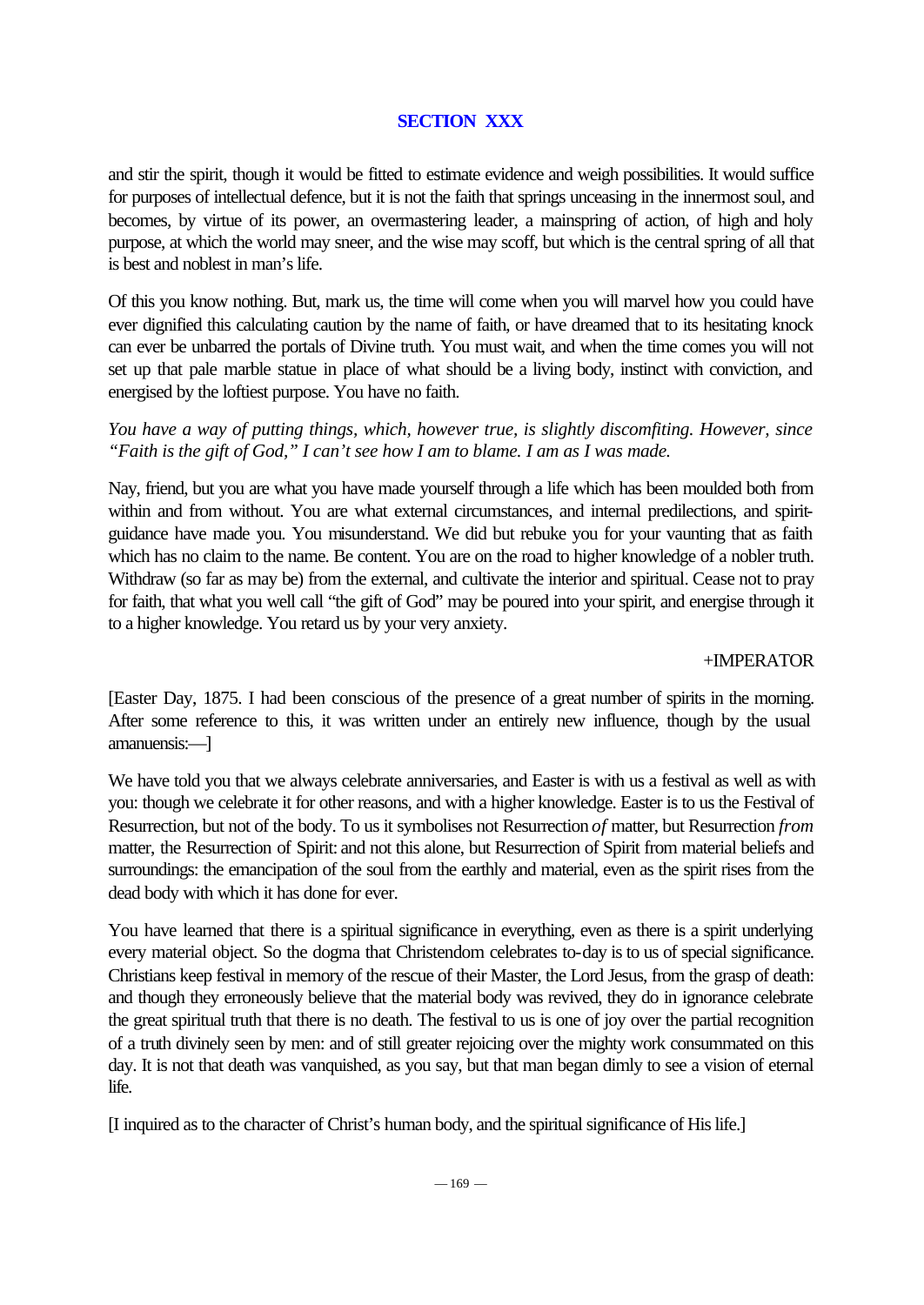It is sufficient to say that the Incarnation of an exalted spirit for the purpose of regenerating mankind is not confined to a single instance. The special salvation which mankind derives from these special Saviours is that of which at the time it stands in need. These special Incarnations you will know more of hereafter. For the present we say only that they are in degree different from that of ordinary men, even as among men there is every grade of nationality in the body: some gross and sensual, others refined and ethereal. The human body of Jesus was of the most ethereal and perfect nature, and it was trained and prepared during thirty years of seclusion for the three years of active work that the spirit had to do.

You err in supposing [*the thought had crossed my mind, How disproportionate the preparation to the work!* I that the work done by an incarnated spirit is to be bounded by the span of earthly existence. It is very frequently, as in the case of Jesus of Nazareth, the after-effect of the life that is the truest part of the work. So, though the work was begun during these three years, it has been carried on ever since.

It was the union of the majestic with the humble that was the note of His life. Majesty and meanness combined. The majesty shone out at seasons—at His birth, at His death, at intervals during His life, as at Jordan when the attesting voice of spirit sanctified His mission. Men knew of Him, all his life through, that He was not as other men: that His life was not bound by social or domestic ties: though the harmony of the social circle was pleasant to Him. Men knew this: and your Bible gives you, in this respect, a most imperfect idea of the influence He exercised on all who came near Him. It dwells too little on the moral effect His words and actions caused, and too much on the ignorant misconceptions of the learned and respectable classes who then, as always, were bitterest foes of new truth. The Scribes and Rulers, the Pharisees and Sadducees, were the ignorant foes of the Christ, even as your learned men and doctors, your theologians and men of science so-called, hate, and would persecute, the mission that springs from Christ now.

When you come to write the story of our work, you would not seek for its records among such classes of men; and the fault is, that those who have given you the only record you have of the life of Jesus have insisted too much on His persecution by learned ignorance, and too little on the moral dignity of His life amongst those who lived with Him. They had not access to the original recipients of His teaching, and borrowed at tenth hand stories that were rife. It is as though, centuries hence, men should compile a history of these days from the current stories of society. It is important to mark this.

The life of Christ, so far as it was public, was comprised within three years and a few months. For that the previous thirty years had been a preparation. During all that time He was receiving instruction from those exalted angels who inspired Him with zeal and love for His mission. He was a constant communer with the world of spirit; and was the more able to drink in their teachings that His body was no bar to His spirit.

In the case of most incarnate spirits, who have descended to minister on earth, the assumption of corporeity dims spiritual vision, and cuts it off from remembrance of its previous existence. Not so with Him. So little did His ethereal body blind the sense of spirit, that He could converse with the angels as one of their own order, who was cognisant of their life, and remembered His own part in it before incarnation. His remembrance of previous life was never blunted, and a great part of His time was spent in disunion from the body and in conscious communion with spirit. Long trances, as you call the interior state, fitted Him for this, as you may see in some distorted passages of your records—the supposed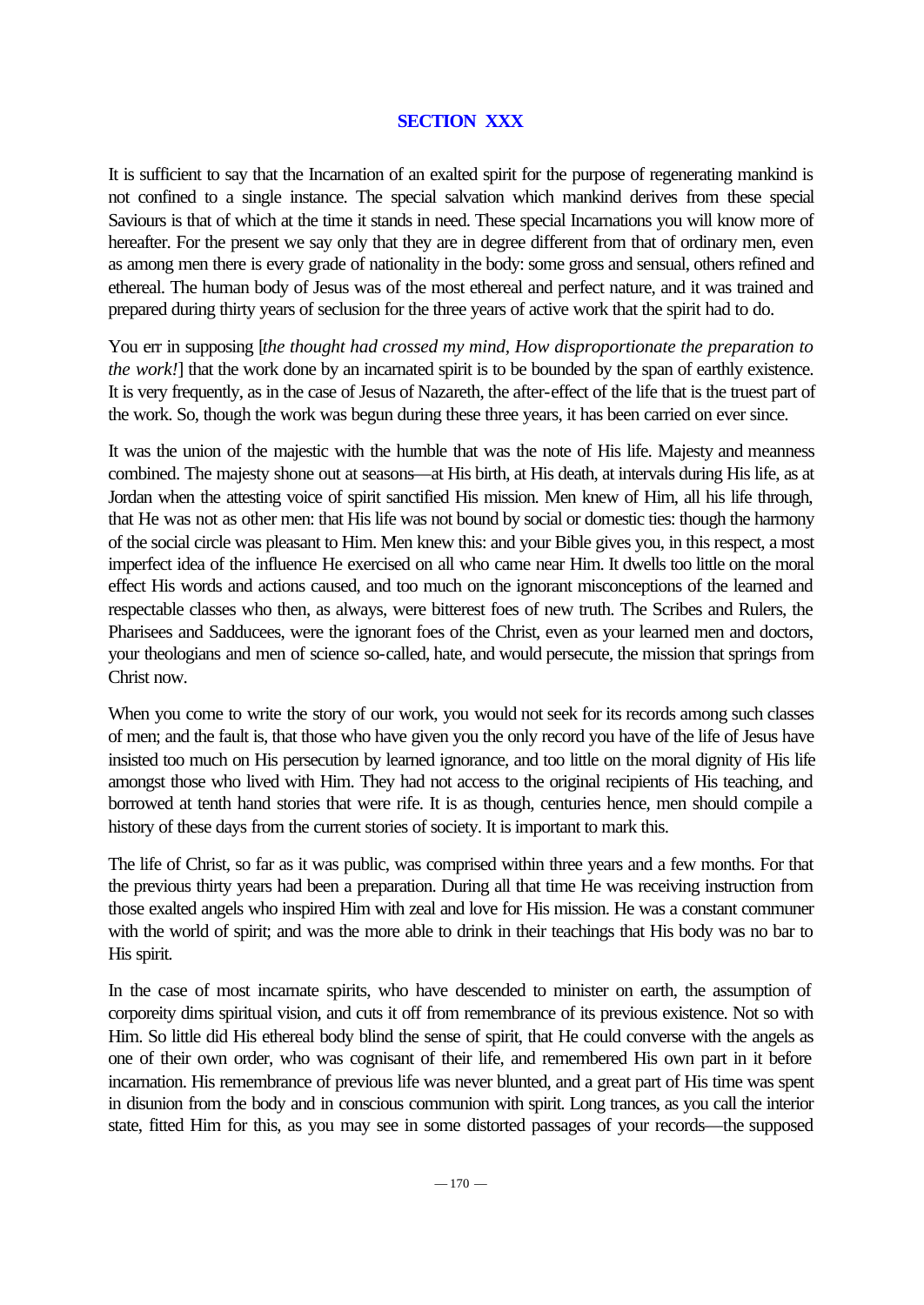Temptation, for instance, or that which speaks of His habit of meditating and praying alone on the mountain-top, or in the Garden Agony.

You may also detect by the light we now give you flashes of recollection of His state before incarnation, even, as He is recorded to have said, in the glory of the Father before the world began. There are many such.

His life, but little hampered by the body—which, indeed, was but a temporary envelope to His spirit, assumed only when it was necessary for the spirit to come in contact with material things,—was different in degree, though not in kind, from the ordinary life of man—purer, simpler, nobler, more loving, and more loved. Such a life could never be understood aright by those who were contemporary with it. It is of necessity that such lives should be misunderstood, misinterpreted, maligned, and mistaken. It is so in a degree with all that step out from the ranks, but especially with Him.

Prematurely was that Divine Life cut short by human ignorance and malignity. Little did men grasp the significance of the truth to which they carelessly give utterance when they say that Christ came into the world to die for it. He did so come: but in the sense of these enthusiasts, He came not. The drama of Calvary was of man's not God's devising. It was not the eternal purpose of God that Jesus should die when the work of the Christ was just commencing. That was man's work, foul, evil, accursed.

Christ came to die for and to save man in the same, though in a higher, sense that all regenerators of men have been their Saviours, and have yielded up bodily existence in devotion to an overmastering idea. In this sense He came to save and die for men: but in the sense that the scene on Calvary was foreordained to occur when man consummated his foul deed, He came not. And this is a mighty truth.

Had the full life of Jesus been completed on earth, what vast, what incalculable blessings would men have reaped? But they were not fitted, and they pushed aside the proffered blessings, having but just tasted them. They were not prepared. So with all great lives. Men take from them only that which they can grasp, and leave the rest for after-ages: or they push them impatiently aside, and will have none of them: and after-ages worship and revere a spirit incarned too soon. This too is a mighty truth.

It is not permitted us, nay, it is not in the counsels of the Supreme Himself, to force on man a truth for which he is not ripe. There must be, throughout God's universe, orderly progression and systematic development. So it is now. Were men fitted to receive the truths we tell of, the world would be blest with a revelation such as it has not had since last the angels shed on it the beams of Divine Truth. But it is not prepared: and only the few who have learned wisdom will receive now what future ages will drink in with gladness. In this sense the Christ life was a failure during His existence on earth, and a potent vivifying influence among men afterwards.

Guided by angel-influence, the Church, that bears His name, has gathered up the germs of truth that that life typified, though now, alas! long custom has familiarised men too much with the old ideas, and they have lost their chief power.

You know that the three branches of the Church of Christ are agreed in celebrating certain festivals in memory of events in the life of Jesus. They who, outside the Church, have refused to keep fast and festival are not wise. They cut themselves off from a portion of the truth. But the Christian Church keeps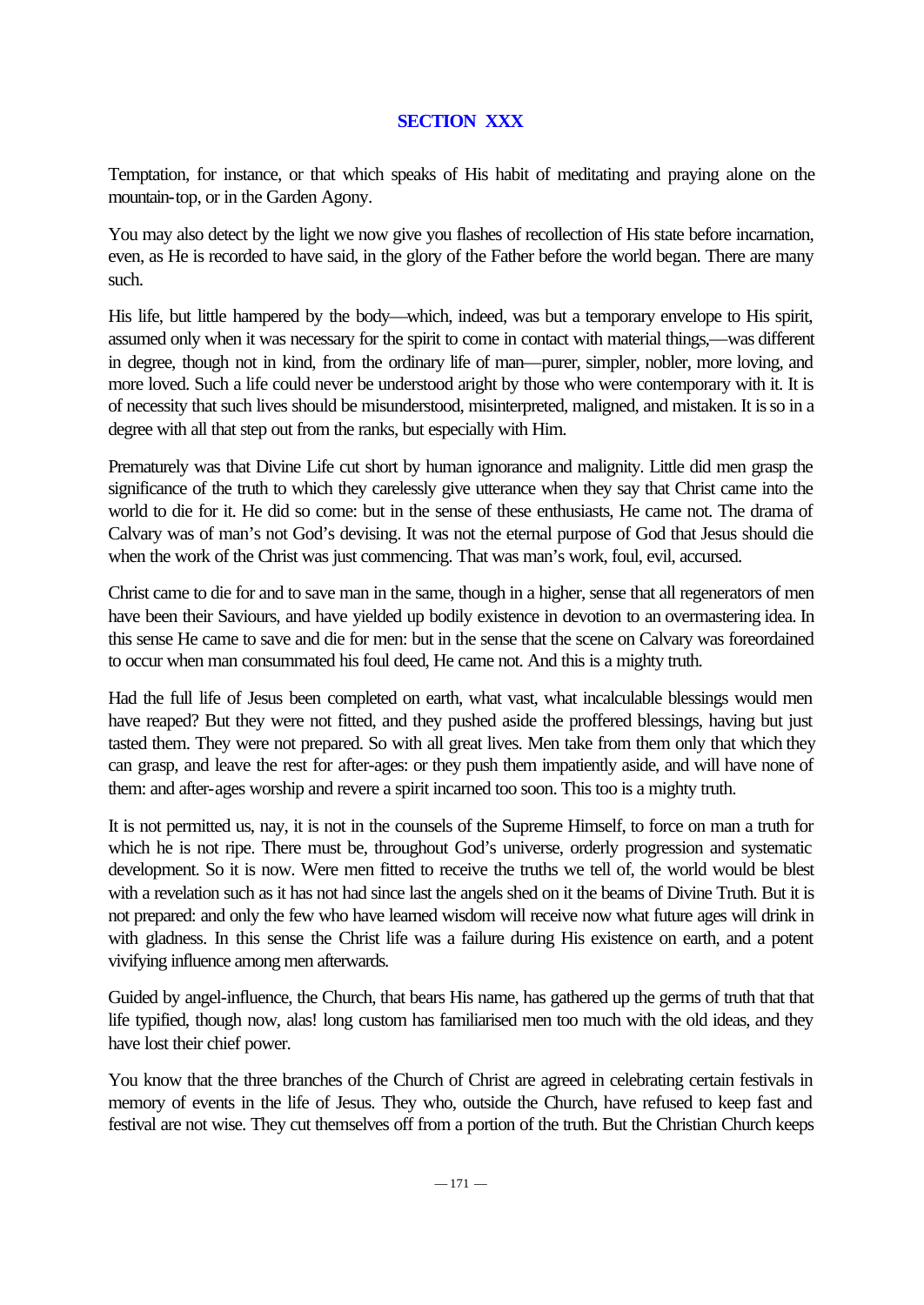in memory of its Head, Christmas, Epiphany, Lent, Easter, Ascension, and Whitsuntide. Those are the landmarks in the Christ life, and each represents an event in His life with a hidden spiritual significance.

The Christmas Festival of the Birth of the Spirit on the plane of Incarnation typifies Love and Self-denial. The exalted spirit tabernacles in flesh, abnegates Self, animated by Love. It is to us the Festival of Selfdenial.

The Epiphany, the Festival of the manifestation of this new light to the world, it is to us the Festival of Spiritual Enlightenment: the shining of the True Light that lighteth everyone that is born into the world: not the carrying of it to men, but the uplifting of the Light so that they who can see may come to it.

The Fast of Lent typifies to us the struggles of Truth with darkness. It is the Wrestling with the Adversaries. The recurring season shadows forth a constantly recurring struggle. It is the Fast of Conflict: of wrestling with evil: of the endeavour to overcome the world.

Good Friday typifies to us the consummation of the struggle, the end that awaits all such conflicts in your world—Death: but Death in Life. It is the Festival of Triumphant Self-sacrifice: the realisation and consummation of the Christ life. It is to us no Fast, but a Festival of Triumphant Love.

Easter, the Festival of the Resurrection, typifies to us the perfected life, the risen life, the glorified life. It is the Festival of Spirit, conquering and to conquer: of the risen life, enfranchised and set free.

Whitsuntide, which Christendom associates with the baptism of the Spirit, is to us a Festival of great import. It typifies the outpouring of a large measure of spiritual truth on those who have accepted the Christ life. It is the Festival which is the complement of Good Friday. As human ignorance slays the truth that it cannot receive: so, as a consequence, from the higher realm of spirit comes a blessing on those who have embraced what the world has crucified. It is the Festival of the outpoured Spirit, of increased grace, of richer truth.

Ascension, lastly, is the Festival of the completed life, of the return of the Spirit to its home, of the final sundering from matter. It is the end as Christmas was the beginning: not of life but of earth life: not the end of existence but of that span consecrated by love and self-denial to mankind. It is the Festival of the completed work.

These are the spiritual ideas which underlie the Festivals of your Church. It is not because she has not fully grasped their meaning that she has not done well to celebrate them. And as the spirit who has charge of us and of our work has broken down for you the wall of dogmatism and has shed light on the superstitions of the Church, so it is permitted to us to show you that beneath all lies enshrined the germ of truth: and when man's error is removed, God's truth is more plainly seen.

We have desired to complement the teaching you have received. As it was necessary to destroy, so is it to conserve. Even as He, the Lamb of God, the Saviour of men, rescued Divine Truth from Jewish ignorance and superstition, so do we rescue Divine Verities from the crushing weight of man's theology. As He, the great Healer of the nations, unloosed the struggling souls, and released them from the dominion of spiritual evil: so do we set free the spirit from the bonds of human dogma, and bid the enfranchised Truth to soar so that men may see it and know that it is of God.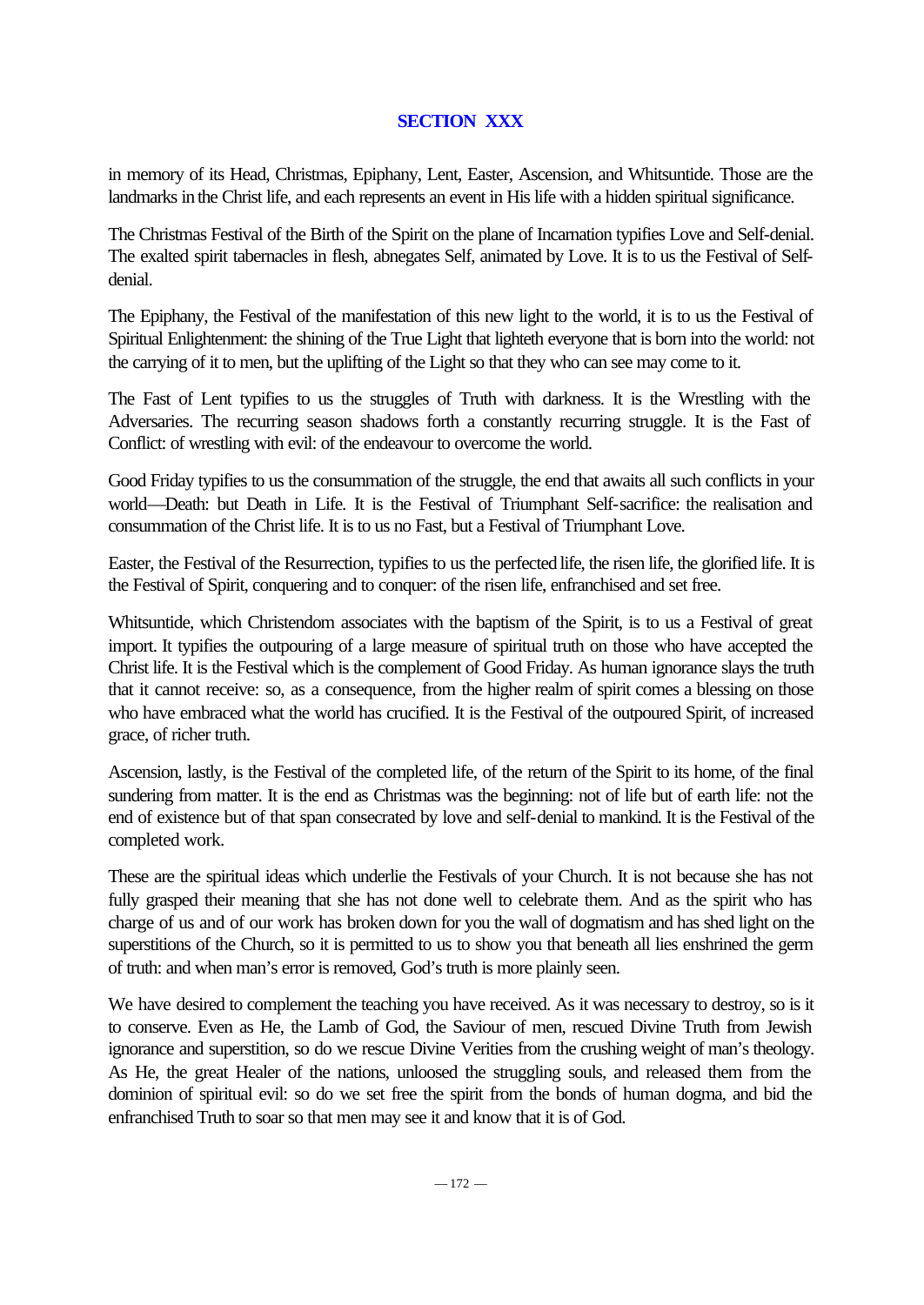Easter Day Teaching (1876)

# **CRUCIFIXION AND RESURRECTION—SELF -SACRIFICE AND REGENERATION**

*An Easter Message, 1876*

[I asked for further teaching on the subject of Death and Life, especially in the symbolic aspects in which they present themselves in Spirit.

In the question put by me, I alluded to the spiritual symbolism between the Death and Resurrection, and suggested that it typified death as the portal of life, and spiritual death as the road to spiritual regeneration.]

Refer to what we wrote for you on the last Festival of Easter. The symbolism to which you allude was then explained: viz. Resurrection *from* matter, not *of* matter. We explained the spiritual significance of the various Festivals which the Christian Church has always kept. Refer.

[I referred to the message which immediately precedes this; in the course of which the Church Festivals are symbolically explained: Christmas, self-denial; Epiphany, spiritual enlightenment; Lent, spiritual conflict; Good Friday, triumphant love; Easter, the risen life; Whitsuntide, the outpoured spirit; Ascension, the completed work.]

So it is. The whole course of the typical life of the Pattern Man is emblematic of the progressive development of the life begun on earth, completed in heaven (so to use your terms), born of self-denial, and culminating in spiritual ascension. In the Christ life, as in a story, man may read the tale of the progress of spirit from incarnation to enfranchisement. Thirty years and more of angelic preparation fitted the Christ for His mission: three short years sufficed to discharge so much of it as man could bear. So man's spirit in its development progresses through the course covered by the Festivals of the Christian Church, from the birth of self-denial to the festival of the completed life. Born in self-denial, progressing through self-sacrifice, developed by perpetual struggles with the adversaries (the antagonistic principles which must be conquered in daily life, in self, and in the foes), it dies at length to the external, and rises on its Easter morn from the grave of matter, and lives henceforth, baptized by the outpoured spirit of Pentecost, a new and risen life, till it ascends to the place prepared for it by the tendency of its earth life.

This is spirit's progress, and it may be said to be a process of regeneration, shortly typified by crucifixion and resurrection. The old man dies, the new man rises from his grave. The old man, with his lusts, is crucified; the new man is raised up to live a spiritual and holy life. It is regeneration of spirit that is the culmination of bodily life, and the process is crucifixion of self, a daily death, as Paul was wont to say. In the life of spiritual progress there should be no stagnation, no paralysis. It should be a growth and a daily adaptation of knowledge; a mortification of the earthly and sensual, and a corresponding development of the spiritual and heavenly. In other words, it is a growth in grace and in knowledge of the Christ; the purest type of human life presented to your imitation. It is a clearing away of the material, and a development of the spiritual—a purging as by fire, the fire of a consuming zeal; of a lifelong struggle with self, and all that self includes; of an ever-widening grasp of Divine truth.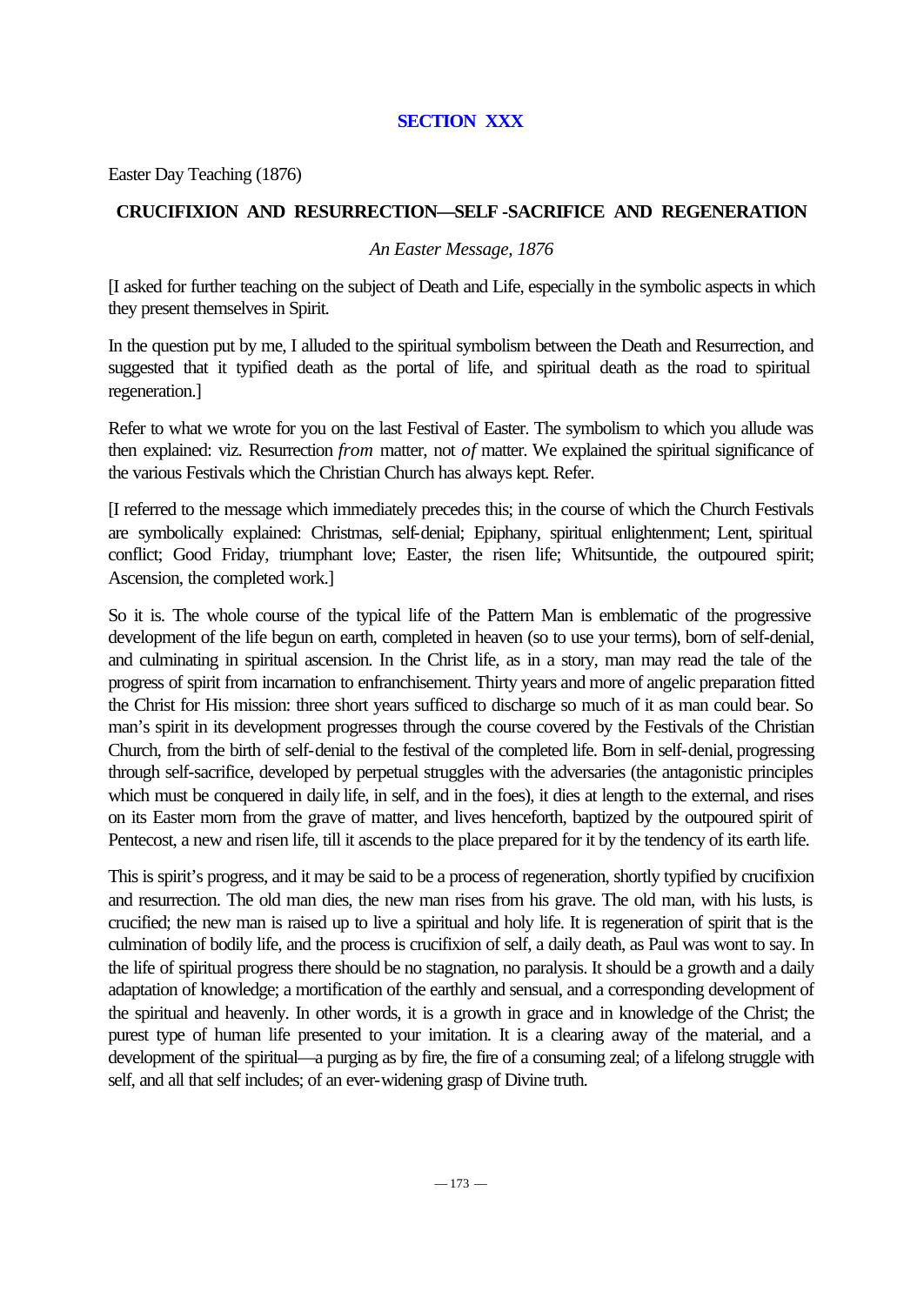By no other means can spirit be purified. The furnace is one of self-sacrifice: the process the same for all. Only in some souls, wherein the Divine flame burns more brightly, the process is rapid and concentrated; while in duller natures the fires smoulder, and vast cycles of purgation are required. Blessed are they who can crush out the earthly, and welcome the fiery trial which shall purge away the dross. To such, progress is rapid and purification sure.

#### *Yes; the struggle is severe, and one hardly knows what to fight against.*

Begin within. The ancients were wise in their description of the enemies. A spirit has three foes—itself; the external world around it; and the spiritual foes that beset the upward path. These are described as the World, the Flesh, and the Devil.

Begin with self—the Flesh. Conquer it, so that you are no longer slave to appetite, to passion, to ambition: so that self can be abnegated, and the spirit can come forth from its hermit-cell, and live and breathe and act in the free scope of the universal brotherhood. This is the first step. Self must be crucified, and from the grave where it lies buried will rise the enfranchised spirit untrammelled, free from material clogs.

This done, the soul will have no difficulty in despising the things which are seen, and in aspiring to the eternal verities. It will have learned that truth is to be found in them alone; and, seeing this, it will maintain a deathless struggle with all external and material forms, as being only adumbrations of the true, too often deceptive and unsatisfying. Matter will be regarded as the husk to be stripped off before the kernel of truth can be got at. Matter will be the deceptive, fleeting phantasm behind which is veiled the truth on which none but the purged eye may gaze. Such a soul, so taught, will not need to be told to avoid the external in all things, and to penetrate through the husk to the truth that lies below. It will have learned that the surface-meanings of things are for the babes in spiritual knowledge, and that beneath an obvious fact lurks a spirit symbolic truth. Such a soul will see the correspondence of matter and spirit, and will recognise in the external only the rude signs by which is conveyed to the child so much of spiritual truth as its finite mind can grasp. To it, in veriest truth, *to die has been gain.* The life that it leads is a life of the spirit; for flesh has been conquered, and the world has ceased to charm.

But in proportion as the spiritual perceptions are quickened, so do the spiritual foes come into more prominent view. The adversaries, who are the sworn enemies of spiritual progress and enlightenment, will beset the aspirant's path, and remain for him a ceaseless cause of conflict throughout his career of probation. By degrees they will be vanquished by the faithful soul that presses on, but conflict with them will never wholly cease during the probation-life, for it is the means whereby the higher faculties are developed, and the steps by which entrance is won to the higher spheres of bliss.

This, briefly, is the life of the progressive spirit—self-sacrifice, whereby self is crucified; self-denial, whereby the world is vanquished; and spiritual conflict, whereby the adversaries are beaten back. In it is no stagnation; even no rest; no finality. *It is a daily death, out of which springs the risen life.* It is a constant fight, out of which is won perpetual progress. It is the quenchless struggle of the light that is within to shine out more and more into the radiance of the perfect day. And thus only it is that what you call heaven is won.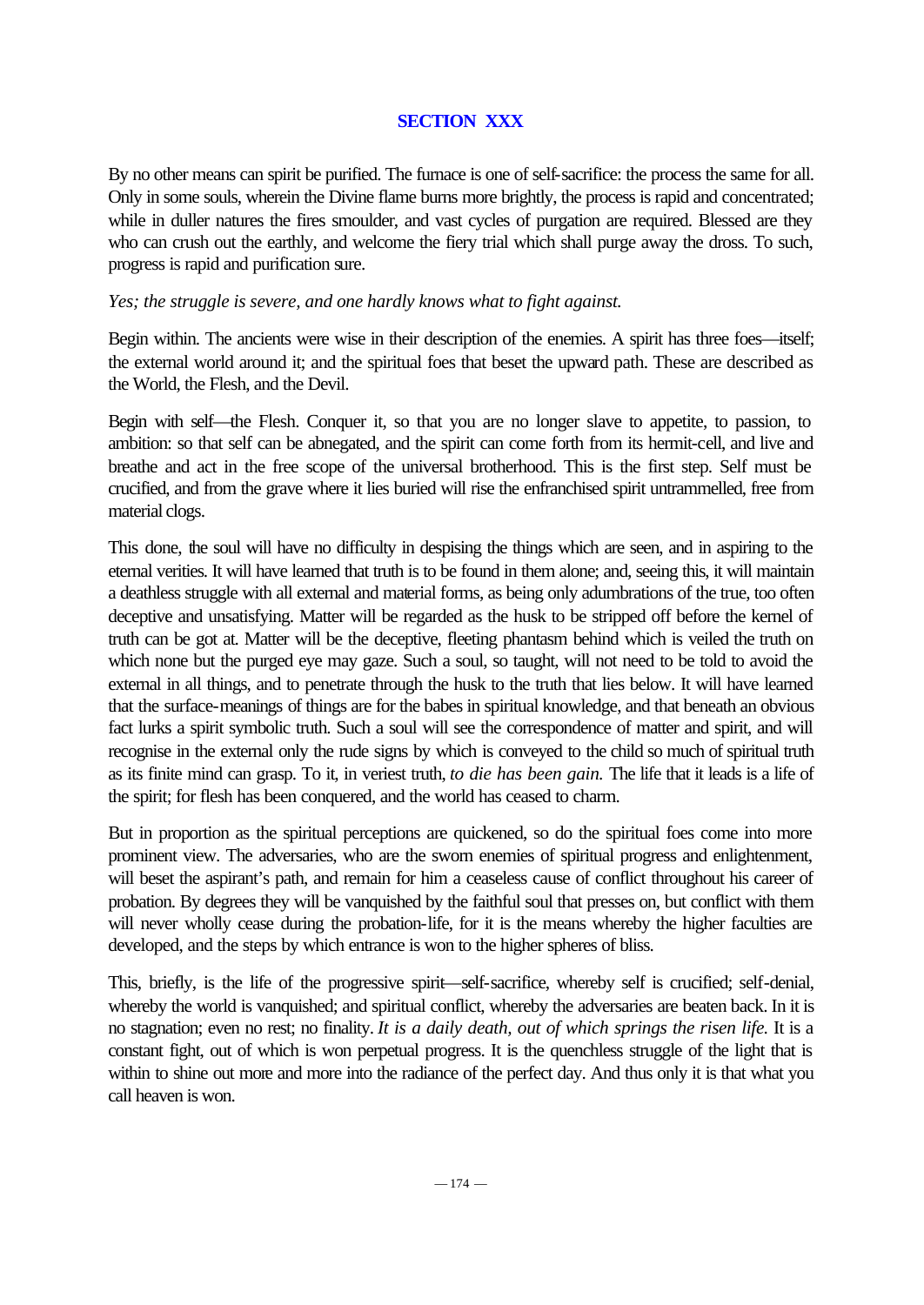Sic itur ad astra*. That is very much the central idea of Christianity, and also of Buddhism, as well as of the Occultists. Christ's sayings teem with the notion which animated His own life. The great difficulty is to carry out such an abstract system into operation in the world.*

Therein is the struggle, as He Himself said, to be *in* the world, but not *of* the world. The high ideal is well-nigh impossible for those who have upon them the care of daily toil. Hence it is that we have striven to withdraw you, so far as we can, from the objective side of spirit-intercourse, foreseeing that it would be hurtful to you. You must strive to rise above the material, and to leave it behind. Such intercourse is fitted only for those who can be secluded from the cares of daily life.

*I said long ago that I believed mediumship, if carried out, to be incompatible with daily work in the world. The very development of sensitiveness, which grows so rapidly, is quite enough to unfit the medium for rude contact with the world: or, at any rate, to encourage in him moods, and draw round him influences, which make him unfit for work.*

To a great extent it is so: and, therefore, we have withdrawn the more material side of mediumship from you, and that should develop the spiritual, in which no such danger lurks. At any rate, you may trust us to do what is wise. The danger is when they who guide are unfit for the work. It is then that risk becomes serious. Be content; your course is clear. Only remember that now is the hour and power of darkness. Be patient.

+IMPERATOR**.**

[Easter Day, 1877.]

Easter Day Teaching (1877)

May the blessing of the Supreme and All-good be on you! We have somewhat to say to you, as our habit is at this season, of resurrection and renewal of life.

We will leave the plain symbolism of the Christian festival, of which we have before discoursed. We have told you of conflict followed by victory. You have learned how the life of the Man of Christ Jesus was a symbolic representation of the progress of spirit. It may be well that we remind you here of this symbolism.

Descending from His spiritual life in the spheres of bliss, the Anointed One came to your earth to fulfil His Divine mission. Veiling in human form the radiance of His pure spirit, He took a body in the manger of Bethlehem, and became man, with all the imperfections and frailties of humanity, subject to the sorrows, the temptations, the discipline through which alone progress is gained.

In this read a type of the descent of spirit into matter as its sole means of progress. Spirit, existent in the ages past having won for itself the requisite development, descends to incarnation, so that by conflict and by discipline it may be purified and made fit for the progress it cannot otherwise gain.

Born thus into the sphere of humanity, the Anointed One became subject at once to persecution and assault from a Prince of the world. The powers of the sphere into which He came were arrayed against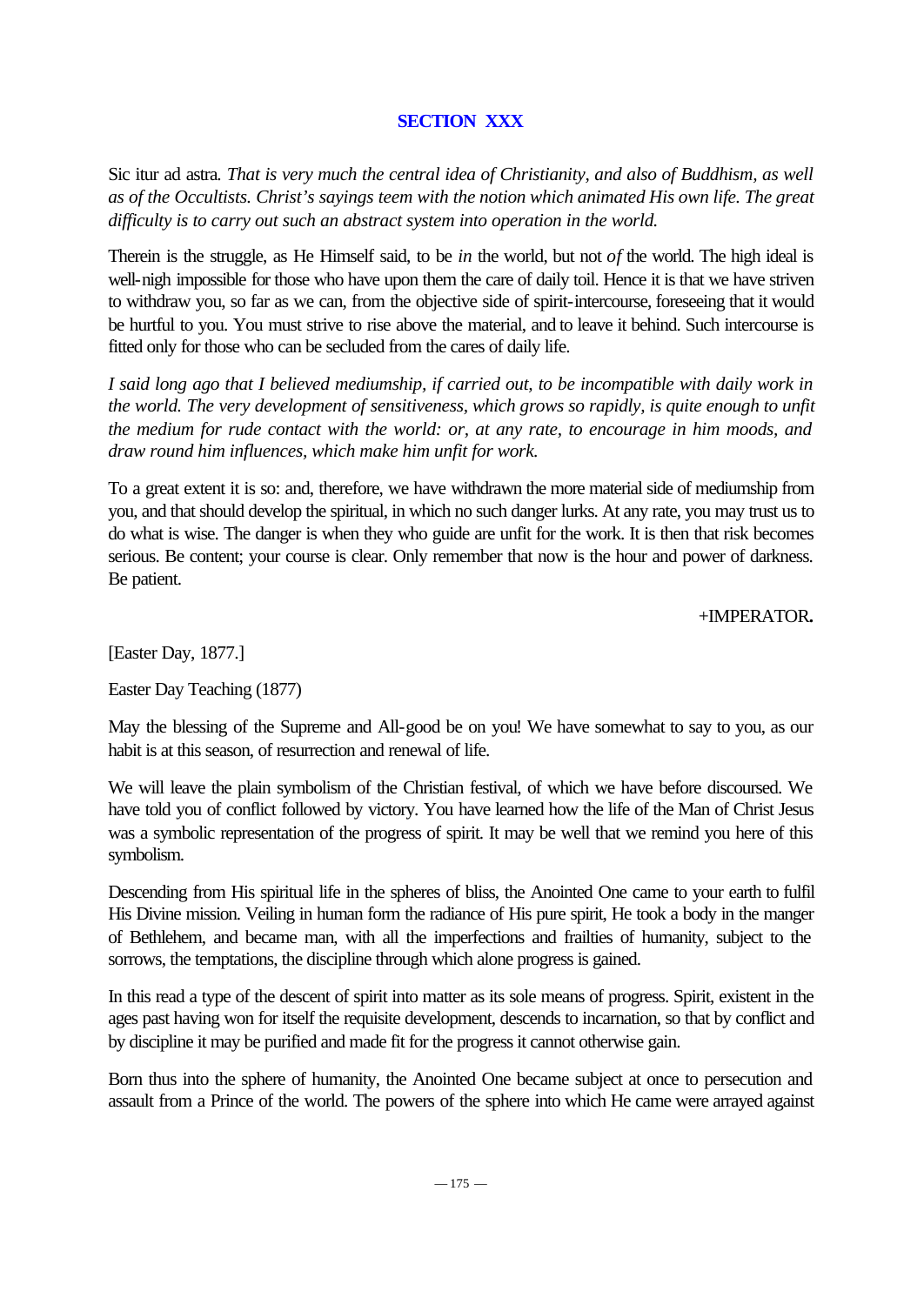Him, and sought to try and prove Him. The word went forth to slay the Anointed One because His royal claims were thought to be in conflict with the pretensions of the earthly monarch.

A type this of the conflict that besets the incarnate spirit from the moment of its entrance into the sphere of earth.

At the threshold of every new sphere of development stand, as we have told you, the guardians from whom the benefits to be gained by entering it are won only after wrestling and agony [*i.e. as afterwards explained, conflict*]. These blessings are not to be gathered idly and dreamily, without risk and strenuous labour. Were it so, the benefit would cease to be. It is in the conflict that the blessing lies, in overcoming the foes, in victory after the battle is over. Lay it to your account that this is so, and that for the incarnate spirit there is always a persecutor who seeks to slay.

Threatened by these enemies, the young child was withdrawn to Egypt, where He was safe, and where from a full storehouse He gathered in a rich store of knowledge. Egypt had been, since earliest days, the receptacle of mystic knowledge, and there was derived much of that mystic knowledge that the Anointed One displayed in after years.

You will not need to seek far for the significance of this type. Where shall the spirit, beset and threatened by the foes that throng around it, find its sanctuary at once and its armoury more surely than in the mystic lore stored up for it by those who have preceded it in trial, and have left for it records of their experience? In the Egypt of esoteric lore is that armoury whence the militant spirit may find power to overcome, thoroughly furnished and equipped for the conflict, instructed and edified by what it has learned. For, be it known to you, the withdrawal to Egypt has a double significance. It is not only a retreat to a place of safety, but a sojourning in a school of instruction. The spirit that seeks to withdraw into the esoteric sphere of instruction, so as to be edified there, draws from the edification its spiritual weapons of conflict, the while it rests and refreshes itself in an atmosphere of comparative peace. Meditation, edification, growth to the full stature of the warrior—even as the Anointed One grew from puny childhood to the vigour of youth, and was edified in mind by the knowledge He acquired in proportion as His body increased in strength. He increased, as it is said, in wisdom and stature.

This closes a typical epoch in the symbolic life of the Anointed One. The seed-time closes with the commencement of the public life. The spirit that has nerved itself for the life of progress and for development during the time of incarnation beyond what is sought by the mass of its fellows is permitted to pass through a process of preparation, during which it receives so much of truth as it can assimilate, prior to the second period, as we may call it, of its life on earth. You do not need to be told that it is an essential condition of spiritual progress that selfishness in all its forms be crushed out, that no gift be kept for private and isolated use, but that in all things the precept be obeyed, Freely ye have received, freely give.

So that which has been given must be shared with those who seek to partake of it. The truth, in its exoteric form at least, must be proffered to the world; while the inner and diviner secrets must be cherished and kept pure, so that the soul may refresh itself in the intervals of conflict, as the Anointed One retired to the solitudes of the mountain-top, that He might commune with Himself in lonely meditation, and be refreshed by association with those who were not of earth. For Him no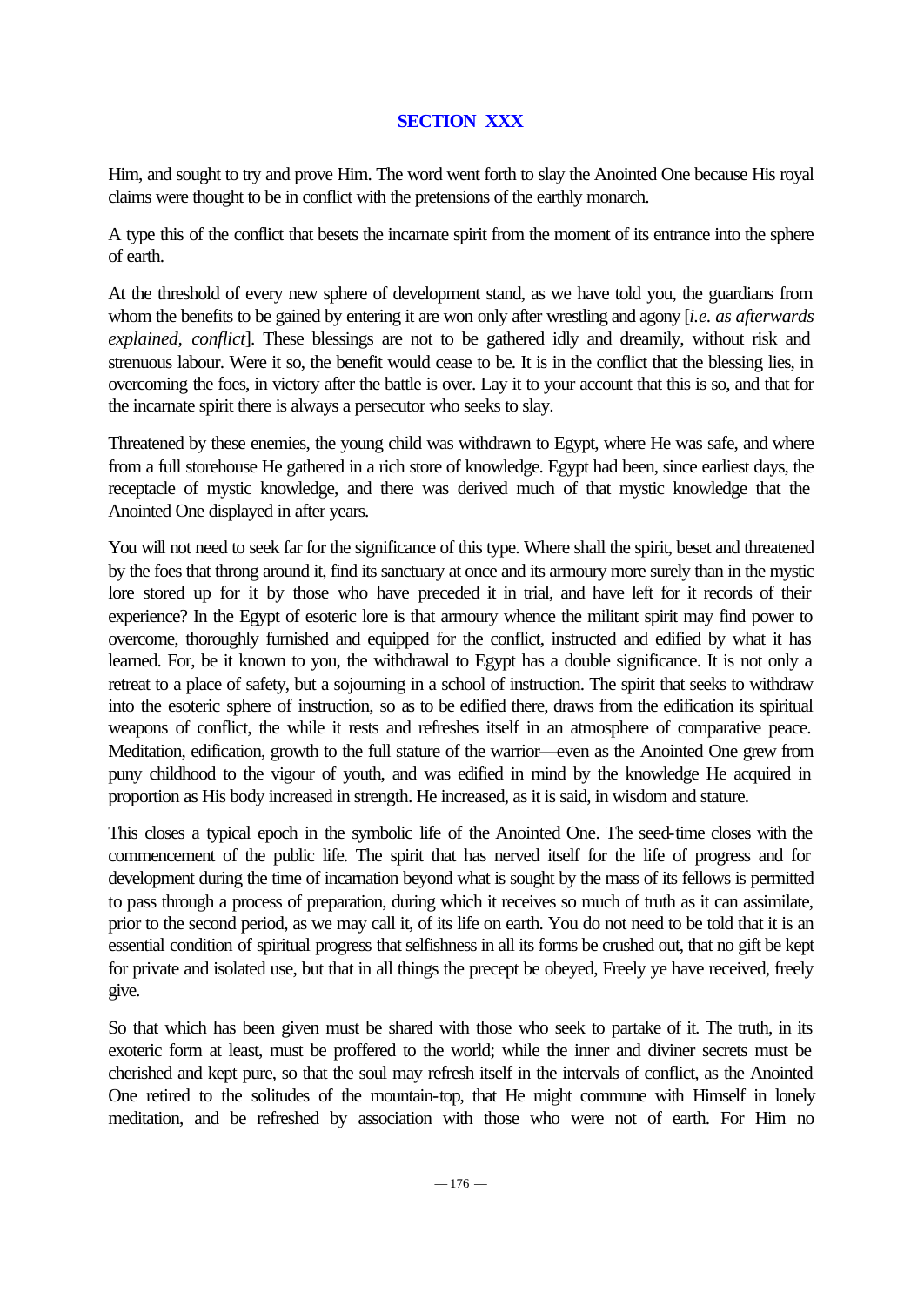companionship then. His spirit soared too high, His associates were too exalted for the gaze even of His nearest friends, save one, who on many occasions was privileged to see the glories that surrounded the chosen Messenger of the Most High in His moments of chiefest exaltation.

[This was afterwards explained as referring to Saint John, who, on many occasions not specifically named, enjoyed a near view of the glory of his Master.]

Blessed in this respect are they who can journey with a kindred soul, and derive mutual support and joy from an earthly as well as a heavenly communion. The esoteric truth loses no bloom by such handling. The lamp shed no less light, and that light no less pure, because another eye beholds it, if only the eye be single and the sympathy sincere and perfect. But it is rare that two can walk thus, even if they be agreed, and there must always be, for those who aspire, the mountain-top of silent reverence and prayer, to which they resort alone, knowing that for each there is the peculiar path which it is necessary for his feet to tread.

The life of instruction, complemented by the life of aspiration, prepares for the public life of ministration.

When the Anointed One came forth from the seclusion of His preparatory training, instructed in the wisdom of Egypt, and nurtured in silent meditation, clothed in purity, animated by charity, instinct with zeal, He went forth to His people to preach the gospel He had learned. There glowed within Him a holy boldness for the truth, but He was no iconoclast. Not to destroy, but to fulfil, was His aim. Not to lay desolate and to waste, but to plough, and to till, and to sow the seed, so that the crop might spring up, and the desert and the waste place might blossom and be glad. The materials ready at hand were used, the dross was purged away, and the lifeless ceremony, touched by the magic of His word of truth, was transmuted into the symbolism of a living verity. The dry bones lived, the spirit returned to the corpse, the dead arose and stood upon their feet.

In all this, be it observed by the faithful watcher, there was no rude severance, no harsh closing of an epoch, no gulf between the present and the past. All was transition and gradual awakening, just as it is in Nature now. There is no rude severance between the death and the resurrection of the year. You hardly know what power has rolled away the stone from the sepulchre in which the year lay buried. One day all is cold, lifeless, cheerless, and you mourn over the glories that seem to be past and gone for ever, replaced by abiding gloom. But, by-and-by, the change comes, not by might, nor by power, as man sees, but by the potent spirit. The sun shines forth, and his rays unlock the prison-house in which the dead year has lain, and buds begin to peep, and flowers to lift their heads shyly and half in fear, and the emerald carpet grows beneath your feet, and the mantle of tender green is spread around, and behold! The dry bones live. The season of resurrection has burst upon you, or rather has grown upon you silently, a development of the dead past. It is Nature's yearly parable of regeneration.

Read the lesson in the life of the Anointed One. When He came forth to teach His people wisdom, the whole of the spiritual life of the Jewish nation was cold and bare as the leafless tree in winter. The sap had ceased, it seemed, to flow. The branches were bare and gaunt, devoid of their seemly covering of leaves. The weary traveller should look in vain for fruit, or seek a stray flower to gladden his eyes. The death-plague was on all. He came, the Anointed Messenger of God, the chosen Messiah, on His missionary labours, the Sun of Righteousness and Truth—the Son who was also the Sun, for there was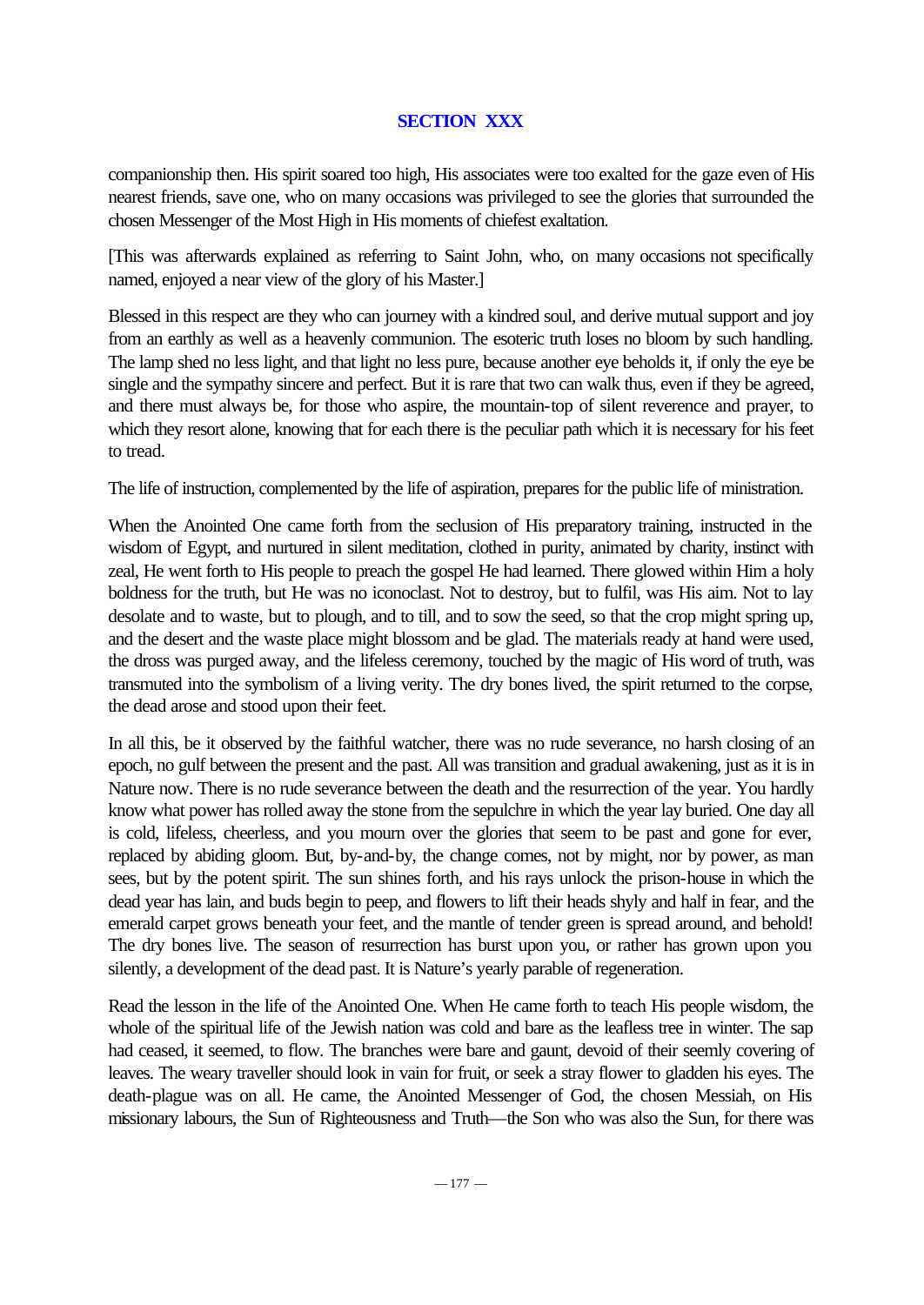no difference there—shed His beams of enlightenment and warmth on those dead, dry, naked branches, and see the change! Empty formalism glowed again with spiritual truth, cold precepts were vivified again into exuberant life. What had been said by them of old time gained a new and extended significance. Social life was elevated, reformed, ennobled. Religion was raised to a pitch of spirituality it had never reached before. In place of selfishness there was taught charity; in place of formalism, spirituality; in place of ostentatious ritual, silent, secret prayer; in place of open parade of religion—the seeking to be seen of men—the seclusion of the secret chamber, the lonely communing between self and God. In a word, vulgar, empty, proud, unreal externalism was abolished and replaced by the meek, spiritual, aspiring life of the soul, the truest exemplification of which was not in the market-place, but in the silent chamber; not in the Pharisee, but in the Publican; not in the eyes of men, but before the searching scrutiny of the Supreme.

The parable of Nature and of the Pattern Life runs through the life of spirit too. Duly prepared, educated, edified with such knowledge as it has been able to acquire it, the spirit that has passed its probation goes forth on its journey in the new life. The dead past of formalism, of externalism, it transmuted by the touch of spirit, and a new life opens. The veriest physical fact gains a new significance as the spiritual meaning that underlies it becomes plainer to the purged eye of faith. The bare boughs are clothed with the living green: the dry bones of externalism that lay apparently dead arise under the quickening touch of spirit, and live a new life. It is not that the old is abolished; it is that it is transmuted. It is not that the duties of life are neglected: rather are they discharged with a quickened zeal and a more loving care. It is not that the weary round of toil is shortened: it is that its lengthened path is cheered and dignified by the spiritual significance of even the meanest act.

Those dry and sapless forms of devotion that seemed so cold and dead that the soul has often cried in despair, "O Lord! can these dry bones live?" are found to be touched with life, and warmth, and reality, as the resurrection spirit quickens them. The old forms that have served their purpose are regenerated into a life more suited to the new conditions. They live again with more than the old vitality, with a loveliness more spiritual than that of the past. They have renewed their youth, and it is seen by the spiritually-enlightened that no atom of truth can perish, but is renewed and re-combined as there is need of it in the laboratory of the Master.

And so the spirit shares in the general resurrection that surrounds it. It renews its life, soars to higher planes of knowledge, to teach to others the Divine methods of enlightenment, development, and growth. Not as man sees does it see: not as man acts does it act. Beneath the most unpromising exterior it sees Divine possibilities. The veriest cumberer it would not cut down, save in so far as pruning may facilitate growth, and the lopping off of dead wood may allow the young and living branches to find place. Side by side with this public work is the unceasing esoteric life of growth in spirit, a life of aspiration and development, of communing with the spirit of truth, of rising more and more above the material and the earthly, to the measure of the stature of the fulness of the Anointed One.

Silent spiritual growth is the source of public spiritual teaching.

The closing scenes of the earth life of the Anointed One carry their symbolic meaning too. It is the lot of a teacher who combats the prejudices of an age to incur the enmity, the scorn, the persecution, that is the world's requital for unwelcome truth. You, who regard these records of the Pattern Life as matter of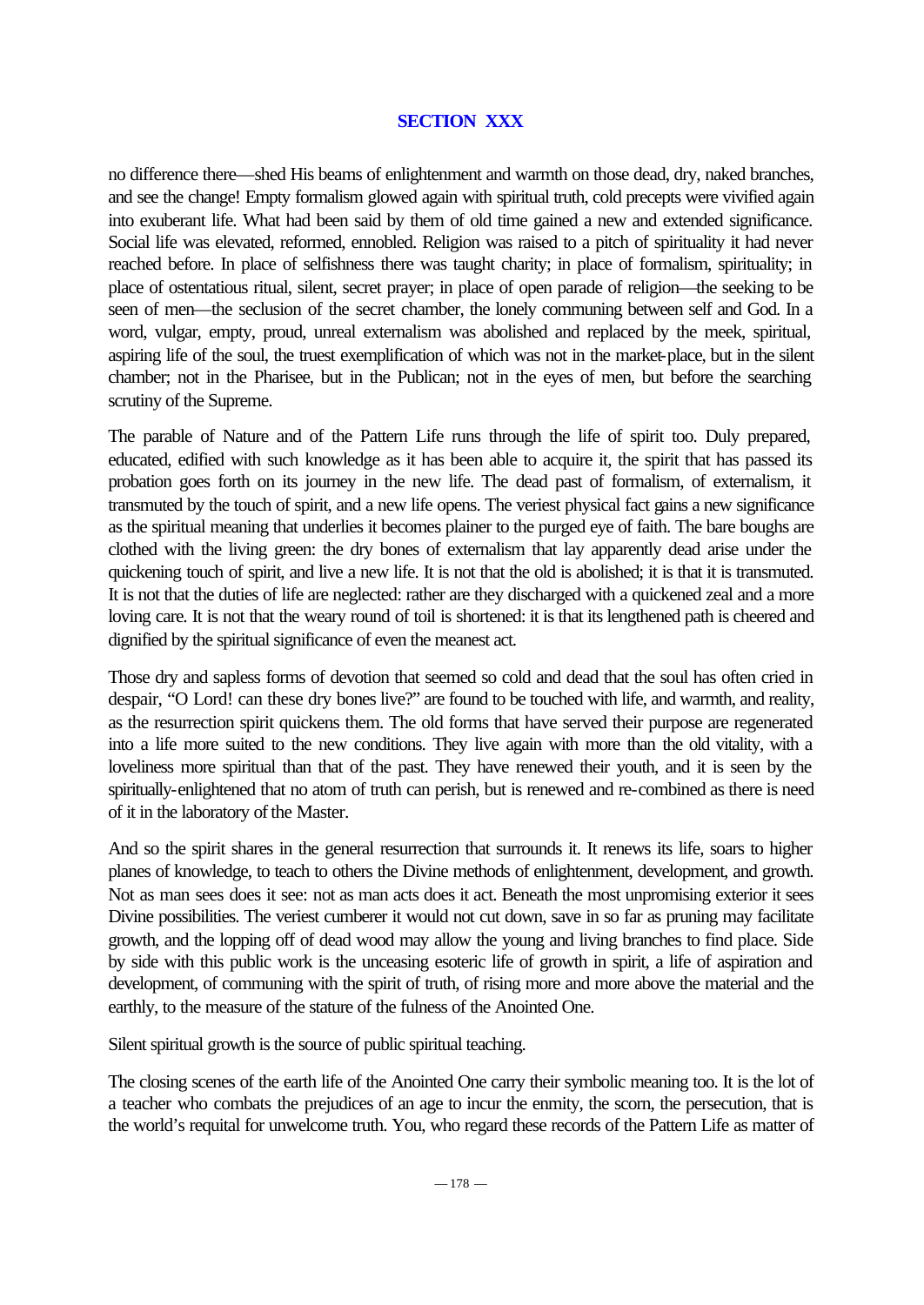history, can see now how impossible it was that teaching such as His should meet with other fate than it did. That prosperous shams should have been laid bare without those who made gain by them being arrayed against the daring innovator—that pompous and pretentious Pharisaism should have been denounced in terms more vigorous than were bestowed on the Magdalene and the Publican without setting the Pharisee in outraged wrath against his accuser—that the national religion, with its cheap ceremonialism, and its easy path for those who could pave it with gold, should be reformed, and the path made easier for Publicans and harlots than for Scribes and Pharisees, without bringing down the wrath of those in place and power on the despised Nazarene, who dared to lay His impious hand on God's own ark—this you can see to be impossible.

He was too pure and good to escape envy, too uncompromising and earnest not to provoke jealousy. His doctrines were too searching to be popular; His life precepts too spiritual to suit an age of luxury and ease. And so the age that could not receive the advanced truth crucified Him who taught it. The age of hollowness and impurity revenged itself on the pure and holy Son of Truth by hanging Him on the tree of shame between the representatives of crime.

So it was. So in many cases it is still in intent, if not in deed. There have been reformers who have meted out to an age, over which a wave of Divine enthusiasm has just passed, that aspect of truth which commends itself to them, and so have found acceptance for their message, and have won honour and renown in its preaching. There have been others, too, who have had more of the world's wisdom and discretion, and so have been of higher service. But these are rare. To most, as to the Anointed One, death comes with contumely and open shame as the reward of truth. Death to the teacher, but resurrection and new life to His teaching. It is not till the instrument is lost sight of that the value of the message is realised. We need not draw out the parable at length.

Hanging on the cross, the friends of the Christ were few indeed—a few women whose readier instincts and affections were true and firm in the hour of deepest darkness; and two of those who should have been nearest at hand, Joseph and Nicodemus, the two, be it known, who had made least open profession, and had even seemed most cowardly. All the rest were fled. The Teacher of new truth, the preacher of a new dispensation, where was He? Dead. And where was His gospel? Dead, too, to all appearance. None rememberd, none heeded it or Him. But men judge hastily. None knew who rolled that stone from the tomb's mouth, save that it was done by that might of Spirit wherewith ever and anon your world is regenerated, and death turned into new life. An angel did it; and the same power that opened that tomb and stirred its occupant whom men thought dead and buried out of sight availed to vivify His message, and to nurture it through evil and good report, until it dominated the nations, and became in its age a mighty engine of spiritual truth.

Turn now to the individual soul. Its lot is much the same. Whether its message of what to it is Divine truth is one that makes its impress on the age or not: whether, if it do, it be received as the needful word in season, or as the impertinence of a meddling innovator, it will, almost surely, have to make its way through conflict to acceptance. Such is the Divine method of sifting. And in proportion to the severity of that conflict will be the vigour with which it will be found to have taken hold of men. The roots will be all the deeper and firmer fixed in proportion as the ground above has been trampled down by contending feet. Whether the life of conflict end as did the life we contemplate, or whether feebler zeal or larger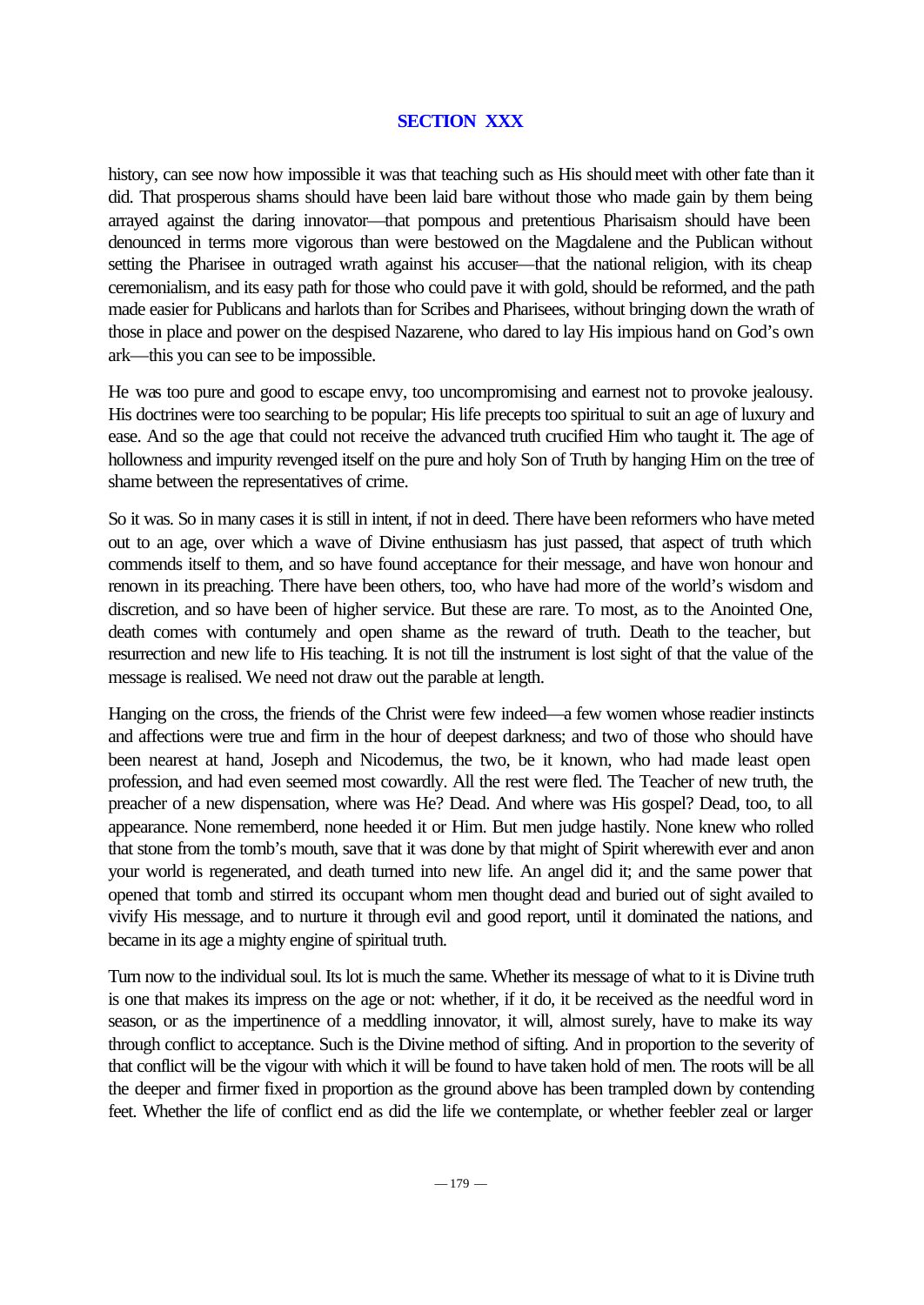discretion preserve the teacher from the same fate, matters little. The word of truth must pass through the conflict to final victory, even as the soul in its solicitude and isolation must contend with tempters and with foes till it becomes perfect through suffering, and wins the crown by the cross.

The life of the Christ during such time as He remained on earth after His resurrection was symbolic of the change that passes on the risen life of spirit. *In* the world, but not *of* it: moving in it as a visitor who conforms to but does not belong to it. He was animated by that most potent law of spirit which you may trace in all the ways of spirit-influence—the law of love. Whenever He appeared, whatever He did, this was the motive. The records left to you, both meagre and erroneous as they are, are yet sufficiently full to show this. He fulfilled the law of love, and then ascended to His own proper sphere: no longer seen, but felt: no longer a personal presence, but an effluence and influence of grace.

So the souls who voluntarily linger around your earth are those whose motive-spring is love, or they whose mission is animated by the same master principle. Personal affection or universal love are the motives that draw the higher spirits down to you. And when the duty is discharged they too will ascend to the common Father and the Universal God.

Be of good hope! You are too apt to fancy that truth is dead. When the cold dark days of winter are with you, you are chilled. You forget the spring that has dawned on many a winter past. You forget that death leads to resurrection, and on to regenerated life—life in a wider sphere, with extended usefulness, with nobler aims, with truer purpose. You forget that death must precede such life—that what you call death, so far as it can affect Divine Truth, is but the dying of the grain of seed which is the condition of abundant increase. Death in life is the spiritual motto. Death culminating in a higher life. Victory in the grave, and through death. In dealing with spiritual truth do not forget this.

In times of brightness and calm you may fear. When the air is stagnant and the heat scorching, when the moisture is dried up, and the fierce sun beats down with untempered splendour, the tender plant may wither and fade. And so in days of ease and smoothness, when all goes swimmingly, when all men seem to speak well of the Word of Truth, you may with good reason fear lest it fade, and its outlines be blurred, and its tone assimilated to the conventional fashion of the world. You may settle with yourselves that if all accept unquestioned the truth presented to them, then that phase of truth needs changing, and some stronger form is requisite. But when it is born in conflict, be of good cheer, for by such birth-pangs man-children are brought forth, whose vigour and energy shall suffice to resist attack, and to carry on the Divine standard to a further vantage-ground.

It was in some such sort that the life of the Anointed One began and ran its course to the final consummation. It is a parable for all time.

+IMPERATOR**.**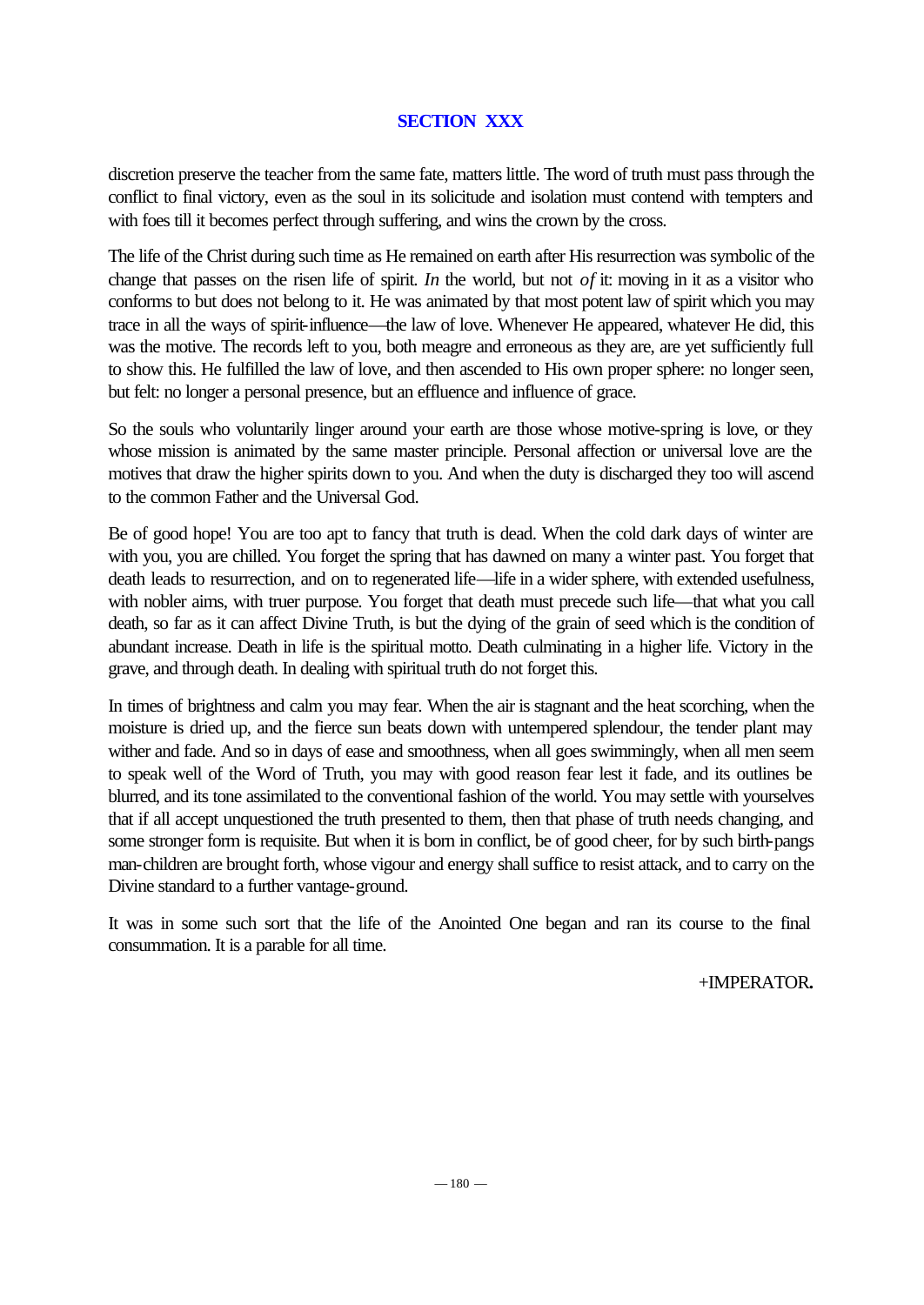### LIFE AND DEATH: PROGRESS AND RETROGRESSION

[April 28, 1876.—The following message relates to a case in which the personal identity of the communicating spirit was established by very strong evidence. Among many such this seems to me to stand out prominently, and, making all allowance for willingness and ability to deceive, I find it impossible to understand how so coherent and complete a series of proofs can be explained away by any theory of personation or self-deception. The messages relate to the death, under melancholy circumstances, of a friend whom I had known intimately all his life. A sitting at Mr Hudson's had resulted in his image appearing on the photographic plate, and I have since seen and known the presence of the spirit about me continually. When the photograph was taken I was entranced, and the name of the spirit was given to me, another spirit at the same time describing the position in which the figure had placed itself. The development of the plate showed this description to be correct, and I have no difficulty in recognising a bad image or *simulacrum* of my friend who had been specially brought before my mind before going to Hudson's. There was another and more striking point connected with this matter which I cannot print: it must suffice that I state that identity, both of external form and of mental characteristics, is distinctly made out to my mind.

The first message I received respecting this photograph related to the method of its production. It was said that a spirit who just then was very active about me had directed Hudson's invisible operators. The shroud-like drapery which characterises all Hudson's pictures was described as an expedient for saving time and power: the head being fully formed, the rest "sketched in," as one might say. There were a number of these spiritual operators who did the mere mechanical work of partial materialisation as they had learned to do it. Hence there is a family likeness in all the pictures produced by a particular photographer.

The whole manifestation was described as being contrary to the wish of IMPERATOR, who "did not wish that I should be brought again within the physical phase of manifestation." "It was only when we found that we could not prevent that we aided."

The spirit had been in my company: there had been special reasons for his being attracted that day, and so it was easier to produce his image than that of any other spirit: though I went with two friends in the hope of securing some evidence for them and not for myself.

This being so, he was taken in hand by M., who directed Hudson's spirit-people to mould a representation of his face and to sketch drapery, the *simulacrum* was made of spirit-substance, actually posed, and photographed.

### After this IMPERATOR said:—]

We would speak with you of your friend. But first, we wish to explain that we prevented, so far as we could, any return to physical manifestations to you. We did not wish the medial power to recur to that phase. Hence we have prevented you from being placed in circumstances where it would be likely to be encouraged. We have explained before that we do not wish you to remain on the physical plane, and have therefore discontinued our meetings. Nor did we wish that your friend should become attached to you. His spiritual state is low, and it would have been well that you had not attracted him. Since you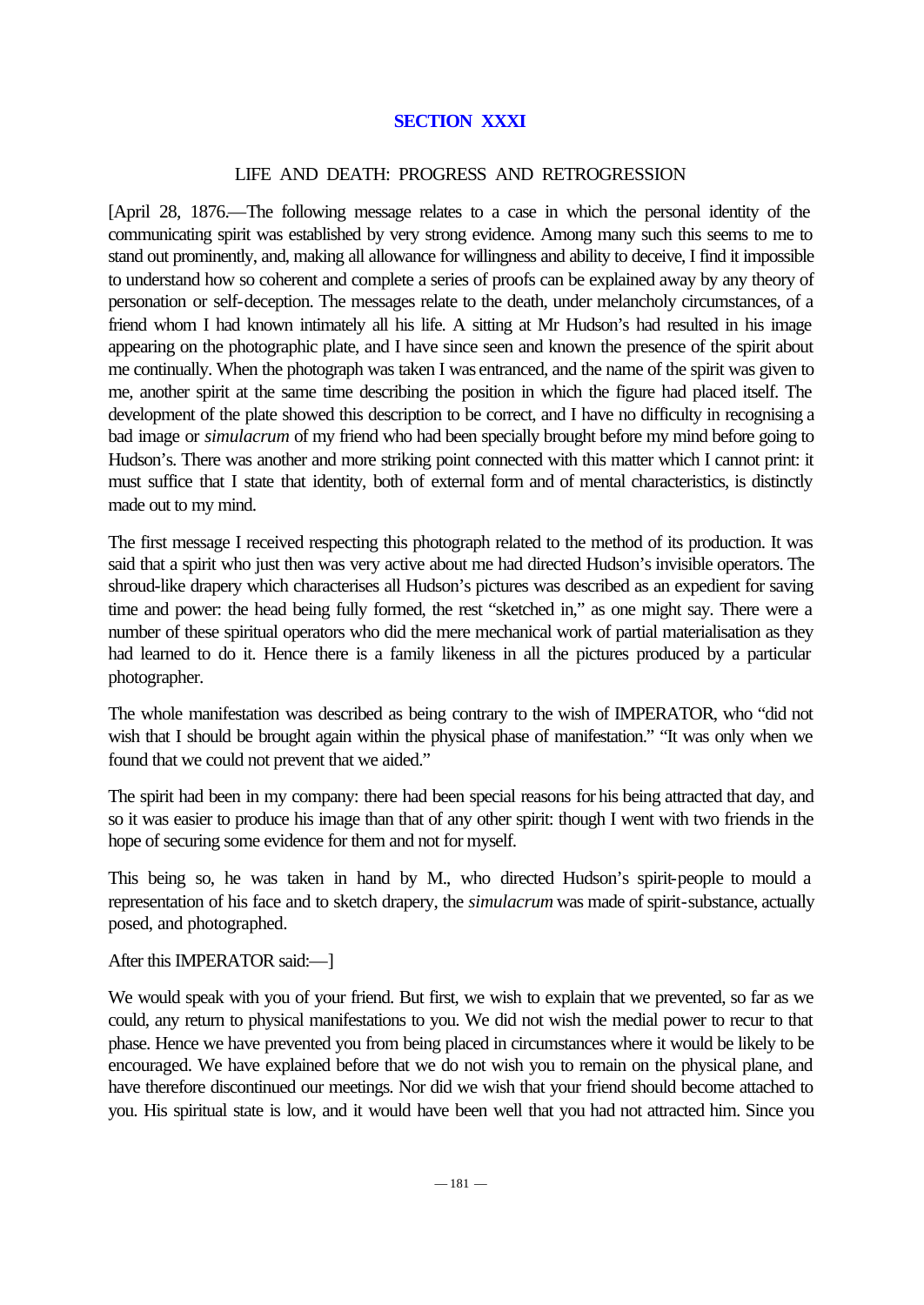have done so, you must now help him to progress. M. has rightly told you that you had entered into his sphere from association and conversation with——, and from your thoughts being directed towards him strongly. That is the law of attraction of spirit to spirit. You know this?

### *Yes; but it does not always act, or rather its results are seldom manifest to us. Is he unhappy?*

How should he be blest? He lifted sacrilegious hands against the shrine in which the All-wise had placed his spirit for its progress and development. He wasted opportunities, and destroyed, so far as he was able, the temple in which dwelt the Divine spark, which was his portion. He sent forth his spirit alone and friendless into a strange world where no place was yet prepared for it. He impiously flew in the face of the Great Father. How should he be blest? Impious, disobedient, wilful in his death, heedless, idle, selfish in his life, and yet more selfish in bringing pain and sorrow on his earthly friends by his untimely death, how should he find rest? The wasted life cries out for vengeance. The fostered self-hood dominates him still, and makes him ill at ease. Selfish in his life, selfish in his earthly end, he is selfish still. Miserable, blind, and undeveloped, there is no rest for such as he till repentance has had its place, and remorse leads to regeneration. He is outcast.

## *What hope of progress?*

Yes; there is hope. Already there stirs within him the consciousness of sin. He sees dimly through the spiritual gloom how foolish and how wicked was his life. He begins to wake to some faint knowledge of his desolation, and to strive for light. Hence he remains near you. You must help him though at your own cost.

#### *Willingly; but how?*

By prayer first. By fostering the dawnings of the higher life. By allowing the unhappy spirit to breathe the higher atmosphere of work. His spirit knows not what that pure and bracing atmosphere is. You must teach him, though his presence be unpleasant to you. You have summoned him, and he comes obedient to your call. You must bear with him now. You cannot undo what you have done in spite of us and of our wishes. Your consolation must be that you will be engaged in a work that is blessed.

## *It is not fair to say I summoned him; but I will do anything. He was mad and not accountable.*

He was and is accountable, and he begins to know it. The seeds of his final sin wherewith he has cursed himself were sown in a life of idle uselessness. He fostered and encouraged morbid self-introspection. He brooded over self, not for the purpose of progress and development, not to eradicate faults and foster virtues, but in selfish exclusiveness. He was enwrapped in a cloud of distorted selfishness. This bred in him disease, and in the end he fell a prey to tempters in the spirit, who fastened on him and drove him to his ruin. He exposed himself a prey to those who are always ready to seduce to ruin, and so far he was mad, as you say; but the mad act was the result of his own acts. And now he throws the same influence around those whom he wounded in his death. A curse to himself, be becomes a curse to those he loves.

*Horrible! That seems to me the very bitterness of retribution. I can understand how an idle, selfish life breeds spiritual disease. Selfishness seems to me to be the root of sin.*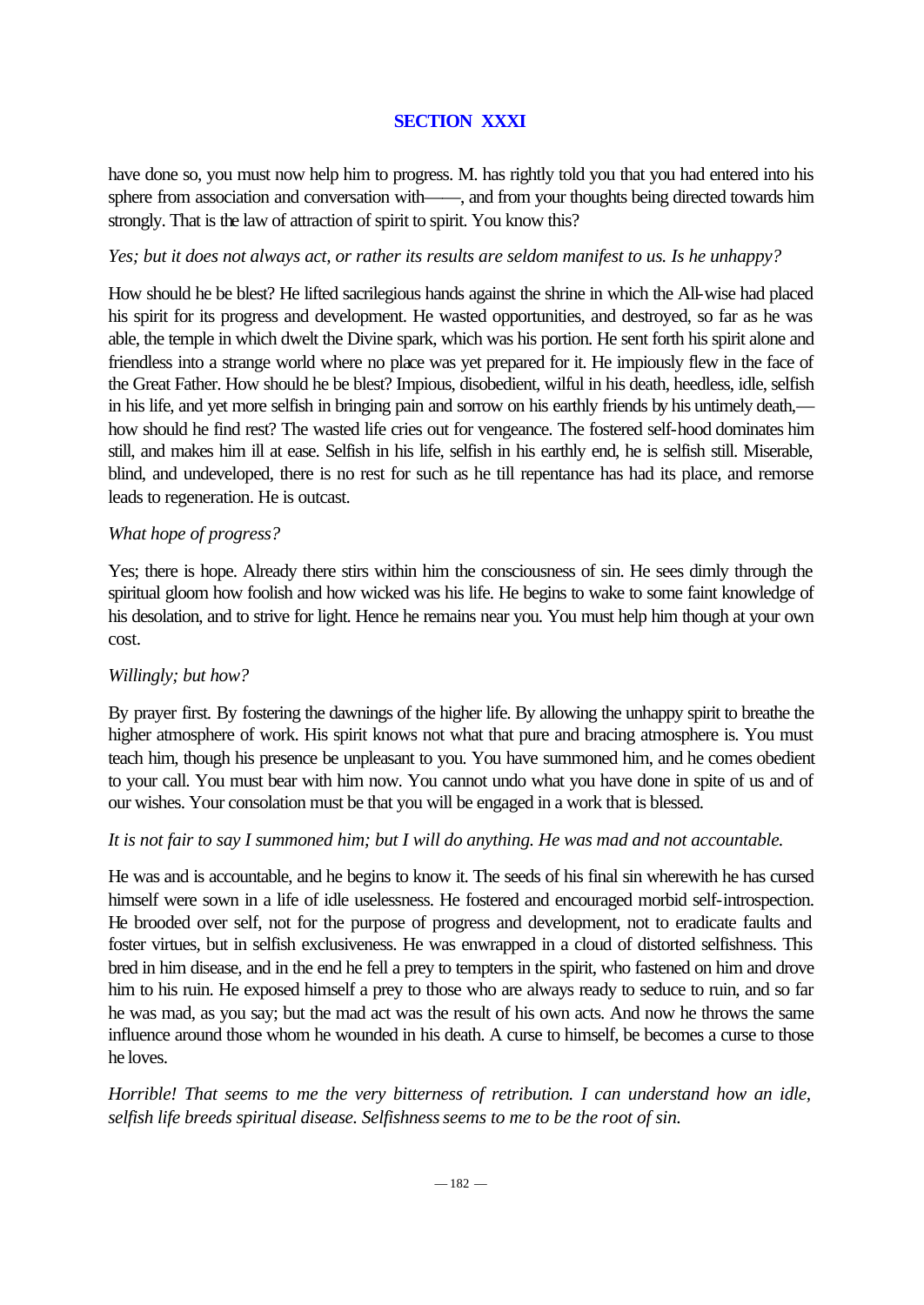It is the plague-spot of the spirit, that which wrecks more souls that you dream of. It is the very paralysis of the soul. And when to it is added this, moreover, that the selfishness is passive, it becomes more fatal. There is a selfishness which is far less baleful in its poison, and which finds it counteracting power in activity, and which even becomes the spring of actions which have in them a form of good. There is a selfishness which causes a spirit to do well that it may have the good report of its fellows: and there is a selfishness which is content to do good so it be not vexed or troubled, which will yield to any influence, so it may escape anxiety. These are faults which hold the spirit back from progress; but they are not the baleful plague which ate into this spirit's life, and drove it to despair and death. That was the meaner selfishness which stirred him not to any deeds or to action of any kind. It was idle and useless, no less than self-pleasing; nay, it was not even self-pleasing, for the whole life was blurred and blotted with morbid scrutiny of self, till its very lineaments were eaten out. This selfishness was cruel alike to himself and to his friends. There are grades of sin, and his was deep. Listen while the story is recounted for your instruction. But rest awhile, and we will remove the disturbing influence from your mind.

[I was a good deal disturbed: but I fell into a deep trance-like sleep, during which I had a soothing vision and from it I awoke refreshed.]

It is not necessary to go through in detail the story of that wasted life. Its spirit was eaten out with cruel selfishness, and its end was destruction of self-consciousness. Mad he was, as you estimate madness. None lifts the hand of the suicide against himself save when the disordered mind has lost its power of judgment. The balance is destroyed, and the spirit has fallen a prey to the tempters which surround it.

But your estimates of sin are rude. The state was self-induced. The spirit delivered itself over to the foes, and wrought its own ruin. This was not one of the cases where hereditary conditions of disease unfitted a spirit for judgment and right action. The suicide was the outcome of the selfish idler. It was an access of temptation that withdrew the power of reason, and caused the crime. In others the temptation might have taken other forms; but whether it led to destruction of self, or to ruin or hurt of others, to whatever gratification of self it tended, the root is the same.

That spirit which neglects to use its powers, which acts not, but morbidly dwells on fancied ills or sufferings, assuredly breeds in itself disease. The law of existence is work—for God, for brethen, for self; not for one alone, but for all. Transgress that law, and evil must ensue. The stagnant life becomes corrupt, and acts as a corrupter of others. It is vicious and noisome; hurtful to the community, in that it defrauds it of its due from one of its members, and sets up a plague spot of infection which becomes a fertile centre of mischief. It matters not what course the evil takes, its source is still the same. In this case the evil eventuated in personal harm, and in the wrecking of a wasted life. It has ended in sorrow and shame to the injury of all who were associated with him.

When the cord of earth-life was severed, the spirit found itself in darkness and distress. For long it was unable to sever itself from the body. It hovered round it even after the grave had closed over the shrine which it had violated. It was unconscious, without power of movement, weak, wounded, and distressed. It found no rest, no welcome in the world to which it had come unbidden. Darkness surrounded it, and through the gloom dimly flitted the forms of congenial spirits who had made shipwreck of themselves, and were in unrestful isolation. These drew near, and their atmostphere added vague discomfort to the half-conscious spirit.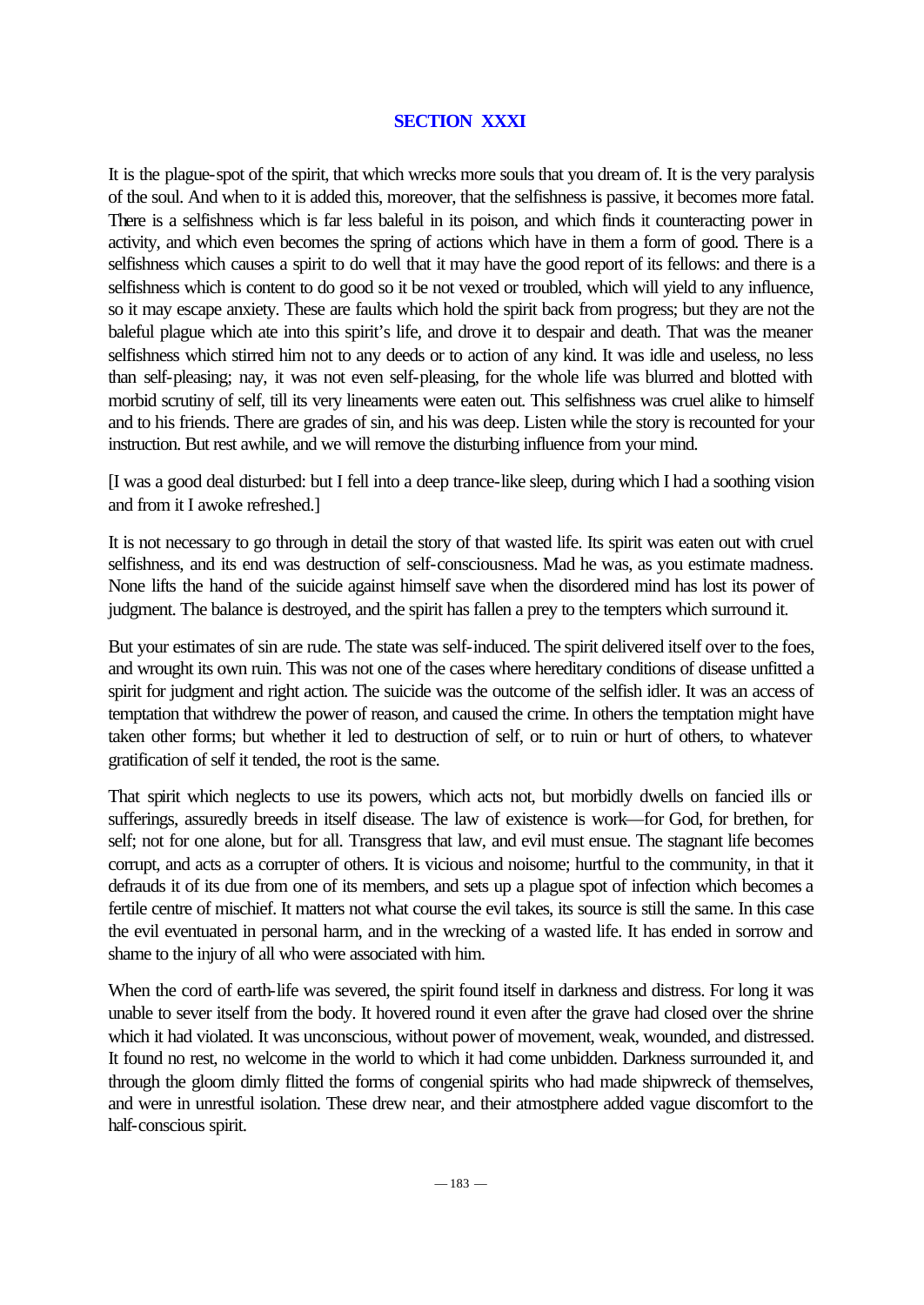It was not till the first shudder of awakening conscience attracted the ministering spirits that anything could be done to palliate the misery, not yet half felt or acknowledged, or to minister healing to the soul. When it stirred amid the darkness, the ministers drew near and strove to quicken the seared conscience and to awaken remorse. In seeming cruelty they strove to bring home a knowledge of its state, and to paint before it a picture of its sin. Only through the portal of remorse could it enter into rest; and so the conscience must be quickened at the cost of pain.

For long their efforts availed little; but by degrees they succeeded in awakening some measure of consciousness of sin, and the spirit began to grope blindly for some means of escape from a state which had become loathsome to it. Frequent relapses dragged it back. The tempters were all around it, and no effort of theirs was spared to mete out to the spirit the full measure of its lawful penalty. They know it not; they do but gratify their debased instincts, but they are the avenging ministers of doom.

The hope for the spirit is that it may be nerved to occupy itself with some beneficent work, and so to work out its own salvation. To this end it must journey on through remorse and uncongenial labour: for by no other means can it be purified. Selfishness must be eradicated by self-sacrifice. Idleness must be rooted out by laborious toils. The spirit must be purified by suffering. This is the only upward path of progress; a path that its past has made it difficult, nearly impossible, for it to tread. Reiterated efforts must secure each onward step, and frequent slips and backslidings will try endurance to the utmost. Step by step the way must be won in sorrow, remorse, and shame, with faintings and cries of the despairing soul; won, too, against temptation all around, against the suggestions of the foe who will not fail to goad the aspiring soul; won as through a baptism of fire. Such is the penalty; such the road to the heaven that can be won in no other way.

Such help as the ministers can give will not be withholden. It is their glorious mission to help on the aspiring, and to cheer the fainting soul. But, though they may comfort, they cannot save one pang, nor palliate by one jot the penalty of transgression. No vicarious store of merit can avail; no friend may bear the burden, or lift it from the weary back. It must be borne by the soul that sinned, though helps and aids be given to strengthen and support the failing energies.

This is the inevitable penalty of a wasted life. It may be that the half-quenched spark may be quickened again, and be fanned into a flame strong enough to light the spirit onward. It may be that the spirit may wander in gloom and desolation, deaf to the voice of the ministers, and groaning in lonely unrest, nerveless for the struggle, till the sin through cycles of purgatorial suffering, has eaten out its virulence. It may be that the time consumed in such purgation may seem to you an eternity; or the soul may wake and stir before its condition has become fixed; and so by an effort of despairing energy may struggle up to light, and may welcome the suffering that leads to purification, and may have strength not all sapped to cast off the habits of earth, and wake to newness of life.

It may be; but such cases are rare. Characters are not so easily changed; nor does the fire of purification work so rapidly. Too frequently he that died selfish or filthy is selfish or filthy still, and the present proves only a perpetuation of the past. Pray for strength to minister to him who has in him the first faint dawnings of progression. Pray that his darkness may be enlightened, and his unrest soothed by the angelic ministrations. Such prayers are the most potent medicine for his disease.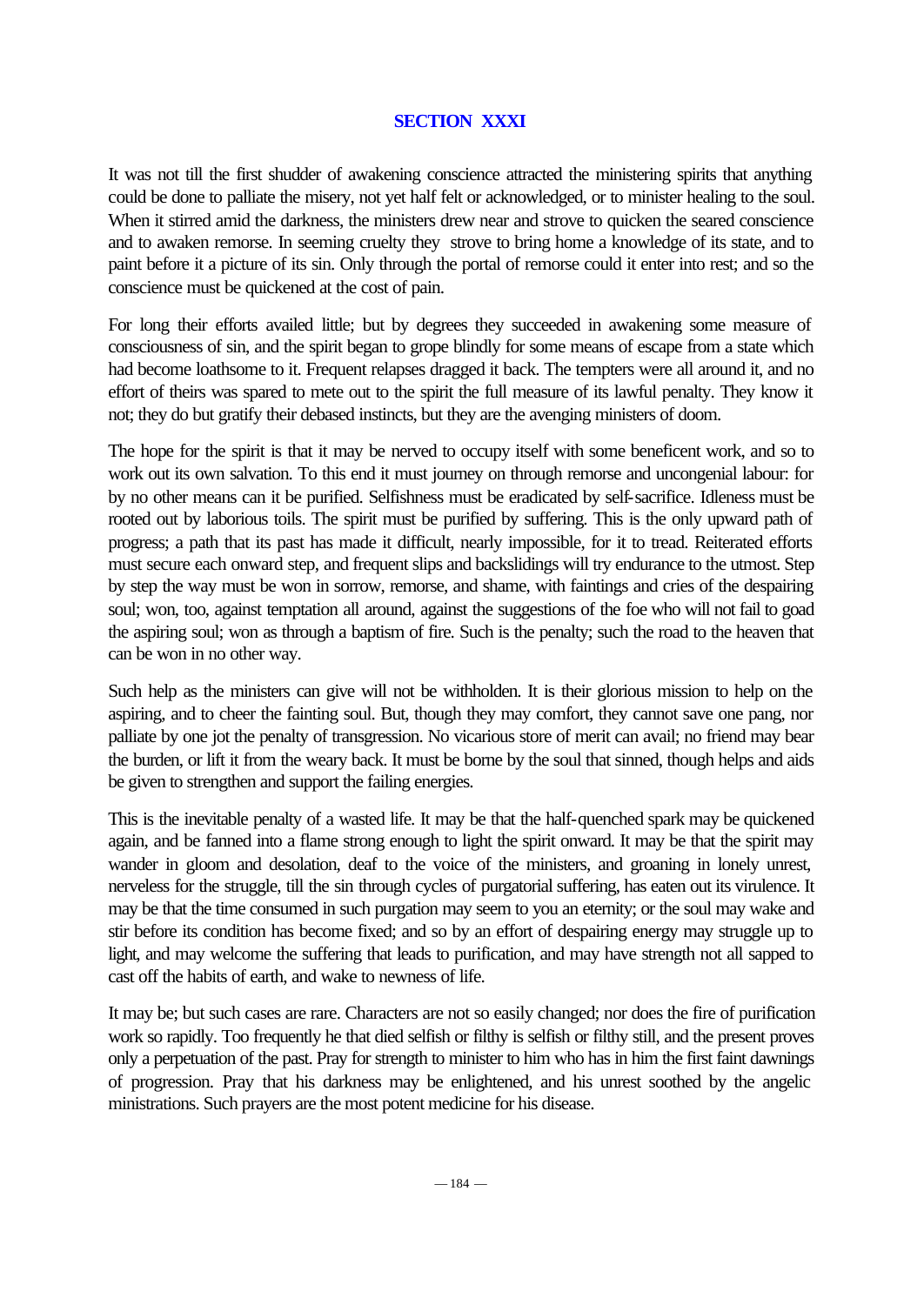[On reading over what had been written, I suggested that the picture was one to strike dismay into a man, however much he strove to progress. I said the ideal was too high for earth.]

Nay! We have not painted the picture in all its details; nor have we overdrawn or overcoloured it in any way. We are not able to bring home to you the full horror of the desolation and misery of such a wasted life. No words that we can write would express the full measure of the woe felt by a soul that has awakened to remorse after a life such as this of which we speak. For the rest, we are not responsible for any ideal. We put forward none, save that which exists in the eternal and unalterable sequence of events. Selfishness and sin bring misery and remorse before they can be purged away. It is not we who laid down that law, but the Eternal and All-wise. We have but pointed out to you again the operation of a law the working of which you may see all around you. We desired to point out what men are apt to forget, that though there be no formal judgment such as has been imagined, at a far-distant day, in presence of an assembled universe, when the Recording Angel shall produce the Books of Doom, and the Christ shall sit in judgment, and shall condemn the sinner to an everlasting hell; though there be none of this, yet that every act is registered, every thought recorded, every habit known as a factor in the future character. We would show you that the judgment of condemnation need no paraphernalia of assize, but is conducted in the silent recesses of the soul itself. No judge is there but the voice of Spirit communing with itself, and reading its own doom. No books but the records of conscience; no hell but the flame of remorse that shall eat into the soul and purge it as by fire.

And this, not in a far-off future when the arisen myriads of humanity shall all have been gathered up, but instant on death, quick as consciousness awakes, sure as the soul stirs in the new life. This too, not subject to a faint perhaps, in a dim and hazy light seen far off down the vista of the future, but sure and certain, instant and inevitable. We would teach you this. For it has been said of us that our Gospel removes the terror from religion, by which motive alone the most of men may be governed and restrained, and substitutes for it a faith which teaches salvation for all, whatever their deeds may be, whatever creed they may profess. We do not teach any such insensate creed. You know it; but you need to have repeated again and again the truth on which we have beein insisting: *Man makes his own future, stamps his own character, suffers for his own sins, and must work out his own salvation.*

We did but dwell on this side because the story of that wasted life invited by its example. We have dwelt often enough on the lighter side of grace and beauty and angelic ministration. You need not to be told of the abounding mercy and love of the Supreme, nor of the tender watchful care which is ceaselessly exercised by those who minister between Him and you. It is well sometimes to show the dark side of loneliness and desolation, and temptation by the foes.

The ideal was not high: and if it were, high ideals serve only to brace the aspiring soul: they are too high for those only who have no ambition to ascend: not for those whose lives have not been eaten out by selfishness and sin, whose energies are yet strong, and will grow stronger by the exercise of them. Be assured, good friend, that the grand truth can never be escaped. Life is a journey, a conflict, a development. The journey is up-hill, and the way is thorn-beset and difficult. The conflict is unending till victory crowns the final effort. The development is spiritual from a lower to a higher plane, from the child of earth to the measure of the stature of the Christ. You cannot change the unalterable. You cannot reach the Perfect Good, save after a conflict with evil. It is an eternal necessity that you be purified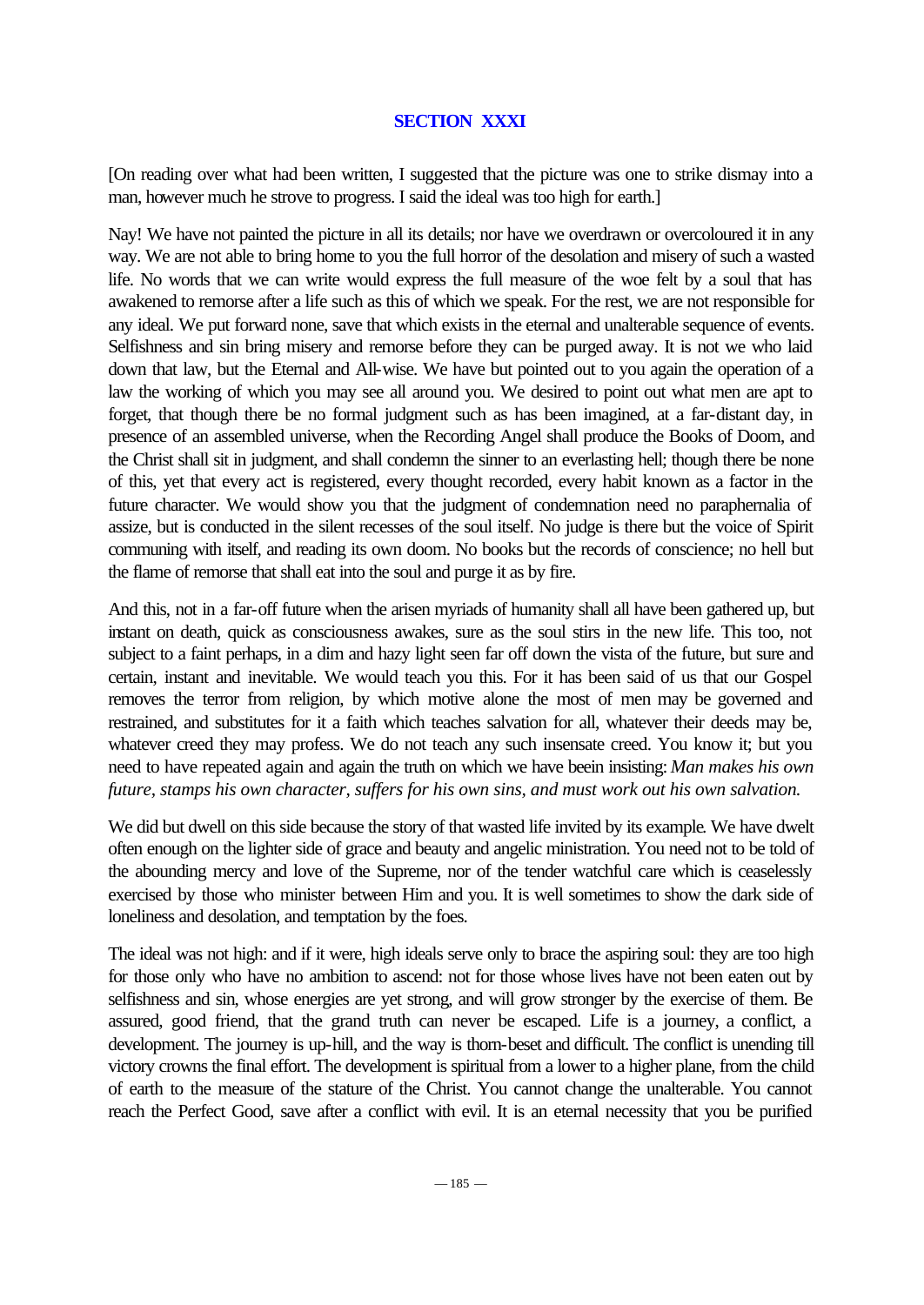through struggles with the evil that surrounds you. It is the means by which the spark once struck off from the Divine Soul wins back its way to Him and enters into its rest.

Do you need to be told that true happiness is to be had only by living up to the highest ideal? That the idler and the sluggard know it not? That the vicious man and the evil-doer, *who sins of choice and by preference*, have no part in it? That peace on earth springs up only in the soul that soars heavenwards, and finds its happiness in viewing the dangers and difficulties that have been overpassed? Do you need to be told again that the angels watch over such to bear them up—that the ministers count it honour to support them, and that no final harm can fasten on the spirit which keeps a high ideal before it? Victory is assured: but it would not be victory were it found without a struggle in selfish and inglorious ease, by those who would not value what every idle hand might pluck. Victory comes after conflict: peace after tribulation: development after steady growth.

*I replied that this seemed to me matter of course; and that in the seed-time of life man must get as much knowledge, do as much work, and enjoy such peace as he can. But the work and the knowledge (especially of God Himself and His future) must precede Peace, or Rest. Perhaps too little room was left for meditation.*

No; the life is threefold: of meditation and prayer; of worship and adoration; and of conflict with the threefold enemy. The meditation is necessary to self-knowledge. It is an element of steady growth. With it goes prayer, the communion of the prisoned soul with the Father of spirits, and with us His ministers. Worship and adoration, in any of the countless phases that the soul seeks out for itself, whether in silent solitude beneath the heavens that speak to him of his God, or in communion with Nature, the external and material manifestation of Deity, or in the solemn service of song within some stately temple which man has separated for God: or in the upward aspiration of the heart unuttered and unheard of man—in any or all of these ways the instinct of adoration divinely implanted may find its vent. These are the necessary helps for the sustained conflict. We do not undervalue them: rather do we insist on them. We tell you that it would be well if you devoted more time to peaceful thought. Your life lacks quietness.

## *As to the accountability of this spirit for its rash act, surely you admit some cases where the spirit is not accountable.*

Assuredly. The human instrument may be jarred and out of tune, and so may faultily transmit the will of the spirit within. There are many cases in which madness is the result of bodily disease. For such the spirit is not blameworthy. Accidental injury may derange, or congenital defect, or overstrain of trouble and distress. For such causes the spirit is blamed by none, least of all by the Holy and Just One, who deals not with body but with spirit, and who judges according to spiritual motive and intent. We reprobated the case on which we spoke, because the end was the result of life-long sin. He was and is responsible, and he begins to know it.

May the All-wise foster and increase the knowledge.

+IMPERATOR**.**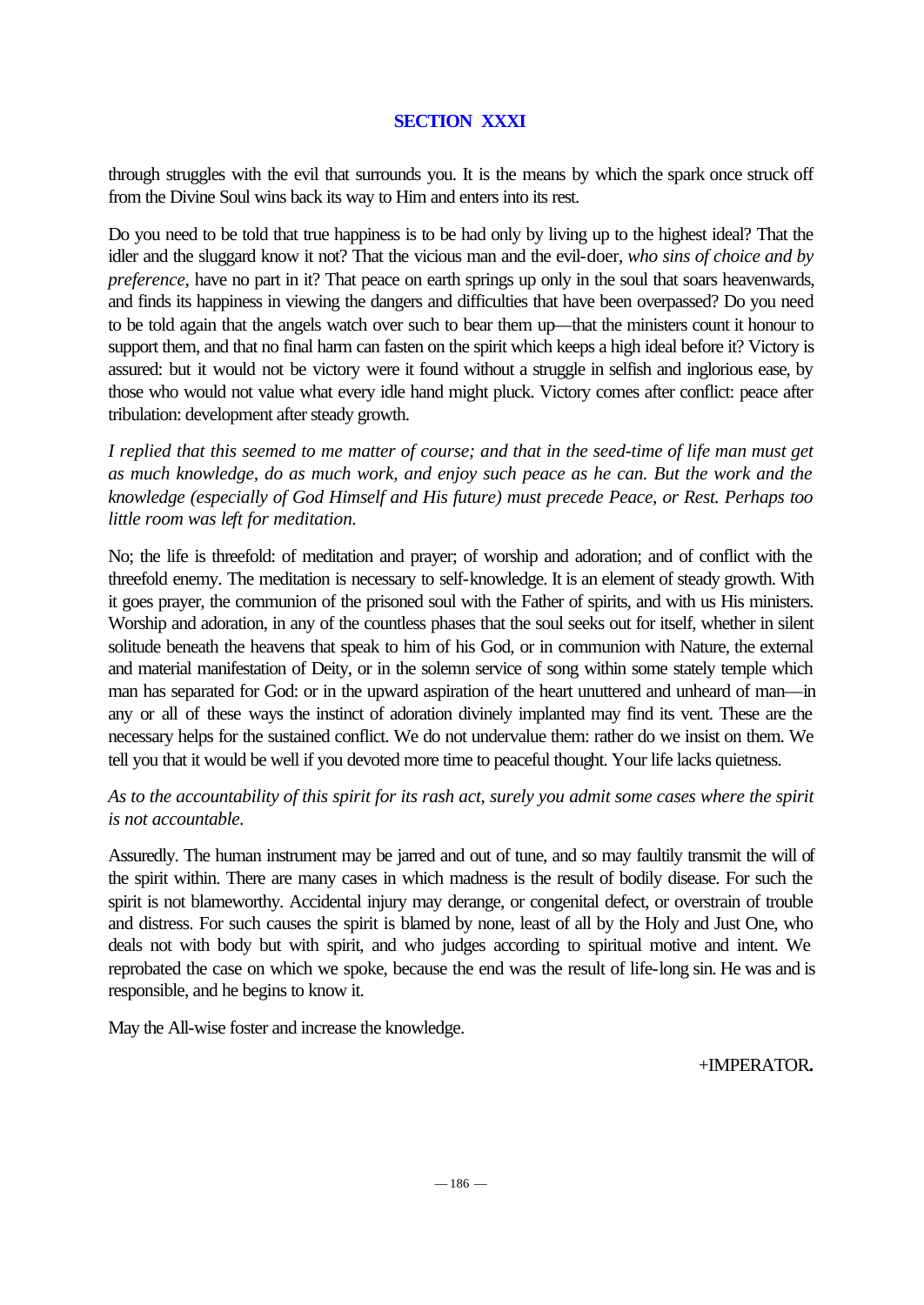[As a specimen of a message written at a later period, I append the following. It is a fair example of some of the more elevated teaching. It was written with vast rapidity, and is printed precisely as written. There was no need to alter a word. As it was being given, I was conscious of a most powerful and elevating influence which permeated my whole being.]

#### **TRUTH**

The blessing of the Blessed One rest on you. We have opportunity now which may not recur of answering some of your inquiries, and of conveying to you some necessary truth. From letters which you have received of late you will be led to see that the times of trouble and distress which we have warned you of are expected by others as well as by us. Be prepared for trouble: it will assuredly come. It is necessary that afflictions come. Jesus knew and taught that. It is necessary for the training of the soul. It is as necessary as physical discipline for the body. No deep knowledge is to be had without it. None is permitted to scale the glorious heights but after discipline of sorrow. The key of knowledge is in spirithands, and none may wrest it to himself but the earnest soul which is disciplined by trial. Bear that in mind.

Ease and luxury are the pleasant paths in which the soul lingers and dreams away the summer day. Selfdenial, self-sacrifice, self-discipline are the upward tracks, thorn-vexed and rocky, which lead to the heights of knowledge and power. Study the life of Jesus and be wise.

Moreover, the present is a time of hard and bitter conflict between us and our foes. We have told you that you feel the reflex of that struggle. It accompanies every great development of Divine Truth. It is, as it were, the darkness that precedes the dawn: the gloom which is the pre-requisite for growth: the period of trial wherein the earnest soul is purified, "Your hour and the power of darkness," said Jesus as He agonised in Gethsemane. It is so now: and it will not pass lightly. The cup must be drained.

As each revelation of the Supreme grows old, it is overlaid by man's errors, and loaded with his inventions. It dies gradually, and loses its hold on men. Bit by bit human error is pared away, unable to stand the shock of criticism, and man's faith is shaken, and they ask with old Pilate—What *is* truth? Then comes the answer in the new birth of a higher revelation. The throes of its birth shake the world, and around its cradle the powers of the Spiritual world contend. Great is the dust and din of the contention.

As the light dawns upon the world, and the clouds lift, the watchers, whose eyes are spiritually opened to discern the signs of the times, they who stand on the watch-towers to catch the first gleams, these are ready and welcome with joy the break of day. "Joy comes in the morning." "Sorrow and sighing flee away." The terrors of the night, "the powers of darkness," are past. But not for all. Full many there will always be for whom no ray of light is visible till the sun has gained his meridian and splendour. They slumber on, heedless of the light that is breaking on the world.

Hence the days will never come to your world when all equally will know of the truth. There will always be many for whom it has no charms, for whom it would be fraught with danger to tread the upward paths of progress, and who prefer the beaten track worn by the feet of those who have trod it through the ages past. There will be such always, even as there will be souls who catch the foregleams that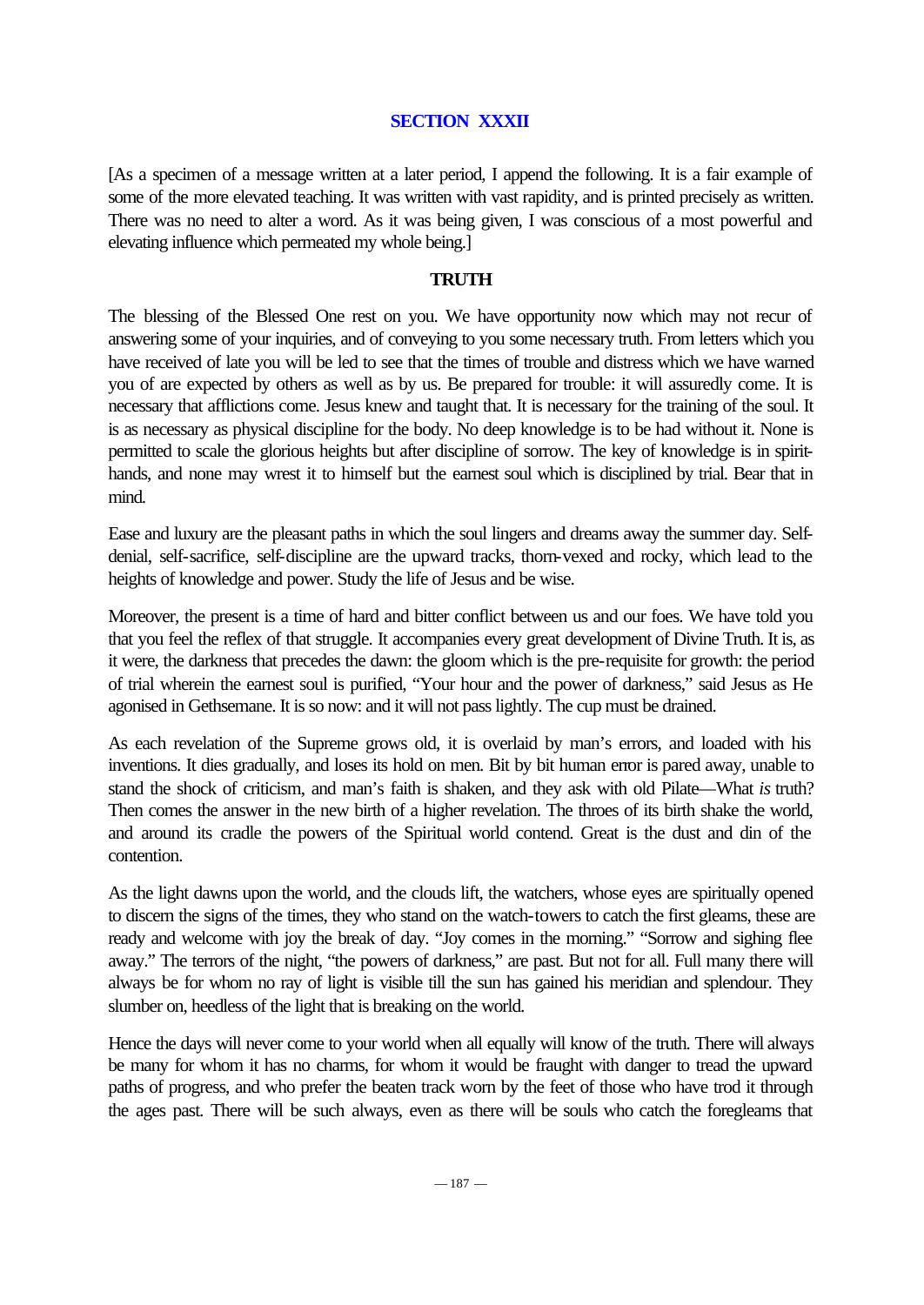herald the dawn. So do not hope that the open vision will ever be the same to all. No such dream of equality is possible. Nor is it more desirable than possible. To some are given powers that can safely pry into mysteries which others must perforce avoid. These must be the leaders and guides among men. And those who are so called are they on whom lies the most solemn duty of personal preparation and earnest, life-long struggle with self, until it is dominated and subdued, and the free soul soars untrammelled. We have long since told you of this. See you heed it.

Do not be discouraged that so much of what most believe as truth seems to you hollow and uncertain. It is so. There are divers degrees of truth. From the many-sided crystal gleams are shot off in many directions. And it is not every soul that can receive even one ray of unclouded. To few, very few, comes more than a stray glimpse, and even that is filtered through many a medium, until its clearness is all dimmed. It must needs be so. Hence the varied views of truth. Hence the divergent notions, the errors, the mistakes, the fallacies that pass current among you. Men think they see a momentary gleam. They grasp some view, enlarge on it, add to it, develop it, until the tiny light is quenched, and what was a ray of truth is distorted and destroyed. And so the truth is maligned, whereas it should be the imperfection of the intervening medium that is blamed.

Or, to take another view. That which came as the answer to the yearnings of some aspiring soul is deemed to be of universal application. The truth was so beautiful, so ennobling, so pure and holy in its essence, that it must surely be so to all. And the jewel is dragged out from its casket, and prepared for open exhibition. The lily is plucked from its stem, and paraded before men. And it loses it purity; its vitality diminishes; it withers and dies; and he to whom it was so fair, so lovely, wonders to find that it loses its freshness in the heat and dust of the world's busy strife. He marvels that what was so pure and true to him in the heart's secluded temple should seem tame and out of place when advertised to the world. He learns, if he is wise, that the dew of Hermon is distilled in the silence and solitude of the heart; that the flower springs up in the gloom of night, and withers beneath the noon-day beams; that truth, the holiest and purest, comes direct from spirit to spirit, and may not be proclaimed on the world's housetop.

Doubtless there are coarse views of truth, rude blocks which man has hewn, and which all may use alike. These are the foundation-stones which every builder must use. But the richest and purest gems must be preserved in the spirit-shrine, and be gazed upon in silence and alone. So when John the Seer told of the jewelled walls and pearly gates of the Heavenly City, he spoke of the outer truths which all must see; but in the inner temple he placed nor jewel nor purest ray of light, but only the Presence and the Glory of the Lord.

Marvellous it is that you do not see this. That which to you is Divine Truth is only that atom, that speck of the whole unbroken circle which has been cast off in answer to your cry. You needed it, and it came. To you it is perfection; it is God. To another it would be incomprehensible, without a voice to answer to his cry, without any beauty that he should desire it. You cannot parade it if you would. It would die, and its hidden charm would make no convert. It is yours and yours alone, a special creation for a special want, an answer from the great Spirit to the yearning aspiration of your soul.

This Truth will always be esoteric. It must be so; for only to the soul that is prepared can it be given. Its fragrance is too evanescent for daily common use. Its subtle perfume is shed only in the inner chamber of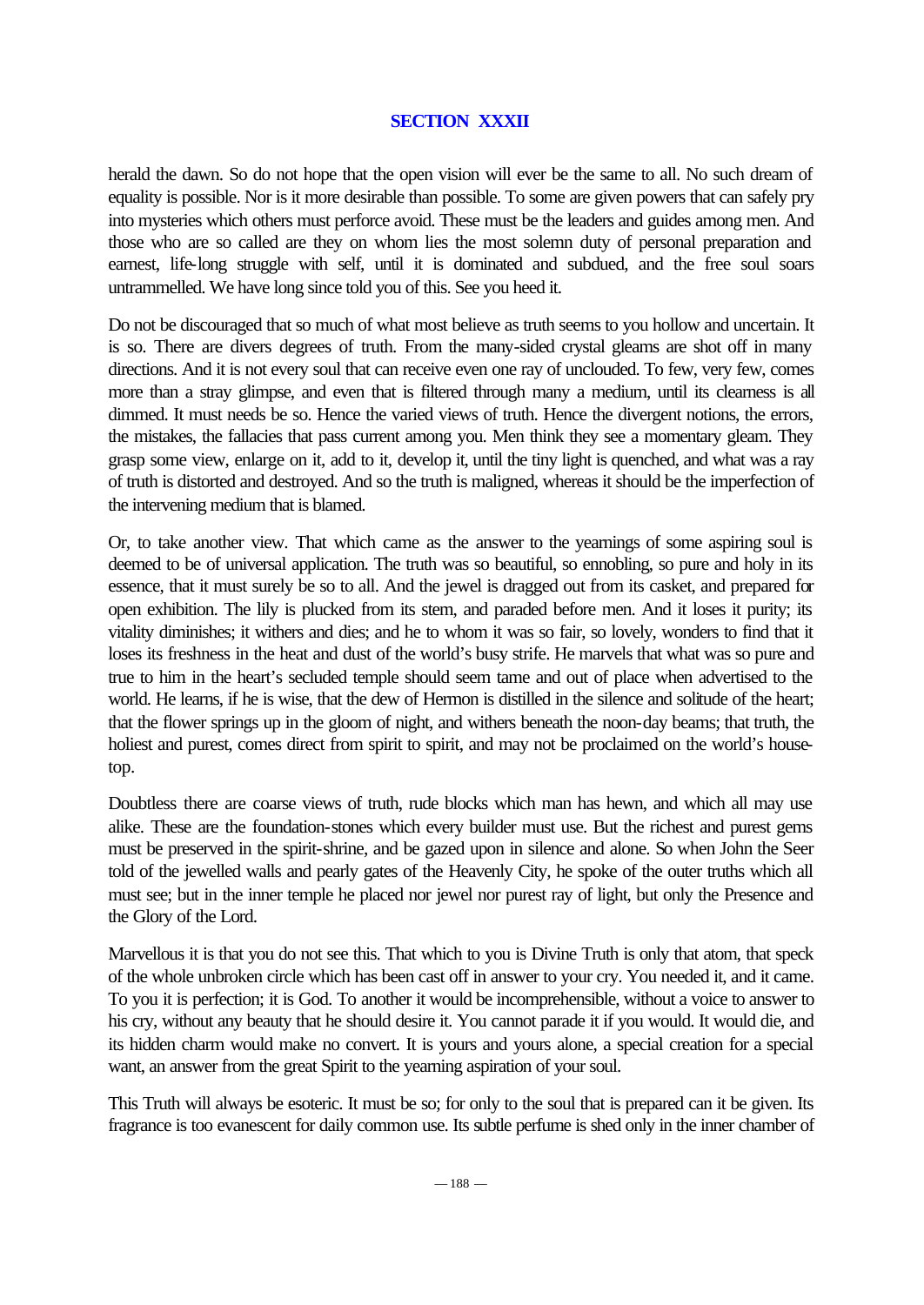the spirit. Remember this; and remember too that violence is done to Truth by forcing it on unprepared minds, while harm, great and far-reaching, is done to those who cannot receive what is a revelation to you but not to them.

Moreover, remember that the pursuit of Truth for its own sake as the altogether lovely and desirable end of life is the highest aim of spirit on your plane of being, higher than earth's ambitions, nobler than any work that man can do. We do not now take note of any of the vulgar aims that fill up human life. The struggles and ambitions that exercise mankind, born of vanity, nurtured in jealousy, and ending in disappointment—these are plain to view as Sodom apples. But there is a subtler temptation to more refined souls—that of doing good to their fellows and adding another stone to the cairn that the pioneers of the past have raised. To them comes the desire to proclaim in accents of enthusiasm some truth which has taken hold upon their lives. They are possessed with it; the fire burns within them, and they speak. It may be a noble word they utter, and, if it meets the needs of men, it is re-echoed and taken up by other souls like-minded, and developed till men are stirred and benefited by it. But it may be the reverse. The Truth, so true to one, is true to him alone, and his voice is the voice of one crying in the wilderness, a proclaimer of idle tales. He speaks in vain, and it had been well that he had saved his energies for the quest of Truth, and have learned more before he spake to men.

It is well to teach, but better still to learn: nor is it impossible to do both. Only remember that learning must precede teaching: and be sure that the truth is one that man needs. The student who dives deep into mysteries that enshrine Truth will not recklessly violate the seclusion in which alone she dwells at ease. He will tell of her beauties, and proclaim to those who have ears to hear the words of healing which his inner sense has caught from her lips: but there will always be to him a sacred reserve, a holy silence, an esoteric revelation too pure, too dear for utterance.

[In answer to some unimportant question it was written:—]

Nay: you will be informed in time. We may not save you the exercise which is part of your discipline. Be content to walk in the path. It leads direct to truth; but you must tread it in care and pain. We have directed you to it because it is well for you to garner up the wisdom of the past, and to learn of those who are gone before you. We foresaw long ago that those who should faithfully pursue the study of the intercourse between our world and yours, would receive rude shocks from the follies and falsities that cluster round the subject in its most exoteric aspect. We looked with confidence for the time when these should force themselves into prominence, and we prepared for it. We would teach you that there are, and ever must be, two sides to this science, as there were in the mysteries of the ages past. Having passed the one, it is necessary that you penetrate the other.

To this end you must learn who and what are those who do communicate with men. Not otherwise can you read aright the riddle that now perplexes you. You must know how and under what conditions truth can be had: and how error and deceit, and frivolity and folly may be warded off. All this man must know if he is safely to meddle with our world. And when he has learned this, or while he is learning it, he must see, too, that on himself depends most or all of the success. *Let him crush self, purify his inmost spirit, driving out impurity as a plague, and elevating his aims to their highest possible; let him love Truth as his Deity, to which all else shall bow; let him follow it as his sole aim, careless*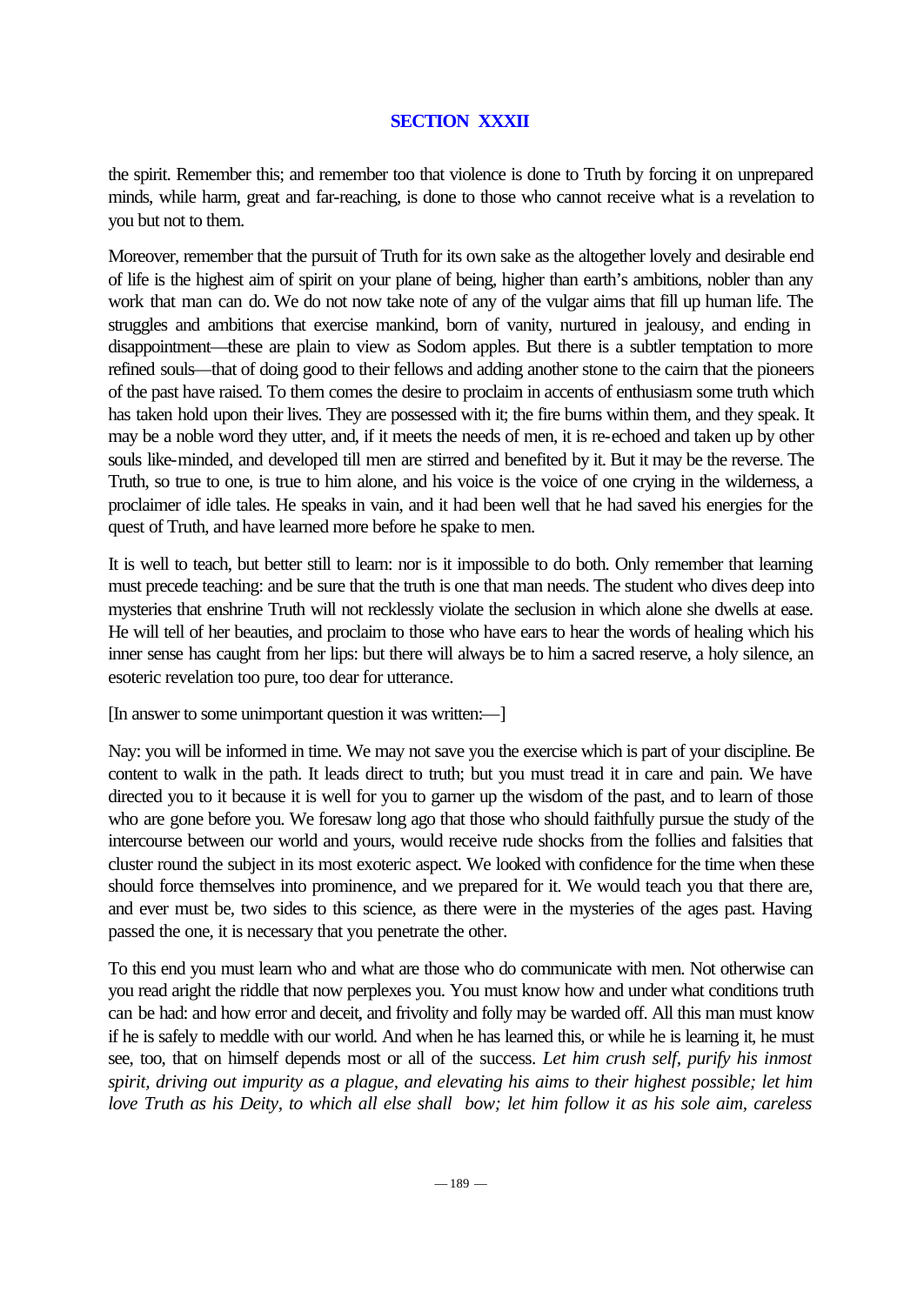*whither the quest may lead him, and round him shall circle the Messengers of the Most High, and in his inmost soul he shall see light.*

+IMPERATOR**.**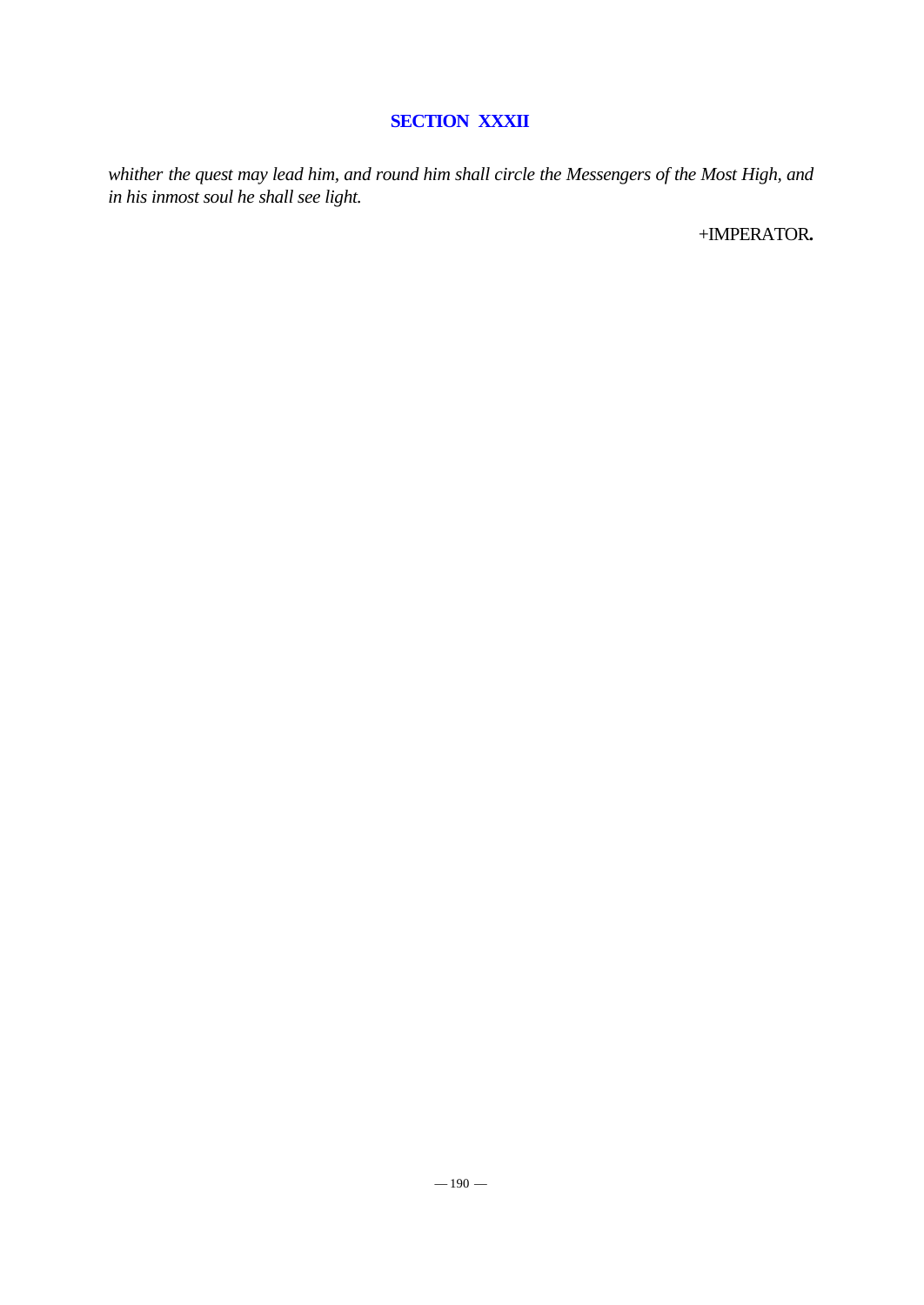[In Section IV reference is made to some extremely minute particulars which were written concerning the life of Arne, the musical composer. On Sept . 12th, 1873, a number of other facts and dates equally minute and accurate were given respecting other composers, Dr. Benjamin Cook, Pepusch, Wellesley Earl of Mornington, respecting whose very names I was ignorant. The details are absurdly minute, comprising just such a brief record as would be found in a Biographical Dictionary. They were described by DOCTOR, in whose writing they appear, as "worthless, save for your conviction. That is the end we have in view. Details of earth-life are of little interest to us now."

On July 16th, 1874, being then confined to my room by illness, I received a further communication respecting these musical spirits who were so completely outside of my own personal interests, and yet so intimately connected with one with whom I was brought into daily contact. This time it was John Blow, described as "pupil of Christopher Gibbon, and the successor of Purcell in the Abbey, Westminster: a composer even as a boy." Further inquiry elicited his date, 1648-1768. This was the result apparently of a chance visit to my room, when I was in a supersensitive condition, of the link between me and these spirits.

On October 5th, 1873, more personal evidence was brought. The same spirit who, in Section IV, was described as being able to write out an extract from a book, transcribed some particulars about ancient Chronicles, which in their broad outline would not be unfamiliar to my mind, since the subject came within the scope of my study. In the extremely minute and precise manner in which they were given, they are quite out of my mental scope: seeing that it is a peculiarity of my mind to be unable to retain and reproduce minute and precise facts, and especially dates. Both from natural inability to use such facts, and from a belief that wide views, and a general grasp of a subject in its broad bearings are most serviceable, I have always endeavoured to cultivate such a habit of mind.

It is a singular fact in this connection that almost all the communications written through my hand are distinguished by microscopic minuteness of detail, and by a general absence of breadth and diversity of view, except in the case of those proceeding directly from IMPERATOR.

At this same time twenty-six lines from the works of Norton, an old Alchymist, were written out in a curious archaic hand, quite different from any that had been used before. The extract I afterwards verified with difficulty, for the book is scarce, and little is known of Norton, his very date being involved in obscurity. It was said of him that he was an old student of the occult: a medium in his life, and so more able to return to earth. His poem was called "The Ordinal or Manual of Chemical Art," and was written for his patron, Archbishop of York.

I might adduce other cases, but they would prove no more than those already adduced. I have selected almost at random a few cases out of a great number.

One more, however, I will quote, because of the remarkable manner in which the communication was verified. It seemed that the same power that gave the fact pointed to its method of verification, and it has the merit of being absolutely external to the knowledge of any person present. I quote from my records.

March 25th, 1874.—A spirit communicated through the table, name and particulars both unknown to any member of the circle. I inquired on the following day about the circumstance.]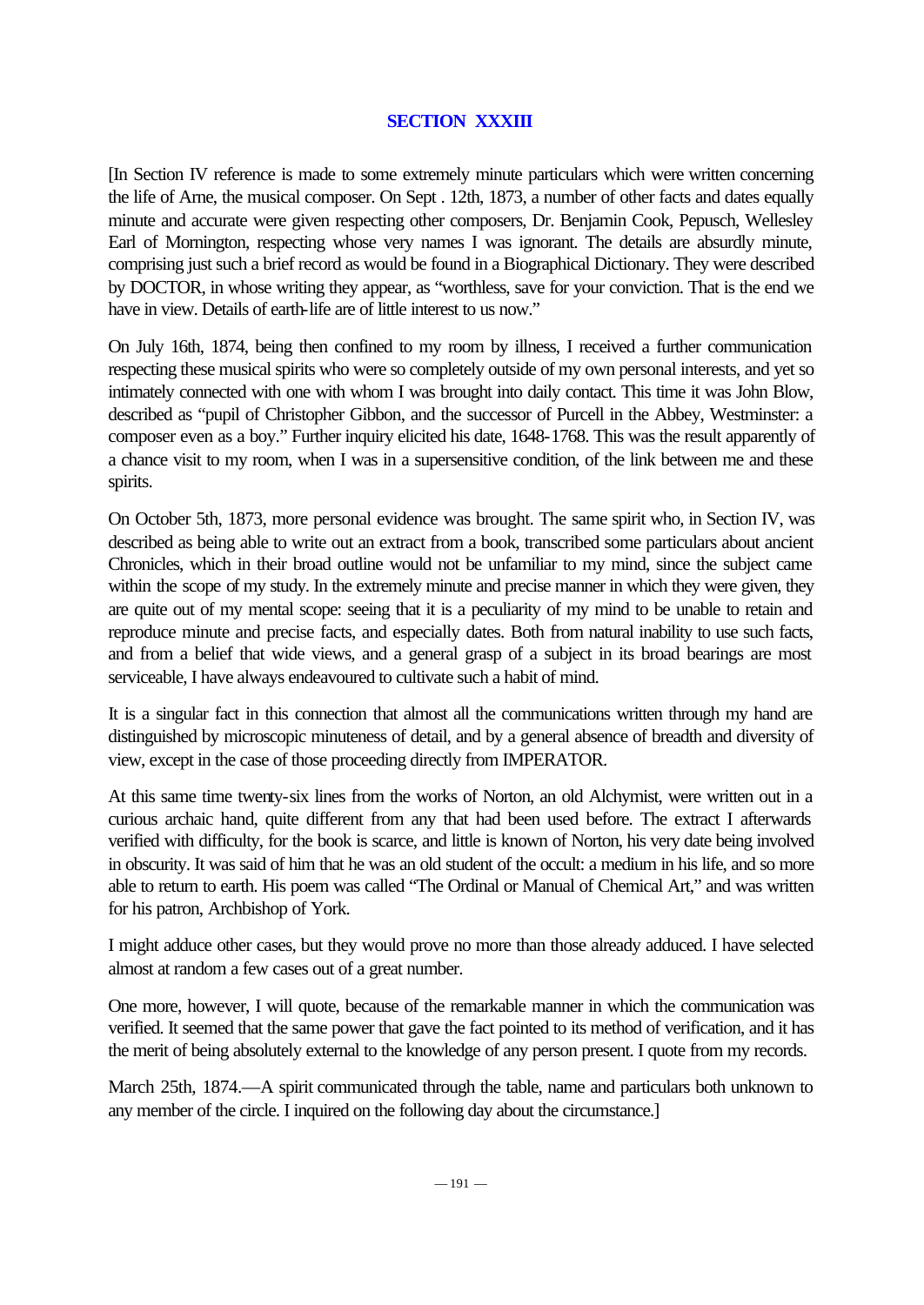The spirit said truly that she was named Charlotte Buckworth. She has no special connection with us, but was permitted to speak as she chanced to be present, and for evidence to you. The conditions were unfavourable for our work; we were not able to harmonise the conditions, which were disturbed. It is always so after such a day as you passed. The different influences of those with whom you were thrown would introduce elements of disturbance which we could not harmonise.

# *I had been with four persons all more or less mediumistic. I always am affected by being in the society of such.*

You do not know how much you are sensitive to such influence. The spirit who came to you was one who has passed from among you now for more than a hundred years, having made a sudden and unprepared entrance into spirit-life in the year 1773. She passed away at the house of a friend in Jermyn Street, whither she had gone on a party of pleasure. She will probably be able to say more to you; but we have no control over her.

## *I asked that she should be fetched, but was told that the communicating spirit had no control over her. I then inquired if anything more were known about her.*

Yes. She was very anxious to say more, but the power was exhausted. She has been occupied in her special sphere of work after awaking from a long sleep, and has not been brought within the atmosphere of earth until lately. She is attracted to circles where harmony prevails, being herself of a loving nature. Her departure from your earth was instantaneous; for she dropped down at a party of pleasure, and at once passed from the body.

#### *I inquired the cause of death.*

Weakness of the heart, increased by violent dancing. She was but a thoughtless girl, though of a gentle and loving disposition.

#### *I asked, what house and where?*

We cannot say. She will probably be able to say for herself.

[Other subjects were then written about, and no more was said of this. In the afternoon of the same day a brief communication was made. Though I resisted the impression to write, being busy and not at home, I was compelled to allow the message to be given.]

We have ascertained that it was at the house of one Doctor Baker that Lottie departed. The day was the fifth of December. We are not able to tell you more; but enough has been said.

#### RECTOR.

[The verification of this statement was as unexpected as was the message itself. We had decided that no means of verification was open; and the matter passed from our minds. Some time after, Dr Speer had a friend at his house who was fond of old books. We three were talking in a room in which there were a number of books rarely used, arranged in shelves extending from floor to ceiling. Dr Speer's friend, whom I will call Mr A——, mounted a chair to get at the topmost row, which was composed entirely of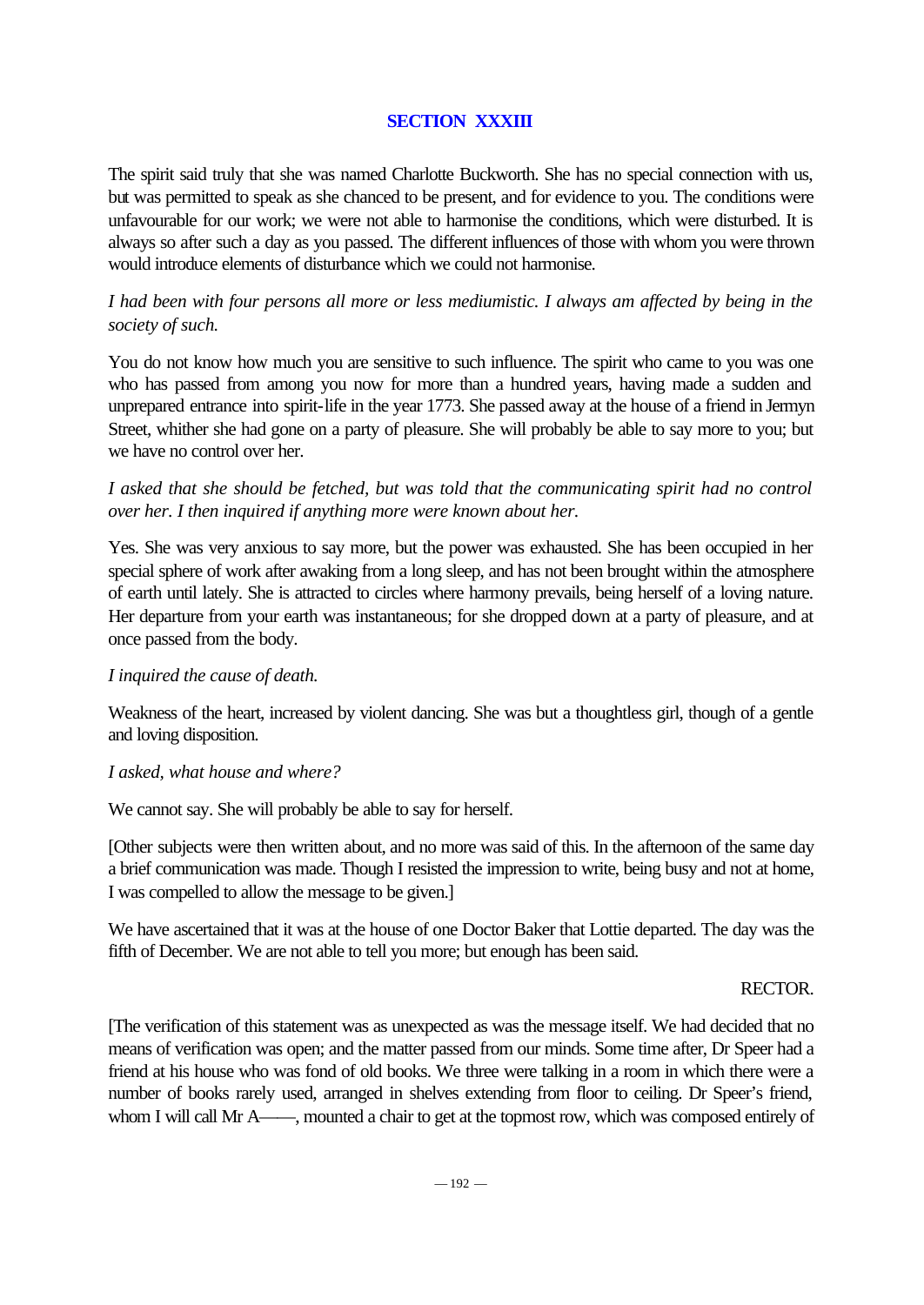volumes of the *Annual Register*. He took one down amid a cloud of dust, and commented on it as a valuable record of events from year to year. Almost anything, he said, could be found in it. As he said this, the idea flashed into my mind at once most vividly that there was the place to verify the information that had been given about this death. It was one of these utterly unaccountable impressions, or rather communications with which those who commune with spirits are familiar. It was as if a voice spoke to my inner sense. I hunted out the volume for 1773, and there I found, among the notable deaths, a record of this occurrence, which had apparently made a sensation as occuring at a festivity in a fashionable house. The volume was thickly covered with dust, and had lain undisturbed in its place since it had been put there some five years before. I remember the books being arranged, and they had never been disturbed since; nor, but for Mr A——'s antiquarian tastes, would it ever have occured to any of us to pull them down.

I may add in this connection, that on March 29th, 1874, a communication was written out in my book, of which at first I could make nothing. The handwriting was like none I had seen before, very shaky and tremulous, like that of an extremely old and feeble person. Though a name was apparently signed, I could not read it at all until it was deciphered for me by the spirit-amanuensis. The message was from a very old woman, of whom I had never before heard, who passed away at upwards of 90 years of age at a house not far from the place where our circle meets. For obvious reasons I am unable to print the name and address. I have neither authority nor wish to seek it from friends still living. But the name, place of residence, both in earlier years and at the time of death, age, and date of decease, were given with exact accuracy. The remarkable fact, for which (apparently) the message was given, was that the time of departure from earth was in the month of December, 1872, since which time, as was said, "the spirit being full of years in its earth-life, had rested from its earthly toil." On awaking it had been attracted to its old home, and thence to the circle in the immediate neighbourhood.

I believe that in this, as in all cases of identity, the information was brought at the instance of IMPERATOR, and for the definite purpose of supplying to me evidence which I very much desired of spirit-identity or rather of individuality perpetuated after bodily death. The cases were apparently selected by design, and I have never been able to procure evidence suggested by myself, or to interfere successfully with this apparently pre-arranged plan.

Here the continuity of the messages is broken, and the series may well terminate. The power recurred at times, but never with the sustained vigour manifested in the mass of these Teachings. The end in view had been obtained, and though much was written afterwards, the periods of intermission became more frequent until, about the year 1879, this method of communication was practically abandoned for an easier and simpler one. It would be easy to select from my various books other striking teachings. Hereafter I may possibly do so. For the present, this series, complete in itself so far as it goes, may suffice as a specimen of a unique experience.

In concluding, I may venture to say that I propound these Teachings as specimens of influence brought powerfully to bear upon an independent mind from without. The opinions expressed may be dismissed or accepted by each reader according as they commend themselves to him. But he will miss the true significance of this volume if he does not recognise a sustained and successful effort of intelligence apart